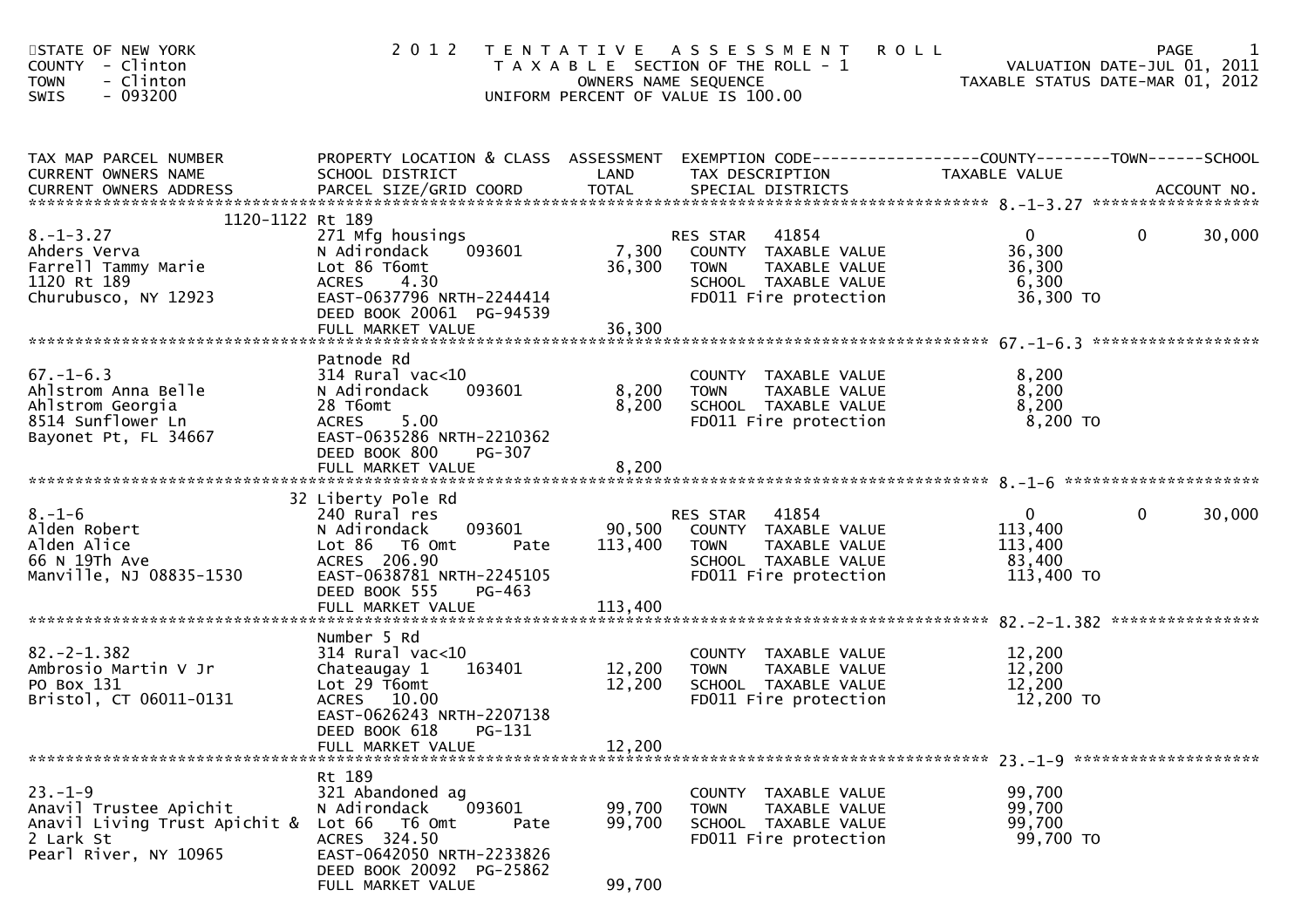| STATE OF NEW YORK<br>COUNTY - Clinton<br>- Clinton<br><b>TOWN</b><br>- 093200<br><b>SWIS</b>                  |                                                                                                                                                                                                                              | OWNERS NAME SEQUENCE      | 2012 TENTATIVE ASSESSMENT<br>T A X A B L E SECTION OF THE ROLL - 1<br>UNIFORM PERCENT OF VALUE IS 100.00 | <b>ROLL</b><br>PAGE<br>VALUATION DATE-JUL 01, 2011<br>TAXABLE STATUS DATE-MAR 01, 2012 |
|---------------------------------------------------------------------------------------------------------------|------------------------------------------------------------------------------------------------------------------------------------------------------------------------------------------------------------------------------|---------------------------|----------------------------------------------------------------------------------------------------------|----------------------------------------------------------------------------------------|
|                                                                                                               |                                                                                                                                                                                                                              |                           |                                                                                                          |                                                                                        |
| TAX MAP PARCEL NUMBER<br>CURRENT OWNERS NAME                                                                  | PROPERTY LOCATION & CLASS ASSESSMENT<br>SCHOOL DISTRICT                                                                                                                                                                      | LAND                      | TAX DESCRIPTION                                                                                          | TAXABLE VALUE                                                                          |
| $7. - 1 - 20. - 2$<br>Apostles Of Infinite Love Inc<br>113 Frontier Rd<br>Churubusco, NY 12923                | Frontier Rd<br>321 Abandoned ag<br>N Adirondack<br>093601<br>Lot 87 T6 Omt<br>ACRES 186.10<br>EAST-0635865 NRTH-2242234<br>DEED BOOK 558<br>PG-00964                                                                         | 75,000<br>75,000          | COUNTY TAXABLE VALUE<br>TAXABLE VALUE<br>TOWN<br>SCHOOL TAXABLE VALUE<br>FD011 Fire protection           | 75,000<br>75,000<br>75,000<br>75,000 TO                                                |
|                                                                                                               |                                                                                                                                                                                                                              |                           |                                                                                                          |                                                                                        |
| $38.1 - 2 - 2$<br>Argobast Edward<br>12 Juniper Ave<br>Patchogue, NY 11772                                    | Broad St<br>311 Res vac land<br>093601<br>N Adirondack<br>Lot 66 T6omt<br>FRNT 82.50 DPTH 260.00<br>EAST-0639699 NRTH-2232220<br>DEED BOOK 20061 PG-97805                                                                    | 4,100<br>4,100            | COUNTY TAXABLE VALUE<br>TAXABLE VALUE<br><b>TOWN</b><br>SCHOOL TAXABLE VALUE<br>FD011 Fire protection    | 4,100<br>4,100<br>4,100<br>4,100 TO                                                    |
|                                                                                                               | Frontier Rd                                                                                                                                                                                                                  |                           |                                                                                                          |                                                                                        |
| $7. - 1 - 2.2$<br>Arnaud Cecil<br>Arnaud Norma<br>800 Rue Gagne Apt 302<br>LaSalle QC, Canada H8P3W3          | 321 Abandoned ag<br>163401<br>Chateaugay 1<br>Lot 89 T6omt<br>ACRES 21.00<br>EAST-0625073 NRTH-2245415<br>DEED BOOK 604<br>$PG-35$                                                                                           | 18,000<br>18,000          | COUNTY TAXABLE VALUE<br>TAXABLE VALUE<br><b>TOWN</b><br>SCHOOL TAXABLE VALUE<br>FD011 Fire protection    | 18,000<br>18,000<br>18,000<br>18,000 TO                                                |
|                                                                                                               |                                                                                                                                                                                                                              |                           |                                                                                                          |                                                                                        |
| $7. - 1 - 30$<br>Aschettino Franklin<br>Aschettino Pamela<br>29 North Locust Ave<br>West Long Beach, NJ 07764 | 351 Frontier Rd<br>210 1 Family Res<br>163401<br>Chateaugay 1<br>Lot $88$ $\overline{76}$ Omt<br>Pate<br>FRNT 120.00 DPTH 102.00<br>ACRES 7.40<br>EAST-0629436 NRTH-2242604<br>DEED BOOK 20112 PG-44985<br>FULL MARKET VALUE | 9,500<br>56,100<br>56,100 | COUNTY TAXABLE VALUE<br><b>TOWN</b><br>TAXABLE VALUE<br>SCHOOL TAXABLE VALUE<br>FD011 Fire protection    | 56,100<br>56,100<br>56,100<br>56,100 TO                                                |
|                                                                                                               |                                                                                                                                                                                                                              |                           |                                                                                                          |                                                                                        |
| $21. - 1 - 1.1$<br>Bachand Andrew<br>Bachand Kristen<br>PO Box 49<br>St Albans Bay, VT 05481                  | Mcnierney Rd<br>321 Abandoned ag<br>163401<br>Chateaugay 1<br>Lot 90 T6 Omt<br>Pate<br>ACRES 11.30<br>EAST-0616881 NRTH-2240017<br>DEED BOOK 20021 PG-50306                                                                  | 13,200<br>13,200          | COUNTY TAXABLE VALUE<br>TAXABLE VALUE<br><b>TOWN</b><br>SCHOOL TAXABLE VALUE<br>FD011 Fire protection    | 13,200<br>13,200<br>13,200<br>13,200 TO                                                |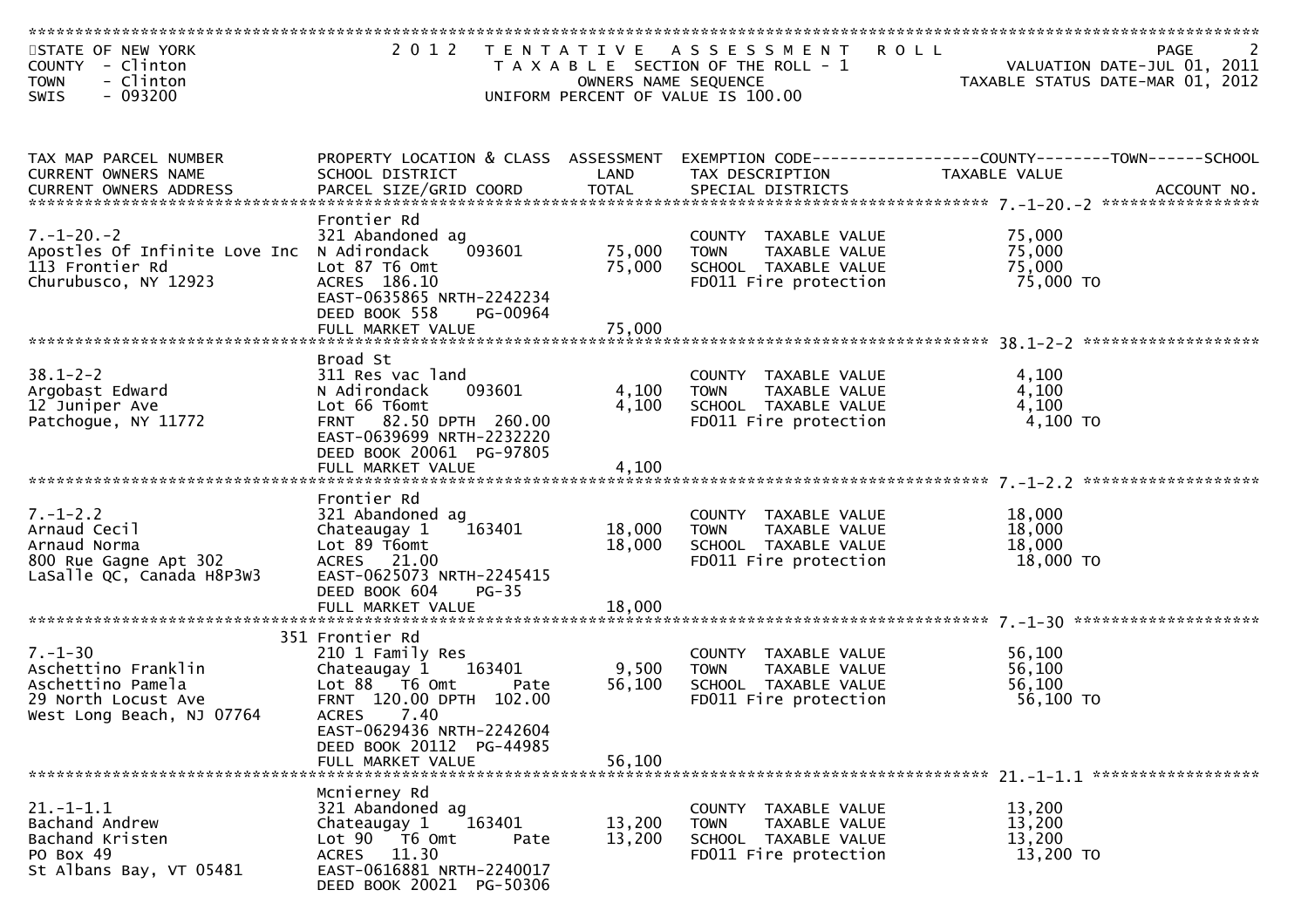|                                                                                                                                                                 | FULL MARKET VALUE                                                                                                                                                                                 | 13,200                     |                                                                                                                            |                                                           |                                                                                |
|-----------------------------------------------------------------------------------------------------------------------------------------------------------------|---------------------------------------------------------------------------------------------------------------------------------------------------------------------------------------------------|----------------------------|----------------------------------------------------------------------------------------------------------------------------|-----------------------------------------------------------|--------------------------------------------------------------------------------|
| STATE OF NEW YORK<br>COUNTY - Clinton<br><b>TOWN</b><br>- Clinton<br>$-093200$<br><b>SWIS</b>                                                                   | 2 0 1 2                                                                                                                                                                                           | OWNERS NAME SEQUENCE       | TENTATIVE ASSESSMENT<br>T A X A B L E SECTION OF THE ROLL - 1<br>UNIFORM PERCENT OF VALUE IS 100.00                        | <b>ROLL</b>                                               | <b>PAGE</b><br>VALUATION DATE-JUL 01, 2011<br>TAXABLE STATUS DATE-MAR 01, 2012 |
| TAX MAP PARCEL NUMBER<br>CURRENT OWNERS NAME<br>.0URRENT OWNERS ADDRESS PARCEL SIZE/GRID COORD TOTAL SPECIAL DISTRICTS ACCOUNT NO ACCOUNT NO ACCOUNT NO ACCOUNT | PROPERTY LOCATION & CLASS ASSESSMENT<br>SCHOOL DISTRICT                                                                                                                                           | LAND                       | EXEMPTION CODE------------------COUNTY--------TOWN------SCHOOL<br>TAX DESCRIPTION                                          | TAXABLE VALUE                                             |                                                                                |
| $21. - 1 - 1.2$<br>Bachand Andrew<br>Bachand Kristen<br>PO Box 49<br>St Albans Bay, VT 05481                                                                    | County Line Rd<br>260 Seasonal res<br>Chateaugay 1<br>163401<br>Lot 71 & 90 T6omt<br>ACRES 112.28<br>EAST-0616561 NRTH-2238150<br>DEED BOOK 20021 PG-50306<br>FULL MARKET VALUE                   | 60,300<br>70,500<br>70,500 | COUNTY TAXABLE VALUE<br>TAXABLE VALUE<br><b>TOWN</b><br>SCHOOL TAXABLE VALUE<br>FD011 Fire protection                      | 70,500<br>70,500<br>70,500<br>70,500 TO                   |                                                                                |
| $69. -1 - 13.11$<br>Backus Michael<br>508 Brandy Brook Rd<br>Ellenburg Center, NY 12935                                                                         | 508 Brandy Brook Rd<br>270 Mfg housing<br>N Adirondack<br>093601<br>Lot 25 T6 Omt<br>Pate<br>FRNT 208.00 DPTH 183.00<br>EAST-0647586 NRTH-2210555<br>DEED BOOK 728<br>PG-178<br>FULL MARKET VALUE | 4,900<br>32,700<br>32,700  | 41854<br>RES STAR<br>COUNTY TAXABLE VALUE<br><b>TOWN</b><br>TAXABLE VALUE<br>SCHOOL TAXABLE VALUE<br>FD011 Fire protection | $\overline{0}$<br>32,700<br>32,700<br>2,700<br>32,700 TO  | $\mathbf{0}$<br>30,000                                                         |
| $69. - 1 - 14.4$<br>Baker Allan J<br>Baker Kathy E<br>524 Brandy Brook Rd<br>Ellenburg Center, NY 12934                                                         | 524 Brandy Brook Rd<br>210 1 Family Res<br>093601<br>N Adirondack<br>Lot 25 T6 Omt<br>ACRES 1.70 BANK<br>850<br>EAST-0647621 NRTH-2210959<br>DEED BOOK 853<br>$PG-51$<br>FULL MARKET VALUE        | 5,600<br>87,500<br>87,500  | RES STAR<br>41854<br>COUNTY TAXABLE VALUE<br><b>TOWN</b><br>TAXABLE VALUE<br>SCHOOL TAXABLE VALUE<br>FD011 Fire protection | $\overline{0}$<br>87,500<br>87,500<br>57,500<br>87,500 TO | 30,000<br>$\mathbf{0}$                                                         |
| $22. - 1 - 20.1$<br>Baker Edward<br>Baker Janice<br>6 Baker Rd<br>Morrisonville, NY 12962                                                                       | 464 Whalen Rd<br>321 Abandoned ag<br>093601<br>N Adirondack<br>Lot 72 T6 Omt<br>ACRES 76.00<br>EAST-0625653 NRTH-2237380<br>DEED BOOK 796<br>PG-19<br>FULL MARKET VALUE                           | 54,500<br>54,500<br>54,500 | COUNTY TAXABLE VALUE<br>TAXABLE VALUE<br><b>TOWN</b><br>SCHOOL TAXABLE VALUE<br>FD011 Fire protection                      | 54,500<br>54,500<br>54,500<br>54,500 TO                   |                                                                                |
| $38.1 - 2 - 1$<br>Baker Edward J Jr<br>6 Baker Rd<br>Morrisonville, NY 12962                                                                                    | North St<br>311 Res vac land<br>N Adirondack<br>093601<br>Lot 66 T6 Omt<br>FRNT 82.50 DPTH 260.00<br>EAST-0639945 NRTH-2232262<br>DEED BOOK 20011 PG-35519                                        | 4,100<br>4,100             | COUNTY TAXABLE VALUE<br>TAXABLE VALUE<br>TOWN<br>SCHOOL TAXABLE VALUE<br>FD011 Fire protection                             | 4,100<br>4,100<br>4,100<br>4,100 TO                       |                                                                                |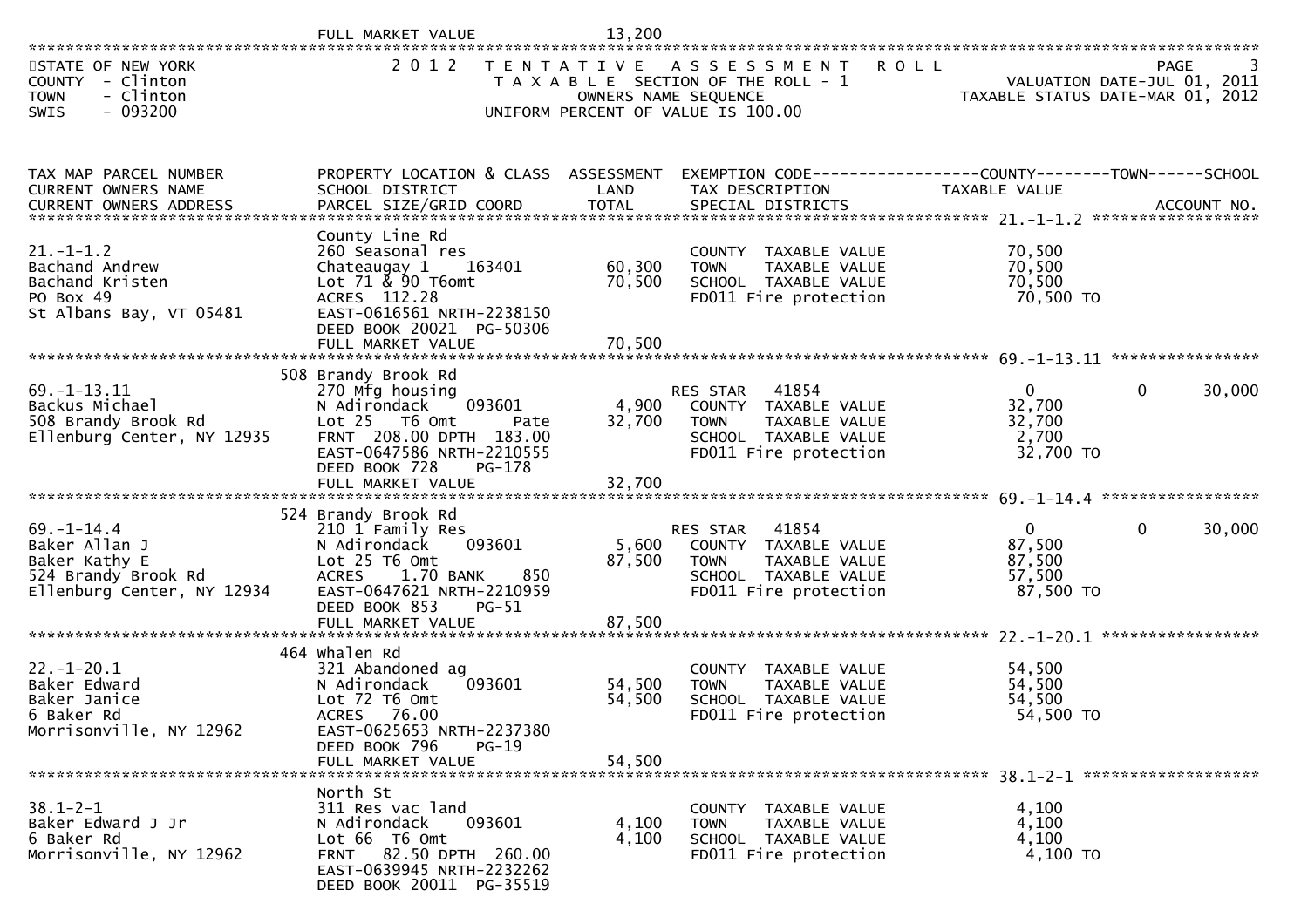| STATE OF NEW YORK<br><b>COUNTY</b><br>- Clinton<br>- Clinton<br><b>TOWN</b><br>- 093200<br><b>SWIS</b>       | 2 0 1 2                                                                                                                                                                                       | OWNERS NAME SEQUENCE       | TENTATIVE ASSESSMENT ROLL<br>T A X A B L E SECTION OF THE ROLL - 1<br>UNIFORM PERCENT OF VALUE IS 100.00                          | TAXABLE STATUS DATE-MAR 01, 2012                          | PAGE<br>4<br>VALUATION DATE-JUL 01, 2011 |
|--------------------------------------------------------------------------------------------------------------|-----------------------------------------------------------------------------------------------------------------------------------------------------------------------------------------------|----------------------------|-----------------------------------------------------------------------------------------------------------------------------------|-----------------------------------------------------------|------------------------------------------|
| TAX MAP PARCEL NUMBER<br>CURRENT OWNERS NAME                                                                 | PROPERTY LOCATION & CLASS ASSESSMENT<br>SCHOOL DISTRICT                                                                                                                                       | LAND                       | EXEMPTION CODE------------------COUNTY--------TOWN------SCHOOL<br>TAX DESCRIPTION                                                 | TAXABLE VALUE                                             |                                          |
| $69. - 1 - 14.3$<br>Baker Kevin J<br>Baker Penelope A<br>516 Brandy Brook Rd<br>Ellenburg Center, NY 12934   | 516 Brandy Brook Rd<br>210 1 Family Res<br>093601<br>N Adirondack<br>Lot 25 T6 Omt<br>080<br>ACRES 1.70 BANK<br>EAST-0647649 NRTH-2210767<br>DEED BOOK 20041 PG-78111<br>FULL MARKET VALUE    | 5,600<br>68,200<br>68,200  | 41854<br><b>RES STAR</b><br>COUNTY TAXABLE VALUE<br>TAXABLE VALUE<br><b>TOWN</b><br>SCHOOL TAXABLE VALUE<br>FD011 Fire protection | $\overline{0}$<br>68,200<br>68,200<br>38,200<br>68,200 TO | $\mathbf{0}$<br>30,000                   |
| $22. - 1 - 1.2$<br>Barnes Life Use Lillian<br>Barnes Johanna C<br>995 Kinsington Ave<br>Plainfield, NJ 07060 | 478 whalen Rd<br>260 Seasonal res<br>093601<br>N Adirondack<br>89 T6omt<br>ACRES 10.00<br>EAST-0624732 NRTH-2238026<br>DEED BOOK 20001 PG-23935<br>FULL MARKET VALUE                          | 12,200<br>23,100<br>23,100 | COUNTY TAXABLE VALUE<br><b>TOWN</b><br>TAXABLE VALUE<br>SCHOOL TAXABLE VALUE<br>FD011 Fire protection                             | 23,100<br>23,100<br>23,100<br>23,100 TO                   |                                          |
|                                                                                                              |                                                                                                                                                                                               |                            |                                                                                                                                   |                                                           |                                          |
| $8. - 1 - 5$<br>Barney Craig M<br>Weissman Elizabeth<br>1048 Rt 189<br>Churubusco, NY 12923                  | 1048 Rt 189<br>210 1 Family Res<br>093601<br>N Adirondack<br>Lot 86 T6 Omt<br>Pate<br>2.10<br><b>ACRES</b><br>EAST-0637946 NRTH-2242715<br>DEED BOOK 962<br><b>PG-68</b><br>FULL MARKET VALUE | 5,800<br>53,100<br>53,100  | 41854<br>RES STAR<br>COUNTY TAXABLE VALUE<br>TAXABLE VALUE<br><b>TOWN</b><br>SCHOOL TAXABLE VALUE<br>FD011 Fire protection        | $\overline{0}$<br>53,100<br>53,100<br>23,100<br>53,100 TO | 30,000<br>$\mathbf{0}$                   |
|                                                                                                              |                                                                                                                                                                                               |                            |                                                                                                                                   |                                                           |                                          |
| $52 - 1 - 9.34$<br>Barwis Jesse<br>264 Woodlawn Dr<br>Landsdale, PA 19446                                    | Campbell Rd<br>$314$ Rural vac<10<br>Chateaugay 1<br>163401<br>Lot 49 T6omt<br>ACRES 5.50<br>EAST-0628134 NRTH-2223537<br>DEED BOOK 20082 PG-16242                                            | 8,600<br>8,600             | COUNTY TAXABLE VALUE<br>TAXABLE VALUE<br><b>TOWN</b><br>SCHOOL TAXABLE VALUE<br>FD011 Fire protection                             | 8,600<br>8,600<br>8,600<br>8,600 TO                       |                                          |
|                                                                                                              | FULL MARKET VALUE                                                                                                                                                                             | 8,600                      |                                                                                                                                   |                                                           |                                          |
| $82 - 2 - 1.2$<br>Barwis Jesse<br>264 Woodlawn Dr<br>Lansdale, PA 19446                                      | 216 Number 5 Rd<br>312 Vac w/imprv<br>Chateaugay 1<br>163401<br>Lot $29$ T6omt<br><b>ACRES</b><br>8.16<br>EAST-0625700 NRTH-2206780<br>DEED BOOK 20092 PG-28088                               | 10,700<br>25,000           | COUNTY TAXABLE VALUE<br>TAXABLE VALUE<br><b>TOWN</b><br>SCHOOL TAXABLE VALUE<br>FD011 Fire protection                             | 25,000<br>25,000<br>25,000<br>25,000 TO                   |                                          |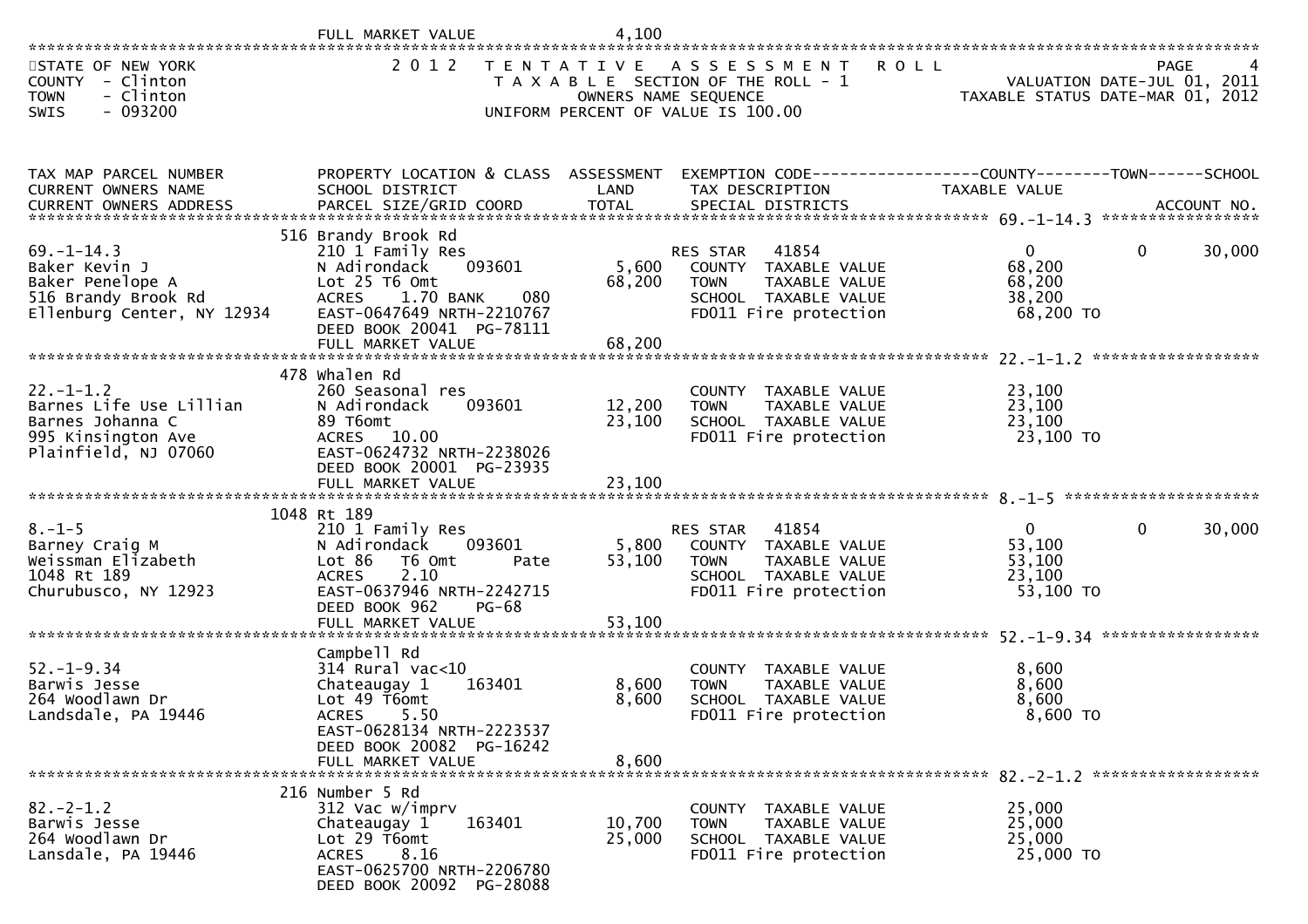|                                                                                              | FULL MARKET VALUE                                                                                                                                                                                    | 25,000                     |                                                                                                                            |                                                          |                                                                                |
|----------------------------------------------------------------------------------------------|------------------------------------------------------------------------------------------------------------------------------------------------------------------------------------------------------|----------------------------|----------------------------------------------------------------------------------------------------------------------------|----------------------------------------------------------|--------------------------------------------------------------------------------|
| STATE OF NEW YORK<br>COUNTY - Clinton<br>- Clinton<br><b>TOWN</b><br>$-093200$<br>SWIS       | 2012                                                                                                                                                                                                 | OWNERS NAME SEQUENCE       | TENTATIVE ASSESSMENT<br><b>ROLL</b><br>T A X A B L E SECTION OF THE ROLL - 1<br>UNIFORM PERCENT OF VALUE IS 100.00         |                                                          | <b>PAGE</b><br>VALUATION DATE-JUL 01, 2011<br>TAXABLE STATUS DATE-MAR 01, 2012 |
| TAX MAP PARCEL NUMBER<br>CURRENT OWNERS NAME                                                 | PROPERTY LOCATION & CLASS ASSESSMENT<br>SCHOOL DISTRICT                                                                                                                                              | LAND                       | TAX DESCRIPTION                                                                                                            | TAXABLE VALUE                                            |                                                                                |
| $54. - 2 - 18$<br>Barwis Jesse Lee<br>264 Woodlawn Dr<br>Lansdale, PA 19446                  | Lafrancis Rd<br>321 Abandoned ag<br>093601<br>N Adirondack<br>Lot 44 T6 Omt<br>Survey Map 20061/99069 Lo<br>ACRES 51.87<br>EAST-0654263 NRTH-2221939<br>DEED BOOK 20062 PG-1044<br>FULL MARKET VALUE | 33,400<br>33,400<br>33,400 | COUNTY TAXABLE VALUE<br><b>TOWN</b><br>TAXABLE VALUE<br>SCHOOL TAXABLE VALUE<br>FD011 Fire protection                      | 33,400<br>33,400<br>33,400<br>33,400 TO                  |                                                                                |
| $21. - 1 - 18$<br>Baughn Albert W Jr<br>232 Bradford Rd<br>Plattsburgh, NY 12901             | County Line Rd<br>321 Abandoned ag<br>Chateaugay 1<br>163401<br>Lot 71 76 0mt<br>Pate<br>ACRES 40.00<br>EAST-0617139 NRTH-2235193<br>DEED BOOK 959<br>$PG-4$                                         | 27,500<br>27,500           | COUNTY TAXABLE VALUE<br><b>TOWN</b><br>TAXABLE VALUE<br>SCHOOL TAXABLE VALUE<br>FD011 Fire protection                      | 27,500<br>27,500<br>27,500<br>27,500 TO                  |                                                                                |
| $52. - 1 - 21.2$<br>Baus Richard<br>Hunnewell Donna M<br>3170 State Rd<br>Bensalem, PA 19020 | 621 Patnode Rd<br>312 Vac w/imprv<br>N Adirondack<br>093601<br>Lots 33 & 48 T6omt<br>ACRES 107.10<br>EAST-0634141 NRTH-2218701<br>DEED BOOK 20061 PG-92526<br>FULL MARKET VALUE                      | 61,700<br>74,500<br>74,500 | COUNTY TAXABLE VALUE<br>TAXABLE VALUE<br><b>TOWN</b><br>SCHOOL TAXABLE VALUE<br>FD011 Fire protection                      | 74,500<br>74,500<br>74,500<br>74,500 TO                  | ****************                                                               |
| $22 - 1 - 14$<br>Beach Brian<br>Parmeter Dale<br>630 Cassidy Rd<br>Chateaugay, NY 12920      | Merchia Rd<br>321 Abandoned ag<br>093601<br>N Adirondack<br>Lot <sub>73</sub><br>T6 Omt<br>Pate<br>ACRES 93.00<br>EAST-0628404 NRTH-2235887<br>DEED BOOK 936<br>PG-345<br>FULL MARKET VALUE          | 41,800<br>41,800<br>41,800 | COUNTY TAXABLE VALUE<br><b>TOWN</b><br>TAXABLE VALUE<br>SCHOOL TAXABLE VALUE<br>FD011 Fire protection                      | 41,800<br>41,800<br>41,800<br>41,800 TO                  |                                                                                |
| $21. - 1 - 15.22$<br>Bennett Richard M Jr<br>505 Lost Nation Rd<br>Churubusco, NY 12923      | 501/505 Lost Nation Rd<br>270 Mfg housing<br>093601<br>N Adirondack<br>Lot 71 T6omt<br>ACRES 21.50<br>EAST-0619864 NRTH-2235460                                                                      | 20,100<br>35,100           | 41854<br>RES STAR<br>COUNTY TAXABLE VALUE<br>TAXABLE VALUE<br><b>TOWN</b><br>SCHOOL TAXABLE VALUE<br>FD011 Fire protection | $\overline{0}$<br>35,100<br>35,100<br>5,100<br>35,100 TO | 30,000<br>0                                                                    |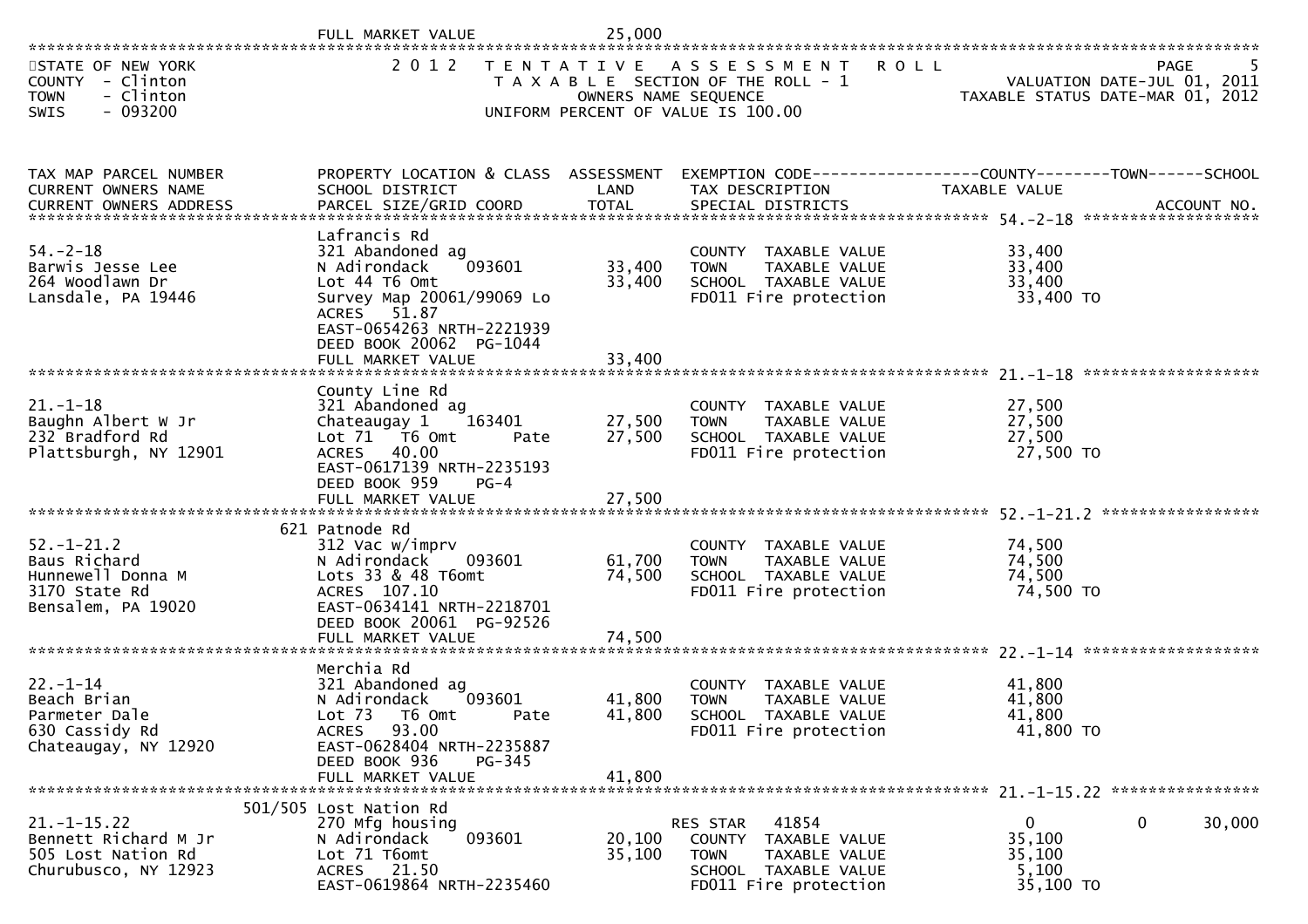|                                                                                                      | DEED BOOK 20072 PG-5187<br>FULL MARKET VALUE                                                                                                                                                          | 35,100                     |                                                                                                                    |                                                                                |
|------------------------------------------------------------------------------------------------------|-------------------------------------------------------------------------------------------------------------------------------------------------------------------------------------------------------|----------------------------|--------------------------------------------------------------------------------------------------------------------|--------------------------------------------------------------------------------|
| STATE OF NEW YORK<br>COUNTY - Clinton<br><b>TOWN</b><br>- Clinton<br>$-093200$<br><b>SWIS</b>        | 2 0 1 2                                                                                                                                                                                               | OWNERS NAME SEQUENCE       | TENTATIVE ASSESSMENT<br><b>ROLL</b><br>T A X A B L E SECTION OF THE ROLL - 1<br>UNIFORM PERCENT OF VALUE IS 100.00 | <b>PAGE</b><br>VALUATION DATE-JUL 01, 2011<br>TAXABLE STATUS DATE-MAR 01, 2012 |
| TAX MAP PARCEL NUMBER<br>CURRENT OWNERS NAME<br>CURRENT OWNERS ADDRESS                               | PROPERTY LOCATION & CLASS ASSESSMENT<br>SCHOOL DISTRICT                                                                                                                                               | LAND                       | TAX DESCRIPTION                                                                                                    | EXEMPTION CODE-----------------COUNTY-------TOWN------SCHOOL<br>TAXABLE VALUE  |
| $54. -2 - 15$<br>Benway Walter L<br>Benway Marie L<br>121 Missing Link Rd<br>Bellows Falls, VT 05101 | Lafrancis Rd<br>321 Abandoned ag<br>093601<br>N Adirondack<br>Lot 44 T6 Omt<br>Survey Map 20061/99069 Lo<br>ACRES 21.12<br>EAST-0651769 NRTH-2223927<br>DEED BOOK 20061 PG-99985<br>FULL MARKET VALUE | 18,100<br>18,100<br>18,100 | COUNTY TAXABLE VALUE<br>TAXABLE VALUE<br><b>TOWN</b><br>SCHOOL TAXABLE VALUE<br>FD011 Fire protection              | 18,100<br>18,100<br>18,100<br>18,100 TO                                        |
|                                                                                                      | 632 Rt 189                                                                                                                                                                                            |                            |                                                                                                                    |                                                                                |
| $38. - 1 - 7$<br>Berberoglu Tayfun<br>Berberoglu Susanne<br>127 Sharon Valley Rd<br>Sharon, CT 06069 | 311 Res vac land<br>093601<br>N Adirondack<br>Lot 66<br>T6 Omt<br>Pate<br>FRNT 100.00 DPTH 132.00<br>EAST-0639040 NRTH-2232667<br>DEED BOOK 775<br><b>PG-280</b><br>FULL MARKET VALUE                 | 3,900<br>3,900<br>3,900    | COUNTY TAXABLE VALUE<br>TAXABLE VALUE<br><b>TOWN</b><br>SCHOOL TAXABLE VALUE<br>FD011 Fire protection              | 3,900<br>3,900<br>3,900<br>3,900 TO                                            |
|                                                                                                      | Rt 11                                                                                                                                                                                                 |                            |                                                                                                                    | ****************                                                               |
| $53. - 1 - 19.1$<br>Besaw William<br>Besaw James<br>68 Pond Meadow Rd<br>Killingworth, CT 06419      | 321 Abandoned ag<br>093601<br>N Adirondack<br>Lot 47 T6 Omt<br>ACRES 73.20<br>EAST-0635834 NRTH-2223034<br>DEED BOOK 739<br>PG-114<br>FULL MARKET VALUE                                               | 46,100<br>46,100<br>46,100 | COUNTY TAXABLE VALUE<br><b>TOWN</b><br>TAXABLE VALUE<br>SCHOOL TAXABLE VALUE<br>FD011 Fire protection              | 46,100<br>46,100<br>46,100<br>46,100 TO                                        |
|                                                                                                      | Lafrancis Rd                                                                                                                                                                                          |                            |                                                                                                                    |                                                                                |
| $54. - 2 - 10$<br>Bevvino Theresa R<br>67-11 Balance Rock<br>Seymour, CT 06483                       | 321 Abandoned ag<br>093601<br>N Adirondack<br>Lot 37 T6 Omt<br>Survey Map 20061/99069 Lo<br>ACRES 22.94<br>EAST-0652380 NRTH-2220539<br>DEED BOOK 20061 PG-99535<br>FULL MARKET VALUE                 | 19,000<br>19,000<br>19,000 | COUNTY TAXABLE VALUE<br><b>TOWN</b><br>TAXABLE VALUE<br>SCHOOL TAXABLE VALUE<br>FD011 Fire protection              | 19,000<br>19,000<br>19,000<br>19,000 TO                                        |
|                                                                                                      | Frontier Rd                                                                                                                                                                                           |                            |                                                                                                                    |                                                                                |
| $7. - 1 - 4.2$<br>Bezio James T<br>455 Calkins Rd                                                    | 321 Abandoned ag<br>Chateaugay 1<br>163401<br>lot 89 T6omt                                                                                                                                            | 14,500<br>14,500           | <b>COUNTY</b><br>TAXABLE VALUE<br><b>TOWN</b><br>TAXABLE VALUE<br><b>SCHOOL</b><br>TAXABLE VALUE                   | 14,500<br>14,500<br>14,500                                                     |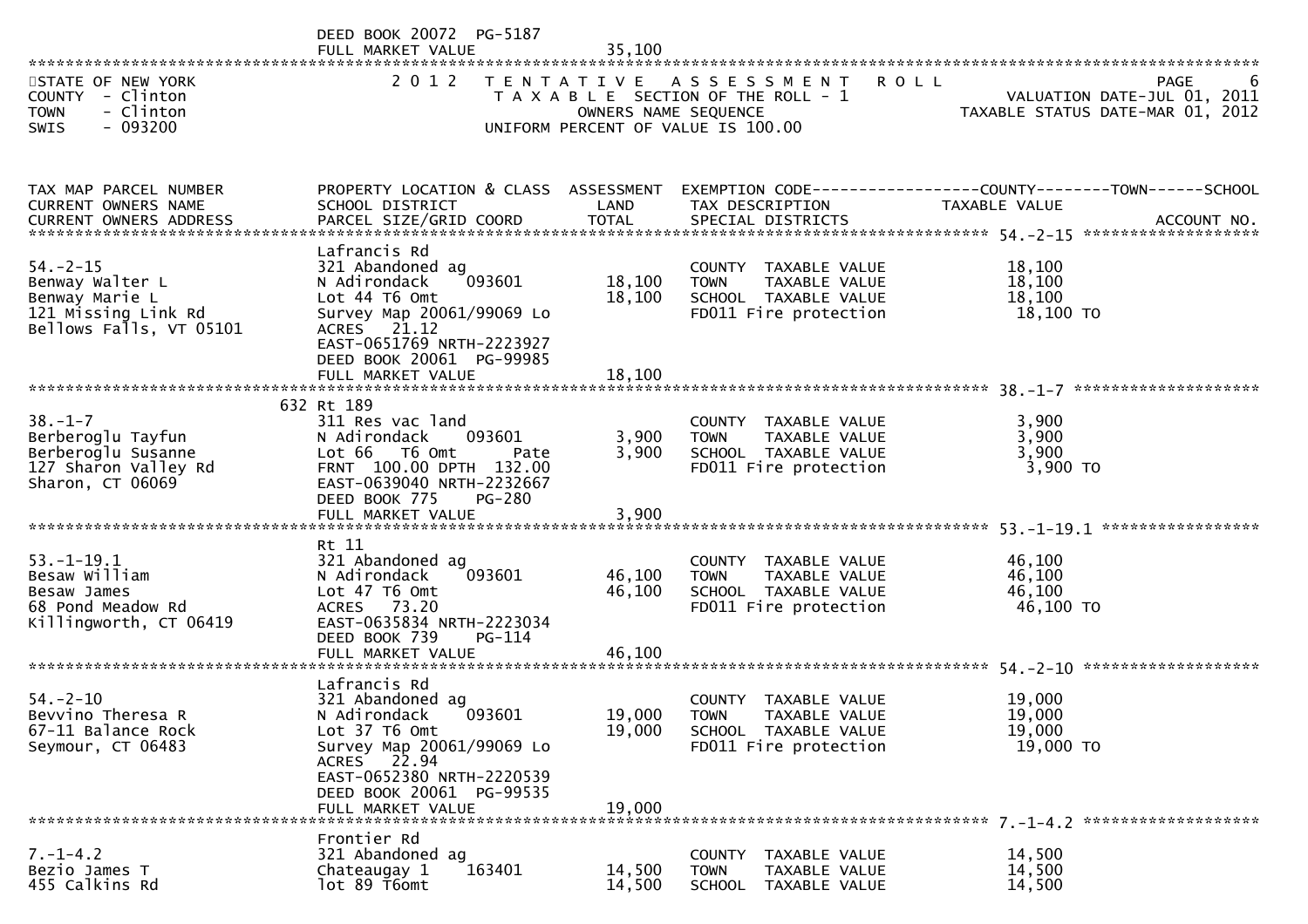| Peru, NY 12972                                                                                                                                              | ACRES 14.00<br>EAST-0625335 NRTH-2243656<br>DEED BOOK 20011 PG-34723<br>FULL MARKET VALUE                                                                                                                 | 14,500                     | FD011 Fire protection                                                                                                     | 14,500 TO                                                                     |
|-------------------------------------------------------------------------------------------------------------------------------------------------------------|-----------------------------------------------------------------------------------------------------------------------------------------------------------------------------------------------------------|----------------------------|---------------------------------------------------------------------------------------------------------------------------|-------------------------------------------------------------------------------|
| STATE OF NEW YORK<br>COUNTY - Clinton<br>- Clinton<br><b>TOWN</b><br>$-093200$<br>SWIS                                                                      | 2 0 1 2                                                                                                                                                                                                   | OWNERS NAME SEQUENCE       | TENTATIVE ASSESSMENT ROLL<br>T A X A B L E SECTION OF THE ROLL - 1<br>UNIFORM PERCENT OF VALUE IS 100.00                  | PAGE<br>VALUATION DATE-JUL 01, 2011<br>TAXABLE STATUS DATE-MAR 01, 2012       |
| TAX MAP PARCEL NUMBER<br>CURRENT OWNERS NAME                                                                                                                | PROPERTY LOCATION & CLASS ASSESSMENT<br>SCHOOL DISTRICT                                                                                                                                                   | LAND                       | TAX DESCRIPTION                                                                                                           | EXEMPTION CODE-----------------COUNTY-------TOWN------SCHOOL<br>TAXABLE VALUE |
| $54. - 2 - 11$<br>Bhagraj Sukhdea<br>Sookhoo Azard<br>40 NE 207th St<br>Miami, FL 33179                                                                     | Lafrancis Rd<br>321 Abandoned ag<br>093601<br>N Adirondack<br>Lot 37 & 44 T6 Omt<br>Survey Map 20061/99069 Lo<br>ACRES 22.06<br>EAST-0652272 NRTH-2221178<br>DEED BOOK 20062 PG-1675                      | 18,500<br>18,500           | COUNTY TAXABLE VALUE<br><b>TOWN</b><br>TAXABLE VALUE<br>SCHOOL TAXABLE VALUE<br>FD011 Fire protection                     | 18,500<br>18,500<br>18,500<br>18,500 TO                                       |
| $54. - 2 - 6$<br>Bhagraj Sukhdeo<br>Sookhoo Azard<br>40 NE 207th St<br>Miami, FL 33179                                                                      | Lafrancis Rd<br>321 Abandoned ag<br>093601<br>N Adirondack<br>Lot 37 T6 Omt<br>Survey Map 20061/99069 Lo<br>ACRES 25.67<br>EAST-0651098 NRTH-2219119<br>DEED BOOK 20062 PG-1675<br>FULL MARKET VALUE      | 20,300<br>20,300<br>20,300 | COUNTY TAXABLE VALUE<br><b>TOWN</b><br>TAXABLE VALUE<br>SCHOOL TAXABLE VALUE<br>FD011 Fire protection                     | 20,300<br>20,300<br>20,300<br>20,300 TO                                       |
| $52. - 1 - 5.4$<br>Bilow Darlene R<br>Bilow Darla D<br>2035 Plank Rd<br>Ellenburg Depot, NY 12935<br>MAY BE SUBJECT TO PAYMENT<br>UNDER AGDIST LAW TIL 2019 | Rt 11<br>321 Abandoned ag<br>Chateaugay 1<br>163401<br>Lot 52 T6omt<br>ACRES 73.10<br>EAST-0626810 NRTH-2225411<br>DEED BOOK 99001 PG-14405<br>FULL MARKET VALUE                                          | 49,300<br>49,300<br>49,300 | OS AG DIST 41730<br>COUNTY TAXABLE VALUE<br><b>TOWN</b><br>TAXABLE VALUE<br>SCHOOL TAXABLE VALUE<br>FD011 Fire protection | 19,539<br>19,539<br>19,539<br>29,761<br>29,761<br>29,761<br>49,300 TO         |
| $21. - 1 - 17$<br>Bilow Gary<br>Corbroad & Cortland St<br>Norwich, NY 13815                                                                                 | 1372 County Line Rd<br>321 Abandoned ag<br>163401<br>Chateaugay 1<br>Lot 21 T6 Omt<br>Pate<br>ACRES 100.00<br>EAST-0617535 NRTH-2233987<br>DEED BOOK 632<br>PG-916<br>FULL MARKET VALUE<br>County Line Rd | 57,500<br>57,500<br>57,500 | COUNTY TAXABLE VALUE<br><b>TOWN</b><br>TAXABLE VALUE<br>SCHOOL TAXABLE VALUE<br>FD011 Fire protection                     | 57,500<br>57,500<br>57,500<br>57,500 TO                                       |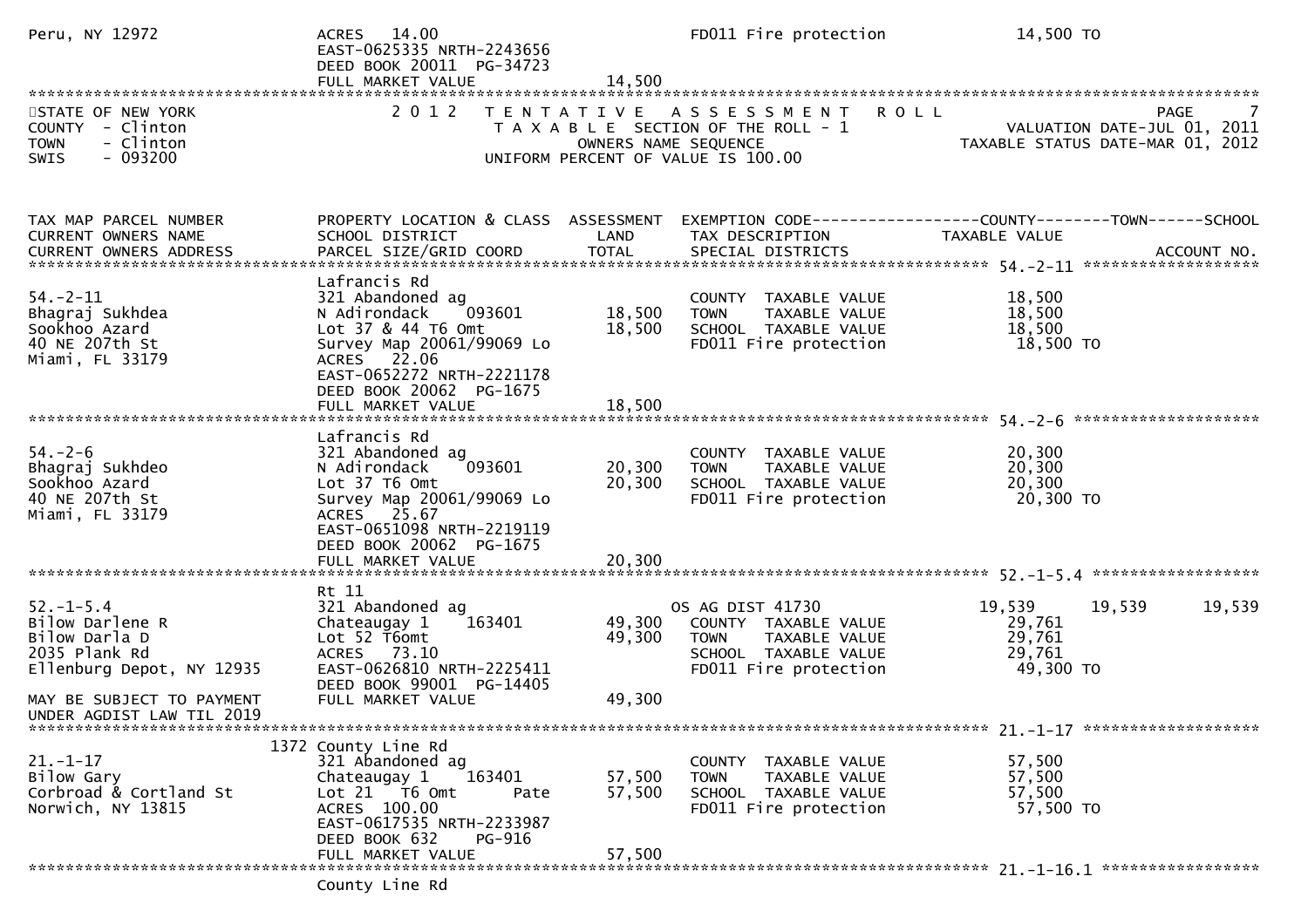| $21. - 1 - 16.1$<br>Bilow John<br>8 Grace Ave<br>Plattsburgh, NY 12901                                                    | 321 Abandoned ag<br>163401<br>Chateaugay 1<br>Lot 71  T6 0mt<br>Pate<br>ACRES 44.60<br>EAST-0616868 NRTH-2233061<br>DEED BOOK 20051 PG-85535<br>FULL MARKET VALUE                       | 27,500<br>27,500<br>27,500 | COUNTY TAXABLE VALUE<br><b>TOWN</b><br>TAXABLE VALUE<br>SCHOOL TAXABLE VALUE<br>FD011 Fire protection                                                                         | 27,500<br>27,500<br>27,500<br>27,500 TO                                                           |                           |
|---------------------------------------------------------------------------------------------------------------------------|-----------------------------------------------------------------------------------------------------------------------------------------------------------------------------------------|----------------------------|-------------------------------------------------------------------------------------------------------------------------------------------------------------------------------|---------------------------------------------------------------------------------------------------|---------------------------|
| STATE OF NEW YORK<br>COUNTY - Clinton<br>- Clinton<br><b>TOWN</b><br>SWIS<br>- 093200                                     | 2 0 1 2                                                                                                                                                                                 | T E N T A T I V E          | A S S E S S M E N T<br>T A X A B L E SECTION OF THE ROLL - 1<br>OWNERS NAME SEQUENCE<br>UNIFORM PERCENT OF VALUE IS 100.00                                                    | <b>ROLL</b><br>VALUATION DATE-JUL 01, 2011<br>TAXABLE STATUS DATE-MAR 01, 2012                    | <b>PAGE</b><br>8          |
| TAX MAP PARCEL NUMBER<br>CURRENT OWNERS NAME                                                                              | PROPERTY LOCATION & CLASS ASSESSMENT<br>SCHOOL DISTRICT                                                                                                                                 | LAND                       | TAX DESCRIPTION                                                                                                                                                               | EXEMPTION CODE------------------COUNTY--------TOWN------SCHOOL<br>TAXABLE VALUE                   |                           |
| $8. - 1 - 10.2$<br>Blair Tracy<br>Hendrie Thomas<br>178 Liberty Pole Rd<br>Churubusco, NY 12923                           | 178 Liberty Pole Rd<br>271 Mfg housings<br>093601<br>N Adirondack<br>Lot 86 T6omt<br>3.80<br><b>ACRES</b><br>EAST-0642271 NRTH-2244107<br>DEED BOOK 20102 PG-31839<br>FULL MARKET VALUE | 7,200<br>20,000<br>20,000  | RES STAR<br>41854<br>COUNTY TAXABLE VALUE<br><b>TOWN</b><br>TAXABLE VALUE<br>SCHOOL TAXABLE VALUE<br>FD011 Fire protection                                                    | $\Omega$<br>$\mathbf{0}$<br>20,000<br>20,000<br>$\overline{0}$<br>20,000 TO                       | 20,000                    |
| $24. - 1 - 6$<br>Blau Family Ltd Partnership<br>625 Madison Ave<br>New York, NY 10022                                     | Clinton Mills Rd<br>323 Vacant rural<br>N Adirondack<br>093601<br>Lot 64  T6 0mt<br>Pate<br>ACRES 241.00<br>EAST-0653958 NRTH-2235797<br>DEED BOOK 1019<br>PG-329                       | 86,000<br>86,000           | COUNTY TAXABLE VALUE<br>TAXABLE VALUE<br><b>TOWN</b><br>SCHOOL TAXABLE VALUE<br>FD011 Fire protection                                                                         | 86,000<br>86,000<br>86,000<br>86,000 TO                                                           |                           |
|                                                                                                                           |                                                                                                                                                                                         |                            |                                                                                                                                                                               |                                                                                                   |                           |
| $81. - 1 - 2.2$<br>Boadway Donald A<br>Boadway Gary D<br>379 No 5 Rd<br>Chateaugay, NY 12920<br>MAY BE SUBJECT TO PAYMENT | 368 Number 5 Rd<br>105 Vac farmland<br>163401<br>Chateaugay 1<br>Lot 30 T6omt<br>ACRES 113.90<br>EAST-0622193 NRTH-2207723<br>DEED BOOK 20031 PG-52433<br>FULL MARKET VALUE             | 91,000                     | 10 YR AGR 41700<br>73,500 10 YR AGR 41700<br>91,000 AGRI DISTR 41720<br>COUNTY TAXABLE VALUE<br>TAXABLE VALUE<br><b>TOWN</b><br>SCHOOL TAXABLE VALUE<br>FD011 Fire protection | 2,900<br>2,900<br>15,000<br>15,000<br>21,351<br>21,351<br>51,749<br>51,749<br>51,749<br>91,000 TO | 2,900<br>15,000<br>21,351 |
| UNDER AGDIST LAW TIL 2018                                                                                                 |                                                                                                                                                                                         |                            |                                                                                                                                                                               |                                                                                                   |                           |
|                                                                                                                           | 340 Number 5 Rd                                                                                                                                                                         |                            |                                                                                                                                                                               |                                                                                                   |                           |
| $81. - 1 - 3$<br>Boadway Joseph S<br>Boadway Bonnie<br>603 Seymour Rd<br>Chateaugay, NY 12920                             | 311 Res vac land<br>163401<br>Chateaugay 1<br>Lot 30 T6omt<br>FRNT 165.00 DPTH 148.50<br>EAST-0622678 NRTH-2206130<br>DEED BOOK 20031 PG-51070                                          | 4,400<br>4,400             | COUNTY TAXABLE VALUE<br><b>TOWN</b><br>TAXABLE VALUE<br>SCHOOL TAXABLE VALUE<br>FD011 Fire protection                                                                         | 4,400<br>4,400<br>4,400<br>4,400 TO                                                               |                           |
|                                                                                                                           | FULL MARKET VALUE                                                                                                                                                                       | 4,400                      |                                                                                                                                                                               |                                                                                                   |                           |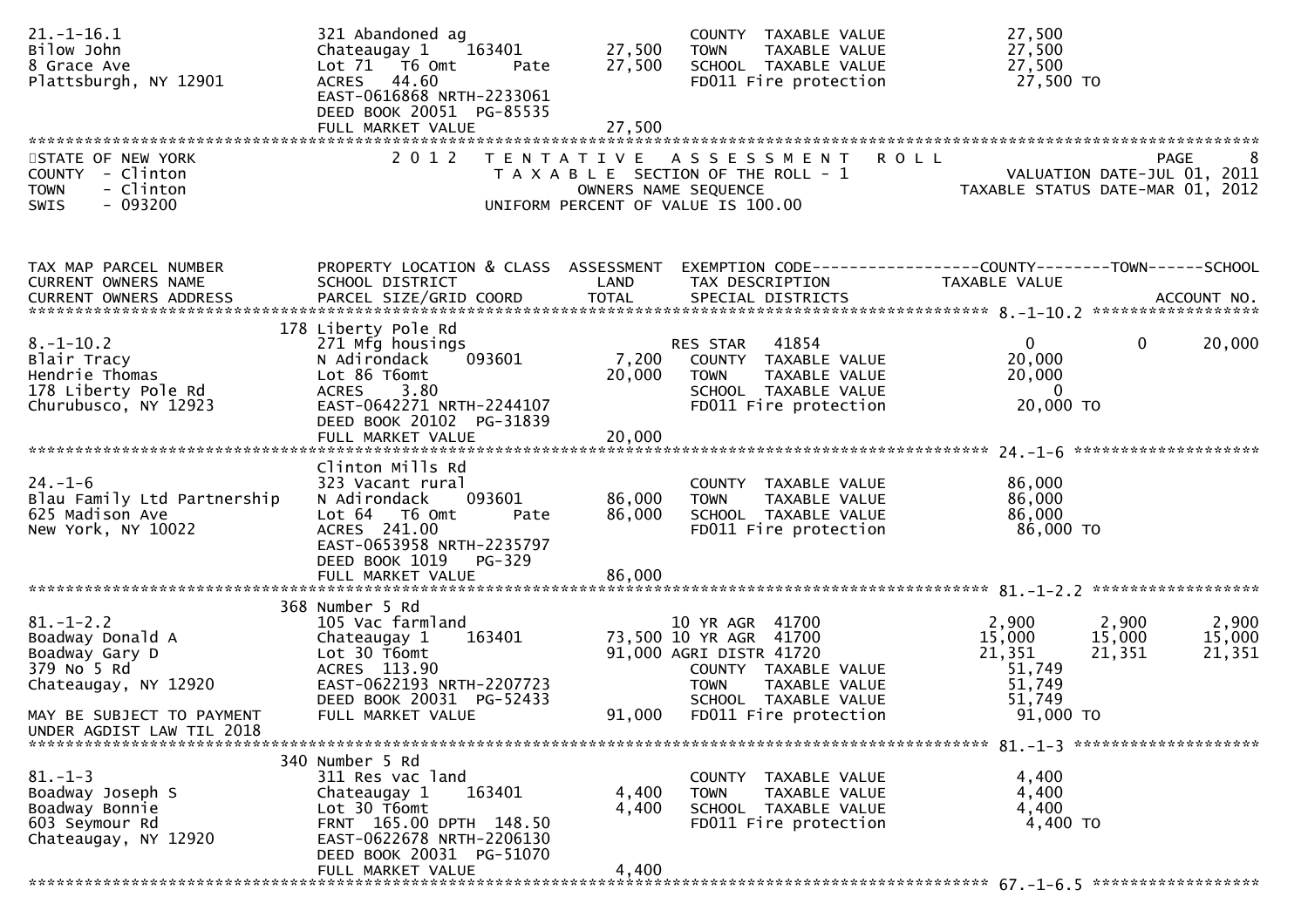| $67. - 1 - 6.5$<br>Boadway Lyn<br>322 Ryan Rd<br>Chateaugay, NY 12920<br>STATE OF NEW YORK<br>COUNTY - Clinton | 291 Patnode Rd<br>260 Seasonal res<br>N Adirondack<br>093601<br>28 T6omt<br>5.00<br><b>ACRES</b><br>EAST-0635342 NRTH-2209694<br>DEED BOOK 947<br>$PG-129$<br>2 0 1 2 | 8,200<br>14,000      | COUNTY TAXABLE VALUE<br><b>TOWN</b><br>TAXABLE VALUE<br>SCHOOL TAXABLE VALUE<br>FD011 Fire protection<br>TENTATIVE ASSESSMENT<br>T A X A B L E SECTION OF THE ROLL - 1 | 14,000<br>14,000<br>14,000<br>14,000 TO<br>9<br><b>ROLL</b><br>PAGE<br>VALUATION DATE-JUL 01, 2011                |
|----------------------------------------------------------------------------------------------------------------|-----------------------------------------------------------------------------------------------------------------------------------------------------------------------|----------------------|------------------------------------------------------------------------------------------------------------------------------------------------------------------------|-------------------------------------------------------------------------------------------------------------------|
| - Clinton<br><b>TOWN</b><br>$-093200$<br><b>SWIS</b>                                                           |                                                                                                                                                                       | OWNERS NAME SEQUENCE | UNIFORM PERCENT OF VALUE IS 100.00                                                                                                                                     | TAXABLE STATUS DATE-MAR 01, 2012                                                                                  |
|                                                                                                                |                                                                                                                                                                       |                      |                                                                                                                                                                        |                                                                                                                   |
| TAX MAP PARCEL NUMBER<br>CURRENT OWNERS NAME                                                                   | SCHOOL DISTRICT                                                                                                                                                       | LAND                 | TAX DESCRIPTION                                                                                                                                                        | PROPERTY LOCATION & CLASS ASSESSMENT EXEMPTION CODE----------------COUNTY-------TOWN------SCHOOL<br>TAXABLE VALUE |
|                                                                                                                |                                                                                                                                                                       |                      |                                                                                                                                                                        |                                                                                                                   |
| $54. - 1 - 4$<br>Bombard Donald<br>Bombard Judith A                                                            | Bombard Rd<br>323 Vacant rural<br>093601<br>N Adirondack<br>Lot 2438 T6 Omt                                                                                           | 94,500<br>94,500     | COUNTY TAXABLE VALUE<br><b>TOWN</b><br>TAXABLE VALUE<br>SCHOOL TAXABLE VALUE                                                                                           | 94,500<br>94,500<br>94,500                                                                                        |
| 4525 Rt 11<br>Ellenburg Depot, NY 12935                                                                        | Pate<br>ACRES 295.00<br>EAST-0658959 NRTH-2218238<br>DEED BOOK 633<br>PG-470                                                                                          |                      | FD011 Fire protection                                                                                                                                                  | 94,500 TO                                                                                                         |
|                                                                                                                | FULL MARKET VALUE                                                                                                                                                     | 94,500               |                                                                                                                                                                        |                                                                                                                   |
|                                                                                                                | 253 Bombard Rd                                                                                                                                                        |                      |                                                                                                                                                                        |                                                                                                                   |
| $70. - 2 - 6$<br>Bombard Donald<br>Bombard Judith A<br>4525 Rt 11                                              | 321 Abandoned ag<br>093601<br>N Adirondack<br>Lot 23 T6omt<br>ACRES 282.30                                                                                            | 105,100<br>109,800   | COUNTY TAXABLE VALUE<br><b>TOWN</b><br>TAXABLE VALUE<br>SCHOOL TAXABLE VALUE<br>FD011 Fire protection                                                                  | 109,800<br>109,800<br>109,800<br>109,800 то                                                                       |
| Ellenburg Depot, NY 12935                                                                                      | EAST-0661054 NRTH-2216390<br>DEED BOOK 647<br>PG-1043<br>FULL MARKET VALUE                                                                                            | 109,800              |                                                                                                                                                                        |                                                                                                                   |
|                                                                                                                |                                                                                                                                                                       |                      |                                                                                                                                                                        |                                                                                                                   |
| $70. - 2 - 5$<br>Bombard Gary W Sr<br>Bombard Brenda M<br>2 Bombard Rd<br>Ellenburg Center, NY 12934           | 221 Bombard Rd<br>321 Abandoned ag<br>093601<br>N Adirondack<br>Lot 23 T6omt<br>ACRES 50.00<br>EAST-0662241 NRTH-2214417<br>DEED BOOK 647<br>PG-1040                  | 36,500<br>36,500     | COUNTY TAXABLE VALUE<br><b>TOWN</b><br>TAXABLE VALUE<br>SCHOOL TAXABLE VALUE<br>FD011 Fire protection                                                                  | 36,500<br>36,500<br>36,500<br>36,500 TO                                                                           |
|                                                                                                                | FULL MARKET VALUE                                                                                                                                                     | 36,500               |                                                                                                                                                                        |                                                                                                                   |
|                                                                                                                | 41 whalen Rd                                                                                                                                                          |                      |                                                                                                                                                                        |                                                                                                                   |
| $37. - 1 - 20$<br>Bordeau Carroll A<br>41 Whalen Rd<br>Churubusco, NY 12923                                    | 210 1 Family Res<br>093601<br>N Adirondack<br>Lot <sub>53</sub><br>T6 Omt<br>Pate<br>7.70<br><b>ACRES</b><br>EAST-0630026 NRTH-2229006<br>DEED BOOK 20062 PG-157      | 10,400<br>35,700     | 41854<br><b>RES STAR</b><br>COUNTY TAXABLE VALUE<br><b>TOWN</b><br>TAXABLE VALUE<br>SCHOOL TAXABLE VALUE<br>FD011 Fire protection                                      | 0<br>30,000<br>0<br>35,700<br>35,700<br>5,700<br>35,700 TO                                                        |
|                                                                                                                | FULL MARKET VALUE                                                                                                                                                     | 35,700               |                                                                                                                                                                        |                                                                                                                   |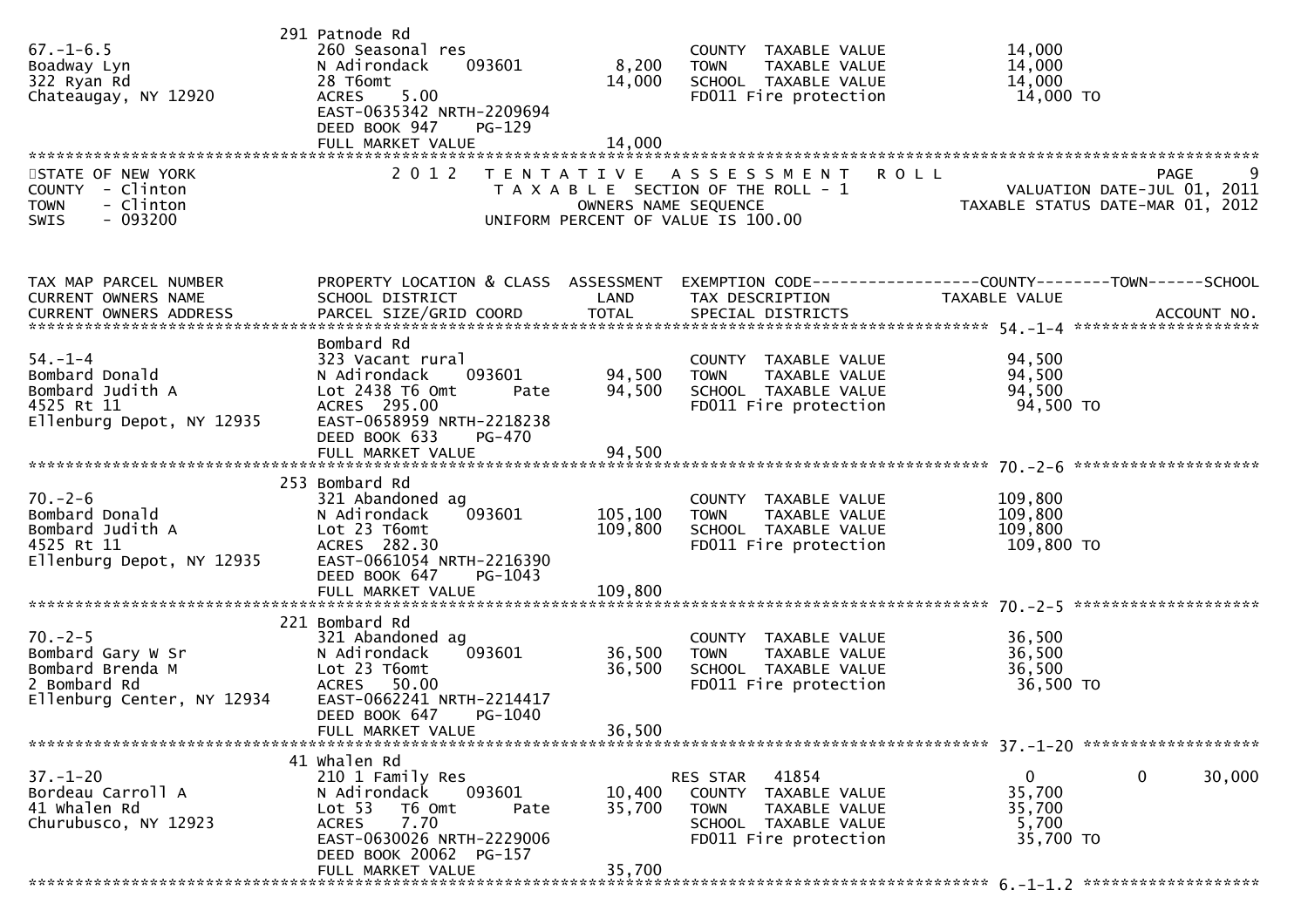| $6. -1 - 1.2$<br>Bouchard Anthony S<br>Bouchard Jean N<br>852 Mason St<br>Morrisonville, NY 12962<br>MAY BE SUBJECT TO PAYMENT<br>UNDER AGDIST LAW TIL 2012<br>STATE OF NEW YORK<br>COUNTY - Clinton<br><b>TOWN</b><br>- Clinton<br>$-093200$<br><b>SWIS</b> | Mcnierney Rd<br>260 Seasonal res<br>Chateaugay 1<br>163401<br>Lot 90 T6 Omt<br>ACRES 247.60<br>EAST-0615743 NRTH-2242993<br>DEED BOOK 20072 PG-10982<br>FULL MARKET VALUE<br>2 0 1 2   | 117,600<br>147,600<br>147,600<br>OWNERS NAME SEQUENCE | COUNTY TAXABLE VALUE<br><b>TOWN</b><br>TAXABLE VALUE<br>SCHOOL TAXABLE VALUE<br>FD011 Fire protection<br>TENTATIVE ASSESSMENT ROLL<br>T A X A B L E SECTION OF THE ROLL - 1<br>UNIFORM PERCENT OF VALUE IS 100.00 | 147,600<br>147,600<br>147,600<br>147,600 TO<br>10<br>PAGE<br>VALUATION DATE-JUL 01, 2011<br>TAXABLE STATUS DATE-MAR 01, 2012 |
|--------------------------------------------------------------------------------------------------------------------------------------------------------------------------------------------------------------------------------------------------------------|----------------------------------------------------------------------------------------------------------------------------------------------------------------------------------------|-------------------------------------------------------|-------------------------------------------------------------------------------------------------------------------------------------------------------------------------------------------------------------------|------------------------------------------------------------------------------------------------------------------------------|
| TAX MAP PARCEL NUMBER<br>CURRENT OWNERS NAME                                                                                                                                                                                                                 | PROPERTY LOCATION & CLASS ASSESSMENT<br>SCHOOL DISTRICT                                                                                                                                | LAND                                                  | TAX DESCRIPTION                                                                                                                                                                                                   | EXEMPTION CODE-----------------COUNTY-------TOWN------SCHOOL<br>TAXABLE VALUE                                                |
| $67. - 1 - 17$<br>Bouchard Anthony S<br>Bouchard Jean N<br>852 Mason St<br>Morrisonville, NY 12962                                                                                                                                                           | Ryan Rd<br>920 Priv Hunt/Fi<br>Chateaugay 1<br>163401<br>Lot $29 - 76$ Omt<br>Pate<br>Also Title Bk 886 Pg 85<br>ACRES 275.00<br>EAST-0626295 NRTH-2209698<br>DEED BOOK 886<br>PG-131  | 101,700<br>112,100                                    | COUNTY TAXABLE VALUE<br><b>TOWN</b><br>TAXABLE VALUE<br>SCHOOL TAXABLE VALUE<br>FD011 Fire protection                                                                                                             | 112,100<br>112,100<br>112,100<br>112,100 TO                                                                                  |
| $51.-1-8$<br>Bouchard Jay W<br>Clark Herbert<br>80 S Allen St<br>Albany, NY 12208                                                                                                                                                                            | 7504 Rt 11<br>210 1 Family Res<br>163401<br>Chateaugay 1<br>Lot 51 76 0mt<br>Pate<br>9.70<br><b>ACRES</b><br>EAST-0620681 NRTH-2223372<br>DEED BOOK 685<br>PG-166<br>FULL MARKET VALUE | 12,000<br>77,600<br>77,600                            | COUNTY TAXABLE VALUE<br><b>TOWN</b><br>TAXABLE VALUE<br>SCHOOL TAXABLE VALUE<br>FD011 Fire protection                                                                                                             | 77,600<br>77,600<br>77,600<br>77,600 TO                                                                                      |
| $23. - 1 - 17$<br>Boulanger Raymond E<br>6621 Rt 374<br>Chateaugay, NY 12920                                                                                                                                                                                 | Rt 189<br>$314$ Rural vac<10<br>N Adirondack<br>093601<br>Lot 67 76 0mt<br>Pate<br>ACRES 5.00<br>EAST-0638366 NRTH-2235378<br>DEED BOOK 20021 PG-47111<br>FULL MARKET VALUE            | 7,800<br>7,800<br>7,800                               | COUNTY TAXABLE VALUE<br><b>TOWN</b><br>TAXABLE VALUE<br>SCHOOL TAXABLE VALUE<br>FD011 Fire protection                                                                                                             | 7,800<br>7,800<br>7,800<br>7,800 TO                                                                                          |
| $52. - 1 - 10.2$<br>Boulerice David P<br>Boulerice Mary<br>7395 S Auto Cluck Pt<br>Lecanto, FL 34461                                                                                                                                                         | Rt 11<br>312 Vac w/imprv<br>N Adirondack<br>093601<br>Lot 48 T6omt<br>ACRES 1.71<br>EAST-0629162 NRTH-2224127<br>DEED BOOK 98001 PG-02736                                              | 5,600<br>23,200                                       | COUNTY TAXABLE VALUE<br><b>TOWN</b><br>TAXABLE VALUE<br>SCHOOL TAXABLE VALUE<br>FD011 Fire protection                                                                                                             | 23,200<br>23,200<br>23,200<br>23,200 TO                                                                                      |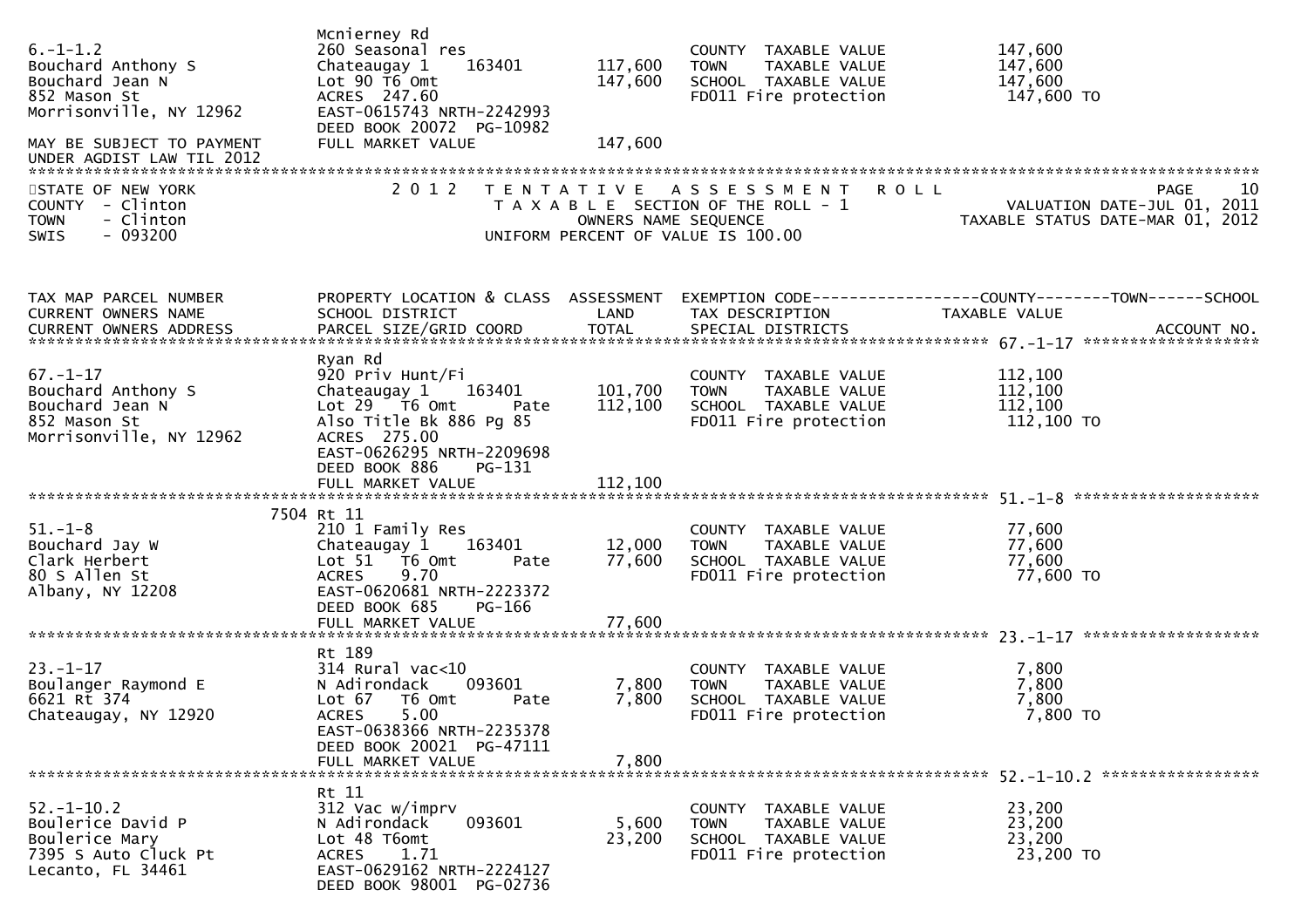|                                                                                                    | FULL MARKET VALUE                                                                                                                                                                 | 23,200                     |                                                                                                                            |                                                                                      |
|----------------------------------------------------------------------------------------------------|-----------------------------------------------------------------------------------------------------------------------------------------------------------------------------------|----------------------------|----------------------------------------------------------------------------------------------------------------------------|--------------------------------------------------------------------------------------|
| $53. - 1 - 16$<br>Bownath Tamara<br>65 Trenton Ave<br>Frenchtown, NJ 08825                         | Rt 11<br>323 Vacant rural<br>093601<br>N Adirondack<br>Lot 35  T6 Omt<br>Pate<br>ACRES 25.00<br>EAST-0644077 NRTH-2219587<br>DEED BOOK 20092 PG-21774<br>FULL MARKET VALUE        | 9,800<br>9,800<br>9,800    | COUNTY TAXABLE VALUE<br><b>TOWN</b><br>TAXABLE VALUE<br>SCHOOL TAXABLE VALUE<br>FD011 Fire protection                      | 9,800<br>9,800<br>9,800<br>$9,800$ TO                                                |
| STATE OF NEW YORK<br>COUNTY - Clinton<br>- Clinton<br><b>TOWN</b><br>SWIS<br>$-093200$             | 2 0 1 2                                                                                                                                                                           | OWNERS NAME SEQUENCE       | <b>ROLL</b><br>TENTATIVE ASSESSMENT<br>T A X A B L E SECTION OF THE ROLL - 1<br>UNIFORM PERCENT OF VALUE IS 100.00         | <b>PAGE</b><br>11<br>VALUATION DATE-JUL 01, 2011<br>TAXABLE STATUS DATE-MAR 01, 2012 |
| TAX MAP PARCEL NUMBER<br>CURRENT OWNERS NAME<br>CURRENT OWNERS ADDRESS                             | PROPERTY LOCATION & CLASS ASSESSMENT<br>SCHOOL DISTRICT                                                                                                                           | LAND                       | TAX DESCRIPTION                                                                                                            | EXEMPTION CODE-----------------COUNTY-------TOWN------SCHOOL<br>TAXABLE VALUE        |
| $23. - 1 - 13$<br>Boyd Wilson E<br>Boyd Peggy S<br>1501 Fords Way<br>Muscle Shoals, AL 35661       | 844 Rt 189<br>321 Abandoned ag<br>N Adirondack<br>093601<br>Lot 75<br>T6 Omt<br>Pate<br>ACRES 32.00<br>EAST-0639724 NRTH-2237788<br>DEED BOOK 20001 PG-23115<br>FULL MARKET VALUE | 25,500<br>25,500<br>25,500 | COUNTY TAXABLE VALUE<br>TAXABLE VALUE<br><b>TOWN</b><br>SCHOOL TAXABLE VALUE<br>FD011 Fire protection                      | 25,500<br>25,500<br>25,500<br>25,500 TO                                              |
| $69. - 1 - 11.3$<br>Boyea Michael B<br>Boyea Sheilah A<br>6151 Rt 11<br>Ellenburg Center, NY 12934 | 6151 Rt 11<br>240 Rural res<br>093601<br>N Adirondack<br>Lot 25 T6omt<br>ACRES 12.80<br>EAST-0649292 NRTH-2211178<br>DEED BOOK 841<br><b>PG-215</b><br>FULL MARKET VALUE          | 13,900<br>52,200<br>52,200 | 41854<br>RES STAR<br>COUNTY TAXABLE VALUE<br>TAXABLE VALUE<br><b>TOWN</b><br>SCHOOL TAXABLE VALUE<br>FD011 Fire protection | $\overline{0}$<br>$\mathbf{0}$<br>30,000<br>52,200<br>52,200<br>22,200<br>52,200 TO  |
| $82. -2 - 1.37$<br>Boyland William<br>206 Vischers Ferry Rd<br>Rexford, NY 12148                   | Number 5 Rd<br>321 Abandoned ag<br>Chateaugay 1<br>163401<br>Lot 29 T6omt<br>ACRES 20.00<br>EAST-0626716 NRTH-2207187<br>DEED BOOK 847<br>$PG-243$<br>FULL MARKET VALUE           | 17,500<br>17,500<br>17,500 | COUNTY TAXABLE VALUE<br>TAXABLE VALUE<br><b>TOWN</b><br>SCHOOL TAXABLE VALUE<br>FD011 Fire protection                      | 17,500<br>17,500<br>17,500<br>17,500 TO                                              |
| $7.-1-10.1$<br>Brady Donald<br>549 Frontier Rd<br>Churubusco, NY 12923                             | 549 Frontier Rd<br>241 Rural res&ag<br>163401<br>Chateaugay 1<br>Lot $88$ $\overline{76}$ Omt<br>Pate<br>ACRES 31.50<br>EAST-0628325 NRTH-2244547<br>DEED BOOK 457<br>$PG-143$    | 26,900<br>71,100           | COUNTY TAXABLE VALUE<br>TAXABLE VALUE<br><b>TOWN</b><br>SCHOOL TAXABLE VALUE<br>FD011 Fire protection                      | 71,100<br>71,100<br>71,100<br>71,100 TO                                              |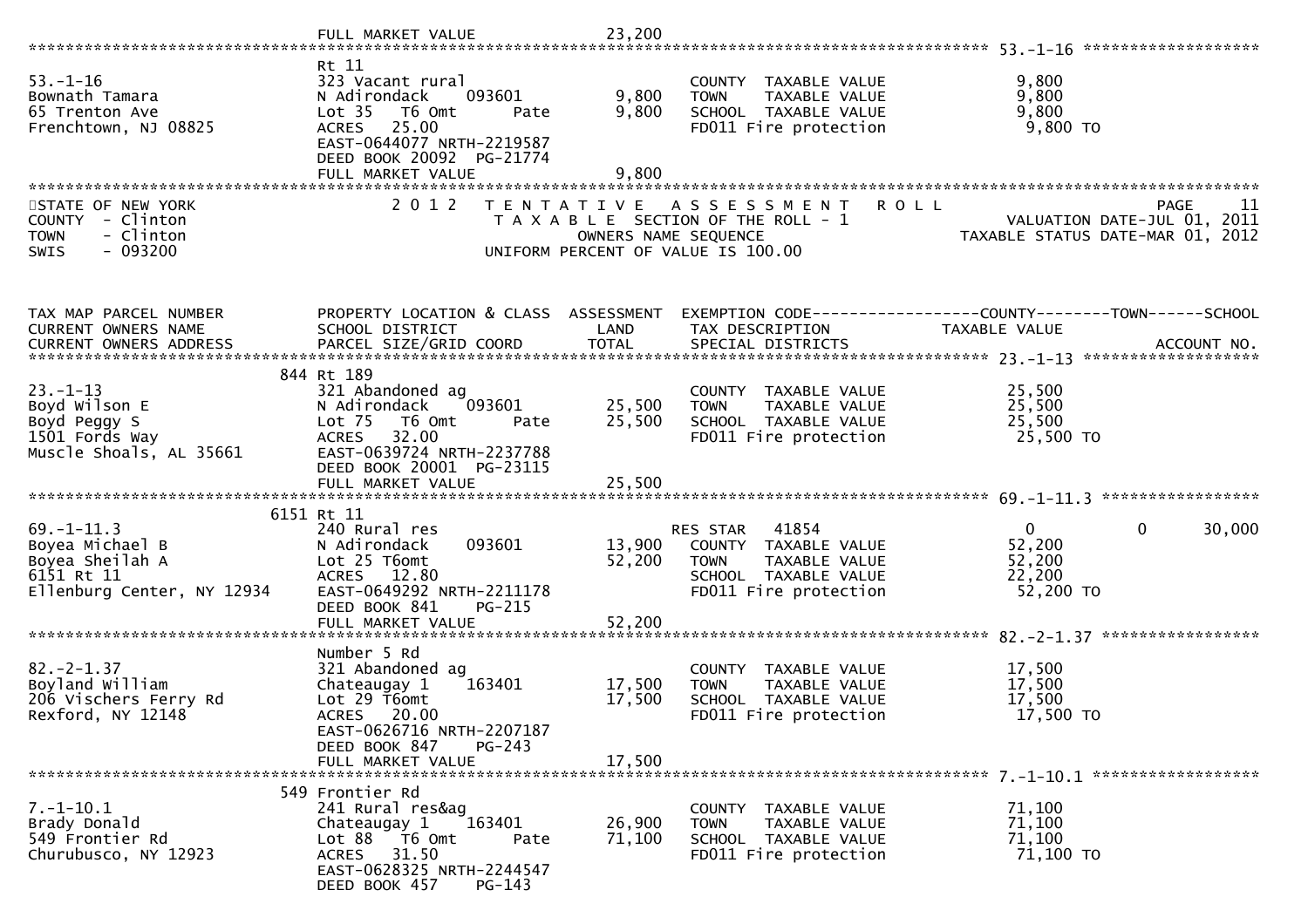| $7. - 1 - 5$<br>Brady Francis<br>860 Frontier Rd<br>Churubusco, NY 12923                      | Frontier Rd<br>$314$ Rural vac<10<br>Chateaugay 1 163401<br>Lot 89 T6 Omt<br>Pate<br>1.00<br><b>ACRES</b><br>EAST-0625647 NRTH-2244479<br>DEED BOOK 618<br>PG-269<br>FULL MARKET VALUE | 5,000<br>5,000<br>5,000    | COUNTY TAXABLE VALUE<br><b>TOWN</b><br>TAXABLE VALUE<br>SCHOOL TAXABLE VALUE<br>FD011 Fire protection                                       | 5,000<br>5,000<br>5,000<br>5,000 TO                                                                     |
|-----------------------------------------------------------------------------------------------|----------------------------------------------------------------------------------------------------------------------------------------------------------------------------------------|----------------------------|---------------------------------------------------------------------------------------------------------------------------------------------|---------------------------------------------------------------------------------------------------------|
|                                                                                               |                                                                                                                                                                                        |                            |                                                                                                                                             |                                                                                                         |
| STATE OF NEW YORK<br>COUNTY - Clinton<br>- Clinton<br><b>TOWN</b><br>$-093200$<br><b>SWIS</b> | 2 0 1 2                                                                                                                                                                                |                            | TENTATIVE ASSESSMENT<br>T A X A B L E SECTION OF THE ROLL - 1<br>OWNERS NAME SEQUENCE<br>UNIFORM PERCENT OF VALUE IS 100.00                 | <b>ROLL</b><br>PAGE<br>12<br>VALUATION DATE-JUL 01, 2011<br>TAXABLE STATUS DATE-MAR 01, 2012            |
| TAX MAP PARCEL NUMBER                                                                         | PROPERTY LOCATION & CLASS ASSESSMENT                                                                                                                                                   |                            |                                                                                                                                             | EXEMPTION CODE------------------COUNTY--------TOWN------SCHOOL                                          |
| CURRENT OWNERS NAME                                                                           | SCHOOL DISTRICT                                                                                                                                                                        | LAND                       | TAX DESCRIPTION                                                                                                                             | TAXABLE VALUE                                                                                           |
|                                                                                               |                                                                                                                                                                                        |                            |                                                                                                                                             |                                                                                                         |
|                                                                                               | 845/851 Frontier Rd                                                                                                                                                                    |                            |                                                                                                                                             |                                                                                                         |
| $6. - 1 - 10$<br>Brady John<br>Brady Francis<br>860 Frontier Rd<br>Churubusco, NY 12923       | 112 Dairy farm<br>163401<br>Chateaugay 1<br>89 T6 Omt<br>ACRES 117.50<br>EAST-0622005 NRTH-2240805<br>PG-295<br>DEED BOOK 453                                                          | 80,800 483A EX             | 41854<br>RES STAR<br>42100<br>136,100 COUNTY TAXABLE VALUE<br>TAXABLE VALUE<br><b>TOWN</b><br>SCHOOL TAXABLE VALUE<br>FD011 Fire protection | 30,000<br>$\overline{0}$<br>0<br>3,700<br>3,700<br>3,700<br>132,400<br>132,400<br>102,400<br>132,400 TO |
|                                                                                               |                                                                                                                                                                                        |                            |                                                                                                                                             |                                                                                                         |
| $7. - 1 - 8.1$<br>Brady John<br>860 Frontier Rd<br>Churubusco, NY 12923                       | Frontier Rd<br>312 Vac w/imprv<br>163401<br>Chateaugay 1<br>Lot 88 T6 Omt<br>Pate<br>ACRES 26.00<br>EAST-0626795 NRTH-2245964<br>DEED BOOK 571<br>PG-397<br>FULL MARKET VALUE          | 22,800<br>24,000<br>24,000 | COUNTY TAXABLE VALUE<br><b>TOWN</b><br>TAXABLE VALUE<br>SCHOOL TAXABLE VALUE<br>FD011 Fire protection                                       | 24,000<br>24,000<br>24,000<br>24,000 TO                                                                 |
|                                                                                               |                                                                                                                                                                                        |                            |                                                                                                                                             |                                                                                                         |
| $6. -1 - 7.1$<br>Brady Kevin<br>Brady David<br>RR#1 Box 549<br>Churubusco, NY 12923           | 860 Frontier Rd<br>321 Abandoned ag<br>Chateaugay 1<br>163401<br>Lot 89 T6omt<br>will<br>ACRES 51.70<br>EAST-0621264 NRTH-2242516<br>DEED BOOK 99001 PG-10341                          | 39,400<br>39,400           | COUNTY TAXABLE VALUE<br>TAXABLE VALUE<br><b>TOWN</b><br>SCHOOL TAXABLE VALUE<br>FD011 Fire protection                                       | 39,400<br>39,400<br>39,400<br>39,400 TO                                                                 |
|                                                                                               | FULL MARKET VALUE                                                                                                                                                                      | 39,400                     |                                                                                                                                             |                                                                                                         |
| $82 - 2 - 2.3$<br>Breen John P<br>Breen Sue S<br>139 Northwind Dr<br>Stamford, CT 06903       | Campbell Rd<br>920 Priv Hunt/Fi<br>N Adirondack<br>093601<br>Lot 29 T6 Omt<br>ACRES 143.40<br>EAST-0629089 NRTH-2209219                                                                | 66,500<br>79,900           | COUNTY TAXABLE VALUE<br>TAXABLE VALUE<br><b>TOWN</b><br>SCHOOL TAXABLE VALUE<br>FD011 Fire protection                                       | 79,900<br>79,900<br>79,900<br>79,900 TO                                                                 |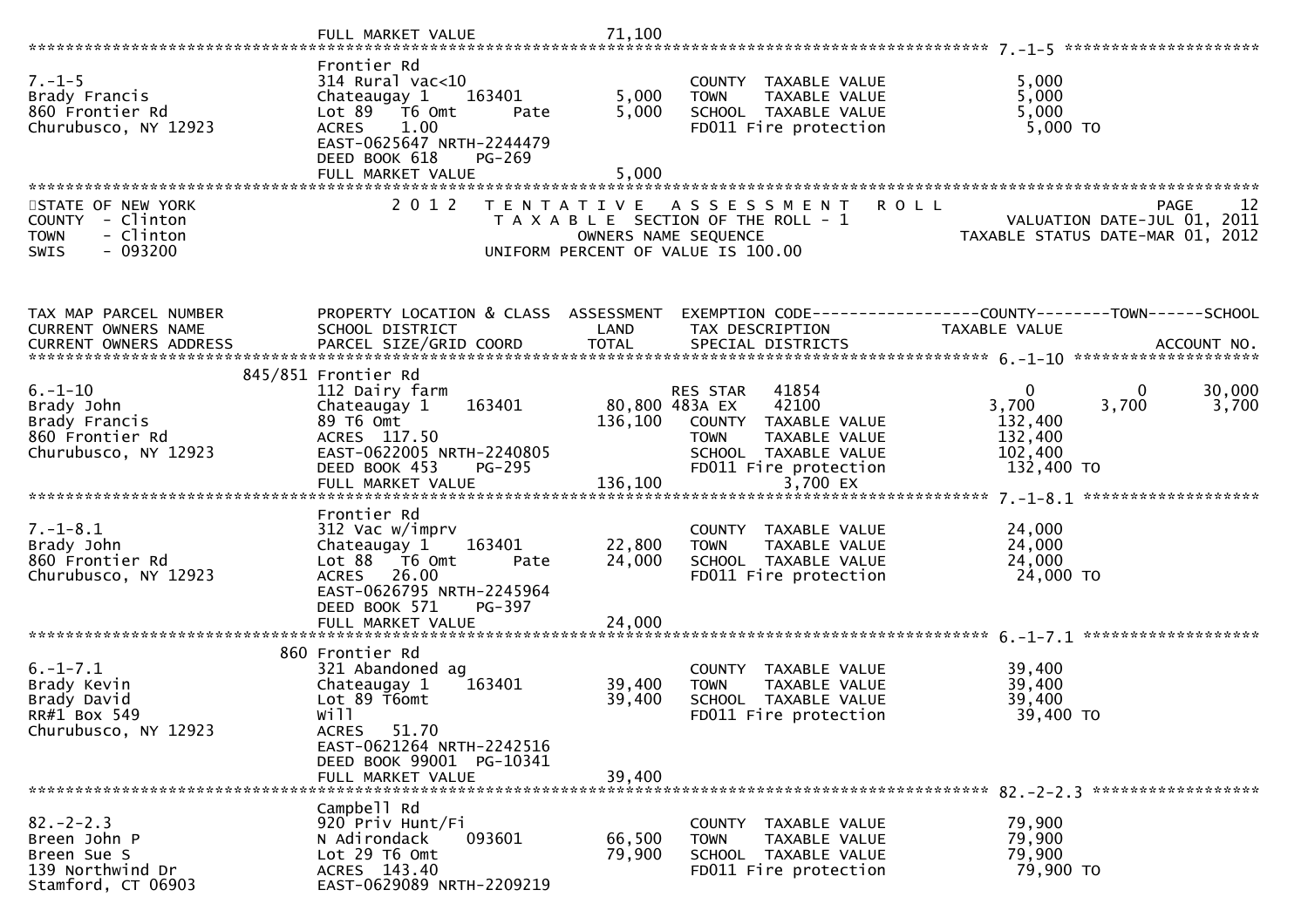|                                                                                               | DEED BOOK 922<br>$PG-24$<br>FULL MARKET VALUE                                                                                                                                         | 79,900                     |                                                                                                                    |                                                                                      |
|-----------------------------------------------------------------------------------------------|---------------------------------------------------------------------------------------------------------------------------------------------------------------------------------------|----------------------------|--------------------------------------------------------------------------------------------------------------------|--------------------------------------------------------------------------------------|
| $66. - 1 - 2.2$<br>Broadie Thomas<br>793 Ryan Rd<br>Churubusco, NY 12923                      | 793-789 Ryan Rd<br>270 Mfg housing<br>163401<br>Chateaugay 1<br>Lot 31 T6omt<br>FRNT 120.00 DPTH 120.00<br>EAST-0623589 NRTH-2217438<br>DEED BOOK 20051 PG-78772<br>FULL MARKET VALUE | 3,800<br>29,600<br>29,600  | COUNTY TAXABLE VALUE<br>TAXABLE VALUE<br><b>TOWN</b><br>SCHOOL TAXABLE VALUE<br>FD011 Fire protection              | 29,600<br>29,600<br>29,600<br>29,600 TO                                              |
| STATE OF NEW YORK<br>COUNTY - Clinton<br><b>TOWN</b><br>- Clinton<br>$-093200$<br><b>SWIS</b> | 2 0 1 2                                                                                                                                                                               | OWNERS NAME SEQUENCE       | <b>ROLL</b><br>TENTATIVE ASSESSMENT<br>T A X A B L E SECTION OF THE ROLL - 1<br>UNIFORM PERCENT OF VALUE IS 100.00 | 13<br><b>PAGE</b><br>VALUATION DATE-JUL 01, 2011<br>TAXABLE STATUS DATE-MAR 01, 2012 |
| TAX MAP PARCEL NUMBER<br>CURRENT OWNERS NAME                                                  | PROPERTY LOCATION & CLASS ASSESSMENT<br>SCHOOL DISTRICT                                                                                                                               | LAND                       | TAX DESCRIPTION                                                                                                    | EXEMPTION CODE------------------COUNTY--------TOWN------SCHOOL<br>TAXABLE VALUE      |
| $37. - 1 - 25$<br>Brown Barry<br>916 Tiffany Ln<br>N Myrtle Beach, SC 29582                   | 160 Lost Nation Rd<br>241 Rural res&ag<br>Chateaugay 1<br>163401<br>Lot 52  T6 Omt<br>Pate<br>ACRES 145.00<br>EAST-0623779 NRTH-2227729<br>DEED BOOK 444<br>$PG-19$                   | 66,800<br>121,000          | COUNTY TAXABLE VALUE<br><b>TOWN</b><br>TAXABLE VALUE<br>SCHOOL TAXABLE VALUE<br>FD011 Fire protection              | 121,000<br>121,000<br>121,000<br>121,000 TO                                          |
| $24. - 1 - 1.11$<br>Brown Kevin F<br>PO Box 84<br>Ellenburg Depot, NY 12935                   | Soucia Rd<br>321 Abandoned ag<br>093601<br>N Adirondack<br>Lot 63 T6omt<br>ACRES 22.50<br>EAST-0658745 NRTH-2238301<br>DEED BOOK 20051 PG-82952<br>FULL MARKET VALUE                  | 16,500<br>16,500<br>16,500 | COUNTY TAXABLE VALUE<br>TAXABLE VALUE<br><b>TOWN</b><br>SCHOOL TAXABLE VALUE<br>FD011 Fire protection              | 16,500<br>16,500<br>16,500<br>16,500 TO                                              |
| $24. - 1 - 2$<br>Brown Kevin F<br>PO Box 84<br>Ellenburg Depot, NY 12935                      | 187 Soucia Rd<br>920 Priv Hunt/Fi<br>N Adirondack<br>093601<br>Lot 78<br>T6 Omt<br>Pate<br>ACRES 22.50<br>EAST-0658786 NRTH-2237884<br>DEED BOOK 20082 PG-12809<br>FULL MARKET VALUE  | 18,800<br>30,300<br>30,300 | COUNTY TAXABLE VALUE<br><b>TOWN</b><br>TAXABLE VALUE<br>SCHOOL TAXABLE VALUE<br>FD011 Fire protection              | 30,300<br>30,300<br>30,300<br>30,300 TO                                              |
| $52 - 1 - 2$<br>Brown Ryan J<br>78 E Cedar St<br>Poughkeepsie, NY 12601                       | 984 Ryan Rd<br>241 Rural res&ag<br>163401<br>Chateaugay 1<br>Lot 49 T6 Omt<br>Pate<br>ACRES 249.40<br>EAST-0624291 NRTH-2221395                                                       | 116,300<br>129,900         | COUNTY TAXABLE VALUE<br>TAXABLE VALUE<br><b>TOWN</b><br>SCHOOL TAXABLE VALUE<br>FD011 Fire protection              | 129,900<br>129,900<br>129,900<br>129,900 TO                                          |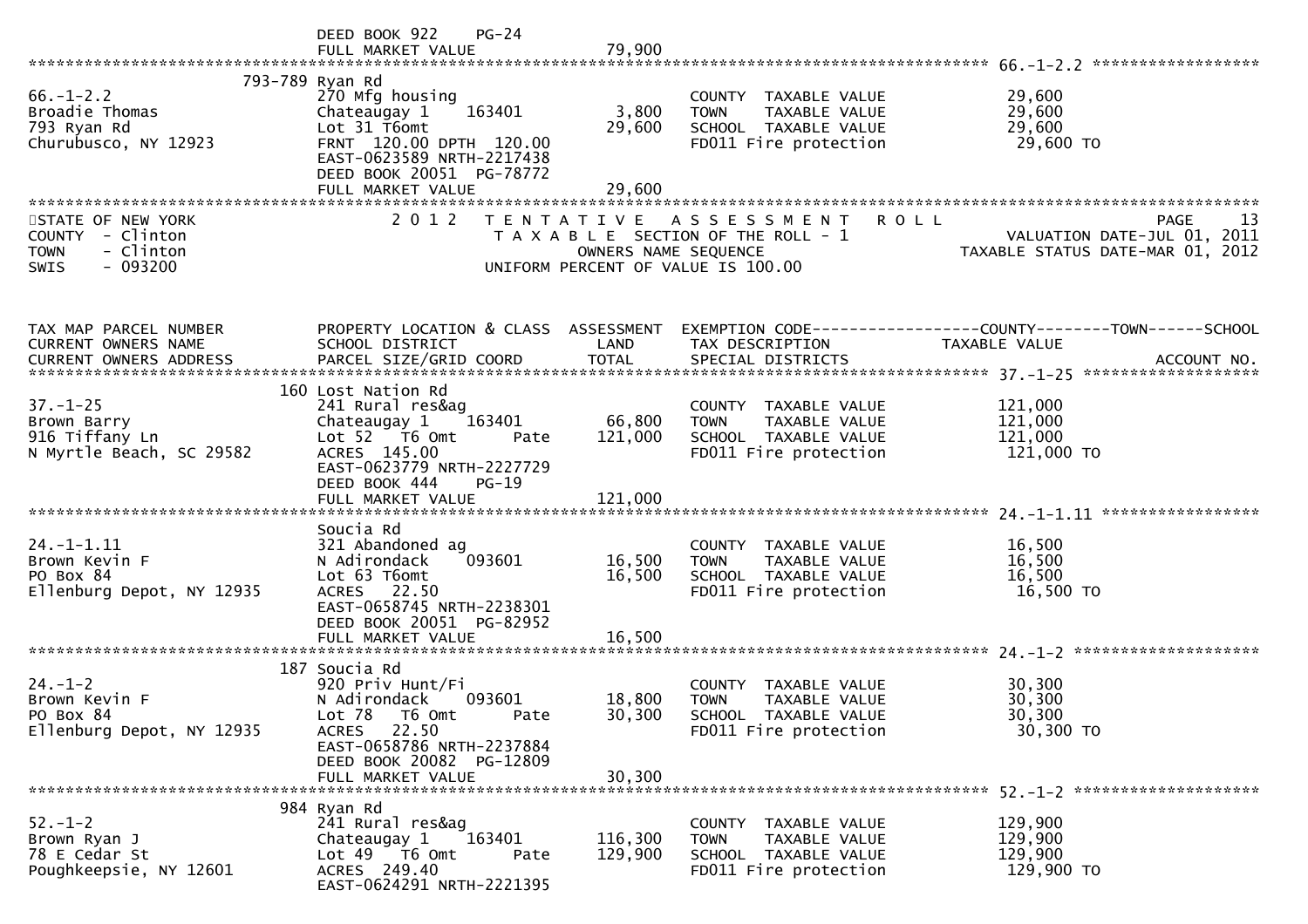|                                                                                                                          | PG-193<br>DEED BOOK 216<br>FULL MARKET VALUE                                                                                                                                                                                  | 129,900                                                    |                                                                                                                                                                                  |                                                              |                                                                                       |
|--------------------------------------------------------------------------------------------------------------------------|-------------------------------------------------------------------------------------------------------------------------------------------------------------------------------------------------------------------------------|------------------------------------------------------------|----------------------------------------------------------------------------------------------------------------------------------------------------------------------------------|--------------------------------------------------------------|---------------------------------------------------------------------------------------|
|                                                                                                                          |                                                                                                                                                                                                                               |                                                            |                                                                                                                                                                                  |                                                              |                                                                                       |
| $66. - 1 - 8.1$<br>Brown William J<br>Brown Debra L<br>538 County Line Rd<br>Chateaugay, NY 12920                        | 538 County Line Rd<br>240 Rural res<br>Chateaugay 1<br>163401<br>Lot 31 T6 Omt Patent<br>74.40 BANK<br><b>ACRES</b><br>080<br>EAST-0620326 NRTH-2214262<br>DEED BOOK 956<br>$PG-39$<br>FULL MARKET VALUE                      | 37,500 RES STAR<br>83,200<br>83,200                        | 61 PCT OF VALUE USED FOR EXEMPTION PURPOSES<br>WARNONALL 41121<br>41854<br>COUNTY TAXABLE VALUE<br>TAXABLE VALUE<br><b>TOWN</b><br>SCHOOL TAXABLE VALUE<br>FD011 Fire protection | 7,613<br>$\Omega$<br>75,587<br>75,587<br>53,200<br>83,200 TO | 7,613<br>$\Omega$<br>30,000<br>$\Omega$                                               |
|                                                                                                                          |                                                                                                                                                                                                                               |                                                            |                                                                                                                                                                                  |                                                              |                                                                                       |
| STATE OF NEW YORK<br>- Clinton<br>COUNTY<br>- Clinton<br><b>TOWN</b><br>$-093200$<br><b>SWIS</b>                         | 2 0 1 2                                                                                                                                                                                                                       | OWNERS NAME SEQUENCE<br>UNIFORM PERCENT OF VALUE IS 100.00 | TENTATIVE ASSESSMENT<br>T A X A B L E SECTION OF THE ROLL - 1                                                                                                                    | <b>ROLL</b>                                                  | -14<br><b>PAGE</b><br>VALUATION DATE-JUL 01, 2011<br>TAXABLE STATUS DATE-MAR 01, 2012 |
| TAX MAP PARCEL NUMBER<br><b>CURRENT OWNERS NAME</b>                                                                      | PROPERTY LOCATION & CLASS ASSESSMENT<br>SCHOOL DISTRICT                                                                                                                                                                       | LAND                                                       | EXEMPTION        CODE-----------------COUNTY-------TOWN------SCHOOL<br>TAX DESCRIPTION                                                                                           | TAXABLE VALUE                                                |                                                                                       |
| $67. - 1 - 18.1$<br>Brudvig Poupore Christine<br>Morrison Poupore Barbara<br>18 Independence Dr<br>Plattsburgh, NY 12901 | Campbell Rd<br>321 Abandoned ag<br>093601<br>N Adirondack<br>Lot 32<br>T6 Omt<br>Pate<br>ACRES 150.80<br>EAST-0626925 NRTH-2213925<br>DEED BOOK 20061 PG-93367                                                                | 73,000<br>73,000                                           | COUNTY TAXABLE VALUE<br><b>TOWN</b><br>TAXABLE VALUE<br>SCHOOL TAXABLE VALUE<br>FD011 Fire protection                                                                            | 73,000<br>73,000<br>73,000<br>73,000 TO                      |                                                                                       |
|                                                                                                                          | FULL MARKET VALUE                                                                                                                                                                                                             | 73,000                                                     |                                                                                                                                                                                  |                                                              |                                                                                       |
|                                                                                                                          | 48/58 Campbell Rd                                                                                                                                                                                                             |                                                            |                                                                                                                                                                                  |                                                              |                                                                                       |
| $82 - 2 - 5$<br>Brunet Cora M<br>Shippee Christa L<br>58 Campbell Rd<br>Churubusco, NY 12923                             | 240 Rural res<br>093601<br>N Adirondack<br>Lot 28 T6 Omt<br>ACRES 25.00<br>EAST-0631565 NRTH-2208201<br>DEED BOOK 20112<br>PG-37579                                                                                           | 26,300<br>181,700                                          | RES STAR<br>41854<br>COUNTY TAXABLE VALUE<br><b>TOWN</b><br>TAXABLE VALUE<br>SCHOOL TAXABLE VALUE<br>FD011 Fire protection                                                       | 0<br>181,700<br>181,700<br>151,700<br>181,700 TO             | 0<br>30,000                                                                           |
|                                                                                                                          | FULL MARKET VALUE                                                                                                                                                                                                             | 181,700                                                    |                                                                                                                                                                                  |                                                              |                                                                                       |
| $39. - 1 - 6.2$<br>Bruno Michael D<br>193 Salmon River Rd<br>Plattsburgh, NY 12901                                       | 617 Lafrancis Rd<br>270 Mfg housing<br>093601<br>N Adirondack<br>Lot 45 T6omt<br>Rural Haven Sub Bk7 Pg13<br>Lots 91 & 92<br>ACRES 11.30<br>EAST-0650293 NRTH-2225165<br>DEED BOOK 1028<br><b>PG-298</b><br>FULL MARKET VALUE | 13,200<br>20,100<br>20,100                                 | COUNTY<br>TAXABLE VALUE<br><b>TOWN</b><br>TAXABLE VALUE<br><b>SCHOOL</b><br>TAXABLE VALUE<br>FD011 Fire protection                                                               | 20,100<br>20,100<br>20,100<br>20,100 TO                      |                                                                                       |
|                                                                                                                          | Patnode Rd                                                                                                                                                                                                                    |                                                            |                                                                                                                                                                                  |                                                              |                                                                                       |
| $52. - 1 - 21.3$<br>Buettner Family Living Partner N Adirondack<br>1626 Meadow Branch Ave                                | 321 Abandoned ag<br>093601<br>Lot 33 T6omt                                                                                                                                                                                    | 34,500<br>34,500                                           | AGRI DISTR 41720<br>COUNTY TAXABLE VALUE<br><b>TOWN</b><br>TAXABLE VALUE                                                                                                         | 16,464<br>18,036<br>18,036                                   | 16,464<br>16,464                                                                      |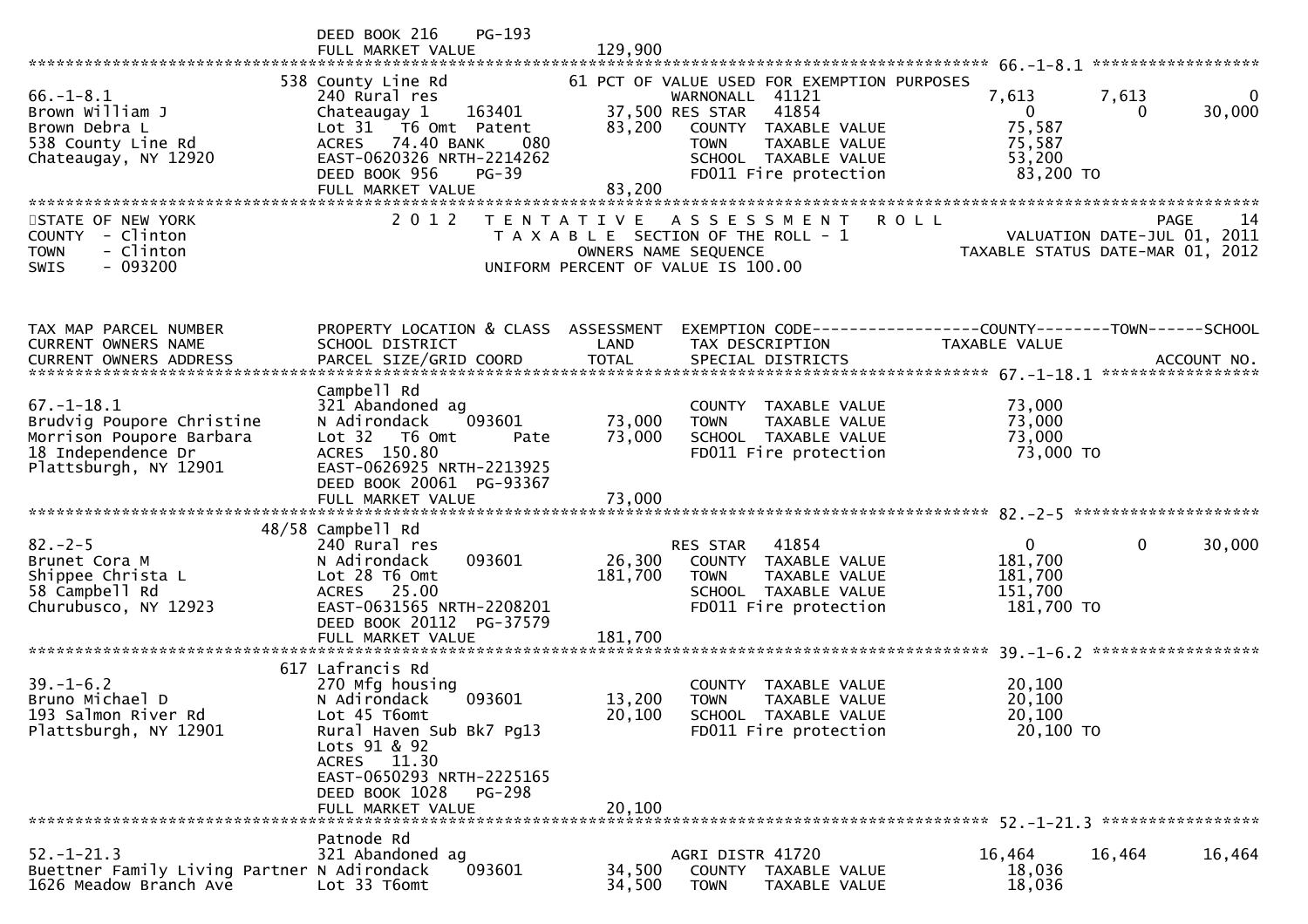| Winchester, VA 22601<br>MAY BE SUBJECT TO PAYMENT                                                                                                                  | ACRES 43.10<br>EAST-0634127 NRTH-2217085<br>DEED BOOK 20082 PG-20773                                                                                                         |                            | SCHOOL TAXABLE VALUE<br>FD011 Fire protection                                                                                   | 18,036<br>34,500 TO                                                             |            |
|--------------------------------------------------------------------------------------------------------------------------------------------------------------------|------------------------------------------------------------------------------------------------------------------------------------------------------------------------------|----------------------------|---------------------------------------------------------------------------------------------------------------------------------|---------------------------------------------------------------------------------|------------|
| $7. - 1 - 31.3$<br>Burgoyne Kathryn Leclair<br>101 Santamore Rd<br>Churubusco, NY 12923                                                                            | 100 Santamore Rd<br>312 Vac w/imprv<br>163401<br>Chateaugay 1<br>Lot 88 T6omt<br>FRNT 250.00 DPTH 75.00<br>EAST-0627339 NRTH-2241968<br>DEED BOOK 599<br>PG-296              | 3,400<br>4,900             | COUNTY TAXABLE VALUE<br>TAXABLE VALUE<br><b>TOWN</b><br>SCHOOL TAXABLE VALUE<br>FD011 Fire protection                           | 4,900<br>4,900<br>4,900<br>4,900 TO                                             |            |
| STATE OF NEW YORK<br>COUNTY - Clinton<br>- Clinton<br><b>TOWN</b><br>$-093200$<br><b>SWIS</b>                                                                      | 2 0 1 2                                                                                                                                                                      |                            | TENTATIVE ASSESSMENT<br>T A X A B L E SECTION OF THE ROLL - 1<br>OWNERS NAME SEQUENCE<br>UNIFORM PERCENT OF VALUE IS 100.00     | <b>ROLL</b><br>VALUATION DATE-JUL 01, 2011<br>TAXABLE STATUS DATE-MAR 01, 2012  | 15<br>PAGE |
| TAX MAP PARCEL NUMBER<br>CURRENT OWNERS NAME                                                                                                                       | PROPERTY LOCATION & CLASS ASSESSMENT<br>SCHOOL DISTRICT                                                                                                                      | LAND                       | TAX DESCRIPTION                                                                                                                 | EXEMPTION CODE------------------COUNTY--------TOWN------SCHOOL<br>TAXABLE VALUE |            |
| $7. - 1 - 31.5$<br>Burgoyne Stephen<br>Burgoyne Kathryn<br>101 Santamore Rd<br>Churubusco, NY 12923                                                                | Santamore Rd<br>314 Rural vac<10<br>163401<br>Chateaugay 1<br>Lot 88 T6omt<br><b>ACRES</b><br>5.90<br>EAST-0627110 NRTH-2242167<br>DEED BOOK 99001 PG-08141                  | 8,400<br>8,400             | COUNTY TAXABLE VALUE<br>TAXABLE VALUE<br><b>TOWN</b><br>SCHOOL TAXABLE VALUE<br>FD011 Fire protection                           | 8,400<br>8,400<br>8,400<br>$8,400$ TO                                           |            |
| $7. - 1 - 31.121$<br>Burgoyne Stephen J<br>Burgoyne Kathryn R<br>101 Santamore Rd<br>Churubusco, NY 12923<br>MAY BE SUBJECT TO PAYMENT<br>UNDER RPTL483 UNTIL 2019 | 99 Santamore Rd<br>117 Horse farm<br>Chateaugay 1<br>163401<br>Lot 88 T6 OMT<br>ACRES 16.80<br>EAST-0627286 NRTH-2241264<br>DEED BOOK 20051 PG-85321<br>FULL MARKET VALUE    | 15,900<br>25,900<br>25,900 | 10 YR AGR 41700<br>COUNTY TAXABLE VALUE<br><b>TOWN</b><br><b>TAXABLE VALUE</b><br>SCHOOL TAXABLE VALUE<br>FD011 Fire protection | 10,000<br>10,000<br>15,900<br>15,900<br>15,900<br>25,900 TO                     | 10,000     |
| $52. - 1 - 15.33$<br>Burl Jason<br>LaClair Cassandra<br>498 Campbell Rd<br>Churubusco, NY 12923                                                                    | 498 Campbell Rd<br>210 1 Family Res<br>093601<br>N Adirondack<br>Lot 48 T6omt<br>2.00<br>ACRES<br>EAST-0629693 NRTH-2219108<br>DEED BOOK 1021<br>PG-137<br>FULL MARKET VALUE | 5,800<br>75,000<br>75,000  | 41854<br>RES STAR<br>COUNTY<br>TAXABLE VALUE<br><b>TOWN</b><br>TAXABLE VALUE<br>SCHOOL TAXABLE VALUE<br>FD011 Fire protection   | $\mathbf{0}$<br>$\mathbf{0}$<br>75,000<br>75,000<br>45,000<br>75,000 TO         | 30,000     |
| $21. - 1 - 4$<br>Bush Aaron D                                                                                                                                      | Lost Nation Rd<br>321 Abandoned ag<br>Chateaugay 1<br>163401                                                                                                                 | 43,100                     | <b>COUNTY</b><br>TAXABLE VALUE<br><b>TOWN</b><br>TAXABLE VALUE                                                                  | 43,100<br>43,100                                                                |            |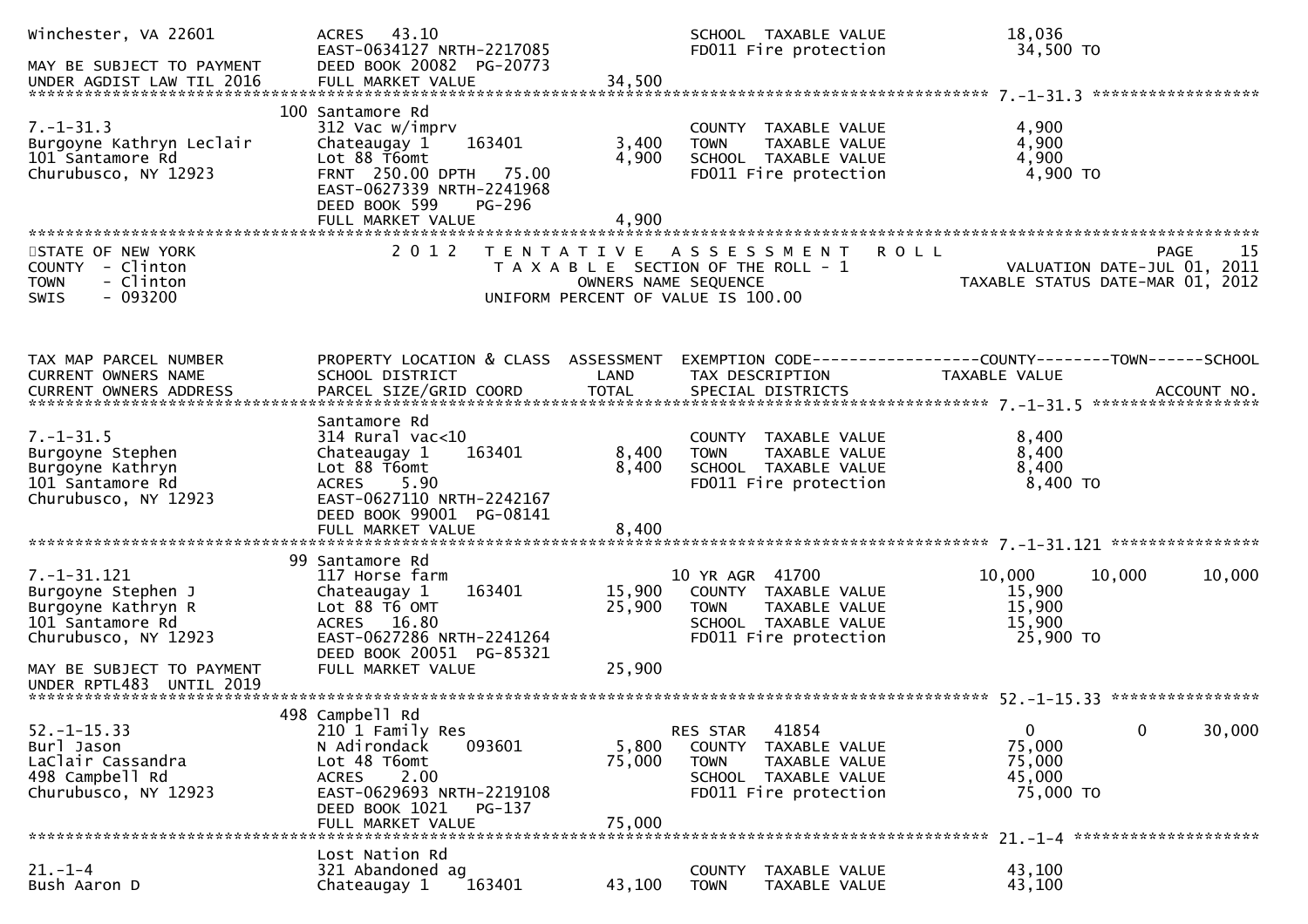| Bush April M<br>3106 Miner Farm Rd<br>PO Box 153<br>Altona, NY 12910                                                        | Lot 71<br>T6 Omt<br>Pate<br>65.20<br>ACRES<br>EAST-0619074 NRTH-2236867<br>DEED BOOK 20082 PG-20633<br>FULL MARKET VALUE                                                                  | 43,100<br>43,100             | SCHOOL TAXABLE VALUE<br>FD011 Fire protection                                                                 |               | 43,100<br>43,100 TO                                                            |              |        |
|-----------------------------------------------------------------------------------------------------------------------------|-------------------------------------------------------------------------------------------------------------------------------------------------------------------------------------------|------------------------------|---------------------------------------------------------------------------------------------------------------|---------------|--------------------------------------------------------------------------------|--------------|--------|
|                                                                                                                             | 574 Ryan Rd                                                                                                                                                                               |                              |                                                                                                               |               |                                                                                |              |        |
| $67. - 1 - 2.11$<br>Bush Kelly J<br>1 Looby Rd Apt 8<br>Churubusco, NY 12923                                                | 240 Rural res<br>093601<br>N Adirondack<br>Lot 29 & 32 T6 Omt<br>ACRES 78.00 BANK<br>080<br>EAST-0625869 NRTH-2212382<br>DEED BOOK 20062 PG-1677<br>FULL MARKET VALUE                     | 35,300<br>100,000<br>100,000 | <b>RES STAR 41854</b><br>COUNTY TAXABLE VALUE<br><b>TOWN</b><br>SCHOOL TAXABLE VALUE<br>FD011 Fire protection | TAXABLE VALUE | $\mathbf{0}$<br>100,000<br>100,000<br>70,000<br>100,000 TO                     | $\mathbf{0}$ | 30,000 |
|                                                                                                                             |                                                                                                                                                                                           |                              |                                                                                                               |               |                                                                                |              |        |
| STATE OF NEW YORK<br>COUNTY - Clinton<br><b>TOWN</b><br>- Clinton<br>$-093200$<br><b>SWIS</b>                               | 2 0 1 2                                                                                                                                                                                   | OWNERS NAME SEQUENCE         | TENTATIVE ASSESSMENT<br>T A X A B L E SECTION OF THE ROLL - 1<br>UNIFORM PERCENT OF VALUE IS 100.00           | <b>ROLL</b>   | VALUATION DATE-JUL 01, 2011<br>TAXABLE STATUS DATE-MAR 01, 2012                | <b>PAGE</b>  | 16     |
| TAX MAP PARCEL NUMBER<br>CURRENT OWNERS NAME                                                                                | PROPERTY LOCATION & CLASS ASSESSMENT<br>SCHOOL DISTRICT                                                                                                                                   | LAND                         | TAX DESCRIPTION                                                                                               |               | EXEMPTION CODE-----------------COUNTY--------TOWN------SCHOOL<br>TAXABLE VALUE |              |        |
| $25. - 1 - 8$<br>Bush Wade<br>1826 Rt 191<br>West Chazy, NY 12992                                                           | Clinton Mills Rd<br>920 Priv Hunt/Fi<br>093601<br>N Adirondack<br>T6 Omt<br>Lot 61<br>Pate<br>ACRES 80.20<br>EAST-0667841 NRTH-2237120<br>DEED BOOK 20021 PG-45060<br>FULL MARKET VALUE   | 40,300<br>58,000<br>58,000   | COUNTY TAXABLE VALUE<br><b>TOWN</b><br>SCHOOL TAXABLE VALUE<br>FD011 Fire protection                          | TAXABLE VALUE | 58,000<br>58,000<br>58,000<br>58,000 TO                                        |              |        |
|                                                                                                                             | 422 County Line Rd                                                                                                                                                                        |                              |                                                                                                               |               |                                                                                |              |        |
| $66. - 1 - 6.2$<br>Bushey 50% ownership Ethel<br>Sorrell 50% life estate Abbie<br>10 Williams St<br>Lyon Mountain, NY 12952 | 260 Seasonal res<br>Chateaugay 1<br>163401<br>Lot 30 T6omt<br>5.10<br><b>ACRES</b><br>EAST-0620232 NRTH-2211112<br>DEED BOOK 20061 PG-97490                                               | 8,300<br>21,000              | COUNTY TAXABLE VALUE<br><b>TOWN</b><br>SCHOOL TAXABLE VALUE<br>FD011 Fire protection                          | TAXABLE VALUE | 21,000<br>21,000<br>21,000<br>21,000 TO                                        |              |        |
|                                                                                                                             |                                                                                                                                                                                           |                              |                                                                                                               |               |                                                                                |              |        |
| $38.1 - 1 - 56$<br>Bushey Deborah<br>Rabideau Mary<br>9 Summit Dr<br>Churubusco, NY 12922                                   | Broad St<br>314 Rural vac<10<br>N Adirondack<br>093601<br>Lot 66 T6omt<br>Old Railroad Bed<br>2.20<br>ACRES<br>EAST-0639604 NRTH-2231649<br>DEED BOOK 20102 PG-31949<br>FULL MARKET VALUE | 5,800<br>5,800<br>5,800      | COUNTY TAXABLE VALUE<br><b>TOWN</b><br>SCHOOL TAXABLE VALUE<br>FD011 Fire protection                          | TAXABLE VALUE | 5,800<br>5,800<br>5,800<br>5,800 TO                                            |              |        |
|                                                                                                                             |                                                                                                                                                                                           |                              |                                                                                                               |               |                                                                                |              |        |
| $8. - 1 - 4$                                                                                                                | 1067 Rt 189<br>270 Mfg housing                                                                                                                                                            |                              | 41854<br>RES STAR                                                                                             |               | 0                                                                              | $\mathbf 0$  | 30,000 |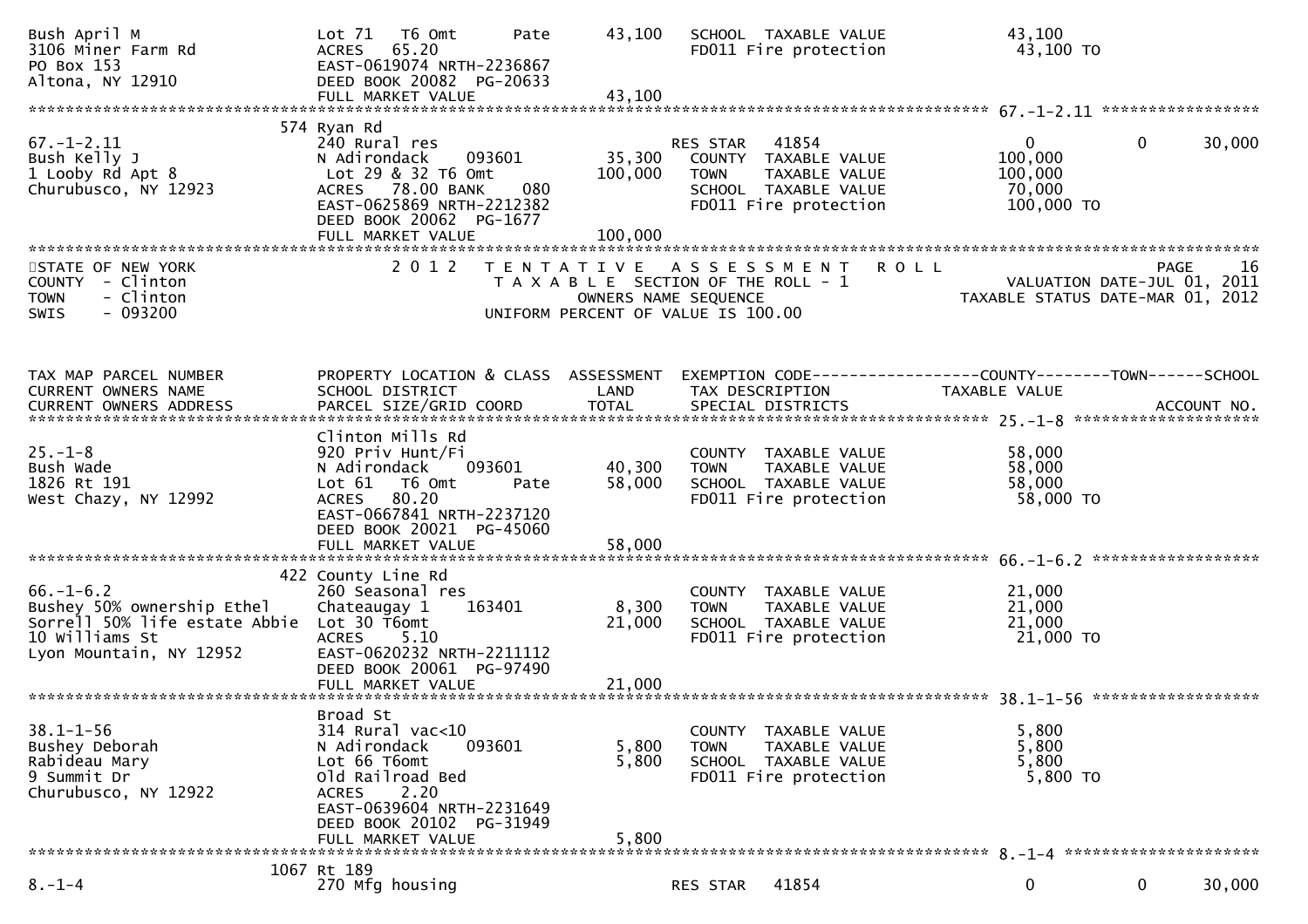| Bushnoe Lloyd P<br>1067 Rt 189<br>Churubusco, NY 12923-2320                                                                       | 093601<br>N Adirondack<br>Lot 87 T6 Omt<br>Pate<br>FRNT 235.00 DPTH 180.00<br>EAST-0637645 NRTH-2243263<br>DEED BOOK 20041 PG-70202                                           | 4,600<br>30,700              | COUNTY TAXABLE VALUE<br><b>TOWN</b><br>TAXABLE VALUE<br>SCHOOL TAXABLE VALUE<br>FD011 Fire protection                      | 30,700<br>30,700<br>700<br>30,700 TO                                           |                       |
|-----------------------------------------------------------------------------------------------------------------------------------|-------------------------------------------------------------------------------------------------------------------------------------------------------------------------------|------------------------------|----------------------------------------------------------------------------------------------------------------------------|--------------------------------------------------------------------------------|-----------------------|
|                                                                                                                                   |                                                                                                                                                                               |                              |                                                                                                                            |                                                                                |                       |
| $67. - 1 - 9.3$<br>Caivattone Ressieris<br>Attn: Anthony M & Susan Buttar Lot 28 T6omt<br>146 Campbell Rd<br>Churubusco, NY 12923 | 148-146 Campbell Rd<br>240 Rural res<br>093601<br>N Adirondack<br>ACRES 12.40<br>EAST-0632144 NRTH-2210733<br>DEED BOOK 20021 PG-43057<br>FULL MARKET VALUE                   | 16,000<br>119,800<br>119,800 | RES STAR<br>41854<br>COUNTY TAXABLE VALUE<br>TAXABLE VALUE<br><b>TOWN</b><br>SCHOOL TAXABLE VALUE<br>FD011 Fire protection | $\mathbf{0}$<br>119,800<br>119,800<br>89,800<br>119,800 TO                     | $\mathbf 0$<br>30,000 |
| STATE OF NEW YORK<br>COUNTY - Clinton<br>- Clinton<br><b>TOWN</b><br>$-093200$<br><b>SWIS</b>                                     | 2 0 1 2                                                                                                                                                                       | OWNERS NAME SEQUENCE         | TENTATIVE ASSESSMENT<br>T A X A B L E SECTION OF THE ROLL - 1<br>UNIFORM PERCENT OF VALUE IS 100.00                        | <b>ROLL</b><br>VALUATION DATE-JUL 01, 2011<br>TAXABLE STATUS DATE-MAR 01, 2012 | <b>PAGE</b><br>17     |
| TAX MAP PARCEL NUMBER<br>CURRENT OWNERS NAME                                                                                      | PROPERTY LOCATION & CLASS ASSESSMENT<br>SCHOOL DISTRICT                                                                                                                       | LAND                         | EXEMPTION CODE------------------COUNTY--------TOWN------SCHOOL<br>TAX DESCRIPTION                                          | TAXABLE VALUE                                                                  |                       |
| $82 - 2 - 7$<br>Caldwell Robert<br>Maloney Joseph<br>62 Rick Ln<br>Cortlandt Manor, NY 10567                                      | Patnode Rd<br>321 Abandoned ag<br>093601<br>N Adirondack<br>Lot 28 T6 Omt<br>ACRES 38.00<br>EAST-0634700 NRTH-2208973<br>DEED BOOK 549<br>PG-585                              | 26,500<br>26,500             | COUNTY TAXABLE VALUE<br>TAXABLE VALUE<br><b>TOWN</b><br>SCHOOL TAXABLE VALUE<br>FD011 Fire protection                      | 26,500<br>26,500<br>26,500<br>26,500 TO                                        |                       |
|                                                                                                                                   |                                                                                                                                                                               |                              |                                                                                                                            |                                                                                |                       |
| $66. - 1 - 8.23$<br>Camp Acres LLC<br>PO Box 117<br>Milton, VT 05468                                                              | County Line Rd<br>321 Abandoned ag<br>163401<br>Chateaugay 1<br>Lot 31 76 0mt<br>ACRES 123.00<br>EAST-0620609 NRTH-2212862<br>DEED BOOK 20051 PG-84956<br>FULL MARKET VALUE   | 62,400<br>62,400<br>62,400   | COUNTY TAXABLE VALUE<br><b>TOWN</b><br>TAXABLE VALUE<br>SCHOOL TAXABLE VALUE<br>FD011 Fire protection                      | 62,400<br>62,400<br>62,400<br>62,400 TO                                        |                       |
|                                                                                                                                   |                                                                                                                                                                               |                              |                                                                                                                            |                                                                                |                       |
| $82 - 2 - 1.33$<br>Camp William G<br>Camp Mary Loue<br>17 W Forest Dr<br>Enfield, CT 06082                                        | Town Line Rd<br>321 Abandoned ag<br>163401<br>Chateaugay 1<br>Lot 29 T6omt<br>ACRES 12.00<br>EAST-0627527 NRTH-2207275<br>DEED BOOK 608<br><b>PG-504</b><br>FULL MARKET VALUE | 13,500<br>13,500<br>13,500   | COUNTY<br>TAXABLE VALUE<br><b>TOWN</b><br>TAXABLE VALUE<br>SCHOOL TAXABLE VALUE<br>FD011 Fire protection                   | 13,500<br>13,500<br>13,500<br>13,500 TO                                        |                       |
|                                                                                                                                   | 26 Broad St                                                                                                                                                                   |                              |                                                                                                                            |                                                                                |                       |
| $38.1 - 1 - 4$                                                                                                                    | 210 1 Family Res                                                                                                                                                              |                              | 41854<br>RES STAR                                                                                                          | 0                                                                              | $\mathbf 0$<br>30,000 |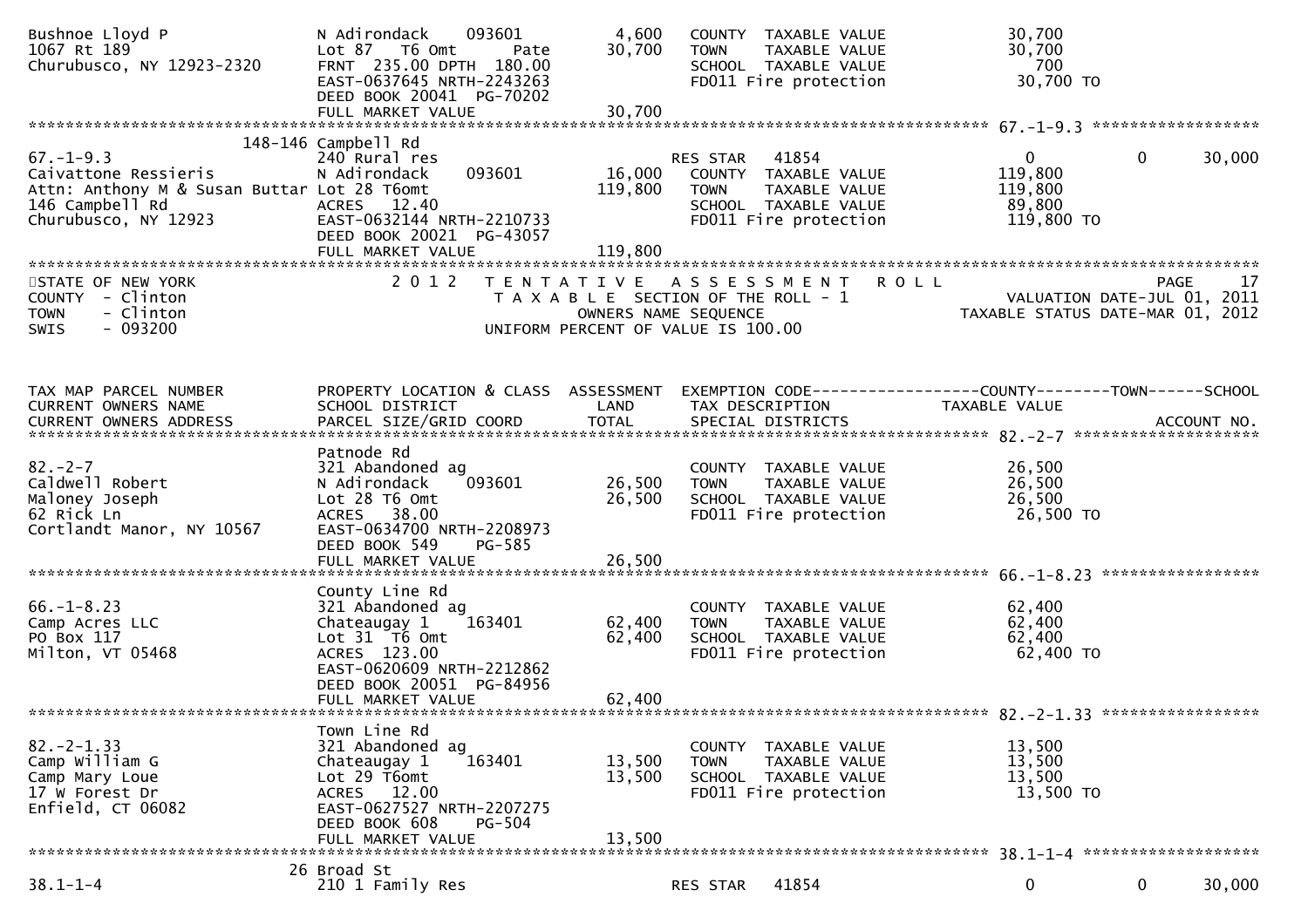| Campbell Amy B<br>PO Box 24<br>Churubusco, NY 12923                                                                | N Adirondack<br>093601<br>Lot 66<br>T6 Omt<br>Pate<br>82.50 DPTH 260.00<br><b>FRNT</b><br>080<br><b>BANK</b><br>EAST-0639488 NRTH-2231870                                        | 4,100<br>65,300              | COUNTY TAXABLE VALUE<br><b>TOWN</b><br>TAXABLE VALUE<br>SCHOOL TAXABLE VALUE<br>FD011 Fire protection                                              | 65,300<br>65,300<br>35,300<br>65,300 TO                            |                                                     |
|--------------------------------------------------------------------------------------------------------------------|----------------------------------------------------------------------------------------------------------------------------------------------------------------------------------|------------------------------|----------------------------------------------------------------------------------------------------------------------------------------------------|--------------------------------------------------------------------|-----------------------------------------------------|
|                                                                                                                    | DEED BOOK 20031 PG-64550<br>FULL MARKET VALUE                                                                                                                                    | 65,300                       |                                                                                                                                                    |                                                                    |                                                     |
|                                                                                                                    | 327 Gagnier Rd                                                                                                                                                                   |                              |                                                                                                                                                    |                                                                    |                                                     |
| $67. - 1 - 4$<br>Campbell Jane E<br>PO Box 56<br>Churubusco, NY 12923                                              | 240 Rural res<br>093601<br>N Adirondack<br>Lot 28<br>T6 Omt<br>Pate<br>25.00<br><b>ACRES</b><br>EAST-0634787 NRTH-2212165<br>DEED BOOK 888<br><b>PG-248</b><br>FULL MARKET VALUE | 18,700<br>134,700<br>134,700 | 41854<br>RES STAR<br>COUNTY TAXABLE VALUE<br><b>TOWN</b><br>TAXABLE VALUE<br>SCHOOL TAXABLE VALUE<br>FD011 Fire protection                         | $\overline{0}$<br>134,700<br>134,700<br>104,700<br>134,700 TO      | $\mathbf{0}$<br>30,000                              |
|                                                                                                                    | 2012                                                                                                                                                                             |                              |                                                                                                                                                    |                                                                    | 18                                                  |
| STATE OF NEW YORK<br>COUNTY - Clinton<br>- Clinton<br><b>TOWN</b><br>$-093200$<br>SWIS                             |                                                                                                                                                                                  |                              | TENTATIVE ASSESSMENT<br>T A X A B L E SECTION OF THE ROLL - 1<br>OWNERS NAME SEQUENCE<br>UNIFORM PERCENT OF VALUE IS 100.00                        | <b>ROLL</b><br>TAXABLE STATUS DATE-MAR 01, 2012                    | <b>PAGE</b><br>VALUATION DATE-JUL 01, 2011          |
| TAX MAP PARCEL NUMBER                                                                                              | PROPERTY LOCATION & CLASS ASSESSMENT                                                                                                                                             |                              | EXEMPTION CODE------------------COUNTY--------TOWN------SCHOOL                                                                                     |                                                                    |                                                     |
| CURRENT OWNERS NAME                                                                                                | SCHOOL DISTRICT                                                                                                                                                                  | LAND                         | TAX DESCRIPTION                                                                                                                                    | TAXABLE VALUE                                                      |                                                     |
|                                                                                                                    | 444 Gagnier Rd                                                                                                                                                                   |                              |                                                                                                                                                    |                                                                    |                                                     |
| $67. - 1 - 2.6$<br>Campbell John<br>Campbell Annabelle<br>444 Gagnier Rd<br>Churubusco, NY 12923                   | 210 1 Family Res<br>N Adirondack<br>093601<br>Lot 33 T6omt<br><b>ACRES</b><br>1.10<br>EAST-0631874 NRTH-2213483<br>DEED BOOK 907<br><b>PG-78</b>                                 | 66,000                       | AGED COUN 41802<br>41834<br>5,000 SR STAR<br>COUNTY TAXABLE VALUE<br><b>TOWN</b><br>TAXABLE VALUE<br>SCHOOL TAXABLE VALUE<br>FD011 Fire protection | 19,800<br>$\overline{0}$<br>46,200<br>66,000<br>3,800<br>66,000 TO | $\mathbf 0$<br>$\overline{0}$<br>$\Omega$<br>62,200 |
|                                                                                                                    |                                                                                                                                                                                  |                              |                                                                                                                                                    |                                                                    |                                                     |
|                                                                                                                    | 332 Campbell Rd                                                                                                                                                                  |                              |                                                                                                                                                    |                                                                    |                                                     |
| $67. - 1 - 2.111$<br>Campbell Life Use Irene<br>Campbell Nichols Jane E<br>332 Campbell Rd<br>Churubusco, NY 12923 | 210 1 Family Res<br>N Adirondack<br>093601<br>Lot 33 T6omt<br>FRNT 175.00 DPTH 225.00<br>EAST-0630155 NRTH-2215024<br>DEED BOOK 20112 PG-39822<br>FULL MARKET VALUE              | 4,900<br>73,900<br>73,900    | 41834<br>SR STAR<br>COUNTY TAXABLE VALUE<br><b>TOWN</b><br>TAXABLE VALUE<br>SCHOOL TAXABLE VALUE<br>FD011 Fire protection                          | $\mathbf{0}$<br>73,900<br>73,900<br>11,700<br>73,900 TO            | $\mathbf 0$<br>62,200                               |
|                                                                                                                    |                                                                                                                                                                                  |                              |                                                                                                                                                    |                                                                    |                                                     |
| $8. - 1 - 3.23$<br>Canton Patrick<br>4627 Chateau Pierrefonds<br>Pierrefonds QC, Canada<br><b>H9K 1L9</b>          | Rt 189<br>$314$ Rural vac<10<br>093601<br>N Adirondack<br>Lot 86 T6omt<br>5.40<br><b>ACRES</b><br>EAST-0637258 NRTH-2244861<br>DEED BOOK 633<br>PG-817                           | 8,500<br>8,500               | COUNTY TAXABLE VALUE<br>TAXABLE VALUE<br><b>TOWN</b><br>SCHOOL TAXABLE VALUE<br>FD011 Fire protection                                              | 8,500<br>8,500<br>8,500<br>8,500 TO                                |                                                     |
|                                                                                                                    | FULL MARKET VALUE                                                                                                                                                                | 8,500                        |                                                                                                                                                    |                                                                    |                                                     |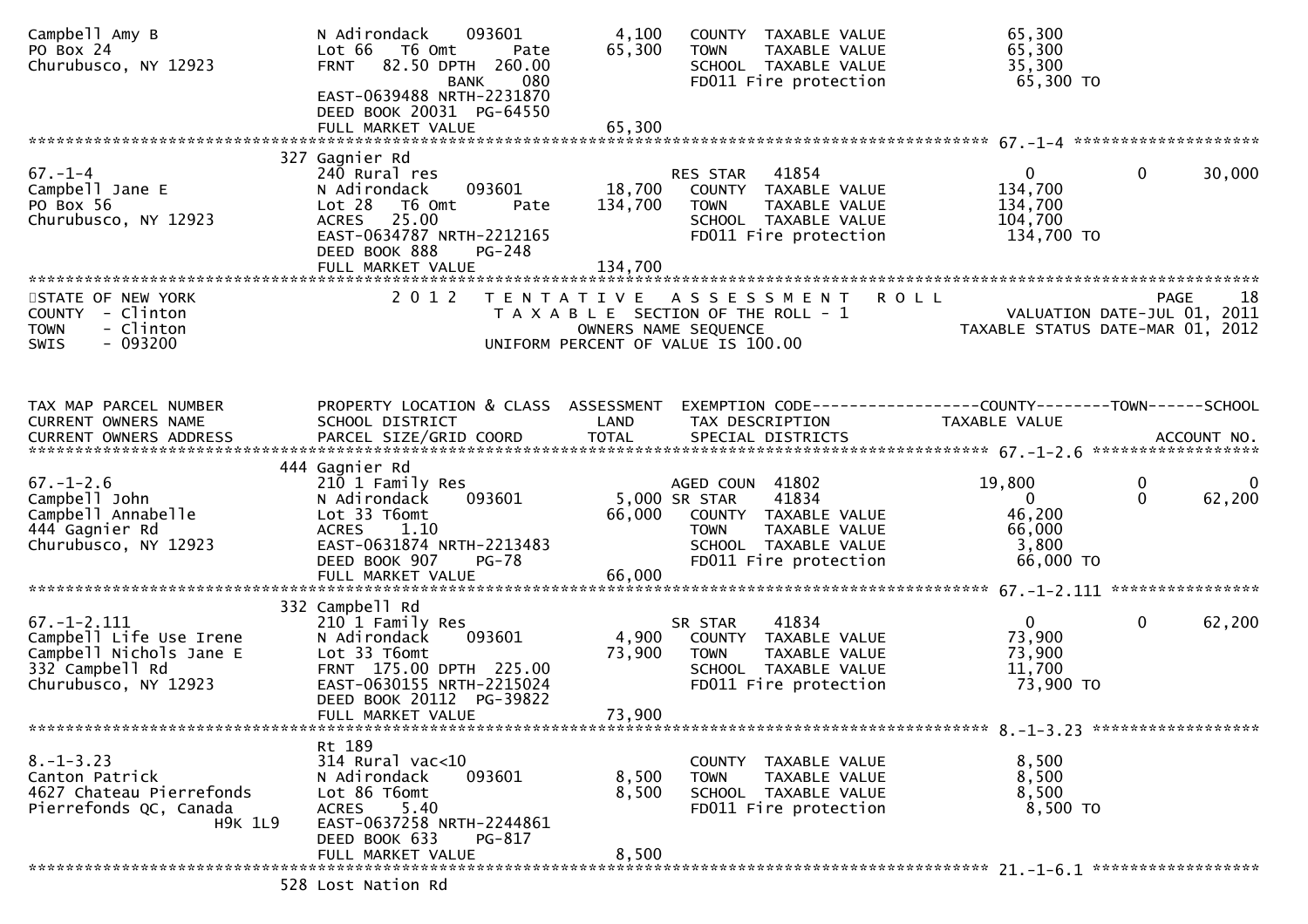| $21. - 1 - 6.1$<br>Carlisto Michael<br>528 Lost Nation Rd<br>Churubusco, NY 12923               | 210 1 Family Res<br>Chateaugay 1 163401<br>Lot 72  T6 0mt<br>Pate<br>3.70 BANK<br>080<br><b>ACRES</b><br>EAST-0621390 NRTH-2236331<br>DEED BOOK 20011 PG-36572<br>FULL MARKET VALUE   | 7,200<br>43,400<br>43,400 | RES STAR 41854<br>COUNTY TAXABLE VALUE<br><b>TOWN</b><br>TAXABLE VALUE<br>SCHOOL TAXABLE VALUE<br>FD011 Fire protection                                                                             | $\mathbf{0}$<br>$\mathbf{0}$<br>30,000<br>43,400<br>43,400<br>13,400<br>43,400 TO                                 |   |
|-------------------------------------------------------------------------------------------------|---------------------------------------------------------------------------------------------------------------------------------------------------------------------------------------|---------------------------|-----------------------------------------------------------------------------------------------------------------------------------------------------------------------------------------------------|-------------------------------------------------------------------------------------------------------------------|---|
| $68. - 1 - 8.3$<br>Carr John William<br>Carr Donna W<br>PO Box 74<br>Ellenburg Center, NY 12934 | Rt 11<br>312 Vac w/imprv<br>093601<br>N Adirondack<br>Lot 26 T6 Omt<br>Pate<br>FRNT 313.70 DPTH 76.49<br>EAST-0644330 NRTH-2213800<br>DEED BOOK 20072 PG-6530<br>FULL MARKET VALUE    | 3,400<br>7,400<br>7,400   | COUNTY TAXABLE VALUE<br>TAXABLE VALUE<br><b>TOWN</b><br>SCHOOL TAXABLE VALUE<br>FD011 Fire protection                                                                                               | 7,400<br>7,400<br>7,400<br>7,400 TO                                                                               |   |
| STATE OF NEW YORK<br>COUNTY - Clinton<br>- Clinton<br><b>TOWN</b><br>$-093200$<br><b>SWIS</b>   | 2012                                                                                                                                                                                  |                           | TENTATIVE ASSESSMENT<br>T A X A B L E SECTION OF THE ROLL - 1<br>OWNERS NAME SEQUENCE<br>UNIFORM PERCENT OF VALUE IS 100.00                                                                         | <b>ROLL</b><br>-19<br><b>PAGE</b><br>VALUATION DATE-JUL 01, 2011<br>TAXABLE STATUS DATE-MAR 01, 2012              |   |
| TAX MAP PARCEL NUMBER<br>CURRENT OWNERS NAME                                                    | SCHOOL DISTRICT                                                                                                                                                                       | LAND                      | TAX DESCRIPTION                                                                                                                                                                                     | PROPERTY LOCATION & CLASS ASSESSMENT EXEMPTION CODE----------------COUNTY-------TOWN------SCHOOL<br>TAXABLE VALUE |   |
| $68. - 1 - 2.22$<br>Cassani Anthony<br>Cassani Jean<br>424 Sierra Lavin Rd<br>Barre, VT 05641   | 6601 Rt 11<br>260 Seasonal res<br>N Adirondack<br>093601<br>Lot 34 T6omt<br>ACRES 179.00<br>EAST-0638603 NRTH-2216986<br>DEED BOOK 20021 PG-44003                                     | 75,200<br>111,300         | COUNTY TAXABLE VALUE<br><b>TOWN</b><br>TAXABLE VALUE<br>SCHOOL TAXABLE VALUE<br>FD011 Fire protection                                                                                               | 111,300<br>111,300<br>111,300<br>111,300 TO                                                                       |   |
| $7. - 1 - 10.2$<br>Casselman Mary Lynn<br>559 Frontier Rd<br>Churubusco, NY 12923               | 559 Frontier Rd<br>311 Res vac land<br>163401<br>Chateaugay 1<br>Lot 88 T6omt<br>FRNT 150.00 DPTH 162.00<br>EAST-0628112 NRTH-2246027<br>DEED BOOK 923<br>PG-241<br>FULL MARKET VALUE | 4,300<br>4,300<br>4,300   | COUNTY TAXABLE VALUE<br>TAXABLE VALUE<br><b>TOWN</b><br>SCHOOL TAXABLE VALUE<br>FD011 Fire protection                                                                                               | 4,300<br>4,300<br>4,300<br>4,300 TO                                                                               |   |
| $82 - 2 - 1.34$<br>Caswell Casey A<br>Caswell Kathleen I<br>PO Box 753<br>Chateaugay, NY 12920  | 338/340 Ryan Rd<br>210 1 Family Res<br>Chateaugay 1<br>163401<br>Lot 29 T6omt<br>9.80<br><b>ACRES</b><br>EAST-0625386 NRTH-2206967<br>DEED BOOK 1006<br>PG-166<br>FULL MARKET VALUE   | 128,700<br>128,700        | 88 PCT OF VALUE USED FOR EXEMPTION PURPOSES<br>WARNONALL 41121<br>41854<br>20,200 RES STAR<br>COUNTY TAXABLE VALUE<br><b>TOWN</b><br>TAXABLE VALUE<br>SCHOOL TAXABLE VALUE<br>FD011 Fire protection | 16,988<br>12,000<br>30,000<br>0<br>111,712<br>116,700<br>98,700<br>128,700 TO                                     | 0 |
|                                                                                                 | Number 5 Rd                                                                                                                                                                           |                           |                                                                                                                                                                                                     |                                                                                                                   |   |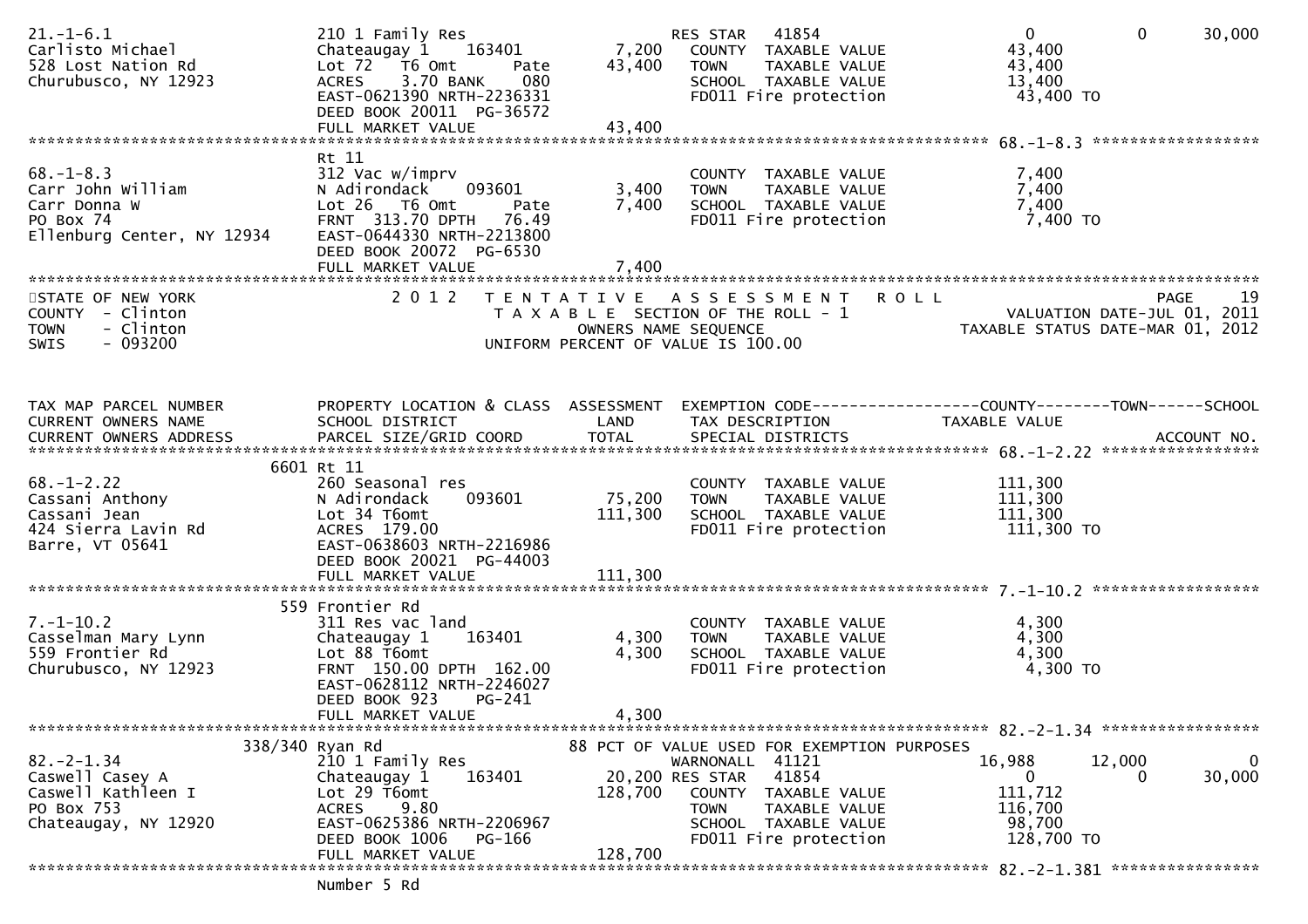| $82. -2 - 1.381$<br>Caswell Casey A<br>340 Ryan Rd<br>PO Box 753<br>Chateaugay, NY 12920                      | $314$ Rural vac<10<br>Chateaugay 1<br>163401<br>Lot 29 T6omt<br>4.30<br><b>ACRES</b><br>EAST-0625991 NRTH-2206985<br>DEED BOOK 20051 PG-84688<br>FULL MARKET VALUE                                  | 7,600<br>7,600<br>7,600                   | COUNTY TAXABLE VALUE<br>TAXABLE VALUE<br><b>TOWN</b><br>SCHOOL TAXABLE VALUE<br>FD011 Fire protection                                                                                                | 7,600<br>7,600<br>7,600<br>7,600 TO                                                                                       |
|---------------------------------------------------------------------------------------------------------------|-----------------------------------------------------------------------------------------------------------------------------------------------------------------------------------------------------|-------------------------------------------|------------------------------------------------------------------------------------------------------------------------------------------------------------------------------------------------------|---------------------------------------------------------------------------------------------------------------------------|
| $21. - 1 - 13$<br>Cavaleri Gerald G<br>Cavaleri Frank<br>3221 The Boulevard<br>Westmount QC, Canada<br>H3Y1S4 | Lost Nation Rd<br>321 Abandoned ag<br>N Adirondack<br>093601<br>Lot 69<br>T6 Omt<br>Pate<br>35.00<br><b>ACRES</b><br>EAST-0623323 NRTH-2233047<br>DEED BOOK 613<br>PG-276<br>FULL MARKET VALUE      | 25,000<br>25,000<br>25,000                | COUNTY TAXABLE VALUE<br>TAXABLE VALUE<br><b>TOWN</b><br>SCHOOL TAXABLE VALUE<br>FD011 Fire protection                                                                                                | 25,000<br>25,000<br>25,000<br>25,000 TO                                                                                   |
| STATE OF NEW YORK<br>COUNTY - Clinton<br>- Clinton<br><b>TOWN</b><br>$-093200$<br><b>SWIS</b>                 | 2 0 1 2                                                                                                                                                                                             | T E N T A T I V E<br>OWNERS NAME SEQUENCE | A S S E S S M E N T<br>T A X A B L E SECTION OF THE ROLL - 1<br>UNIFORM PERCENT OF VALUE IS 100.00                                                                                                   | <b>ROLL</b><br>20<br><b>PAGE</b><br>VALUATION DATE-JUL 01, 2011<br>TAXABLE STATUS DATE-MAR 01, 2012                       |
| TAX MAP PARCEL NUMBER<br>CURRENT OWNERS NAME                                                                  | PROPERTY LOCATION & CLASS ASSESSMENT<br>SCHOOL DISTRICT                                                                                                                                             | LAND                                      | TAX DESCRIPTION                                                                                                                                                                                      | EXEMPTION        CODE-----------------COUNTY-------TOWN------SCHOOL<br>TAXABLE VALUE                                      |
| $69. - 1 - 10$<br>Cayea Terry A<br>Cayea Margaret<br>6111 Rt 11<br>Ellenburg Center, NY 12934                 | 6111 Rt 11<br>240 Rural res<br>093601<br>N Adirondack<br>Lot <sub>25</sub><br>T6 Omt<br>Pate<br>ACRES 21.20<br>EAST-0649786 NRTH-2210323<br>DEED BOOK 565<br>PG-647                                 |                                           | 77 PCT OF VALUE USED FOR EXEMPTION PURPOSES<br>WARCOMALL 41131<br>18,700 WARDISALL 41141<br>60,300 RES STAR<br>41854<br>COUNTY TAXABLE VALUE<br><b>TOWN</b><br>TAXABLE VALUE<br>SCHOOL TAXABLE VALUE | 11,608<br>11,608<br>0<br>2,322<br>$\Omega$<br>2,322<br>$\overline{0}$<br>30,000<br>$\Omega$<br>46,370<br>46,370<br>30,300 |
| $69. - 1 - 12$<br>Cayea Terry A<br>Cayea Margaret<br>6111 Rt 11<br>Ellenburg Center, NY 12934                 | Rt 11<br>321 Abandoned ag<br>093601<br>N Adirondack<br>Lot 25<br>T6 Omt<br>Pate<br>11.80<br><b>ACRES</b><br>EAST-0648882 NRTH-2211030<br>DEED BOOK 565<br>PG-647<br>FULL MARKET VALUE               | 12,000<br>12,000<br>12,000                | COUNTY TAXABLE VALUE<br><b>TOWN</b><br>TAXABLE VALUE<br>SCHOOL TAXABLE VALUE<br>FD011 Fire protection                                                                                                | 12,000<br>12,000<br>12,000<br>12,000 TO                                                                                   |
| $54. - 2 - 9$<br>Cerbone Joseph A<br>Cerbone Rose R<br>107 Tocco Pl Apt B<br>Yonkers, NY 10704                | Lafrancis Rd<br>321 Abandoned ag<br>093601<br>N Adirondack<br>Lot 37 T6 Omt<br>Survey Map 20061/99069 Lo<br>ACRES 40.00<br>EAST-0652778 NRTH-2220096<br>DEED BOOK 20062 PG-519<br>FULL MARKET VALUE | 27,500<br>27,500<br>27,500                | COUNTY TAXABLE VALUE<br>TAXABLE VALUE<br>TOWN<br>SCHOOL TAXABLE VALUE<br>FD011 Fire protection                                                                                                       | 27,500<br>27,500<br>27,500<br>27,500 TO                                                                                   |
|                                                                                                               |                                                                                                                                                                                                     |                                           |                                                                                                                                                                                                      |                                                                                                                           |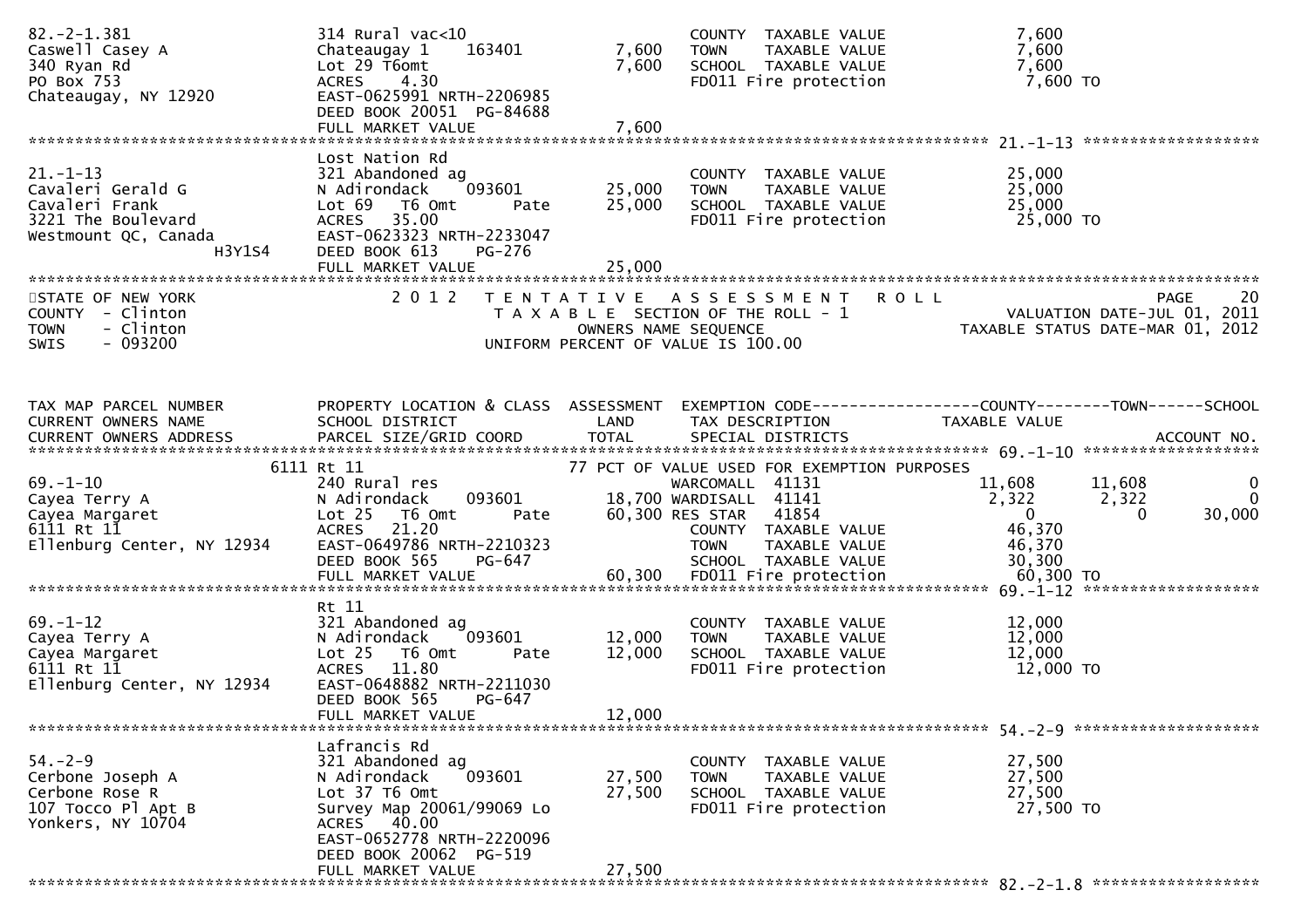| $82. - 2 - 1.8$<br>Chapman Bryan S<br>443 Ryan Rd<br>Churubusco, NY 12923                                              | 443 Ryan Rd<br>240 Rural res<br>163401<br>Chateaugay 1<br>Lot 30 T6omt<br>ACRES 10.00 BANK<br>020<br>EAST-0624155 NRTH-2208706<br>DEED BOOK 99001 PG-09316                  | 9,500<br>90,500               | RES STAR 41854<br>COUNTY TAXABLE VALUE<br>TAXABLE VALUE<br><b>TOWN</b><br>SCHOOL TAXABLE VALUE<br>FD011 Fire protection    | $\mathbf{0}$<br>90,500<br>90,500<br>60,500<br>90,500 TO | $\mathbf 0$<br>30,000                            |
|------------------------------------------------------------------------------------------------------------------------|-----------------------------------------------------------------------------------------------------------------------------------------------------------------------------|-------------------------------|----------------------------------------------------------------------------------------------------------------------------|---------------------------------------------------------|--------------------------------------------------|
|                                                                                                                        | 34 Smith St                                                                                                                                                                 |                               |                                                                                                                            |                                                         |                                                  |
| $38.1 - 1 - 12$<br>Charette Arthur<br>Charette Ann T<br>Main St Box 55<br>Churubusco, NY 12923                         | 210 1 Family Res<br>093601<br>N Adirondack<br>Lot 66 T6 Omt<br>Pate<br>FRNT 102.00 DPTH 284.40<br>EAST-0640340 NRTH-2231674<br>DEED BOOK 709<br>PG-316<br>FULL MARKET VALUE | 4,600<br>58,500<br>58,500     | 41854<br>RES STAR<br>COUNTY TAXABLE VALUE<br>TAXABLE VALUE<br><b>TOWN</b><br>SCHOOL TAXABLE VALUE<br>FD011 Fire protection | $\mathbf{0}$<br>58,500<br>58,500<br>28,500<br>58,500 TO | 0<br>30,000                                      |
|                                                                                                                        | 2 0 1 2                                                                                                                                                                     |                               | <b>ROLL</b>                                                                                                                |                                                         |                                                  |
| STATE OF NEW YORK<br>COUNTY - Clinton<br><b>TOWN</b><br>- Clinton<br>$-093200$<br><b>SWIS</b>                          |                                                                                                                                                                             | T E N T A T I V E             | A S S E S S M E N T<br>T A X A B L E SECTION OF THE ROLL - 1<br>OWNERS NAME SEQUENCE<br>UNIFORM PERCENT OF VALUE IS 100.00 | TAXABLE STATUS DATE-MAR 01, 2012                        | <b>PAGE</b><br>21<br>VALUATION DATE-JUL 01, 2011 |
| TAX MAP PARCEL NUMBER<br>CURRENT OWNERS NAME                                                                           | PROPERTY LOCATION & CLASS ASSESSMENT<br>SCHOOL DISTRICT                                                                                                                     | LAND                          | EXEMPTION CODE-----------------COUNTY-------TOWN------SCHOOL<br>TAX DESCRIPTION                                            | TAXABLE VALUE                                           |                                                  |
|                                                                                                                        | Santamore Rd                                                                                                                                                                |                               |                                                                                                                            |                                                         |                                                  |
| $22. - 1 - 21$<br>Cheney Shawn<br>10 Broadway St<br>Swanton, VT 05488                                                  | 321 Abandoned ag<br>Chateaugay 1<br>163401<br>Lot 88 T6 Omt<br>ACRES 25.00<br>EAST-0628075 NRTH-2238214<br>DEED BOOK 20092 PG-24984                                         | 9,800<br>9,800                | COUNTY TAXABLE VALUE<br>TAXABLE VALUE<br><b>TOWN</b><br>SCHOOL TAXABLE VALUE<br>FD011 Fire protection                      | 9,800<br>9,800<br>9,800<br>9,800 TO                     |                                                  |
|                                                                                                                        |                                                                                                                                                                             |                               |                                                                                                                            |                                                         |                                                  |
|                                                                                                                        | 302 Number 5 Rd                                                                                                                                                             |                               |                                                                                                                            |                                                         |                                                  |
| $82. - 2 - 1.11$<br>Cheng Kee Shun<br>302 No 5 Rd<br>Chateaugay, NY 12920                                              | 270 Mfg housing<br>163401<br>Chateaugay 1<br>Lot 30 T6omt<br><b>ACRES</b><br>7.80<br>EAST-0623463 NRTH-2206510<br>DEED BOOK 20082 PG-14586<br>FULL MARKET VALUE             | 9,800<br>45,000<br>45,000     | COUNTY TAXABLE VALUE<br><b>TOWN</b><br>TAXABLE VALUE<br>SCHOOL TAXABLE VALUE<br>FD011 Fire protection                      | 45,000<br>45,000<br>45,000<br>45,000 TO                 |                                                  |
|                                                                                                                        | Soucia Rd                                                                                                                                                                   |                               |                                                                                                                            |                                                         |                                                  |
| $10.-1-1.1$<br>Churubusco Lodge Inc<br>Attn: Mortgage Services Inc<br>350 Main St Apt 100<br>Burlington, VT 05401-3413 | 321 Abandoned ag<br>093601<br>N Adirondack<br>Lot 79-80-81-82 T6omt<br>ACRES 1275.00<br>EAST-0665983 NRTH-2245008<br>DEED BOOK 1002<br>PG-78<br>FULL MARKET VALUE           | 272,700<br>272,700<br>272,700 | COUNTY TAXABLE VALUE<br>TAXABLE VALUE<br><b>TOWN</b><br>SCHOOL TAXABLE VALUE<br>FD011 Fire protection                      | 272,700<br>272,700<br>272,700<br>272,700 TO             |                                                  |
|                                                                                                                        |                                                                                                                                                                             |                               |                                                                                                                            |                                                         |                                                  |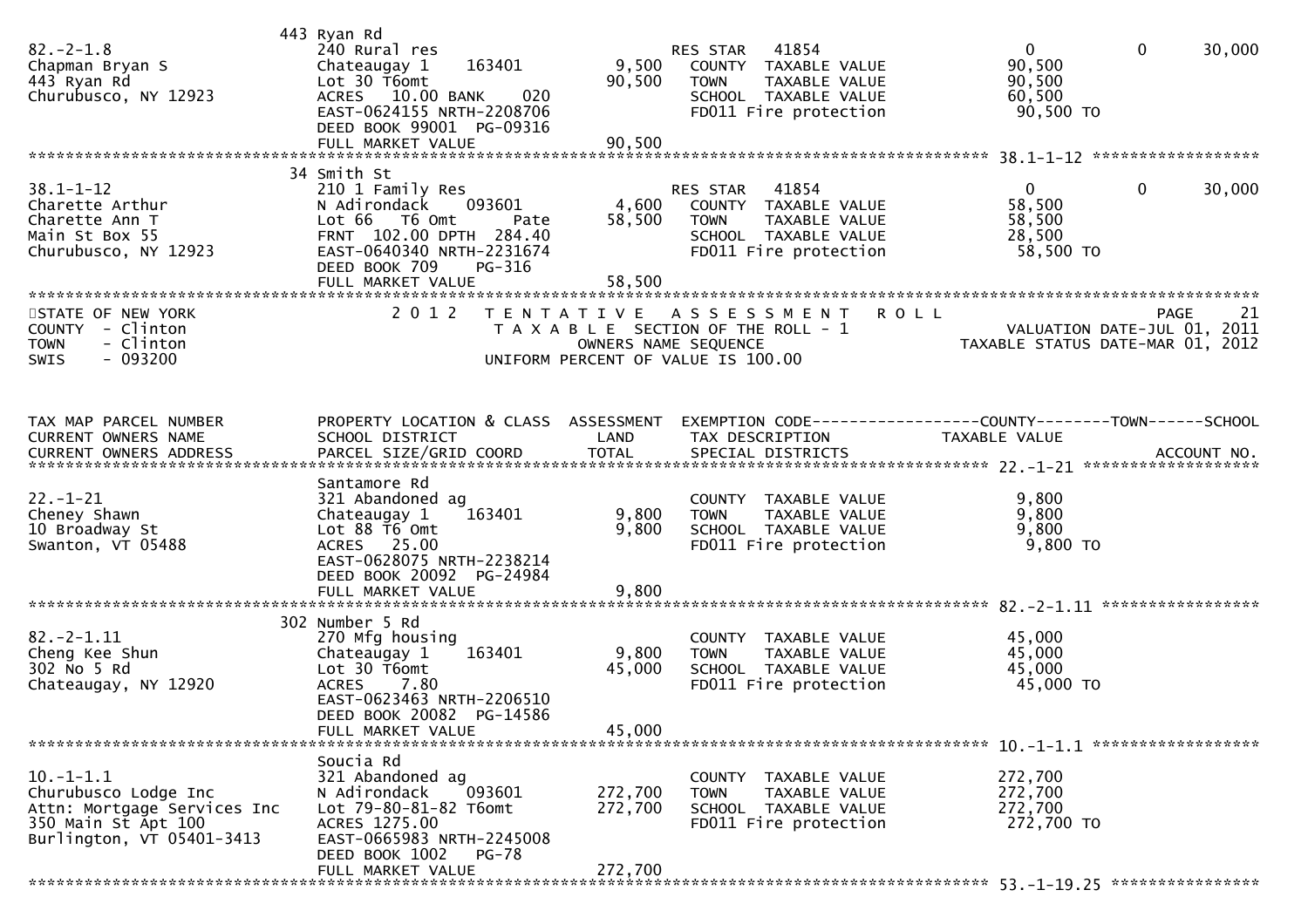| $53. - 1 - 19.25$<br>Ciavattone Joseph N<br>15689 Gaucher<br>Pierre Fonds QC, Canada<br>H9H4C2              | 6825 Rt 11<br>270 Mfg housing<br>093601<br>N Adirondack<br>Lot 47 T6omt<br>5.00<br><b>ACRES</b><br>EAST-0635993 NRTH-2220630<br>DEED BOOK 20021 PG-43013                                             | 7,800<br>36,400               | COUNTY TAXABLE VALUE<br>TAXABLE VALUE<br><b>TOWN</b><br>SCHOOL TAXABLE VALUE<br>FD011 Fire protection                                                                                                                                                   | 36,400<br>36,400<br>36,400<br>36,400 TO                                            |                                                                               |
|-------------------------------------------------------------------------------------------------------------|------------------------------------------------------------------------------------------------------------------------------------------------------------------------------------------------------|-------------------------------|---------------------------------------------------------------------------------------------------------------------------------------------------------------------------------------------------------------------------------------------------------|------------------------------------------------------------------------------------|-------------------------------------------------------------------------------|
|                                                                                                             |                                                                                                                                                                                                      |                               |                                                                                                                                                                                                                                                         |                                                                                    |                                                                               |
| $38.1 - 1 - 45$<br>Clark William<br>Clark Bertha<br>c/o Heather Miller<br>PO Box 58<br>Churubusco, NY 12923 | 11 Smith St<br>220 2 Family Res<br>093601<br>N Adirondack<br>Lot 66<br>T6 Omt<br>Pate<br>1.00<br><b>ACRES</b><br>EAST-0640034 NRTH-2231068<br>DEED BOOK 20061 PG-91439                               |                               | WARCOMALL 41131<br>5,000 AGED COUN 41802<br>58,600 SR STAR<br>41834<br>COUNTY TAXABLE VALUE<br><b>TOWN</b><br>TAXABLE VALUE<br>SCHOOL TAXABLE VALUE                                                                                                     | 14,650<br>6,593<br>$\overline{0}$<br>37,357<br>43,950<br>$\mathbf{0}$<br>58,600 TO | 14,650<br>$\mathbf{0}$<br>$\mathbf{0}$<br>0<br>$\Omega$<br>58,600             |
| STATE OF NEW YORK<br>COUNTY - Clinton<br>- Clinton<br><b>TOWN</b><br>- 093200<br>SWIS                       | 2 0 1 2                                                                                                                                                                                              | T E N T A T I V E             | A S S E S S M E N T<br>T A X A B L E SECTION OF THE ROLL - 1<br>OWNERS NAME SEQUENCE<br>UNIFORM PERCENT OF VALUE IS 100.00                                                                                                                              | <b>ROLL</b>                                                                        | 22<br>PAGE<br>VALUATION DATE-JUL 01, 2011<br>TAXABLE STATUS DATE-MAR 01, 2012 |
| TAX MAP PARCEL NUMBER<br>CURRENT OWNERS NAME                                                                | PROPERTY LOCATION & CLASS ASSESSMENT<br>SCHOOL DISTRICT                                                                                                                                              | LAND                          | EXEMPTION CODE-----------------COUNTY--------TOWN------SCHOOL<br>TAX DESCRIPTION                                                                                                                                                                        | TAXABLE VALUE                                                                      |                                                                               |
| $25. - 1 - 13.1$<br>Cole Dennis H<br>Cole Patricia<br>478 Clinton Mills Rd<br>Ellenburg Depot, NY 12935     | 478 Clinton Mills Rd<br>270 Mfg housing<br>093601<br>N Adirondack<br>Lot 63 T6 Omt<br>Pate<br>FRNT 289.00 DPTH 144.00<br>EAST-0660246 NRTH-2233615<br>PG-328<br>DEED BOOK 658                        | 4,600<br>20,000               | 41854<br>RES STAR<br>COUNTY TAXABLE VALUE<br>TAXABLE VALUE<br><b>TOWN</b><br>SCHOOL TAXABLE VALUE<br>FD011 Fire protection                                                                                                                              | $\mathbf{0}$<br>20,000<br>20,000<br>$\overline{0}$<br>20,000 TO                    | $\mathbf{0}$<br>20,000                                                        |
|                                                                                                             |                                                                                                                                                                                                      |                               |                                                                                                                                                                                                                                                         |                                                                                    |                                                                               |
| $24. - 1 - 4$<br>Cole Life Use Florence<br>Cole Richard A<br>822 Hayford Rd<br>Champlain, NY 12919          | 584 Clinton Mills Rd<br>210 1 Family Res<br>093601<br>N Adirondack<br>Lot $63$<br>T6 Omt<br>Pate<br>4.00<br><b>ACRES</b><br>EAST-0657819 NRTH-2233459<br>DEED BOOK 889<br>PG-50<br>FULL MARKET VALUE | 71,300                        | 97 PCT OF VALUE USED FOR EXEMPTION PURPOSES<br>41101<br><b>VETERANS</b><br>41801<br>7,400 AGED C&T<br>41834<br>71,300 SR STAR<br>COUNTY TAXABLE VALUE<br><b>TOWN</b><br><b>TAXABLE VALUE</b><br><b>SCHOOL</b><br>TAXABLE VALUE<br>FD011 Fire protection | 1,600<br>33,805<br>$\overline{0}$<br>35,895<br>35,895<br>9,100<br>71,300 TO        | $\mathbf 0$<br>1,600<br>$\Omega$<br>33,805<br>62,200<br>0                     |
| $39. - 1 - 2$<br>Cole Richard<br>Fayette Hugh<br>822 Hayford Rd<br>Champlain, NY 12919                      | Clinton Mills Rd<br>321 Abandoned ag<br>093601<br>N Adirondack<br>Lot 57 76 0mt<br>Pate<br>ACRES 940.00<br>EAST-0657145 NRTH-2232119<br>DEED BOOK 20021 PG-49704<br>FULL MARKET VALUE                | 194,600<br>194,600<br>194,600 | COUNTY TAXABLE VALUE<br><b>TAXABLE VALUE</b><br><b>TOWN</b><br>SCHOOL TAXABLE VALUE<br>FD011 Fire protection                                                                                                                                            | 194,600<br>194,600<br>194,600<br>194,600 TO                                        |                                                                               |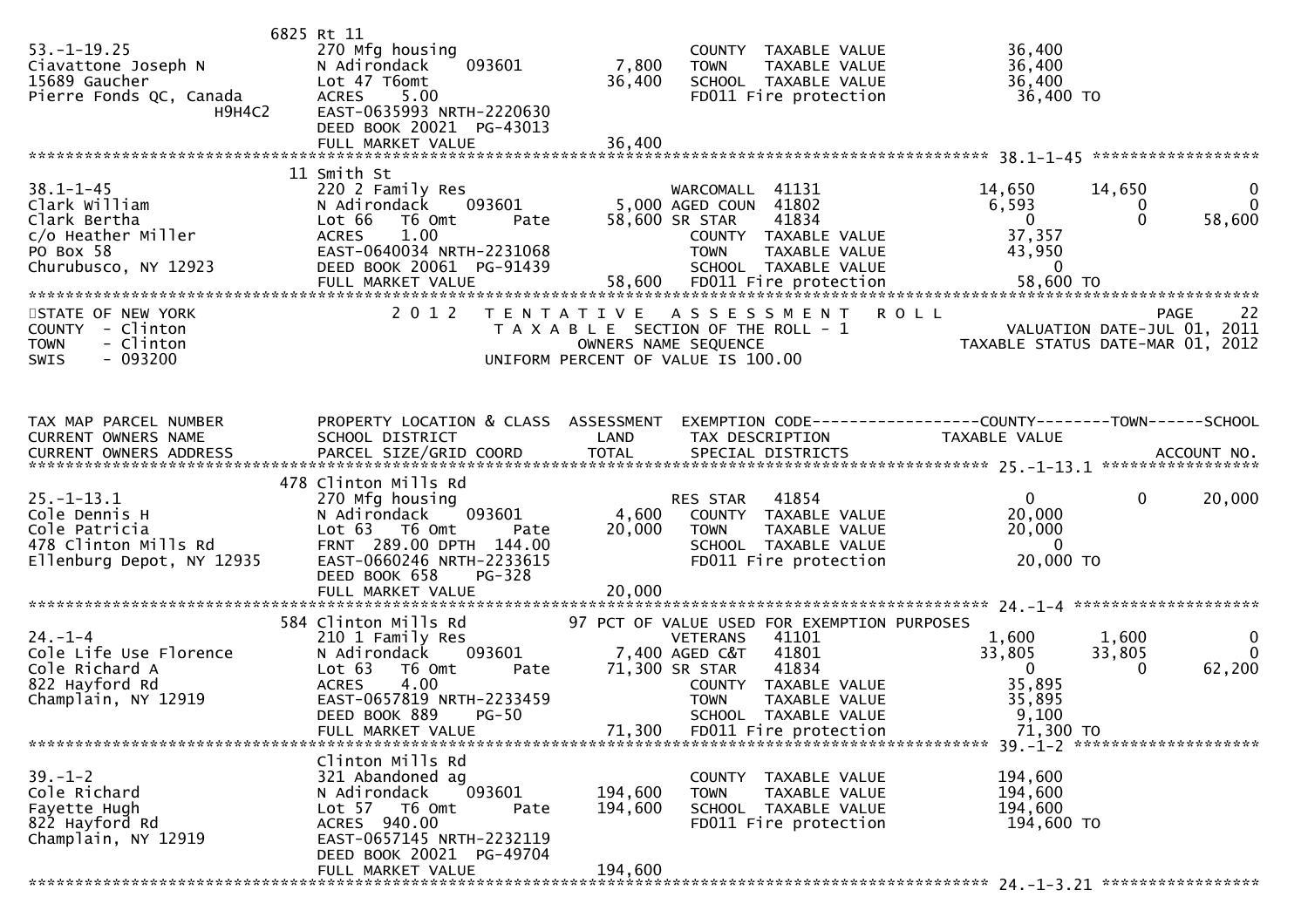| $24. - 1 - 3.21$<br>Cole Richard A<br>822 Hayford Rd<br>Champlain, NY 12919                   | Clinton Mills Rd<br>920 Priv Hunt/Fi<br>093601<br>N Adirondack<br>Lot 63 T6omt<br>ACRES 231.50<br>EAST-0657123 NRTH-2235731<br>DEED BOOK 889<br><b>PG-56</b>                                                | 85,900<br>85,900                          | COUNTY TAXABLE VALUE<br>TAXABLE VALUE<br><b>TOWN</b><br>SCHOOL TAXABLE VALUE<br>FD011 Fire protection                                                                                                        | 85,900<br>85,900<br>85,900<br>85,900 TO                                                                                      |
|-----------------------------------------------------------------------------------------------|-------------------------------------------------------------------------------------------------------------------------------------------------------------------------------------------------------------|-------------------------------------------|--------------------------------------------------------------------------------------------------------------------------------------------------------------------------------------------------------------|------------------------------------------------------------------------------------------------------------------------------|
|                                                                                               |                                                                                                                                                                                                             |                                           |                                                                                                                                                                                                              |                                                                                                                              |
| $38 - 1 - 10$<br>Cole Richard A<br>822 Hayford Rd<br>Champlain, NY 12919                      | Rt 189<br>323 Vacant rural<br>N Adirondack<br>093601<br>Lot <sub>43</sub><br>T6 Omt<br>Pate<br>ACRES 104.50<br>EAST-0647380 NRTH-2234262<br>DEED BOOK 20031 PG-58429<br>FULL MARKET VALUE                   | 44,900<br>44,900<br>44,900                | COUNTY TAXABLE VALUE<br><b>TOWN</b><br>TAXABLE VALUE<br>SCHOOL TAXABLE VALUE<br>FD011 Fire protection                                                                                                        | 44,900<br>44,900<br>44,900<br>44,900 TO                                                                                      |
|                                                                                               |                                                                                                                                                                                                             |                                           |                                                                                                                                                                                                              |                                                                                                                              |
| STATE OF NEW YORK<br>COUNTY - Clinton<br><b>TOWN</b><br>- Clinton<br>$-093200$<br><b>SWIS</b> | 2 0 1 2                                                                                                                                                                                                     | T E N T A T I V E<br>OWNERS NAME SEQUENCE | ASSESSMENT<br>T A X A B L E SECTION OF THE ROLL - 1<br>UNIFORM PERCENT OF VALUE IS 100.00                                                                                                                    | <b>ROLL</b><br>PAGE<br>23<br>VALUATION DATE-JUL 01, 2011<br>TAXABLE STATUS DATE-MAR 01, 2012                                 |
| TAX MAP PARCEL NUMBER<br>CURRENT OWNERS NAME                                                  | PROPERTY LOCATION & CLASS ASSESSMENT<br>SCHOOL DISTRICT                                                                                                                                                     | LAND                                      | TAX DESCRIPTION                                                                                                                                                                                              | EXEMPTION CODE-----------------COUNTY-------TOWN------SCHOOL<br>TAXABLE VALUE                                                |
| <b>CURRENT OWNERS ADDRESS</b>                                                                 | PARCEL SIZE/GRID COORD                                                                                                                                                                                      | <b>TOTAL</b>                              | SPECIAL DISTRICTS                                                                                                                                                                                            | ACCOUNT NO.                                                                                                                  |
|                                                                                               |                                                                                                                                                                                                             |                                           |                                                                                                                                                                                                              |                                                                                                                              |
| $24. - 1 - 3.23$<br>Cole Ronald<br>Cole Jason<br>15 Erwin Ave<br>Massena, NY 13662            | 614 Clinton Mills Rd<br>270 Mfg housing<br>093601<br>N Adirondack<br>Lot 63 T60MT<br><b>ACRES</b><br>1.90<br>EAST-0656873 NRTH-2233353<br>DEED BOOK 20102 PG-36998                                          | 5,700<br>17,000                           | COUNTY TAXABLE VALUE<br>TAXABLE VALUE<br><b>TOWN</b><br>SCHOOL TAXABLE VALUE<br>FD011 Fire protection                                                                                                        | 17,000<br>17,000<br>17,000<br>17,000 TO                                                                                      |
|                                                                                               |                                                                                                                                                                                                             |                                           |                                                                                                                                                                                                              |                                                                                                                              |
| $24. - 1 - 7$<br>Cole Timothy L<br>Cole Mary J<br>4341 Meadow View Dr<br>Canfield, OH 44406   | 126 Rogers Rd<br>210 1 Family Res<br>N Adirondack<br>093601<br>Lot 64  T6 0mt<br>Pate<br>FRNT 150.00 DPTH 150.00<br>EAST-0652507 NRTH-2233175<br>DEED BOOK 20031 PG-64837<br>FULL MARKET VALUE              | 4,300<br>21,400<br>21,400                 | COUNTY TAXABLE VALUE<br><b>TOWN</b><br>TAXABLE VALUE<br>SCHOOL TAXABLE VALUE<br>FD011 Fire protection                                                                                                        | 21,400<br>21,400<br>21,400<br>21,400 TO                                                                                      |
|                                                                                               |                                                                                                                                                                                                             |                                           |                                                                                                                                                                                                              |                                                                                                                              |
| $51.-1-11.1$<br>Cole William C<br>Cole Shirley L<br>915 Ryan Rd<br>Churubusco, NY 12923       | 911/929 Ryan Rd<br>240 Rural res<br>163401<br>Chateaugay 1<br>Lot 50 T6 Omt<br>Pate<br>Survey Map 2008/217885<br>ACRES 108.63<br>EAST-0622068 NRTH-2218931<br>DEED BOOK 20082 PG-17888<br>FULL MARKET VALUE | 64,300 SR STAR<br>126,000                 | 53 PCT OF VALUE USED FOR EXEMPTION PURPOSES<br>AGED COUN 41802<br>41834<br>126,000 RS STAR MH 41864<br>COUNTY TAXABLE VALUE<br><b>TOWN</b><br>TAXABLE VALUE<br>SCHOOL TAXABLE VALUE<br>FD011 Fire protection | $\mathbf 0$<br>33,390<br>$\bf{0}$<br>0<br>62,200<br>0<br>0<br>$\Omega$<br>7,000<br>92,610<br>126,000<br>56,800<br>126,000 TO |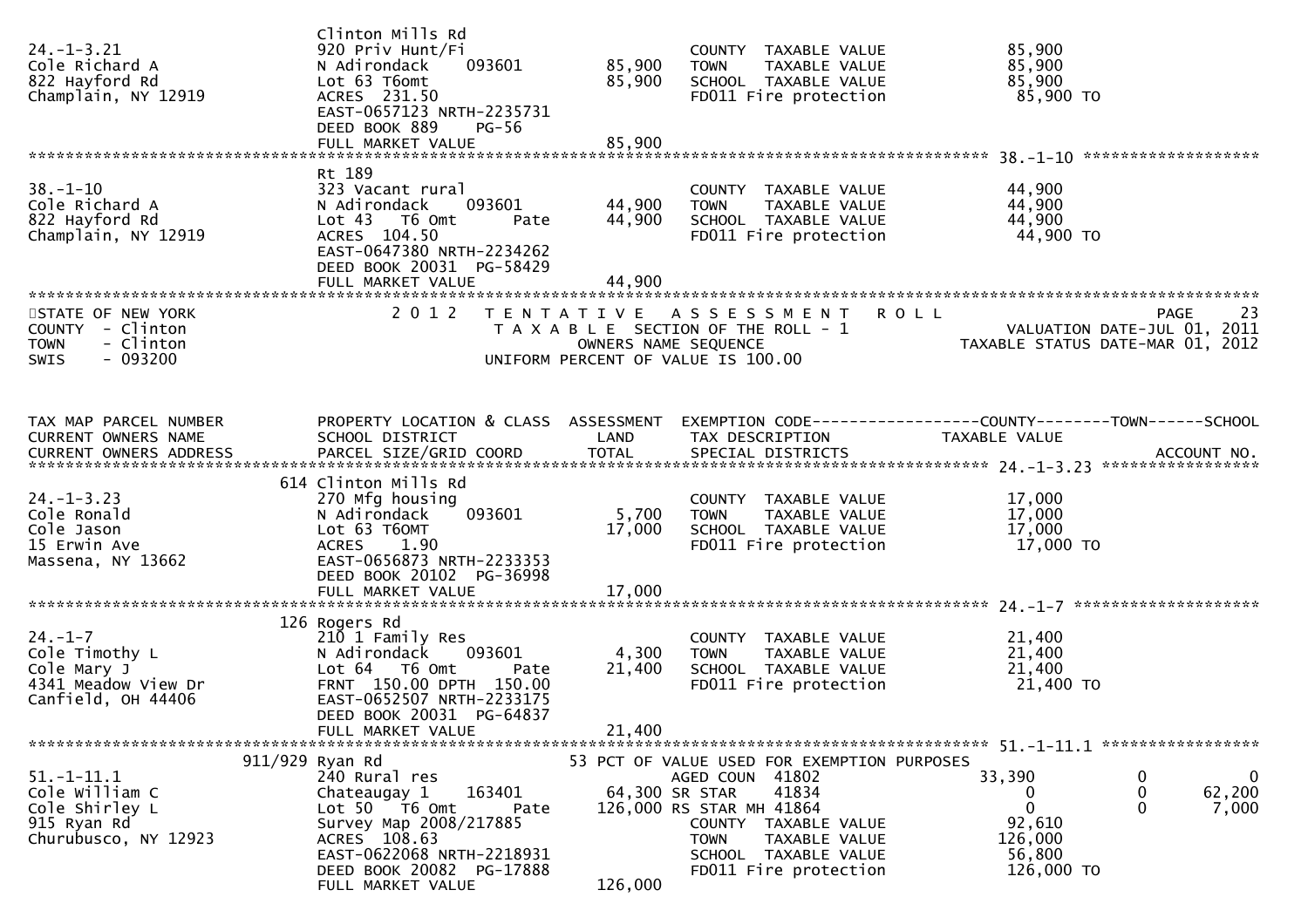| $21. - 1 - 8.2$<br>Collins Jeremy<br>Box 100 Harris Rd<br>Merrill, NY 12955                                       | 624 Lost Nation Rd<br>210 1 Family Res<br>163401<br>Chateaugay 1<br>Lot 89 T6omt<br><b>ACRES</b><br>2.40<br>EAST-0621100 NRTH-2238687<br>DEED BOOK 20082 PG-19871    | 6,000<br>11,200            | COUNTY TAXABLE VALUE<br>TAXABLE VALUE<br><b>TOWN</b><br>SCHOOL TAXABLE VALUE<br>FD011 Fire protection                                | 11,200<br>11,200<br>11,200<br>11,200 TO                         |                       |
|-------------------------------------------------------------------------------------------------------------------|----------------------------------------------------------------------------------------------------------------------------------------------------------------------|----------------------------|--------------------------------------------------------------------------------------------------------------------------------------|-----------------------------------------------------------------|-----------------------|
|                                                                                                                   | FULL MARKET VALUE                                                                                                                                                    | 11,200                     |                                                                                                                                      |                                                                 |                       |
| $22. - 1 - 20.2$<br>Coryer Rickey<br>2014 Rt 374<br>Ellenburg Depot, NY 12935                                     | Whalen Rd<br>321 Abandoned ag<br>093601<br>N Adirondack<br>Lot 72 T6omt<br>ACRES 113.00<br>EAST-0625934 NRTH-2235533<br>DEED BOOK 791<br>PG-240<br>FULL MARKET VALUE | 43,600<br>43,600<br>43,600 | COUNTY TAXABLE VALUE<br>TAXABLE VALUE<br><b>TOWN</b><br>SCHOOL TAXABLE VALUE<br>FD011 Fire protection                                | 43,600<br>43,600<br>43,600<br>43,600 TO                         |                       |
| STATE OF NEW YORK                                                                                                 | 2 0 1 2                                                                                                                                                              |                            | TENTATIVE ASSESSMENT                                                                                                                 | <b>ROLL</b>                                                     | 24<br><b>PAGE</b>     |
| COUNTY - Clinton<br>- Clinton<br><b>TOWN</b><br><b>SWIS</b><br>- 093200                                           |                                                                                                                                                                      | OWNERS NAME SEQUENCE       | T A X A B L E SECTION OF THE ROLL - 1<br>UNIFORM PERCENT OF VALUE IS 100.00                                                          | VALUATION DATE-JUL 01, 2011<br>TAXABLE STATUS DATE-MAR 01, 2012 |                       |
| TAX MAP PARCEL NUMBER<br><b>CURRENT OWNERS NAME</b><br>CURRENT OWNERS ADDRESS                                     | PROPERTY LOCATION & CLASS ASSESSMENT<br>SCHOOL DISTRICT                                                                                                              | LAND                       | EXEMPTION CODE------------------COUNTY--------TOWN------SCHOOL<br>TAX DESCRIPTION                                                    | TAXABLE VALUE                                                   |                       |
| $24. - 1 - 3.24$<br>Cote Pierre<br>117 Route 201<br>St-Louis-Gonz QC, JOS 1TO                                     | Clinton Mills Rd<br>$314$ Rural vac<10<br>093601<br>N Adirondack<br>Lot 63 T6omt<br>2.20<br><b>ACRES</b><br>EAST-0657103 NRTH-2233381<br>DEED BOOK 20102 PG-36997    | 6,000<br>6,000             | COUNTY TAXABLE VALUE<br>TAXABLE VALUE<br><b>TOWN</b><br>SCHOOL TAXABLE VALUE<br>FD011 Fire protection                                | 6,000<br>6,000<br>6,000<br>6,000 TO                             |                       |
|                                                                                                                   |                                                                                                                                                                      |                            |                                                                                                                                      |                                                                 |                       |
| $38.1 - 1 - 21$<br>County of Clinton<br>Augus Lagree Property<br>137 Margaret St Ste 208<br>Plattsburgh, NY 12901 | 22 Railroad St<br>210 1 Family Res<br>N Adirondack<br>093601<br>Lot 66 T6 Omt<br>Pate<br>FRNT 181.30 DPTH 152.00<br>EAST-0641080 NRTH-2231507                        | 4,500<br>24,700            | 41854<br>RES STAR<br>COUNTY TAXABLE VALUE<br><b>TOWN</b><br>TAXABLE VALUE<br>SCHOOL TAXABLE VALUE<br>FD011 Fire protection           | $\overline{0}$<br>24,700<br>24,700<br>$\mathbf{0}$<br>24,700 TO | $\mathbf 0$<br>24,700 |
|                                                                                                                   | DEED BOOK 497<br>PG-179<br>FULL MARKET VALUE                                                                                                                         | 24,700                     |                                                                                                                                      |                                                                 |                       |
|                                                                                                                   |                                                                                                                                                                      |                            |                                                                                                                                      |                                                                 |                       |
| $82. -2 - 1.62$<br>Courtney Jennifer Lynn<br>459 Ryan Rd<br>Churubusco, NY 12923                                  | 459 Ryan Rd<br>240 Rural res<br>163401<br>Chateaugay 1<br>Lot 30 T60MT<br>ACRES 36.50<br>EAST-0623521 NRTH-2209092<br>DEED BOOK 20041 PG-77976<br>FULL MARKET VALUE  | 25,800<br>67,600<br>67,600 | RES STAR<br>41854<br><b>COUNTY</b><br>TAXABLE VALUE<br><b>TOWN</b><br>TAXABLE VALUE<br>SCHOOL TAXABLE VALUE<br>FD011 Fire protection | $\mathbf{0}$<br>67,600<br>67,600<br>37,600<br>67,600 TO         | 0<br>30,000           |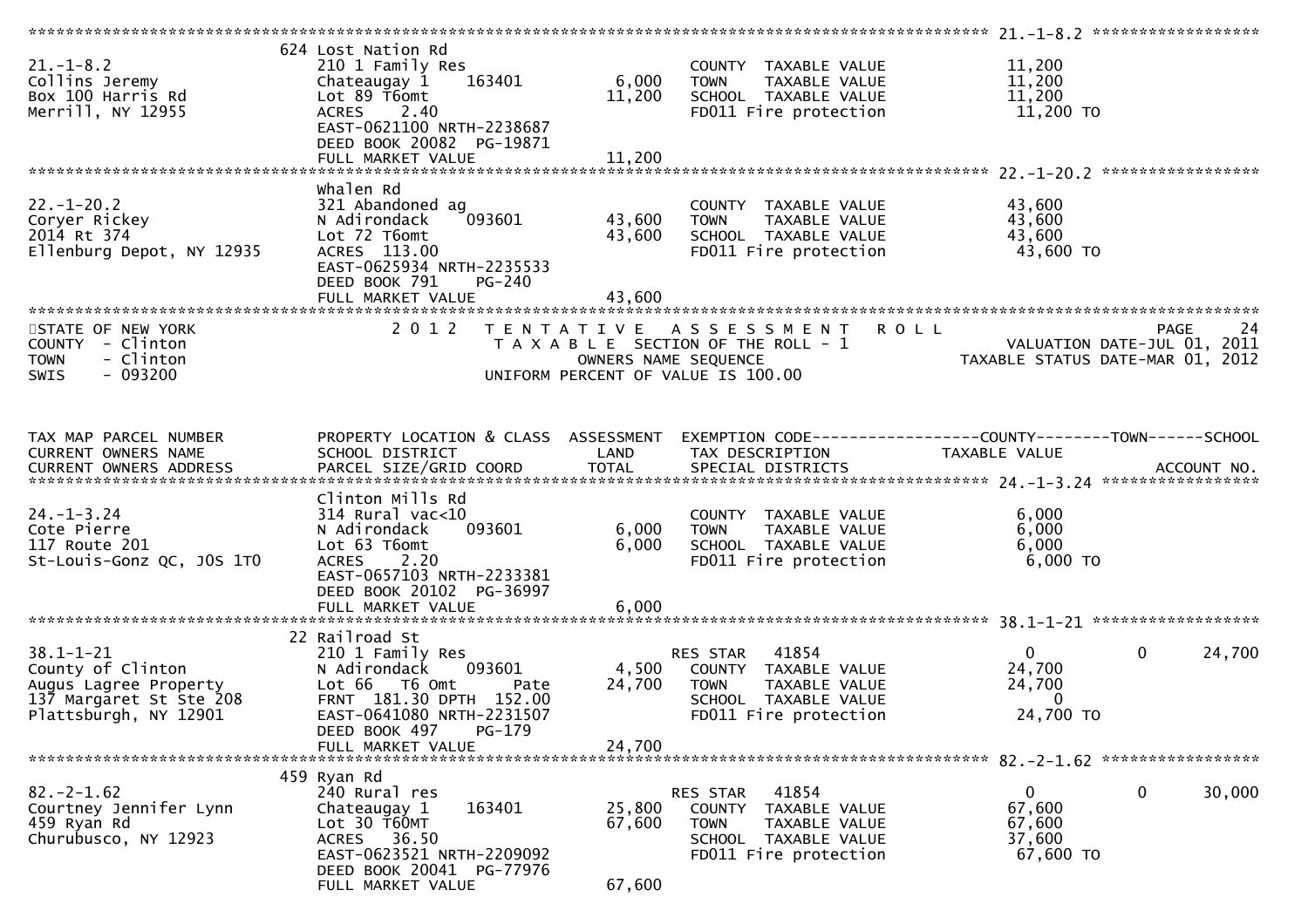|                                                        | 6501 Rt 11                           |                     | 97 PCT OF VALUE USED FOR EXEMPTION PURPOSES                                                |                                                                                                                                                                                                                                     |                |
|--------------------------------------------------------|--------------------------------------|---------------------|--------------------------------------------------------------------------------------------|-------------------------------------------------------------------------------------------------------------------------------------------------------------------------------------------------------------------------------------|----------------|
| $68. - 1 - 4.3$                                        | 210 1 Family Res                     |                     | WARNONALL 41121                                                                            | 11,669<br>11,669                                                                                                                                                                                                                    | $\overline{0}$ |
| oo.-1 -<br>Cowan Alvin L<br>Cowan Isabelle<br>1101 -11 | N Adirondack 093601                  |                     | WARNONALL 41121<br>7,200 AGED COUN 41802                                                   | 13,225<br>0                                                                                                                                                                                                                         | $\mathbf{0}$   |
|                                                        |                                      |                     |                                                                                            |                                                                                                                                                                                                                                     |                |
|                                                        | Lot 35 T6 Omt                        | Pate 80,200 SR STAR | 41834                                                                                      | $\Omega$<br>$\overline{0}$                                                                                                                                                                                                          | 62,200         |
|                                                        | 3.70<br><b>ACRES</b>                 |                     | COUNTY TAXABLE VALUE                                                                       | 55,306                                                                                                                                                                                                                              |                |
| Churubusco, NY 12923                                   | EAST-0641569 NRTH-2215149            |                     | <b>TOWN</b><br>TAXABLE VALUE                                                               | 68,531                                                                                                                                                                                                                              |                |
|                                                        |                                      |                     |                                                                                            |                                                                                                                                                                                                                                     |                |
|                                                        |                                      |                     |                                                                                            |                                                                                                                                                                                                                                     |                |
|                                                        |                                      |                     |                                                                                            | Churubusco, NY 12923 EAST-0641569 NRIH-2215149 [UWN TAXABLE VALUE   00,331<br>DEED BOOK 794 PG-190 SCHOOL TAXABLE VALUE 18,000<br>FULL MARKET VALUE 80,200 FD011 Fire protection 80,200 TO FOLL FINARKET VALUE 80,200 FD011 Fire pr |                |
|                                                        |                                      |                     |                                                                                            |                                                                                                                                                                                                                                     |                |
|                                                        | 343 Lost Nation Rd                   |                     |                                                                                            |                                                                                                                                                                                                                                     |                |
| $36. - 1 - 2.2$                                        | 240 Rural res                        |                     | 41854<br>RES STAR                                                                          | $\mathbf{0}$<br>$\overline{0}$                                                                                                                                                                                                      | 30,000         |
| Cowan Brian                                            | Chateaugay 1 163401                  |                     | 61,300 COUNTY TAXABLE VALUE                                                                | 165,100                                                                                                                                                                                                                             |                |
| Cowan Tamara                                           | Lot 70 T6omt Patent                  | 165,100             | TAXABLE VALUE<br>TOWN                                                                      | 165,100                                                                                                                                                                                                                             |                |
| 343 Lost Nation Rd                                     | ACRES 99.50                          |                     | SCHOOL TAXABLE VALUE                                                                       | 135,100                                                                                                                                                                                                                             |                |
| Churubusco, NY 12923                                   | EAST-0619819 NRTH-2231455            |                     | FD011 Fire protection                                                                      | 165,100 TO                                                                                                                                                                                                                          |                |
|                                                        |                                      |                     |                                                                                            |                                                                                                                                                                                                                                     |                |
|                                                        | DEED BOOK 20001 PG-20806             |                     |                                                                                            |                                                                                                                                                                                                                                     |                |
|                                                        |                                      |                     |                                                                                            |                                                                                                                                                                                                                                     |                |
|                                                        |                                      |                     |                                                                                            |                                                                                                                                                                                                                                     |                |
| STATE OF NEW YORK                                      |                                      |                     | 2012 TENTATIVE ASSESSMENT                                                                  | KULL<br>PAGE 25<br>TAXABLE STATIS DATE-JUL 01, 2011                                                                                                                                                                                 |                |
| COUNTY - Clinton                                       |                                      |                     | T A X A B L E SECTION OF THE ROLL - 1                                                      |                                                                                                                                                                                                                                     |                |
| - Clinton<br><b>TOWN</b>                               |                                      |                     | OWNERS NAME SEQUENCE                                                                       |                                                                                                                                                                                                                                     |                |
| $-093200$<br><b>SWIS</b>                               |                                      |                     | UNIFORM PERCENT OF VALUE IS 100.00                                                         |                                                                                                                                                                                                                                     |                |
|                                                        |                                      |                     |                                                                                            |                                                                                                                                                                                                                                     |                |
|                                                        |                                      |                     |                                                                                            |                                                                                                                                                                                                                                     |                |
|                                                        |                                      |                     |                                                                                            |                                                                                                                                                                                                                                     |                |
|                                                        |                                      |                     |                                                                                            |                                                                                                                                                                                                                                     |                |
| TAX MAP PARCEL NUMBER                                  | PROPERTY LOCATION & CLASS ASSESSMENT |                     |                                                                                            |                                                                                                                                                                                                                                     |                |
| CURRENT OWNERS NAME                                    | SCHOOL DISTRICT                      | LAND                | TAX DESCRIPTION                                                                            | TAXABLE VALUE                                                                                                                                                                                                                       |                |
|                                                        |                                      |                     |                                                                                            |                                                                                                                                                                                                                                     |                |
|                                                        |                                      |                     |                                                                                            |                                                                                                                                                                                                                                     |                |
|                                                        |                                      |                     |                                                                                            |                                                                                                                                                                                                                                     |                |
|                                                        |                                      |                     |                                                                                            |                                                                                                                                                                                                                                     |                |
|                                                        | Frontier Rd                          |                     |                                                                                            |                                                                                                                                                                                                                                     |                |
| $7. - 1 - 7.2$                                         | 321 Abandoned ag                     |                     | COUNTY TAXABLE VALUE                                                                       | 14,900                                                                                                                                                                                                                              |                |
| Cranker John W                                         | 163401<br>Chateaugay 1               | 14,900              |                                                                                            | 14,900                                                                                                                                                                                                                              |                |
| 47337 Dingman Pl                                       | Lot 88 T6omt                         | 14,900              |                                                                                            | 14,900                                                                                                                                                                                                                              |                |
|                                                        |                                      |                     |                                                                                            |                                                                                                                                                                                                                                     |                |
| Alexandria Bay, NY 13607                               | ACRES 14.30                          |                     | COUNTY TAXABLE VALUE<br>TOWN TAXABLE VALUE<br>SCHOOL TAXABLE VALUE<br>2001 Time protection | 14,900 TO                                                                                                                                                                                                                           |                |
|                                                        | EAST-0627275 NRTH-2244954            |                     |                                                                                            |                                                                                                                                                                                                                                     |                |
|                                                        | DEED BOOK 977<br><b>PG-235</b>       |                     |                                                                                            |                                                                                                                                                                                                                                     |                |
|                                                        | FULL MARKET VALUE                    | 14,900              |                                                                                            |                                                                                                                                                                                                                                     |                |
|                                                        |                                      |                     |                                                                                            |                                                                                                                                                                                                                                     |                |
|                                                        | Lost Nation Rd                       |                     |                                                                                            |                                                                                                                                                                                                                                     |                |
| $37. - 1 - 26$                                         | $314$ Rural vac<10                   |                     | COUNTY TAXABLE VALUE                                                                       | 6,600                                                                                                                                                                                                                               |                |
|                                                        |                                      |                     | <b>TOWN</b>                                                                                |                                                                                                                                                                                                                                     |                |
| Cruz Oligario                                          | Chateaugay 1<br>163401               | 6,600               | TAXABLE VALUE                                                                              | 6,600                                                                                                                                                                                                                               |                |
| Cruz Thomas                                            | Lot 51 T6 Omt<br>Pate                | 6,600               | SCHOOL TAXABLE VALUE                                                                       | 6,600                                                                                                                                                                                                                               |                |
| 1946 Landover Blvd                                     | <b>ACRES</b><br>3.00                 |                     | FD011 Fire protection                                                                      | $6,600$ TO                                                                                                                                                                                                                          |                |
| Spring Hill, FL 34608                                  | EAST-0621876 NRTH-2228263            |                     |                                                                                            |                                                                                                                                                                                                                                     |                |
|                                                        | PG-1080<br>DEED BOOK 572             |                     |                                                                                            |                                                                                                                                                                                                                                     |                |
|                                                        | FULL MARKET VALUE                    | 6,600               |                                                                                            |                                                                                                                                                                                                                                     |                |
|                                                        |                                      |                     |                                                                                            |                                                                                                                                                                                                                                     |                |
|                                                        | Campbell Rd                          |                     |                                                                                            |                                                                                                                                                                                                                                     |                |
|                                                        |                                      |                     |                                                                                            |                                                                                                                                                                                                                                     |                |
| $67. - 1 - 9.1$                                        | 321 Abandoned ag                     |                     | COUNTY TAXABLE VALUE                                                                       | 36,300                                                                                                                                                                                                                              |                |
| Cummings Associates Inc                                | 093601<br>N Adirondack               | 36,300              | TAXABLE VALUE<br><b>TOWN</b>                                                               | 36,300                                                                                                                                                                                                                              |                |
| PO Box 9                                               | Lot 28<br>T6 Omt<br>Pate             | 36,300              | SCHOOL TAXABLE VALUE                                                                       | 36,300                                                                                                                                                                                                                              |                |
| Cadyville, NY 12918                                    | 57.50<br><b>ACRES</b>                |                     | FD011 Fire protection                                                                      | 36,300 TO                                                                                                                                                                                                                           |                |
|                                                        | EAST-0632187 NRTH-2211627            |                     |                                                                                            |                                                                                                                                                                                                                                     |                |
|                                                        | DEED BOOK 857<br>$PG-279$            |                     |                                                                                            |                                                                                                                                                                                                                                     |                |
|                                                        | FULL MARKET VALUE                    | 36,300              |                                                                                            |                                                                                                                                                                                                                                     |                |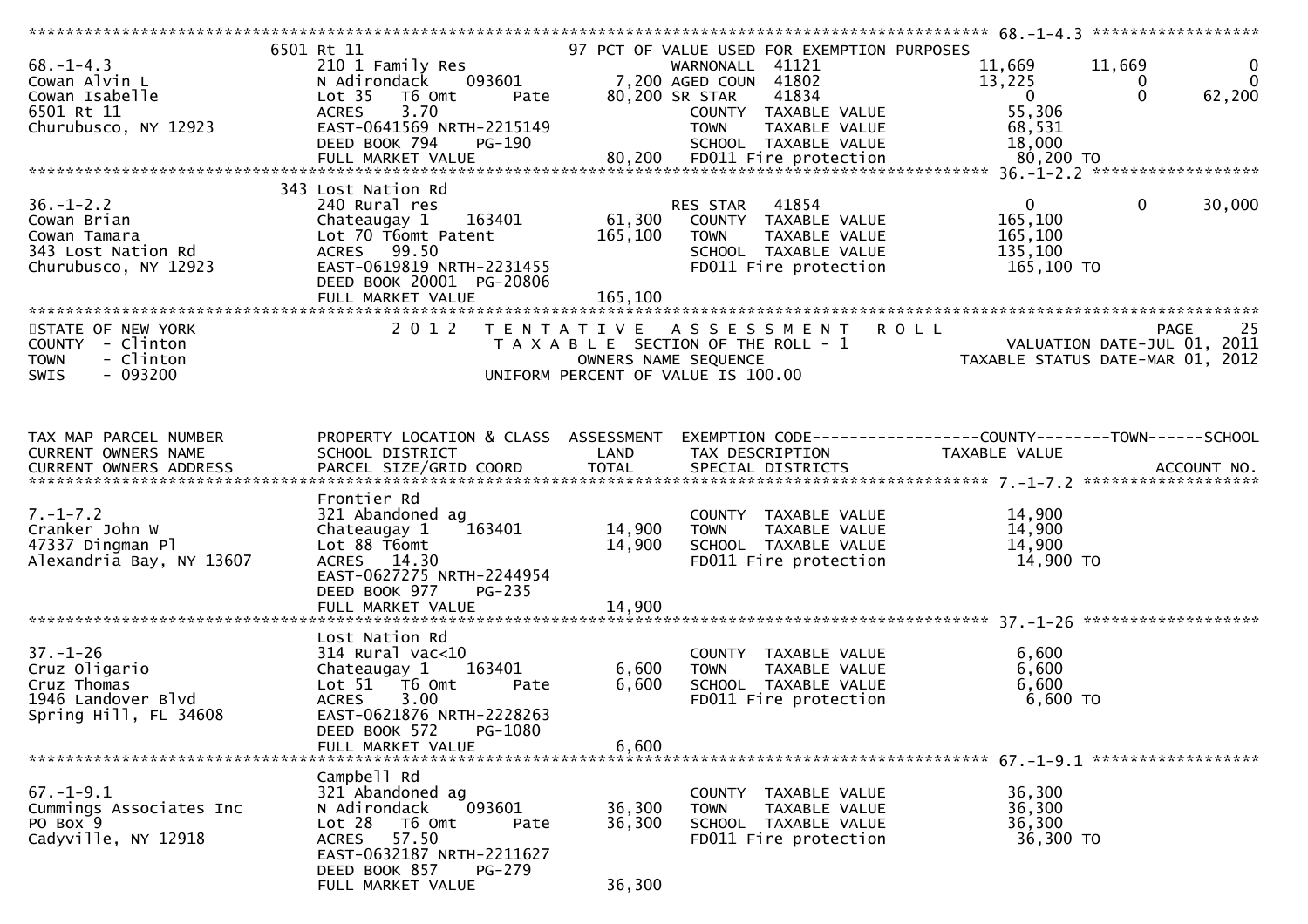| $37. - 1 - 6.2$<br>Damour Life Estate David J<br>Damour Richard<br>37 Jones Rd<br>Churubusco, NY 12923                                              | 43 Damour Rd<br>210 1 Family Res<br>093601<br>N Adirondack<br>Lot 68 T6 Omt<br>Pate<br>FRNT 196.00 DPTH<br>67.00<br>EAST-0632626 NRTH-2230391<br>DEED BOOK 20112 PG-44506        | 3,000<br>66,000    | 41854<br>RES STAR<br>COUNTY TAXABLE VALUE<br><b>TOWN</b><br>TAXABLE VALUE<br>SCHOOL TAXABLE VALUE<br>FD011 Fire protection                                                                     | $\overline{0}$<br>66,000<br>66,000<br>36,000<br>66,000 TO                     | $\mathbf{0}$         | 30,000                                    |
|-----------------------------------------------------------------------------------------------------------------------------------------------------|----------------------------------------------------------------------------------------------------------------------------------------------------------------------------------|--------------------|------------------------------------------------------------------------------------------------------------------------------------------------------------------------------------------------|-------------------------------------------------------------------------------|----------------------|-------------------------------------------|
|                                                                                                                                                     |                                                                                                                                                                                  |                    |                                                                                                                                                                                                |                                                                               |                      |                                           |
| $37. - 1 - 6.1$<br>Damour Richard<br>Damour Carmen<br>37 Jones Rd<br>Churubusco, NY 12923<br>MAY BE SUBJECT TO PAYMENT<br>UNDER AGDIST LAW TIL 2016 | 35 Damour Rd<br>112 Dairy farm<br>093601<br>N Adirondack<br>Lot 68 T6 Omt<br>Pate<br>ACRES 124.70<br>EAST-0631842 NRTH-2231422<br>DEED BOOK 771<br>$PG-57$<br>FULL MARKET VALUE  | 106,600            | AGRI DISTR 41720<br>75,000 RS STAR MH 41864<br>106,600 483A EX<br>42100<br>COUNTY TAXABLE VALUE<br><b>TOWN</b><br>TAXABLE VALUE<br>SCHOOL TAXABLE VALUE<br>FD011 Fire protection<br>$2,000$ EX | 19,807<br>$\overline{0}$<br>2,000<br>84,793<br>84,793<br>73,193<br>104,600 TO | 19,807<br>0<br>2,000 | 19,807<br>11,600<br>2,000                 |
| STATE OF NEW YORK<br>COUNTY - Clinton<br><b>TOWN</b><br>- Clinton<br>$-093200$<br><b>SWIS</b>                                                       | 2 0 1 2                                                                                                                                                                          |                    | TENTATIVE ASSESSMENT ROLL<br>T A X A B L E SECTION OF THE ROLL - 1<br>OWNERS NAME SEQUENCE<br>UNIFORM PERCENT OF VALUE IS 100.00                                                               | TAXABLE STATUS DATE-MAR 01, 2012                                              |                      | 26<br>PAGE<br>VALUATION DATE-JUL 01, 2011 |
| TAX MAP PARCEL NUMBER<br>CURRENT OWNERS NAME                                                                                                        | PROPERTY LOCATION & CLASS ASSESSMENT<br>SCHOOL DISTRICT                                                                                                                          | LAND               | EXEMPTION CODE------------------COUNTY--------TOWN------SCHOOL<br>TAX DESCRIPTION                                                                                                              | TAXABLE VALUE                                                                 |                      |                                           |
| $38. - 1 - 1$<br>Damour Richard<br>Damour Carmen<br>37 Jones Rd<br>Churubusco, NY 12923<br>MAY BE SUBJECT TO PAYMENT<br>UNDER AGDIST LAW TIL 2016   | 37 Jones Rd<br>241 Rural res&ag<br>093601<br>N Adirondack<br>Lot 67 T6 Omt<br>Pate<br>ACRES 309.00<br>EAST-0637256 NRTH-2232638<br>DEED BOOK 20031 PG-57315<br>FULL MARKET VALUE | 158,000<br>158,000 | AGRI DISTR 41720<br>115,200 RES STAR<br>41854<br>COUNTY TAXABLE VALUE<br><b>TOWN</b><br>TAXABLE VALUE<br>SCHOOL TAXABLE VALUE<br>FD011 Fire protection                                         | 11,284<br>$\overline{0}$<br>146,716<br>146,716<br>116,716<br>158,000 TO       | 11,284<br>0          | 11,284<br>30,000                          |
|                                                                                                                                                     |                                                                                                                                                                                  |                    |                                                                                                                                                                                                |                                                                               |                      |                                           |
| $38. - 1 - 17$<br>Damour Richard<br>Damour Carmen<br>37 Jones Rd<br>Churubusco, NY 12923                                                            | 191 Looby Rd<br>105 Vac farmland<br>093601<br>N Adirondack<br>Lot 54  T6 Omt<br>Pate<br><b>ACRES</b><br>58.00<br>EAST-0634170 NRTH-2228918<br>DEED BOOK 774<br>PG-159            | 40,100             | AGRI DISTR 41720<br>40,100 COUNTY TAXABLE VALUE<br><b>TOWN</b><br>TAXABLE VALUE<br>SCHOOL TAXABLE VALUE<br>FD011 Fire protection                                                               | 14,791<br>25,309<br>25,309<br>25,309<br>40,100 TO                             | 14,791               | 14,791                                    |
| MAY BE SUBJECT TO PAYMENT<br>UNDER AGDIST LAW TIL 2016                                                                                              | FULL MARKET VALUE                                                                                                                                                                | 40,100             |                                                                                                                                                                                                |                                                                               |                      |                                           |
|                                                                                                                                                     |                                                                                                                                                                                  |                    |                                                                                                                                                                                                |                                                                               |                      |                                           |
| $52. - 1 - 6$<br>Danforth Darwin<br>Danforth Sandra<br>154 Jones Rd                                                                                 | Rt 11<br>433 Auto body<br>163401<br>Chateaugay 1<br>Lot <sub>49</sub><br>T6 Omt<br>Pate<br>29.60<br><b>ACRES</b>                                                                 | 22,300<br>125,000  | COUNTY TAXABLE VALUE<br>TAXABLE VALUE<br><b>TOWN</b><br>SCHOOL TAXABLE VALUE<br>FD011 Fire protection                                                                                          | 125,000<br>125,000<br>125,000<br>125,000 TO                                   |                      |                                           |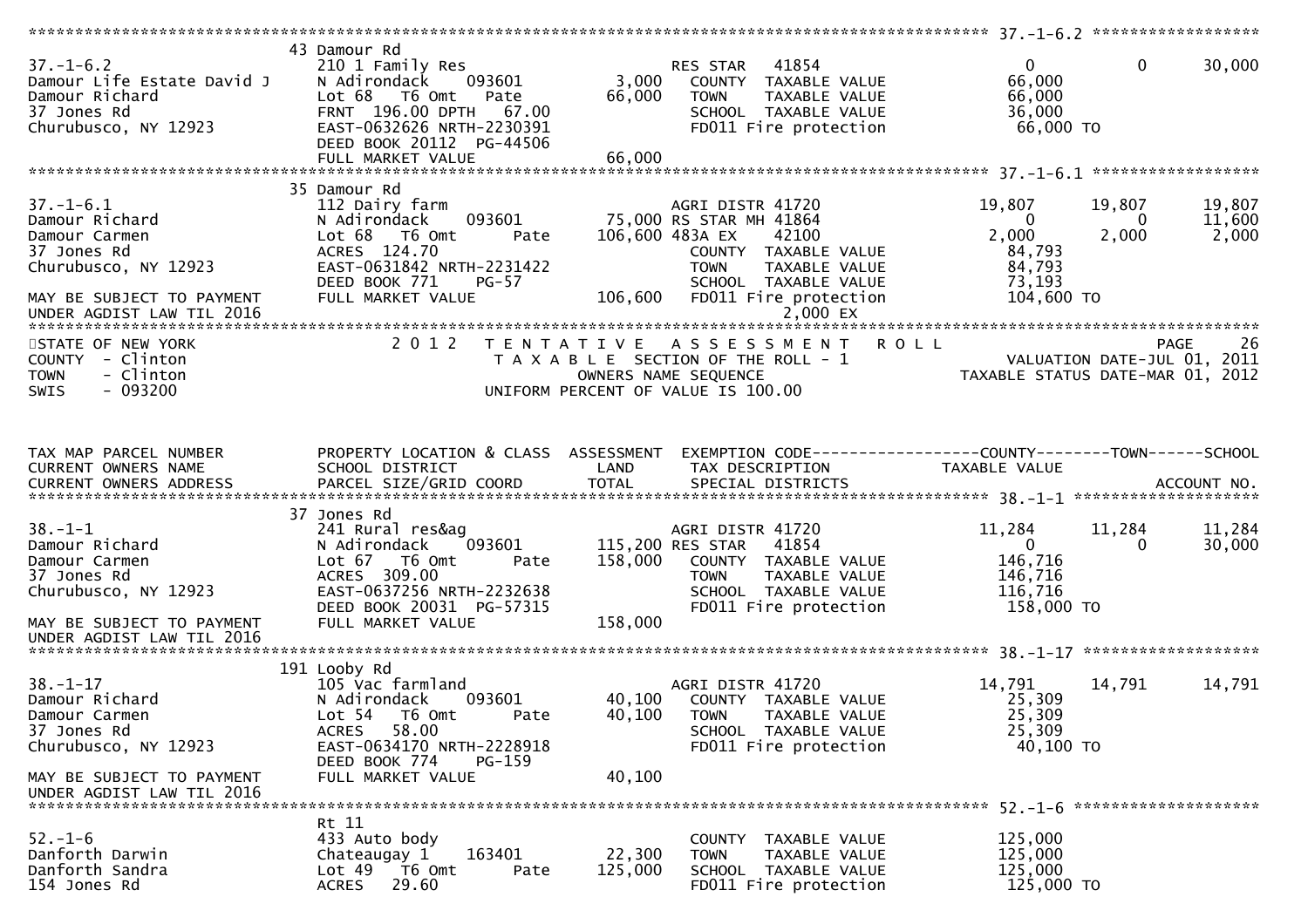| Churubusco, NY 12923                                                                                 | EAST-0625878 NRTH-2222523<br>DEED BOOK 98001 PG-02896<br>FULL MARKET VALUE                                                                                                                   | 125,000                    |                                                                                                                                |                                                                                                              |
|------------------------------------------------------------------------------------------------------|----------------------------------------------------------------------------------------------------------------------------------------------------------------------------------------------|----------------------------|--------------------------------------------------------------------------------------------------------------------------------|--------------------------------------------------------------------------------------------------------------|
|                                                                                                      |                                                                                                                                                                                              |                            |                                                                                                                                |                                                                                                              |
| $23. - 1 - 22.1$<br>Danforth Darwin D<br>Danforth Sandra L<br>154 Jones Rd<br>Churubusco, NY 12923   | 154 Jones Rd<br>210 1 Family Res<br>N Adirondack<br>093601<br>Lot 67 T6 Omt<br>ACRES 1.30<br>EAST-0635548 NRTH-2234354<br>DEED BOOK 776<br>PG-333                                            | 6,500<br>54,400            | <b>RES STAR 41854</b><br>COUNTY TAXABLE VALUE<br><b>TOWN</b><br>TAXABLE VALUE<br>SCHOOL TAXABLE VALUE<br>FD011 Fire protection | $\overline{0}$<br>$\mathbf{0}$<br>30,000<br>54,400<br>54,400<br>24,400<br>54,400 TO                          |
|                                                                                                      | FULL MARKET VALUE                                                                                                                                                                            | 54,400                     |                                                                                                                                |                                                                                                              |
| $23. - 1 - 22.292$<br>Danforth Darwin D<br>Danforth Sandra L<br>154 Jones Rd<br>Churubusco, NY 12923 | Jones Rd<br>$314$ Rural vac<10<br>093601<br>N Adirondack<br>Lot 67 T6omt<br>ACRES 4.10<br>EAST-0635761 NRTH-2234675<br>DEED BOOK 20011 PG-30939<br>FULL MARKET VALUE                         | 7,500<br>7,500<br>7,500    | COUNTY TAXABLE VALUE<br><b>TOWN</b><br>TAXABLE VALUE<br>SCHOOL TAXABLE VALUE<br>FD011 Fire protection                          | 7,500<br>7,500<br>7,500<br>7,500 TO                                                                          |
| STATE OF NEW YORK<br>COUNTY - Clinton<br>- Clinton<br><b>TOWN</b><br>$-093200$<br><b>SWIS</b>        | 2 0 1 2<br>T E N T A T I V E                                                                                                                                                                 | OWNERS NAME SEQUENCE       | ASSESSMENT ROLL<br>T A X A B L E SECTION OF THE ROLL - 1<br>UNIFORM PERCENT OF VALUE IS 100.00                                 | 27<br>PAGE<br>VALUATION DATE-JUL 01, 2011<br>VALUATION DATE-JUL 01, ZOIL<br>TAXABLE STATUS DATE-MAR 01, 2012 |
| TAX MAP PARCEL NUMBER<br>CURRENT OWNERS NAME                                                         | PROPERTY LOCATION & CLASS ASSESSMENT<br>SCHOOL DISTRICT                                                                                                                                      | LAND<br><b>TOTAL</b>       | TAX DESCRIPTION                                                                                                                | TAXABLE VALUE                                                                                                |
| $39. - 1 - 6.1$<br>Danussi Stephen<br>107 old State Rd<br>Ellenburg Center, NY 12934                 | Lafrancis Rd<br>321 Abandoned ag<br>093601<br>N Adirondack<br>Sub Map 7 Pg 13<br>Lots $83-90$<br>ACRES 62.70<br>EAST-0649165 NRTH-2225367<br>DEED BOOK 922<br>PG-290<br>FULL MARKET VALUE    | 38,900<br>38,900<br>38,900 | COUNTY TAXABLE VALUE<br>TAXABLE VALUE<br><b>TOWN</b><br>SCHOOL TAXABLE VALUE<br>FD011 Fire protection                          | 38,900<br>38,900<br>38,900<br>38,900 TO                                                                      |
| $66. - 1 - 7$<br>Darrah Richard D<br>Darrah Linda<br>206 Pine Ave<br>Plattsburgh, NY 12901           | County Line Rd<br>321 Abandoned ag<br>163401<br>Chateaugay 1<br>Lot 30 T6 Omt<br>Pate<br><b>ACRES</b><br>90.50<br>EAST-0620405 NRTH-2209779<br>DEED BOOK 98001 PG-06753<br>FULL MARKET VALUE | 50,300<br>50,300<br>50,300 | COUNTY TAXABLE VALUE<br><b>TOWN</b><br>TAXABLE VALUE<br>SCHOOL TAXABLE VALUE<br>FD011 Fire protection                          | 50,300<br>50,300<br>50,300<br>50,300 TO                                                                      |
| $38.1 - 1 - 40$<br>Debiec Larry R<br>Debiec Jone A                                                   | 1322 Clinton Mills Rd<br>210 1 Family Res<br>093601<br>N Adirondack<br>Lot 66<br>T6 Omt<br>Pate                                                                                              | 4,000<br>48,000            | COUNTY TAXABLE VALUE<br><b>TOWN</b><br>TAXABLE VALUE<br>SCHOOL TAXABLE VALUE                                                   | 48,000<br>48,000<br>48,000                                                                                   |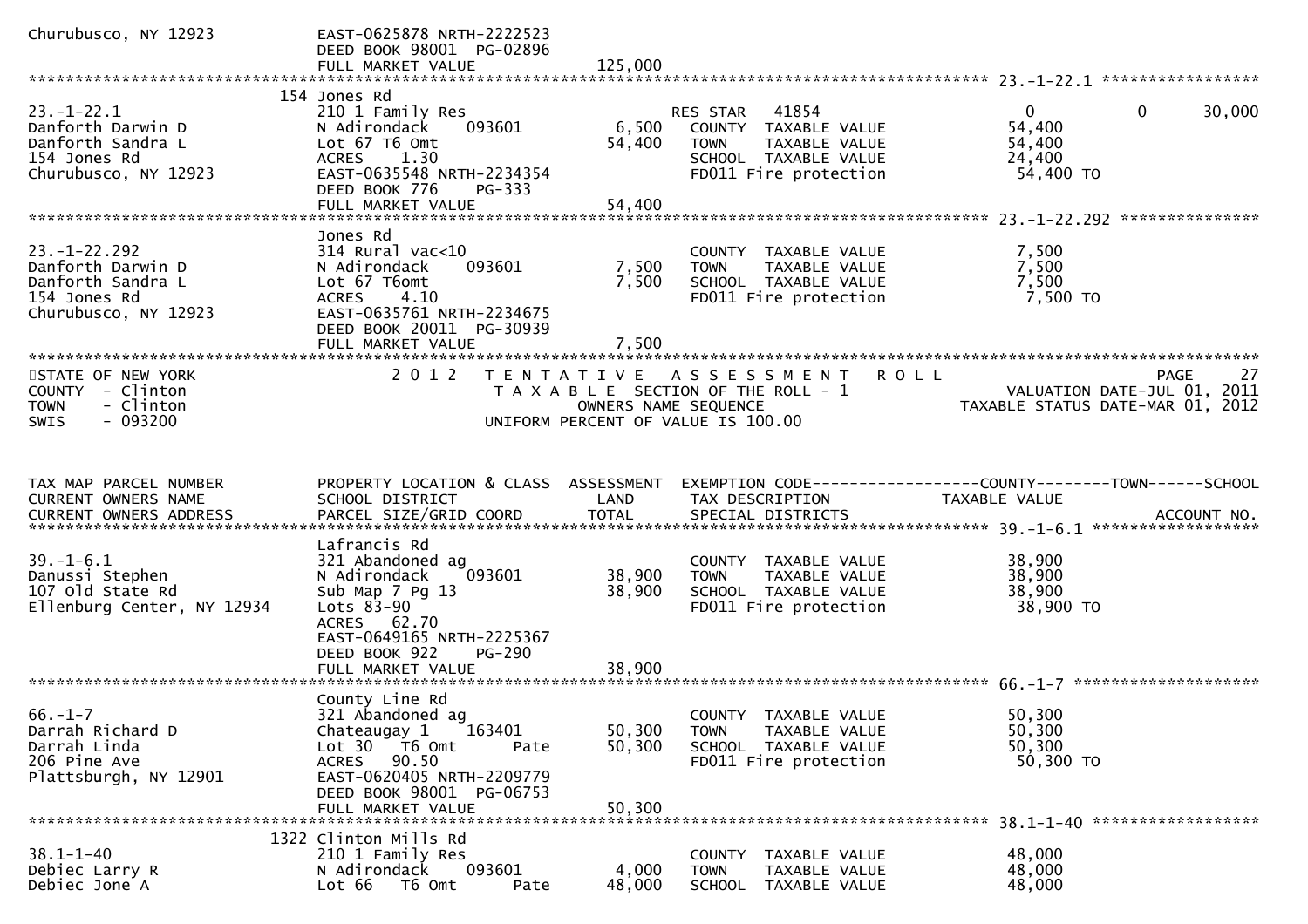| 1322 Clinton Mills Rd<br>Churubusco, NY 12923                                                        | 82.00 DPTH 255.00<br><b>FRNT</b><br><b>BANK</b><br>080<br>EAST-0639823 NRTH-2230935<br>PG-230<br>DEED BOOK 732<br>FULL MARKET VALUE                                                      | 48,000                     | FD011 Fire protection                                                                                                          | 48,000 TO                                                                      |                       |
|------------------------------------------------------------------------------------------------------|------------------------------------------------------------------------------------------------------------------------------------------------------------------------------------------|----------------------------|--------------------------------------------------------------------------------------------------------------------------------|--------------------------------------------------------------------------------|-----------------------|
| $7. - 1 - 31.42$<br>Decosse Casey M<br>Sheehan Kierstin A<br>78 Santamore Rd<br>Churubusco, NY 12923 | Santamore Rd<br>$314$ Rural vac< $10$<br>Chateaugay 1<br>163401<br>Lot $88\overline{7}6$ Omt<br>ACRES 1.00<br>EAST-0627591 NRTH-2242036<br>DEED BOOK 20092 PG-23964<br>FULL MARKET VALUE | 5,000<br>5,000<br>5,000    | COUNTY TAXABLE VALUE<br><b>TOWN</b><br>TAXABLE VALUE<br>SCHOOL TAXABLE VALUE<br>FD011 Fire protection                          | 5,000<br>5,000<br>5,000<br>$5,000$ TO                                          |                       |
| $7. - 1 - 22. - 1$<br>Decosse Cynthia A<br>PO Box 856<br>Chateaugay, NY 12920                        | Frontier Rd<br>210 1 Family Res<br>Chateaugay 1 163401<br>Lot 89 T6 Omt<br>Pate<br>ACRES 54.00<br>EAST-0631641 NRTH-2242667<br>DEED BOOK 99001 PG-13424<br>FULL MARKET VALUE             | 95,000<br>95,000           | RES STAR 41854<br>35,700 COUNTY TAXABLE VALUE<br><b>TOWN</b><br>TAXABLE VALUE<br>SCHOOL TAXABLE VALUE<br>FD011 Fire protection | $\mathbf{0}$<br>95,000<br>95,000<br>65,000<br>95,000 TO                        | $\mathbf 0$<br>30,000 |
| STATE OF NEW YORK<br>COUNTY - Clinton<br>- Clinton<br><b>TOWN</b><br>$-093200$<br><b>SWIS</b>        | 2 0 1 2                                                                                                                                                                                  | OWNERS NAME SEQUENCE       | TENTATIVE ASSESSMENT<br>T A X A B L E SECTION OF THE ROLL - 1<br>UNIFORM PERCENT OF VALUE IS 100.00                            | <b>ROLL</b><br>VALUATION DATE-JUL 01, 2011<br>TAXABLE STATUS DATE-MAR 01, 2012 | <b>PAGE</b><br>28     |
| TAX MAP PARCEL NUMBER<br>CURRENT OWNERS NAME<br>CURRENT OWNERS ADDRESS                               | PROPERTY LOCATION & CLASS ASSESSMENT<br>SCHOOL DISTRICT                                                                                                                                  | LAND                       | EXEMPTION CODE------------------COUNTY--------TOWN------SCHOOL<br>TAX DESCRIPTION                                              | TAXABLE VALUE                                                                  |                       |
| $7. - 1 - 22. - 2$<br>Decosse Cynthia A<br>PO Box 856<br>Chateaugay, NY 12920                        | Frontier Rd<br>321 Abandoned ag<br>093601<br>N Adirondack<br>Lot 87 T6 Omt<br>Pate<br>58.80<br><b>ACRES</b><br>EAST-0632960 NRTH-2243687<br>DEED BOOK 20041 PG-73983                     | 37,400<br>37,400           | COUNTY TAXABLE VALUE<br><b>TOWN</b><br>TAXABLE VALUE<br>SCHOOL TAXABLE VALUE<br>FD011 Fire protection                          | 37,400<br>37,400<br>37,400<br>37,400 TO                                        |                       |
| $7. - 1 - 21.5$<br>Decosse Dean A<br>140 Frontier Rd<br>Churubusco, NY 12923                         | 140 Frontier Rd<br>270 Mfg housing<br>N Adirondack<br>093601<br>Lot 87 T6omt<br>8.70<br><b>ACRES</b><br>EAST-0634238 NRTH-2243438<br>DEED BOOK 20041 PG-73981<br>FULL MARKET VALUE       | 10,400<br>54,300<br>54,300 | 41854<br>RES STAR<br>COUNTY<br>TAXABLE VALUE<br><b>TOWN</b><br>TAXABLE VALUE<br>SCHOOL TAXABLE VALUE<br>FD011 Fire protection  | $\mathbf 0$<br>54,300<br>54,300<br>24,300<br>54,300 TO                         | 0<br>30,000           |
| $7. - 1 - 23.1$<br>Decosse Dean A                                                                    | 133 Frontier Rd<br>210 1 Family Res<br>N Adirondack<br>093601                                                                                                                            | 7,200                      | TAXABLE VALUE<br><b>COUNTY</b><br><b>TOWN</b><br>TAXABLE VALUE                                                                 | 26,300<br>26,300                                                               |                       |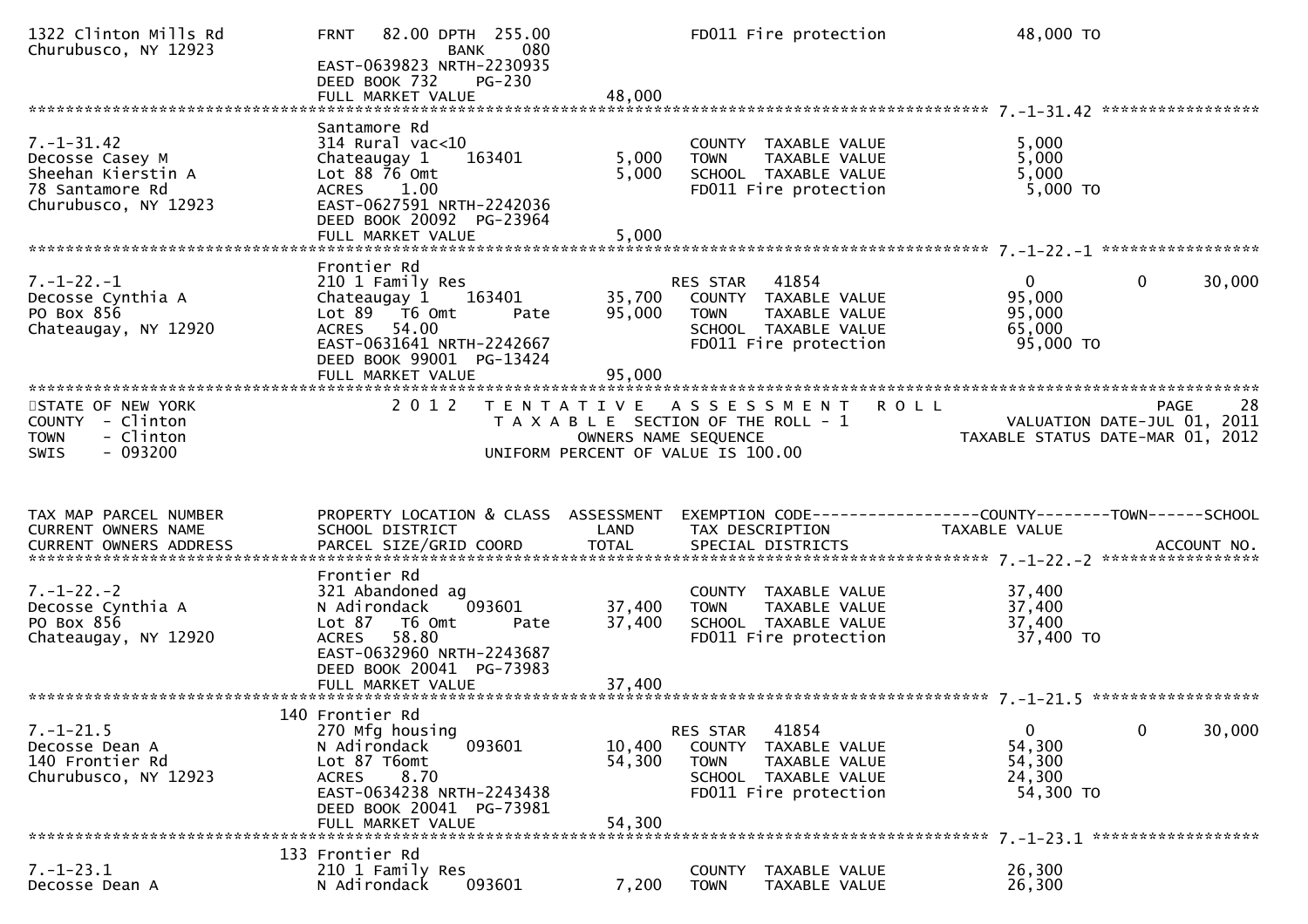| 133 Frontier Rd<br>Churubusco, NY 12923                                                        | Lot 87 T6omt<br>4.20<br><b>ACRES</b><br>EAST-0634370 NRTH-2242622<br>DEED BOOK 20041 PG-73982<br>FULL MARKET VALUE                                                                  | 26,300<br>26,300                          | SCHOOL TAXABLE VALUE<br>FD011 Fire protection                                                                              | 26,300<br>26,300 TO                                           |                                                  |
|------------------------------------------------------------------------------------------------|-------------------------------------------------------------------------------------------------------------------------------------------------------------------------------------|-------------------------------------------|----------------------------------------------------------------------------------------------------------------------------|---------------------------------------------------------------|--------------------------------------------------|
| $7. - 1 - 36$<br>Decosse Dennis Marcel<br>78 Santamore Rd<br>Churubusco, NY 12923              | 78 Santamore Rd<br>210 1 Family Res<br>Chateaugay 1<br>163401<br>Lot 88 T6omt<br>5.10<br><b>ACRES</b><br>EAST-0627780 NRTH-2242184<br>DEED BOOK 20011 PG-30695<br>FULL MARKET VALUE | 8,300<br>58,000<br>58,000                 | RES STAR 41854<br>COUNTY TAXABLE VALUE<br><b>TOWN</b><br>TAXABLE VALUE<br>SCHOOL TAXABLE VALUE<br>FD011 Fire protection    | $\mathbf{0}$<br>58,000<br>58,000<br>28,000<br>58,000 TO       | $\mathbf 0$<br>30,000                            |
|                                                                                                | 173 Frontier Rd                                                                                                                                                                     |                                           |                                                                                                                            |                                                               |                                                  |
| $7. - 1 - 23.2 - 1$<br>Decosse Lawrence J<br>173 Frontier Rd<br>Churubusco, NY 12923           | 240 Rural res<br>093601<br>N Adirondack<br>Lot 87 T6omt<br>ACRES 81.70<br>EAST-0634436 NRTH-2240598<br>DEED BOOK 20001 PG-20473<br>FULL MARKET VALUE                                | 51,500<br>141,400<br>141,400              | RES STAR<br>41854<br>COUNTY TAXABLE VALUE<br>TAXABLE VALUE<br><b>TOWN</b><br>SCHOOL TAXABLE VALUE<br>FD011 Fire protection | $\overline{0}$<br>141,400<br>141,400<br>111,400<br>141,400 TO | 0<br>30,000                                      |
| STATE OF NEW YORK<br>COUNTY - Clinton<br>- Clinton<br><b>TOWN</b><br>$-093200$<br><b>SWIS</b>  | 2 0 1 2                                                                                                                                                                             | T E N T A T I V E<br>OWNERS NAME SEQUENCE | A S S E S S M E N T<br>T A X A B L E SECTION OF THE ROLL - 1<br>UNIFORM PERCENT OF VALUE IS 100.00                         | <b>ROLL</b><br>TAXABLE STATUS DATE-MAR 01, 2012               | 29<br><b>PAGE</b><br>VALUATION DATE-JUL 01, 2011 |
|                                                                                                |                                                                                                                                                                                     |                                           |                                                                                                                            |                                                               |                                                  |
| TAX MAP PARCEL NUMBER<br>CURRENT OWNERS NAME<br>CURRENT OWNERS ADDRESS                         | PROPERTY LOCATION & CLASS ASSESSMENT<br>SCHOOL DISTRICT<br>PARCEL SIZE/GRID COORD                                                                                                   | LAND<br><b>TOTAL</b>                      | EXEMPTION CODE------------------COUNTY-------TOWN------SCHOOL<br>TAX DESCRIPTION<br>SPECIAL DISTRICTS                      | TAXABLE VALUE                                                 | ACCOUNT NO.                                      |
| $7. - 1 - 23.2 - 2$<br>Decosse Lawrence J<br>173 Frontier Rd<br>Churubusco, NY 12923           | Frontier Rd<br>321 Abandoned ag<br>Chateaugay 1<br>163401<br>Lot 74 T6omt<br>ACRES 65.50<br>EAST-0634436 NRTH-2240598<br>DEED BOOK 20021 PG-49144                                   | 35,800<br>35,800                          | COUNTY TAXABLE VALUE<br>TAXABLE VALUE<br><b>TOWN</b><br>SCHOOL TAXABLE VALUE<br>FD011 Fire protection                      | 35,800<br>35,800<br>35,800<br>35,800 TO                       |                                                  |
| $36. - 1 - 1$<br>Decosse Richard L Sr<br>Decosse Janet R<br>7429 Rt 11<br>Churubusco, NY 12923 | Lost Nation Rd<br>105 Vac farmland<br>163401<br>Chateaugay 1<br>Lot 70 T6 Omt<br>Pate<br>ACRES 66.30<br>EAST-0619692 NRTH-2232393<br>DEED BOOK 20051 PG-81579<br>FULL MARKET VALUE  | 50,700<br>50,700<br>50,700                | COUNTY TAXABLE VALUE<br><b>TOWN</b><br><b>TAXABLE VALUE</b><br>SCHOOL TAXABLE VALUE<br>FD011 Fire protection               | 50,700<br>50,700<br>50,700<br>50,700 TO                       |                                                  |
| $37. - 1 - 2.2$                                                                                | 244 Lost Nation Rd<br>220 2 Family Res                                                                                                                                              |                                           | COUNTY TAXABLE VALUE                                                                                                       | 118,500                                                       |                                                  |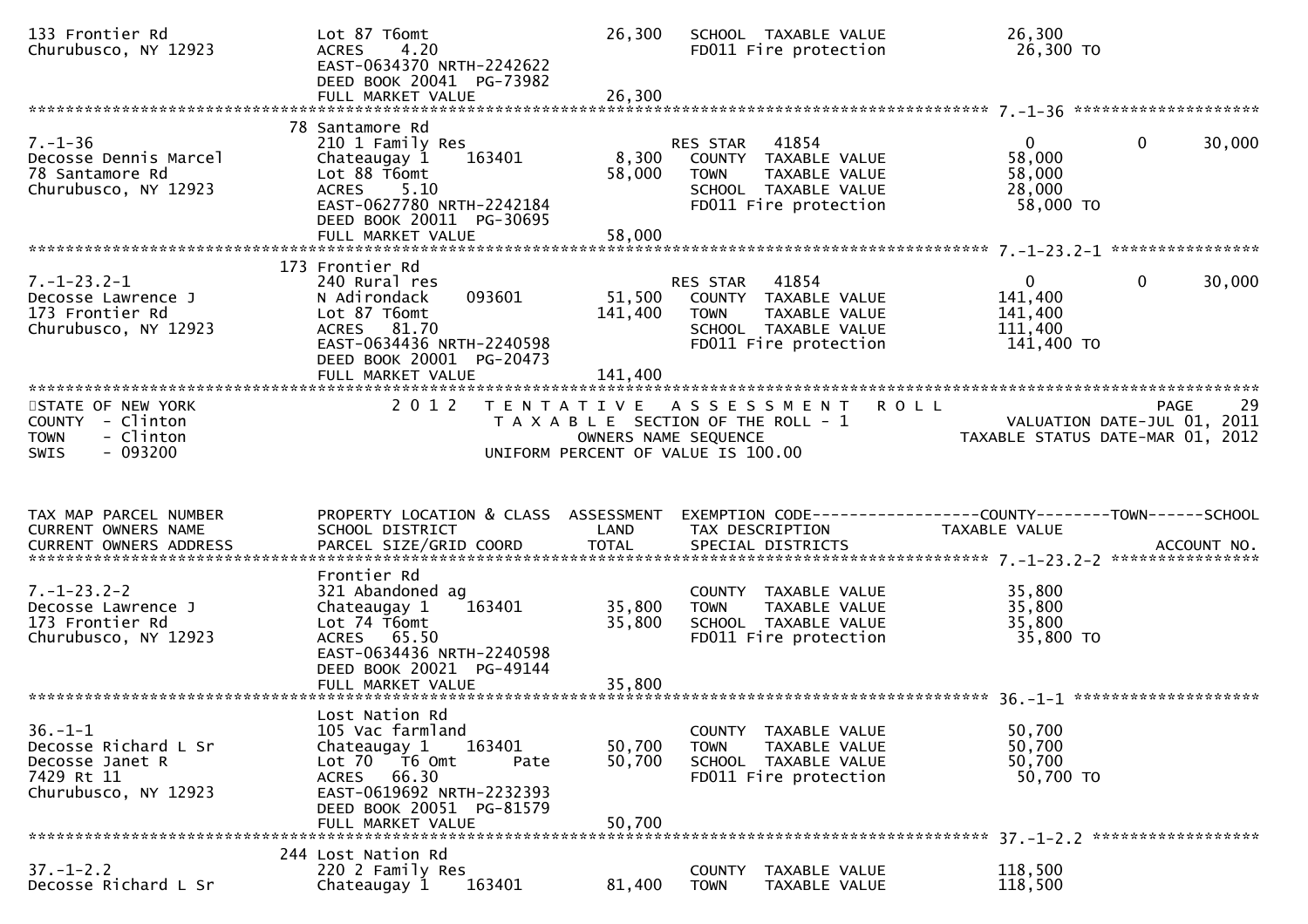| Decosse Janet R<br>7429 Rt 11<br>Churubusco, NY 12923                                             | Lot 69  T6 0mt<br>Pate<br>ACRES 218.10<br>EAST-0625023 NRTH-2230440<br>DEED BOOK 20051 PG-84393                                                                                                          | 118,500           | SCHOOL TAXABLE VALUE<br>FD011 Fire protection                                                         | 118,500<br>118,500 TO                                                                                             |
|---------------------------------------------------------------------------------------------------|----------------------------------------------------------------------------------------------------------------------------------------------------------------------------------------------------------|-------------------|-------------------------------------------------------------------------------------------------------|-------------------------------------------------------------------------------------------------------------------|
|                                                                                                   | Old Railroad Bed                                                                                                                                                                                         |                   |                                                                                                       |                                                                                                                   |
| $37 - 1 - 19$<br>Decosse Richard L Sr<br>Decosse Janet R<br>7429 Rt 11<br>Churubusco, NY 12923    | 323 Vacant rural<br>163401<br>Chateaugay 1<br>Lot $52$ T60mt<br>R.r. Bed<br>Lost Nations To Whalen Ro<br>ACRES 13.50<br>EAST-0626759 NRTH-2226822<br>DEED BOOK 20051 PG-81579                            | 8,100<br>8,100    | COUNTY TAXABLE VALUE<br>TAXABLE VALUE<br><b>TOWN</b><br>SCHOOL TAXABLE VALUE<br>FD011 Fire protection | 8,100<br>8,100<br>8,100<br>8,100 то                                                                               |
|                                                                                                   | FULL MARKET VALUE                                                                                                                                                                                        | 8,100             |                                                                                                       |                                                                                                                   |
|                                                                                                   |                                                                                                                                                                                                          |                   |                                                                                                       |                                                                                                                   |
| $37. - 1 - 24.1$<br>Decosse Richard L Sr<br>Decosse Janet R<br>7429 Rt 11<br>Churubusco, NY 12923 | 108 Lost Nation Rd<br>241 Rural res&ag<br>Chateaugay 1 163401<br>Lot $515\overline{2}$ T6 Omt<br>Pate<br>survey map 2010/231470<br>ACRES 117.20<br>EAST-0622310 NRTH-2224182<br>DEED BOOK 20051 PG-81579 | 71,500<br>109,600 | COUNTY TAXABLE VALUE<br><b>TOWN</b><br>TAXABLE VALUE<br>SCHOOL TAXABLE VALUE<br>FD011 Fire protection | 109,600<br>109,600<br>109,600<br>109,600 TO                                                                       |
|                                                                                                   | FULL MARKET VALUE                                                                                                                                                                                        | 109,600           |                                                                                                       |                                                                                                                   |
|                                                                                                   |                                                                                                                                                                                                          |                   |                                                                                                       |                                                                                                                   |
| STATE OF NEW YORK<br>COUNTY - Clinton                                                             |                                                                                                                                                                                                          |                   | 2012 TENTATIVE ASSESSMENT ROLL                                                                        | 30<br><b>PAGE</b>                                                                                                 |
| <b>TOWN</b><br>- Clinton<br>$-093200$<br>SWIS                                                     |                                                                                                                                                                                                          |                   | UNIFORM PERCENT OF VALUE IS 100.00                                                                    | T A X A B L E SECTION OF THE ROLL - 1<br>OWNERS NAME SEQUENCE THE ROLL - 1 TAXABLE STATUS DATE-MAR 01, 2012       |
|                                                                                                   |                                                                                                                                                                                                          |                   |                                                                                                       |                                                                                                                   |
| TAX MAP PARCEL NUMBER<br>CURRENT OWNERS NAME                                                      | SCHOOL DISTRICT                                                                                                                                                                                          | LAND              | TAX DESCRIPTION                                                                                       | PROPERTY LOCATION & CLASS ASSESSMENT EXEMPTION CODE----------------COUNTY-------TOWN------SCHOOL<br>TAXABLE VALUE |
|                                                                                                   | 7433 Rt 11                                                                                                                                                                                               |                   |                                                                                                       |                                                                                                                   |
| $51.-1-10.1$<br>Decosse Richard L Sr<br>Decosse Janet R<br>7429 Rt 11<br>Churubusco, NY 12923     | 270 Mfg housing<br>Chateaugay 1 163401<br>Lot 50 T6 Omt<br>Pate<br>FRNT 50.00 DPTH 175.00<br>EAST-0622565 NRTH-2223209<br>DEED BOOK 20051 PG-81579                                                       | 3,100<br>21,600   | COUNTY TAXABLE VALUE<br><b>TOWN</b><br>TAXABLE VALUE<br>SCHOOL TAXABLE VALUE<br>FD011 Fire protection | 21,600<br>21,600<br>21,600<br>21,600 TO                                                                           |
|                                                                                                   | FULL MARKET VALUE                                                                                                                                                                                        | 21,600            |                                                                                                       |                                                                                                                   |
| $51. - 1 - 10.2$                                                                                  | 7429 Rt 11<br>486 Mini-mart                                                                                                                                                                              |                   | COUNTY TAXABLE VALUE                                                                                  | 196,500                                                                                                           |
| Decosse Richard L Sr<br>Decosse Janet R<br>7429 Rt 11<br>Churubusco, NY 12923                     | 163401<br>Chateaugay 1<br>Lot 50 T6omt<br>1.10<br><b>ACRES</b><br>EAST-0622697 NRTH-2223244<br>DEED BOOK 20051 PG-81579                                                                                  | 5,500<br>196,500  | <b>TOWN</b><br>TAXABLE VALUE<br>SCHOOL TAXABLE VALUE<br>FD011 Fire protection                         | 196,500<br>196,500<br>196,500 TO                                                                                  |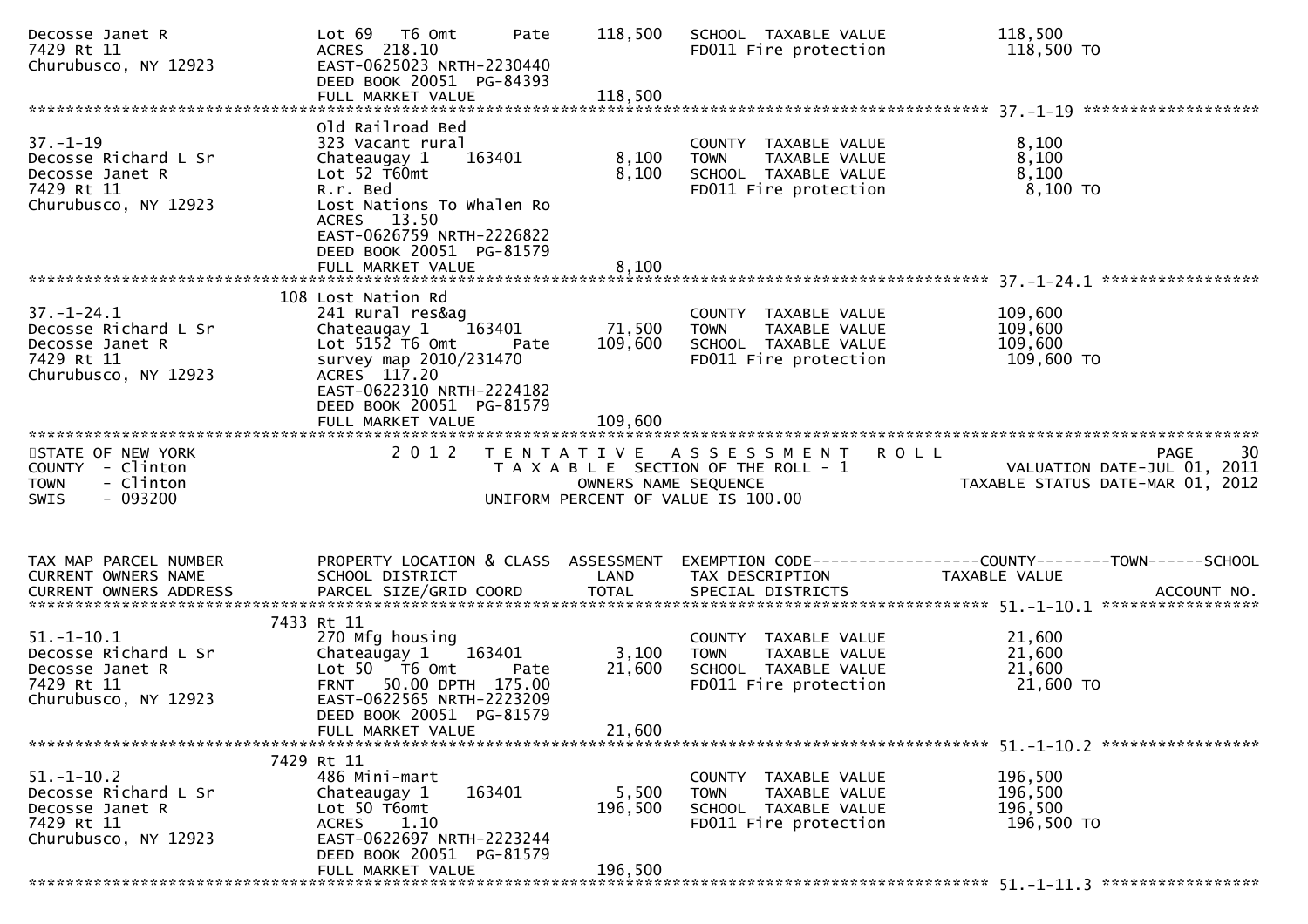| $51. - 1 - 11.3$<br>Decosse Richard L Sr<br>Decosse Janet R<br>7429 Rt 11<br>Churubusco, NY 12923 | Ryan Rd<br>321 Abandoned ag<br>Chateaugay 1<br>163401<br>Lot 50 T6 Omt<br>Pate<br>survey map 20082/17885<br>ACRES 102.80<br>EAST-0622068 NRTH-2218931<br>DEED BOOK 20092 PG-22191<br>FULL MARKET VALUE | 58,400<br>58,400<br>58,400         | COUNTY TAXABLE VALUE<br><b>TOWN</b><br>TAXABLE VALUE<br>SCHOOL TAXABLE VALUE<br>FD011 Fire protection | 58,400<br>58,400<br>58,400<br>58,400 TO                                                 |
|---------------------------------------------------------------------------------------------------|--------------------------------------------------------------------------------------------------------------------------------------------------------------------------------------------------------|------------------------------------|-------------------------------------------------------------------------------------------------------|-----------------------------------------------------------------------------------------|
|                                                                                                   | Rt 11                                                                                                                                                                                                  |                                    |                                                                                                       |                                                                                         |
| $52.-1-1$<br>Decosse Richard L Sr<br>Decosse Janet R<br>7429 Rt 11<br>Churubusco, NY 12923        | 311 Res vac land<br>Chateaugay 1<br>163401<br>Lot $49$ $76$ Omt<br>Pate<br>FRNT 140.00 DPTH 100.00<br>EAST-0622933 NRTH-2223330<br>DEED BOOK 20051 PG-81579<br>FULL MARKET VALUE                       | 3,500<br>3,500<br>3,500            | COUNTY TAXABLE VALUE<br>TAXABLE VALUE<br><b>TOWN</b><br>SCHOOL TAXABLE VALUE<br>FD011 Fire protection | 3,500<br>3,500<br>3,500<br>3,500 TO                                                     |
|                                                                                                   |                                                                                                                                                                                                        |                                    |                                                                                                       |                                                                                         |
| $52. - 1 - 9.21$<br>Decosse Richard L Sr<br>Decosse Janet R<br>7429 Rt 11<br>Churubusco, NY 12923 | 7239 Rt 11<br>$314$ Rural vac<10<br>Chateaugay 1<br>163401<br>Lot 49 T6 Omt<br>Pate<br>1.50<br><b>ACRES</b><br>EAST-0627306 NRTH-2223915<br>DEED BOOK 20051 PG-81579<br>FULL MARKET VALUE              | 5,400<br>5,400<br>5,400            | COUNTY TAXABLE VALUE<br><b>TOWN</b><br>TAXABLE VALUE<br>SCHOOL TAXABLE VALUE<br>FD011 Fire protection | 5,400<br>5,400<br>5,400<br>5,400 TO                                                     |
| STATE OF NEW YORK                                                                                 | 2 0 1 2                                                                                                                                                                                                |                                    | TENTATIVE ASSESSMENT ROLL                                                                             | -31<br><b>PAGE</b>                                                                      |
| COUNTY - Clinton<br>- Clinton<br><b>TOWN</b><br>$-093200$<br><b>SWIS</b>                          |                                                                                                                                                                                                        | UNIFORM PERCENT OF VALUE IS 100.00 |                                                                                                       | T A X A B L E SECTION OF THE ROLL - 1<br>OWNERS NAME SEQUENCE<br>COMPRESS NAME SEQUENCE |
|                                                                                                   |                                                                                                                                                                                                        |                                    |                                                                                                       |                                                                                         |
| TAX MAP PARCEL NUMBER<br>CURRENT OWNERS NAME                                                      | PROPERTY LOCATION & CLASS ASSESSMENT<br>SCHOOL DISTRICT                                                                                                                                                | LAND                               | TAX DESCRIPTION                                                                                       | EXEMPTION CODE------------------COUNTY--------TOWN------SCHOOL<br>TAXABLE VALUE         |
|                                                                                                   | Santamore Rd                                                                                                                                                                                           |                                    |                                                                                                       |                                                                                         |
| $7. - 1 - 33.1$<br>Demarco Joseph<br>11675 18th Ave<br>Montreal QC, Canada H1E3K1                 | 321 Abandoned ag<br>163401<br>Chateaugay 1<br>Lot 88 T6omt<br>ACRES 37.00<br>EAST-0626808 NRTH-2240526                                                                                                 | 25,500<br>25,500                   | COUNTY TAXABLE VALUE<br>TAXABLE VALUE<br><b>TOWN</b><br>SCHOOL TAXABLE VALUE<br>FD011 Fire protection | 25,500<br>25,500<br>25,500<br>25,500 TO                                                 |
|                                                                                                   | DEED BOOK 693<br>$PG-30$<br>FULL MARKET VALUE                                                                                                                                                          | 25,500                             |                                                                                                       |                                                                                         |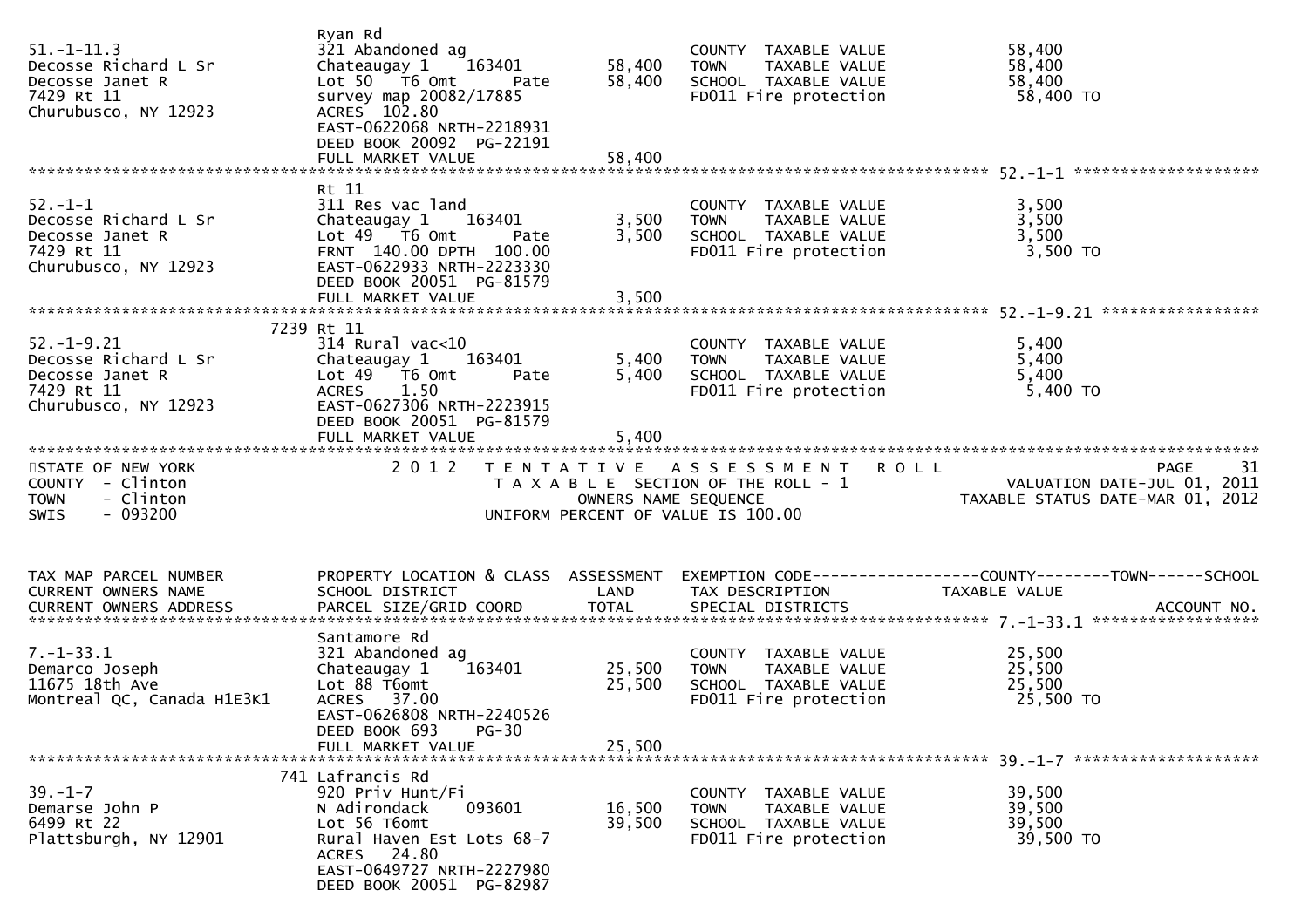|                                                                                     | 174 Santamore Rd                                                                                      |                      |                                                                                                       |                                                                 |
|-------------------------------------------------------------------------------------|-------------------------------------------------------------------------------------------------------|----------------------|-------------------------------------------------------------------------------------------------------|-----------------------------------------------------------------|
| $7. - 1 - 2.4$<br>Desimone Velia<br>5435 Monkland Ave<br>Montreal QC, Canada H4A1C5 | 260 Seasonal res<br>163401<br>Chateaugay 1<br>Lot 89 T6omt<br>ACRES 5.00<br>EAST-0625445 NRTH-2242432 | 8,200<br>19,700      | COUNTY TAXABLE VALUE<br><b>TOWN</b><br>TAXABLE VALUE<br>SCHOOL TAXABLE VALUE<br>FD011 Fire protection | 19,700<br>19,700<br>19,700<br>19,700 TO                         |
|                                                                                     | DEED BOOK 604<br>PG-461                                                                               |                      |                                                                                                       |                                                                 |
|                                                                                     |                                                                                                       |                      |                                                                                                       |                                                                 |
|                                                                                     | 1436 County Line Rd                                                                                   |                      |                                                                                                       |                                                                 |
| $21. - 1 - 19.2$<br>Desotelle William J                                             | 321 Abandoned ag<br>Chateaugay 1<br>163401                                                            | 28,000               | COUNTY TAXABLE VALUE<br>TAXABLE VALUE<br><b>TOWN</b>                                                  | 28,000<br>28,000                                                |
| 483 Hayford Rd                                                                      | Lot 71 T6omt                                                                                          | 28,000               | SCHOOL TAXABLE VALUE                                                                                  | 28,000                                                          |
| Champlain, NY 12919                                                                 | ACRES 41.00                                                                                           |                      | FD011 Fire protection                                                                                 | 28,000 TO                                                       |
|                                                                                     | EAST-0616881 NRTH-2235836<br>DEED BOOK 898<br><b>PG-227</b>                                           |                      |                                                                                                       |                                                                 |
|                                                                                     | FULL MARKET VALUE                                                                                     | 28,000               |                                                                                                       |                                                                 |
|                                                                                     |                                                                                                       |                      |                                                                                                       |                                                                 |
| $21. - 1 - 10$                                                                      | Lost Nation Rd<br>321 Abandoned ag                                                                    |                      | COUNTY TAXABLE VALUE                                                                                  | 22,400                                                          |
| Dimassimo Robert A                                                                  | 163401<br>Chateaugay 1                                                                                | 22,400               | TAXABLE VALUE<br><b>TOWN</b>                                                                          | 22,400                                                          |
| Tudor Croft                                                                         | Lot 72 T6 Omt<br>Pate<br>ACRES 29.80                                                                  | 22,400               | SCHOOL TAXABLE VALUE                                                                                  | 22,400                                                          |
| Farm Lane Headley<br>Epsom Surrey, England                                          | EAST-0622423 NRTH-2236210                                                                             |                      | FD011 Fire protection                                                                                 | 22,400 TO                                                       |
| KT186BZ                                                                             | DEED BOOK 519<br>PG-362                                                                               |                      |                                                                                                       |                                                                 |
|                                                                                     | FULL MARKET VALUE                                                                                     | 22,400               |                                                                                                       |                                                                 |
|                                                                                     |                                                                                                       |                      |                                                                                                       |                                                                 |
| STATE OF NEW YORK                                                                   | 2 0 1 2                                                                                               |                      | TENTATIVE ASSESSMENT ROLL                                                                             | 32<br><b>PAGE</b>                                               |
| COUNTY - Clinton                                                                    |                                                                                                       |                      | T A X A B L E SECTION OF THE ROLL - 1                                                                 |                                                                 |
| - Clinton<br><b>TOWN</b>                                                            |                                                                                                       | OWNERS NAME SEQUENCE |                                                                                                       | VALUATION DATE-JUL 01, 2011<br>TAXABLE STATUS DATE-MAR 01, 2012 |
| $-093200$<br><b>SWIS</b>                                                            |                                                                                                       |                      | UNIFORM PERCENT OF VALUE IS 100.00                                                                    |                                                                 |
|                                                                                     |                                                                                                       |                      |                                                                                                       |                                                                 |
| TAX MAP PARCEL NUMBER                                                               | PROPERTY LOCATION & CLASS ASSESSMENT                                                                  |                      |                                                                                                       | EXEMPTION CODE-----------------COUNTY--------TOWN------SCHOOL   |
| CURRENT OWNERS NAME                                                                 | SCHOOL DISTRICT                                                                                       | LAND                 | TAX DESCRIPTION                                                                                       | TAXABLE VALUE                                                   |
|                                                                                     |                                                                                                       |                      |                                                                                                       |                                                                 |
|                                                                                     | 674 Ryan Rd                                                                                           |                      |                                                                                                       |                                                                 |
| $66. - 1 - 4.2$                                                                     | 321 Abandoned ag                                                                                      |                      | COUNTY TAXABLE VALUE                                                                                  | 22,500                                                          |
| Dominic James William<br>6559 Military Tpke                                         | Chateaugay 1<br>163401<br>Lot 32 T6omt                                                                | 22,500<br>22,500     | TAXABLE VALUE<br><b>TOWN</b><br>SCHOOL TAXABLE VALUE                                                  | 22,500<br>22,500                                                |
| Ellenburg Center, NY 12934                                                          | 30.00<br><b>ACRES</b>                                                                                 |                      | FD011 Fire protection                                                                                 | 22,500 TO                                                       |
|                                                                                     | EAST-0625416 NRTH-2214838                                                                             |                      |                                                                                                       |                                                                 |
|                                                                                     | DEED BOOK 20102 PG-36837<br>FULL MARKET VALUE                                                         | 22,500               |                                                                                                       |                                                                 |
|                                                                                     |                                                                                                       |                      |                                                                                                       |                                                                 |
| $69. - 1 - 14.1$                                                                    | 488 Brandy Brook Rd<br>210 1 Family Res                                                               |                      | RES STAR<br>41854                                                                                     | $\Omega$<br>0<br>30,000                                         |
| Donah James J                                                                       | 093601<br>N Adirondack                                                                                | 6,600                | COUNTY TAXABLE VALUE                                                                                  | 115,000                                                         |
| Donah Cindy L                                                                       | Lot <sub>25</sub><br>T6 Omt<br>Pate                                                                   | 115,000              | <b>TOWN</b><br>TAXABLE VALUE                                                                          | 115,000                                                         |
| 488 Brandy Brook Rd<br>Ellenburg Center, NY 12934                                   | 3.00<br><b>ACRES</b><br>EAST-0647784 NRTH-2210042                                                     |                      | SCHOOL TAXABLE VALUE<br>FD011 Fire protection                                                         | 85,000<br>115,000 TO                                            |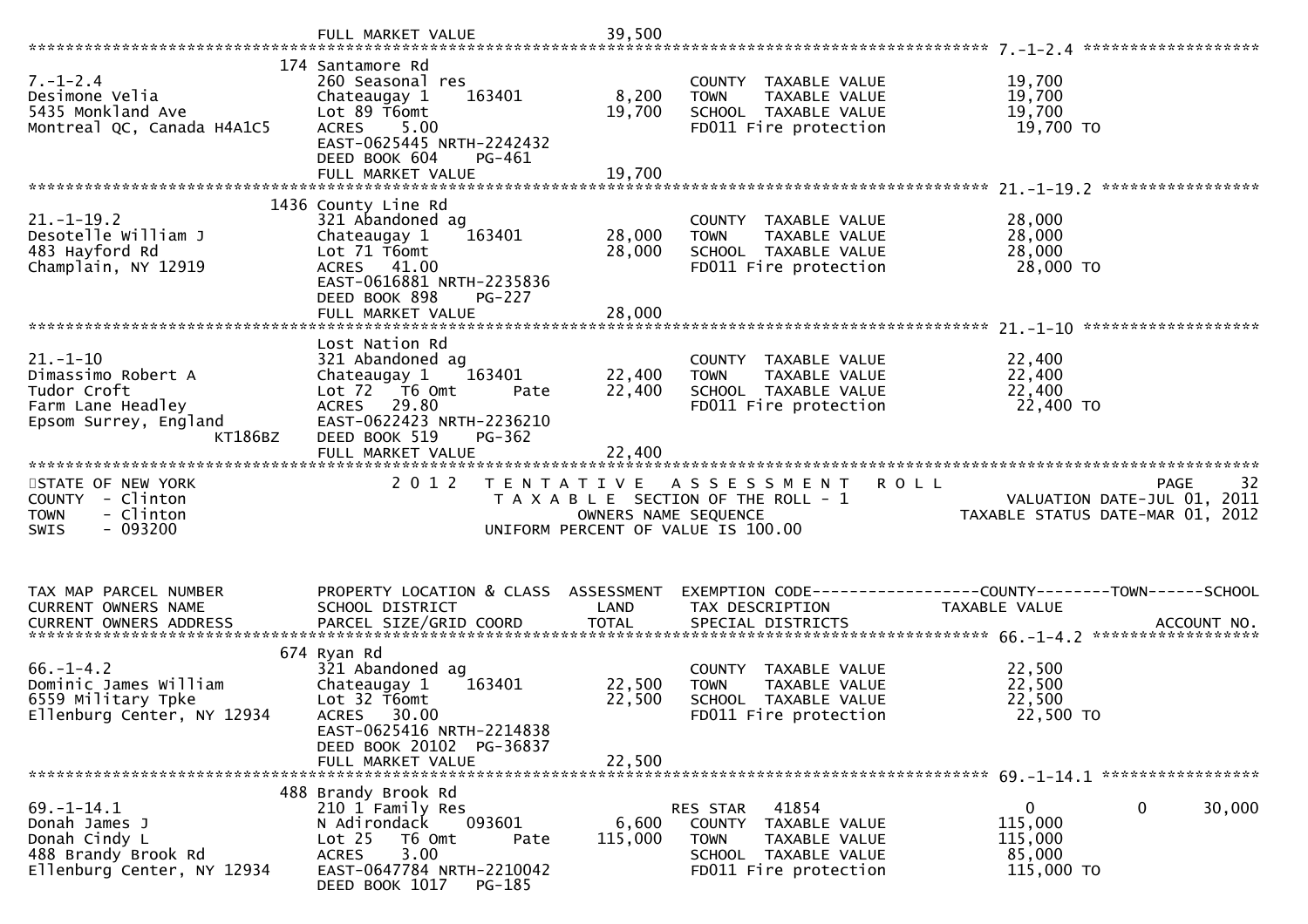|                                                                                                          | FULL MARKET VALUE                                                                                                                                                                                  | 115,000                    |                                                                                                                            | ******************                                              |             |
|----------------------------------------------------------------------------------------------------------|----------------------------------------------------------------------------------------------------------------------------------------------------------------------------------------------------|----------------------------|----------------------------------------------------------------------------------------------------------------------------|-----------------------------------------------------------------|-------------|
| $7. - 1 - 34.6$<br>Doner Michael D<br>PO Box 526<br>Peru, NY 12972                                       | 227 Santamore Rd<br>270 Mfg housing<br>Chateaugay 1<br>163401<br>Lot 89 T60mt<br><b>ACRES</b><br>4.10<br>EAST-0623924 NRTH-2241901<br>DEED BOOK 20112 PG-44384                                     | 7,200<br>40,000            | COUNTY TAXABLE VALUE<br>TAXABLE VALUE<br><b>TOWN</b><br>SCHOOL TAXABLE VALUE<br>FD011 Fire protection                      | 40,000<br>40,000<br>40,000<br>40,000 TO                         |             |
|                                                                                                          | 699 Ryan Rd                                                                                                                                                                                        |                            |                                                                                                                            |                                                                 |             |
| $66. - 1 - 3.1$<br>Dowd Kathleen T<br>Powers Brian K<br>699 Ryan Rd<br>Churubusco, NY 12923              | 210 1 Family Res<br>Chateaugay 1<br>163401<br>Lot 31 T6 Omt<br>Pate<br>FRNT 165.00 DPTH 132.00<br>080<br><b>BANK</b><br>EAST-0623893 NRTH-2215277                                                  | 4,400<br>50,000            | 41854<br>RES STAR<br>COUNTY TAXABLE VALUE<br>TAXABLE VALUE<br><b>TOWN</b><br>SCHOOL TAXABLE VALUE<br>FD011 Fire protection | 0<br>$\mathbf{0}$<br>50,000<br>50,000<br>20,000<br>50,000 TO    | 30,000      |
|                                                                                                          | DEED BOOK 20112 PG-42595<br>FULL MARKET VALUE                                                                                                                                                      | 50,000                     |                                                                                                                            |                                                                 |             |
|                                                                                                          |                                                                                                                                                                                                    |                            |                                                                                                                            | *****************                                               |             |
| $68. - 1 - 11.1$<br>Drown Frank L<br>Drown Lori Ann<br>452 Brandy Brook Rd<br>Ellenburg Center, NY 12934 | Brandy Brook Rd<br>321 Abandoned ag<br>093601<br>N Adirondack<br>Lot $26$<br>T6 Omt<br>Pate<br>47.10<br><b>ACRES</b><br>EAST-0645288 NRTH-2210670<br>DEED BOOK 20001 PG-24865<br>FULL MARKET VALUE | 31,100<br>31,100<br>31,100 | COUNTY TAXABLE VALUE<br>TAXABLE VALUE<br><b>TOWN</b><br>SCHOOL TAXABLE VALUE<br>FD011 Fire protection                      | 31,100<br>31,100<br>31,100<br>31,100 TO                         |             |
| STATE OF NEW YORK                                                                                        | 2 0 1 2                                                                                                                                                                                            |                            | TENTATIVE ASSESSMENT<br><b>ROLL</b>                                                                                        | PAGE                                                            | 33          |
| COUNTY - Clinton<br>- Clinton<br><b>TOWN</b><br>$-093200$<br><b>SWIS</b>                                 |                                                                                                                                                                                                    | OWNERS NAME SEQUENCE       | T A X A B L E SECTION OF THE ROLL - 1<br>UNIFORM PERCENT OF VALUE IS 100.00                                                | VALUATION DATE-JUL 01, 2011<br>TAXABLE STATUS DATE-MAR 01, 2012 |             |
| TAX MAP PARCEL NUMBER<br>CURRENT OWNERS NAME                                                             | PROPERTY LOCATION & CLASS ASSESSMENT<br>SCHOOL DISTRICT                                                                                                                                            | LAND                       | TAX DESCRIPTION                                                                                                            | <b>TAXABLE VALUE</b><br>******************                      | ACCOUNT NO. |
| $68. - 1 - 11.2$<br>Drown Frank L<br>Drown Pat F<br>452 Brandy Brook Rd<br>Ellenburg Center, NY 12934    | 529 Brandy Brook Rd<br>270 Mfg housing<br>093601<br>N Adirondack<br>Lot 26 T6omt<br>1.90<br><b>ACRES</b><br>EAST-0647138 NRTH-2211116<br>DEED BOOK 20082 PG-15303<br>FULL MARKET VALUE             | 5,600<br>13,200<br>13,200  | COUNTY TAXABLE VALUE<br><b>TOWN</b><br><b>TAXABLE VALUE</b><br>SCHOOL TAXABLE VALUE<br>FD011 Fire protection               | 13,200<br>13,200<br>13,200<br>13,200 TO                         |             |
|                                                                                                          |                                                                                                                                                                                                    |                            |                                                                                                                            |                                                                 |             |
| $7. - 1 - 19$<br>Dumas Arthur<br>Dumas Carolyn L<br>5381 Rt 374<br>Merrill, NY 12955                     | 80 Pete LeClair Rd<br>260 Seasonal res<br>N Adirondack<br>093601<br>Lot 87 T6 Omt<br>Pate<br>ACRES 101.00<br>EAST-0633074 NRTH-2245706                                                             | 58,000<br>82,500           | COUNTY TAXABLE VALUE<br><b>TOWN</b><br>TAXABLE VALUE<br>SCHOOL TAXABLE VALUE<br>FD011 Fire protection                      | 82,500<br>82,500<br>82,500<br>82,500 TO                         |             |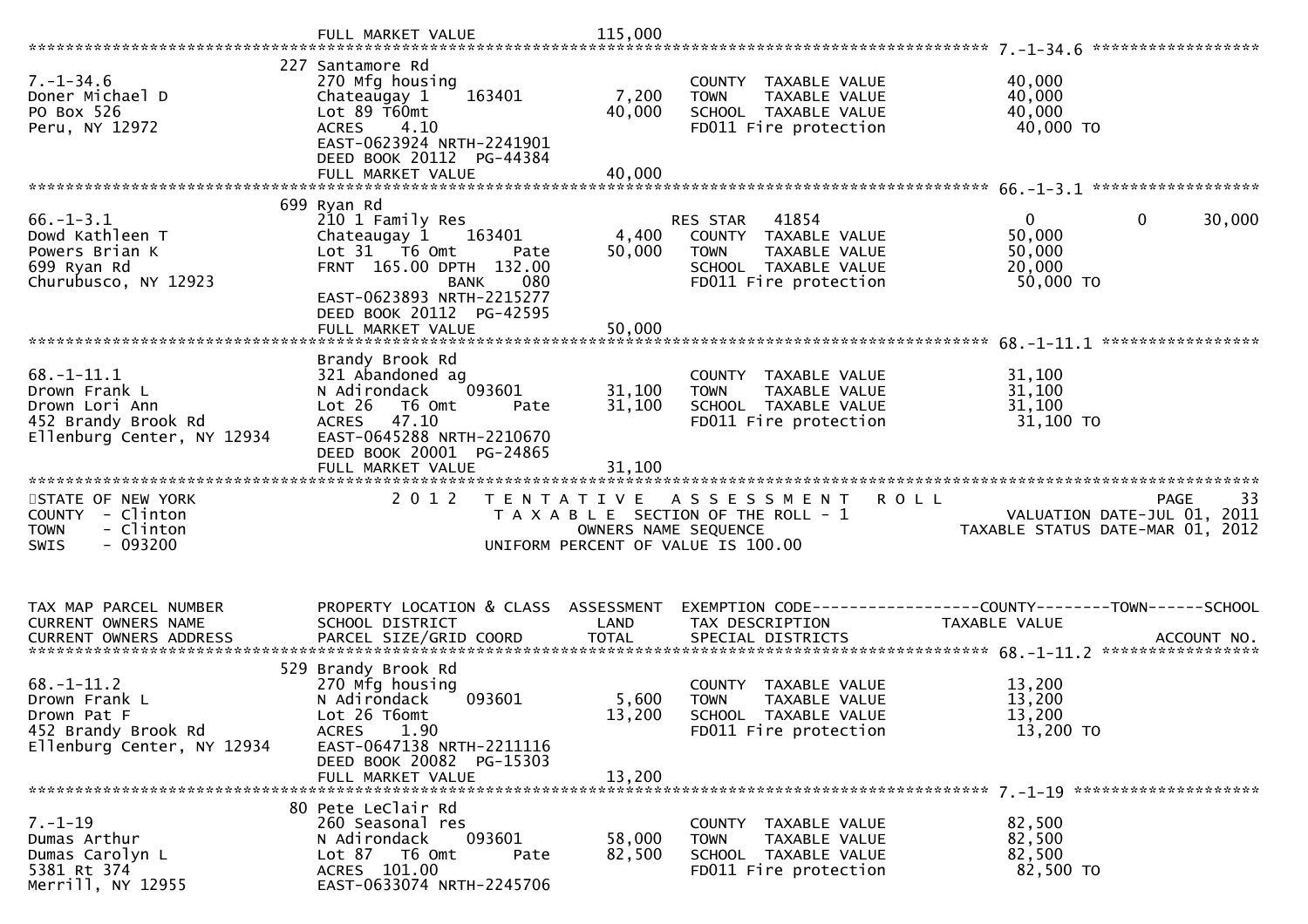|                                                                                                                                 | DEED BOOK 20021 PG-48525<br>FULL MARKET VALUE                                                                                                                                   | 82,500                  |                                                                                                                                                                                                                              |                                                                                 |                                                                               |
|---------------------------------------------------------------------------------------------------------------------------------|---------------------------------------------------------------------------------------------------------------------------------------------------------------------------------|-------------------------|------------------------------------------------------------------------------------------------------------------------------------------------------------------------------------------------------------------------------|---------------------------------------------------------------------------------|-------------------------------------------------------------------------------|
| $69. - 1 - 17$<br>Dunn Life Use Elmer & Francis N Adirondack<br>Dunn Judy Katherine<br>6242 Rt 11<br>Ellenburg Center, NY 12934 | 6242 Rt 11<br>220 2 Family Res<br>093601<br>Lot 25<br>T6 Omt<br>Pate<br>1.05<br><b>ACRES</b><br>EAST-0647305 NRTH-2212343<br>DEED BOOK 673<br>PG-218<br>FULL MARKET VALUE       | 50,500                  | WARCOMALL 41131<br>5,300 AGED COUN 41802<br>50,500 SR STAR<br>41834<br>COUNTY TAXABLE VALUE<br><b>TOWN</b><br>TAXABLE VALUE<br>SCHOOL TAXABLE VALUE<br>FD011 Fire protection                                                 | 12,625<br>18,938<br>$\mathbf 0$<br>18,937<br>37,875<br>$\mathbf 0$<br>50,500 TO | 12,625<br>0<br>$\mathbf{0}$<br>0<br>$\mathbf{0}$<br>50,500                    |
| $8. - 1 - 10.42$<br>Dupras Louis A<br>Dupras Elaine M<br>136 Liberty Pole Rd<br>Churubusco, NY 12923                            | Liberty Pole Rd<br>321 Abandoned ag<br>093601<br>N Adirondack<br>Lot 86 T6omt<br>ACRES 23.40<br>EAST-0641914 NRTH-2242129<br>DEED BOOK 99001 PG-11709<br>FULL MARKET VALUE      | 4,700<br>4,700<br>4,700 | COUNTY TAXABLE VALUE<br><b>TAXABLE VALUE</b><br><b>TOWN</b><br>SCHOOL TAXABLE VALUE<br>FD011 Fire protection                                                                                                                 | 4,700<br>4,700<br>4,700<br>4,700 TO                                             |                                                                               |
| $8. - 1 - 10.45$<br>Dupras Louis A<br>Dupras Elaine M<br>136 Liberty Pole Rd<br>Churubusco, NY 12923                            | 136 Liberty Pole Rd<br>240 Rural res<br>093601<br>N Adirondack<br>Lot 86 T6omt<br>ACRES 43.30<br>EAST-0640932 NRTH-2242929<br>DEED BOOK 20001 PG-23821<br>FULL MARKET VALUE     | 91,500                  | 88 PCT OF VALUE USED FOR EXEMPTION PURPOSES<br>WARCOMALL 41131<br>15,600 WARDISALL 41141<br>91,500 SR STAR<br>41834<br>COUNTY TAXABLE VALUE<br><b>TOWN</b><br>TAXABLE VALUE<br>SCHOOL TAXABLE VALUE<br>FD011 Fire protection | 20,130<br>12,078<br>$\mathbf{0}$<br>59,292<br>59,422<br>29,300<br>91,500 TO     | 20,000<br>0<br>$\mathbf{0}$<br>12,078<br>62,200<br>$\Omega$                   |
| STATE OF NEW YORK<br>COUNTY - Clinton<br><b>TOWN</b><br>- Clinton<br>$-093200$<br>SWIS                                          | 2 0 1 2                                                                                                                                                                         |                         | TENTATIVE ASSESSMENT<br>T A X A B L E SECTION OF THE ROLL - 1<br>OWNERS NAME SEQUENCE<br>UNIFORM PERCENT OF VALUE IS 100.00                                                                                                  | <b>ROLL</b>                                                                     | 34<br>PAGE<br>VALUATION DATE-JUL 01, 2011<br>TAXABLE STATUS DATE-MAR 01, 2012 |
| TAX MAP PARCEL NUMBER<br>CURRENT OWNERS NAME                                                                                    | PROPERTY LOCATION & CLASS ASSESSMENT<br>SCHOOL DISTRICT                                                                                                                         | LAND                    | EXEMPTION CODE-----------------COUNTY-------TOWN------SCHOOL<br>TAX DESCRIPTION                                                                                                                                              | TAXABLE VALUE                                                                   | ACCOUNT NO.<br>******************                                             |
| $8. - 1 - 12.3$<br>Dupras Louis A<br>Dupras Elaine M<br>136 Liberty Pole Rd<br>Churubusco, NY 12923                             | Liberty Pole Rd<br>321 Abandoned ag<br>N Adirondack<br>093601<br>Lot 76 & 85 T6omt<br>ACRES 29.20<br>EAST-0644299 NRTH-2241434<br>DEED BOOK 99001 PG-11711<br>FULL MARKET VALUE | 5,800<br>5,800<br>5,800 | COUNTY TAXABLE VALUE<br><b>TOWN</b><br><b>TAXABLE VALUE</b><br>SCHOOL TAXABLE VALUE<br>FD011 Fire protection                                                                                                                 | 5,800<br>5,800<br>5,800<br>$5,800$ TO                                           |                                                                               |
| $23. - 1 - 4.24$<br>Dupras Louis A<br>Basmajian Haig K<br>Attn: Terrance Dupras<br>16 Facteau Ave                               | Rt 189<br>920 Priv Hunt/Fi<br>N Adirondack<br>093601<br>Lot 75 & 76 T6omt<br>ACRES 216.70<br>EAST-0644007 NRTH-2239419                                                          | 78,200<br>93,300        | COUNTY TAXABLE VALUE<br><b>TOWN</b><br>TAXABLE VALUE<br>SCHOOL TAXABLE VALUE<br>FD011 Fire protection                                                                                                                        | 93,300<br>93,300<br>93,300<br>93,300 TO                                         |                                                                               |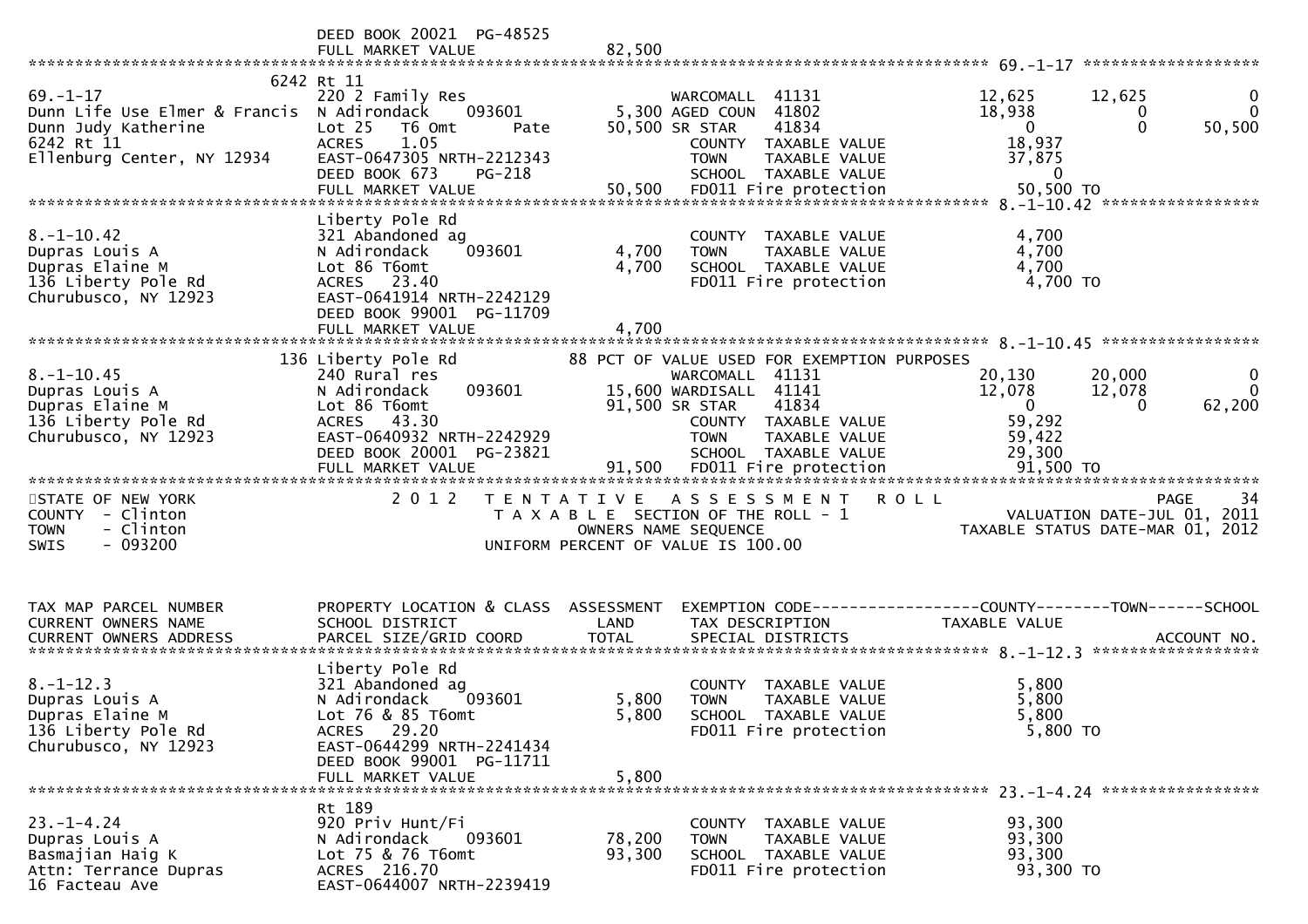| Plattsburgh, NY 12901                                                                                | PG-333<br>DEED BOOK 940<br>FULL MARKET VALUE                                                                                                                                                          | 93,300                     |                                                                                                                            |                                                           |                                                                                      |
|------------------------------------------------------------------------------------------------------|-------------------------------------------------------------------------------------------------------------------------------------------------------------------------------------------------------|----------------------------|----------------------------------------------------------------------------------------------------------------------------|-----------------------------------------------------------|--------------------------------------------------------------------------------------|
| $23. - 1 - 4.21$<br>Dupras Terrence G<br>Basmajian Haig K<br>16 Facteau Ave<br>Plattsburgh, NY 12901 | Rt 189<br>321 Abandoned ag<br>N Adirondack<br>093601<br>75 T6omt<br>ACRES 74.80<br>EAST-0641878 NRTH-2240793<br>DEED BOOK 949<br>PG-199<br>FULL MARKET VALUE                                          | 34,700<br>34,700<br>34,700 | COUNTY TAXABLE VALUE<br>TAXABLE VALUE<br><b>TOWN</b><br>SCHOOL TAXABLE VALUE<br>FD011 Fire protection                      | 34,700<br>34,700<br>34,700<br>34,700 TO                   |                                                                                      |
|                                                                                                      | 7259 Rt 11                                                                                                                                                                                            |                            |                                                                                                                            |                                                           |                                                                                      |
| $52. - 1 - 8.2$<br>Dupree Louis Jr<br>Laclair Dupree Manya M<br>7259 Rt 11<br>Churubusco, NY 12923   | 210 1 Family Res<br>Chateaugay 1<br>163401<br>Lot 49 T6omt<br>FRNT 261.00 DPTH 164.00<br>EAST-0626794 NRTH-2223896<br>DEED BOOK 852<br>PG-171                                                         | 5,000<br>97,300            | 41834<br>SR STAR<br>COUNTY TAXABLE VALUE<br><b>TOWN</b><br>TAXABLE VALUE<br>SCHOOL TAXABLE VALUE<br>FD011 Fire protection  | $\overline{0}$<br>97,300<br>97,300<br>35,100<br>97,300 TO | $\mathbf{0}$<br>62,200                                                               |
|                                                                                                      |                                                                                                                                                                                                       |                            |                                                                                                                            |                                                           |                                                                                      |
| $67. - 1 - 14.1$<br>Dupuis Rolland L<br>Dupuis Carol<br>245 Campbell Rd<br>Churubusco, NY 12923      | 245 Campbell Rd<br>210 1 Family Res<br>093601<br>N Adirondack<br>Lot 29<br>T6 Omt<br>Pate<br>1.20<br><b>ACRES</b><br>EAST-0630127 NRTH-2212852<br>DEED BOOK 1023<br><b>PG-67</b><br>FULL MARKET VALUE | 5,200<br>86,900<br>86,900  | 41854<br>RES STAR<br>COUNTY TAXABLE VALUE<br><b>TOWN</b><br>TAXABLE VALUE<br>SCHOOL TAXABLE VALUE<br>FD011 Fire protection | $\mathbf{0}$<br>86,900<br>86,900<br>56,900<br>86,900 TO   | 30,000<br>$\mathbf{0}$                                                               |
| STATE OF NEW YORK<br>COUNTY - Clinton<br><b>TOWN</b><br>- Clinton<br>$-093200$<br><b>SWIS</b>        | 2 0 1 2                                                                                                                                                                                               | OWNERS NAME SEQUENCE       | <b>ROLL</b><br>TENTATIVE ASSESSMENT<br>T A X A B L E SECTION OF THE ROLL - 1<br>UNIFORM PERCENT OF VALUE IS 100.00         |                                                           | 35<br><b>PAGE</b><br>VALUATION DATE-JUL 01, 2011<br>TAXABLE STATUS DATE-MAR 01, 2012 |
| TAX MAP PARCEL NUMBER<br>CURRENT OWNERS NAME                                                         | PROPERTY LOCATION & CLASS ASSESSMENT<br>SCHOOL DISTRICT                                                                                                                                               | LAND                       | EXEMPTION CODE-----------------COUNTY-------TOWN------SCHOOL<br>TAX DESCRIPTION                                            | TAXABLE VALUE                                             |                                                                                      |
| $53. - 1 - 10$<br>Earl Floyd<br>3521 Jerusalen Ave<br>Wantagh, NY 11793                              | Rt 189<br>323 Vacant rural<br>N Adirondack<br>093601<br>Lot $46$ T6 Omt<br>Pate<br>ACRES 31.90<br>EAST-0640197 NRTH-2224557<br>DEED BOOK 613<br>$PG-57$<br>FULL MARKET VALUE                          | 12,700<br>12,700<br>12,700 | COUNTY TAXABLE VALUE<br><b>TOWN</b><br><b>TAXABLE VALUE</b><br>SCHOOL TAXABLE VALUE<br>FD011 Fire protection               | 12,700<br>12,700<br>12,700<br>12,700 TO                   |                                                                                      |
|                                                                                                      |                                                                                                                                                                                                       |                            |                                                                                                                            |                                                           |                                                                                      |
| $23 - 1 - 8$<br>Eastman Peter J<br>Eastman Orina E<br>799 Rt 189<br>Churubusco, NY 12923             | 756 Rt 189<br>270 Mfg housing<br>093601<br>N Adirondack<br>Lot <sub>75</sub><br>T6 Omt<br>Pate<br>ACRES 75.00<br>EAST-0641591 NRTH-2236426                                                            | 32,500<br>35,300           | RES STAR<br>41854<br>COUNTY TAXABLE VALUE<br>TAXABLE VALUE<br><b>TOWN</b><br>SCHOOL TAXABLE VALUE<br>FD011 Fire protection | $\mathbf{0}$<br>35,300<br>35,300<br>5,300<br>35,300 TO    | 0<br>30,000                                                                          |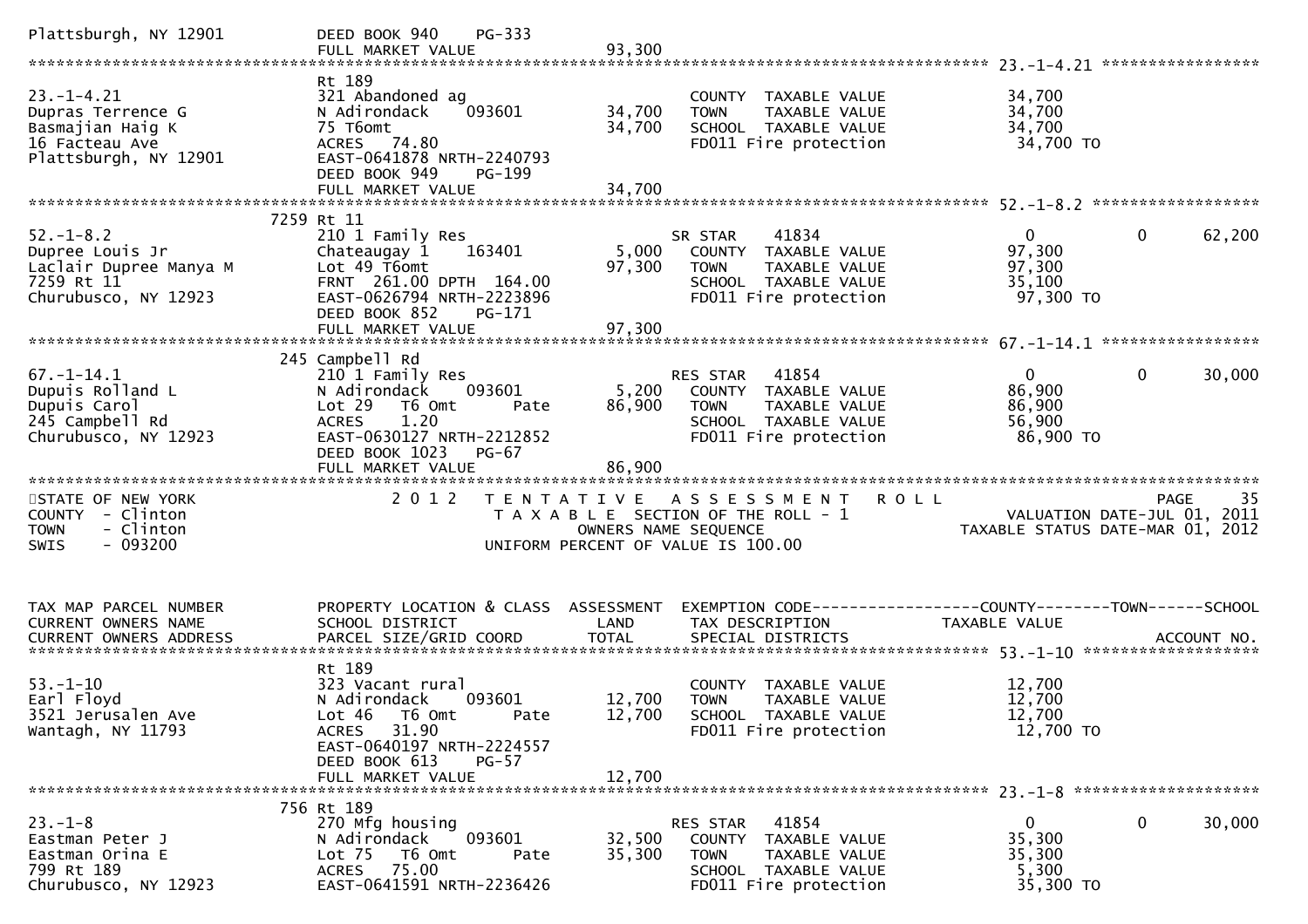|                                                                                                     | DEED BOOK 20031 PG-53936<br>FULL MARKET VALUE                                                                                                                                            | 35,300                       |                                                                                                                                            |                                                                                    |
|-----------------------------------------------------------------------------------------------------|------------------------------------------------------------------------------------------------------------------------------------------------------------------------------------------|------------------------------|--------------------------------------------------------------------------------------------------------------------------------------------|------------------------------------------------------------------------------------|
| $70. - 2 - 2$<br>ECO Captiva LLC<br>510 East 41st St<br>Patterson, NJ 07574                         | 167 Bombard Rd<br>240 Rural res<br>093601<br>N Adirondack<br>Lot 23 T6 Omt<br>Pate<br>ACRES 123.00<br>EAST-0662462 NRTH-2212978<br>DEED BOOK 20102 PG-33679<br>FULL MARKET VALUE         | 71,300<br>135,000<br>135,000 | COUNTY TAXABLE VALUE<br>TAXABLE VALUE<br><b>TOWN</b><br>SCHOOL TAXABLE VALUE<br>FD011 Fire protection                                      | 135,000<br>135,000<br>135,000<br>135,000 TO                                        |
| $70. - 2 - 3$<br>ECO Captiva LLC<br>510 East 41st St<br>Patterson, NJ 07574                         | Bombard Rd<br>321 Abandoned ag<br>093601<br>N Adirondack<br>Lot 23  T6 Omt<br>Pate<br>ACRES 107.80<br>EAST-0660057 NRTH-2212624<br>DEED BOOK 20102 PG-33679                              | 59,400<br>59,400             | COUNTY TAXABLE VALUE<br><b>TOWN</b><br>TAXABLE VALUE<br>SCHOOL TAXABLE VALUE<br>FD011 Fire protection                                      | 59,400<br>59,400<br>59,400<br>59,400 TO                                            |
| $70. - 2 - 4$<br>ECO Captiva LLC<br>510 East 41st St<br>Patterson, NJ 07574                         | Bombard Rd<br>321 Abandoned ag<br>093601<br>N Adirondack<br>Lot 23  T6 Omt<br>Pate<br>ACRES 100.00<br>EAST-0659749 NRTH-2214607<br>DEED BOOK 20102 PG-33679<br>FULL MARKET VALUE         | 35,600<br>35,600<br>35,600   | COUNTY TAXABLE VALUE<br>TAXABLE VALUE<br><b>TOWN</b><br>SCHOOL TAXABLE VALUE<br>FD011 Fire protection                                      | 35,600<br>35,600<br>35,600<br>35,600 TO                                            |
| STATE OF NEW YORK<br>COUNTY - Clinton<br><b>TOWN</b><br>- Clinton<br>$-093200$<br><b>SWIS</b>       | 2 0 1 2                                                                                                                                                                                  |                              | <b>ROLL</b><br>TENTATIVE ASSESSMENT<br>T A X A B L E SECTION OF THE ROLL - 1<br>OWNERS NAME SEQUENCE<br>UNIFORM PERCENT OF VALUE IS 100.00 | 36<br>PAGE<br>VALUATION DATE-JUL 01, 2011<br>TAXABLE STATUS DATE-MAR 01, 2012      |
| TAX MAP PARCEL NUMBER<br>CURRENT OWNERS NAME<br>CURRENT OWNERS ADDRESS                              | PROPERTY LOCATION & CLASS ASSESSMENT<br>SCHOOL DISTRICT                                                                                                                                  | LAND                         | EXEMPTION CODE-----------------COUNTY-------TOWN------SCHOOL<br>TAX DESCRIPTION                                                            | TAXABLE VALUE                                                                      |
| $69. - 1 - 14.12$<br>Elmer Tim<br>Elmer Angela<br>538 Brandy Brook Rd<br>Ellenburg Center, NY 12934 | 538 Brandy Brook Rd<br>210 1 Family Res<br>N Adirondack<br>093601<br>Lot 25 T6 Omt<br>1.70<br><b>ACRES</b><br>EAST-0647560 NRTH-2211354<br>DEED BOOK 20021 PG-42301<br>FULL MARKET VALUE | 72,900<br>72,900             | 41854<br>RES STAR<br>5,600 COUNTY TAXABLE VALUE<br><b>TOWN</b><br>TAXABLE VALUE<br>SCHOOL TAXABLE VALUE<br>FD011 Fire protection           | $\overline{0}$<br>$\mathbf 0$<br>30,000<br>72,900<br>72,900<br>42,900<br>72,900 TO |
| $7. - 1 - 9$<br>Elshafay Hefney<br>Elshafay Lamiaa H<br>33 Hamilton<br>Plattsburgh, NY 12901        | 550 Frontier Rd<br>210 1 Family Res<br>163401<br>Chateaugay 1<br>Lot 88<br>T6 Omt<br>Pate<br>5.20<br><b>ACRES</b><br>EAST-0628022 NRTH-2246347                                           | 7,900<br>44,000              | COUNTY TAXABLE VALUE<br>TAXABLE VALUE<br><b>TOWN</b><br>SCHOOL TAXABLE VALUE<br>FD011 Fire protection                                      | 44,000<br>44,000<br>44,000<br>44,000 TO                                            |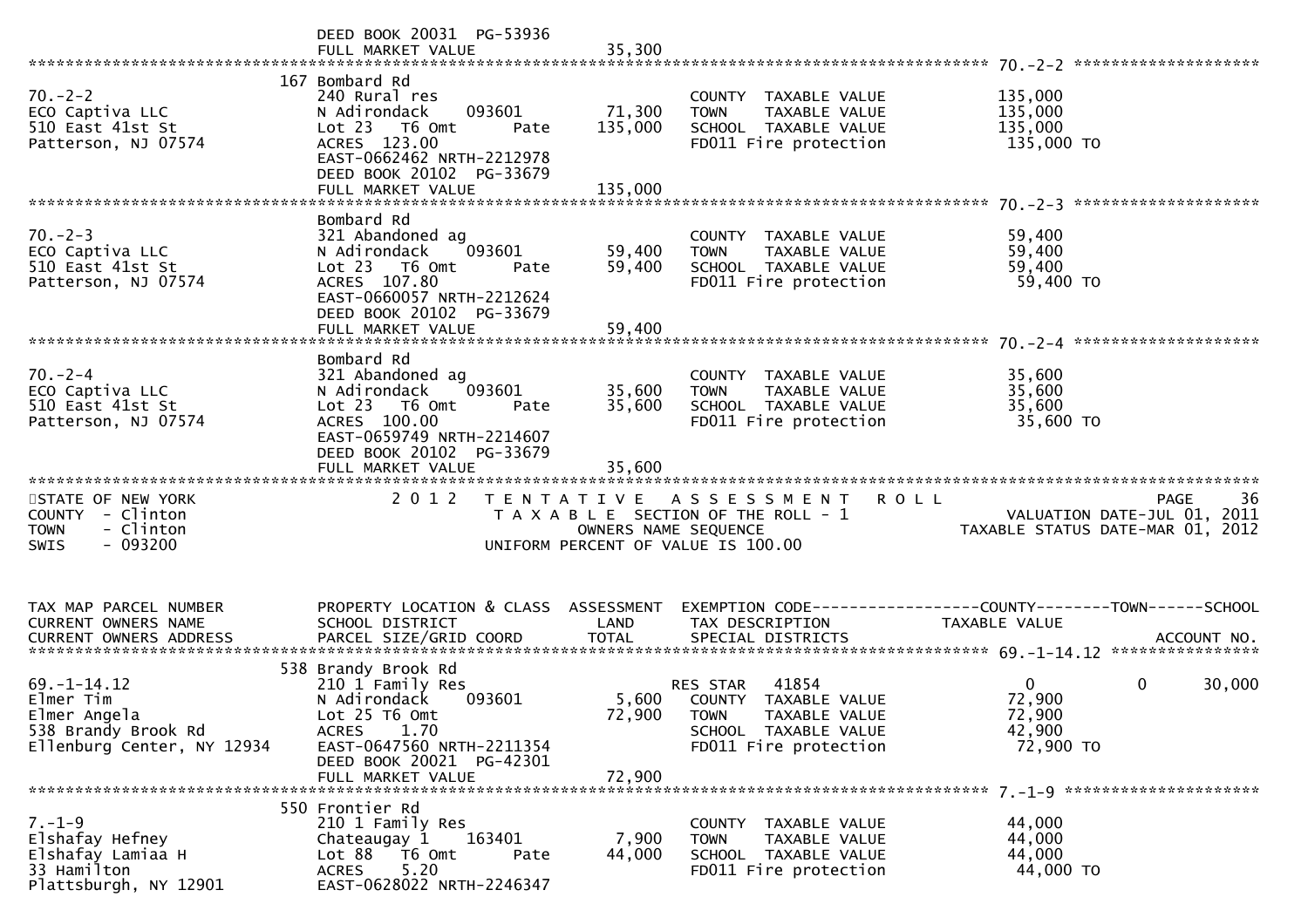|                                                                                                                                                                             | DEED BOOK 20072 PG-9514<br>FULL MARKET VALUE                                                                                                                                            | 44,000                        |                                                                                                                                                                |                                                                        |                                                                               |
|-----------------------------------------------------------------------------------------------------------------------------------------------------------------------------|-----------------------------------------------------------------------------------------------------------------------------------------------------------------------------------------|-------------------------------|----------------------------------------------------------------------------------------------------------------------------------------------------------------|------------------------------------------------------------------------|-------------------------------------------------------------------------------|
| $7. - 1 - 29.1$<br>Fairchild Kenneth<br>Fairchild Jean<br>4 Bayview Dr<br>St Albans, VT 05478                                                                               | 15 Santamore Rd<br>240 Rural res<br>Chateaugay 1<br>163401<br>Lot 88 T6 Omt<br>Pate<br>ACRES 37.80<br>EAST-0629262 NRTH-2240818<br>DEED BOOK 982<br>$PG-323$<br>FULL MARKET VALUE       | 28,400<br>71,200<br>71,200    | 41854<br>RES STAR<br>COUNTY TAXABLE VALUE<br><b>TOWN</b><br>TAXABLE VALUE<br>SCHOOL TAXABLE VALUE<br>FD011 Fire protection                                     | $\overline{0}$<br>71,200<br>71,200<br>41,200<br>71,200 TO              | 30,000<br>0                                                                   |
|                                                                                                                                                                             |                                                                                                                                                                                         |                               |                                                                                                                                                                |                                                                        |                                                                               |
| $68. - 1 - 18.3$<br>Family Living Partnership LP B N Adirondack<br>1626 Meadow Branch Ave<br>Winchester, VA 22601<br>MAY BE SUBJECT TO PAYMENT<br>UNDER AGDIST LAW TIL 2016 | 230-293 Gagnier Rd<br>140 Truck crops<br>093601<br>Lots 27 28 33 & 34 T6omt<br>ACRES 588.40<br>EAST-0634670 NRTH-2215267<br>DEED BOOK 20082 PG-20516<br>FULL MARKET VALUE               | 278,300<br>359,200<br>359,200 | AGRI DISTR 41720<br>COUNTY TAXABLE VALUE<br>TAXABLE VALUE<br><b>TOWN</b><br>SCHOOL TAXABLE VALUE<br>FD011 Fire protection                                      | 35,447<br>323,753<br>323,753<br>323,753<br>359,200 TO                  | 35,447<br>35,447                                                              |
| $37. - 1 - 23$<br>Fayette Vernon J<br>241 Lost Nation Rd<br>Churubusco, NY 12923                                                                                            | 241 Lost Nation Rd<br>241 Rural res&ag<br>Chateaugay 1<br>163401<br>Lot $52$ $\overline{76}$ Omt<br>Pate<br>ACRES 321.40<br>EAST-0625435 NRTH-2228720<br><b>PG-235</b><br>DEED BOOK 245 | 165,200                       | 41101<br><b>VETERANS</b><br>41854<br>119,400 RES STAR<br>COUNTY TAXABLE VALUE<br>TAXABLE VALUE<br><b>TOWN</b><br>SCHOOL TAXABLE VALUE<br>FD011 Fire protection | 1,200<br>$\overline{0}$<br>164,000<br>164,000<br>135,200<br>165,200 TO | 1,200<br>0<br>30,000<br>$\Omega$                                              |
| STATE OF NEW YORK<br><b>COUNTY</b><br>- Clinton<br>- Clinton<br><b>TOWN</b><br>$-093200$<br>SWIS                                                                            | 2 0 1 2                                                                                                                                                                                 |                               | TENTATIVE ASSESSMENT<br>T A X A B L E SECTION OF THE ROLL - 1<br>OWNERS NAME SEQUENCE<br>UNIFORM PERCENT OF VALUE IS 100.00                                    | <b>ROLL</b>                                                            | 37<br>PAGE<br>VALUATION DATE-JUL 01, 2011<br>TAXABLE STATUS DATE-MAR 01, 2012 |
| TAX MAP PARCEL NUMBER<br>CURRENT OWNERS NAME                                                                                                                                | PROPERTY LOCATION & CLASS ASSESSMENT<br>SCHOOL DISTRICT                                                                                                                                 | LAND                          | EXEMPTION CODE------------------COUNTY--------TOWN------SCHOOL<br>TAX DESCRIPTION                                                                              | TAXABLE VALUE                                                          |                                                                               |
| $52. - 1 - 26$<br>Fayette Vernon J<br>241 Lost Nation Rd<br>Churubusco, NY 12923                                                                                            | Ryan Rd<br>321 Abandoned ag<br>Chateaugay 1<br>163401<br>Lot 49 T6 Omt<br>Pate<br>50.00<br><b>ACRES</b><br>EAST-0626087 NRTH-2220175<br>DEED BOOK 245<br>$PG-235$<br>FULL MARKET VALUE  | 10,000<br>10,000<br>10,000    | COUNTY TAXABLE VALUE<br><b>TOWN</b><br><b>TAXABLE VALUE</b><br>SCHOOL TAXABLE VALUE<br>FD011 Fire protection                                                   | 10,000<br>10,000<br>10,000<br>10,000 TO                                |                                                                               |
|                                                                                                                                                                             |                                                                                                                                                                                         |                               |                                                                                                                                                                |                                                                        |                                                                               |
| $23. - 1 - 18$<br>Feller Aaron<br>725 Rt 189<br>PO Box 182<br>Churubusco, NY 12923-0182                                                                                     | 725 Rt 189<br>210 1 Family Res<br>093601<br>N Adirondack<br>Lot 67<br>T6 Omt<br>Pate<br>5.00<br><b>ACRES</b><br>EAST-0638411 NRTH-2234979                                               | 7,800<br>125,000              | SR STAR<br>41834<br>COUNTY TAXABLE VALUE<br><b>TOWN</b><br>TAXABLE VALUE<br>SCHOOL TAXABLE VALUE<br>FD011 Fire protection                                      | $\mathbf{0}$<br>125,000<br>125,000<br>62,800<br>125,000 TO             | 62,200<br>$\mathbf 0$                                                         |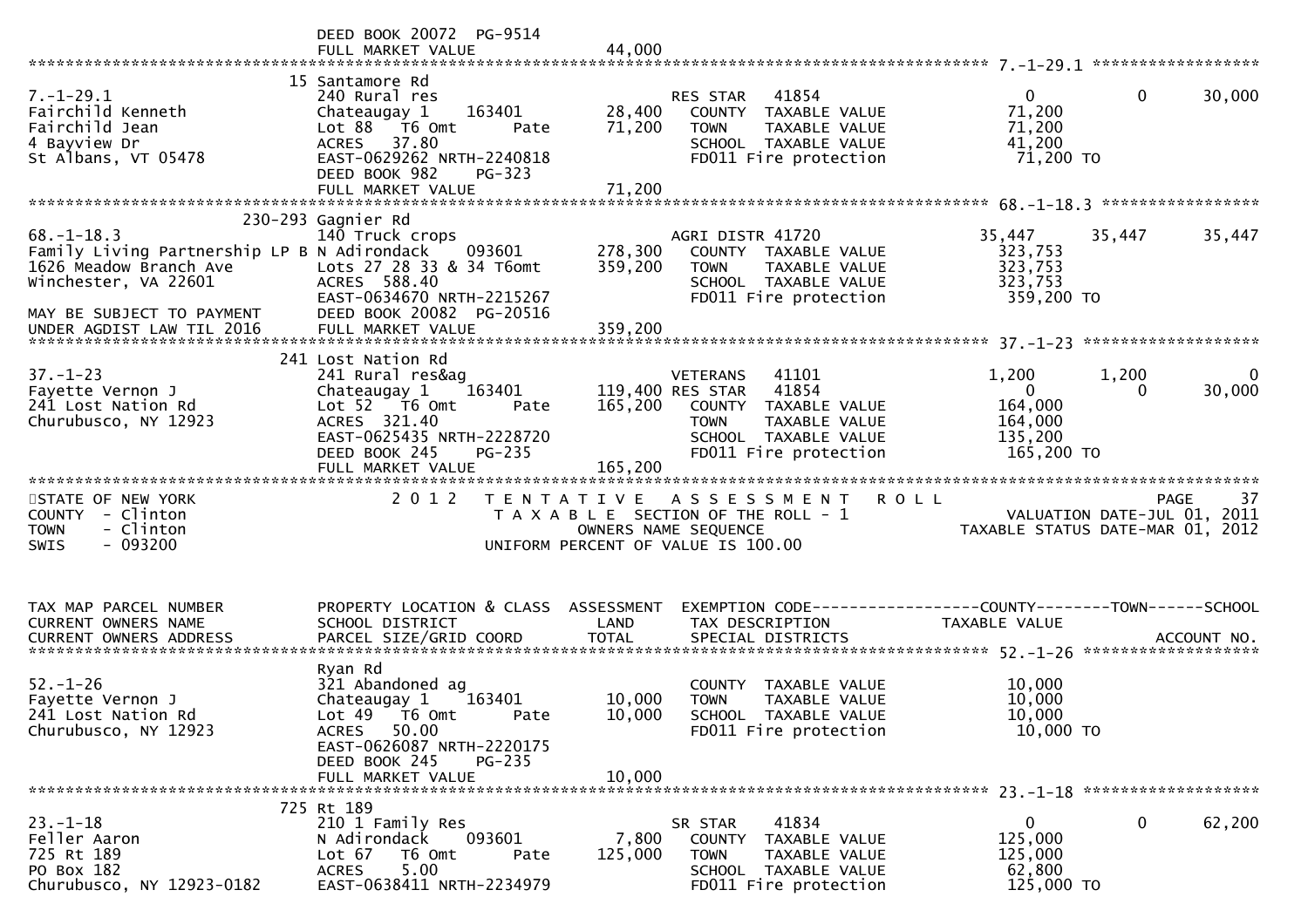|                                                                                               | DEED BOOK 20011 PG-37505<br>FULL MARKET VALUE                                                                                                                                         | 125,000                      |                                                                                                                            |                                                                                                                           |
|-----------------------------------------------------------------------------------------------|---------------------------------------------------------------------------------------------------------------------------------------------------------------------------------------|------------------------------|----------------------------------------------------------------------------------------------------------------------------|---------------------------------------------------------------------------------------------------------------------------|
| $38. - 1 - 12$<br>Fievisohn Robert<br>1222 Rt 189<br>Churubusco, NY 12923                     | Clinton Mills Rd<br>323 Vacant rural<br>093601<br>N Adirondack<br>Lot 55  T6 Omt<br>Pate<br>ACRES 300.00<br>EAST-0643228 NRTH-2228959<br>DEED BOOK 618<br>PG-929<br>FULL MARKET VALUE | 79,800<br>79,800<br>79,800   | COUNTY TAXABLE VALUE<br>TAXABLE VALUE<br><b>TOWN</b><br>SCHOOL TAXABLE VALUE<br>FD011 Fire protection                      | 79,800<br>79,800<br>79,800<br>79,800 TO                                                                                   |
|                                                                                               |                                                                                                                                                                                       |                              |                                                                                                                            |                                                                                                                           |
| $8. - 1 - 3.26$<br>Fievisohn Robert T<br>1222 Rt 189<br>Churubusco, NY 12923                  | Rt 189<br>$314$ Rural vac<10<br>N Adirondack<br>093601<br>Lot 86 T6omt<br>ACRES 10.00<br>EAST-0637592 NRTH-2245757<br>DEED BOOK 970<br><b>PG-127</b>                                  | 9,700<br>9,700               | COUNTY TAXABLE VALUE<br>TAXABLE VALUE<br><b>TOWN</b><br>SCHOOL TAXABLE VALUE<br>FD011 Fire protection                      | 9,700<br>9,700<br>9,700<br>9,700 TO                                                                                       |
|                                                                                               | FULL MARKET VALUE                                                                                                                                                                     | 9,700                        |                                                                                                                            |                                                                                                                           |
|                                                                                               | 1222 Rt 189                                                                                                                                                                           |                              |                                                                                                                            |                                                                                                                           |
| $8. - 1 - 7$<br>Fievisohn Robert T<br>Fievisohn Mary<br>1222 Rt 189<br>Churubusco, NY 12923   | 241 Rural res&ag<br>093601<br>N Adirondack<br>Lot 86<br>T6 Omt<br>Pate<br>63.40<br><b>ACRES</b><br>EAST-0638992 NRTH-2246804<br>DEED BOOK 862<br>PG-274<br>FULL MARKET VALUE          | 39,200<br>173,000<br>173,000 | 41854<br>RES STAR<br>COUNTY TAXABLE VALUE<br><b>TOWN</b><br>TAXABLE VALUE<br>SCHOOL TAXABLE VALUE<br>FD011 Fire protection | $\mathbf{0}$<br>30,000<br>$\mathbf{0}$<br>173,000<br>173,000<br>143,000<br>173,000 TO                                     |
|                                                                                               |                                                                                                                                                                                       |                              |                                                                                                                            |                                                                                                                           |
| STATE OF NEW YORK<br>COUNTY - Clinton<br>- Clinton<br><b>TOWN</b><br>$-093200$<br><b>SWIS</b> | 2 0 1 2                                                                                                                                                                               | OWNERS NAME SEQUENCE         | <b>ROLL</b><br>TENTATIVE ASSESSMENT<br>T A X A B L E SECTION OF THE ROLL - 1<br>UNIFORM PERCENT OF VALUE IS 100.00         | 38<br>PAGE<br>VALUATION DATE-JUL 01, 2011<br>TAXABLE STATUS DATE-MAR 01, 2012                                             |
| TAX MAP PARCEL NUMBER<br>CURRENT OWNERS NAME                                                  | PROPERTY LOCATION & CLASS ASSESSMENT<br>SCHOOL DISTRICT                                                                                                                               | LAND                         | TAX DESCRIPTION                                                                                                            | EXEMPTION        CODE-----------------COUNTY-------TOWN------SCHOOL<br>TAXABLE VALUE<br>ACCOUNT NO.<br>****************** |
| $67. - 1 - 6.2$<br>Figurniak Bruce P<br>PO Box 559<br>Cutchoque, NY 11935-0559                | Patnode Rd<br>$314$ Rural vac<10<br>093601<br>N Adirondack<br>28 T6omt<br>5.00<br><b>ACRES</b><br>EAST-0635263 NRTH-2210564<br>DEED BOOK 585<br>PG-297<br>FULL MARKET VALUE           | 8,200<br>8,200<br>8,200      | COUNTY TAXABLE VALUE<br>TAXABLE VALUE<br><b>TOWN</b><br>SCHOOL TAXABLE VALUE<br>FD011 Fire protection                      | 8,200<br>8,200<br>8,200<br>8,200 TO                                                                                       |
|                                                                                               | Patnode Rd                                                                                                                                                                            |                              |                                                                                                                            |                                                                                                                           |
| $68. - 1 - 1.31$<br>Filion Gilles<br>Filion Amy<br>540 Patnode Rd<br>Churubusco, NY 12923     | 321 Abandoned ag<br>093601<br>N Adirondack<br>Lot 34 T6omt<br>ACRES 18.20<br>EAST-0636386 NRTH-2215777                                                                                | 17,000<br>17,000             | COUNTY TAXABLE VALUE<br>TAXABLE VALUE<br><b>TOWN</b><br>SCHOOL TAXABLE VALUE<br>FD011 Fire protection                      | 17,000<br>17,000<br>17,000<br>17,000 TO                                                                                   |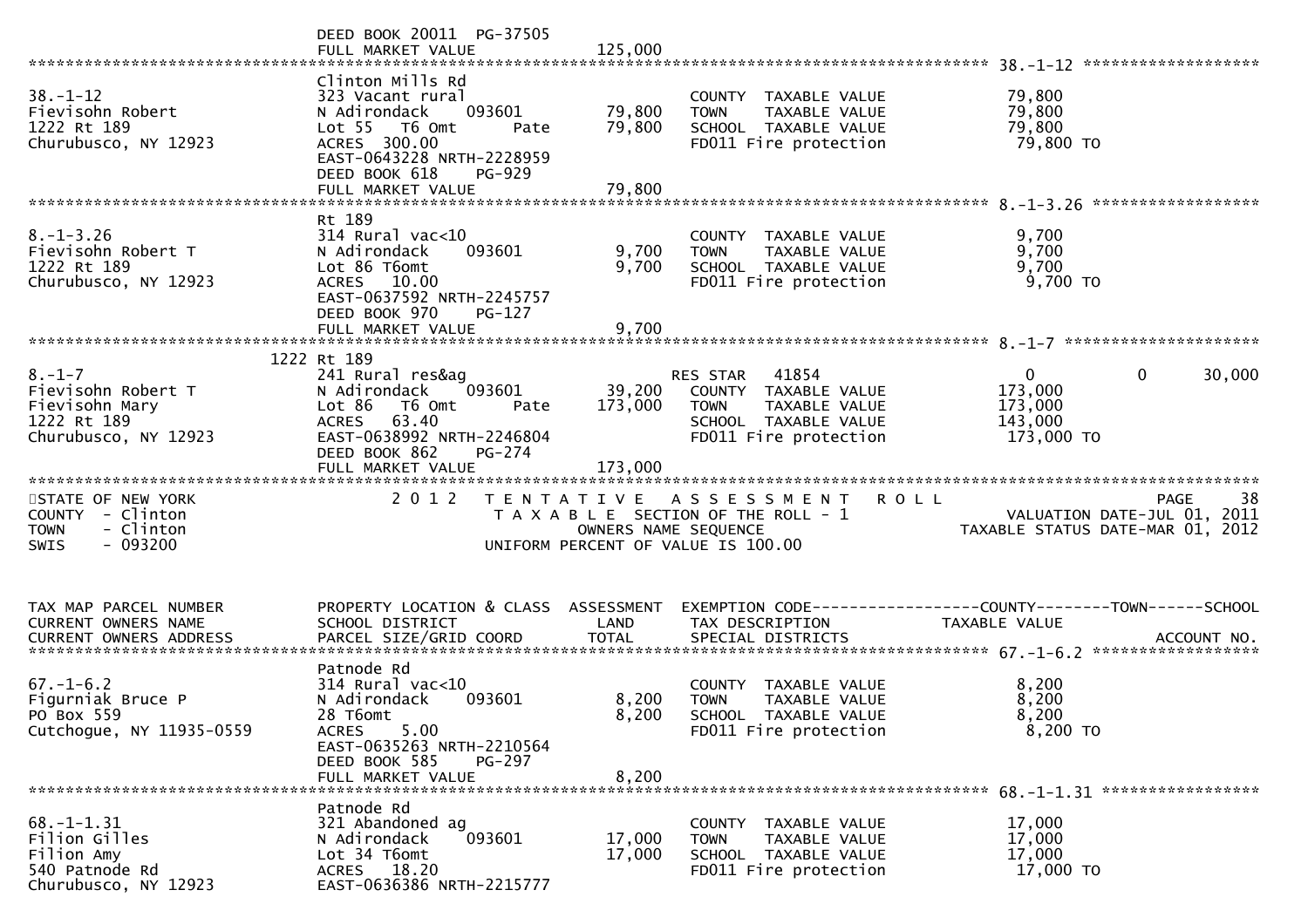|                                                                                               | DEED BOOK 842<br>PG-236<br>FULL MARKET VALUE                                                                                                                                                  | 17,000                      |                                                                                                                                                       |                                                              |                                                |
|-----------------------------------------------------------------------------------------------|-----------------------------------------------------------------------------------------------------------------------------------------------------------------------------------------------|-----------------------------|-------------------------------------------------------------------------------------------------------------------------------------------------------|--------------------------------------------------------------|------------------------------------------------|
| $68. - 1 - 1.32$<br>Filion Gilles<br>Filion Amy<br>540 Patnode Rd<br>Churubusco, NY 12923     | 540 Patnode Rd<br>210 1 Family Res<br>093601<br>N Adirondack<br>Lot 34 T6omt<br>ACRES 2.00<br>EAST-0635636 NRTH-2215752<br>DEED BOOK 845<br>PG-217<br>FULL MARKET VALUE                       | 5,700<br>125,000<br>125,000 | 41854<br>RES STAR<br>COUNTY TAXABLE VALUE<br>TAXABLE VALUE<br><b>TOWN</b><br>SCHOOL TAXABLE VALUE<br>FD011 Fire protection                            | $\mathbf{0}$<br>125,000<br>125,000<br>95,000<br>125,000 TO   | $\Omega$<br>30,000                             |
| $37. - 1 - 11$<br>Filion Marcel<br>Filion Beverly<br>350 Lagree Rd<br>Churubusco, NY 12923    | 535 Looby Rd<br>210 1 Family Res<br>N Adirondack<br>093601<br>Lot <sub>53</sub><br>T6 Omt<br>Pate<br>1.00<br><b>ACRES</b><br>EAST-0631139 NRTH-2224778<br>DEED BOOK 533<br>PG-116             | 5,000<br>82,100             | 41834<br>SR STAR<br>COUNTY TAXABLE VALUE<br><b>TOWN</b><br>TAXABLE VALUE<br>SCHOOL TAXABLE VALUE<br>FD011 Fire protection                             | $\overline{0}$<br>82,100<br>82,100<br>19,900<br>82,100 TO    | $\mathbf 0$<br>62,200                          |
| $52. - 1 - 12.2$<br>Filion Michael<br>Filion Julie<br>7026 Rt 11<br>Churubusco, NY 12923      | 7012 Rt 11<br>422 Diner/lunch<br>093601<br>N Adirondack<br>Lot 48 T60mt<br>Also Deeds Bk 866 Pg 104<br>ACRES 19.20<br>EAST-0632494 NRTH-2224262<br>DEED BOOK 98000 PG-98463                   | 240,000                     | RES STAR<br>41854<br>26,900 RS STAR MH 41864<br>COUNTY TAXABLE VALUE<br>TAXABLE VALUE<br><b>TOWN</b><br>SCHOOL TAXABLE VALUE<br>FD011 Fire protection | 0<br>$\Omega$<br>240,000<br>240,000<br>180,000<br>240,000 TO | 30,000<br>0<br>$\Omega$<br>30,000              |
| STATE OF NEW YORK<br>COUNTY - Clinton<br><b>TOWN</b><br>- Clinton<br>$-093200$<br><b>SWIS</b> | 2 0 1 2                                                                                                                                                                                       |                             | TENTATIVE ASSESSMENT<br>T A X A B L E SECTION OF THE ROLL - 1<br>OWNERS NAME SEQUENCE<br>UNIFORM PERCENT OF VALUE IS 100.00                           | <b>ROLL</b><br>VALUATION DATE-JUL 01, 2011                   | 39<br>PAGE<br>TAXABLE STATUS DATE-MAR 01, 2012 |
| TAX MAP PARCEL NUMBER<br>CURRENT OWNERS NAME                                                  | PROPERTY LOCATION & CLASS ASSESSMENT<br>SCHOOL DISTRICT                                                                                                                                       | LAND                        | EXEMPTION CODE-----------------COUNTY--------TOWN------SCHOOL<br>TAX DESCRIPTION                                                                      | TAXABLE VALUE                                                |                                                |
| $38.1 - 1 - 1$<br>Filion Scott<br>Filion Mandy<br>592 Rt 189<br>Churubusco, NY 12923          | 592 Rt 189<br>210 1 Family Res<br>N Adirondack<br>093601<br>Lot 66<br>T6 Omt<br>Pate<br>FRNT 158.00 DPTH 260.00<br>EAST-0639148 NRTH-2231811<br>DEED BOOK 20061 PG-92286<br>FULL MARKET VALUE | 4,900<br>48,400<br>48,400   | RES STAR<br>41854<br>COUNTY TAXABLE VALUE<br>TAXABLE VALUE<br><b>TOWN</b><br>SCHOOL TAXABLE VALUE<br>FD011 Fire protection                            | 0<br>48,400<br>48,400<br>18,400<br>48,400 TO                 | 0<br>30,000<br>******************              |
| $69. - 1 - 3.5$<br>Finlayson John F<br>44 West Hill Rd<br>PO Box 44                           | Lafrancis Rd<br>321 Abandoned ag<br>093601<br>N Adirondack<br>Lot 25 T6omt<br>41.10<br><b>ACRES</b>                                                                                           | 28,100<br>28,100            | COUNTY<br>TAXABLE VALUE<br>TAXABLE VALUE<br><b>TOWN</b><br>SCHOOL TAXABLE VALUE<br>FD011 Fire protection                                              | 28,100<br>28,100<br>28,100<br>28,100 TO                      |                                                |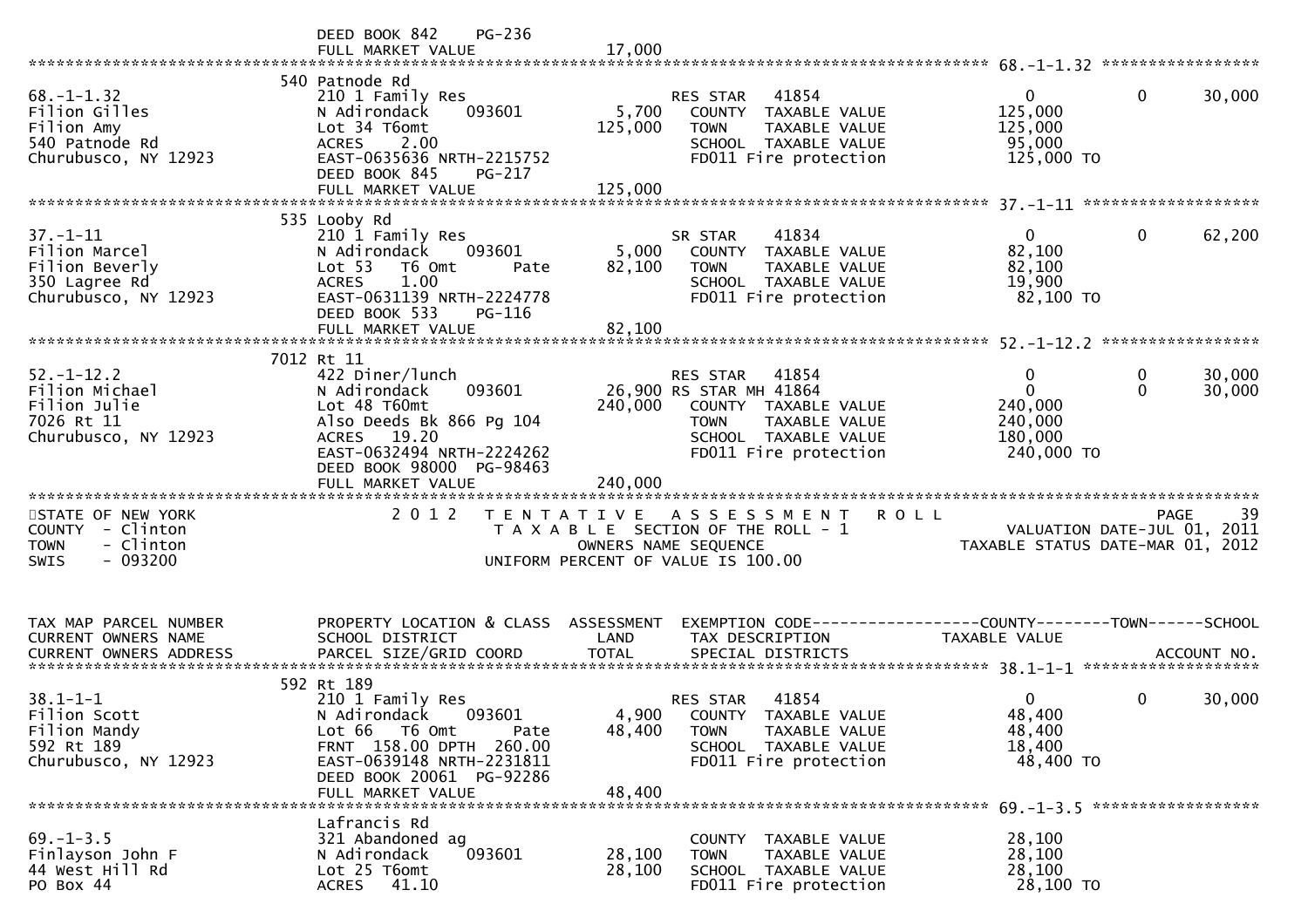| Ellenburg Center, NY 12934                                                                                                           | EAST-0650378 NRTH-2215206<br>DEED BOOK 99001 PG-14735<br>FULL MARKET VALUE                                                                                                                       | 28,100                       |                                                                                                                                                      |                                                                                        |                  |
|--------------------------------------------------------------------------------------------------------------------------------------|--------------------------------------------------------------------------------------------------------------------------------------------------------------------------------------------------|------------------------------|------------------------------------------------------------------------------------------------------------------------------------------------------|----------------------------------------------------------------------------------------|------------------|
|                                                                                                                                      |                                                                                                                                                                                                  |                              |                                                                                                                                                      |                                                                                        |                  |
| $69. - 1 - 3.2$<br>Finlayson Katherine A<br>Duquette Brad L<br>196 Lafrancis Rd<br>Ellenburg Center, NY 12934                        | 196 Lafrancis Rd<br>210 1 Family Res<br>N Adirondack<br>093601<br>Lot 24 T6 Omt<br>Pate<br>FRNT 303.00 DPTH 130.00<br>EAST-0652641 NRTH-2214762<br>DEED BOOK 98001 PG-03407<br>FULL MARKET VALUE | 4,700<br>128,400<br>128,400  | 41854<br><b>RES STAR</b><br>COUNTY TAXABLE VALUE<br>TAXABLE VALUE<br><b>TOWN</b><br>SCHOOL TAXABLE VALUE<br>FD011 Fire protection                    | $\overline{0}$<br>$\mathbf{0}$<br>128,400<br>128,400<br>98,400<br>128,400 TO           | 30,000           |
|                                                                                                                                      |                                                                                                                                                                                                  |                              |                                                                                                                                                      |                                                                                        |                  |
|                                                                                                                                      | 239/245 Lafrancis Rd                                                                                                                                                                             |                              |                                                                                                                                                      |                                                                                        |                  |
| $69. - 1 - 3.1$<br>Finlayson Shane<br>Finlayson Clair<br>245 Lafrancis Rd<br>Ellenburg Center, NY 12934<br>MAY BE SUBJECT TO PAYMENT | 112 Dairy farm<br>093601<br>N Adirondack<br>$Lot 25$ T6 Omt<br>Pate<br><b>ACRES</b><br>69.70<br>EAST-0651501 NRTH-2215802<br>DEED BOOK 20112 PG-43298<br>FULL MARKET VALUE                       | 176,800<br>176,800           | 10 YR AGR 41700<br>56,900 RES STAR<br>41854<br>COUNTY TAXABLE VALUE<br><b>TOWN</b><br>TAXABLE VALUE<br>SCHOOL TAXABLE VALUE<br>FD011 Fire protection | 25,225<br>25,225<br>$\overline{0}$<br>0<br>151,575<br>151,575<br>121,575<br>176,800 TO | 25,225<br>30,000 |
| UNDER AGDIST LAW TIL 2019                                                                                                            |                                                                                                                                                                                                  |                              |                                                                                                                                                      |                                                                                        |                  |
| $69. - 1 - 3.3$<br>Finlayson Shane<br>Finlayson Clair<br>245 Lafrancis Rd<br>Ellenburg Center, NY 12934                              | 235 Lafrancis Rd<br>210 1 Family Res<br>N Adirondack<br>093601<br>Lot 25 T6omt<br>3.00<br><b>ACRES</b><br>EAST-0652181 NRTH-2215581<br>DEED BOOK 20112 PG-43298                                  | 6,400<br>57,200              | COUNTY TAXABLE VALUE<br>TAXABLE VALUE<br><b>TOWN</b><br>SCHOOL TAXABLE VALUE<br>FD011 Fire protection                                                | 57,200<br>57,200<br>57,200<br>57,200 TO                                                |                  |
| STATE OF NEW YORK                                                                                                                    | 2 0 1 2                                                                                                                                                                                          |                              | TENTATIVE ASSESSMENT                                                                                                                                 | <b>ROLL</b><br>PAGE                                                                    | 40               |
| COUNTY - Clinton<br>- Clinton<br><b>TOWN</b><br>$-093200$<br><b>SWIS</b>                                                             |                                                                                                                                                                                                  |                              | T A X A B L E SECTION OF THE ROLL - 1<br>OWNERS NAME SEQUENCE<br>UNIFORM PERCENT OF VALUE IS 100.00                                                  | VALUATION DATE-JUL 01, 2011<br>TAXABLE STATUS DATE-MAR 01, 2012                        |                  |
| TAX MAP PARCEL NUMBER<br><b>CURRENT OWNERS NAME</b><br>CURRENT OWNERS ADDRESS                                                        | PROPERTY LOCATION & CLASS ASSESSMENT<br>SCHOOL DISTRICT<br>PARCEL SIZE/GRID COORD                                                                                                                | LAND<br><b>TOTAL</b>         | TAX DESCRIPTION<br>SPECIAL DISTRICTS                                                                                                                 | TAXABLE VALUE                                                                          | ACCOUNT NO.      |
|                                                                                                                                      | 7168 Rt 11                                                                                                                                                                                       |                              |                                                                                                                                                      |                                                                                        |                  |
| $37 - 1 - 16$<br>Finnell Mark R Jr<br>Carter Jessica L<br>7168 Rt 11<br>Churubsco, NY 12920                                          | 240 Rural res<br>163401<br>Chateaugay 1<br>Lot $52$ $\overline{16}$ Omt<br>Pate<br>ACRES 146.60 BANK<br>080<br>EAST-0628506 NRTH-2225851<br>DEED BOOK 20051 PG-81885<br>FULL MARKET VALUE        | 76,100<br>115,000<br>115,000 | 41854<br>RES STAR<br>COUNTY TAXABLE VALUE<br><b>TOWN</b><br>TAXABLE VALUE<br>SCHOOL TAXABLE VALUE<br>FD011 Fire protection                           | $\overline{0}$<br>$\mathbf{0}$<br>115,000<br>115,000<br>85,000<br>115,000 TO           | 30,000           |
|                                                                                                                                      | 571 Frontier Rd                                                                                                                                                                                  |                              |                                                                                                                                                      |                                                                                        |                  |
| $7. - 1 - 7.1$<br>Fleury Bert<br>Fleury Shirley                                                                                      | 260 Seasonal res<br>Chateaugay 1<br>163401<br>Lot 88 T6 Omt                                                                                                                                      | 20,000<br>31,200             | COUNTY TAXABLE VALUE<br><b>TOWN</b><br>TAXABLE VALUE<br>SCHOOL TAXABLE VALUE                                                                         | 31,200<br>31,200<br>31,200                                                             |                  |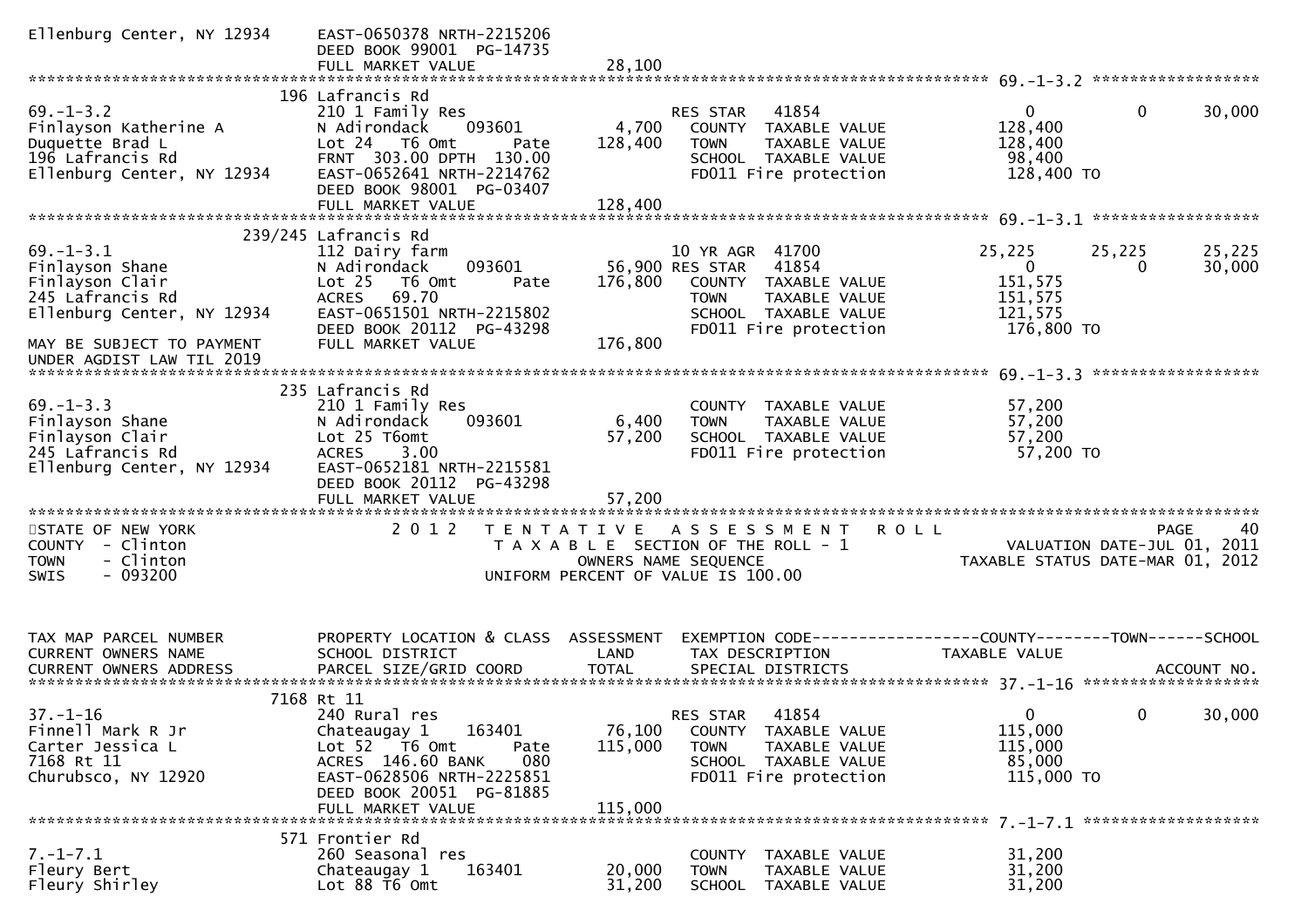| 225 County Rt 24<br>Malone, NY 12953                                                                                               | 21.30<br><b>ACRES</b><br>EAST-0627741 NRTH-2245154<br>DEED BOOK 99001 PG-08526<br>FULL MARKET VALUE                                                                                             | 31,200                             | FD011 Fire protection                                                                                                             | 31,200 TO                                                                                            |
|------------------------------------------------------------------------------------------------------------------------------------|-------------------------------------------------------------------------------------------------------------------------------------------------------------------------------------------------|------------------------------------|-----------------------------------------------------------------------------------------------------------------------------------|------------------------------------------------------------------------------------------------------|
| $23. - 1 - 22.25$<br>Foley Mary ann<br>78 Kent Falls Rd<br>Morrisonville, NY 12962                                                 | Jones Rd<br>321 Abandoned ag<br>093601<br>N Adirondack<br>Lot 67 T6omt<br>ACRES 11.00<br>EAST-0635875 NRTH-2233867<br>DEED BOOK 20001 PG-19212                                                  | 12,000<br>12,000                   | COUNTY TAXABLE VALUE<br>TAXABLE VALUE<br><b>TOWN</b><br>SCHOOL TAXABLE VALUE<br>FD011 Fire protection                             | ****************<br>12,000<br>12,000<br>12,000<br>12,000 TO                                          |
|                                                                                                                                    | FULL MARKET VALUE                                                                                                                                                                               | 12,000                             |                                                                                                                                   |                                                                                                      |
| $52. - 1 - 16.1$<br>Fortin Daniel M<br>Fortin Patricia L<br>582 Campbell Rd<br>Churubusco, NY 12923                                | 582 Campbell Rd<br>240 Rural res<br>N Adirondack<br>093601<br>Lot <sub>48</sub><br>T6 Omt<br>Pate<br>ACRES 148.40<br>EAST-0630397 NRTH-2222261<br>DEED BOOK 20051 PG-82590<br>FULL MARKET VALUE | 67,500<br>134,400<br>134,400       | <b>VETERANS</b><br>41101<br>COUNTY TAXABLE VALUE<br><b>TOWN</b><br>TAXABLE VALUE<br>SCHOOL TAXABLE VALUE<br>FD011 Fire protection | 2,000<br>2,000<br>0<br>132,400<br>132,400<br>134,400<br>134,400 TO                                   |
| $23. - 1 - 22.22$<br>Fouad Dr Fouad Mounir<br>Mena Fouad Mary<br>Attn: Isis Guirguis<br>2043A Palerme St<br>Laval, $QC$ , $H7M5J3$ | Jones Rd<br>321 Abandoned ag<br>093601<br>N Adirondack<br>Lot 67 T6omt<br>ACRES 14.50<br>EAST-0635943 NRTH-2233091<br>DEED BOOK 994<br>PG-338<br>FULL MARKET VALUE                              | 14,800<br>14,800<br>14,800         | COUNTY TAXABLE VALUE<br><b>TOWN</b><br>TAXABLE VALUE<br>SCHOOL TAXABLE VALUE<br>FD011 Fire protection                             | 14,800<br>14,800<br>14,800<br>14,800 TO                                                              |
| STATE OF NEW YORK<br>COUNTY - Clinton<br>- Clinton<br><b>TOWN</b><br>$-093200$<br><b>SWIS</b>                                      | 2 0 1 2                                                                                                                                                                                         | OWNERS NAME SEQUENCE               | TENTATIVE ASSESSMENT<br>T A X A B L E SECTION OF THE ROLL - 1<br>UNIFORM PERCENT OF VALUE IS 100.00                               | 41<br><b>ROLL</b><br>PAGE<br>VALUATION DATE-JUL 01, 2011<br>TAXABLE STATUS DATE-MAR 01, 2012         |
| TAX MAP PARCEL NUMBER<br>CURRENT OWNERS NAME<br><b>CURRENT OWNERS ADDRESS</b>                                                      | PROPERTY LOCATION & CLASS<br>SCHOOL DISTRICT<br>PARCEL SIZE/GRID COORD                                                                                                                          | ASSESSMENT<br>LAND<br><b>TOTAL</b> | TAX DESCRIPTION<br>SPECIAL DISTRICTS                                                                                              | EXEMPTION        CODE------------------COUNTY-------TOWN------SCHOOL<br>TAXABLE VALUE<br>ACCOUNT NO. |
| $22. - 1 - 4.1$<br>Fountain Glen<br>Fountain Faith E<br>17 Bushey Blvd<br>Plattsburgh, NY 12901                                    | Jones Rd<br>920 Priv Hunt/Fi<br>163401<br>Chateaugay 1<br>Lot 73<br>T6 Omt<br>Pate<br>29.20<br>ACRES<br>EAST-0632069 NRTH-2238383<br>DEED BOOK 956<br>PG-313<br>FULL MARKET VALUE               | 22,100<br>26,600<br>26,600         | COUNTY TAXABLE VALUE<br>TAXABLE VALUE<br>TOWN<br>SCHOOL TAXABLE VALUE<br>FD011 Fire protection                                    | 26,600<br>26,600<br>26,600<br>26,600 TO                                                              |
| $22. - 1 - 4.2$<br>Fountain Glen<br>Fountain Faith E                                                                               | Jones Rd<br>$314$ Rural vac<10<br>093601<br>N Adirondack<br>Lot 74 T6omt                                                                                                                        | 1,100<br>1,100                     | COUNTY TAXABLE VALUE<br>TAXABLE VALUE<br><b>TOWN</b><br>SCHOOL TAXABLE VALUE                                                      | 1,100<br>1,100<br>1,100                                                                              |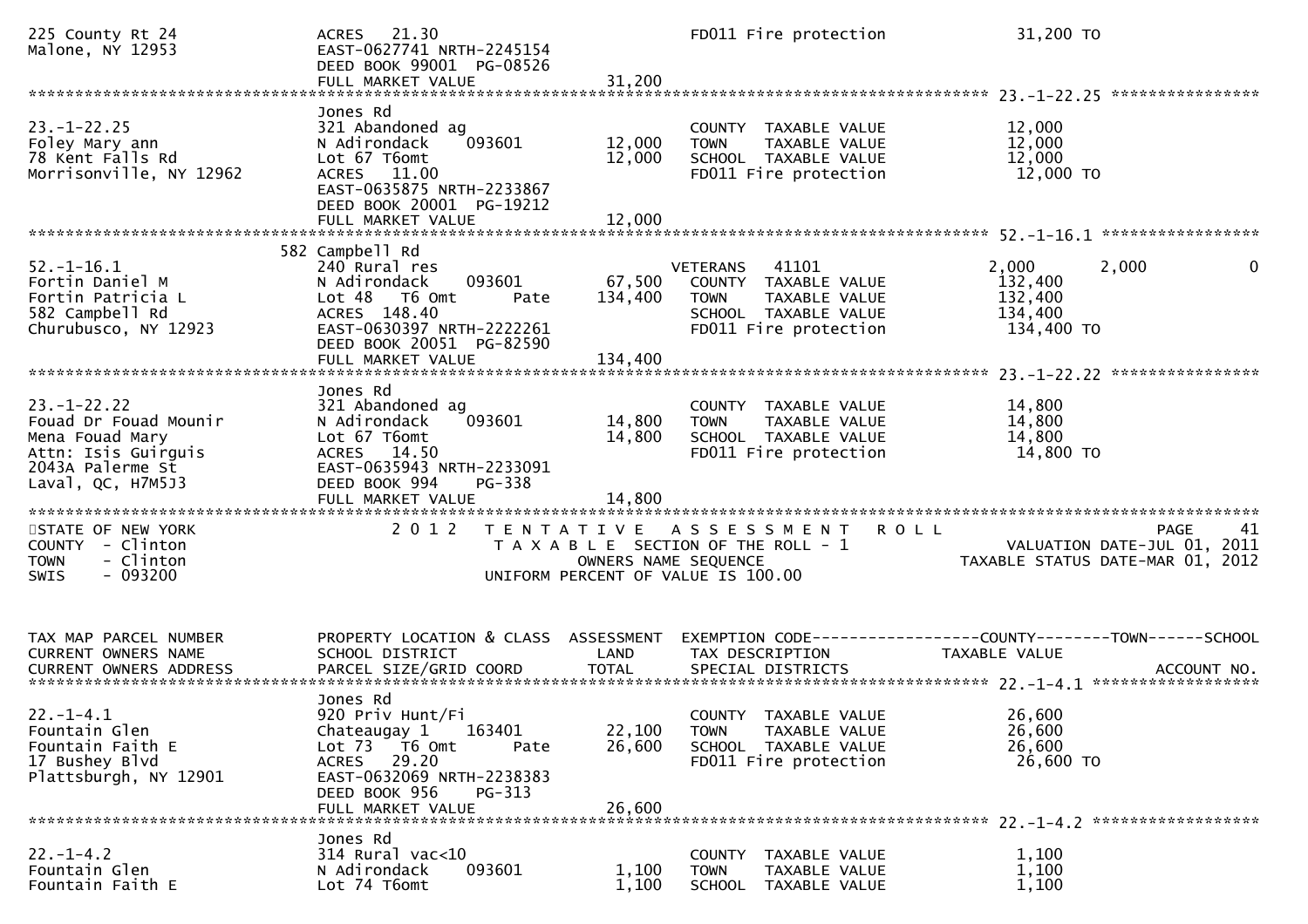| 17 Bushey Blvd<br>Plattsburgh, NY 12901                                                               | 5.30<br>ACRES<br>EAST-0633482 NRTH-2237058<br>DEED BOOK 956<br>$PG-313$<br>FULL MARKET VALUE                                                                                                   | 1,100                                 | FD011 Fire protection                                                                                                                    | 1,100 TO                                                                                                |
|-------------------------------------------------------------------------------------------------------|------------------------------------------------------------------------------------------------------------------------------------------------------------------------------------------------|---------------------------------------|------------------------------------------------------------------------------------------------------------------------------------------|---------------------------------------------------------------------------------------------------------|
| $7. - 1 - 26$<br>Fountain Glenn L Sr<br>Bruso William G Jr<br>17 Bushey Blvd<br>Plattsburgh, NY 12901 | Frontier Rd<br>321 Abandoned ag<br>163401<br>Chateaugay 1<br>Lot $88$ $\overline{76}$ Omt<br>Pate<br>ACRES 95.10<br>EAST-0631568 NRTH-2241019<br>DEED BOOK 20061 PG-91177<br>FULL MARKET VALUE | 35,100<br>35,100<br>35,100            | COUNTY TAXABLE VALUE<br>TAXABLE VALUE<br><b>TOWN</b><br>SCHOOL TAXABLE VALUE<br>FD011 Fire protection                                    | 35,100<br>35,100<br>35,100<br>35,100 TO                                                                 |
| $22. - 1 - 3$<br>Fountain Glenn Sr<br>17 Bushey Blvd<br>Plattsburgh, NY 12901                         | Jones Rd<br>321 Abandoned ag<br>Chateaugay 1<br>163401<br>Lot 73  T6 Omt<br>Pate<br>ACRES 150.00<br>EAST-0631359 NRTH-2239889<br>DEED BOOK 98001 PG-02431<br>FULL MARKET VALUE                 | 60,300<br>60,300<br>60,300            | COUNTY TAXABLE VALUE<br><b>TOWN</b><br>TAXABLE VALUE<br>SCHOOL TAXABLE VALUE<br>FD011 Fire protection                                    | 60,300<br>60,300<br>60,300<br>60,300 TO                                                                 |
| $22. - 1 - 6$<br>Fountain Glenn Sr<br>17 Bushey Blvd<br>Plattsburgh, NY 12901                         | Jones Rd<br>321 Abandoned ag<br>163401<br>Chateaugay 1<br>Lot 74 T6 Omt<br>Pate<br>ACRES 142.00<br>EAST-0633839 NRTH-2238318<br>DEED BOOK 98001 PG-02431                                       | 46,500<br>46,500                      | COUNTY TAXABLE VALUE<br><b>TOWN</b><br>TAXABLE VALUE<br>SCHOOL TAXABLE VALUE<br>FD011 Fire protection                                    | 46,500<br>46,500<br>46,500<br>46,500 TO                                                                 |
| STATE OF NEW YORK<br>COUNTY - Clinton<br>- Clinton<br><b>TOWN</b><br>$-093200$<br><b>SWIS</b>         | 2 0 1 2                                                                                                                                                                                        | OWNERS NAME SEQUENCE                  | TENTATIVE ASSESSMENT<br>T A X A B L E SECTION OF THE ROLL - 1<br>UNIFORM PERCENT OF VALUE IS 100.00                                      | 42<br><b>ROLL</b><br>PAGE<br>VALUATION DATE-JUL 01, 2011<br>TAXABLE STATUS DATE-MAR 01, 2012            |
| TAX MAP PARCEL NUMBER<br>CURRENT OWNERS NAME                                                          | PROPERTY LOCATION & CLASS ASSESSMENT<br>SCHOOL DISTRICT                                                                                                                                        | LAND                                  | TAX DESCRIPTION                                                                                                                          | EXEMPTION CODE------------------COUNTY--------TOWN------SCHOOL<br>TAXABLE VALUE                         |
| $51. - 1 - 1.2$<br>Fowler Donald H<br>Fowler Loretta D<br>7473 Rt 11<br>Chateaugay, NY 12920          | 7473 Rt 11<br>112 Dairy farm<br>163401<br>Chateaugay 1<br>Lot 50 & 51 T6omt<br>ACRES 361.00<br>EAST-0621743 NRTH-2221873<br>DEED BOOK 20001 PG-26479<br>FULL MARKET VALUE                      | 153,000 483A EX<br>243,800<br>243,800 | RES STAR 41854<br>42100<br>COUNTY<br>TAXABLE VALUE<br>TOWN<br>TAXABLE VALUE<br>SCHOOL TAXABLE VALUE<br>FD011 Fire protection<br>7,000 EX | 30,000<br>$0 \qquad \qquad 0$<br>7,000<br>7,000<br>7,000<br>236,800<br>236,800<br>206,800<br>236,800 TO |
| $51. - 1 - 13.1$<br>Fowler Donald H<br>Fowler Loretta D                                               | Rt 11<br>105 Vac farmland<br>163401<br>Chateaugay 1<br>Lot 50 76 0mt<br>Pate                                                                                                                   | 41,400<br>41,400                      | COUNTY TAXABLE VALUE<br><b>TOWN</b><br>TAXABLE VALUE<br>SCHOOL<br>TAXABLE VALUE                                                          | 41,400<br>41,400<br>41,400                                                                              |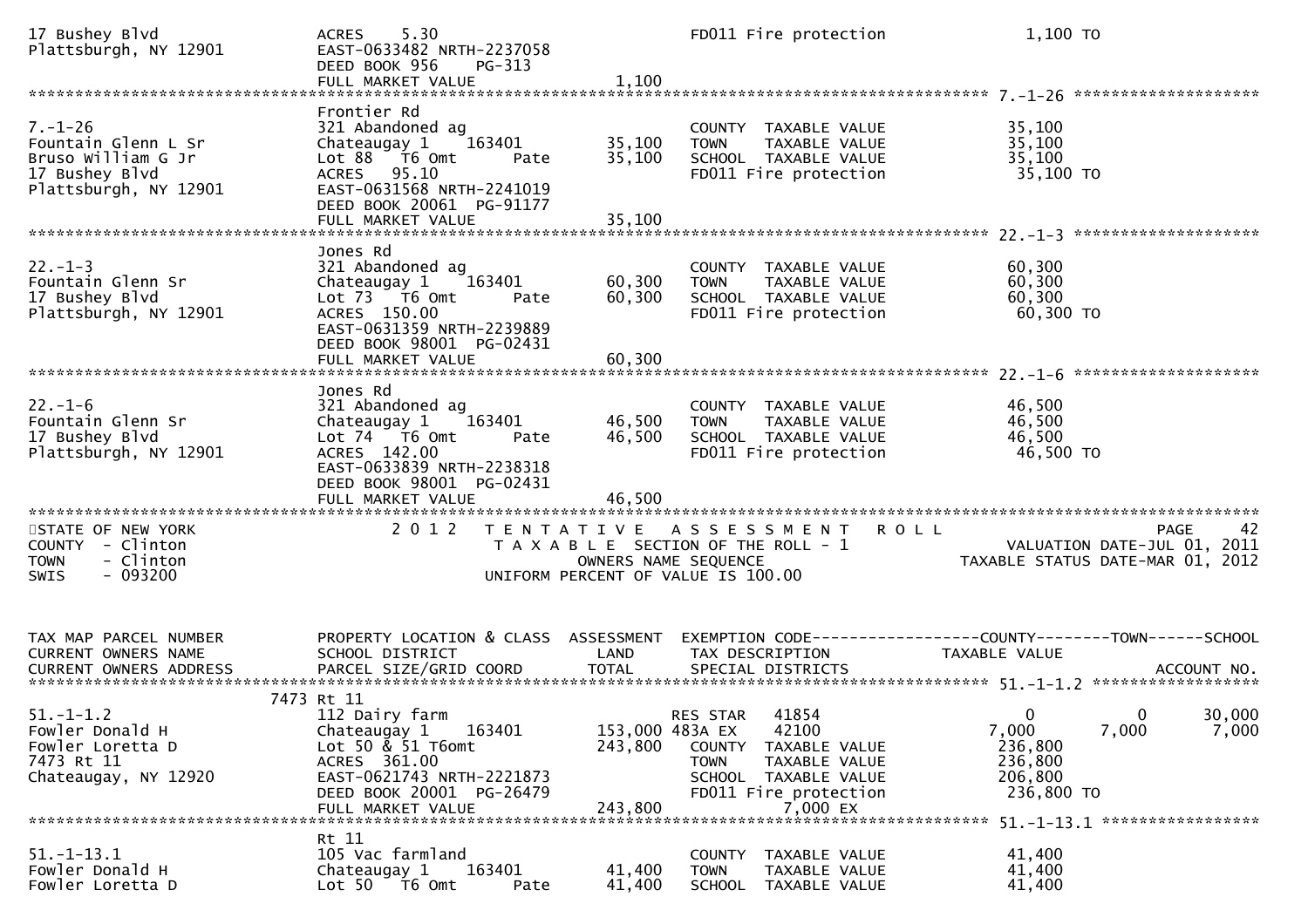| 7473 Rt 11<br>Chateaugay, NY 12920-9608                                                                                     | 61.70<br><b>ACRES</b><br>EAST-0619966 NRTH-2221487<br>DEED BOOK 20001 PG-26479<br>FULL MARKET VALUE                                                                                                                                | 41,400                    |                                                                                                                            | FD011 Fire protection                                                                           | 41,400 TO                                                                      |                        |
|-----------------------------------------------------------------------------------------------------------------------------|------------------------------------------------------------------------------------------------------------------------------------------------------------------------------------------------------------------------------------|---------------------------|----------------------------------------------------------------------------------------------------------------------------|-------------------------------------------------------------------------------------------------|--------------------------------------------------------------------------------|------------------------|
| $51.-1-14$<br>Fowler Donald H<br>Fowler Loretta D<br>7473 Rt 11<br>Chateaugay, NY 12920-9608                                | Lost Nation Rd<br>$314$ Rural vac<10<br>163401<br>Chateaugay 1<br>Lot $51$ T60mt<br>Rr Bed Lost Nations Rd<br>To Soucia Farm<br>4.60<br><b>ACRES</b><br>EAST-0621191 NRTH-2224433<br>DEED BOOK 20001 PG-26479<br>FULL MARKET VALUE | 5,900<br>5,900<br>5,900   | <b>TOWN</b>                                                                                                                | COUNTY TAXABLE VALUE<br>TAXABLE VALUE<br>SCHOOL TAXABLE VALUE<br>FD011 Fire protection          | 5,900<br>5,900<br>5,900<br>5,900 TO                                            |                        |
|                                                                                                                             |                                                                                                                                                                                                                                    |                           |                                                                                                                            |                                                                                                 |                                                                                |                        |
| $38.1 - 1 - 38$<br>Franklin Life Use Veronica<br>Franklin Thomas G & James<br>1330 Clinton Mills Rd<br>Churubusco, NY 12923 | 1330 Clinton Mills Rd<br>210 1 Family Res<br>093601<br>N Adirondack<br>Lot 66 T6 Omt<br>Pate<br>FRNT 82.00 DPTH 255.00<br>EAST-0639656 NRTH-2230915<br>DEED BOOK 20031 PG-51477<br>FULL MARKET VALUE                               | 4,000<br>65,900<br>65,900 | SR STAR<br><b>TOWN</b>                                                                                                     | 41834<br>COUNTY TAXABLE VALUE<br>TAXABLE VALUE<br>SCHOOL TAXABLE VALUE<br>FD011 Fire protection | 0<br>65,900<br>65,900<br>3,700<br>65,900 TO                                    | $\mathbf{0}$<br>62,200 |
|                                                                                                                             | 428 County Line Rd                                                                                                                                                                                                                 |                           |                                                                                                                            |                                                                                                 |                                                                                |                        |
| $66. - 1 - 6.1$<br>Friendly Family Camp LLC<br>107 wilfred King Rd<br>Ellenburg Depot, NY 12935                             | 260 Seasonal res<br>163401<br>Chateaugay 1<br>Lot 30 T6 Omt<br>Pate<br>57.20<br><b>ACRES</b><br>EAST-0621226 NRTH-2210805<br>DEED BOOK 20092 PG-22900                                                                              | 36,100<br>64,100          | <b>TOWN</b>                                                                                                                | COUNTY TAXABLE VALUE<br>TAXABLE VALUE<br>SCHOOL TAXABLE VALUE<br>FD011 Fire protection          | 64,100<br>64,100<br>64,100<br>64,100 TO                                        |                        |
| *************************                                                                                                   | FULL MARKET VALUE                                                                                                                                                                                                                  | 64,100                    |                                                                                                                            |                                                                                                 |                                                                                |                        |
| STATE OF NEW YORK<br>COUNTY - Clinton<br>- Clinton<br><b>TOWN</b><br>$-093200$<br><b>SWIS</b>                               | 2 0 1 2                                                                                                                                                                                                                            | T E N T A T I V E         | A S S E S S M E N T<br>T A X A B L E SECTION OF THE ROLL - 1<br>OWNERS NAME SEQUENCE<br>UNIFORM PERCENT OF VALUE IS 100.00 |                                                                                                 | <b>ROLL</b><br>VALUATION DATE-JUL 01, 2011<br>TAXABLE STATUS DATE-MAR 01, 2012 | 43<br><b>PAGE</b>      |
| TAX MAP PARCEL NUMBER<br>CURRENT OWNERS NAME<br><b>CURRENT OWNERS ADDRESS</b>                                               | PROPERTY LOCATION & CLASS ASSESSMENT<br>SCHOOL DISTRICT<br>PARCEL SIZE/GRID COORD                                                                                                                                                  | LAND<br><b>TOTAL</b>      | TAX DESCRIPTION<br>SPECIAL DISTRICTS                                                                                       |                                                                                                 | EXEMPTION CODE-----------------COUNTY-------TOWN------SCHOOL<br>TAXABLE VALUE  | ACCOUNT NO.            |
| $51.-1-9$<br>Gadway Thelma<br>663 Cannon Corners Rd<br>Mooers Forks, NY 12959                                               | 7456 Rt 11<br>210 1 Family Res<br>163401<br>Chateaugay 1<br>Lot 51 76 0mt<br>Pate<br>FRNT 85.00 DPTH<br>60.00<br>EAST-0621997 NRTH-2223356<br>DEED BOOK 573<br><b>PG-724</b><br>FULL MARKET VALUE                                  | 2,300<br>9,000<br>9,000   | <b>TOWN</b>                                                                                                                | COUNTY TAXABLE VALUE<br>TAXABLE VALUE<br>SCHOOL TAXABLE VALUE<br>FD011 Fire protection          | 9,000<br>9,000<br>9,000<br>9,000 TO                                            |                        |
|                                                                                                                             |                                                                                                                                                                                                                                    |                           |                                                                                                                            |                                                                                                 |                                                                                |                        |
| $69. -1 - 8.531$                                                                                                            | Lafrancis Rd<br>314 Rural vac<10                                                                                                                                                                                                   |                           |                                                                                                                            | COUNTY TAXABLE VALUE                                                                            | 6,800                                                                          |                        |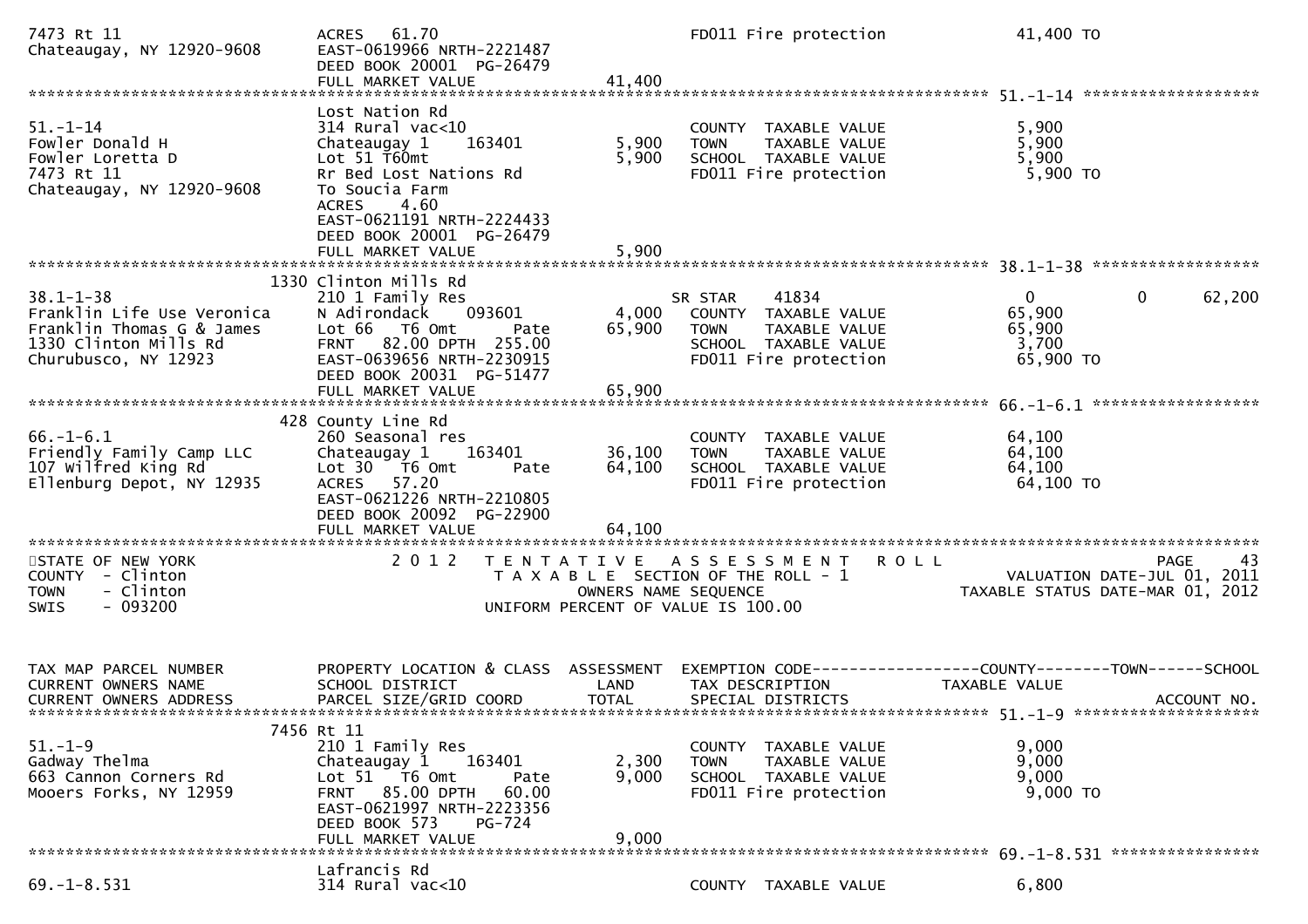| Gagnier Cindy L<br>Gagnier John H<br>PO Box 327<br>Ellenburg Depot, NY 12935                   | N Adirondack<br>093601<br>Lot 25 T6omt<br>3.50<br><b>ACRES</b><br>EAST-0653029 NRTH-2210510<br>DEED BOOK 1033<br>PG-65<br>FULL MARKET VALUE                            | 6,800<br>6,800<br>6,800      | <b>TOWN</b><br>TAXABLE VALUE<br>SCHOOL TAXABLE VALUE<br>FD011 Fire protection                                                               | 6,800<br>6,800<br>6,800 TO                                                                                        |
|------------------------------------------------------------------------------------------------|------------------------------------------------------------------------------------------------------------------------------------------------------------------------|------------------------------|---------------------------------------------------------------------------------------------------------------------------------------------|-------------------------------------------------------------------------------------------------------------------|
|                                                                                                |                                                                                                                                                                        |                              |                                                                                                                                             |                                                                                                                   |
| $68. - 1 - 18.11$<br>Gagnier Edgar<br>Gagnier Michaele<br>PO Box 2020<br>Plattsburgh, NY 12901 | Patnode Rd<br>321 Abandoned ag<br>N Adirondack<br>093601<br>Lots 27 & 28 T6omt<br>31.20<br>ACRES<br>EAST-0636140 NRTH-2211292<br>DEED BOOK 671<br>PG-85                | 23,100<br>23,100             | COUNTY TAXABLE VALUE<br>TAXABLE VALUE<br><b>TOWN</b><br>SCHOOL TAXABLE VALUE<br>FD011 Fire protection                                       | 23,100<br>23,100<br>23,100<br>23,100 TO                                                                           |
|                                                                                                | FULL MARKET VALUE                                                                                                                                                      | 23,100                       |                                                                                                                                             |                                                                                                                   |
|                                                                                                |                                                                                                                                                                        |                              |                                                                                                                                             |                                                                                                                   |
| $53. - 1 - 3$<br>Gardenier Dr Turkan<br>115 St Andrews Dr NE<br>Vienna, VA 22180               | Lagree Rd<br>321 Abandoned ag<br>N Adirondack<br>093601<br>Lot 47 76 0mt<br>Pate<br>91.90<br>ACRES<br>EAST-0637380 NRTH-2224355<br>DEED BOOK 547<br>PG-382             | 53,500<br>53,500             | COUNTY TAXABLE VALUE<br>TAXABLE VALUE<br><b>TOWN</b><br>SCHOOL TAXABLE VALUE<br>FD011 Fire protection                                       | 53,500<br>53,500<br>53,500<br>53,500 TO                                                                           |
|                                                                                                | FULL MARKET VALUE                                                                                                                                                      | 53,500                       |                                                                                                                                             |                                                                                                                   |
| $82 - 2 - 6$<br>Gardenier Dr Turkan K<br>115 St Andrews Dr NE<br>Vienna, VA 22180              | Campbell Rd<br>321 Abandoned ag<br>N Adirondack<br>093601<br>Lot 28 T6 Omt<br>ACRES 67.00<br>EAST-0632470 NRTH-2207795<br>DEED BOOK 557<br>PG-481                      | 41,000<br>41,000             | COUNTY TAXABLE VALUE<br><b>TOWN</b><br>TAXABLE VALUE<br>SCHOOL TAXABLE VALUE<br>FD011 Fire protection                                       | 41,000<br>41,000<br>41,000<br>41,000 TO                                                                           |
|                                                                                                | FULL MARKET VALUE                                                                                                                                                      | 41,000                       |                                                                                                                                             |                                                                                                                   |
| STATE OF NEW YORK<br>COUNTY - Clinton<br>- Clinton<br><b>TOWN</b><br>$-093200$<br><b>SWIS</b>  | 2 0 1 2<br>T E N T A T I V E                                                                                                                                           | OWNERS NAME SEQUENCE         | ASSESSMENT ROLL<br>T A X A B L E SECTION OF THE ROLL - 1<br>UNIFORM PERCENT OF VALUE IS 100.00                                              | PAGE<br>44<br>VALUATION DATE-JUL 01, 2011<br>TAXABLE STATUS DATE-MAR 01, 2012                                     |
| TAX MAP PARCEL NUMBER<br>CURRENT OWNERS NAME<br><b>CURRENT OWNERS ADDRESS</b>                  | PROPERTY LOCATION & CLASS ASSESSMENT<br>SCHOOL DISTRICT<br>PARCEL SIZE/GRID COORD                                                                                      | LAND<br><b>TOTAL</b>         | TAX DESCRIPTION<br>SPECIAL DISTRICTS                                                                                                        | EXEMPTION CODE-----------------COUNTY-------TOWN------SCHOOL<br>TAXABLE VALUE<br>ACCOUNT NO.                      |
| $22. - 1 - 7.2$<br>Garrell Martin H<br>Garrell Janet<br>212 Jones Rd<br>Churubusco, NY 12923   | 212 Jones Rd<br>240 Rural res<br>N Adirondack<br>093601<br>Lot 74 T6omt<br>ACRES 103.90<br>EAST-0634700 NRTH-2235975<br>DEED BOOK 726<br>$PG-127$<br>FULL MARKET VALUE | 65,500<br>116,100<br>116,100 | 41854<br><b>RES STAR</b><br><b>COUNTY</b><br>TAXABLE VALUE<br>TAXABLE VALUE<br><b>TOWN</b><br>SCHOOL TAXABLE VALUE<br>FD011 Fire protection | 0<br>$\mathbf{0}$<br>30,000<br>116,100<br>116,100<br>86,100<br>116,100 TO<br>$22 - 1 - 8 - 1$ ******************* |
|                                                                                                | Merchia Rd                                                                                                                                                             |                              |                                                                                                                                             |                                                                                                                   |
| $22. - 1 - 8. - 1$                                                                             | 321 Abandoned ag                                                                                                                                                       |                              | COUNTY TAXABLE VALUE                                                                                                                        | 19,900                                                                                                            |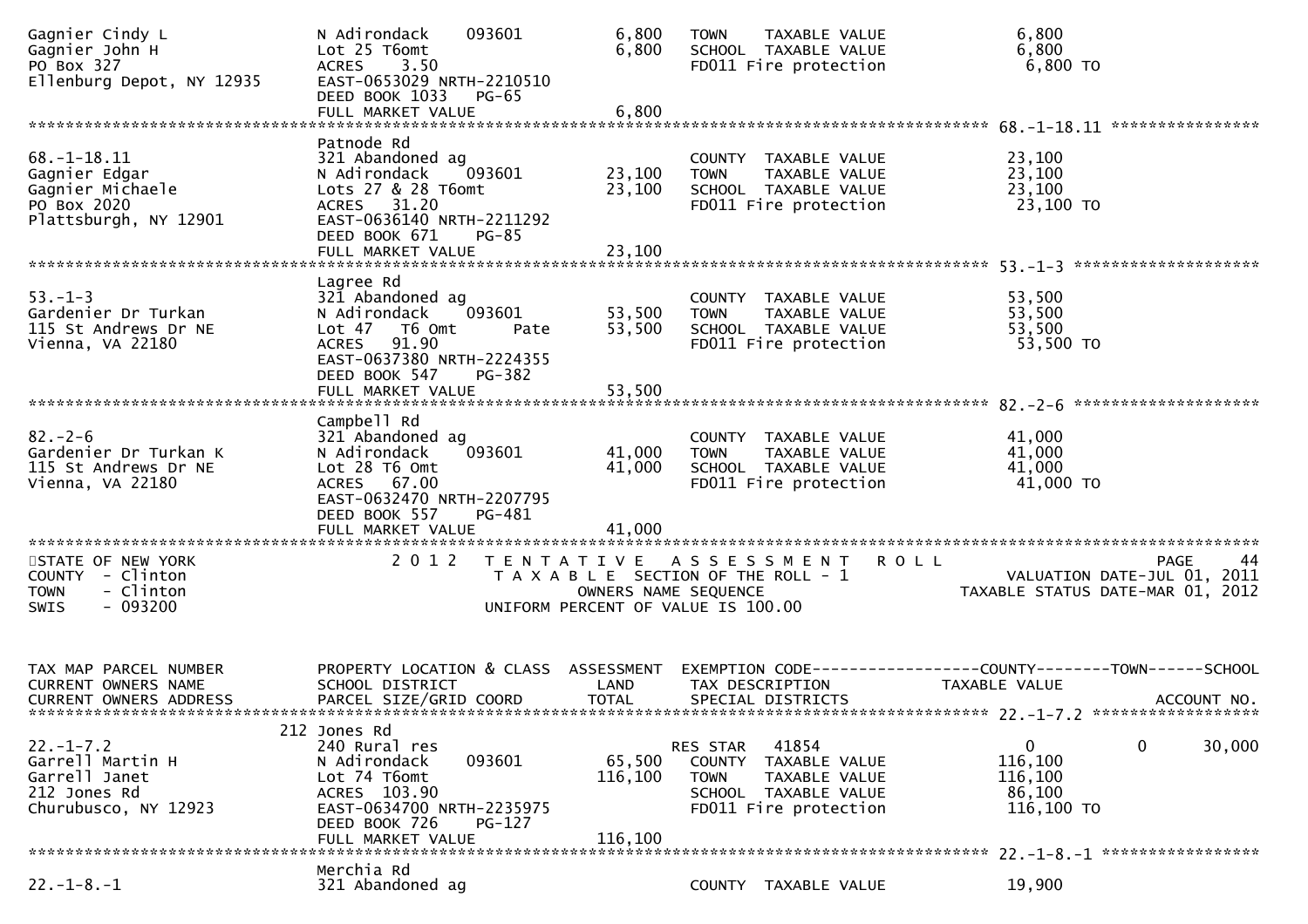| Garrell Martin H<br>Garrell Janet<br>212 Jones Rd<br>Churubusco, NY 12923                                                    | N Adirondack<br>093601<br>Lot 73  T6 Omt<br>Pate<br>24.80<br><b>ACRES</b><br>EAST-0633178 NRTH-2236387<br>DEED BOOK 946<br>$PG-29$<br>FULL MARKET VALUE                                      | 19,900<br>19,900<br>19,900 | <b>TOWN</b><br>TAXABLE VALUE<br>SCHOOL TAXABLE VALUE<br>FD011 Fire protection                                                     | 19,900<br>19,900<br>19,900 то                                                        |
|------------------------------------------------------------------------------------------------------------------------------|----------------------------------------------------------------------------------------------------------------------------------------------------------------------------------------------|----------------------------|-----------------------------------------------------------------------------------------------------------------------------------|--------------------------------------------------------------------------------------|
|                                                                                                                              |                                                                                                                                                                                              |                            |                                                                                                                                   |                                                                                      |
| $22. - 1 - 8. - 2$<br>Garrell Martin H<br>Garrell Janet<br>212 Jones Rd<br>Churubusco, NY 12923                              | Jones Rd<br>311 Res vac land<br>Chateaugay 1<br>163401<br>$\begin{bmatrix} 0.20 \end{bmatrix}$<br><b>ACRES</b><br>EAST-0633178 NRTH-2236387<br>DEED BOOK 946<br>$PG-29$<br>FULL MARKET VALUE | 1,000<br>1,000<br>1,000    | COUNTY TAXABLE VALUE<br><b>TOWN</b><br>TAXABLE VALUE<br>SCHOOL TAXABLE VALUE<br>FD011 Fire protection                             | 1,000<br>1,000<br>1,000<br>1,000 TO                                                  |
|                                                                                                                              |                                                                                                                                                                                              |                            |                                                                                                                                   |                                                                                      |
| $53. - 1 - 21.2$<br>Garrow Chad H<br>Garrow Roseann<br>662 Patnode Rd<br>Churubusco, NY 12923                                | 662 Patnode Rd<br>210 1 Family Res<br>093601<br>N Adirondack<br>Lot 34 T6omt<br>ACRES<br>4.50<br>EAST-0635365 NRTH-2218753<br>DEED BOOK 837<br>PG-317                                        | 7,500<br>107,700           | 41854<br><b>RES STAR</b><br>COUNTY TAXABLE VALUE<br>TAXABLE VALUE<br><b>TOWN</b><br>SCHOOL TAXABLE VALUE<br>FD011 Fire protection | $\Omega$<br>0<br>30,000<br>107,700<br>107,700<br>77,700<br>107,700 TO                |
|                                                                                                                              | FULL MARKET VALUE                                                                                                                                                                            | 107,700                    |                                                                                                                                   |                                                                                      |
| $68. - 1 - 13$<br>Gartner Allen A<br>Gartner Edward M<br>Attn: Mintzer Bros Inc<br>41 N Street Ext<br>Rutland, VT 05701-2536 | Town Line Rd<br>321 Abandoned ag<br>093601<br>N Adirondack<br>Lot 26 T6 Omt<br>Pate<br>ACRES 223.00<br>EAST-0644150 NRTH-2209641<br>DEED BOOK 574<br>PG-511<br>FULL MARKET VALUE             | 82,400<br>82,400<br>82,400 | COUNTY TAXABLE VALUE<br>TAXABLE VALUE<br><b>TOWN</b><br>SCHOOL TAXABLE VALUE<br>FD011 Fire protection                             | 82,400<br>82,400<br>82,400<br>82,400 TO                                              |
| STATE OF NEW YORK<br>COUNTY - Clinton<br><b>TOWN</b><br>- Clinton<br>$-093200$<br>SWIS                                       | 2012                                                                                                                                                                                         | OWNERS NAME SEQUENCE       | TENTATIVE ASSESSMENT ROLL<br>T A X A B L E SECTION OF THE ROLL - 1<br>UNIFORM PERCENT OF VALUE IS 100.00                          | 45<br><b>PAGE</b><br>VALUATION DATE-JUL 01, 2011<br>TAXABLE STATUS DATE-MAR 01, 2012 |
| TAX MAP PARCEL NUMBER<br>CURRENT OWNERS NAME<br>CURRENT OWNERS ADDRESS                                                       | PROPERTY LOCATION & CLASS ASSESSMENT<br>SCHOOL DISTRICT                                                                                                                                      | LAND                       | TAX DESCRIPTION                                                                                                                   | EXEMPTION CODE------------------COUNTY--------TOWN------SCHOOL<br>TAXABLE VALUE      |
| $25. - 1 - 11$<br>Gaudreau Raymond G<br>Anctil Mark<br>417 Irona Rd<br>Altona, NY 12910                                      | 376 Clinton Mills Rd<br>920 Priv Hunt/Fi<br>N Adirondack<br>093601<br>Lot 62<br>T6 Omt<br>Pate<br>ACRES 132.00<br>EAST-0662350 NRTH-2235197<br>DEED BOOK 20082 PG-14402<br>FULL MARKET VALUE | 64,200<br>84,200<br>84,200 | COUNTY TAXABLE VALUE<br>TAXABLE VALUE<br><b>TOWN</b><br>SCHOOL TAXABLE VALUE<br>FD011 Fire protection                             | 84,200<br>84,200<br>84,200<br>84,200 TO                                              |
|                                                                                                                              | Campbell Rd                                                                                                                                                                                  |                            |                                                                                                                                   |                                                                                      |
| $67. - 1 - 11$<br>Gazdzicki Frank M Jr                                                                                       | 321 Abandoned ag<br>093601<br>N Adirondack                                                                                                                                                   | 20,000                     | TAXABLE VALUE<br><b>COUNTY</b><br><b>TOWN</b><br>TAXABLE VALUE                                                                    | 20,000<br>20,000                                                                     |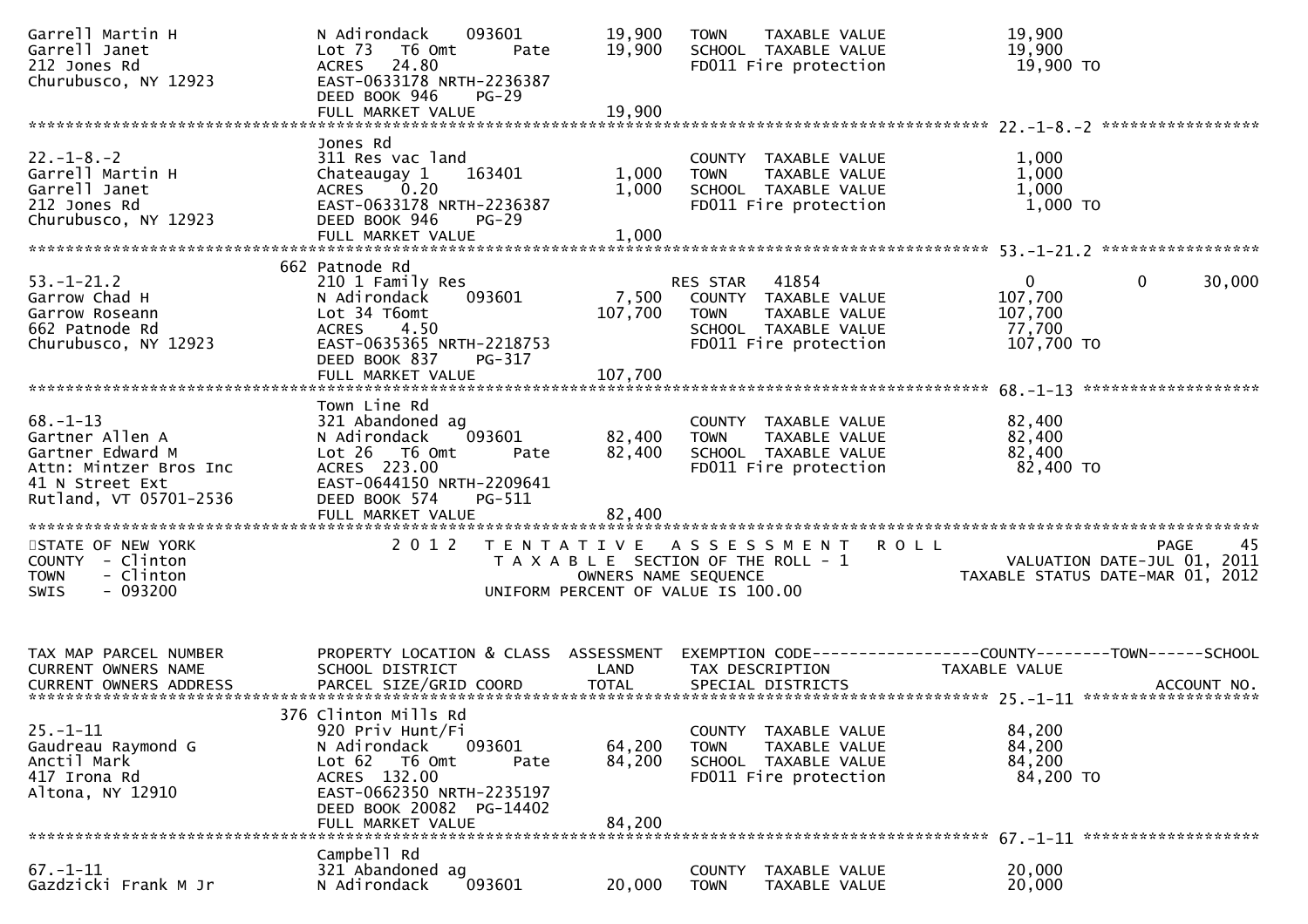| 837 Old Hartford Rd<br>Colchester, CT 06415                                                          | Lot 28 T6 Omt<br>ACRES 25.00<br>EAST-0631985 NRTH-2212182<br>DEED BOOK 20061 PG-91963<br>FULL MARKET VALUE                                                                                           | 20,000<br>20,000              | SCHOOL TAXABLE VALUE<br>FD011 Fire protection                                                            | 20,000<br>20,000 TO                                                                                    |
|------------------------------------------------------------------------------------------------------|------------------------------------------------------------------------------------------------------------------------------------------------------------------------------------------------------|-------------------------------|----------------------------------------------------------------------------------------------------------|--------------------------------------------------------------------------------------------------------|
|                                                                                                      |                                                                                                                                                                                                      |                               |                                                                                                          |                                                                                                        |
| $54. - 1 - 7$<br>Gehrke Herman D<br>18 Cami Way<br>Morrisonville, NY 12962                           | Lafrancis Rd<br>321 Abandoned ag<br>093601<br>N Adirondack<br>Lot 36 T6 Omt<br>Pate<br>ACRES 567.00<br>EAST-0648226 NRTH-2218022<br>DEED BOOK 20001 PG-22192<br>FULL MARKET VALUE                    | 142,500<br>142,500<br>142,500 | COUNTY TAXABLE VALUE<br><b>TOWN</b><br>TAXABLE VALUE<br>SCHOOL TAXABLE VALUE<br>FD011 Fire protection    | 142,500<br>142,500<br>142,500<br>142,500 TO                                                            |
|                                                                                                      | Lafrancis Rd                                                                                                                                                                                         |                               |                                                                                                          |                                                                                                        |
| $54. - 2 - 3$<br>Geno Mark E<br>Geno Tracie L<br>13 Pike Dr<br>Swanton, VT 05488                     | 321 Abandoned ag<br>093601<br>N Adirondack<br>Lot 37 T6 Omt<br>Survey Map 20061/99069 Lo<br>ACRES 20.00                                                                                              | 17,500<br>17,500              | COUNTY TAXABLE VALUE<br><b>TOWN</b><br>TAXABLE VALUE<br>SCHOOL TAXABLE VALUE<br>FD011 Fire protection    | 17,500<br>17,500<br>17,500<br>17,500 TO                                                                |
|                                                                                                      | EAST-0651446 NRTH-2217057<br>DEED BOOK 20072 PG-6941                                                                                                                                                 |                               |                                                                                                          |                                                                                                        |
| $54. - 2 - 4$<br>Geno Mark E<br>Geno Tracie L<br>13 Pike Dr<br>Swanton, VT 05488                     | Lafrancis Rd<br>321 Abandoned ag<br>093601<br>N Adirondack<br>Lot 37 T6 Omt<br>Survey Map 20061/99069 Lo<br>ACRES 20.00<br>EAST-0651333 NRTH-2217702<br>DEED BOOK 20072 PG-6941<br>FULL MARKET VALUE | 17,500<br>17,500<br>17,500    | COUNTY TAXABLE VALUE<br>TAXABLE VALUE<br><b>TOWN</b><br>SCHOOL TAXABLE VALUE<br>FD011 Fire protection    | 17,500<br>17,500<br>17,500<br>17,500 TO                                                                |
|                                                                                                      | 2 0 1 2                                                                                                                                                                                              |                               |                                                                                                          | 46                                                                                                     |
| STATE OF NEW YORK<br>COUNTY - Clinton<br>- Clinton<br><b>TOWN</b><br>$-093200$<br><b>SWIS</b>        |                                                                                                                                                                                                      | OWNERS NAME SEQUENCE          | TENTATIVE ASSESSMENT ROLL<br>T A X A B L E SECTION OF THE ROLL - 1<br>UNIFORM PERCENT OF VALUE IS 100.00 | PAGE<br>VALUATION DATE-JUL 01, 2011<br>VALUATION DATE-JUL 01, 2011<br>TAXABLE STATUS DATE-MAR 01, 2012 |
| TAX MAP PARCEL NUMBER<br>CURRENT OWNERS NAME<br>CURRENT OWNERS ADDRESS                               | PROPERTY LOCATION & CLASS ASSESSMENT<br>SCHOOL DISTRICT<br>PARCEL SIZE/GRID COORD                                                                                                                    | LAND<br>TOTAL                 | TAX DESCRIPTION<br>SPECIAL DISTRICTS                                                                     | TAXABLE VALUE<br>ACCOUNT NO.                                                                           |
| $7. - 1 - 29.4$<br>Gernassnig Adolf<br>Gernassnig Helene<br>290 7th Ave<br>Lasalle QC, Canada H8P2M4 | Santamore Rd<br>321 Abandoned ag<br>163401<br>Chateaugay 1<br>Lot 88 T6 Omt<br>ACRES 12.70<br>EAST-0628912 NRTH-2242607<br>DEED BOOK 860<br><b>PG-326</b><br>FULL MARKET VALUE                       | 12,700<br>12,700<br>12,700    | COUNTY TAXABLE VALUE<br>TAXABLE VALUE<br><b>TOWN</b><br>SCHOOL TAXABLE VALUE<br>FD011 Fire protection    | 12,700<br>12,700<br>12,700<br>12,700 TO                                                                |
|                                                                                                      | 64 Santamore Rd                                                                                                                                                                                      |                               |                                                                                                          |                                                                                                        |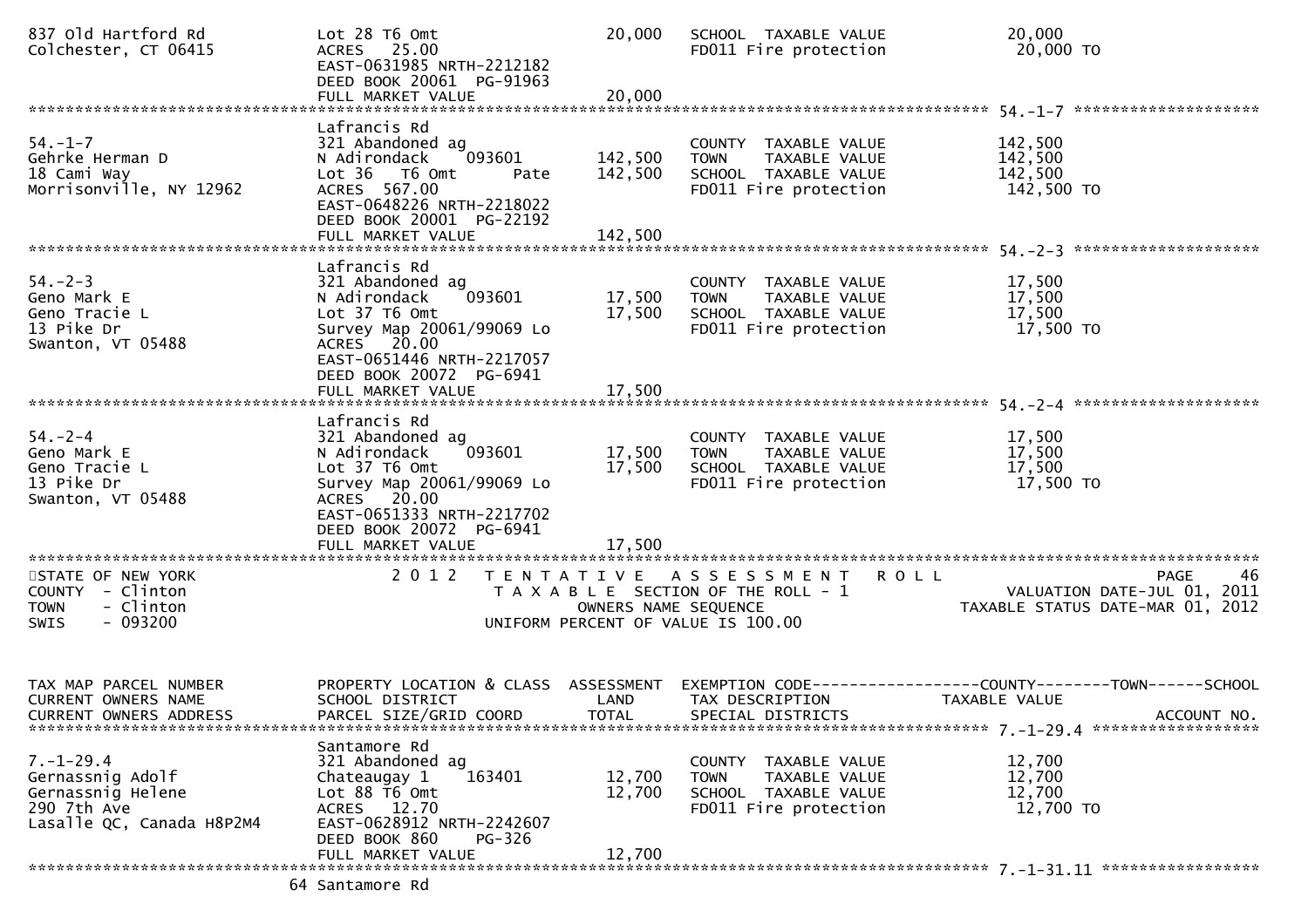| $7. - 1 - 31.11$<br>Giagnorio Joseph<br>64 Santamore Rd<br>Churubusco, NY 12923                   | 270 Mfg housing<br>163401<br>Chateaugay 1<br>Lot 88 T6 Omt<br>Previous Deed 382-349<br>6.80<br><b>ACRES</b><br>EAST-0627697 NRTH-2243245<br>DEED BOOK 20112 PG-44650                   | 9,100<br>26,600<br>26,600   | COUNTY TAXABLE VALUE<br><b>TOWN</b><br>TAXABLE VALUE<br>SCHOOL TAXABLE VALUE<br>FD011 Fire protection          | 26,600<br>26,600<br>26,600<br>26,600 TO                                                             |
|---------------------------------------------------------------------------------------------------|----------------------------------------------------------------------------------------------------------------------------------------------------------------------------------------|-----------------------------|----------------------------------------------------------------------------------------------------------------|-----------------------------------------------------------------------------------------------------|
|                                                                                                   | FULL MARKET VALUE                                                                                                                                                                      |                             |                                                                                                                |                                                                                                     |
| $25. - 1 - 4.2$<br>Gibson Eric I<br>Gibson Leigh J<br>130 Vley Rd<br>Scotia, NY 12302             | Colgan Rd<br>920 Priv Hunt/Fi<br>N Adirondack<br>093601<br>Lot 61 & 80 T6omt<br>ACRES 252.00<br>EAST-0668333 NRTH-2240506<br>DEED BOOK 1009 PG-312<br>FULL MARKET VALUE                | 88,200<br>96,000<br>96,000  | COUNTY TAXABLE VALUE<br>TAXABLE VALUE<br><b>TOWN</b><br>SCHOOL TAXABLE VALUE<br>FD011 Fire protection          | 96,000<br>96,000<br>96,000<br>96,000 TO                                                             |
|                                                                                                   |                                                                                                                                                                                        |                             |                                                                                                                |                                                                                                     |
| $25. - 1 - 9.2$<br>Gibson Erin<br>5548 Rt 11<br>Ellenburg Center, NY                              | Colgan Rd<br>321 Abandoned ag<br>093601<br>N Adirondack<br>Lot 62 T6omt<br>ACRES 19.70<br>12934-2904 EAST-0665403 NRTH-2236216<br>DEED BOOK 20001 PG-25031                             | 17,400<br>17,400            | COUNTY TAXABLE VALUE<br>TAXABLE VALUE<br><b>TOWN</b><br>SCHOOL TAXABLE VALUE<br>FD011 Fire protection          | 17,400<br>17,400<br>17,400<br>17,400 TO                                                             |
|                                                                                                   | FULL MARKET VALUE                                                                                                                                                                      | 17,400                      |                                                                                                                |                                                                                                     |
|                                                                                                   | 648 Frontier Rd                                                                                                                                                                        |                             |                                                                                                                |                                                                                                     |
| $7. - 1 - 3$<br>Gillette Randy<br>8333 Beverly Jane Ln<br>Sacramento, CA 95830                    | 260 Seasonal res<br>Chateaugay 1<br>163401<br>Lot 88 T6 Omt<br>Pate<br>ACRES 38.80<br>EAST-0625777 NRTH-2245629<br>DEED BOOK 98000 PG-99211<br>FULL MARKET VALUE                       | 26,900<br>31,300<br>31,300  | COUNTY TAXABLE VALUE<br><b>TOWN</b><br>TAXABLE VALUE<br>SCHOOL TAXABLE VALUE<br>FD011 Fire protection          | 31,300<br>31,300<br>31,300<br>31,300 TO                                                             |
|                                                                                                   |                                                                                                                                                                                        |                             |                                                                                                                |                                                                                                     |
| STATE OF NEW YORK<br>COUNTY - Clinton<br>- Clinton<br><b>TOWN</b><br>$-093200$<br>SWIS            | 2 0 1 2                                                                                                                                                                                | OWNERS NAME SEQUENCE        | TENTATIVE ASSESSMENT<br>R O L L<br>T A X A B L E SECTION OF THE ROLL - 1<br>UNIFORM PERCENT OF VALUE IS 100.00 | 47<br>PAGE<br>VALUATION DATE-JUL 01, 2011<br>TAXABLE STATUS DATE-MAR 01, 2012                       |
| TAX MAP PARCEL NUMBER<br>CURRENT OWNERS NAME<br><b>CURRENT OWNERS ADDRESS</b>                     | PROPERTY LOCATION & CLASS ASSESSMENT<br>SCHOOL DISTRICT<br>PARCEL SIZE/GRID COORD                                                                                                      | <b>LAND</b><br><b>TOTAL</b> | TAX DESCRIPTION<br>SPECIAL DISTRICTS                                                                           | EXEMPTION        CODE-----------------COUNTY-------TOWN------SCHOOL<br>TAXABLE VALUE<br>ACCOUNT NO. |
| $67. - 1 - 2.3$<br>Gilmore Kelley P<br>Gilmore Jessica L<br>79 white Rd<br>Mooers Forks, NY 12959 | 261 Campbell Rd<br>270 Mfg housing<br>093601<br>N Adirondack<br>Lot 32 T6 Omt<br>FRNT 100.00 DPTH 225.00<br>EAST-0630072 NRTH-2213284<br>DEED BOOK 20082 PG-12362<br>FULL MARKET VALUE | 4,600<br>32,800<br>32,800   | COUNTY TAXABLE VALUE<br><b>TOWN</b><br>TAXABLE VALUE<br>SCHOOL TAXABLE VALUE<br>FD011 Fire protection          | 32,800<br>32,800<br>32,800<br>32,800 TO                                                             |
|                                                                                                   |                                                                                                                                                                                        |                             |                                                                                                                |                                                                                                     |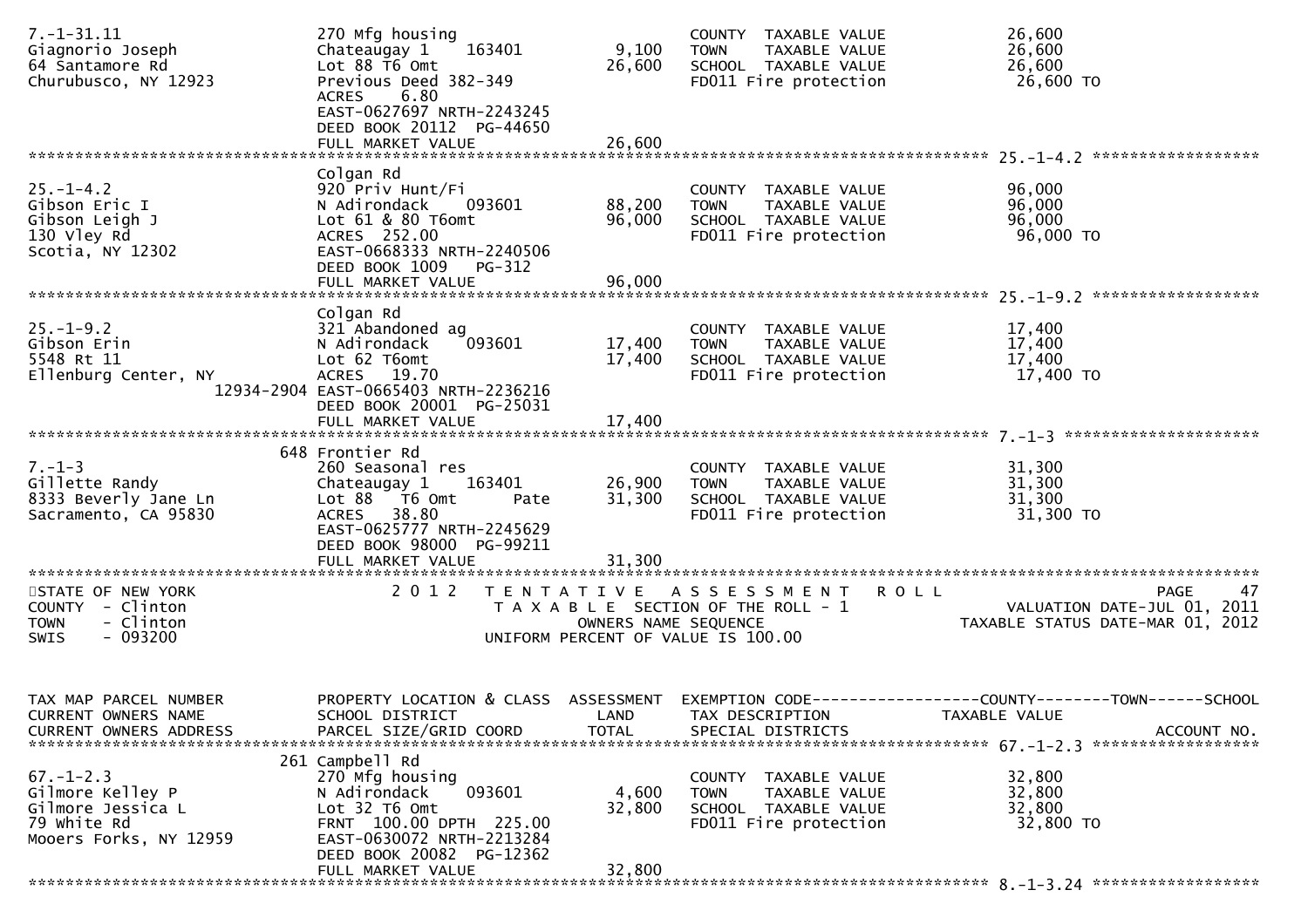| $8. - 1 - 3.24$<br>Goodrow David & Gina<br>Goodrow Life Est Ronald & Marg Lot 86 T6omt<br>PO Box 42<br>Churubusco, NY 12923     | Rt 189<br>260 Seasonal res<br>N Adirondack<br>093601<br>ACRES 12.00<br>EAST-0637109 NRTH-2245743                                                                                          | 13,500<br>14,800                          | COUNTY TAXABLE VALUE<br><b>TOWN</b><br>TAXABLE VALUE<br>SCHOOL TAXABLE VALUE<br>FD011 Fire protection                         | 14,800<br>14,800<br>14,800<br>14,800 TO                                       |                                              |
|---------------------------------------------------------------------------------------------------------------------------------|-------------------------------------------------------------------------------------------------------------------------------------------------------------------------------------------|-------------------------------------------|-------------------------------------------------------------------------------------------------------------------------------|-------------------------------------------------------------------------------|----------------------------------------------|
|                                                                                                                                 | DEED BOOK 99001 PG-14556<br>FULL MARKET VALUE                                                                                                                                             | 14,800                                    |                                                                                                                               |                                                                               |                                              |
| $38.1 - 1 - 10.1$<br>Goodrow David R<br>Goodrow Gina S<br>29 Smith St<br>Churubusco, NY 12923                                   | 2 Broad St<br>210 1 Family Res<br>093601<br>N Adirondack<br>Lot 66 T6 Omt<br>Pate<br>FRNT 200.00 DPTH 170.00<br>EAST-0640052 NRTH-2231919                                                 | 4,800<br>50,000                           | COUNTY TAXABLE VALUE<br>TAXABLE VALUE<br><b>TOWN</b><br>SCHOOL TAXABLE VALUE<br>FD011 Fire protection                         | 50,000<br>50,000<br>50,000<br>50,000 TO                                       |                                              |
|                                                                                                                                 |                                                                                                                                                                                           |                                           |                                                                                                                               |                                                                               |                                              |
| $37. - 1 - 22$<br>Goodrow Life Est Ronald & Marg Chateaugay 1<br>Goodrow David A & Gina S<br>PO Box 42<br>Churubusco, NY 12923  | 323 Vacant rural<br>163401<br>Lot 52 T6 Omt<br>Pate<br>ACRES 61.80<br>EAST-0627818 NRTH-2228324<br>DEED BOOK 99001 PG-14556                                                               | 18,900<br>18,900                          | COUNTY TAXABLE VALUE<br><b>TOWN</b><br>TAXABLE VALUE<br>SCHOOL TAXABLE VALUE<br>FD011 Fire protection                         | 18,900<br>18,900<br>18,900<br>18,900 TO                                       |                                              |
|                                                                                                                                 |                                                                                                                                                                                           |                                           |                                                                                                                               |                                                                               |                                              |
| $38.1 - 1 - 11$<br>Goodrow Life Est Ronald & Marg N Adirondack<br>Goodrow David A & Gina S<br>PO Box 42<br>Churubusco, NY 12923 | 210 1 Family Res<br>093601<br>Lot 66 T6 Omt<br>Pate<br>FRNT 170.00 DPTH 156.00<br>EAST-0640248 NRTH-2231900<br>DEED BOOK 99001 PG-14556                                                   | 68,700                                    | RES STAR 41854<br>4,500 COUNTY TAXABLE VALUE<br><b>TOWN</b><br>TAXABLE VALUE<br>SCHOOL TAXABLE VALUE<br>FD011 Fire protection | $\Omega$<br>68,700<br>68,700<br>38,700<br>68,700 TO                           | $\mathbf 0$<br>30,000                        |
| STATE OF NEW YORK<br>COUNTY - Clinton<br>- Clinton<br><b>TOWN</b><br><b>SWIS</b><br>$-093200$                                   | 2 0 1 2                                                                                                                                                                                   | T E N T A T I V E<br>OWNERS NAME SEQUENCE | ASSESSMENT<br>T A X A B L E SECTION OF THE ROLL - 1<br>UNIFORM PERCENT OF VALUE IS 100.00                                     | <b>ROLL</b><br>TAXABLE STATUS DATE-MAR 01, 2012                               | 48<br>PAGE<br>VALUATION DATE-JUL 01,<br>2011 |
| TAX MAP PARCEL NUMBER<br>CURRENT OWNERS NAME<br><b>CURRENT OWNERS ADDRESS</b>                                                   | PROPERTY LOCATION & CLASS ASSESSMENT<br>SCHOOL DISTRICT<br>PARCEL SIZE/GRID COORD                                                                                                         | LAND<br>TOTAL                             | TAX DESCRIPTION<br>SPECIAL DISTRICTS                                                                                          | EXEMPTION CODE-----------------COUNTY-------TOWN------SCHOOL<br>TAXABLE VALUE | ACCOUNT NO.                                  |
| $38.1 - 1 - 52$<br>Goodrow Ronald<br>Goodrow Margaret<br>38 Smith St<br>PO Box 42<br>Churubusco, NY 12923                       | 29 Smith St<br>270 Mfg housing<br>093601<br>N Adirondack<br>Lot 66 T6 Omt<br>Pate<br>FRNT 102.50 DPTH 244.00<br>EAST-0640028 NRTH-2231638<br>DEED BOOK 973<br>$PG-1$<br>FULL MARKET VALUE | 4,600<br>25,000<br>25,000                 | COUNTY TAXABLE VALUE<br>TAXABLE VALUE<br><b>TOWN</b><br>SCHOOL TAXABLE VALUE<br>FD011 Fire protection                         | 25,000<br>25,000<br>25,000<br>25,000 TO                                       |                                              |
|                                                                                                                                 | DEED BOOK 20051 PG-82237<br>whalen Rd<br>FULL MARKET VALUE<br>38 Smith St                                                                                                                 | 18,900                                    |                                                                                                                               |                                                                               |                                              |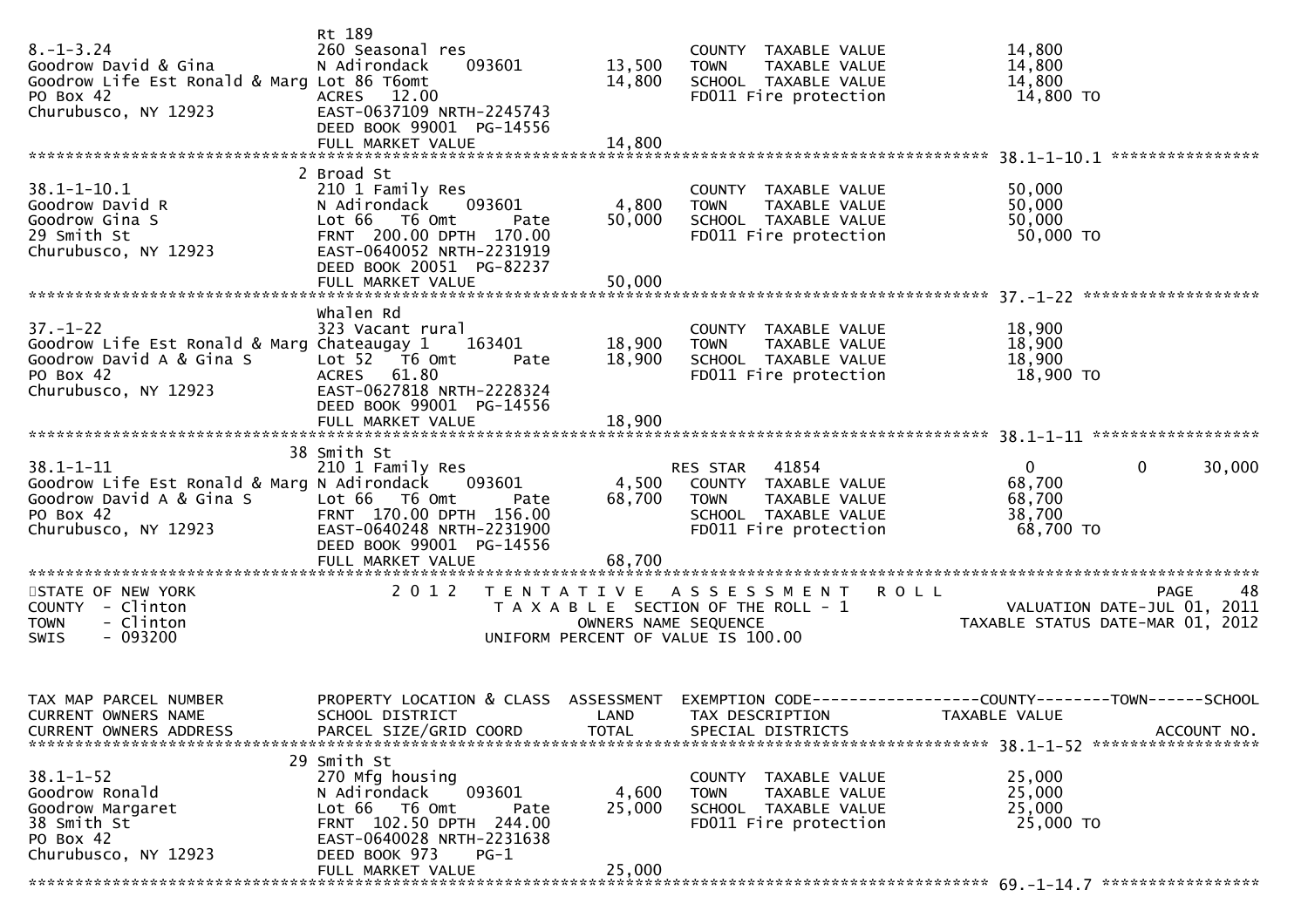| $69. - 1 - 14.7$<br>Goss Veronica A<br>Goss Alden L<br>476 Brandy Brook Rd<br>Ellenburg Center, NY 12934 | 476 Brandy Brook Rd<br>270 Mfg housing<br>N Adirondack<br>093601<br>Lot 25 T6omt<br>ACRES<br>1.70<br>EAST-0647837 NRTH-2209769<br>DEED BOOK 20031 PG-53940                    | 5,600<br>27,600                           | 41854<br>RES STAR<br>COUNTY TAXABLE VALUE<br><b>TOWN</b><br>TAXABLE VALUE<br>SCHOOL TAXABLE VALUE<br>FD011 Fire protection | $\overline{0}$<br>$\mathbf{0}$<br>27,600<br>27,600<br>27,600<br>$\bf{0}$<br>27,600 TO                |
|----------------------------------------------------------------------------------------------------------|-------------------------------------------------------------------------------------------------------------------------------------------------------------------------------|-------------------------------------------|----------------------------------------------------------------------------------------------------------------------------|------------------------------------------------------------------------------------------------------|
|                                                                                                          |                                                                                                                                                                               |                                           |                                                                                                                            |                                                                                                      |
| $21. - 1 - 14.2$<br>Graymont Materials (NY) Inc<br>111 Quarry Rd<br>Plattsburgh, NY 12901                | Lost Nation Rd<br>321 Abandoned ag<br>N Adirondack<br>093601<br>Lot 71 T6omt<br>ACRES 105.00<br>EAST-0620061 NRTH-2233727<br>DEED BOOK 20112 PG-40530<br>FULL MARKET VALUE    | 88,200<br>88,200<br>88,200                | COUNTY TAXABLE VALUE<br><b>TOWN</b><br>TAXABLE VALUE<br>SCHOOL TAXABLE VALUE<br>FD011 Fire protection                      | 88,200<br>88,200<br>88,200<br>88,200 TO                                                              |
|                                                                                                          |                                                                                                                                                                               |                                           |                                                                                                                            |                                                                                                      |
| $21. - 1 - 15.1$<br>Graymont Materials (NY) Inc<br>111 Quarry Rd<br>Plattsburgh, NY 12901                | Lost Nation Rd<br>321 Abandoned ag<br>N Adirondack<br>093601<br>Lot 71  T6 0mt<br>Pate<br>ACRES 13.50<br>EAST-0619952 NRTH-2234681                                            | 14,300<br>14,300                          | COUNTY TAXABLE VALUE<br>TAXABLE VALUE<br><b>TOWN</b><br>SCHOOL TAXABLE VALUE<br>FD011 Fire protection                      | 14,300<br>14,300<br>14,300<br>14,300 TO                                                              |
|                                                                                                          | DEED BOOK 20092 PG-26144<br>FULL MARKET VALUE                                                                                                                                 | 14,300                                    |                                                                                                                            |                                                                                                      |
| $21. - 1 - 15.21$<br>Graymont Materials (NY) Inc<br>111 Quarry Rd<br>Plattsburgh, NY 12901               | 499 Lost Nation Rd<br>321 Abandoned ag<br>093601<br>N Adirondack<br>71 T6omt<br>ACRES 18.50<br>EAST-0619885 NRTH-2235174<br>DEED BOOK 20092 PG-26276<br>FULL MARKET VALUE     | 16,800<br>16,800<br>16,800                | COUNTY TAXABLE VALUE<br><b>TOWN</b><br>TAXABLE VALUE<br>SCHOOL TAXABLE VALUE<br>FD011 Fire protection                      | 16,800<br>16,800<br>16,800<br>16,800 TO                                                              |
|                                                                                                          |                                                                                                                                                                               |                                           |                                                                                                                            |                                                                                                      |
| STATE OF NEW YORK<br>COUNTY - Clinton<br>- Clinton<br><b>TOWN</b><br>$-093200$<br>SWIS                   | 2 0 1 2                                                                                                                                                                       | T E N T A T I V E<br>OWNERS NAME SEQUENCE | A S S E S S M E N T<br>T A X A B L E SECTION OF THE ROLL - 1<br>UNIFORM PERCENT OF VALUE IS 100.00                         | 49<br><b>ROLL</b><br><b>PAGE</b><br>VALUATION DATE-JUL 01, 2011<br>TAXABLE STATUS DATE-MAR 01, 2012  |
| TAX MAP PARCEL NUMBER<br>CURRENT OWNERS NAME<br><b>CURRENT OWNERS ADDRESS</b>                            | PROPERTY LOCATION & CLASS ASSESSMENT<br>SCHOOL DISTRICT<br>PARCEL SIZE/GRID COORD                                                                                             | <b>TOTAL</b>                              | LAND TAX DESCRIPTION<br>SPECIAL DISTRICTS                                                                                  | EXEMPTION        CODE------------------COUNTY-------TOWN------SCHOOL<br>TAXABLE VALUE<br>ACCOUNT NO. |
| $21. - 1 - 15.3$<br>Graymont Materials Inc.<br>111 Quarry Rd<br>Plattsburgh, NY 12901                    | 481 Lost Nation Rd<br>321 Abandoned ag<br>093601<br>N Adirondack<br>Lot 71 T6omt<br>ACRES 13.50<br>EAST-0619924 NRTH-2234894<br>DEED BOOK 20092 PG-25548<br>FULL MARKET VALUE | 14,300<br>14,300<br>14,300                | COUNTY TAXABLE VALUE<br><b>TOWN</b><br>TAXABLE VALUE<br>SCHOOL TAXABLE VALUE<br>FD011 Fire protection                      | 14,300<br>14,300<br>14,300<br>14,300 TO                                                              |
|                                                                                                          |                                                                                                                                                                               |                                           |                                                                                                                            |                                                                                                      |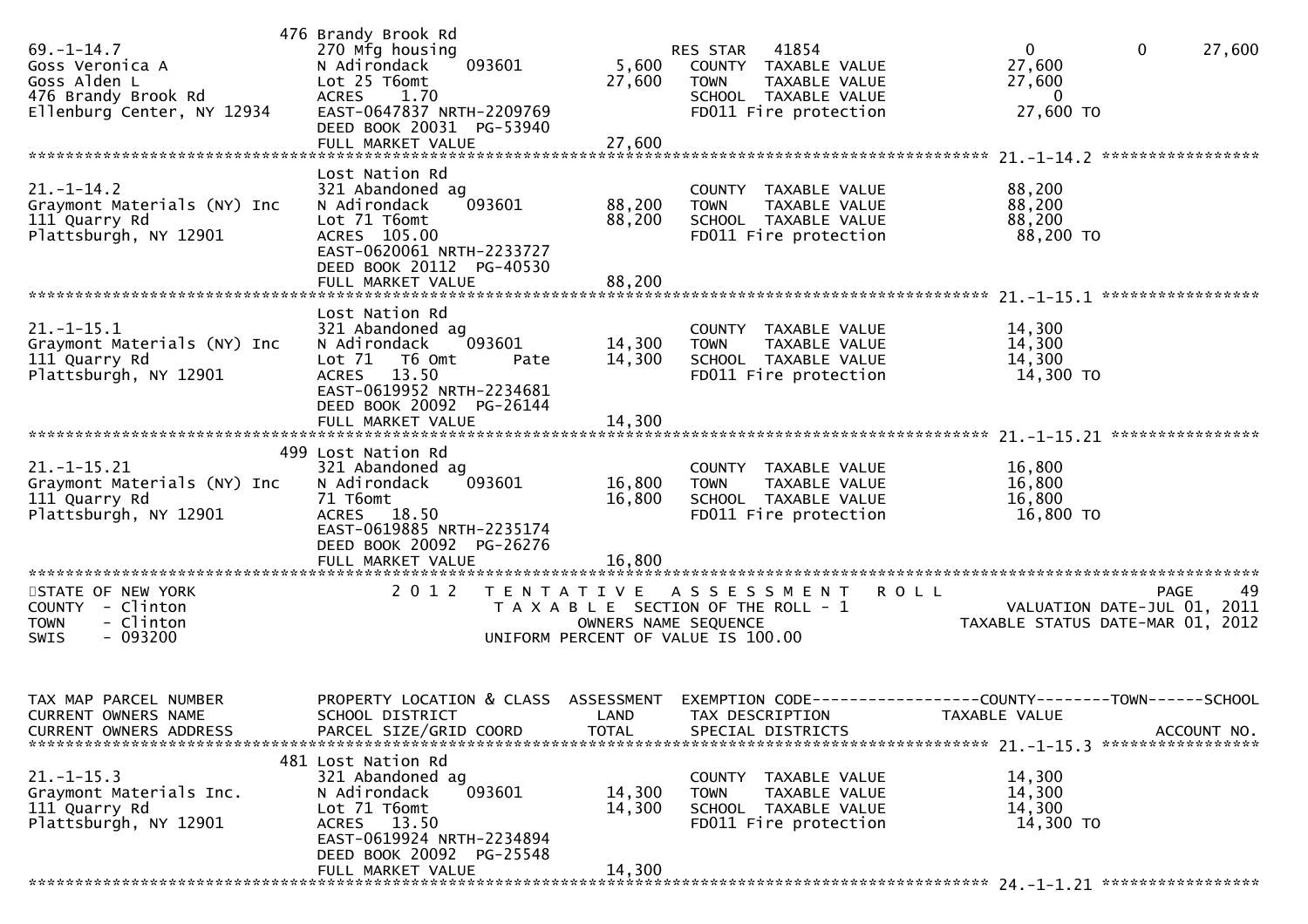| $24. - 1 - 1.21$<br>Green Richard A II<br>656 Clinton Mills Rd<br>Ellenburg Depot, NY 12935              | 656 Clinton Mills Rd<br>270 Mfg housing<br>N Adirondack<br>093601<br>Lot 63<br>51.60<br><b>ACRES</b><br>EAST-0655613 NRTH-2235499<br>DEED BOOK 99001 PG-13963<br>FULL MARKET VALUE                   | 33,300<br>38,600<br>38,600                | COUNTY TAXABLE VALUE<br><b>TOWN</b><br>TAXABLE VALUE<br>SCHOOL TAXABLE VALUE<br>FD011 Fire protection                                                                                   | 38,600<br>38,600<br>38,600<br>38,600 TO                                                             |
|----------------------------------------------------------------------------------------------------------|------------------------------------------------------------------------------------------------------------------------------------------------------------------------------------------------------|-------------------------------------------|-----------------------------------------------------------------------------------------------------------------------------------------------------------------------------------------|-----------------------------------------------------------------------------------------------------|
|                                                                                                          |                                                                                                                                                                                                      |                                           |                                                                                                                                                                                         |                                                                                                     |
| $68. - 1 - 12$<br>Gregory John J<br>Gregory Mamie M<br>487 Brandy Brook Rd<br>Ellenburg Center, NY 12934 | 487 Brandy Brook Rd<br>210 1 Family Res<br>N Adirondack<br>093601<br>Lot 26<br>T6 Omt<br>Patent<br>3.10<br><b>ACRES</b><br>EAST-0647297 NRTH-2209959<br>DEED BOOK 570<br>PG-561<br>FULL MARKET VALUE | 6,700 SR STAR<br>46,900<br>46,900         | 96 PCT OF VALUE USED FOR EXEMPTION PURPOSES<br>WARNONALL 41121<br>41834<br>COUNTY TAXABLE VALUE<br><b>TAXABLE VALUE</b><br><b>TOWN</b><br>SCHOOL TAXABLE VALUE<br>FD011 Fire protection | 6,754<br>6,754<br>$\mathbf{0}$<br>46,900<br>0<br>40,146<br>40,146<br>0<br>46,900 TO                 |
|                                                                                                          | Ryan Rd                                                                                                                                                                                              |                                           |                                                                                                                                                                                         |                                                                                                     |
| $51. - 1 - 11.2$<br>Grenier David M<br>Grenier Harriet R<br>111 Miller Ln<br>Waterbury Center, VT 05677  | 105 Vac farmland<br>Chateaugay 1<br>163401<br>Lot 50 T6 Omt<br>Pate<br><b>ACRES</b><br>50.12<br>EAST-0623901 NRTH-2219811<br>DEED BOOK 871<br>PG-198                                                 | 37,400<br>37,400                          | COUNTY TAXABLE VALUE<br><b>TOWN</b><br>TAXABLE VALUE<br>SCHOOL TAXABLE VALUE<br>FD011 Fire protection                                                                                   | 37,400<br>37,400<br>37,400<br>37,400 TO                                                             |
|                                                                                                          | FULL MARKET VALUE                                                                                                                                                                                    | 37,400                                    |                                                                                                                                                                                         |                                                                                                     |
|                                                                                                          |                                                                                                                                                                                                      |                                           |                                                                                                                                                                                         |                                                                                                     |
| $52. - 1 - 5.2$<br>Grenier David M<br>111 Miller Ln<br>Waterbury Center, VT 05677                        | 7280 Rt 11<br>260 Seasonal res<br>163401<br>Chateaugay 1<br>Lot 52  T6 Omt<br>Pate<br>ACRES 51.00<br>EAST-0625769 NRTH-2225061<br>DEED BOOK 871<br>PG-193                                            | 32,500<br>67,300                          | COUNTY TAXABLE VALUE<br><b>TOWN</b><br>TAXABLE VALUE<br>SCHOOL TAXABLE VALUE<br>FD011 Fire protection                                                                                   | 67,300<br>67,300<br>67,300<br>67,300 TO                                                             |
|                                                                                                          |                                                                                                                                                                                                      |                                           |                                                                                                                                                                                         |                                                                                                     |
| STATE OF NEW YORK<br>COUNTY - Clinton<br>- Clinton<br><b>TOWN</b><br>$-093200$<br>SWIS                   | 2 0 1 2                                                                                                                                                                                              | T E N T A T I V E<br>OWNERS NAME SEQUENCE | A S S E S S M E N T<br>T A X A B L E SECTION OF THE ROLL - 1<br>UNIFORM PERCENT OF VALUE IS 100.00                                                                                      | 50<br><b>ROLL</b><br><b>PAGE</b><br>VALUATION DATE-JUL 01, 2011<br>TAXABLE STATUS DATE-MAR 01, 2012 |
| TAX MAP PARCEL NUMBER<br><b>CURRENT OWNERS NAME</b><br><b>CURRENT OWNERS ADDRESS</b>                     | PROPERTY LOCATION & CLASS<br>SCHOOL DISTRICT<br>PARCEL SIZE/GRID COORD                                                                                                                               | ASSESSMENT<br>LAND<br><b>TOTAL</b>        | <b>EXEMPTION CODE-</b><br>TAX DESCRIPTION<br>SPECIAL DISTRICTS                                                                                                                          | -----------COUNTY--------TOWN------SCHOOL<br>TAXABLE VALUE<br>ACCOUNT NO.                           |
| $52. - 1 - 5.3$<br>Grenier David M<br>111 Miller Ln<br>Waterbury Center, VT 05677                        | Rt 11<br>321 Abandoned ag<br>163401<br>Chateaugay 1<br>Lot 49 T6omt<br>ACRES 53.00<br>EAST-0625177 NRTH-2222407<br>DEED BOOK 871<br>PG-193<br>FULL MARKET VALUE                                      | 32,000<br>32,000                          | COUNTY TAXABLE VALUE<br><b>TOWN</b><br>TAXABLE VALUE<br>SCHOOL TAXABLE VALUE<br>FD011 Fire protection                                                                                   | 32,000<br>32,000<br>32,000<br>32,000 TO                                                             |
|                                                                                                          |                                                                                                                                                                                                      | 32,000                                    |                                                                                                                                                                                         |                                                                                                     |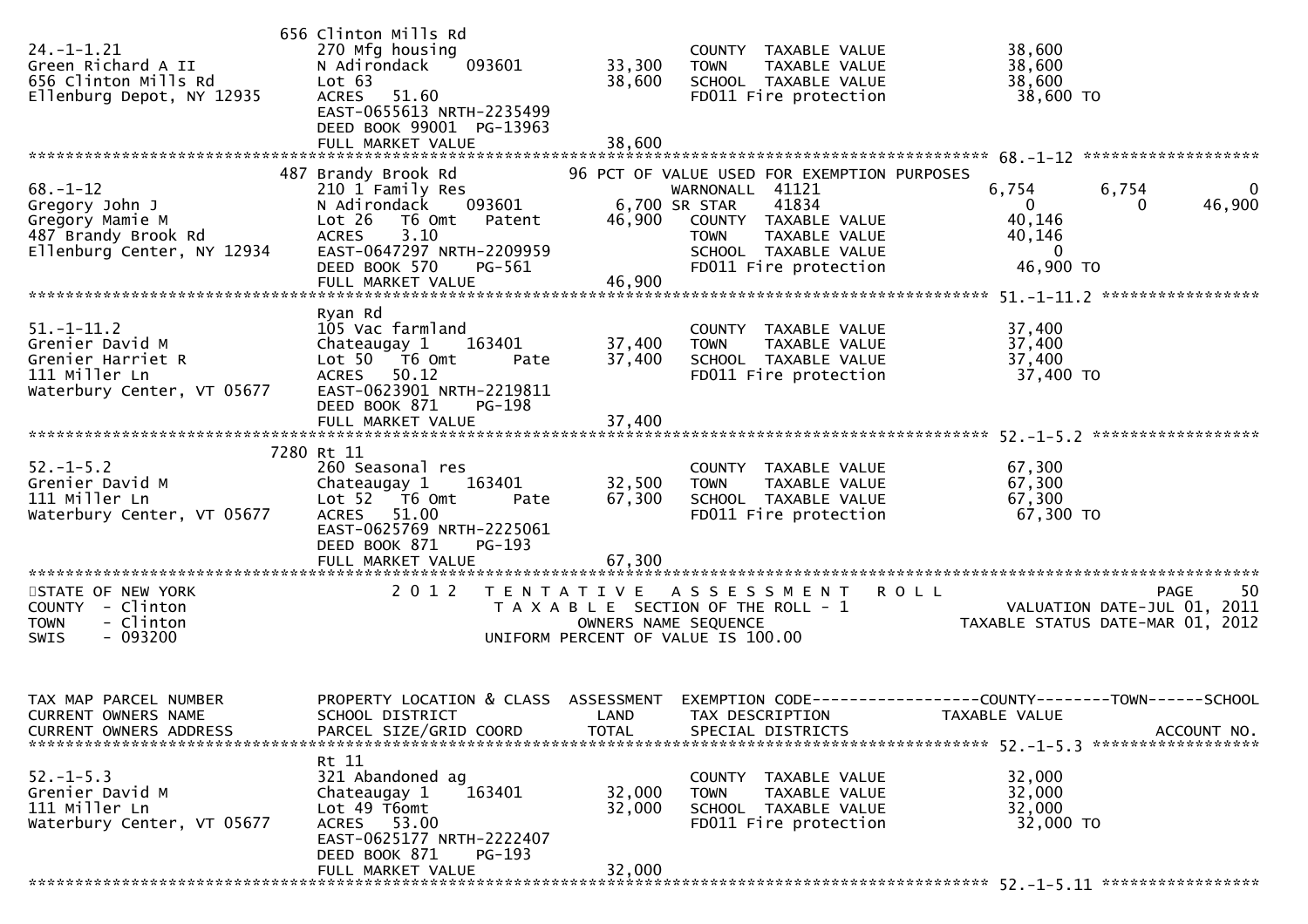| $52. - 1 - 5.11$<br>Grenier David M<br>111 Miller Ln<br>Waterbury Center, VT 05677                             | Rt 11<br>321 Abandoned ag<br>Chateaugay 1<br>163401<br>Lot 52 T6omt<br>ACRES 50.70<br>EAST-0624884 NRTH-2224837<br>DEED BOOK 871<br>PG-196<br>FULL MARKET VALUE                                                   | 34,900<br>34,900<br>34,900 | COUNTY TAXABLE VALUE<br>TAXABLE VALUE<br><b>TOWN</b><br>SCHOOL TAXABLE VALUE<br>FD011 Fire protection                      | 34,900<br>34,900<br>34,900<br>34,900 TO                                                                           |
|----------------------------------------------------------------------------------------------------------------|-------------------------------------------------------------------------------------------------------------------------------------------------------------------------------------------------------------------|----------------------------|----------------------------------------------------------------------------------------------------------------------------|-------------------------------------------------------------------------------------------------------------------|
|                                                                                                                |                                                                                                                                                                                                                   |                            |                                                                                                                            |                                                                                                                   |
| $67. - 1 - 9.4$<br>Hahn Richard Eric<br>90 Fairview Ave Apt 3-12<br>Kingston, NY 12401                         | Campbell Rd<br>321 Abandoned ag<br>093601<br>N Adirondack<br>Lot 28 T6omt<br>ACRES 25.00<br>EAST-0632141 NRTH-2210995<br>DEED BOOK 595<br>PG-974<br>FULL MARKET VALUE                                             | 20,000<br>20,000<br>20,000 | COUNTY TAXABLE VALUE<br>TAXABLE VALUE<br><b>TOWN</b><br>SCHOOL TAXABLE VALUE<br>FD011 Fire protection                      | 20,000<br>20,000<br>20,000<br>20,000 TO                                                                           |
|                                                                                                                |                                                                                                                                                                                                                   |                            |                                                                                                                            |                                                                                                                   |
| $22. - 1 - 13$<br>Hammond Stephen<br>Hammond Colleen<br>22 Moore St<br>Moorestown, NJ 08057                    | Merchia Rd<br>321 Abandoned ag<br>093601<br>N Adirondack<br>Lot <sub>73</sub><br>T6 Omt<br>Pate<br>ACRES 62.00<br>EAST-0629684 NRTH-2235864<br>DEED BOOK 719<br>$PG-110$                                          | 38,500<br>38,500           | COUNTY TAXABLE VALUE<br>TAXABLE VALUE<br><b>TOWN</b><br>SCHOOL TAXABLE VALUE<br>FD011 Fire protection                      | 38,500<br>38,500<br>38,500<br>38,500 TO                                                                           |
|                                                                                                                |                                                                                                                                                                                                                   |                            |                                                                                                                            |                                                                                                                   |
|                                                                                                                |                                                                                                                                                                                                                   |                            |                                                                                                                            |                                                                                                                   |
| $53. - 1 - 19.212$<br>Hansen Joel A<br>Hansen Jennifer<br>764 Patnode Rd<br>Churubusco, NY 12923               | 764 Patnode Rd<br>210 1 Family Res<br>N Adirondack<br>093601<br>Lot 47 T6omt<br>FRNT 100.00 DPTH 125.00<br><b>BANK</b><br>320<br>EAST-0635025 NRTH-2221184<br>DEED BOOK 923<br><b>PG-235</b><br>FULL MARKET VALUE | 3,800<br>75,700<br>75,700  | RES STAR<br>41854<br>COUNTY TAXABLE VALUE<br>TAXABLE VALUE<br><b>TOWN</b><br>SCHOOL TAXABLE VALUE<br>FD011 Fire protection | $\Omega$<br>0<br>30,000<br>75,700<br>75,700<br>45,700<br>75,700 TO                                                |
|                                                                                                                |                                                                                                                                                                                                                   |                            |                                                                                                                            |                                                                                                                   |
| STATE OF NEW YORK<br>COUNTY - Clinton<br>- Clinton<br><b>TOWN</b><br>$-093200$<br>SWIS                         | 2 0 1 2<br>T E N T A T I V E                                                                                                                                                                                      | OWNERS NAME SEQUENCE       | A S S E S S M E N T<br>T A X A B L E SECTION OF THE ROLL - 1<br>UNIFORM PERCENT OF VALUE IS 100.00                         | <b>ROLL</b><br>-51<br>PAGE<br>VALUATION DATE-JUL 01, 2011<br>TAXABLE STATUS DATE-MAR 01, 2012                     |
| TAX MAP PARCEL NUMBER<br>CURRENT OWNERS NAME                                                                   | SCHOOL DISTRICT                                                                                                                                                                                                   | LAND                       | TAX DESCRIPTION                                                                                                            | PROPERTY LOCATION & CLASS ASSESSMENT EXEMPTION CODE----------------COUNTY-------TOWN------SCHOOL<br>TAXABLE VALUE |
| $81. - 1 - 1$<br>Harrigan Bros Dairy Farm<br>8341 Star Rd<br>Chateaugay, NY 12920<br>MAY BE SUBJECT TO PAYMENT | 236 County Line Rd<br>240 Rural res<br>163401<br>Chateaugay 1<br>Lot 30 76 0mt<br>Pate<br>ACRES 100.00<br>EAST-0620695 NRTH-2207201<br>DEED BOOK 20112 PG-40693                                                   | 67,500<br>87,400           | AGRI DISTR 41720<br>COUNTY TAXABLE VALUE<br><b>TOWN</b><br>TAXABLE VALUE<br>SCHOOL TAXABLE VALUE<br>FD011 Fire protection  | 12,935<br>12,935<br>12,935<br>74,465<br>74,465<br>74,465<br>87,400 TO                                             |
| UNDER AGDIST LAW TIL 2016                                                                                      | FULL MARKET VALUE                                                                                                                                                                                                 | 87,400                     |                                                                                                                            |                                                                                                                   |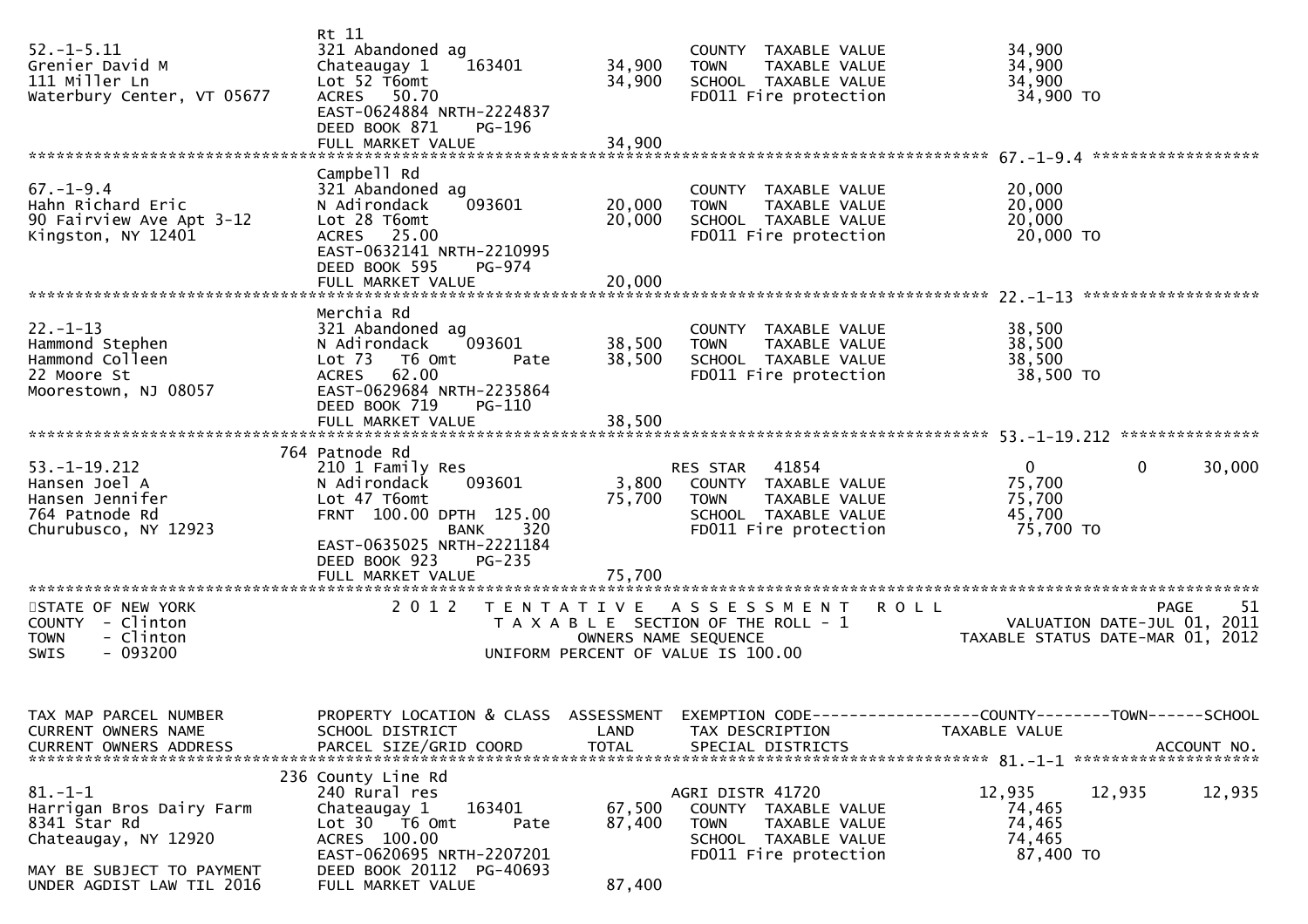| 748-750 Rt 189<br>$23. - 1 - 11$<br>Harriman Richard L Sr<br>Harriman Doris<br>748 Route 189                          | 240 Rural res<br>N Adirondack<br>Lot 66 T6 Omt<br>ACRES 25.00                                                                                                                                        | 093601 20,000 AGED LW.<br>Pate 47,500 SR STAR COUNTY | 68 PCT OF VALUE USED FOR EXEMPTION PURPOSES<br>WARNONALL 41121<br>20,000 AGED C&T 41801<br>41834<br>COUNTY TAXABLE VALUE             |                                                  | 4,845 4,845<br>13,728<br>$\overline{0}$<br>28,927                                                                                              | 13,728<br>$\Omega$ | $\mathbf 0$<br>$\overline{\mathbf{0}}$<br>47,500 |
|-----------------------------------------------------------------------------------------------------------------------|------------------------------------------------------------------------------------------------------------------------------------------------------------------------------------------------------|------------------------------------------------------|--------------------------------------------------------------------------------------------------------------------------------------|--------------------------------------------------|------------------------------------------------------------------------------------------------------------------------------------------------|--------------------|--------------------------------------------------|
| Churubusco, NY 12923                                                                                                  | EAST-0638691 NRTH-2235358                                                                                                                                                                            |                                                      |                                                                                                                                      | TAXABLE VALUE<br>TAXABLE VALUE<br>ire protection | 28,927<br>20, 32, 0                                                                                                                            |                    |                                                  |
|                                                                                                                       |                                                                                                                                                                                                      |                                                      |                                                                                                                                      |                                                  |                                                                                                                                                |                    |                                                  |
| $67. - 1 - 2.22$<br>Harris Theodore J<br>618 Ryan Rd<br>Churubusco, NY 12923                                          | 618 Ryan Rd<br>210 1 Family Res<br>093601<br>N Adirondack<br>Lot 32 T6omt<br>2.10 BANK<br>080<br><b>ACRES</b><br>EAST-0624430 NRTH-2213631<br>DEED BOOK 20051 PG-83784                               | 107,400                                              | 41854<br>RES STAR<br>5,800 COUNTY TAXABLE VALUE<br><b>TOWN</b><br>SCHOOL TAXABLE VALUE<br>FD011 Fire protection                      | TAXABLE VALUE                                    | $\overline{0}$<br>107,400<br>107,400<br>77,400<br>107,400 TO                                                                                   | $\overline{0}$     | 30,000                                           |
|                                                                                                                       | Old Railroad Bed                                                                                                                                                                                     |                                                      |                                                                                                                                      |                                                  |                                                                                                                                                |                    |                                                  |
| $55. - 1 - 1$<br>Hart Life Use George H<br>Hart Delbert R & Deborah A<br>637 Bull Run Rd<br>Ellenburg Depot, NY 12935 | 321 Abandoned ag<br>N Adirondack 093601<br>Lot 43 T6 Omt<br>Pate<br><b>ACRES</b><br>42.00<br>EAST-0661393 NRTH-2224363                                                                               | 8,400                                                | COUNTY TAXABLE VALUE<br>COUNTY TAXABLE VALUE<br>TOWN   TAXABLE VALUE<br>SCHOOL  TAXABLE VALUE<br>FDO11 Fire protection<br>8,400 TOWN |                                                  | 8,400<br>8,400<br>8,400<br>8,400 TO                                                                                                            |                    |                                                  |
|                                                                                                                       | DEED BOOK 20011 PG-34806<br>FULL MARKET VALUE                                                                                                                                                        | 8,400                                                |                                                                                                                                      |                                                  |                                                                                                                                                |                    |                                                  |
|                                                                                                                       | 7173 Rt 11                                                                                                                                                                                           |                                                      |                                                                                                                                      |                                                  |                                                                                                                                                |                    |                                                  |
| $52. - 1 - 9.11$<br>Helm Cindy Marie<br>7173 Rt 11<br>Churubusco, NY 12923                                            | 210 1 Family Res<br>Chateaugay 1 163401<br>Lot 49 T6 Omt<br>Pate<br>1.10<br><b>ACRES</b><br>EAST-0628742 NRTH-2224251<br>DEED BOOK 20061 PG-94478                                                    |                                                      | RES STAR 41854<br>5,100 COUNTY TAXABLE VALUE<br>59,700 TOWN TAXABLE VALUE<br>SCHOOL TAXABLE VALUE<br>FD011 Fire protection           |                                                  | $\overline{0}$<br>59,700<br>59,700<br>29,700<br>59,700 TO                                                                                      | $\mathbf{0}$       | 30,000                                           |
|                                                                                                                       |                                                                                                                                                                                                      |                                                      |                                                                                                                                      |                                                  |                                                                                                                                                |                    |                                                  |
| STATE OF NEW YORK<br>COUNTY - Clinton<br>- Clinton<br><b>TOWN</b><br>SWIS<br>- 093200                                 | 2012 TENTATIVE ASSESSMENT ROLL                                                                                                                                                                       |                                                      | UNIFORM PERCENT OF VALUE IS 100.00                                                                                                   |                                                  | T E N T A T I V E A S S E S S M E N T R O L L<br>T A X A B L E SECTION OF THE ROLL – 1 VALUATION DATE-JUL 01, 2011<br>OWNERS NAME SEQUENCE CON | PAGE               | 52                                               |
| TAX MAP PARCEL NUMBER<br>CURRENT OWNERS NAME<br>CURRENT OWNERS ADDRESS                                                | PROPERTY LOCATION & CLASS ASSESSMENT<br>SCHOOL DISTRICT<br>PARCEL SIZE/GRID COORD                                                                                                                    | LAND<br><b>TOTAL</b>                                 | TAX DESCRIPTION<br>SPECIAL DISTRICTS                                                                                                 |                                                  | EXEMPTION CODE-----------------COUNTY-------TOWN------SCHOOL<br>TAXABLE VALUE                                                                  |                    | ACCOUNT NO.                                      |
| $38.1 - 1 - 24$<br>Helm Francis L<br>PO Box 23<br>Churubusco, NY 12923                                                | 1281 Clinton Mills Rd<br>270 Mfg housing<br>093601<br>N Adirondack<br>Lot 55 T6 Omt<br>Pate<br>FRNT 247.50 DPTH 173.00<br>EAST-0640831 NRTH-2230794<br>DEED BOOK 20051 PG-87761<br>FULL MARKET VALUE | 5,000<br>33,200<br>33,200                            | 41854<br>RES STAR<br><b>COUNTY</b><br><b>TOWN</b><br>SCHOOL TAXABLE VALUE<br>FD011 Fire protection                                   | TAXABLE VALUE<br>TAXABLE VALUE                   | 0<br>33,200<br>33,200<br>3,200<br>33,200 TO                                                                                                    | 0                  | 30,000                                           |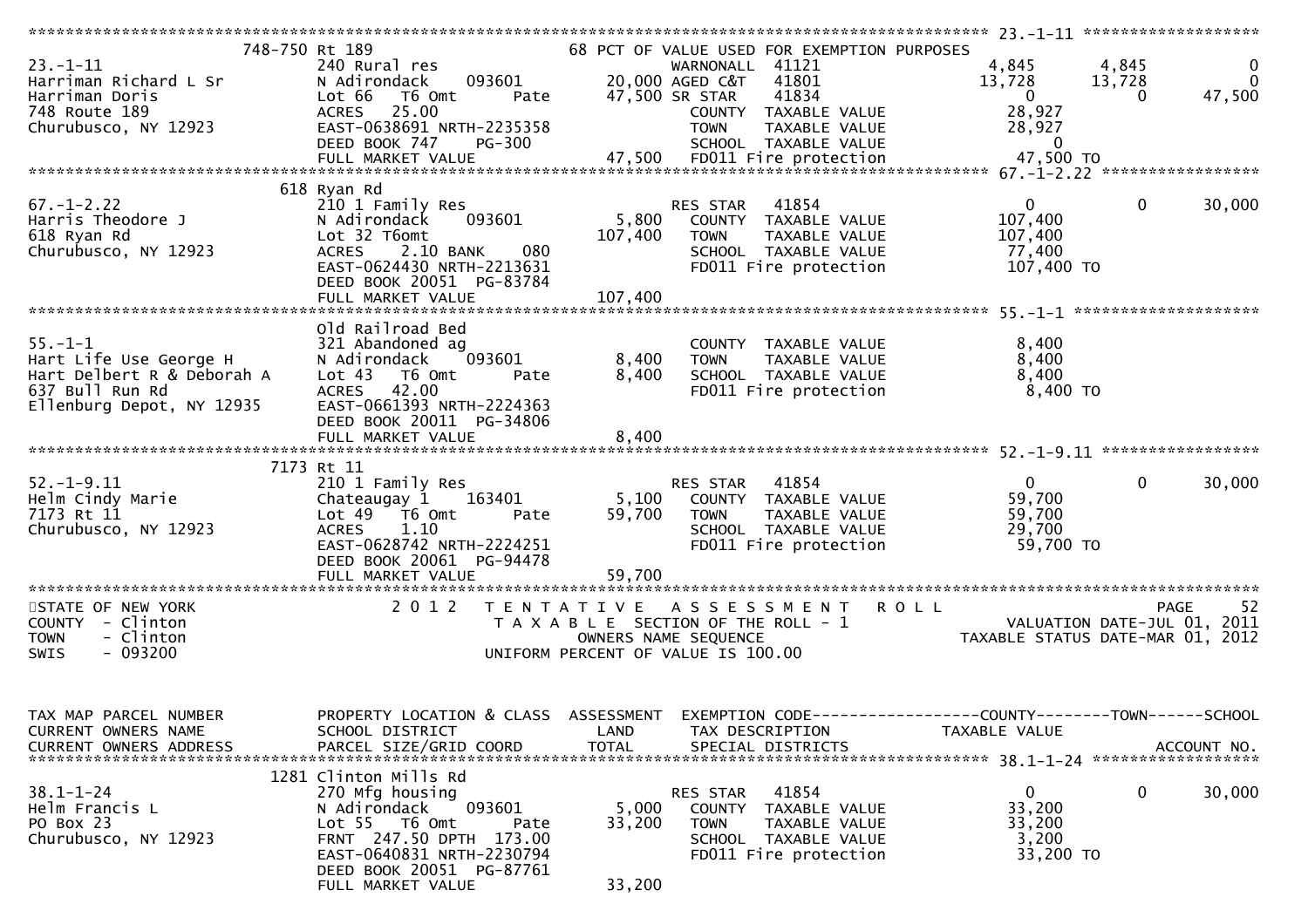|                                     | Rt 11                                    |                                       |                                    |                                                                 |
|-------------------------------------|------------------------------------------|---------------------------------------|------------------------------------|-----------------------------------------------------------------|
| $52. - 1 - 9.12$                    | $322$ Rural vac $>10$                    |                                       | COUNTY TAXABLE VALUE               | 11,800                                                          |
| Helm Francis L                      | 163401<br>Chateaugay 1                   | 11,800                                | <b>TOWN</b><br>TAXABLE VALUE       | 11,800                                                          |
| PO Box 23                           | Lot $49$ $\overline{16}$ OMT             | 11,800                                | SCHOOL TAXABLE VALUE               | 11,800                                                          |
|                                     |                                          |                                       |                                    |                                                                 |
| Churubusco, NY 12923                | ACRES 10.70<br>EAST-0628507 NRTH-2223950 |                                       | FD011 Fire protection              | 11,800 TO                                                       |
| MAY BE SUBJECT TO PAYMENT           | DEED BOOK 20051 PG-82724                 |                                       |                                    |                                                                 |
|                                     |                                          |                                       |                                    |                                                                 |
| UNDER RPTL483 UNTIL 2017            | FULL MARKET VALUE                        | 11,800                                |                                    |                                                                 |
|                                     |                                          |                                       |                                    |                                                                 |
|                                     | Lafrancis Rd                             |                                       |                                    |                                                                 |
| $39. - 1 - 5$                       | 920 Priv Hunt/Fi                         |                                       | COUNTY TAXABLE VALUE               | 42,800                                                          |
| Hemingway Lenore                    | 093601<br>N Adirondack                   | 35,500                                | TAXABLE VALUE<br><b>TOWN</b>       | 42,800                                                          |
| Fiedler Steve                       | Lot 44 T6omt                             | 42,800                                | SCHOOL TAXABLE VALUE               | 42,800                                                          |
| 15 Redrock Ct                       | ACRES 68.00                              |                                       | FD011 Fire protection              | 42,800 TO                                                       |
| Sedona, AZ 86351-7247               | EAST-0651912 NRTH-2226338                |                                       |                                    |                                                                 |
|                                     |                                          |                                       |                                    |                                                                 |
|                                     | DEED BOOK 20021 PG-47500                 |                                       |                                    |                                                                 |
|                                     |                                          |                                       |                                    |                                                                 |
|                                     |                                          |                                       |                                    |                                                                 |
|                                     | Lafrancis Rd                             |                                       |                                    |                                                                 |
| $39. - 1 - 9$                       | 321 Abandoned ag                         |                                       | COUNTY TAXABLE VALUE               | 89,800                                                          |
| Hemingway Vitchel                   | 093601<br>N Adirondack                   | 89,800                                | <b>TOWN</b><br>TAXABLE VALUE       | 89,800                                                          |
|                                     |                                          |                                       |                                    |                                                                 |
| Hemingway Ellen                     | Lot 44 T6omt                             | 89,800                                | SCHOOL TAXABLE VALUE               | 89,800                                                          |
| 12 Bears Den Way                    | ACRES 300.00                             |                                       | FD011 Fire protection              | 89,800 TO                                                       |
| Mooers Forks, NY 12959              | EAST-0654495 NRTH-2225739                |                                       |                                    |                                                                 |
|                                     | DEED BOOK 20021 PG-47199                 |                                       |                                    |                                                                 |
|                                     |                                          |                                       |                                    |                                                                 |
|                                     |                                          |                                       |                                    |                                                                 |
|                                     | Lafrancis Rd                             |                                       |                                    |                                                                 |
|                                     |                                          |                                       |                                    |                                                                 |
| $54. - 1 - 2.3$                     | 920 Priv Hunt/Fi                         |                                       | COUNTY TAXABLE VALUE               | 64,600                                                          |
|                                     | 093601<br>N Adirondack                   | 59,600                                | <b>TOWN</b><br>TAXABLE VALUE       | 64,600                                                          |
| Hemingway Vitchel<br>Magoon Ellen A | Lot 45 T6omt                             | 64,600                                | SCHOOL TAXABLE VALUE               | 64,600                                                          |
| 12 Bears Den Way                    | ACRES 140.00                             |                                       | FD011 Fire protection              | 64,600 TO                                                       |
| Mooers Forks, NY 12959              | EAST-0649943 NRTH-2221943                |                                       |                                    |                                                                 |
|                                     | DEED BOOK 20092 PG-22268                 |                                       |                                    |                                                                 |
|                                     |                                          |                                       |                                    |                                                                 |
|                                     |                                          |                                       |                                    |                                                                 |
|                                     |                                          |                                       |                                    |                                                                 |
| STATE OF NEW YORK                   | 2 0 1 2                                  |                                       | TENTATIVE ASSESSMENT ROLL          | 53<br>PAGE                                                      |
| COUNTY - Clinton                    |                                          | T A X A B L E SECTION OF THE ROLL - 1 |                                    |                                                                 |
| - Clinton<br><b>TOWN</b>            |                                          |                                       |                                    |                                                                 |
|                                     |                                          |                                       |                                    | VALUATION DATE-JUL 01, 2011<br>TAXARLE STATIIS DATE-MAP 01 2012 |
|                                     |                                          | OWNERS NAME SEQUENCE                  |                                    | TAXABLE STATUS DATE-MAR 01, 2012                                |
| $-093200$<br><b>SWIS</b>            |                                          |                                       | UNIFORM PERCENT OF VALUE IS 100.00 |                                                                 |
|                                     |                                          |                                       |                                    |                                                                 |
|                                     |                                          |                                       |                                    |                                                                 |
|                                     |                                          |                                       |                                    |                                                                 |
| TAX MAP PARCEL NUMBER               | PROPERTY LOCATION & CLASS ASSESSMENT     |                                       |                                    | EXEMPTION CODE-----------------COUNTY-------TOWN------SCHOOL    |
| CURRENT OWNERS NAME                 | SCHOOL DISTRICT                          | LAND                                  | TAX DESCRIPTION                    | TAXABLE VALUE                                                   |
| <b>CURRENT OWNERS ADDRESS</b>       |                                          | <b>TOTAL</b>                          |                                    | ACCOUNT NO.                                                     |
|                                     | PARCEL SIZE/GRID COORD                   |                                       | SPECIAL DISTRICTS                  |                                                                 |
|                                     |                                          |                                       |                                    |                                                                 |
|                                     | Merchia Rd                               |                                       |                                    |                                                                 |
| $22. - 1 - 16.1$                    | 321 Abandoned ag                         |                                       | TAXABLE VALUE<br><b>COUNTY</b>     | 32,500                                                          |
| Hemmingway Mark A                   | N Adirondack<br>093601                   | 32,500                                | <b>TOWN</b><br>TAXABLE VALUE       | 32,500                                                          |
| 259 Ryan Rd                         | Lot 72 T6omt                             | 32,500                                | SCHOOL TAXABLE VALUE               | 32,500                                                          |
| Chateaugay, NY 12920                | ACRES 50.00                              |                                       | FD011 Fire protection              | 32,500 TO                                                       |
|                                     | EAST-0626754 NRTH-2234653                |                                       |                                    |                                                                 |
|                                     | DEED BOOK 2001                           |                                       |                                    |                                                                 |
|                                     | PG-36019<br>FULL MARKET VALUE            | 32,500                                |                                    |                                                                 |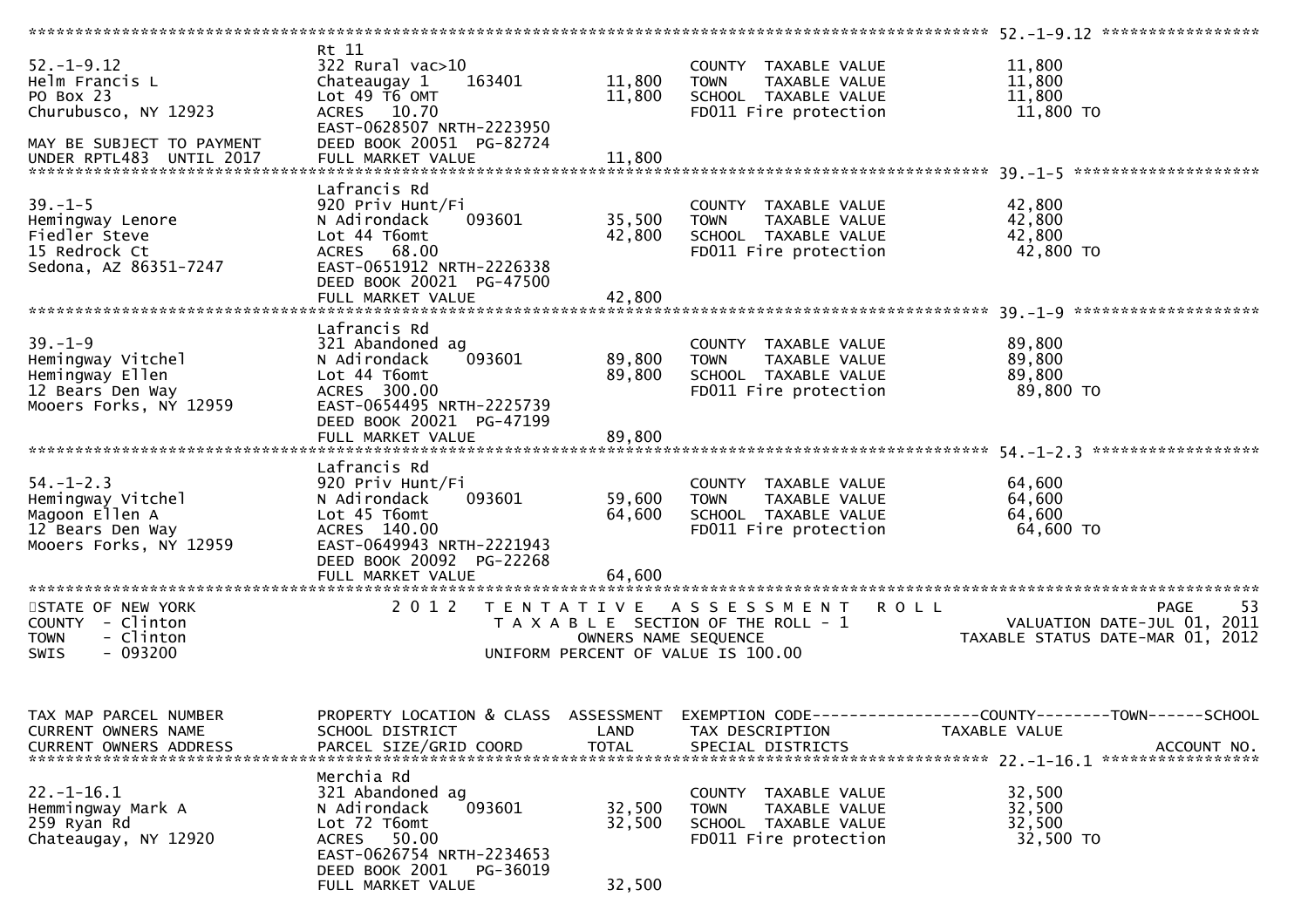| $66. - 1 - 4.1$<br>Henderson Hebert Brenda                                            | 613-617 Ryan Rd<br>240 Rural res<br>163401<br>Chateaugay 1<br>Lot 31 76 0mt   | 110,600              | 41854<br>RES STAR<br>COUNTY TAXABLE VALUE                                                          | $\mathbf{0}$<br>$\mathbf{0}$<br>30,000<br>173,900                                                   |
|---------------------------------------------------------------------------------------|-------------------------------------------------------------------------------|----------------------|----------------------------------------------------------------------------------------------------|-----------------------------------------------------------------------------------------------------|
| Henderson Hebert Raymond Jr<br>Ryan Rd<br>PO Box 613<br>Churubusco, NY 12923          | Pate<br>ACRES 212.70<br>EAST-0623072 NRTH-2213225<br>DEED BOOK 20051 PG-82302 | 173,900              | <b>TOWN</b><br>TAXABLE VALUE<br>SCHOOL TAXABLE VALUE<br>FD011 Fire protection                      | 173,900<br>143,900<br>173,900 TO                                                                    |
|                                                                                       | FULL MARKET VALUE                                                             | 173,900              |                                                                                                    |                                                                                                     |
|                                                                                       | County Line Rd                                                                |                      |                                                                                                    |                                                                                                     |
| $66. - 1 - 1$<br>Herrmann Arno H                                                      | 321 Abandoned ag<br>Chateaugay 1<br>163401                                    | 91,500               | COUNTY TAXABLE VALUE<br>TAXABLE VALUE<br><b>TOWN</b>                                               | 91,500<br>91,500                                                                                    |
| Herrmann Irma E                                                                       | Lot $31$ $\overline{76}$ Omt<br>Pate                                          | 91,500               | SCHOOL TAXABLE VALUE                                                                               | 91,500                                                                                              |
| 71 Horanway<br>Stoughton, MA 02072                                                    | ACRES 148.00<br>EAST-0619928 NRTH-2216037<br>DEED BOOK 614<br>PG-1040         |                      | FD011 Fire protection                                                                              | 91,500 TO                                                                                           |
|                                                                                       |                                                                               |                      |                                                                                                    |                                                                                                     |
|                                                                                       | Lafrancis Rd                                                                  |                      |                                                                                                    |                                                                                                     |
| $69. - 1 - 8.62$<br>Heslop Mark K                                                     | 321 Abandoned ag<br>093601<br>N Adirondack                                    | 28,400               | COUNTY TAXABLE VALUE<br>TAXABLE VALUE<br><b>TOWN</b>                                               | 28,400<br>28,400                                                                                    |
| 24 Rue Du Park W                                                                      | Lot 24 T6omt                                                                  | 28,400               | SCHOOL TAXABLE VALUE                                                                               | 28,400                                                                                              |
| Chateauguay QC, Canada<br>J6K1P8                                                      | ACRES 50.30<br>EAST-0654210 NRTH-2213782<br>DEED BOOK 20072 PG-9493           |                      | FD011 Fire protection                                                                              | 28,400 TO                                                                                           |
|                                                                                       | FULL MARKET VALUE                                                             | 28,400               |                                                                                                    |                                                                                                     |
|                                                                                       | Santamore Rd                                                                  |                      |                                                                                                    |                                                                                                     |
| $7. - 1 - 31.13$<br>Hicks Jordon V                                                    | 321 Abandoned ag<br>Chateaugay 1<br>163401                                    | 27,100               | COUNTY TAXABLE VALUE<br>TAXABLE VALUE<br><b>TOWN</b>                                               | 27,100<br>27,100                                                                                    |
| 28 Monty St                                                                           | Lot 88 T6 OMT                                                                 | 27,100               | SCHOOL TAXABLE VALUE                                                                               | 27,100                                                                                              |
| Plattsburgh, NY 12901                                                                 | ACRES 54.20<br>EAST-0628386 NRTH-2242217<br>DEED BOOK 20112 PG-41914          |                      | FD011 Fire protection                                                                              | 27,100 TO                                                                                           |
|                                                                                       |                                                                               |                      |                                                                                                    |                                                                                                     |
| STATE OF NEW YORK<br>COUNTY - Clinton<br>- Clinton<br><b>TOWN</b><br>SWIS<br>- 093200 | 2 0 1 2<br>T E N T A T I V E                                                  | OWNERS NAME SEQUENCE | A S S E S S M E N T<br>T A X A B L E SECTION OF THE ROLL - 1<br>UNIFORM PERCENT OF VALUE IS 100.00 | 54<br><b>ROLL</b><br><b>PAGE</b><br>VALUATION DATE-JUL 01, 2011<br>TAXABLE STATUS DATE-MAR 01, 2012 |
|                                                                                       |                                                                               |                      |                                                                                                    |                                                                                                     |
|                                                                                       |                                                                               |                      |                                                                                                    |                                                                                                     |
| TAX MAP PARCEL NUMBER<br>CURRENT OWNERS NAME                                          | PROPERTY LOCATION & CLASS ASSESSMENT<br>SCHOOL DISTRICT                       | LAND                 | TAX DESCRIPTION                                                                                    | EXEMPTION CODE-----------------COUNTY-------TOWN------SCHOOL<br>TAXABLE VALUE                       |
| <b>CURRENT OWNERS ADDRESS</b>                                                         | PARCEL SIZE/GRID COORD                                                        | <b>TOTAL</b>         | SPECIAL DISTRICTS                                                                                  | ACCOUNT NO.                                                                                         |
|                                                                                       | Campbell Rd                                                                   |                      |                                                                                                    |                                                                                                     |
| $52. - 1 - 9.36$                                                                      | 314 Rural vac<10                                                              |                      | COUNTY TAXABLE VALUE                                                                               | 11,900                                                                                              |
| Hogg Thomas<br>Hogg Genevieve                                                         | 163401<br>Chateaugay 1<br>Lot 49 T6omt                                        | 11,900<br>11,900     | TAXABLE VALUE<br><b>TOWN</b><br>SCHOOL TAXABLE VALUE                                               | 11,900<br>11,900                                                                                    |
| 54 Poland St                                                                          | ACRES 10.00                                                                   |                      | FD011 Fire protection                                                                              | 11,900 TO                                                                                           |
| Trenton, NJ 08638                                                                     | EAST-0628198 NRTH-2223073                                                     |                      |                                                                                                    |                                                                                                     |
|                                                                                       | DEED BOOK 625<br>PG-457                                                       | 11,900               |                                                                                                    |                                                                                                     |
|                                                                                       | FULL MARKET VALUE                                                             |                      |                                                                                                    |                                                                                                     |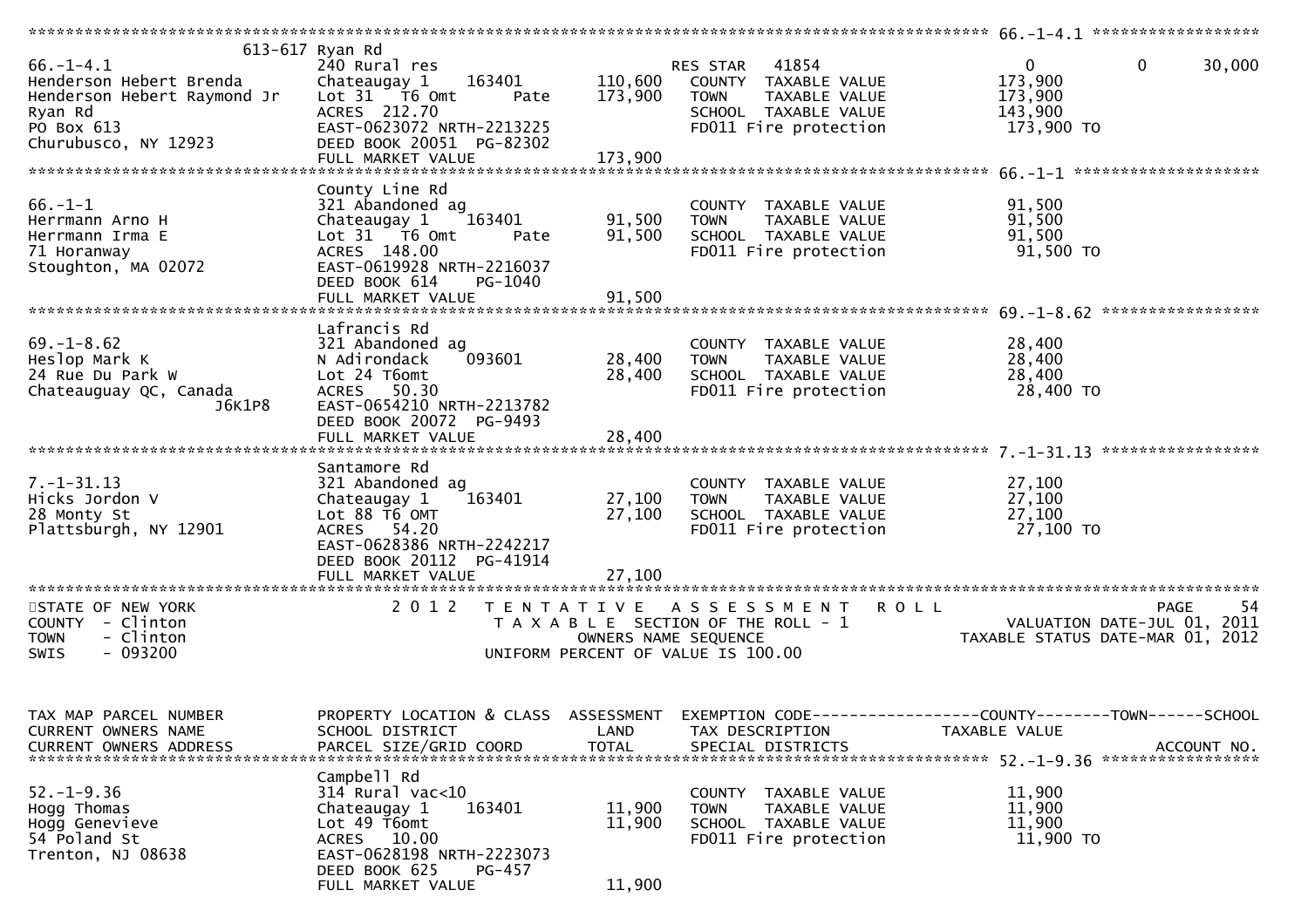|                          | Merchia Rd                                    |              |                                                              |                                                              |                                  |
|--------------------------|-----------------------------------------------|--------------|--------------------------------------------------------------|--------------------------------------------------------------|----------------------------------|
| $22. - 1 - 11$           | 321 Abandoned ag                              |              | COUNTY TAXABLE VALUE                                         | 21,100                                                       |                                  |
| Holinka Donald S         | N Adirondack<br>093601                        | 21,100       | <b>TOWN</b><br>TAXABLE VALUE                                 | 21,100                                                       |                                  |
| Smoczynski Elaine        | Lot 73 T6 Omt<br>Pate                         | 21,100       | SCHOOL TAXABLE VALUE                                         | 21,100                                                       |                                  |
|                          |                                               |              |                                                              |                                                              |                                  |
| 22 Insley Ave            | ACRES 61.00                                   |              | FD011 Fire protection                                        | 21,100 TO                                                    |                                  |
| Rutherford, NY 07070     | EAST-0631547 NRTH-2236155                     |              |                                                              |                                                              |                                  |
|                          | DEED BOOK 772<br><b>PG-97</b>                 |              |                                                              |                                                              |                                  |
|                          | FULL MARKET VALUE                             | 21,100       |                                                              |                                                              |                                  |
|                          |                                               |              |                                                              |                                                              |                                  |
|                          | 6514 Rt 11                                    |              | 59 PCT OF VALUE USED FOR EXEMPTION PURPOSES                  |                                                              |                                  |
| $68. - 1 - 5$            | 240 Rural res                                 |              | WARNONALL 41121                                              | 8,585                                                        | 8,585<br>$\overline{0}$          |
| Holmes Arnold K          | N Adirondack<br>093601                        |              | 41834<br>44,500 SR STAR                                      | $\overline{0}$                                               | 62,200<br>0                      |
| Holmes Julia A           |                                               |              |                                                              | 88,415                                                       |                                  |
|                          | Lot 35 T6 Omt<br>Pate                         | 97,000       | COUNTY TAXABLE VALUE                                         |                                                              |                                  |
| Box 179                  | 74.00 BANK<br>320<br><b>ACRES</b>             |              | <b>TOWN</b><br>TAXABLE VALUE                                 | 88,415                                                       |                                  |
| Churubusco, NY 12923     | EAST-0641828 NRTH-2217381                     |              | SCHOOL TAXABLE VALUE                                         | 34,800                                                       |                                  |
|                          | DEED BOOK 821<br><b>PG-299</b>                |              | FD011 Fire protection                                        | 97,000 TO                                                    |                                  |
|                          |                                               | 97,000       |                                                              |                                                              |                                  |
|                          |                                               |              |                                                              |                                                              |                                  |
|                          | 820 County Line Rd                            |              |                                                              |                                                              |                                  |
| $51. - 1 - 5.3$          | 210 1 Family Res                              |              | RES STAR 41854                                               | $\mathbf{0}$                                                 | $\mathbf 0$<br>30,000            |
| Holmes Robbie E          | Chateaugay 1 163401                           | 7,300        | COUNTY TAXABLE VALUE                                         | 76,600                                                       |                                  |
|                          |                                               |              |                                                              |                                                              |                                  |
| Holmes Dawn M            | Lot 50 T6omt Patent                           | 76,600       | <b>TOWN</b><br>TAXABLE VALUE                                 | 76,600                                                       |                                  |
| 820 County Line Rd       | 4.10<br><b>ACRES</b>                          |              | SCHOOL TAXABLE VALUE                                         | 46,600                                                       |                                  |
| Chateaugay, NY 12920     | EAST-0618253 NRTH-2220873                     |              | FD011 Fire protection                                        | 76,600 TO                                                    |                                  |
|                          | DEED BOOK 20051 PG-89428                      |              |                                                              |                                                              |                                  |
|                          |                                               |              |                                                              |                                                              |                                  |
|                          |                                               |              |                                                              |                                                              |                                  |
|                          | 400 Frontier Rd                               |              |                                                              |                                                              |                                  |
| $7. - 1 - 17.2$          | 270 Mfg housing                               |              | COUNTY TAXABLE VALUE                                         | 26,300                                                       |                                  |
|                          |                                               |              |                                                              |                                                              |                                  |
| Hoomans John T           | Chateaugay 1<br>163401                        | 6,200        | <b>TOWN</b><br>TAXABLE VALUE                                 | 26,300                                                       |                                  |
| Hoomans Marla M          | Lot 88 T6omt                                  | 26,300       | SCHOOL TAXABLE VALUE                                         | 26,300                                                       |                                  |
| 1084 Lawrence Rd         |                                               |              |                                                              |                                                              |                                  |
|                          | <b>ACRES</b><br>2.50                          |              | FD011 Fire protection                                        | 26,300 TO                                                    |                                  |
| Hilton, NY 14468         | EAST-0629600 NRTH-2243464                     |              |                                                              |                                                              |                                  |
|                          |                                               |              |                                                              |                                                              |                                  |
|                          | DEED BOOK 863<br>$PG-35$                      |              |                                                              |                                                              |                                  |
|                          |                                               |              |                                                              |                                                              |                                  |
|                          |                                               |              |                                                              |                                                              |                                  |
| STATE OF NEW YORK        | 2 0 1 2                                       |              | TENTATIVE ASSESSMENT                                         | <b>ROLL</b>                                                  | -55<br><b>PAGE</b>               |
| COUNTY - Clinton         |                                               |              | T A X A B L E SECTION OF THE ROLL - 1                        |                                                              | 2011                             |
| - Clinton<br><b>TOWN</b> |                                               |              | OWNERS NAME SEQUENCE                                         | FAUE<br>VALUATION DATE-JUL 01,<br>TAXARIF STATUS DATE MAD 01 | TAXABLE STATUS DATE-MAR 01, 2012 |
| <b>SWIS</b><br>- 093200  |                                               |              | UNIFORM PERCENT OF VALUE IS 100.00                           |                                                              |                                  |
|                          |                                               |              |                                                              |                                                              |                                  |
|                          |                                               |              |                                                              |                                                              |                                  |
|                          |                                               |              |                                                              |                                                              |                                  |
|                          |                                               |              |                                                              |                                                              |                                  |
| TAX MAP PARCEL NUMBER    | PROPERTY LOCATION & CLASS ASSESSMENT          |              | EXEMPTION CODE-----------------COUNTY-------TOWN------SCHOOL |                                                              |                                  |
| CURRENT OWNERS NAME      | SCHOOL DISTRICT                               | LAND         | TAX DESCRIPTION                                              | TAXABLE VALUE                                                |                                  |
| CURRENT OWNERS ADDRESS   | PARCEL SIZE/GRID COORD                        | <b>TOTAL</b> | SPECIAL DISTRICTS                                            |                                                              | ACCOUNT NO.                      |
|                          |                                               |              |                                                              |                                                              |                                  |
|                          | 186 Looby Rd                                  |              |                                                              |                                                              |                                  |
| $37. - 1 - 7.2$          | 241 Rural res&ag                              |              | 41854<br>RES STAR                                            | 0                                                            | 0<br>30,000                      |
| Hunter Linda             | N Adirondack<br>093601                        | 19,000       | <b>COUNTY</b><br>TAXABLE VALUE                               | 82,000                                                       |                                  |
| 186 Looby Rd             | Lot 67 & 68 T60mt                             | 82,000       | <b>TOWN</b><br>TAXABLE VALUE                                 | 82,000                                                       |                                  |
|                          | 080                                           |              | SCHOOL TAXABLE VALUE                                         |                                                              |                                  |
| Churubusco, NY 12923     | ACRES 20.50 BANK                              |              |                                                              | 52,000                                                       |                                  |
|                          | EAST-0634054 NRTH-2230415                     |              | FD011 Fire protection                                        | 82,000 TO                                                    |                                  |
|                          | DEED BOOK 20112 PG-41862<br>FULL MARKET VALUE | 82,000       | OT002 Omitted Tax-County                                     | 136.72 MT                                                    |                                  |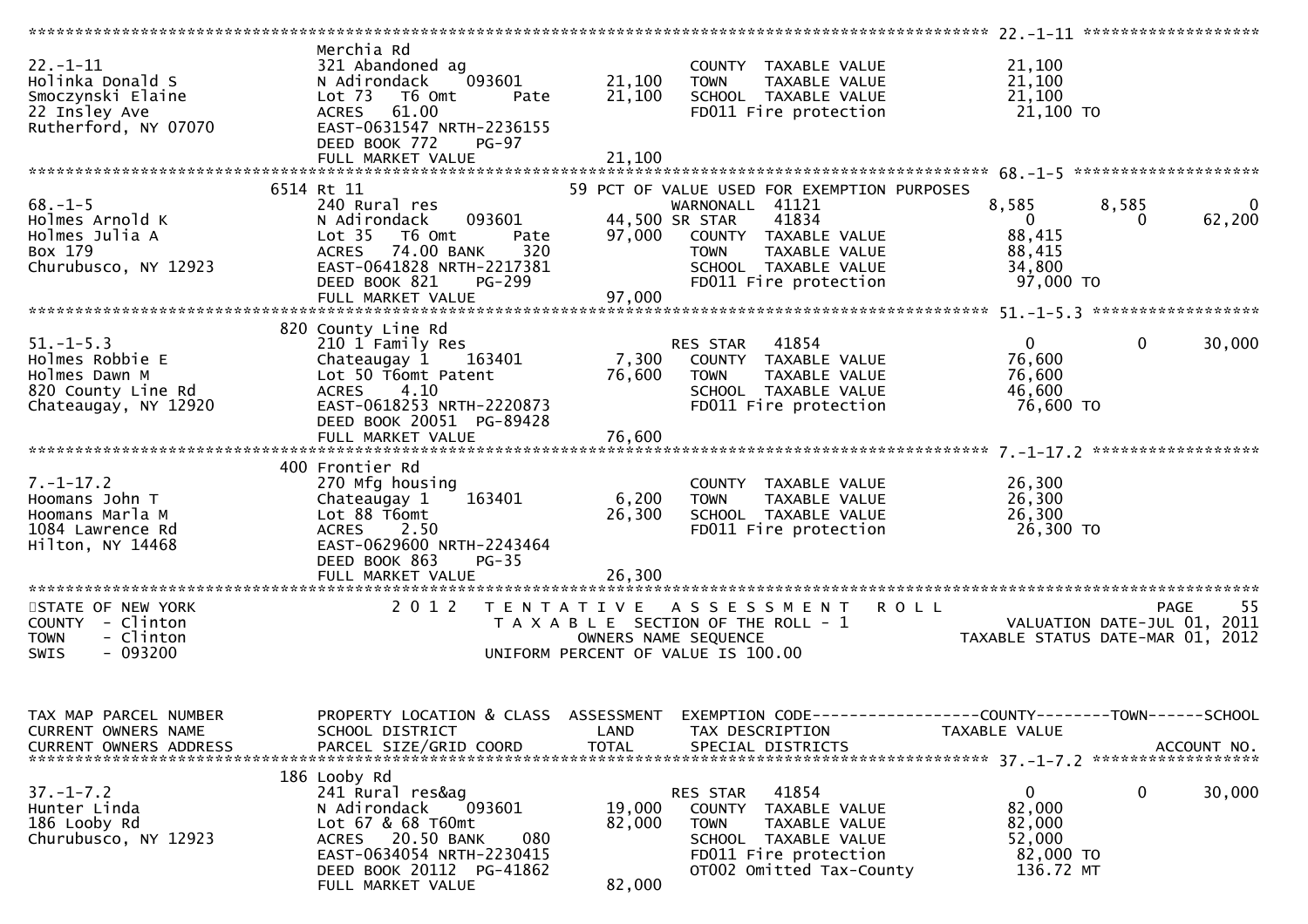| $67. - 1 - 15$<br>Israel Maurice<br>Strawczynski Marilyn<br>608-7905 Cote St Luc Rd<br>Cote St Luc QC, Canada<br>H4W2W4          | 215 Campbell Rd<br>321 Abandoned ag<br>093601<br>N Adirondack<br>Lot 29 T6omt<br>ACRES 50.30<br>EAST-0628901 NRTH-2211850<br>DEED BOOK 856<br>$PG-125$<br>FULL MARKET VALUE                        | 33,500<br>52,900<br>52,900 | COUNTY TAXABLE VALUE<br>TAXABLE VALUE<br><b>TOWN</b><br>SCHOOL TAXABLE VALUE<br>FD011 Fire protection                      | 52,900<br>52,900<br>52,900<br>52,900 TO                    |                                                  |
|----------------------------------------------------------------------------------------------------------------------------------|----------------------------------------------------------------------------------------------------------------------------------------------------------------------------------------------------|----------------------------|----------------------------------------------------------------------------------------------------------------------------|------------------------------------------------------------|--------------------------------------------------|
|                                                                                                                                  |                                                                                                                                                                                                    |                            |                                                                                                                            |                                                            |                                                  |
| $53. - 1 - 1$<br>Jarvis Allen M<br>Jarvis Eloise L<br>103 Lagree Rd<br>PO Box 102<br>Churubusco, NY 12923                        | 103 Lagree Rd<br>270 Mfg housing<br>N Adirondack<br>093601<br>Lot 47<br>T6 Omt<br>Pate<br>2.00<br><b>ACRES</b><br>EAST-0637208 NRTH-2225021<br>DEED BOOK 770<br><b>PG-121</b><br>FULL MARKET VALUE | 5,700<br>33,100<br>33,100  | 41854<br>RES STAR<br>COUNTY TAXABLE VALUE<br><b>TOWN</b><br>TAXABLE VALUE<br>SCHOOL TAXABLE VALUE<br>FD011 Fire protection | $\mathbf{0}$<br>33,100<br>33,100<br>3,100<br>$33,100$ TO   | $\mathbf{0}$<br>30,000                           |
|                                                                                                                                  | 212 Santamore Rd                                                                                                                                                                                   |                            |                                                                                                                            |                                                            |                                                  |
| $7. - 1 - 34.3$<br>Jewett Revocable Trust James & Chateaugay 1<br>Jewett Trustee James W<br>40 Bear Crossing Rd<br>Jay, VT 05859 | 210 1 Family Res<br>163401<br>Lot 89 T6omt<br><b>ACRES</b><br>5.30<br>EAST-0624558 NRTH-2242183<br>DEED BOOK 20092 PG-26419                                                                        | 8,400<br>125,000           | 41854<br>RES STAR<br>COUNTY TAXABLE VALUE<br>TAXABLE VALUE<br><b>TOWN</b><br>SCHOOL TAXABLE VALUE<br>FD011 Fire protection | $\mathbf{0}$<br>125,000<br>125,000<br>95,000<br>125,000 TO | $\mathbf 0$<br>30,000                            |
|                                                                                                                                  |                                                                                                                                                                                                    |                            |                                                                                                                            |                                                            |                                                  |
| $7. - 1 - 34.4$<br>Jewett Revocable Trust James & Chateaugay 1<br>Jewett Trustee James W<br>40 Bear Crossing Rd<br>Jay, VT 05859 | Santamore Rd<br>321 Abandoned ag<br>163401<br>Lot 89 T6omt<br>ACRES 33.70<br>EAST-0623942 NRTH-2242781<br>DEED BOOK 20092 PG-26419                                                                 | 24,400<br>24,400           | COUNTY TAXABLE VALUE<br><b>TOWN</b><br>TAXABLE VALUE<br>SCHOOL TAXABLE VALUE<br>FD011 Fire protection                      | 24,400<br>24,400<br>24,400<br>24,400 TO                    |                                                  |
|                                                                                                                                  |                                                                                                                                                                                                    |                            |                                                                                                                            |                                                            |                                                  |
| STATE OF NEW YORK<br>COUNTY - Clinton<br>- Clinton<br><b>TOWN</b><br>$-093200$<br>SWIS                                           | 2 0 1 2<br>T E N T A T I V E                                                                                                                                                                       | OWNERS NAME SEQUENCE       | A S S E S S M E N T<br>T A X A B L E SECTION OF THE ROLL - 1<br>UNIFORM PERCENT OF VALUE IS 100.00                         | ROLL<br>TAXABLE STATUS DATE-MAR 01, 2012                   | 56<br><b>PAGE</b><br>VALUATION DATE-JUL 01, 2011 |
| TAX MAP PARCEL NUMBER<br>CURRENT OWNERS NAME<br>CURRENT OWNERS ADDRESS                                                           | PROPERTY LOCATION & CLASS ASSESSMENT<br>SCHOOL DISTRICT<br>PARCEL SIZE/GRID COORD                                                                                                                  | LAND<br><b>TOTAL</b>       | TAX DESCRIPTION<br>SPECIAL DISTRICTS                                                                                       | TAXABLE VALUE                                              | ACCOUNT NO.                                      |
| $7. - 1 - 34.5$<br>Jewett Revocable Trust James & Chateaugay 1<br>Jewett Trustee James W<br>40 Bear Crossing Rd<br>Jay, VT 05859 | 586 whalen Rd<br>312 Vac w/imprv<br>163401<br>Lot 89 T6omt<br>ACRES 123.00<br>EAST-0624878 NRTH-2240554<br>DEED BOOK 20092 PG-26419<br>FULL MARKET VALUE                                           | 68,500<br>75,600<br>75,600 | COUNTY TAXABLE VALUE<br>TAXABLE VALUE<br><b>TOWN</b><br>SCHOOL TAXABLE VALUE<br>FD011 Fire protection                      | 75,600<br>75,600<br>75,600<br>75,600 TO                    |                                                  |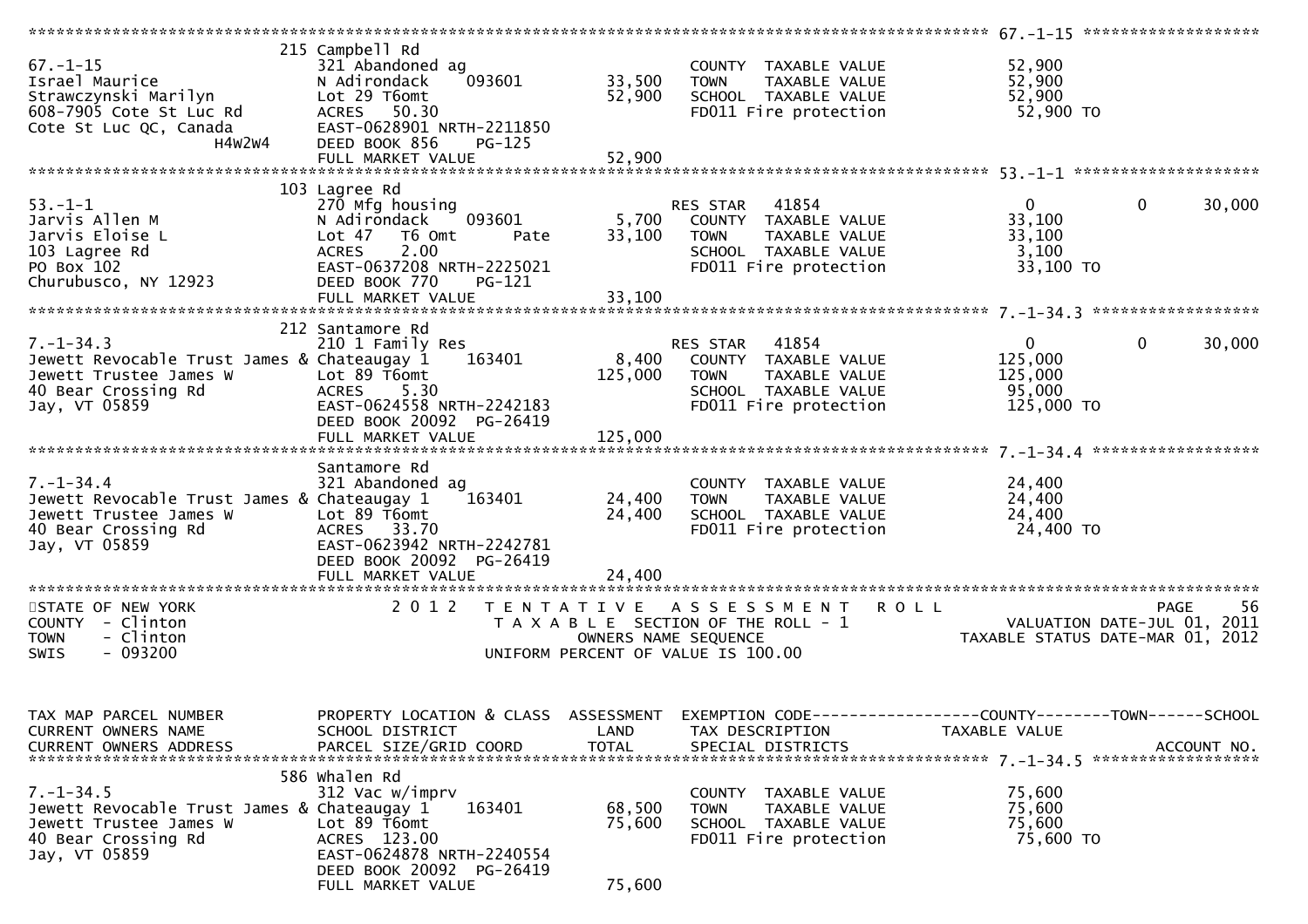| $52 - 1 - 24$<br>Johnson Donald<br>PO Box 524<br>Milford, DE 19963-0524                       | Ryan Rd<br>321 Abandoned ag<br>163401<br>Chateaugay 1<br>Lot $32$ $\overline{76}$ Omt<br>Pate<br>ACRES 30.00<br>EAST-0625164 NRTH-2216634<br>DEED BOOK 817<br>$PG-69$<br>FULL MARKET VALUE | 17,800<br>17,800<br>17,800 | COUNTY TAXABLE VALUE<br><b>TOWN</b><br>TAXABLE VALUE<br>SCHOOL TAXABLE VALUE<br>FD011 Fire protection                          | 17,800<br>17,800<br>17,800<br>17,800 TO                                     |                    |
|-----------------------------------------------------------------------------------------------|--------------------------------------------------------------------------------------------------------------------------------------------------------------------------------------------|----------------------------|--------------------------------------------------------------------------------------------------------------------------------|-----------------------------------------------------------------------------|--------------------|
|                                                                                               |                                                                                                                                                                                            |                            |                                                                                                                                |                                                                             |                    |
| $52. - 1 - 25$<br>Johnson Donald<br>PO Box 524<br>Milford, DE 19963-0524                      | 828 Ryan Rd<br>241 Rural res&ag<br>163401<br>Chateaugay 1<br>Lot 32 T6 Omt<br>Pate<br>ACRES 127.00<br>EAST-0625269 NRTH-2218040<br>DEED BOOK 817<br><b>PG-69</b>                           | 100, 100                   | RES STAR 41854<br>81,000 COUNTY TAXABLE VALUE<br><b>TOWN</b><br>TAXABLE VALUE<br>SCHOOL TAXABLE VALUE<br>FD011 Fire protection | $\mathbf 0$<br>$\overline{0}$<br>100,100<br>100,100<br>70,100<br>100,100 TO | 30,000             |
| $66. - 1 - 2.4$<br>Johnson Donald<br>PO Box 524<br>Milford, DE 19963-0524                     | Ryan Rd<br>321 Abandoned ag<br>Chateaugay 1<br>163401<br>Lot 32 T6omt<br>ACRES 77.80<br>EAST-0625335 NRTH-2215732<br>DEED BOOK 817<br><b>PG-69</b>                                         | 39,700<br>39,700           | COUNTY TAXABLE VALUE<br><b>TOWN</b><br>TAXABLE VALUE<br>SCHOOL TAXABLE VALUE<br>FD011 Fire protection                          | 39,700<br>39,700<br>39,700<br>39,700 TO                                     |                    |
|                                                                                               |                                                                                                                                                                                            |                            |                                                                                                                                |                                                                             |                    |
| $66. - 1 - 2.5$<br>Johnson Donald<br>PO Box 524<br>Milford, DE 19963-0524                     | Ryan Rd<br>321 Abandoned ag<br>Chateaugay 1<br>163401<br>Lot 31 T6omt<br>ACRES 65.00<br>EAST-0622415 NRTH-2216745<br>DEED BOOK 817<br><b>PG-69</b>                                         | 40,000<br>40,000           | COUNTY TAXABLE VALUE<br><b>TOWN</b><br>TAXABLE VALUE<br>SCHOOL TAXABLE VALUE<br>FD011 Fire protection                          | 40,000<br>40,000<br>40,000<br>40,000 TO                                     |                    |
|                                                                                               |                                                                                                                                                                                            |                            |                                                                                                                                |                                                                             |                    |
| STATE OF NEW YORK<br>COUNTY - Clinton<br>- Clinton<br><b>TOWN</b><br>$-093200$<br><b>SWIS</b> | 2 0 1 2                                                                                                                                                                                    | OWNERS NAME SEQUENCE       | TENTATIVE ASSESSMENT ROLL<br>T A X A B L E SECTION OF THE ROLL - 1<br>UNIFORM PERCENT OF VALUE IS 100.00                       | VALUATION DATE-JUL 01, 2011<br>TAXABLE STATUS DATE-MAR 01, 2012             | -57<br><b>PAGE</b> |
| TAX MAP PARCEL NUMBER<br>CURRENT OWNERS NAME<br>CURRENT OWNERS ADDRESS                        | PROPERTY LOCATION & CLASS ASSESSMENT<br>SCHOOL DISTRICT<br>PARCEL SIZE/GRID COORD                                                                                                          | LAND<br><b>TOTAL</b>       | TAX DESCRIPTION<br>SPECIAL DISTRICTS                                                                                           | TAXABLE VALUE                                                               | ACCOUNT NO.        |
| $66. - 1 - 5$<br>Jones Roland<br>Jones Patricia<br>21-18 29th Ave<br>Astoria, NY 11102        | Ryan Rd<br>321 Abandoned ag<br>163401<br>Chateaugay 1<br>Lot 30 T6 Omt<br>Pate<br>ACRES 100.00<br>EAST-0623329 NRTH-2210467<br>DEED BOOK 778<br>PG-194<br>FULL MARKET VALUE                | 51,300<br>51,300<br>51,300 | COUNTY TAXABLE VALUE<br>TAXABLE VALUE<br><b>TOWN</b><br>SCHOOL TAXABLE VALUE<br>FD011 Fire protection                          | 51,300<br>51,300<br>51,300<br>51,300 TO                                     |                    |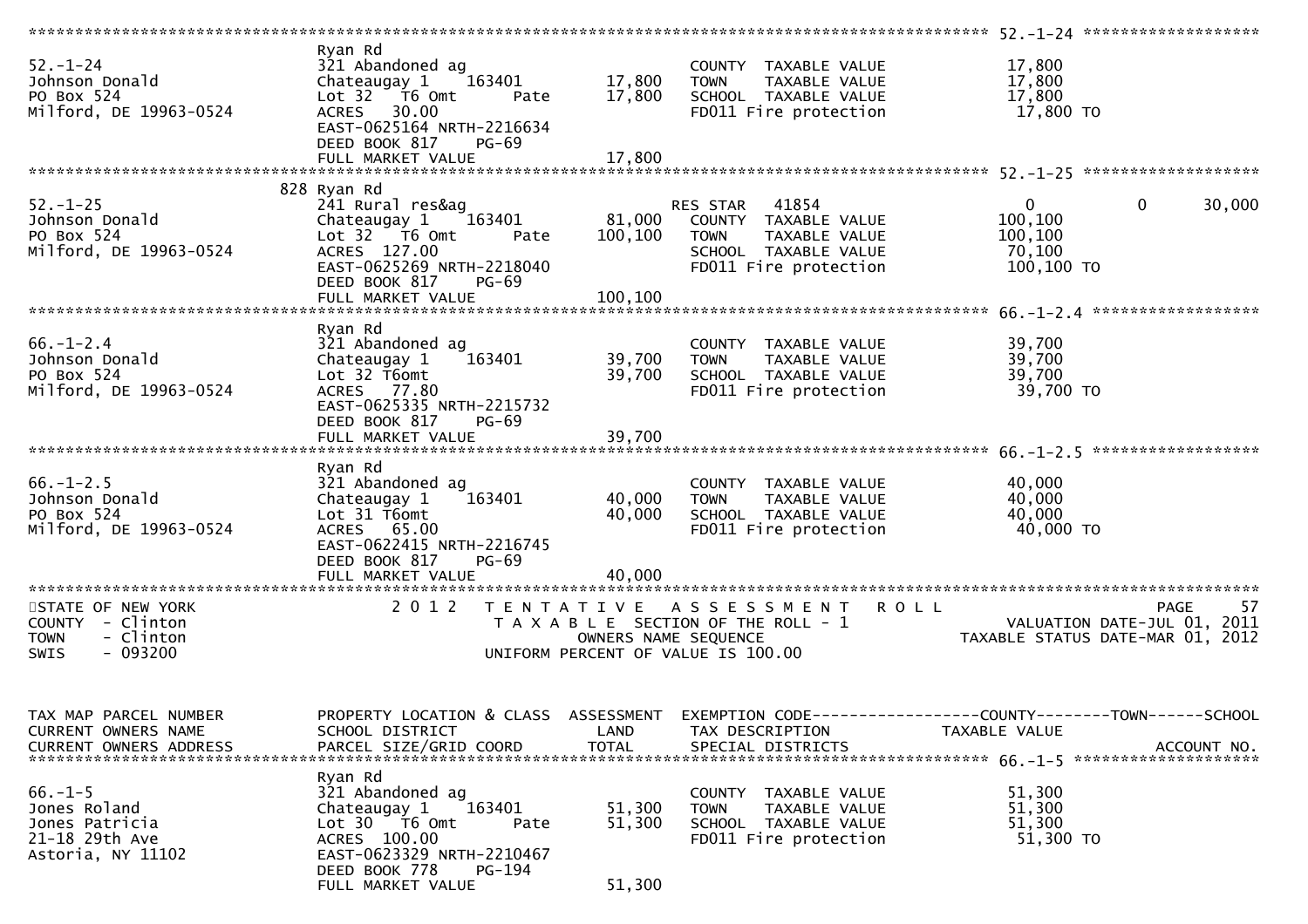| $69. - 1 - 8.1$<br>Kaska Jesse P<br>6061 Rt 11<br>Ellenburg Center, NY 12934                                        | 6061 Rt 11<br>433 Auto body<br>093601<br>N Adirondack<br>Lot 24<br>T6 Omt<br>Pate<br>8.20<br><b>ACRES</b><br>EAST-0651221 NRTH-2210286<br>DEED BOOK 20021 PG-45348<br>FULL MARKET VALUE               | 14,300<br>106,000<br>106,000 | 41854<br>RES STAR<br>COUNTY TAXABLE VALUE<br>TAXABLE VALUE<br><b>TOWN</b><br>SCHOOL TAXABLE VALUE<br>FD011 Fire protection                                                                            | $\mathbf 0$<br>$\overline{0}$<br>106,000<br>106,000<br>76,000<br>106,000 TO                             | 30,000                            |
|---------------------------------------------------------------------------------------------------------------------|-------------------------------------------------------------------------------------------------------------------------------------------------------------------------------------------------------|------------------------------|-------------------------------------------------------------------------------------------------------------------------------------------------------------------------------------------------------|---------------------------------------------------------------------------------------------------------|-----------------------------------|
|                                                                                                                     |                                                                                                                                                                                                       |                              |                                                                                                                                                                                                       |                                                                                                         |                                   |
| $69. - 1 - 8.3$<br>Kaska John J<br>Kaska Nancy<br>5360 Rt 374<br>Merrill, NY 12955                                  | Rt 11<br>314 Rural vac<10<br>093601<br>N Adirondack<br>Lot 25 T6omt<br><b>ACRES</b><br>2.70<br>EAST-0651825 NRTH-2210275<br>DEED BOOK 98001 PG-00408<br>FULL MARKET VALUE                             | 6,200<br>6,200<br>6,200      | COUNTY TAXABLE VALUE<br>TAXABLE VALUE<br><b>TOWN</b><br>SCHOOL TAXABLE VALUE<br>FD011 Fire protection                                                                                                 | 6,200<br>6,200<br>6,200<br>6,200 TO                                                                     |                                   |
|                                                                                                                     |                                                                                                                                                                                                       |                              |                                                                                                                                                                                                       |                                                                                                         |                                   |
| $7. - 1 - 2.5$<br>Kaziberdov Alexander<br>Kaziberdov Maria<br>166 Santamore Rd<br>Churubusco, NY 12923              | 166 Santamore Rd<br>270 Mfg housing<br>163401<br>Chateaugay 1<br>Lot 89 T6omt<br><b>ACRES</b><br>5.00<br>EAST-0625643 NRTH-2242460<br>DEED BOOK 604<br>PG-676                                         | 8,200<br>15,000              | COUNTY TAXABLE VALUE<br>TAXABLE VALUE<br><b>TOWN</b><br>SCHOOL TAXABLE VALUE<br>FD011 Fire protection                                                                                                 | 15,000<br>15,000<br>15,000<br>15,000 TO                                                                 |                                   |
|                                                                                                                     |                                                                                                                                                                                                       |                              |                                                                                                                                                                                                       |                                                                                                         |                                   |
| $37. - 1 - 21.3$<br>Kennison Peggy M<br>414 Ecker Hallow Rd<br>Schoharie, NY 12157                                  | whalen Rd<br>321 Abandoned ag<br>N Adirondack<br>093601<br>Lot 68<br>T6 Omt<br>Pate<br>ACRES 18.41<br>EAST-0629124 NRTH-2228592<br>DEED BOOK 20072 PG-1990                                            | 16,700<br>16,700             | COUNTY TAXABLE VALUE<br><b>TOWN</b><br>TAXABLE VALUE<br>SCHOOL TAXABLE VALUE<br>FD011 Fire protection                                                                                                 | 16,700<br>16,700<br>16,700<br>16,700 TO                                                                 |                                   |
|                                                                                                                     |                                                                                                                                                                                                       |                              |                                                                                                                                                                                                       |                                                                                                         |                                   |
| STATE OF NEW YORK<br>COUNTY - Clinton<br>- Clinton<br><b>TOWN</b><br>$-093200$<br><b>SWIS</b>                       | 2 0 1 2                                                                                                                                                                                               |                              | TENTATIVE ASSESSMENT<br>T A X A B L E SECTION OF THE ROLL - 1<br>OWNERS NAME SEQUENCE<br>UNIFORM PERCENT OF VALUE IS 100.00                                                                           | <b>ROLL</b><br>VALUATION DATE-JUL 01,<br>TAXARLE STATUS DATE MAR 01<br>TAXABLE STATUS DATE-MAR 01, 2012 | 58<br><b>PAGE</b><br>2011         |
| TAX MAP PARCEL NUMBER<br>CURRENT OWNERS NAME<br><b>CURRENT OWNERS ADDRESS</b>                                       | PROPERTY LOCATION & CLASS ASSESSMENT<br>SCHOOL DISTRICT<br>PARCEL SIZE/GRID COORD                                                                                                                     | LAND<br><b>TOTAL</b>         | TAX DESCRIPTION<br>SPECIAL DISTRICTS                                                                                                                                                                  | TAXABLE VALUE                                                                                           | ACCOUNT NO.<br>****************** |
| $52. - 1 - 5.1$<br>Keough Life Use Naomi<br>Bilow Darlene R & Darla D<br>2035 Plank Rd<br>Ellenburg Depot, NY 12935 | 7272 Rt 11<br>210 1 Family Res<br>163401<br>Chateaugay 1<br>Lot <sub>52</sub><br>T6 Omt<br>Pate<br>3.40<br><b>ACRES</b><br>EAST-0626500 NRTH-2224206<br>DEED BOOK 99001 PG-14403<br>FULL MARKET VALUE | 56,500<br>56,500             | 97 PCT OF VALUE USED FOR EXEMPTION PURPOSES<br>AGED - ALL 41800<br>41834<br>6,700 SR STAR<br>COUNTY<br>TAXABLE VALUE<br><b>TOWN</b><br>TAXABLE VALUE<br>SCHOOL TAXABLE VALUE<br>FD011 Fire protection | 27,403<br>27,403<br>0<br>0<br>29,097<br>29,097<br>0<br>56,500 TO                                        | 27,403<br>29,097                  |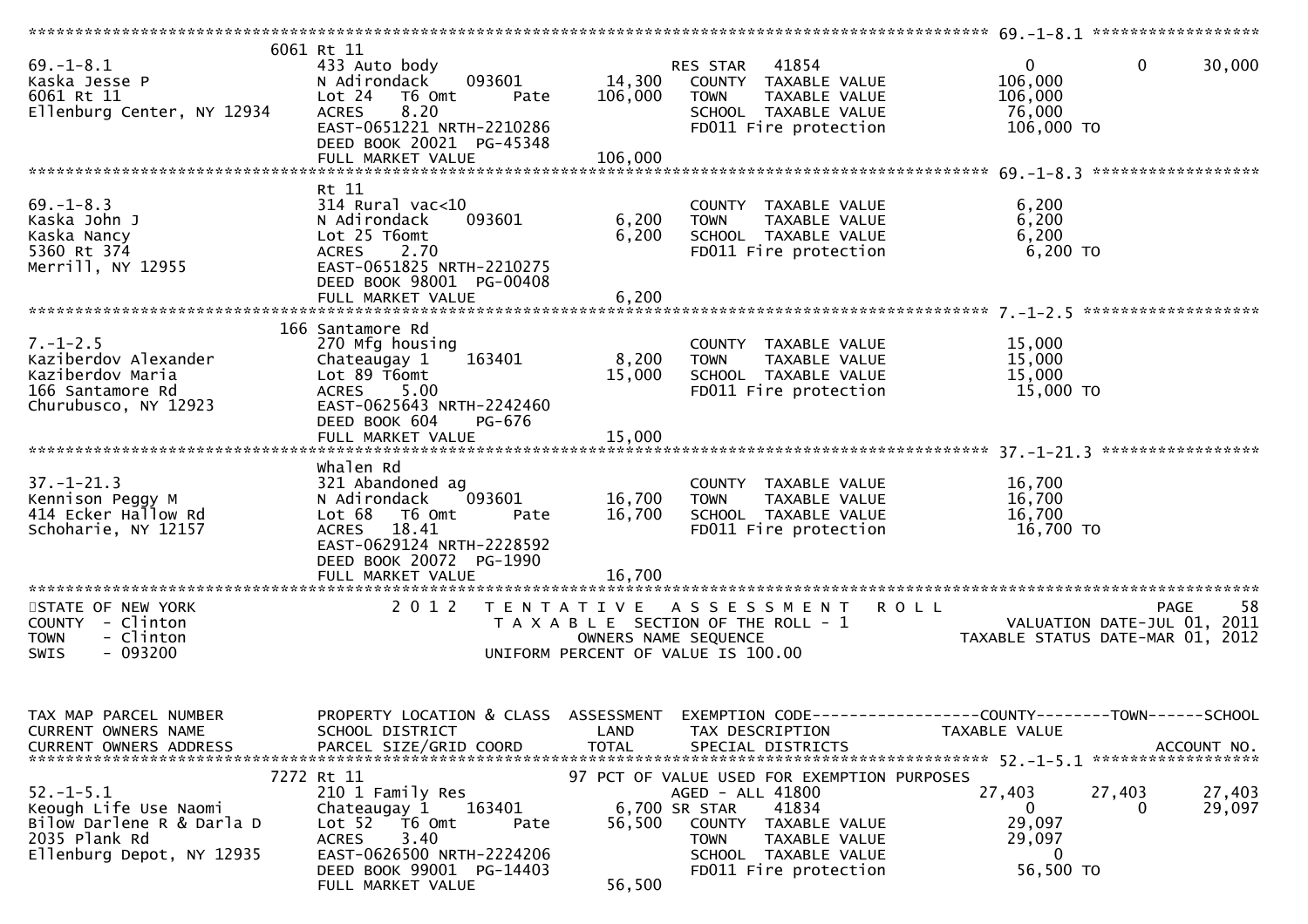| $54. - 2 - 12$<br>Kerley Charles O<br>40 Dolphin Ave<br>Northfield, NJ 08225                                        | 486 Lafrancis Rd<br>260 Seasonal res<br>093601<br>N Adirondack<br>Lot 44 T6 Omt<br>Survey Map 20061/99069 Lo<br>ACRES 33.61<br>EAST-0652137 NRTH-2221923<br>DEED BOOK 20072 PG-3753 | 24,300<br>53,300           | COUNTY TAXABLE VALUE<br>TAXABLE VALUE<br><b>TOWN</b><br>SCHOOL TAXABLE VALUE<br>FD011 Fire protection                      | 53,300<br>53,300<br>53,300<br>53,300 TO                                                        |
|---------------------------------------------------------------------------------------------------------------------|-------------------------------------------------------------------------------------------------------------------------------------------------------------------------------------|----------------------------|----------------------------------------------------------------------------------------------------------------------------|------------------------------------------------------------------------------------------------|
|                                                                                                                     | Rt 189                                                                                                                                                                              |                            |                                                                                                                            |                                                                                                |
| $23. - 1 - 21$<br>King Leonard W<br>King Leonard J<br>876 Rt 189<br>Churubusco, NY 12923                            | 321 Abandoned ag<br>N Adirondack<br>093601<br>Lot 67<br>T6 Omt<br>Pate<br>12.00<br><b>ACRES</b><br>EAST-0636435 NRTH-2234929<br>DEED BOOK 20112 PG-44064<br>FULL MARKET VALUE       | 13,500<br>13,500<br>13,500 | COUNTY TAXABLE VALUE<br>TAXABLE VALUE<br><b>TOWN</b><br>SCHOOL TAXABLE VALUE<br>FD011 Fire protection                      | 13,500<br>13,500<br>13,500<br>13,500 TO                                                        |
|                                                                                                                     |                                                                                                                                                                                     |                            |                                                                                                                            |                                                                                                |
| $37. - 1 - 21.1 - 1$<br>King Life Use Janet M<br>Soucia Gerald & James<br>61 Whalen Rd<br>Churubusco, NY 12923      | 45-47 whalen Rd<br>241 Rural res&ag<br>093601<br>N Adirondack<br>Lot 68<br>T6 Omt<br>Pate<br>51.28<br><b>ACRES</b><br>EAST-0628655 NRTH-2229344                                     | 37,600<br>74,000           | RES STAR<br>41854<br>COUNTY TAXABLE VALUE<br><b>TOWN</b><br>TAXABLE VALUE<br>SCHOOL TAXABLE VALUE<br>FD011 Fire protection | $\mathbf{0}$<br>$\overline{0}$<br>30,000<br>74,000<br>74,000<br>44,000<br>74,000 TO            |
|                                                                                                                     | DEED BOOK 20072 PG-01988                                                                                                                                                            |                            |                                                                                                                            |                                                                                                |
|                                                                                                                     | FULL MARKET VALUE                                                                                                                                                                   | 74,000                     |                                                                                                                            |                                                                                                |
| $37. - 1 - 21.1 - 2$<br>King Life Use Janet M<br>Soucia Gerald & James<br>61 Whalen Rd<br>Churubusco, NY 12923      | whalen Rd<br>321 Abandoned ag<br>163401<br>Chateaugay 1<br>Lot 69 T6omt<br>ACRES 22.40<br>EAST-0629548 NRTH-2230046<br>DEED BOOK 20072 PG-01988                                     | 14,200<br>14,200           | COUNTY TAXABLE VALUE<br>TAXABLE VALUE<br><b>TOWN</b><br>SCHOOL TAXABLE VALUE<br>FD011 Fire protection                      | 14,200<br>14,200<br>14,200<br>14,200 TO                                                        |
|                                                                                                                     | FULL MARKET VALUE                                                                                                                                                                   | 14,200                     |                                                                                                                            |                                                                                                |
| *************************<br>STATE OF NEW YORK<br>COUNTY - Clinton<br>- Clinton<br><b>TOWN</b><br>$-093200$<br>SWIS | **************************<br>2012<br>T E N T A T I V E                                                                                                                             | OWNERS NAME SEQUENCE       | ASSESSMENT ROLL<br>T A X A B L E SECTION OF THE ROLL - 1<br>UNIFORM PERCENT OF VALUE IS 100.00                             | 59<br><b>PAGE</b><br>VALUATION DATE-JUL 01,<br>2011<br>TAXABLE STATUS DATE-MAR 01, 2012        |
| TAX MAP PARCEL NUMBER<br>CURRENT OWNERS NAME<br><b>CURRENT OWNERS ADDRESS</b>                                       | PROPERTY LOCATION & CLASS ASSESSMENT<br>SCHOOL DISTRICT<br>PARCEL SIZE/GRID COORD                                                                                                   | LAND<br><b>TOTAL</b>       | TAX DESCRIPTION<br>SPECIAL DISTRICTS                                                                                       | EXEMPTION CODE------------------COUNTY--------TOWN------SCHOOL<br>TAXABLE VALUE<br>ACCOUNT NO. |
| $23 - 1 - 4.1$<br>King Michael E<br>King Doris E<br>876 Rt 189<br>Churubusco, NY 12923                              | 876 Rt 189<br>240 Rural res<br>N Adirondack<br>093601<br>Lot 75<br>T6 Omt<br>Pate<br>ACRES 100.00<br>EAST-0640890 NRTH-2239042<br>DEED BOOK 967<br><b>PG-129</b>                    | 61,500<br>94,200           | 41854<br>RES STAR<br>COUNTY TAXABLE VALUE<br><b>TOWN</b><br>TAXABLE VALUE<br>SCHOOL TAXABLE VALUE<br>FD011 Fire protection | $\mathbf{0}$<br>$\mathbf 0$<br>30,000<br>94,200<br>94,200<br>64,200<br>94,200 TO               |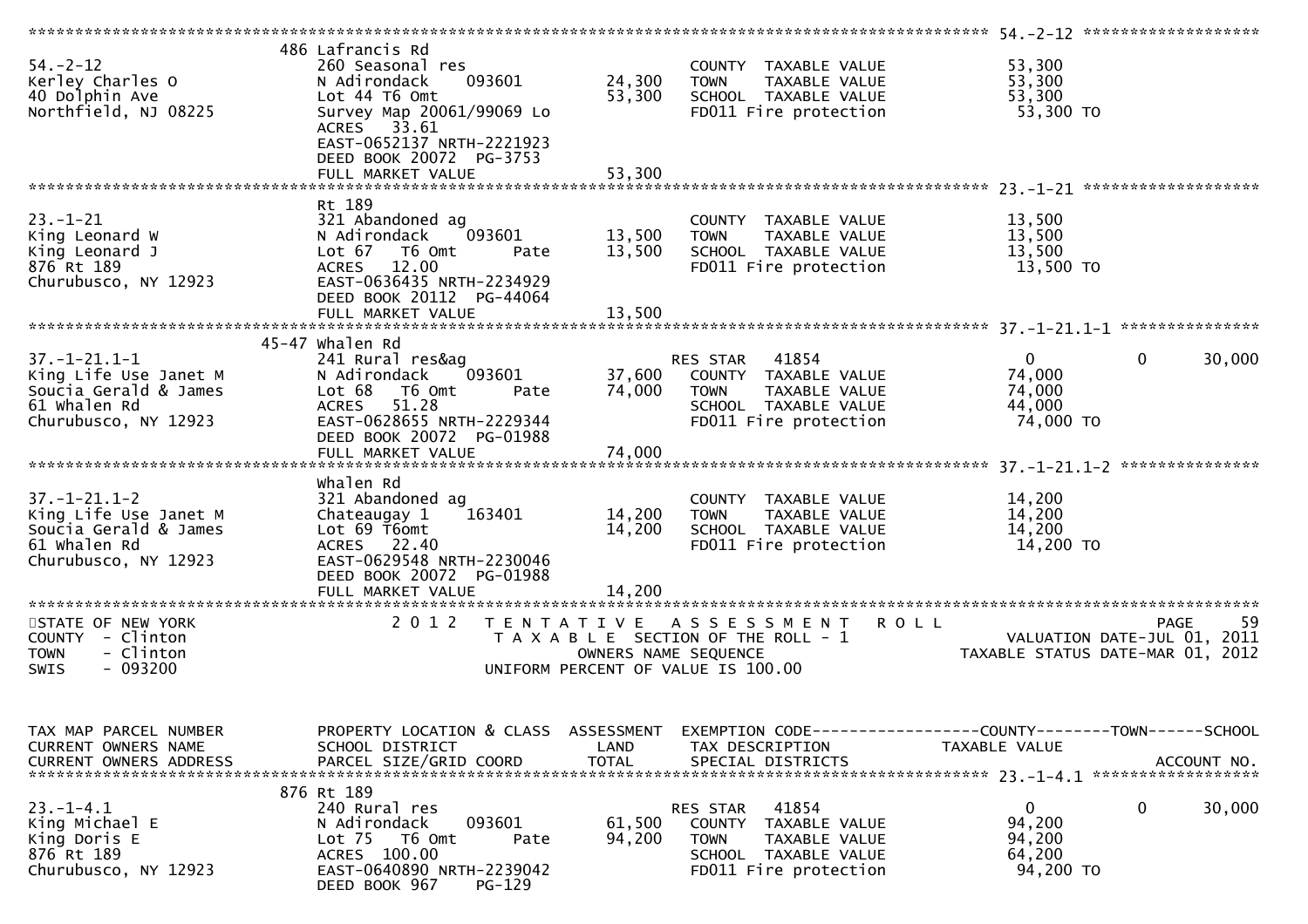|                                                                                               | FULL MARKET VALUE                                                                                                                                                                                | 94,200                     |                                                                                                                            |                                                                                                |
|-----------------------------------------------------------------------------------------------|--------------------------------------------------------------------------------------------------------------------------------------------------------------------------------------------------|----------------------------|----------------------------------------------------------------------------------------------------------------------------|------------------------------------------------------------------------------------------------|
| $67. - 1 - 9.5$<br>King Sandra M<br>King Patrick J<br>PO Box 78<br>Ellenburg Center, NY 12934 | 170 Campbell Rd<br>271 Mfg housings<br>N Adirondack<br>093601<br>Lot 28 T60MT<br>5.00<br><b>ACRES</b><br>EAST-0631059 NRTH-2211187<br>DEED BOOK 20031 PG-61029<br>FULL MARKET VALUE              | 8,200<br>40,400<br>40,400  | COUNTY TAXABLE VALUE<br>TAXABLE VALUE<br><b>TOWN</b><br>SCHOOL TAXABLE VALUE<br>FD011 Fire protection                      | 40,400<br>40,400<br>40,400<br>40,400 TO                                                        |
| $7. - 1 - 33.2$<br>Krisa John M<br>3890 St Zotique E Apt 2<br>Montreal QC, Canada H1X1E8      | 155 Santamore Rd<br>270 Mfg housing<br>Chateaugay 1<br>163401<br>Lot 89 T6omt<br>ACRES 16.00<br>EAST-0625904 NRTH-2241459<br>DEED BOOK 20021 PG-48056<br>FULL MARKET VALUE                       | 16,500<br>37,000<br>37,000 | COUNTY TAXABLE VALUE<br>TAXABLE VALUE<br><b>TOWN</b><br>SCHOOL TAXABLE VALUE<br>FD011 Fire protection                      | 37,000<br>37,000<br>37,000<br>37,000 TO                                                        |
| $23 - 1 - 20$<br>Krispien Gilson R<br>49 Teresa Rd<br>Hopkinton, MA 01748                     | Merchia Rd<br>321 Abandoned ag<br>093601<br>N Adirondack<br>Lot $67$<br>T6 Omt<br>Pate<br>13.00<br><b>ACRES</b><br>EAST-0637098 NRTH-2235013<br>DEED BOOK 548<br>PG-613<br>FULL MARKET VALUE     | 14,000<br>14,000<br>14,000 | COUNTY TAXABLE VALUE<br>TAXABLE VALUE<br><b>TOWN</b><br>SCHOOL TAXABLE VALUE<br>FD011 Fire protection                      | 14,000<br>14,000<br>14,000<br>14,000 TO                                                        |
| $68. - 1 - 1.1$<br>LaBarge Clarence J Jr<br>6646 Star Rd<br>Ellenburg Center, NY 12934        | 566 Patnode Rd<br>$314$ Rural vac<10<br>N Adirondack<br>093601<br>Lot 34<br>T6 Omt<br>Pate<br>1.00<br><b>ACRES</b><br>EAST-0635451 NRTH-2216441<br>DEED BOOK 20082 PG-18347<br>FULL MARKET VALUE | 5,000<br>5,000<br>5,000    | COUNTY TAXABLE VALUE<br>TAXABLE VALUE<br><b>TOWN</b><br>SCHOOL TAXABLE VALUE<br>FD011 Fire protection                      | 5,000<br>5,000<br>5,000<br>$5,000$ TO                                                          |
| STATE OF NEW YORK<br>COUNTY - Clinton<br><b>TOWN</b><br>- Clinton<br>$-093200$<br>SWIS        | 2012                                                                                                                                                                                             | OWNERS NAME SEQUENCE       | TENTATIVE ASSESSMENT<br>R O L L<br>T A X A B L E SECTION OF THE ROLL - 1<br>UNIFORM PERCENT OF VALUE IS 100.00             | 60<br>PAGE<br>2011<br>VALUATION DATE-JUL 01,<br>TAXABLE STATUS DATE-MAR 01, 2012               |
| TAX MAP PARCEL NUMBER<br>CURRENT OWNERS NAME<br><b>CURRENT OWNERS ADDRESS</b>                 | PROPERTY LOCATION & CLASS ASSESSMENT<br>SCHOOL DISTRICT<br>PARCEL SIZE/GRID COORD                                                                                                                | LAND<br><b>TOTAL</b>       | TAX DESCRIPTION<br>SPECIAL DISTRICTS                                                                                       | EXEMPTION CODE------------------COUNTY--------TOWN------SCHOOL<br>TAXABLE VALUE<br>ACCOUNT NO. |
| $52 - 1 - 11$<br>Labarge Daniel<br>7103 Rt 11<br>Churubusco, NY 12923                         | 7103 Rt 11<br>270 Mfg housing<br>093601<br>N Adirondack<br>Lot 48<br>T6 Omt<br>Pate<br>ACRES 13.60<br>EAST-0630720 NRTH-2224269<br>DEED BOOK 614<br>PG-196                                       | 14,300<br>35,000           | 41854<br>RES STAR<br>COUNTY TAXABLE VALUE<br>TAXABLE VALUE<br><b>TOWN</b><br>SCHOOL TAXABLE VALUE<br>FD011 Fire protection | $\mathbf{0}$<br>$\mathbf{0}$<br>30,000<br>35,000<br>35,000<br>5,000<br>35,000 TO               |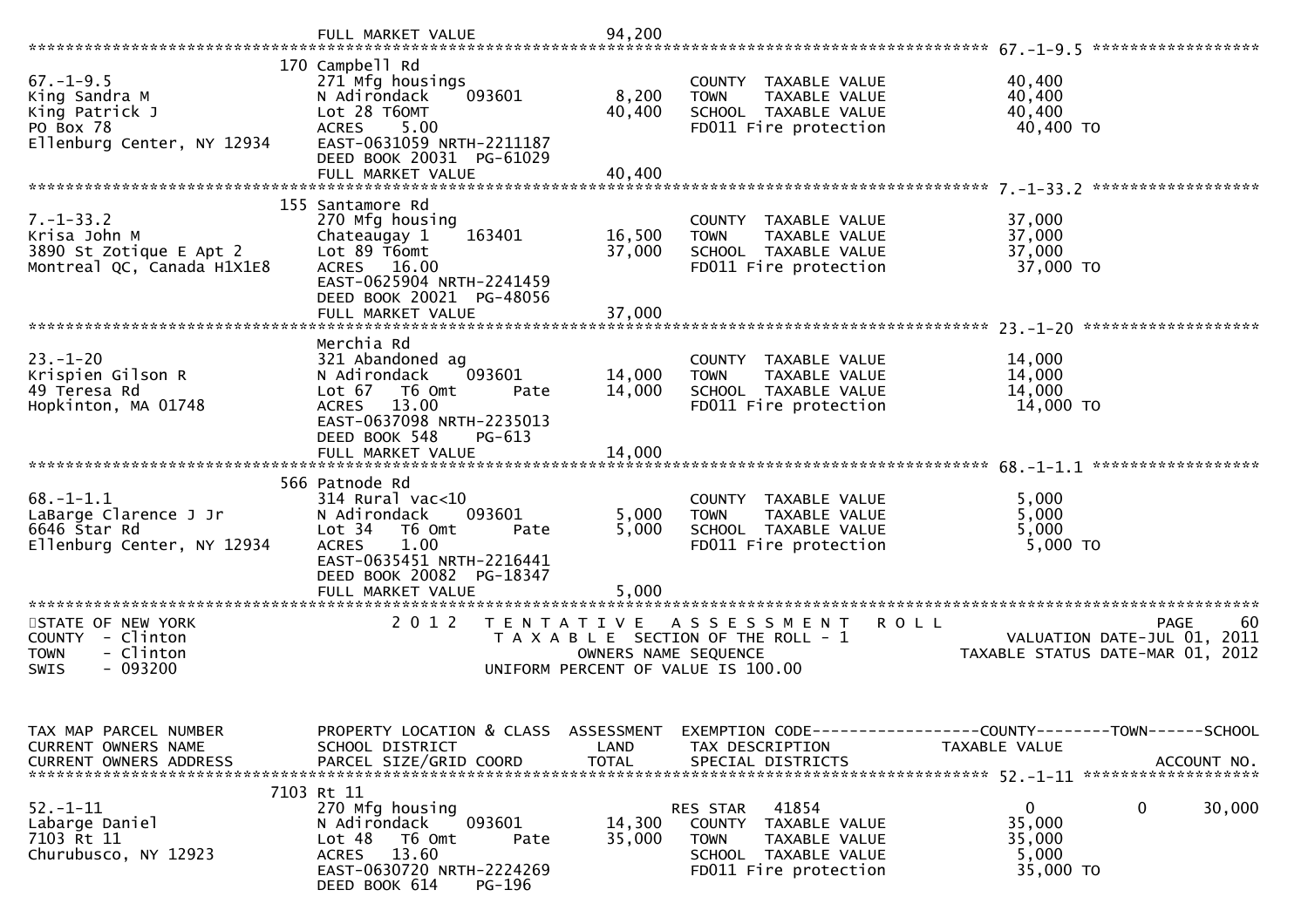|                                                                                                                    | FULL MARKET VALUE                                                                                                                                                   | 35,000               |                                                                                                                                           |                                                             |                                           |
|--------------------------------------------------------------------------------------------------------------------|---------------------------------------------------------------------------------------------------------------------------------------------------------------------|----------------------|-------------------------------------------------------------------------------------------------------------------------------------------|-------------------------------------------------------------|-------------------------------------------|
|                                                                                                                    | 142 Rogers Rd                                                                                                                                                       |                      |                                                                                                                                           |                                                             |                                           |
| $24. - 1 - 9$<br>LaBombard Amy A<br>142 Rogers Rd<br>Ellenburg Depot, NY 12935                                     | 210 1 Family Res<br>093601<br>N Adirondack<br>Lot 56<br>T6 Omt<br>Pate<br>2.00 BANK<br>860<br><b>ACRES</b><br>EAST-0652164 NRTH-2233067<br>DEED BOOK 20041 PG-66214 | 5,300<br>56,800      | 41854<br>RES STAR<br>COUNTY TAXABLE VALUE<br><b>TOWN</b><br>TAXABLE VALUE<br>SCHOOL TAXABLE VALUE<br>FD011 Fire protection                | $\overline{0}$<br>56,800<br>56,800<br>26,800<br>56,800 TO   | 0<br>30,000                               |
|                                                                                                                    | FULL MARKET VALUE                                                                                                                                                   | 56,800               |                                                                                                                                           |                                                             |                                           |
|                                                                                                                    |                                                                                                                                                                     |                      |                                                                                                                                           |                                                             |                                           |
| $52. - 1 - 3$                                                                                                      | 7366 Rt 11<br>270 Mfg housing                                                                                                                                       |                      | 41834<br>SR STAR                                                                                                                          | $\overline{0}$                                              | $\mathbf{0}$<br>26,100                    |
| Labombard Audrey<br>7366 Rt 11<br>Churubusco, NY 12923                                                             | 163401<br>Chateaugay 1<br>Lot 52  T6 Omt<br>Pate<br>2.20<br><b>ACRES</b><br>EAST-0624136 NRTH-2223796<br>DEED BOOK 677<br>PG-181                                    | 6,000<br>26,100      | COUNTY TAXABLE VALUE<br><b>TOWN</b><br>TAXABLE VALUE<br>SCHOOL TAXABLE VALUE<br>FD011 Fire protection                                     | 26,100<br>26,100<br>$\mathbf{0}$<br>26,100 ТО               |                                           |
|                                                                                                                    | FULL MARKET VALUE                                                                                                                                                   | 26,100               |                                                                                                                                           |                                                             |                                           |
|                                                                                                                    | 48 Lafrancis Rd                                                                                                                                                     |                      |                                                                                                                                           |                                                             |                                           |
| $69. - 1 - 8.61$<br>LaBombard Christopher G<br>LaBombard Debbie L<br>48 Lafrancis Rd<br>Ellenburg Center, NY 12934 | 240 Rural res<br>093601<br>N Adirondack<br>Lot 24 T6omt<br>Survey Map 20082/12925 Lo<br>ACRES 105.30<br>EAST-0654613 NRTH-2211441<br>DEED BOOK 20021 PG-43035       | 35,300<br>173,700    | RES STAR<br>41854<br>COUNTY TAXABLE VALUE<br><b>TOWN</b><br>TAXABLE VALUE<br>SCHOOL TAXABLE VALUE<br>FD011 Fire protection                | $\mathbf{0}$<br>173,700<br>173,700<br>143,700<br>173,700 TO | $\mathbf 0$<br>30,000                     |
|                                                                                                                    |                                                                                                                                                                     |                      |                                                                                                                                           |                                                             |                                           |
|                                                                                                                    | 7360 Rt 11                                                                                                                                                          |                      |                                                                                                                                           |                                                             |                                           |
| $52 - 1 - 4$<br>LaBombard Randy S<br>LaBombard Denise M<br>7360 Rt 11<br>Churubusco, NY 12923                      | 210 1 Family Res<br>163401<br>Chateaugay 1<br>Lot 52  T6 Omt<br>Pate<br>1.80<br><b>ACRES</b><br>EAST-0624392 NRTH-2223834<br>DEED BOOK 20031 PG-57705               | 5,600<br>60,800      | RES STAR<br>41854<br>COUNTY TAXABLE VALUE<br><b>TOWN</b><br>TAXABLE VALUE<br>SCHOOL TAXABLE VALUE<br>FD011 Fire protection                | $\overline{0}$<br>60,800<br>60,800<br>30,800<br>60,800 TO   | $\mathbf{0}$<br>30,000                    |
|                                                                                                                    | FULL MARKET VALUE                                                                                                                                                   | 60,800               |                                                                                                                                           |                                                             |                                           |
|                                                                                                                    |                                                                                                                                                                     |                      |                                                                                                                                           |                                                             |                                           |
| STATE OF NEW YORK<br>COUNTY - Clinton<br>- Clinton<br><b>TOWN</b><br>$-093200$<br><b>SWIS</b>                      | 2 0 1 2<br>T E N T A T I V E                                                                                                                                        |                      | A S S E S S M E N T<br><b>ROLL</b><br>T A X A B L E SECTION OF THE ROLL - 1<br>OWNERS NAME SEQUENCE<br>UNIFORM PERCENT OF VALUE IS 100.00 | TAXABLE STATUS DATE-MAR 01, 2012                            | PAGE<br>61<br>VALUATION DATE-JUL 01, 2011 |
|                                                                                                                    |                                                                                                                                                                     |                      |                                                                                                                                           |                                                             |                                           |
| TAX MAP PARCEL NUMBER<br>CURRENT OWNERS NAME<br><b>CURRENT OWNERS ADDRESS</b>                                      | PROPERTY LOCATION & CLASS ASSESSMENT<br>SCHOOL DISTRICT<br>PARCEL SIZE/GRID COORD                                                                                   | LAND<br><b>TOTAL</b> | EXEMPTION CODE------------------COUNTY--------TOWN------SCHOOL<br>TAX DESCRIPTION<br>SPECIAL DISTRICTS                                    | TAXABLE VALUE                                               | ACCOUNT NO.                               |
| $68. - 1 - 15$<br>Lacey Donald<br>Moore Dennis<br>15 Newell Ave<br>Plattsburgh, NY 12901                           | Town Line Rd<br>321 Abandoned ag<br>093601<br>N Adirondack<br>Lot 27<br>T6 Omt<br>Pate<br>97.00<br><b>ACRES</b><br>EAST-0640181 NRTH-2209054                        | 51,500<br>51,500     | COUNTY TAXABLE VALUE<br><b>TOWN</b><br>TAXABLE VALUE<br>SCHOOL TAXABLE VALUE<br>FD011 Fire protection                                     | 51,500<br>51,500<br>51,500<br>51,500 TO                     |                                           |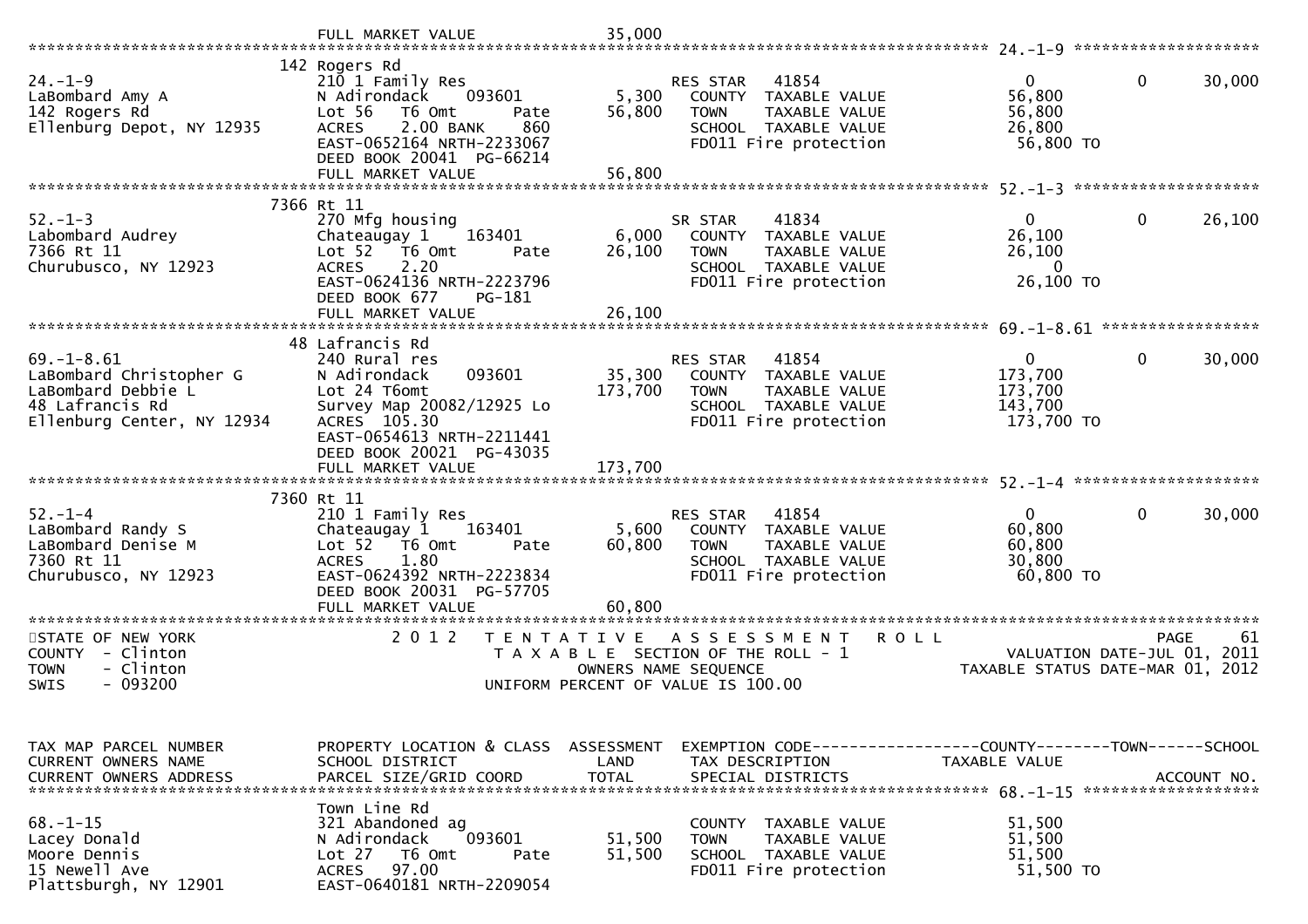|                                                                                                   | DEED BOOK 20112 PG-43826<br>FULL MARKET VALUE                                                                                                                                | 51,500                     |                                                                                                                                                                                                    | 68.–1–16.1                                                                     | *****************       |
|---------------------------------------------------------------------------------------------------|------------------------------------------------------------------------------------------------------------------------------------------------------------------------------|----------------------------|----------------------------------------------------------------------------------------------------------------------------------------------------------------------------------------------------|--------------------------------------------------------------------------------|-------------------------|
| $68. - 1 - 16.1$<br>Lacey Donald<br>Moore Dennis<br>15 Newell Ave<br>Plattsburgh, NY 12901        | 258 Patnode Rd<br>260 Seasonal res<br>093601<br>N Adirondack<br>Lot 27 T6omt<br>86.30<br>ACRES<br>EAST-0637411 NRTH-2208606<br>DEED BOOK 20112 PG-43826<br>FULL MARKET VALUE | 42,900<br>64,000<br>64,000 | COUNTY TAXABLE VALUE<br>TAXABLE VALUE<br><b>TOWN</b><br>SCHOOL TAXABLE VALUE<br>FD011 Fire protection                                                                                              | 64,000<br>64,000<br>64,000<br>64,000 TO                                        |                         |
|                                                                                                   |                                                                                                                                                                              |                            |                                                                                                                                                                                                    |                                                                                |                         |
| $22. - 1 - 7.3$<br>LaClair Amos J<br>128 Merchia Rd<br>Churubusco, NY 12923                       | 118 Merchia Rd<br>210 1 Family Res<br>093601<br>N Adirondack<br>Lot 74 T6omt<br>4.90<br><b>ACRES</b><br>EAST-0635694 NRTH-2235485<br>DEED BOOK 20051 PG-86030                | 61,400                     | 96 PCT OF VALUE USED FOR EXEMPTION PURPOSES<br>WARNONALL 41121<br>7,700 RES STAR<br>41854<br>COUNTY TAXABLE VALUE<br>TAXABLE VALUE<br><b>TOWN</b><br>SCHOOL TAXABLE VALUE<br>FD011 Fire protection | 8,842<br>8,842<br>$\mathbf{0}$<br>52,558<br>52,558<br>31,400<br>61,400 TO      | $\Omega$<br>30,000<br>0 |
|                                                                                                   | FULL MARKET VALUE                                                                                                                                                            | 61,400                     |                                                                                                                                                                                                    |                                                                                |                         |
| $69. - 1 - 11.2$                                                                                  | 6110 Rt 11<br>240 Rural res                                                                                                                                                  |                            | RES STAR<br>41854                                                                                                                                                                                  | 0                                                                              | 0<br>30,000             |
| LaClair Carol A<br>Monette Maynard<br>6110 State Rt 11<br>Ellenburg Center, NY 12934              | 093601<br>N Adirondack<br>Lot 25 T6omt<br>ACRES 48.00<br>EAST-0650117 NRTH-2211970<br>DEED BOOK 20072<br>PG-7225<br>FULL MARKET VALUE                                        | 31,500<br>63,000<br>63,000 | COUNTY<br>TAXABLE VALUE<br><b>TOWN</b><br>TAXABLE VALUE<br>SCHOOL TAXABLE VALUE<br>FD011 Fire protection                                                                                           | 63,000<br>63,000<br>33,000<br>63,000 TO                                        |                         |
|                                                                                                   |                                                                                                                                                                              |                            |                                                                                                                                                                                                    |                                                                                |                         |
| $52. - 1 - 20.2$<br>Laclair Daniel L<br>Laclair Bonnie<br>470 Campbell Rd<br>Churubusco, NY 12923 | 470 Campbell Rd<br>240 Rural res<br>093601<br>N Adirondack<br>48 T6omt<br>ACRES 74.20<br>EAST-0631490 NRTH-2218676                                                           | 53,100<br>106,100          | 41854<br>RES STAR<br>COUNTY TAXABLE VALUE<br><b>TOWN</b><br>TAXABLE VALUE<br>SCHOOL TAXABLE VALUE<br>FD011 Fire protection                                                                         | $\mathbf 0$<br>106,100<br>106,100<br>76,100<br>106,100 TO                      | 30,000<br>0             |
|                                                                                                   | DEED BOOK 610<br>PG-612<br>FULL MARKET VALUE<br>******************                                                                                                           | 106.100                    |                                                                                                                                                                                                    |                                                                                |                         |
| STATE OF NEW YORK<br>COUNTY - Clinton<br>- Clinton<br><b>TOWN</b><br>$-093200$<br>SWIS            | 2 0 1 2<br>T E N T A T I V E                                                                                                                                                 | OWNERS NAME SEQUENCE       | A S S E S S M E N T<br>T A X A B L E SECTION OF THE ROLL - 1<br>UNIFORM PERCENT OF VALUE IS 100.00                                                                                                 | <b>ROLL</b><br>VALUATION DATE-JUL 01, 2011<br>TAXABLE STATUS DATE-MAR 01, 2012 | 62<br><b>PAGE</b>       |
| TAX MAP PARCEL NUMBER                                                                             | PROPERTY LOCATION & CLASS                                                                                                                                                    | ASSESSMENT                 |                                                                                                                                                                                                    |                                                                                |                         |
| CURRENT OWNERS NAME<br><b>CURRENT OWNERS ADDRESS</b>                                              | SCHOOL DISTRICT<br>PARCEL SIZE/GRID COORD                                                                                                                                    | LAND<br><b>TOTAL</b>       | TAX DESCRIPTION<br>SPECIAL DISTRICTS                                                                                                                                                               | TAXABLE VALUE                                                                  | ACCOUNT NO.             |
|                                                                                                   | 413 Ryan Rd                                                                                                                                                                  |                            |                                                                                                                                                                                                    |                                                                                |                         |
| 82. – 2–1.91<br>LaClair Gerald<br>413 Ryan Rd<br>Churubusco, NY 12923                             | 240 Rural res<br>163401<br>Chateaugay 1<br>Lot 30 T6omt<br>ACRES 14.80<br>EAST-0624203 NRTH-2208326                                                                          | 14,900<br>70,300           | 41854<br>RES STAR<br>COUNTY<br>TAXABLE VALUE<br><b>TOWN</b><br>TAXABLE VALUE<br>SCHOOL TAXABLE VALUE<br>FD011 Fire protection                                                                      | $\mathbf 0$<br>70,300<br>70,300<br>40,300<br>70,300 TO                         | 0<br>30,000             |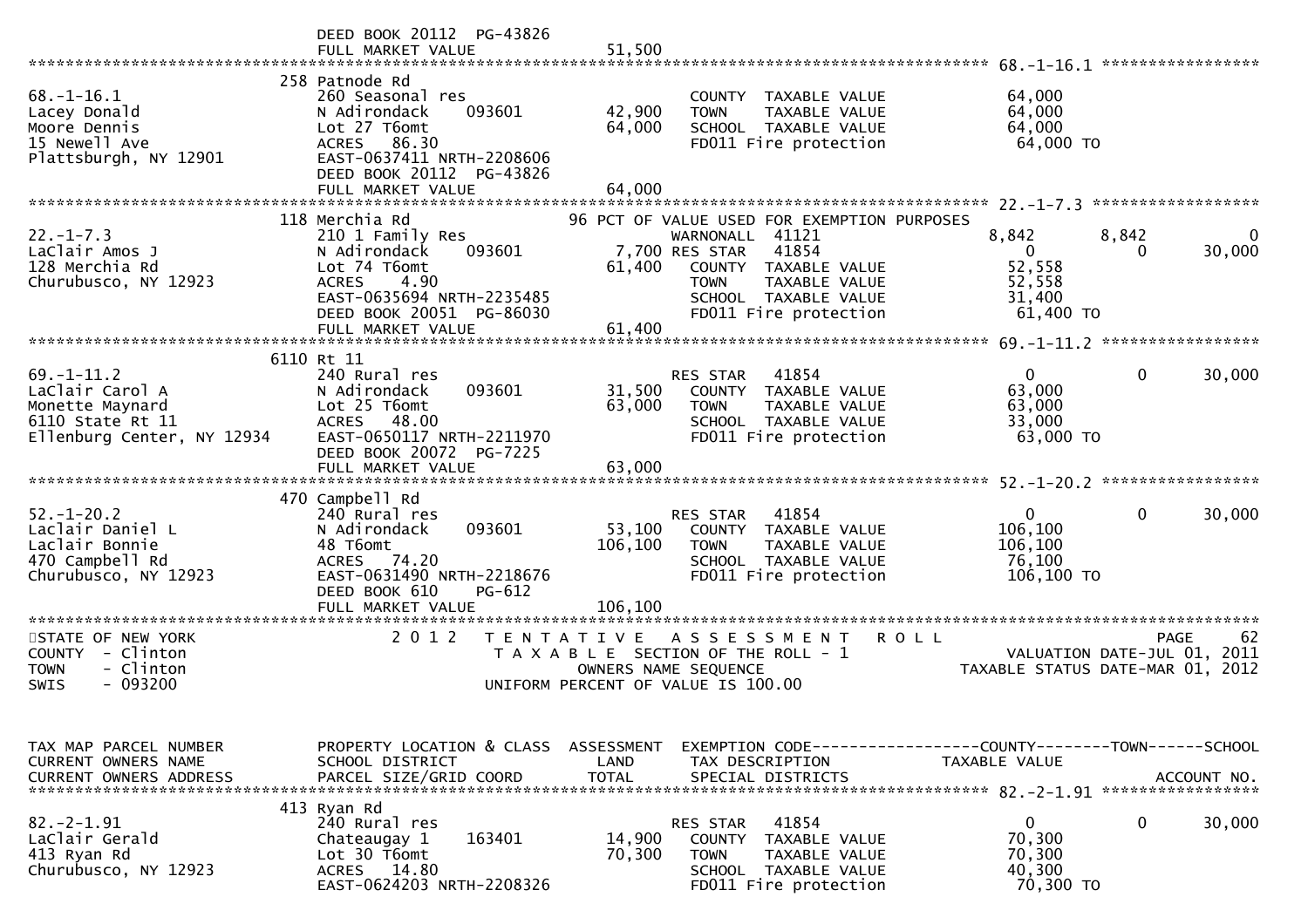|                                                                                               | DEED BOOK 20001 PG-23715<br>FULL MARKET VALUE                                                                                                                                                        | 70,300                     |                                                                                                                                                                    |                                                                                    |                   |
|-----------------------------------------------------------------------------------------------|------------------------------------------------------------------------------------------------------------------------------------------------------------------------------------------------------|----------------------------|--------------------------------------------------------------------------------------------------------------------------------------------------------------------|------------------------------------------------------------------------------------|-------------------|
| $6. - 1 - 6.1$<br>Laclair Howard<br>103 Mcnierney Rd<br>Churubusco, NY 12923                  | Mcnierney Rd<br>105 Vac farmland<br>163401<br>Chateaugay 1<br>Lot 90  T6 0mt<br>Pate<br>81.70<br><b>ACRES</b><br>EAST-0619457 NRTH-2242410<br>DEED BOOK 527<br>PG-475<br>FULL MARKET VALUE           | 56,400<br>56,400<br>56,400 | COUNTY TAXABLE VALUE<br>TAXABLE VALUE<br><b>TOWN</b><br>SCHOOL TAXABLE VALUE<br>FD011 Fire protection                                                              | 56,400<br>56,400<br>56,400<br>56,400 TO                                            |                   |
|                                                                                               |                                                                                                                                                                                                      |                            |                                                                                                                                                                    |                                                                                    |                   |
| $6. - 1 - 12$<br>Laclair Howard<br>103 Mcnierney Rd<br>Churubusco, NY 12923                   | 38 Mcnierney Rd<br>210 1 Family Res<br>Chateaugay 1<br>163401<br>Lot $90$ $76$ Omt<br>Pate<br>FRNT 256.00 DPTH<br>79.00<br>EAST-0619735 NRTH-2240968<br>DEED BOOK 682<br>PG-112<br>FULL MARKET VALUE | 3,100<br>29,100<br>29,100  | COUNTY TAXABLE VALUE<br>TAXABLE VALUE<br><b>TOWN</b><br>SCHOOL TAXABLE VALUE<br>FD011 Fire protection                                                              | 29,100<br>29,100<br>29,100<br>29,100 TO                                            |                   |
|                                                                                               |                                                                                                                                                                                                      |                            |                                                                                                                                                                    |                                                                                    |                   |
| $21. - 1 - 8.1$<br>Laclair Howard<br>103 Mcnierney Rd<br>Churubusco, NY 12923                 | Lost Nation Rd<br>321 Abandoned ag<br>163401<br>Chateaugay 1<br>$Lot 89$ T6 Omt<br>Pate<br>ACRES 71.60<br>EAST-0622150 NRTH-2239013<br>DEED BOOK 996<br>PG-034                                       | 50,100<br>50,100           | COUNTY TAXABLE VALUE<br>TAXABLE VALUE<br><b>TOWN</b><br>SCHOOL TAXABLE VALUE<br>FD011 Fire protection                                                              | 50,100<br>50,100<br>50,100<br>50,100 TO                                            |                   |
|                                                                                               |                                                                                                                                                                                                      |                            |                                                                                                                                                                    |                                                                                    |                   |
|                                                                                               | 103-101 Mcnierney Rd                                                                                                                                                                                 |                            |                                                                                                                                                                    |                                                                                    |                   |
| $21. - 1 - 3$<br>Laclair Howard I<br>103 Mcnierney Rd<br>Churubusco, NY 12923                 | 113 Cattle farm<br>Chateaugay 1<br>163401<br>Lot $90 \& 71$ T6omt<br>Also Title Deed 479/749<br>ACRES 178.50<br>EAST-0619304 NRTH-2238714<br>DEED BOOK 839<br>PG-207<br>FULL MARKET VALUE            | 196,000<br>196,000         | RES STAR<br>41854<br>113,800 483A EX<br>42100<br>COUNTY TAXABLE VALUE<br>TAXABLE VALUE<br><b>TOWN</b><br>SCHOOL TAXABLE VALUE<br>FD011 Fire protection<br>2,600 EX | $\mathbf{0}$<br>0<br>2,600<br>2,600<br>193,400<br>193,400<br>163,400<br>193,400 TO | 30,000<br>2,600   |
|                                                                                               |                                                                                                                                                                                                      |                            |                                                                                                                                                                    |                                                                                    |                   |
| STATE OF NEW YORK<br>COUNTY - Clinton<br><b>TOWN</b><br>- Clinton<br>$-093200$<br><b>SWIS</b> | 2 0 1 2<br>T E N T A T I V E                                                                                                                                                                         |                            | A S S E S S M E N T<br>T A X A B L E SECTION OF THE ROLL - 1<br>OWNERS NAME SEQUENCE<br>UNIFORM PERCENT OF VALUE IS 100.00                                         | <b>ROLL</b><br>VALUATION DATE-JUL 01, 2011<br>TAXABLE STATUS DATE-MAR 01, 2012     | <b>PAGE</b><br>63 |
|                                                                                               |                                                                                                                                                                                                      |                            |                                                                                                                                                                    |                                                                                    |                   |
| TAX MAP PARCEL NUMBER<br>CURRENT OWNERS NAME<br><b>CURRENT OWNERS ADDRESS</b>                 | PROPERTY LOCATION & CLASS ASSESSMENT<br>SCHOOL DISTRICT<br>PARCEL SIZE/GRID COORD                                                                                                                    | LAND<br><b>TOTAL</b>       | TAX DESCRIPTION<br>SPECIAL DISTRICTS                                                                                                                               | TAXABLE VALUE                                                                      | ACCOUNT NO.       |
| $6. - 1 - 3$<br>LaClair Israel W<br>LaClair Muriel M<br>103 McNierney Rd                      | Mcnierney Rd<br>321 Abandoned ag<br>163401<br>Chateaugay 1<br>Lot 90  T6 0mt<br>Pate<br>ACRES 158.50                                                                                                 | 77,000<br>77,000           | COUNTY TAXABLE VALUE<br><b>TOWN</b><br>TAXABLE VALUE<br>SCHOOL TAXABLE VALUE<br>FD011 Fire protection                                                              | 77,000<br>77,000<br>77,000<br>77,000 TO                                            |                   |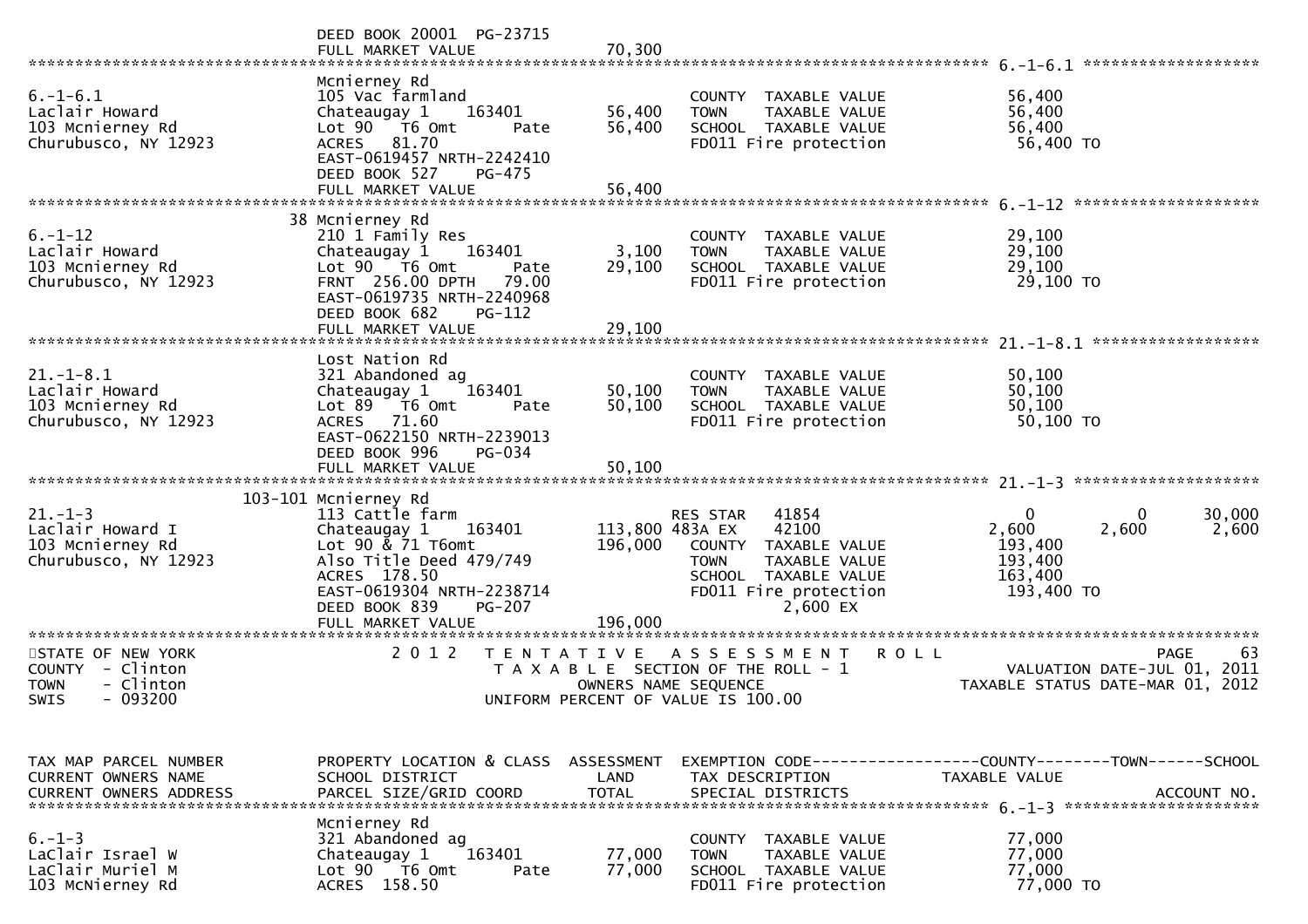| Churubusco, NY 12923                                                                                                | EAST-0617741 NRTH-2242514<br>DEED BOOK 501<br>PG-195<br>FULL MARKET VALUE                                                                                                                                    | 77,000                                                                                                                                                                                             |                                                                                                                   |
|---------------------------------------------------------------------------------------------------------------------|--------------------------------------------------------------------------------------------------------------------------------------------------------------------------------------------------------------|----------------------------------------------------------------------------------------------------------------------------------------------------------------------------------------------------|-------------------------------------------------------------------------------------------------------------------|
|                                                                                                                     |                                                                                                                                                                                                              |                                                                                                                                                                                                    |                                                                                                                   |
| $52. - 1 - 20.1$<br>LaClair Life Use Oliver<br>LaClair Daniel L<br>470 Campbell Rd<br>Churubusco, NY 12923          | 456 Campbell Rd<br>210 1 Family Res<br>N Adirondack<br>093601<br>Lot <sub>48</sub><br>T6 Omt<br>Pate<br>FRNT 100.00 DPTH 350.00<br>EAST-0629878 NRTH-2218075<br>DEED BOOK 20072 PG-7199<br>FULL MARKET VALUE | AGED COUN 41802<br>4,700 SR STAR<br>41834<br>37,200<br>COUNTY<br>TAXABLE VALUE<br>TAXABLE VALUE<br><b>TOWN</b><br>SCHOOL TAXABLE VALUE<br>FD011 Fire protection<br>37,200                          | 18,600<br>0<br>$\Omega$<br>37,200<br>$\Omega$<br>18,600<br>37,200<br>0<br>37,200 TO                               |
|                                                                                                                     |                                                                                                                                                                                                              |                                                                                                                                                                                                    |                                                                                                                   |
| $66. - 1 - 3.2$<br>Laclair Todd<br>204 Coal Hill Rd<br>North Bangor, NY 12966                                       | 709 Ryan Rd<br>$314$ Rural vac<10<br>Chateaugay 1<br>163401<br>Lot 31 T6omt<br>FRNT 100.00 DPTH 187.00<br>EAST-0623851 NRTH-2215450<br>DEED BOOK 817<br>$PG-207$                                             | COUNTY TAXABLE VALUE<br>4,400<br><b>TOWN</b><br>TAXABLE VALUE<br>4,400<br>SCHOOL TAXABLE VALUE<br>FD011 Fire protection                                                                            | 4,400<br>4,400<br>4,400<br>4,400 TO                                                                               |
|                                                                                                                     | FULL MARKET VALUE                                                                                                                                                                                            | 4,400                                                                                                                                                                                              |                                                                                                                   |
|                                                                                                                     |                                                                                                                                                                                                              |                                                                                                                                                                                                    | $69. -1 - 15$ *********************                                                                               |
| $69. - 1 - 15$<br>Lafave Ida<br>6211 Rt 11<br>Ellenburg Center, NY 12934                                            | 6211 Rt 11<br>210 1 Family Res<br>093601<br>N Adirondack<br>Lot <sub>25</sub><br>T6 Omt<br>Pate<br>2.30<br><b>ACRES</b><br>EAST-0647668 NRTH-2211810<br>DEED BOOK 940<br>PG-315                              | 97 PCT OF VALUE USED FOR EXEMPTION PURPOSES<br>WARCOMALL 41131<br>6,000 AGED COUN 41802<br>38,800 SR STAR<br>41834<br>COUNTY TAXABLE VALUE<br><b>TOWN</b><br>TAXABLE VALUE<br>SCHOOL TAXABLE VALUE | 9,409<br>9,409<br>0<br>14,114<br>$\Omega$<br>0<br>$\mathbf{0}$<br>$\mathbf{0}$<br>38,800<br>15,277<br>29,391<br>0 |
|                                                                                                                     | FULL MARKET VALUE                                                                                                                                                                                            | 38,800<br>FD011 Fire protection                                                                                                                                                                    | 38,800 TO                                                                                                         |
|                                                                                                                     |                                                                                                                                                                                                              |                                                                                                                                                                                                    |                                                                                                                   |
| 6187/6203 Rt 11<br>$69. - 1 - 13.31$<br>LaFave Marshall<br>LaFave Tammy<br>6203 Rt 11<br>Ellenburg Center, NY 12934 | 240 Rural res<br>093601<br>N Adirondack<br>Lot 25 T6omt<br>41.10<br><b>ACRES</b><br>EAST-0648281 NRTH-2210953<br>DEED BOOK 20051 PG-79540<br>FULL MARKET VALUE                                               | 41854<br>RES STAR<br>34,800<br>COUNTY<br>TAXABLE VALUE<br>74,200<br>TAXABLE VALUE<br><b>TOWN</b><br>SCHOOL TAXABLE VALUE<br>FD011 Fire protection<br>74,200                                        | $\Omega$<br>0<br>30,000<br>74,200<br>74,200<br>44,200<br>74,200 TO                                                |
|                                                                                                                     | *******************                                                                                                                                                                                          |                                                                                                                                                                                                    |                                                                                                                   |
| STATE OF NEW YORK<br>COUNTY - Clinton<br>- Clinton<br><b>TOWN</b><br>$-093200$<br>SWIS                              | 2 0 1 2                                                                                                                                                                                                      | T E N T A T I V E<br>ASSESSMENT<br><b>ROLL</b><br>T A X A B L E SECTION OF THE ROLL - 1<br>OWNERS NAME SEQUENCE<br>UNIFORM PERCENT OF VALUE IS 100.00                                              | <b>PAGE</b><br>64<br>VALUATION DATE-JUL 01, 2011<br>TAXABLE STATUS DATE-MAR 01,<br>2012                           |
| TAX MAP PARCEL NUMBER<br>CURRENT OWNERS NAME                                                                        | PROPERTY LOCATION & CLASS<br>SCHOOL DISTRICT                                                                                                                                                                 | ASSESSMENT<br>LAND<br>TAX DESCRIPTION                                                                                                                                                              | EXEMPTION CODE-----------------COUNTY-------TOWN------SCHOOL<br>TAXABLE VALUE                                     |
| <b>CURRENT OWNERS ADDRESS</b>                                                                                       | PARCEL SIZE/GRID COORD                                                                                                                                                                                       | <b>TOTAL</b><br>SPECIAL DISTRICTS                                                                                                                                                                  | ACCOUNT NO.                                                                                                       |
| $51. - 1 - 4.2$<br>Laflesh Darrell E<br>Laflesh Carol<br>96 Washington Ave                                          | 940 County Line Rd<br>240 Rural res<br>163401<br>Chateaugay 1<br>Lot 51 T6omt<br>16.20<br><b>ACRES</b>                                                                                                       | COUNTY TAXABLE VALUE<br>14,400<br><b>TOWN</b><br>TAXABLE VALUE<br>39,900<br>SCHOOL TAXABLE VALUE<br>FD011 Fire protection                                                                          | 39,900<br>39,900<br>39,900<br>39,900 TO                                                                           |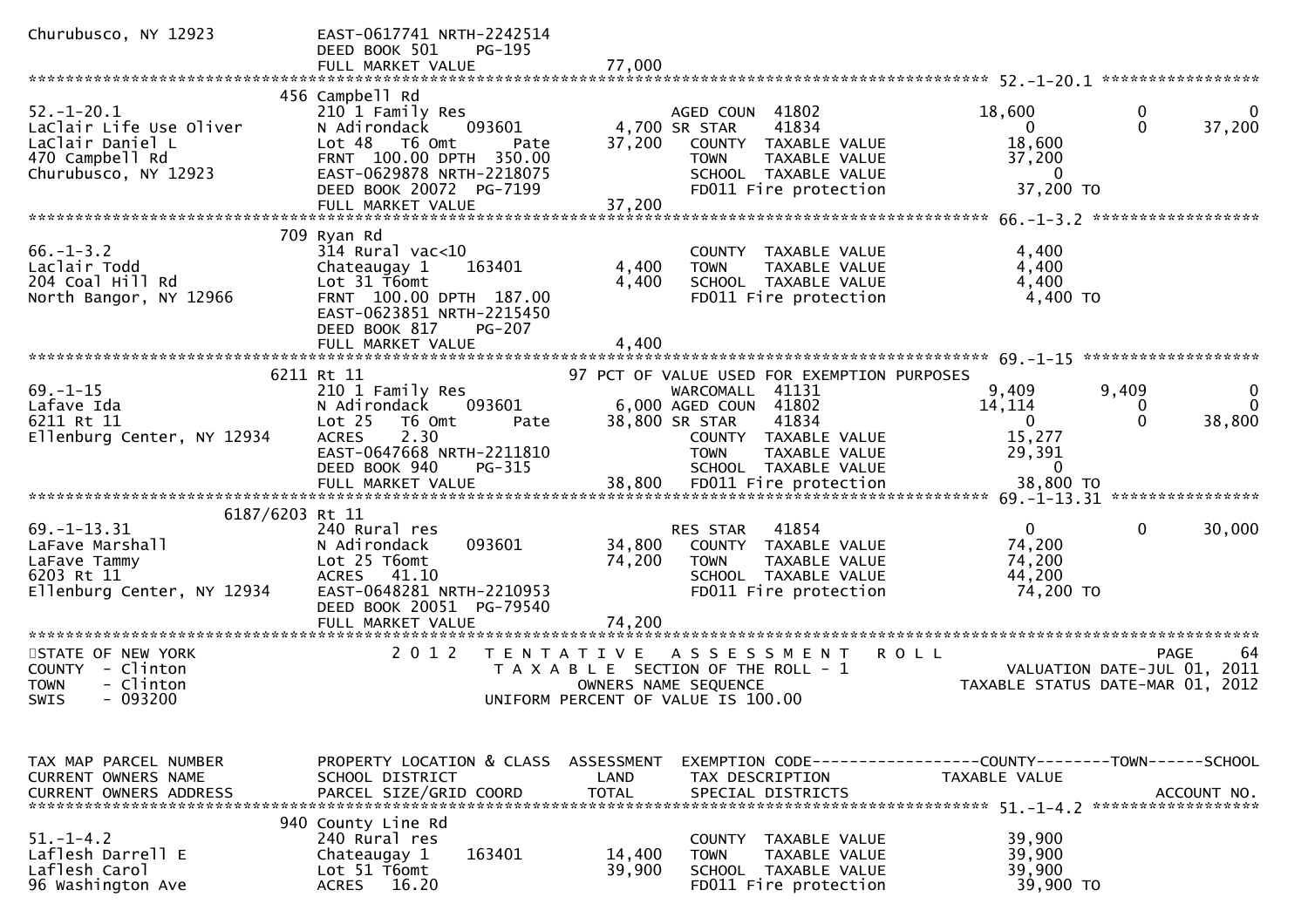| Chazy, NY 12921                                                                                             | EAST-0617660 NRTH-2223640<br>DEED BOOK 20092 PG-23758<br>FULL MARKET VALUE                                                                                                                               | 39,900                     |                                                                                                                                           |                                                                                              |
|-------------------------------------------------------------------------------------------------------------|----------------------------------------------------------------------------------------------------------------------------------------------------------------------------------------------------------|----------------------------|-------------------------------------------------------------------------------------------------------------------------------------------|----------------------------------------------------------------------------------------------|
| $7. - 1 - 31.122$<br>LaFountain Henry<br>LaFountain Loulinda<br>210 Rand Hill Rd<br>Morrisonville, NY 12962 | Santamore Rd<br>314 Rural vac<10<br>163401<br>Chateaugay 1<br>Lot 88 T6 OMT<br>ACRES 7.20<br>EAST-0627848 NRTH-2241618<br>DEED BOOK 20082 PG-14421<br>FULL MARKET VALUE                                  | 10,000<br>10,000<br>10,000 | COUNTY TAXABLE VALUE<br>TAXABLE VALUE<br><b>TOWN</b><br>SCHOOL TAXABLE VALUE<br>FD011 Fire protection                                     | ****************<br>10,000<br>10,000<br>10,000<br>10,000 TO                                  |
| $7. - 1 - 32$<br>LaFountain Henry<br>LaFountain Loulinda<br>210 Rand Hill Rd<br>Morrisonville, NY 12962     | Santamore Rd<br>321 Abandoned ag<br>163401<br>Chateaugay 1<br>Lot 88 T6 Omt<br>ACRES 70.00<br>EAST-0628090 NRTH-2239559<br>DEED BOOK 20011 PG-37554<br>FULL MARKET VALUE                                 | 42,500<br>42,500<br>42,500 | COUNTY TAXABLE VALUE<br>TAXABLE VALUE<br><b>TOWN</b><br>SCHOOL TAXABLE VALUE<br>FD011 Fire protection                                     | 42,500<br>42,500<br>42,500<br>42,500 TO                                                      |
| $53. - 1 - 8$<br>Lagoy Louise<br>PO Box 227<br>Altona, NY 12910                                             | 206 Rt 189<br>210 1 Family Res<br>N Adirondack<br>093601<br>Lot 46 T6 Omt<br>Pate<br>FRNT 100.00 DPTH 400.00<br>080<br><b>BANK</b><br>EAST-0640176 NRTH-2222320<br>DEED BOOK 20102 PG-33664              | 4,700<br>39,300            | COUNTY TAXABLE VALUE<br><b>TOWN</b><br>TAXABLE VALUE<br>SCHOOL TAXABLE VALUE<br>FD011 Fire protection                                     | *********************<br>39,300<br>39,300<br>39,300<br>39,300 TO                             |
| $38. - 1 - 24$<br>Lagree George<br>10 Looby Rd<br>Churubusco, NY 12923                                      | 15 Looby Rd<br>312 Vac w/imprv<br>093601<br>N Adirondack<br>Lot 54 T6 Omt<br>Pate<br><b>FRNT</b><br>66.00 DPTH 305.00<br>EAST-0638746 NRTH-2230484<br>DEED BOOK 929<br><b>PG-88</b><br>FULL MARKET VALUE | 3,600<br>7,000<br>7,000    | COUNTY TAXABLE VALUE<br>TAXABLE VALUE<br><b>TOWN</b><br>SCHOOL TAXABLE VALUE<br>FD011 Fire protection                                     | 7,000<br>7,000<br>7,000<br>7,000 TO                                                          |
| STATE OF NEW YORK<br>COUNTY - Clinton<br>- Clinton<br><b>TOWN</b><br>SWIS - 093200                          | 2 0 1 2<br>T E N T A T I V E                                                                                                                                                                             |                            | A S S E S S M E N T<br><b>ROLL</b><br>T A X A B L E SECTION OF THE ROLL - 1<br>OWNERS NAME SEQUENCE<br>UNIFORM PERCENT OF VALUE IS 100.00 | <b>PAGE</b><br>65<br>2011<br>VALUATION DATE-JUL 01,<br>TAXABLE STATUS DATE-MAR 01, 2012      |
| TAX MAP PARCEL NUMBER<br>CURRENT OWNERS NAME<br><b>CURRENT OWNERS ADDRESS</b>                               | PROPERTY LOCATION & CLASS ASSESSMENT<br>SCHOOL DISTRICT<br>PARCEL SIZE/GRID COORD<br>10 Looby Rd                                                                                                         | LAND<br><b>TOTAL</b>       | TAX DESCRIPTION<br>SPECIAL DISTRICTS                                                                                                      | EXEMPTION CODE-----------------COUNTY-------TOWN------SCHOOL<br>TAXABLE VALUE<br>ACCOUNT NO. |
| $38. - 1 - 25$<br>Lagree George<br>10 Looby Rd                                                              | 210 1 Family Res<br>N Adirondack<br>093601<br>Lot $67$<br>T6 Omt<br>Pate                                                                                                                                 | 4,900<br>90,000            | 41834<br>SR STAR<br>COUNTY<br>TAXABLE VALUE<br><b>TOWN</b><br>TAXABLE VALUE                                                               | $\mathbf{0}$<br>62,200<br>0<br>90,000<br>90,000                                              |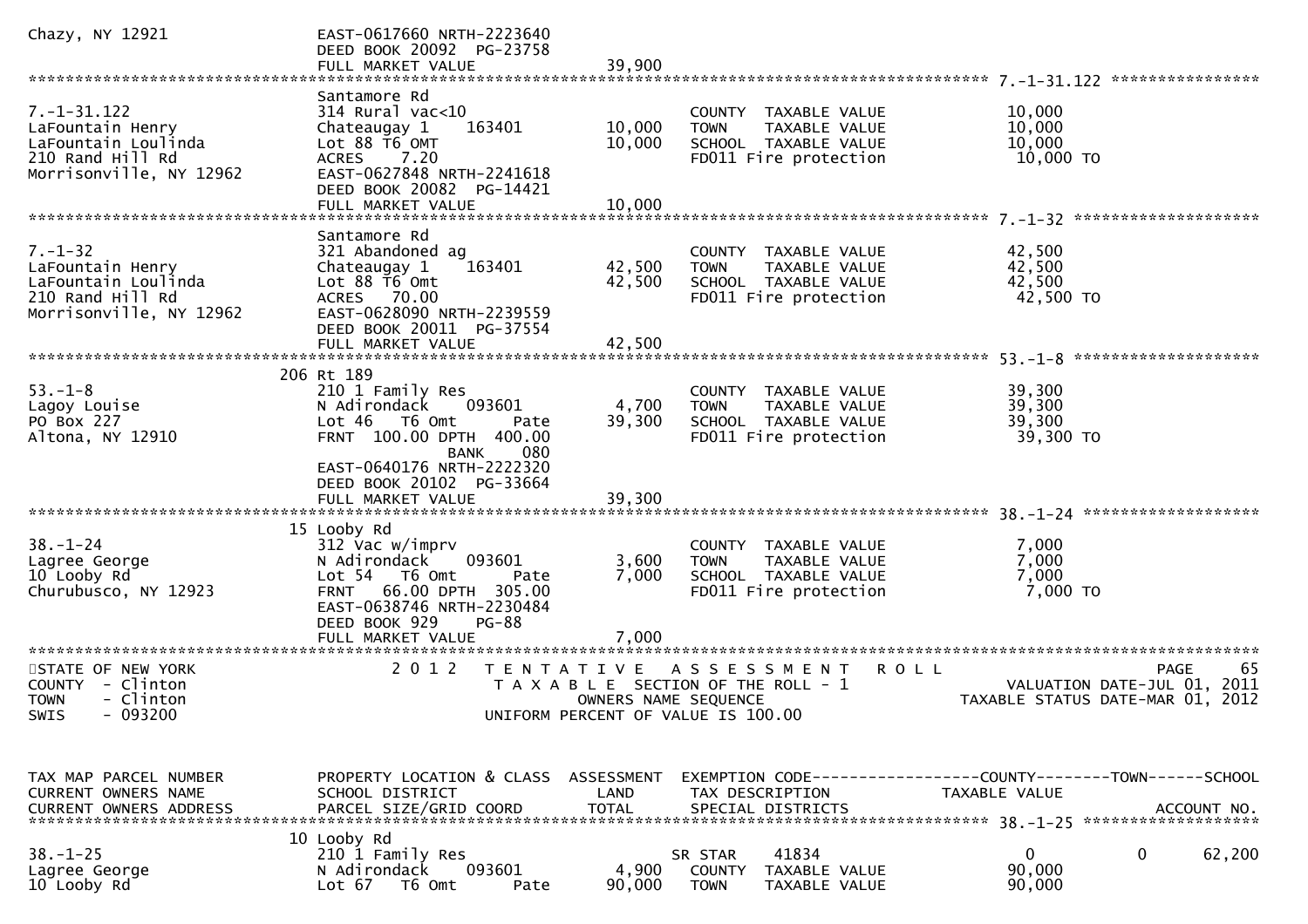| Churubusco, NY 12923                                                                                                                | FRNT 165.00 DPTH 230.00<br>EAST-0638818 NRTH-2230810<br>DEED BOOK 520<br>PG-639<br>FULL MARKET VALUE                                                    | 90,000               |                                                                                                    | SCHOOL TAXABLE VALUE<br>FD011 Fire protection                                                   | 27,800<br>90,000 TO                                            |                                            |             |
|-------------------------------------------------------------------------------------------------------------------------------------|---------------------------------------------------------------------------------------------------------------------------------------------------------|----------------------|----------------------------------------------------------------------------------------------------|-------------------------------------------------------------------------------------------------|----------------------------------------------------------------|--------------------------------------------|-------------|
|                                                                                                                                     |                                                                                                                                                         |                      |                                                                                                    |                                                                                                 |                                                                |                                            |             |
| $38.1 - 1 - 46$<br>Lagree Life Use William & Ther N Adirondack<br>Lagree Michael W & Randy K<br>13 Smith St<br>Churubusco, NY 12923 | 13 Smith St<br>210 1 Family Res<br>093601<br>Lot $66T6$ Omt<br>Pate<br>FRNT 65.00 DPTH 150.00<br>EAST-0640137 NRTH-2231198<br>DEED BOOK 1003<br>$PG-28$ | 2,900<br>60,000      | RES STAR<br><b>TOWN</b>                                                                            | 41854<br>COUNTY TAXABLE VALUE<br>TAXABLE VALUE<br>SCHOOL TAXABLE VALUE<br>FD011 Fire protection | $\Omega$<br>60,000<br>60,000<br>30,000<br>60,000 TO            | $\mathbf{0}$                               | 30,000      |
|                                                                                                                                     |                                                                                                                                                         |                      |                                                                                                    |                                                                                                 |                                                                |                                            |             |
| $37. - 1 - 15$<br>Lagree Trustee Gary P<br>Gary P Lagree Revocable Living Lot 53<br>1213 Blackberry Cir<br>Folsom, CA 95630         | Rt 11<br>321 Abandoned ag<br>093601<br>N Adirondack<br>T6 Omt<br>Pate<br>72.11<br><b>ACRES</b><br>EAST-0630210 NRTH-2225911<br>DEED BOOK 20102 PG-29982 | 52,600<br>52,600     | AGRI DISTR 41720<br><b>TOWN</b>                                                                    | COUNTY TAXABLE VALUE<br>TAXABLE VALUE<br>SCHOOL TAXABLE VALUE<br>FD011 Fire protection          | 23,240<br>29,360<br>29,360<br>29,360<br>52,600 TO              | 23,240                                     | 23,240      |
| MAY BE SUBJECT TO PAYMENT                                                                                                           | FULL MARKET VALUE                                                                                                                                       | 52,600               |                                                                                                    |                                                                                                 |                                                                |                                            |             |
|                                                                                                                                     |                                                                                                                                                         |                      |                                                                                                    |                                                                                                 |                                                                |                                            |             |
|                                                                                                                                     |                                                                                                                                                         |                      |                                                                                                    |                                                                                                 |                                                                |                                            |             |
|                                                                                                                                     | 629 Rt 189                                                                                                                                              |                      |                                                                                                    |                                                                                                 |                                                                |                                            |             |
| $38. - 1 - 5$                                                                                                                       | 210 1 Family Res                                                                                                                                        |                      |                                                                                                    | COUNTY TAXABLE VALUE                                                                            | 63,500                                                         |                                            |             |
| LaMarche Gerald                                                                                                                     | N Adirondack<br>093601                                                                                                                                  | 8,200                | <b>TOWN</b>                                                                                        | TAXABLE VALUE                                                                                   | 63,500                                                         |                                            |             |
| 629 Rt 189                                                                                                                          | Lot 67<br>T6 Omt<br>Pate                                                                                                                                | 63,500               |                                                                                                    | SCHOOL TAXABLE VALUE                                                                            | 63,500                                                         |                                            |             |
| Churubusco, NY 12923                                                                                                                |                                                                                                                                                         |                      |                                                                                                    |                                                                                                 |                                                                |                                            |             |
|                                                                                                                                     | 5.00 BANK<br>890<br><b>ACRES</b><br>EAST-0638596 NRTH-2232637<br>DEED BOOK 20102 PG-30927                                                               |                      |                                                                                                    | FD011 Fire protection                                                                           | 63,500 TO                                                      |                                            |             |
|                                                                                                                                     |                                                                                                                                                         |                      |                                                                                                    |                                                                                                 |                                                                |                                            |             |
| $38.1 - 1 - 14$                                                                                                                     | 20 Smith St<br>210 1 Family Res                                                                                                                         |                      | SR STAR                                                                                            | 41834                                                                                           | $\mathbf{0}$                                                   | $\mathbf 0$                                | 58,800      |
| Lamb Mary M                                                                                                                         | N Adirondack<br>093601                                                                                                                                  | 5,000                |                                                                                                    | COUNTY TAXABLE VALUE                                                                            | 58,800                                                         |                                            |             |
| Lamb Kenneth C                                                                                                                      | Lot 66<br>T6 Omt<br>Pate                                                                                                                                | 58,800               | <b>TOWN</b>                                                                                        | TAXABLE VALUE                                                                                   | 58,800                                                         |                                            |             |
| PO Box 82                                                                                                                           | Survey map 20102/30447                                                                                                                                  |                      |                                                                                                    | SCHOOL TAXABLE VALUE                                                                            | $\Omega$                                                       |                                            |             |
| Churubusco, NY 12923                                                                                                                | 1.00<br><b>ACRES</b><br>EAST-0640359 NRTH-2231398<br>DEED BOOK 20011 PG-32631                                                                           |                      |                                                                                                    | FD011 Fire protection                                                                           | 58,800 TO                                                      |                                            |             |
|                                                                                                                                     | FULL MARKET VALUE                                                                                                                                       | 58,800               |                                                                                                    |                                                                                                 |                                                                |                                            |             |
| STATE OF NEW YORK<br>COUNTY - Clinton<br>- Clinton<br><b>TOWN</b><br>$-093200$<br><b>SWIS</b>                                       | 2 0 1 2<br>T E N T A T I V E                                                                                                                            | OWNERS NAME SEQUENCE | A S S E S S M E N T<br>T A X A B L E SECTION OF THE ROLL - 1<br>UNIFORM PERCENT OF VALUE IS 100.00 | <b>ROLL</b>                                                                                     | TAXABLE STATUS DATE-MAR 01, 2012                               | <b>PAGE</b><br>VALUATION DATE-JUL 01, 2011 | 66          |
| TAX MAP PARCEL NUMBER                                                                                                               | PROPERTY LOCATION & CLASS ASSESSMENT                                                                                                                    |                      |                                                                                                    |                                                                                                 | EXEMPTION CODE------------------COUNTY--------TOWN------SCHOOL |                                            |             |
| CURRENT OWNERS NAME<br><b>CURRENT OWNERS ADDRESS</b>                                                                                | SCHOOL DISTRICT<br>PARCEL SIZE/GRID COORD                                                                                                               | LAND<br><b>TOTAL</b> | TAX DESCRIPTION<br>SPECIAL DISTRICTS                                                               |                                                                                                 | TAXABLE VALUE                                                  |                                            | ACCOUNT NO. |
|                                                                                                                                     | Campbell Rd                                                                                                                                             |                      |                                                                                                    |                                                                                                 |                                                                |                                            |             |
| $52. - 1 - 19$                                                                                                                      | 105 Vac farmland                                                                                                                                        |                      |                                                                                                    | COUNTY TAXABLE VALUE                                                                            | 17,000                                                         |                                            |             |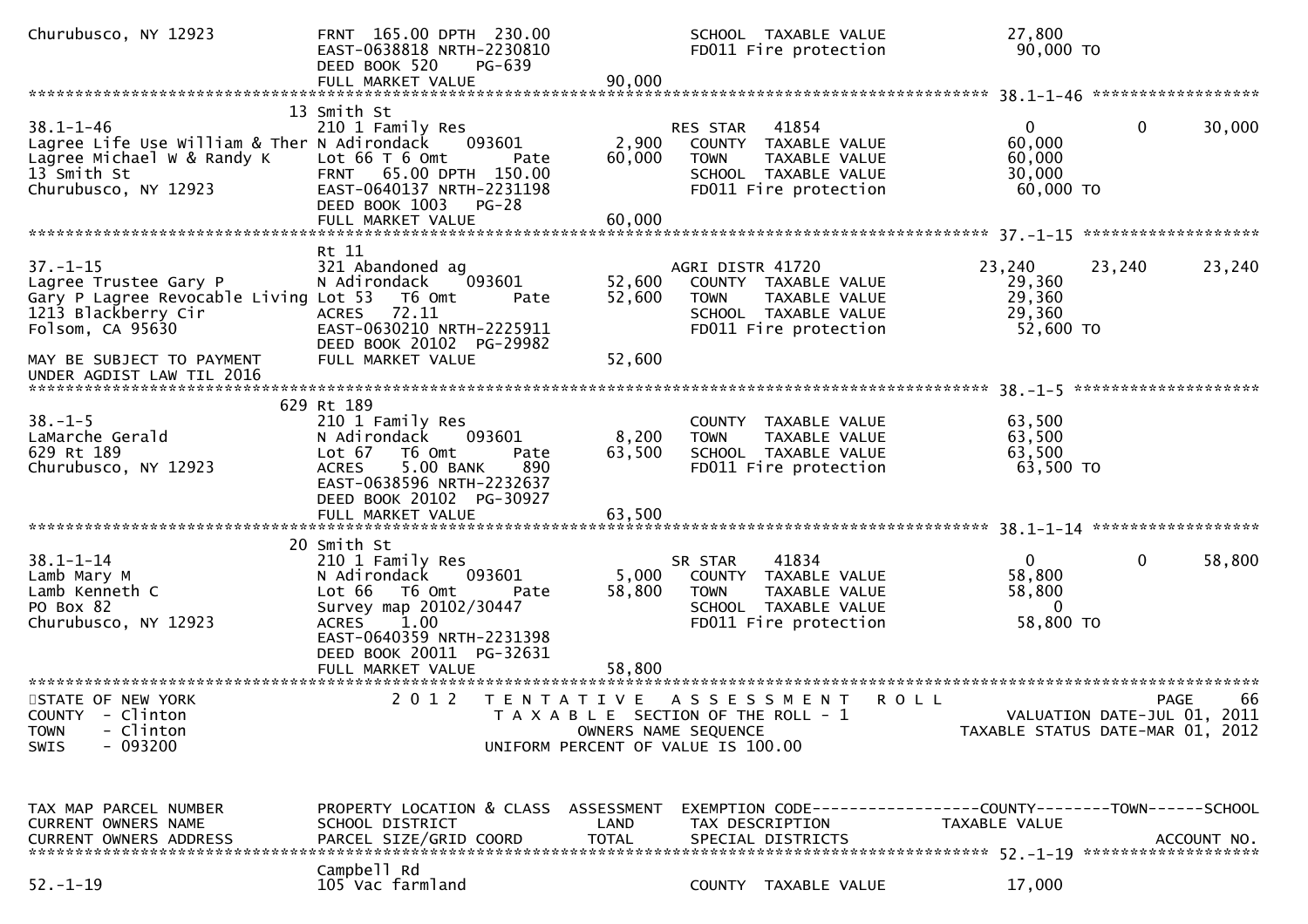| Lamb Ross<br>60 Lamb Rd<br>Churubusco, NY 12923                                                         | 093601<br>N Adirondack<br>Lot 48<br>T6 Omt<br>Pate<br>49.00<br><b>ACRES</b><br>EAST-0631140 NRTH-2220010<br>DEED BOOK 451<br>PG-565                                                              | 17,000<br>17,000              | <b>TOWN</b><br>TAXABLE VALUE<br>SCHOOL TAXABLE VALUE<br>FD011 Fire protection                                                    | 17,000<br>17,000<br>17,000 TO                               |                                            |
|---------------------------------------------------------------------------------------------------------|--------------------------------------------------------------------------------------------------------------------------------------------------------------------------------------------------|-------------------------------|----------------------------------------------------------------------------------------------------------------------------------|-------------------------------------------------------------|--------------------------------------------|
|                                                                                                         | FULL MARKET VALUE                                                                                                                                                                                | 17,000                        |                                                                                                                                  |                                                             |                                            |
| $52. - 1 - 23.1$<br>Lamb Ross<br>60 Lamb Rd<br>Churubusco, NY 12923                                     | 60 Lamb Rd<br>112 Dairy farm<br>093601<br>N Adirondack<br>Lot 49  T6 0mt<br>Pate<br>ACRES 231.30<br>EAST-0627554 NRTH-2218638<br>DEED BOOK 451<br>PG-565<br>FULL MARKET VALUE                    | 123,900<br>194,000<br>194,000 | 41854<br>RES STAR<br>COUNTY TAXABLE VALUE<br>TAXABLE VALUE<br><b>TOWN</b><br>SCHOOL TAXABLE VALUE<br>FD011 Fire protection       | $\mathbf{0}$<br>194,000<br>194,000<br>164,000<br>194,000 TO | $\mathbf 0$<br>30,000                      |
| $52. - 1 - 23.2$<br>Lamb Wayne<br>Lamb Mary<br>43 Lamb Rd<br>Churubusco, NY 12923                       | 43 Lamb Rd<br>210 1 Family Res<br>093601<br>N Adirondack<br>Lot 32 T6omt<br>FRNT 280.00 DPTH 260.00<br>080<br>BANK<br>EAST-0628444 NRTH-2218067<br>DEED BOOK 20031 PG-55592<br>FULL MARKET VALUE | 4,900<br>71,700<br>71,700     | 41854<br>RES STAR<br>COUNTY TAXABLE VALUE<br>TAXABLE VALUE<br><b>TOWN</b><br>SCHOOL TAXABLE VALUE<br>FD011 Fire protection       | $\Omega$<br>71,700<br>71,700<br>41,700<br>71,700 TO         | $\mathbf 0$<br>30,000                      |
| $67. - 1 - 2.21$<br>Lancto Donald<br>610 Ryan Rd<br>Churubusco, NY 12923                                | 610 Ryan Rd<br>210 1 Family Res<br>N Adirondack<br>093601<br>Lot 32 T60mt<br><b>ACRES</b><br>4.90<br>EAST-0624501 NRTH-2213142<br>DEED BOOK 98000 PG-99142<br>FULL MARKET VALUE                  | 7,700<br>101,400<br>101,400   | RES STAR<br>41854<br>TAXABLE VALUE<br>COUNTY<br><b>TOWN</b><br>TAXABLE VALUE<br>SCHOOL TAXABLE VALUE<br>FD011 Fire protection    | $\mathbf{0}$<br>101,400<br>101,400<br>71,400<br>101,400 TO  | $\mathbf 0$<br>30,000<br>***************** |
| $68. - 1 - 11.3$<br>Landry Edward M<br>Landry Anne C<br>121 Bombard Rd<br>Ellenburg Center, NY 12934    | 515 Brandy Brook Rd<br>270 Mfg housing<br>093601<br>N Adirondack<br>Lot 26 T6omt<br><b>ACRES</b><br>1.00<br>EAST-0647286 NRTH-2210770<br>DEED BOOK 20041 PG-75622<br>FULL MARKET VALUE           | 5,000<br>31,000<br>31,000     | 41834<br>SR STAR<br>COUNTY TAXABLE VALUE<br><b>TOWN</b><br>TAXABLE VALUE<br>SCHOOL TAXABLE VALUE<br>FD011 Fire protection        | $\overline{0}$<br>31,000<br>31,000<br>$\Omega$<br>31,000 TO | $\mathbf 0$<br>31,000                      |
| STATE OF NEW YORK<br><b>COUNTY</b><br>- Clinton<br>- Clinton<br><b>TOWN</b><br>$-093200$<br><b>SWIS</b> | 2 0 1 2                                                                                                                                                                                          | T E N T A T I V E             | ASSESSMENT<br><b>ROLL</b><br>T A X A B L E SECTION OF THE ROLL - 1<br>OWNERS NAME SEQUENCE<br>UNIFORM PERCENT OF VALUE IS 100.00 | TAXABLE STATUS DATE-MAR 01, 2012                            | 67<br>PAGE<br>VALUATION DATE-JUL 01, 2011  |
| TAX MAP PARCEL NUMBER<br>CURRENT OWNERS NAME<br><b>CURRENT OWNERS ADDRESS</b>                           | PROPERTY LOCATION & CLASS ASSESSMENT<br>SCHOOL DISTRICT<br>PARCEL SIZE/GRID COORD                                                                                                                | LAND<br><b>TOTAL</b>          | EXEMPTION CODE-----------------COUNTY-------TOWN------SCHOOL<br>TAX DESCRIPTION<br>SPECIAL DISTRICTS                             | TAXABLE VALUE                                               | ACCOUNT NO.                                |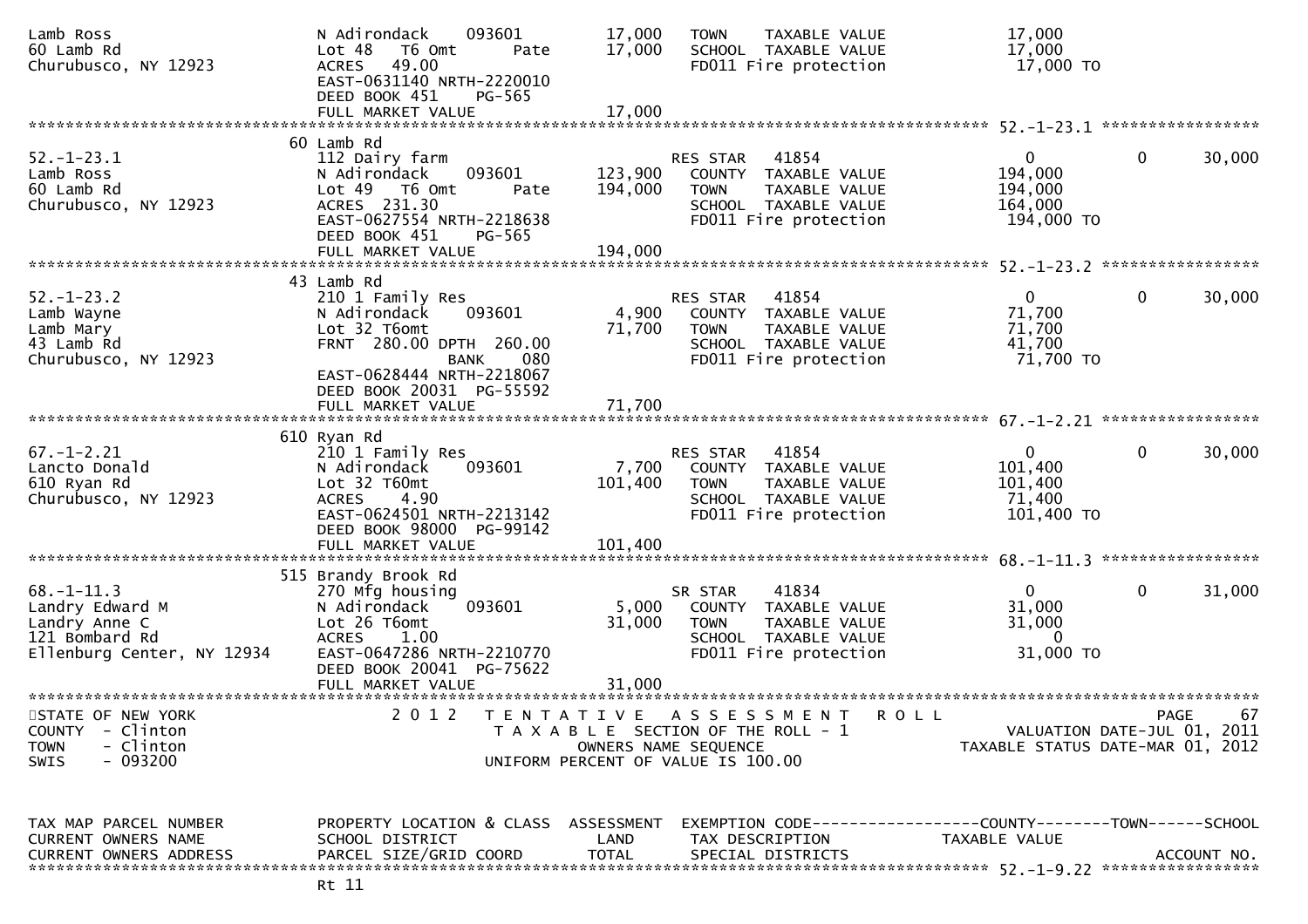| $52. - 1 - 9.22$<br>Langevin Wilfred<br>170 Mill St<br>East Barre, VT 05649                   | 314 Rural vac<10<br>163401<br>Chateaugay 1<br>Lot 49 T6omt<br><b>ACRES</b><br>1.50<br>EAST-0627509 NRTH-2223951<br>DEED BOOK 944<br><b>PG-108</b>                     | 5,400<br>5,400             | COUNTY TAXABLE VALUE<br><b>TOWN</b><br>TAXABLE VALUE<br>SCHOOL TAXABLE VALUE<br>FD011 Fire protection    | 5,400<br>5,400<br>5,400<br>5,400 TO                                                          |
|-----------------------------------------------------------------------------------------------|-----------------------------------------------------------------------------------------------------------------------------------------------------------------------|----------------------------|----------------------------------------------------------------------------------------------------------|----------------------------------------------------------------------------------------------|
|                                                                                               |                                                                                                                                                                       |                            |                                                                                                          |                                                                                              |
| $8. - 1 - 3.21$<br>Laplant Susan<br>Laplant Edward L<br>112 Maude Ln<br>Clayton, NC 27520     | Rt 189<br>$314$ Rural vac<10<br>N Adirondack<br>093601<br>Lot 86 T6omt<br>4.60<br><b>ACRES</b><br>EAST-0637720 NRTH-2244926<br>DEED BOOK 984<br>PG-194                | 7,900<br>7,900             | COUNTY TAXABLE VALUE<br><b>TOWN</b><br>TAXABLE VALUE<br>SCHOOL TAXABLE VALUE<br>FD011 Fire protection    | 7,900<br>7,900<br>7,900<br>7,900 TO                                                          |
|                                                                                               | FULL MARKET VALUE                                                                                                                                                     | 7,900                      |                                                                                                          |                                                                                              |
|                                                                                               |                                                                                                                                                                       |                            |                                                                                                          |                                                                                              |
| $23. - 1 - 22.26$<br>Lashway Eric D<br>136 Turkey Hill Rd<br>Richmond, VT 05477               | Rt 189<br>$314$ Rural vac<10<br>093601<br>N Adirondack<br>Lot 67 T6omt<br>5.00<br><b>ACRES</b><br>EAST-0638181 NRTH-2234373<br>DEED BOOK 715<br><b>PG-111</b>         | 8,200<br>8,200             | COUNTY TAXABLE VALUE<br><b>TOWN</b><br>TAXABLE VALUE<br>SCHOOL TAXABLE VALUE<br>FD011 Fire protection    | 8,200<br>8,200<br>8,200<br>8,200 TO                                                          |
|                                                                                               |                                                                                                                                                                       |                            |                                                                                                          |                                                                                              |
| $10.-1-1.2$<br>Lashway Ricky<br>737 Ashley Rd<br>West Chazy, NY 12992                         | Soucia Rd<br>321 Abandoned ag<br>093601<br>N Adirondack<br>Lot 79 T60mt<br>ACRES 256.00<br>EAST-0661412 NRTH-2241431<br>DEED BOOK 20031 PG-53683<br>FULL MARKET VALUE | 90,700<br>90,700<br>90,700 | COUNTY TAXABLE VALUE<br><b>TOWN</b><br>TAXABLE VALUE<br>SCHOOL TAXABLE VALUE<br>FD011 Fire protection    | 90,700<br>90,700<br>90,700<br>90,700 TO                                                      |
| $10. -1 - 1.3$<br>Lashway Ricky S<br>737 Ashley Rd<br>West Chazy, NY 12992                    | Soucia Rd<br>321 Abandoned ag<br>093601<br>N Adirondack<br>ACRES 365.00<br>EAST-0660459 NRTH-2246028<br>DEED BOOK 20051 PG-84556                                      | 110,800<br>110,800         | COUNTY TAXABLE VALUE<br>TAXABLE VALUE<br><b>TOWN</b><br>SCHOOL TAXABLE VALUE<br>FD011 Fire protection    | 110,800<br>110,800<br>110,800<br>110,800 TO                                                  |
| STATE OF NEW YORK<br>COUNTY - Clinton<br>- Clinton<br><b>TOWN</b><br>$-093200$<br><b>SWIS</b> | 2 0 1 2                                                                                                                                                               | OWNERS NAME SEQUENCE       | TENTATIVE ASSESSMENT ROLL<br>T A X A B L E SECTION OF THE ROLL - 1<br>UNIFORM PERCENT OF VALUE IS 100.00 | 68<br>PAGE<br>VALUATION DATE-JUL 01, 2011<br>TAXABLE STATUS DATE-MAR 01, 2012                |
| TAX MAP PARCEL NUMBER<br>CURRENT OWNERS NAME<br><b>CURRENT OWNERS ADDRESS</b>                 | PROPERTY LOCATION & CLASS ASSESSMENT<br>SCHOOL DISTRICT<br>PARCEL SIZE/GRID COORD                                                                                     | LAND<br><b>TOTAL</b>       | TAX DESCRIPTION<br>SPECIAL DISTRICTS                                                                     | EXEMPTION CODE-----------------COUNTY-------TOWN------SCHOOL<br>TAXABLE VALUE<br>ACCOUNT NO. |
| $25. - 1 - 1$                                                                                 | 232 Soucia Rd<br>260 Seasonal res                                                                                                                                     |                            | COUNTY TAXABLE VALUE                                                                                     | 95,000                                                                                       |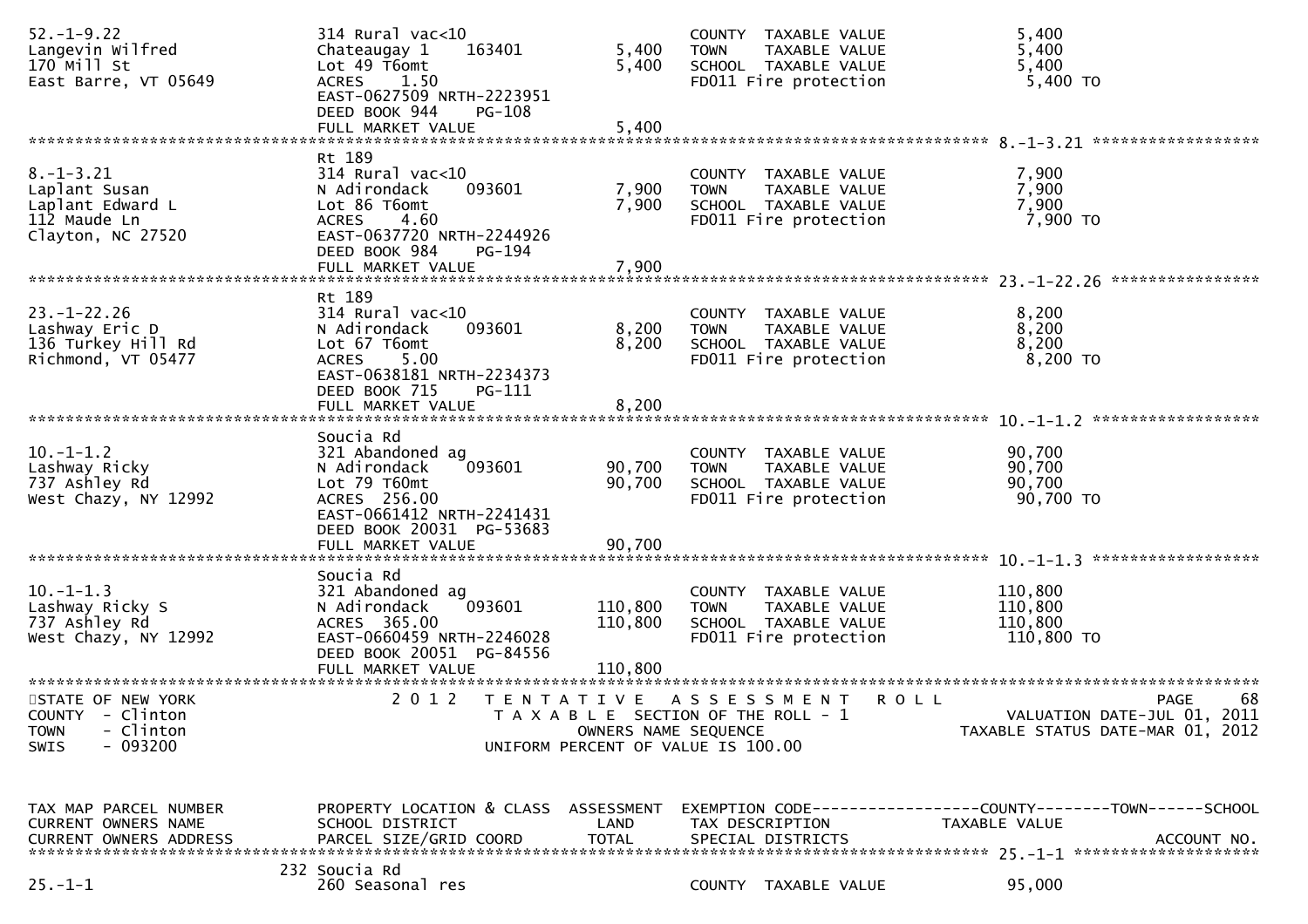| Lashway Ricky S<br>737 Ashley Rd<br>West Chazy, NY 12992                                              | N Adirondack<br>093601<br>Lot 79  T6 0mt<br>Pate<br>ACRES 100.00<br>EAST-0661830 NRTH-2239494<br>DEED BOOK 20001 PG-25975                                                                                                  | 57,500<br>95,000          | TAXABLE VALUE<br><b>TOWN</b><br>SCHOOL TAXABLE VALUE<br>FD011 Fire protection                                              | 95,000<br>95,000<br>95,000 TO                                                  |                         |
|-------------------------------------------------------------------------------------------------------|----------------------------------------------------------------------------------------------------------------------------------------------------------------------------------------------------------------------------|---------------------------|----------------------------------------------------------------------------------------------------------------------------|--------------------------------------------------------------------------------|-------------------------|
|                                                                                                       |                                                                                                                                                                                                                            |                           |                                                                                                                            |                                                                                |                         |
| $69. - 1 - 3.6$<br>Lashway Ricky S<br>737 Ashley Rd<br>West Chazy, NY 12992                           | Lafrancis Rd<br>321 Abandoned ag<br>093601<br>N Adirondack<br>Lot 24 T6omt<br>ACRES 53.40<br>EAST-0653972 NRTH-2215274<br>DEED BOOK 99001 PG-14736                                                                         | 34,200<br>34,200          | COUNTY TAXABLE VALUE<br><b>TOWN</b><br>TAXABLE VALUE<br>SCHOOL TAXABLE VALUE<br>FD011 Fire protection                      | 34,200<br>34,200<br>34,200<br>34,200 TO                                        |                         |
|                                                                                                       |                                                                                                                                                                                                                            |                           |                                                                                                                            |                                                                                |                         |
| $69. - 1 - 3.4$<br>Lashway Sheila<br>205 LaFrancis Rd<br>Ellenburg Center, NY 12934                   | 205 Lafrancis Rd<br>210 1 Family Res<br>N Adirondack<br>093601<br>Lot 25 T6omt<br><b>ACRES</b><br>5.00<br>EAST-0652246 NRTH-2215144<br>DEED BOOK 20092 PG-25472                                                            | 8,200<br>33,000           | COUNTY TAXABLE VALUE<br>TAXABLE VALUE<br><b>TOWN</b><br>SCHOOL TAXABLE VALUE<br>FD011 Fire protection                      | 33,000<br>33,000<br>33,000<br>33,000 TO                                        |                         |
|                                                                                                       |                                                                                                                                                                                                                            |                           |                                                                                                                            |                                                                                |                         |
| $38.1 - 1 - 5$<br>LaValley Kenneth J<br>LaValley Ammy L<br>22 Broad St<br>Churubusco, NY 12923        | 22 Broad St<br>210 1 Family Res<br>093601<br>N Adirondack<br>Lot 66 T6 Omt<br>Pate<br><b>FRNT</b><br>82.50 DPTH 260.00<br>320<br><b>BANK</b><br>EAST-0639570 NRTH-2231883<br>DEED BOOK 20041 PG-76200<br>FULL MARKET VALUE | 4,000<br>64,300<br>64,300 | RES STAR<br>41854<br>COUNTY TAXABLE VALUE<br>TAXABLE VALUE<br><b>TOWN</b><br>SCHOOL TAXABLE VALUE<br>FD011 Fire protection | $\mathbf{0}$<br>64,300<br>64,300<br>34,300<br>64,300 TO                        | $\mathbf 0$<br>30,000   |
|                                                                                                       | 6232 Rt 11                                                                                                                                                                                                                 |                           |                                                                                                                            |                                                                                |                         |
| $69. - 1 - 16$<br>Lavalley Lee R Jr<br>Lavalley Melinda S<br>6232 Rt 11<br>Ellenburg Center, NY 12934 | 210 1 Family Res<br>N Adirondack<br>093601<br>1.05 BANK<br>080<br><b>ACRES</b><br>EAST-0647522 NRTH-2212284<br>DEED BOOK 20092 PG-27679                                                                                    | 74,000                    | WARCOMALL 41131<br>5,300 RES STAR 41854<br>COUNTY TAXABLE VALUE<br><b>TOWN</b><br>TAXABLE VALUE<br>SCHOOL TAXABLE VALUE    | 18,500<br>18,500<br>$\mathbf 0$<br>55,500<br>55,500<br>44,000                  | $\bf{0}$<br>30,000<br>0 |
| STATE OF NEW YORK<br>COUNTY - Clinton<br>- Clinton<br><b>TOWN</b><br>$-093200$<br><b>SWIS</b>         | 2 0 1 2                                                                                                                                                                                                                    | T E N T A T I V E         | A S S E S S M E N T<br>T A X A B L E SECTION OF THE ROLL - 1<br>OWNERS NAME SEQUENCE<br>UNIFORM PERCENT OF VALUE IS 100.00 | <b>ROLL</b><br>VALUATION DATE-JUL 01, 2011<br>TAXABLE STATUS DATE-MAR 01, 2012 | 69<br><b>PAGE</b>       |
| TAX MAP PARCEL NUMBER<br>CURRENT OWNERS NAME<br>CURRENT OWNERS ADDRESS                                | PROPERTY LOCATION & CLASS ASSESSMENT<br>SCHOOL DISTRICT<br>PARCEL SIZE/GRID COORD<br>348-328 Number 5 Rd                                                                                                                   | LAND<br><b>TOTAL</b>      | TAX DESCRIPTION<br>SPECIAL DISTRICTS                                                                                       | EXEMPTION CODE-----------------COUNTY-------TOWN------SCHOOL<br>TAXABLE VALUE  | ACCOUNT NO.             |
| $81.-1-2.1$                                                                                           | 210 1 Family Res                                                                                                                                                                                                           |                           | COUNTY TAXABLE VALUE                                                                                                       | 10,000                                                                         |                         |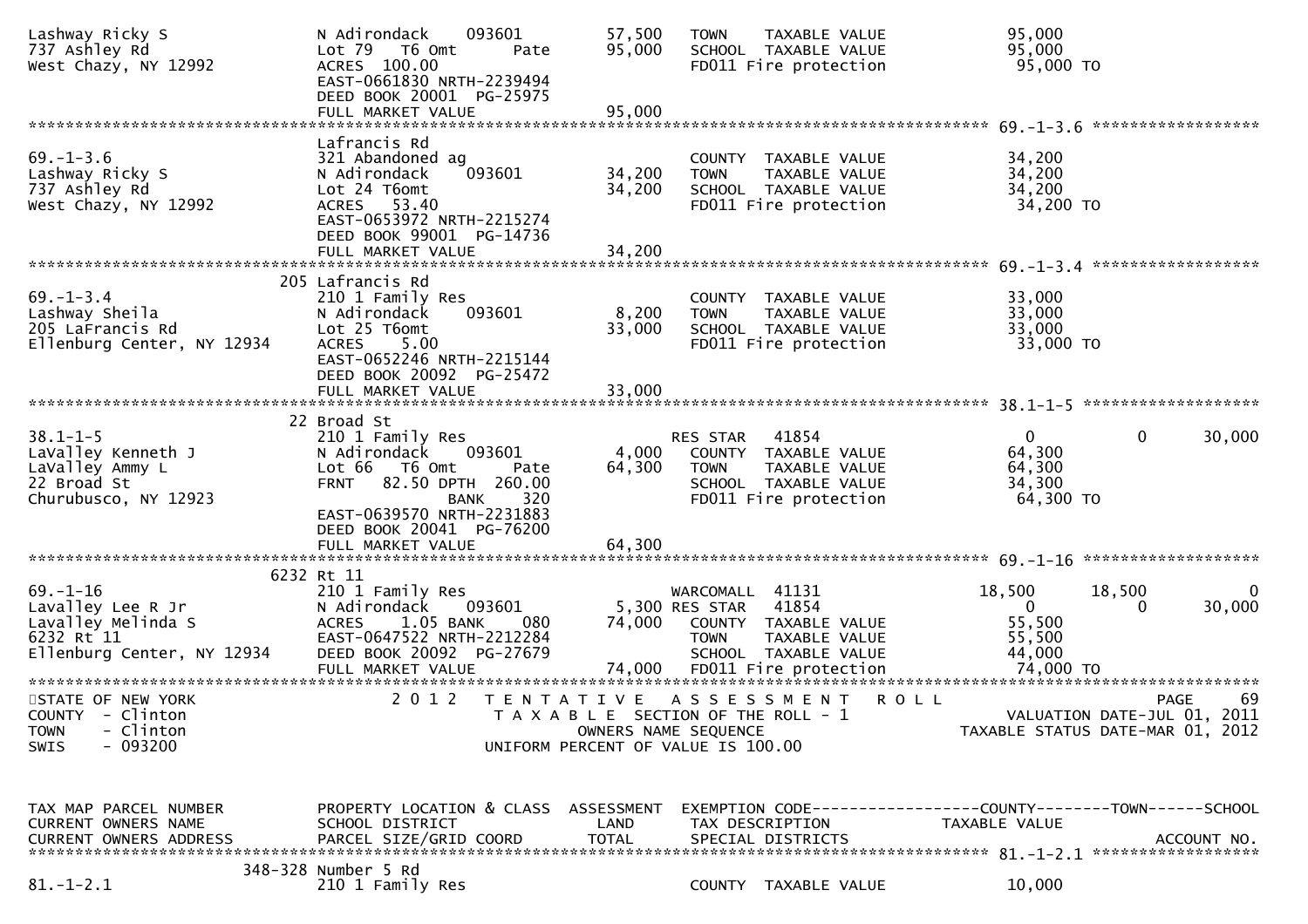| Lavalley Leo E<br>PO Box 569<br>Chateaugay, NY 12920                                                                    | 163401<br>Chateaugay 1<br>Lot 30 76 0mt<br>Pate<br>5.60<br><b>ACRES</b><br>EAST-0622573 NRTH-2206182<br>DEED BOOK 20092 PG-29015                                       | 8,700<br>10,000                                                                                                             | <b>TOWN</b> | TAXABLE VALUE<br>SCHOOL TAXABLE VALUE<br>FD011 Fire protection                         | 10,000<br>10,000<br>10,000 TO                                                                       |
|-------------------------------------------------------------------------------------------------------------------------|------------------------------------------------------------------------------------------------------------------------------------------------------------------------|-----------------------------------------------------------------------------------------------------------------------------|-------------|----------------------------------------------------------------------------------------|-----------------------------------------------------------------------------------------------------|
|                                                                                                                         |                                                                                                                                                                        |                                                                                                                             |             |                                                                                        |                                                                                                     |
| $36. - 1 - 2.4$<br>Lavoie Matthew J<br>21 Primrose St<br>Malone, NY 12953                                               | Merchia Rd<br>322 Rural vac>10<br>Chateaugay 1<br>163401<br>Lot 70 T6 Omt Pate<br>ACRES 35.00<br>EAST-0617038 NRTH-2232060<br>DEED BOOK 20112 PG-42955                 | 28,700<br>28,700                                                                                                            | <b>TOWN</b> | COUNTY TAXABLE VALUE<br>TAXABLE VALUE<br>SCHOOL TAXABLE VALUE<br>FD011 Fire protection | 28,700<br>28,700<br>28,700<br>28,700 TO                                                             |
|                                                                                                                         | Lost Nation Rd                                                                                                                                                         |                                                                                                                             |             |                                                                                        |                                                                                                     |
| $21. - 1 - 12.2$<br>Law Bruce L<br>7 Leo J Ln<br>Manchester, CT 06042-8304                                              | $314$ Rural vac<10<br>N Adirondack<br>093601<br>Lot 72 T6omt<br>ACRES 10.00<br>EAST-0622161 NRTH-2234849<br>DEED BOOK 898<br>$PG-81$                                   | 12,200<br>12,200                                                                                                            | <b>TOWN</b> | COUNTY TAXABLE VALUE<br>TAXABLE VALUE<br>SCHOOL TAXABLE VALUE<br>FD011 Fire protection | 12,200<br>12,200<br>12,200<br>12,200 TO                                                             |
|                                                                                                                         |                                                                                                                                                                        |                                                                                                                             |             |                                                                                        |                                                                                                     |
| $52. - 1 - 9.32$<br>Lawrence Christopher<br>Lawrence David<br>Attn: Claire Nemcik<br>2 Furnace Ct<br>Thurmont, MD 21788 | Campbell Rd<br>321 Abandoned ag<br>163401<br>Chateaugay 1<br>Lot 49 T6omt<br>ACRES 21.00<br>EAST-0628355 NRTH-2221867<br>DEED BOOK 938<br>$PG-24$                      | 19,000<br>19,000                                                                                                            | <b>TOWN</b> | COUNTY TAXABLE VALUE<br>TAXABLE VALUE<br>SCHOOL TAXABLE VALUE<br>FD011 Fire protection | 19,000<br>19,000<br>19,000<br>19,000 TO                                                             |
|                                                                                                                         | FULL MARKET VALUE                                                                                                                                                      | 19,000                                                                                                                      |             |                                                                                        |                                                                                                     |
| $53. - 1 - 2$<br>Leary Melvin F<br>Leary Marilyn<br>25 Olde Wagon Rd<br>Warwick, NY 10990                               | Lagree Rd<br>$314$ Rural vac<10<br>093601<br>N Adirondack<br>T6 Omt<br>Lot 47<br>Pate<br><b>ACRES</b><br>4.00<br>EAST-0637667 NRTH-2225059<br>DEED BOOK 515<br>$PG-95$ | 7,100<br>7,100                                                                                                              | <b>TOWN</b> | COUNTY TAXABLE VALUE<br>TAXABLE VALUE<br>SCHOOL TAXABLE VALUE<br>FD011 Fire protection | 7,100<br>7,100<br>7,100<br>7,100 TO                                                                 |
| STATE OF NEW YORK<br>COUNTY - Clinton<br>- Clinton<br><b>TOWN</b><br>$-093200$<br>SWIS                                  | 2 0 1 2                                                                                                                                                                | TENTATIVE ASSESSMENT<br>T A X A B L E SECTION OF THE ROLL - 1<br>OWNERS NAME SEQUENCE<br>UNIFORM PERCENT OF VALUE IS 100.00 |             |                                                                                        | 70<br><b>ROLL</b><br><b>PAGE</b><br>VALUATION DATE-JUL 01, 2011<br>TAXABLE STATUS DATE-MAR 01, 2012 |
| TAX MAP PARCEL NUMBER<br><b>CURRENT OWNERS NAME</b><br><b>CURRENT OWNERS ADDRESS</b>                                    | PROPERTY LOCATION & CLASS ASSESSMENT<br>SCHOOL DISTRICT<br>PARCEL SIZE/GRID COORD                                                                                      | LAND<br><b>TOTAL</b>                                                                                                        |             | TAX DESCRIPTION<br>SPECIAL DISTRICTS                                                   | EXEMPTION CODE-----------------COUNTY-------TOWN------SCHOOL<br>TAXABLE VALUE<br>ACCOUNT NO.        |
| $22. - 1 - 17$                                                                                                          | 455 Merchia Rd<br>270 Mfg housing                                                                                                                                      |                                                                                                                             |             | COUNTY TAXABLE VALUE                                                                   | 27,000                                                                                              |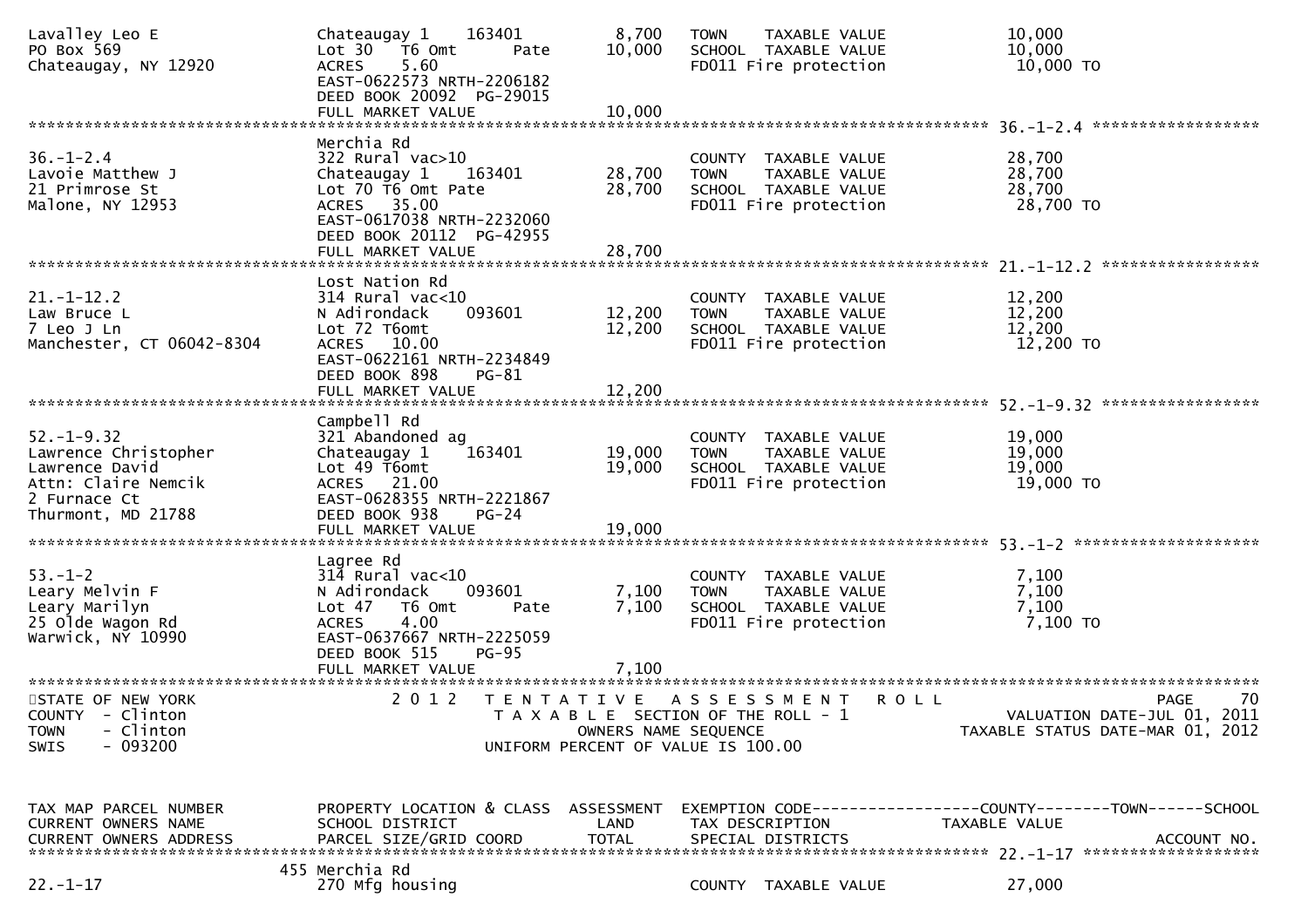| LeClair Carol A<br>Monette Maynard N<br>6110 Rt 11<br>Ellenburg Center, NY 12934                                                   | 093601<br>N Adirondack<br>Lot 69<br>T6 Omt<br>Pate<br>9.70<br><b>ACRES</b><br>EAST-0627327 NRTH-2233638                                                                               | 12,000<br>27,000          | TAXABLE VALUE<br><b>TOWN</b><br>SCHOOL TAXABLE VALUE<br>FD011 Fire protection                                              | 27,000<br>27,000<br>27,000 TO                                   |              |             |
|------------------------------------------------------------------------------------------------------------------------------------|---------------------------------------------------------------------------------------------------------------------------------------------------------------------------------------|---------------------------|----------------------------------------------------------------------------------------------------------------------------|-----------------------------------------------------------------|--------------|-------------|
|                                                                                                                                    | DEED BOOK 20072 PG-8045                                                                                                                                                               |                           |                                                                                                                            |                                                                 |              |             |
|                                                                                                                                    | 173 Looby Rd                                                                                                                                                                          |                           |                                                                                                                            |                                                                 |              |             |
| $38. - 1 - 18$<br>LeClair James D<br>LeClair Eunice<br>173 Looby Rd                                                                | 240 Rural res<br>093601<br>N Adirondack<br>Lot 54 T6 Omt<br>Pate<br>68.20<br><b>ACRES</b>                                                                                             | 47,600<br>97,000          | 41834<br>SR STAR<br>COUNTY TAXABLE VALUE<br>TAXABLE VALUE<br><b>TOWN</b><br>SCHOOL TAXABLE VALUE                           | $\overline{0}$<br>97,000<br>97,000<br>34,800                    | $\mathbf{0}$ | 62,200      |
| Churubusco, NY 12923-9704                                                                                                          | EAST-0635192 NRTH-2229078<br>DEED BOOK 561<br><b>PG-550</b><br>FULL MARKET VALUE                                                                                                      | 97,000                    | FD011 Fire protection                                                                                                      | 97,000 TO                                                       |              |             |
|                                                                                                                                    |                                                                                                                                                                                       |                           |                                                                                                                            |                                                                 |              |             |
| $7. - 1 - 31.2$<br>Leclair Life Use Susanna<br>Burgoyne Stephen J<br>101 Santamore Rd<br>Churubusco, NY 12923                      | 101-105 Santamore Rd<br>271 Mfg housings<br>163401<br>Chateaugay 1<br>88 T6omt<br>FRNT 150.00 DPTH 85.00<br>EAST-0627194 NRTH-2241818<br>DEED BOOK 20102 PG-36068                     | 3,300<br>40,400           | 41854<br>RES STAR<br>COUNTY TAXABLE VALUE<br><b>TOWN</b><br>TAXABLE VALUE<br>SCHOOL TAXABLE VALUE<br>FD011 Fire protection | $\mathbf{0}$<br>40,400<br>40,400<br>10,400<br>40,400 TO         | $\mathbf 0$  | 30,000      |
|                                                                                                                                    |                                                                                                                                                                                       |                           |                                                                                                                            |                                                                 |              |             |
|                                                                                                                                    | Rt 189                                                                                                                                                                                |                           |                                                                                                                            |                                                                 |              |             |
| $8. - 1 - 3.28$<br>Leclair Michael T<br>Leclair Mary L<br>238 Liberty Pole Rd<br>Churubusco, NY 12923<br>MAY BE SUBJECT TO PAYMENT | $314$ Rural vac<10<br>093601<br>N Adirondack<br>Lot 86 T6omt<br><b>ACRES</b><br>4.30<br>EAST-0637870 NRTH-2243910<br>DEED BOOK 20001 PG-26490<br>FULL MARKET VALUE                    | 7,300<br>7,300<br>7,300   | AGRI DISTR 41720<br>COUNTY TAXABLE VALUE<br>TAXABLE VALUE<br><b>TOWN</b><br>SCHOOL TAXABLE VALUE<br>FD011 Fire protection  | 5,012<br>2,288<br>2,288<br>2,288<br>7,300 TO                    | 5,012        | 5,012       |
| UNDER AGDIST LAW TIL 2016                                                                                                          |                                                                                                                                                                                       |                           |                                                                                                                            |                                                                 |              |             |
|                                                                                                                                    |                                                                                                                                                                                       |                           |                                                                                                                            |                                                                 |              |             |
| $8. - 1 - 10.3$<br>Leclair Michael T<br>238 Liberty Pole Rd<br>Churubusco, NY 12923                                                | 149 Liberty Pole Rd<br>270 Mfg housing<br>093601<br>N Adirondack<br>Lot 86 T6omt<br>2.40<br><b>ACRES</b><br>EAST-0641362 NRTH-2244307<br>DEED BOOK 833<br>PG-230<br>FULL MARKET VALUE | 6,100<br>16,000<br>16,000 | COUNTY TAXABLE VALUE<br><b>TAXABLE VALUE</b><br><b>TOWN</b><br>SCHOOL TAXABLE VALUE<br>FD011 Fire protection               | 16,000<br>16,000<br>16,000<br>16,000 TO                         |              |             |
| STATE OF NEW YORK                                                                                                                  | 2 0 1 2<br>T E N T A T I V E                                                                                                                                                          |                           | A S S E S S M E N T                                                                                                        | <b>ROLL</b>                                                     | <b>PAGE</b>  | 71          |
| <b>COUNTY</b><br>- Clinton<br>- Clinton<br><b>TOWN</b><br>$-093200$<br><b>SWIS</b>                                                 |                                                                                                                                                                                       |                           | T A X A B L E SECTION OF THE ROLL - 1<br>OWNERS NAME SEQUENCE<br>UNIFORM PERCENT OF VALUE IS 100.00                        | VALUATION DATE-JUL 01, 2011<br>TAXABLE STATUS DATE-MAR 01, 2012 |              |             |
| TAX MAP PARCEL NUMBER<br>CURRENT OWNERS NAME<br><b>CURRENT OWNERS ADDRESS</b>                                                      | PROPERTY LOCATION & CLASS ASSESSMENT<br>SCHOOL DISTRICT<br>PARCEL SIZE/GRID COORD<br>Liberty Pole Rd                                                                                  | LAND<br><b>TOTAL</b>      | EXEMPTION        CODE------------------COUNTY-------TOWN------SCHOOL<br>TAX DESCRIPTION<br>SPECIAL DISTRICTS               | TAXABLE VALUE                                                   |              | ACCOUNT NO. |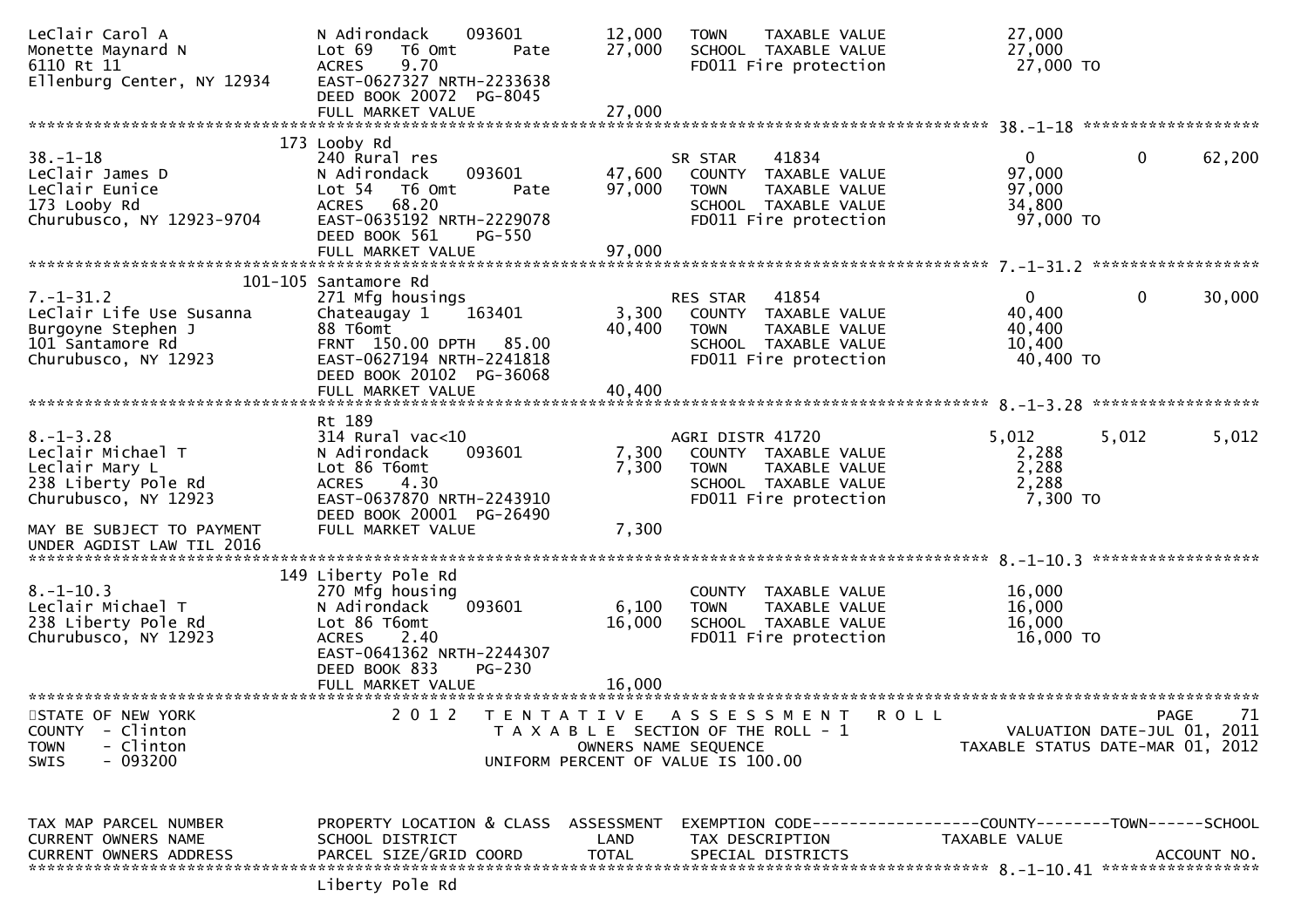| $8. -1 - 10.41$<br>Leclair Michael T<br>Leclair Mary Lou<br>238 Liberty Pole Rd<br>Churubusco, NY 12923                                                | 105 Vac farmland<br>093601<br>N Adirondack<br>Lot 86 T6omt<br>33.40<br><b>ACRES</b><br>EAST-0641459 NRTH-2242765<br>DEED BOOK 20001 PG-21657                       | 28,400<br>28,400     | AGRI DISTR 41720<br>COUNTY TAXABLE VALUE<br><b>TOWN</b><br>TAXABLE VALUE<br>SCHOOL TAXABLE VALUE<br>FD011 Fire protection                                | 10,934<br>17,466<br>17,466<br>17,466<br>28,400 TO                  | 10,934<br>10,934                                                                                          |
|--------------------------------------------------------------------------------------------------------------------------------------------------------|--------------------------------------------------------------------------------------------------------------------------------------------------------------------|----------------------|----------------------------------------------------------------------------------------------------------------------------------------------------------|--------------------------------------------------------------------|-----------------------------------------------------------------------------------------------------------|
| MAY BE SUBJECT TO PAYMENT<br>UNDER AGDIST LAW TIL 2016                                                                                                 | FULL MARKET VALUE                                                                                                                                                  | 28,400               |                                                                                                                                                          |                                                                    |                                                                                                           |
| $8. - 1 - 12.1$<br>LeClair Michael T<br>LeClair Mary Lou<br>Attn: JoEllen LeClair Life Lea ACRES 141.13<br>238 Liberty Pole Rd<br>Churubusco, NY 12923 | 238/239 Liberty Pole Rd<br>112 Dairy farm<br>093601<br>N Adirondack<br>Lot 85 T6 Omt<br>EAST-0644035 NRTH-2245340<br>DEED BOOK 20041 PG-72180<br>FULL MARKET VALUE | 308,500              | 10 YR AGR 41700<br>97,100 10 YR AGR 41700<br>308,500 10 YR AGR 41700<br>10 YR AGR 41700<br>AGRI DISTR 41720<br>RES STAR<br>41854<br>COUNTY TAXABLE VALUE | 10,965<br>1,000<br>3,231<br>4,413<br>31,682<br>$\bf{0}$<br>257,209 | 10,965<br>10,965<br>1,000<br>1,000<br>3,231<br>3,231<br>4,413<br>4,413<br>31,682<br>31,682<br>30,000<br>0 |
| MAY BE SUBJECT TO PAYMENT<br>UNDER AGDIST LAW TIL 2016                                                                                                 |                                                                                                                                                                    |                      | <b>TOWN</b><br>TAXABLE VALUE<br>SCHOOL TAXABLE VALUE                                                                                                     | 257,209<br>227,209                                                 |                                                                                                           |
| $23. - 1 - 3$<br>Leclair Michael T<br>Leclair Patrick G<br>238 Liberty Pole Rd<br>Churubusco, NY 12923                                                 | Rt 189<br>105 Vac farmland<br>N Adirondack<br>093601<br>Lot 75  T6 Omt<br>Pate<br>ACRES 115.30<br>EAST-0639321 NRTH-2240153<br>DEED BOOK 20001 PG-21629            | 75,200<br>85,200     | AGRI DISTR 41720<br>COUNTY TAXABLE VALUE<br><b>TOWN</b><br><b>TAXABLE VALUE</b><br>SCHOOL TAXABLE VALUE<br>FD011 Fire protection                         | 26,687<br>58,513<br>58,513<br>58,513<br>85,200 TO                  | 26,687<br>26,687                                                                                          |
| MAY BE SUBJECT TO PAYMENT<br>UNDER AGDIST LAW TIL 2016                                                                                                 | FULL MARKET VALUE                                                                                                                                                  | 85,200               |                                                                                                                                                          |                                                                    |                                                                                                           |
| $23. - 1 - 15.21$<br>Leclair Michael T<br>Leclair Mary Lou<br>238 Liberty Pole Rd<br>Churubusco, NY 12923                                              | 871 Rt 189<br>105 Vac farmland<br>093601<br>N Adirondack<br>Lot 74 T6omt<br>ACRES 37.00<br>EAST-0637410 NRTH-2238086<br>DEED BOOK 20092 PG-22402                   | 30,400<br>30,400     | AGRI DISTR 41720<br>COUNTY TAXABLE VALUE<br>TAXABLE VALUE<br><b>TOWN</b><br>SCHOOL TAXABLE VALUE<br>FD011 Fire protection                                | 7,571<br>22,829<br>22,829<br>22,829<br>30,400 TO                   | 7,571<br>7,571                                                                                            |
| MAY BE SUBJECT TO PAYMENT<br>UNDER AGDIST LAW TIL 2016                                                                                                 | FULL MARKET VALUE                                                                                                                                                  | 30,400               |                                                                                                                                                          |                                                                    |                                                                                                           |
| STATE OF NEW YORK<br>COUNTY - Clinton<br><b>TOWN</b><br>- Clinton<br>$-093200$<br>SWIS                                                                 | 2 0 1 2                                                                                                                                                            | T E N T A T I V E    | A S S E S S M E N T<br>T A X A B L E SECTION OF THE ROLL - 1<br>OWNERS NAME SEQUENCE<br>UNIFORM PERCENT OF VALUE IS 100.00                               | <b>ROLL</b>                                                        | -72<br>PAGE<br>2011<br>VALUATION DATE-JUL 01,<br>TAXABLE STATUS DATE-MAR 01, 2012                         |
| TAX MAP PARCEL NUMBER<br><b>CURRENT OWNERS NAME</b><br><b>CURRENT OWNERS ADDRESS</b>                                                                   | PROPERTY LOCATION & CLASS ASSESSMENT<br>SCHOOL DISTRICT<br>PARCEL SIZE/GRID COORD                                                                                  | LAND<br><b>TOTAL</b> | EXEMPTION CODE------------------COUNTY--------TOWN------SCHOOL<br>TAX DESCRIPTION<br>SPECIAL DISTRICTS                                                   | TAXABLE VALUE                                                      | ACCOUNT NO.                                                                                               |
| $23 - 1 - 2$<br>Leclair Patrick<br>Leclair Julie                                                                                                       | 922 Rt 189<br>210 1 Family Res<br>093601<br>N Adirondack<br>Lot <sub>75</sub><br>T6 Omt<br>Pate                                                                    | 5,100<br>100,700     | 41854<br>RES STAR<br>COUNTY<br>TAXABLE VALUE<br><b>TOWN</b><br>TAXABLE VALUE                                                                             | 0<br>100,700<br>100,700                                            | 0<br>30,000                                                                                               |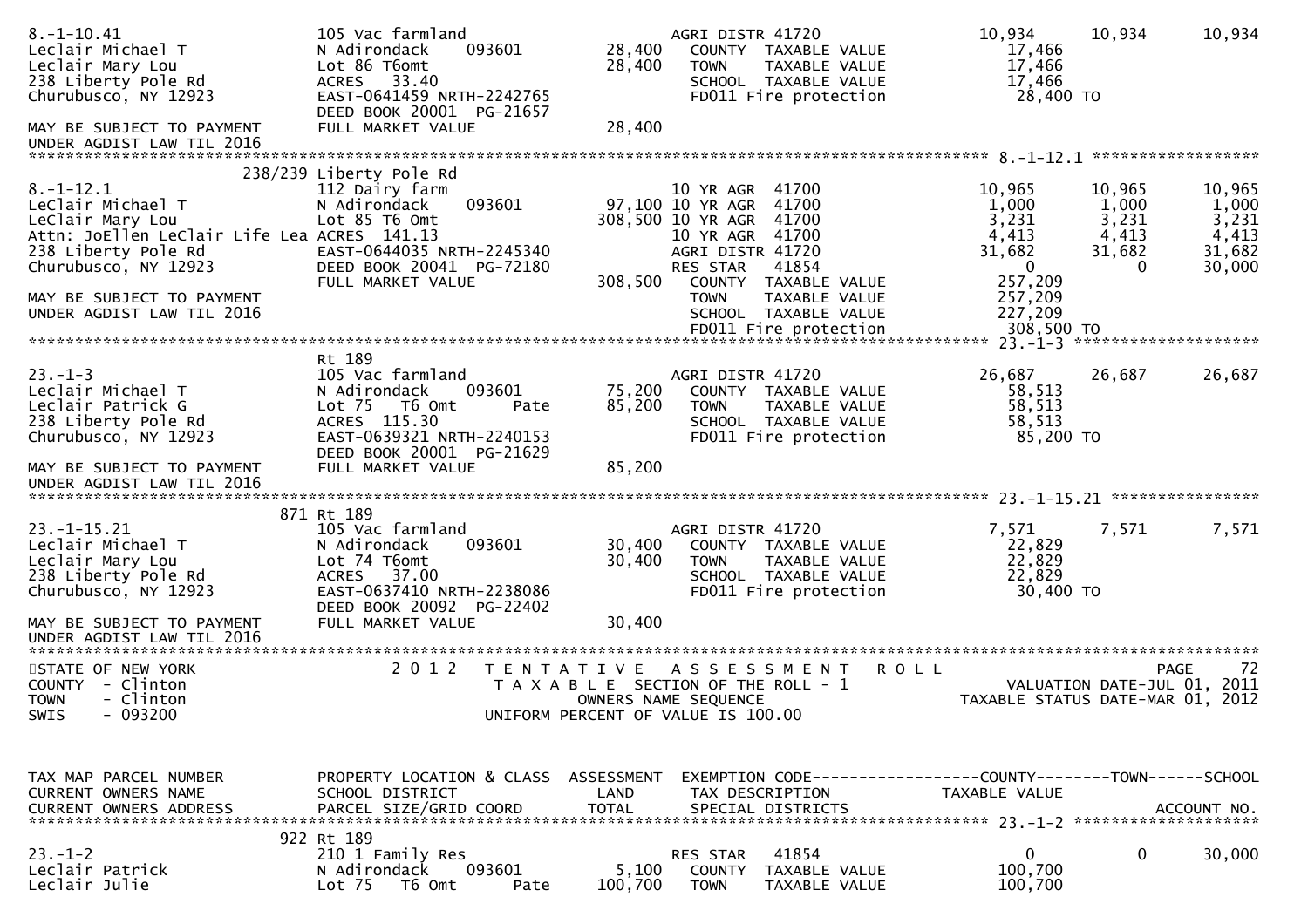| 922 Rt 189<br>Churubusco, NY 12923                                                               | FRNT 232.00 DPTH 177.00<br>EAST-0638259 NRTH-2239770<br>DEED BOOK 697<br>PG-196<br>FULL MARKET VALUE                                                                        | 100,700              | SCHOOL TAXABLE VALUE<br>FD011 Fire protection                                                                                                      | 70,700<br>100,700 TO                                                           |                                                                                      |
|--------------------------------------------------------------------------------------------------|-----------------------------------------------------------------------------------------------------------------------------------------------------------------------------|----------------------|----------------------------------------------------------------------------------------------------------------------------------------------------|--------------------------------------------------------------------------------|--------------------------------------------------------------------------------------|
| $69. - 1 - 6$<br>LeClair Sherry<br>622 Webster St<br>Malone, NY 12953                            | Lafrancis Rd<br>321 Abandoned ag<br>093601<br>N Adirondack<br>Lot 24  T6 Omt<br>Pate<br>ACRES 127.00<br>EAST-0657211 NRTH-2213783<br>DEED BOOK 20072 PG-2847                | 25,400<br>25,400     | COUNTY TAXABLE VALUE<br>TAXABLE VALUE<br><b>TOWN</b><br>SCHOOL TAXABLE VALUE<br>FD011 Fire protection                                              | 25,400<br>25,400<br>25,400<br>25,400 TO                                        |                                                                                      |
|                                                                                                  |                                                                                                                                                                             |                      |                                                                                                                                                    |                                                                                |                                                                                      |
| $69. - 1 - 8.4$<br>LeClair Sherry<br>622 Webster St<br>Malone, NY 12953                          | Lafrancis Rd<br>920 Priv Hunt/Fi<br>093601<br>N Adirondack<br>Lot 24 T6omt<br>ACRES 158.20<br>EAST-0656060 NRTH-2215171<br>DEED BOOK 20072 PG-2846                          | 71,400<br>71,400     | COUNTY TAXABLE VALUE<br>TAXABLE VALUE<br><b>TOWN</b><br>SCHOOL TAXABLE VALUE<br>FD011 Fire protection                                              | 71,400<br>71,400<br>71,400<br>71,400 TO                                        |                                                                                      |
|                                                                                                  |                                                                                                                                                                             |                      |                                                                                                                                                    |                                                                                |                                                                                      |
| $67. - 1 - 14.2$<br>Leclair Toby<br>Leclair Cindy                                                | 251 Campbell Rd<br>210 1 Family Res<br>N Adirondack<br>093601<br>Lot 29 T6omt                                                                                               | 5,200<br>151,800     | 41854<br>RES STAR<br>COUNTY TAXABLE VALUE<br><b>TOWN</b><br>TAXABLE VALUE                                                                          | $\mathbf{0}$<br>151,800<br>151,800                                             | $\mathbf{0}$<br>30,000                                                               |
| 251 Campbell Rd<br>Churubusco, NY 12923                                                          | 1.30<br><b>ACRES</b><br>EAST-0630095 NRTH-2213105<br>DEED BOOK 773<br>PG-111                                                                                                |                      | SCHOOL TAXABLE VALUE<br>FD011 Fire protection                                                                                                      | 121,800<br>151,800 TO                                                          |                                                                                      |
|                                                                                                  |                                                                                                                                                                             |                      |                                                                                                                                                    |                                                                                |                                                                                      |
| $22. - 1 - 10$<br>Lesniak Lucien J<br>Lesniak Victoria<br>229 Merchia Rd<br>Churubusco, NY 12923 | 229-231 Merchia Rd<br>240 Rural res<br>093601<br>N Adirondack<br>Lot 68<br>T6 Omt<br>Pate<br>92.60<br><b>ACRES</b><br>EAST-0632486 NRTH-2233955<br>DEED BOOK 20041 PG-76008 | 136,400              | AGRI DISTR 41720<br>64,900 RES STAR 41854<br>COUNTY TAXABLE VALUE<br><b>TOWN</b><br>TAXABLE VALUE<br>SCHOOL TAXABLE VALUE<br>FD011 Fire protection | 30,757<br>$\mathbf{0}$<br>105,643<br>105,643<br>75,643<br>136,400 TO           | 30,757<br>30,757<br>30,000<br>0                                                      |
| MAY BE SUBJECT TO PAYMENT<br>UNDER AGDIST LAW TIL 2016                                           | FULL MARKET VALUE                                                                                                                                                           | 136,400              |                                                                                                                                                    |                                                                                |                                                                                      |
| STATE OF NEW YORK<br>COUNTY - Clinton<br>TOWN - Clinton<br>$-093200$<br>SWIS                     | 2 0 1 2                                                                                                                                                                     | T E N T A T I V E    | A S S E S S M E N T<br>T A X A B L E SECTION OF THE ROLL - 1<br>OWNERS NAME SEQUENCE<br>UNIFORM PERCENT OF VALUE IS 100.00                         | <b>ROLL</b>                                                                    | <b>PAGE</b><br>73<br>VALUATION DATE-JUL 01, 2011<br>TAXABLE STATUS DATE-MAR 01, 2012 |
| TAX MAP PARCEL NUMBER<br><b>CURRENT OWNERS NAME</b><br><b>CURRENT OWNERS ADDRESS</b>             | PROPERTY LOCATION & CLASS ASSESSMENT<br>SCHOOL DISTRICT<br>PARCEL SIZE/GRID COORD                                                                                           | LAND<br><b>TOTAL</b> | TAX DESCRIPTION<br>SPECIAL DISTRICTS                                                                                                               | EXEMPTION CODE-----------------COUNTY--------TOWN------SCHOOL<br>TAXABLE VALUE | ACCOUNT NO.                                                                          |
| $23. - 1 - 23$<br>Lesniak Lucien J                                                               | Merchia Rd<br>321 Abandoned ag<br>093601<br>N Adirondack                                                                                                                    | 16,000               | COUNTY TAXABLE VALUE<br>TAXABLE VALUE<br><b>TOWN</b>                                                                                               | 16,000<br>16,000                                                               |                                                                                      |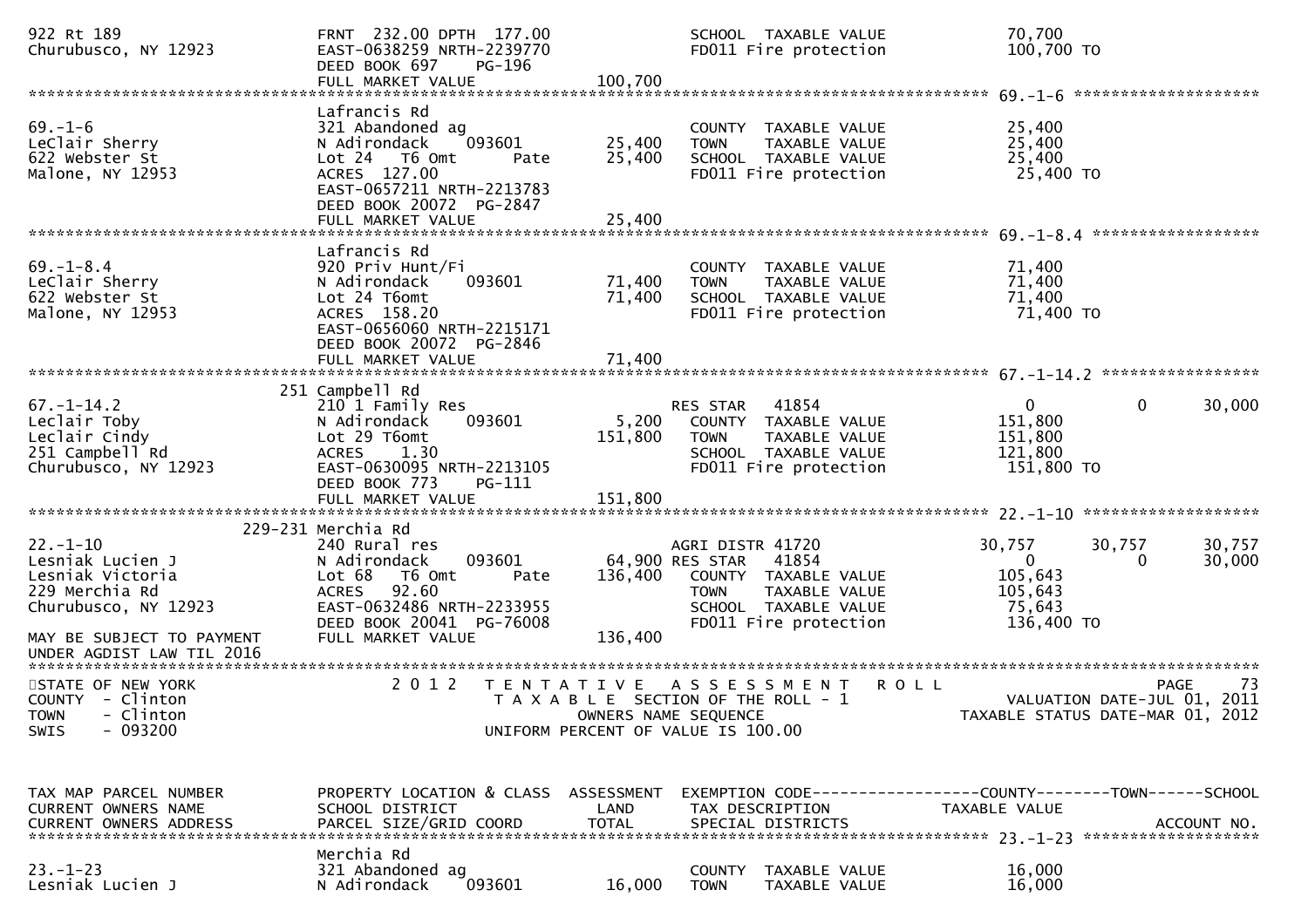| Lesniak Victoria L<br>229 Merchia Rd<br>Churubusco, NY 12923                                                     | T6 Omt<br>Pate<br>Lot 67<br>17.00<br><b>ACRES</b><br>EAST-0634358 NRTH-2234828<br>DEED BOOK 20082 PG-13001<br>FULL MARKET VALUE                                                     | 16,000<br>16,000             | SCHOOL TAXABLE VALUE<br>FD011 Fire protection                                                                              | 16,000<br>16,000 TO                                                                                   |
|------------------------------------------------------------------------------------------------------------------|-------------------------------------------------------------------------------------------------------------------------------------------------------------------------------------|------------------------------|----------------------------------------------------------------------------------------------------------------------------|-------------------------------------------------------------------------------------------------------|
|                                                                                                                  |                                                                                                                                                                                     |                              |                                                                                                                            |                                                                                                       |
| $68. - 1 - 6$<br>Lieber Robert<br>62 Randy Ln<br>Plainview, NY 11803                                             | Rt 11<br>321 Abandoned ag<br>N Adirondack<br>093601<br>Lot 35  T6 Omt<br>Pate<br>ACRES 118.30<br>EAST-0641981 NRTH-2215246<br>DEED BOOK 596<br>PG-668                               | 61,500<br>61,500             | COUNTY TAXABLE VALUE<br>TAXABLE VALUE<br><b>TOWN</b><br>SCHOOL TAXABLE VALUE<br>FD011 Fire protection                      | 61,500<br>61,500<br>61,500<br>61,500 TO                                                               |
|                                                                                                                  |                                                                                                                                                                                     |                              |                                                                                                                            |                                                                                                       |
| $38.1 - 1 - 53$<br>Life Use Lagree Diane<br>Bushey Deborah<br>9 Summit Dr<br>Churubusco, NY 12922                | 9 Summit Dr<br>220 2 Family Res<br>093601<br>N Adirondack<br>Lot 66<br>T6 Omt<br>Pate<br>6.32<br><b>ACRES</b><br>EAST-0639672 NRTH-2231317<br>DEED BOOK 20102 PG-31949              | 9,300<br>92,000              | 41834<br>SR STAR<br>COUNTY TAXABLE VALUE<br><b>TOWN</b><br>TAXABLE VALUE<br>SCHOOL TAXABLE VALUE<br>FD011 Fire protection  | $\mathbf 0$<br>$\mathbf{0}$<br>62,200<br>92,000<br>92,000<br>29,800<br>$92,000$ TO                    |
|                                                                                                                  |                                                                                                                                                                                     |                              |                                                                                                                            |                                                                                                       |
|                                                                                                                  | 362 Campbell Rd                                                                                                                                                                     |                              |                                                                                                                            |                                                                                                       |
| $67. - 1 - 2.5$<br>Living Partnership, LP Buettne N Adirondack<br>1626 Meadow Branch Ave<br>Winchester, VA 22601 | 112 Dairy farm<br>093601<br>Lot 33 T6omt<br>ACRES 241.60<br>EAST-0631836 NRTH-2215734                                                                                               | 135,000<br>193,100           | AGRI DISTR 41720<br>COUNTY TAXABLE VALUE<br><b>TOWN</b><br>TAXABLE VALUE<br>SCHOOL TAXABLE VALUE<br>FD011 Fire protection  | 12,091<br>12,091<br>12,091<br>181,009<br>181,009<br>181,009<br>193,100 TO                             |
| MAY BE SUBJECT TO PAYMENT                                                                                        | DEED BOOK 20082 PG-20773                                                                                                                                                            |                              |                                                                                                                            |                                                                                                       |
| $67. - 1 - 2.4$<br>Locklin Shawn M<br>Locklin Heather L<br>345 Campbell Rd<br>Churubusco, NY 12923               | 345 Campbell Rd<br>240 Rural res<br>093601<br>N Adirondack<br>Lot 32 T6omt<br>ACRES 50.00 BANK<br>080<br>EAST-0628362 NRTH-2215146<br>DEED BOOK 20011 PG-33448<br>FULL MARKET VALUE | 32,500<br>129,000<br>129,000 | RES STAR<br>41854<br>COUNTY TAXABLE VALUE<br><b>TOWN</b><br>TAXABLE VALUE<br>SCHOOL TAXABLE VALUE<br>FD011 Fire protection | 0<br>30,000<br>$\Omega$<br>129,000<br>129,000<br>99,000<br>129,000 TO                                 |
| STATE OF NEW YORK<br>COUNTY - Clinton<br>TOWN - Clinton<br>$-093200$<br><b>SWIS</b>                              | 2 0 1 2                                                                                                                                                                             | T E N T A T I V E            | A S S E S S M E N T<br>T A X A B L E SECTION OF THE ROLL - 1<br>OWNERS NAME SEQUENCE<br>UNIFORM PERCENT OF VALUE IS 100.00 | <b>ROLL</b><br>-74<br><b>PAGE</b><br>VALUATION DATE-JUL 01, 2011<br>TAXABLE STATUS DATE-MAR 01, 2012  |
|                                                                                                                  |                                                                                                                                                                                     |                              |                                                                                                                            |                                                                                                       |
| TAX MAP PARCEL NUMBER<br>CURRENT OWNERS NAME<br>CURRENT OWNERS ADDRESS                                           | PROPERTY LOCATION & CLASS ASSESSMENT<br>SCHOOL DISTRICT<br>PARCEL SIZE/GRID COORD                                                                                                   | LAND<br><b>TOTAL</b>         | TAX DESCRIPTION<br>SPECIAL DISTRICTS                                                                                       | EXEMPTION CODE------------------COUNTY--------TOWN------SCHOOL<br><b>TAXABLE VALUE</b><br>ACCOUNT NO. |
|                                                                                                                  | Clinton Mills Rd                                                                                                                                                                    |                              |                                                                                                                            |                                                                                                       |
| $39. - 1 - 8$<br>Lopez Bartholomew                                                                               | 240 Rural res<br>093601<br>N Adirondack                                                                                                                                             | 12,300                       | COUNTY TAXABLE VALUE<br>TAXABLE VALUE<br><b>TOWN</b>                                                                       | 37,000<br>37,000                                                                                      |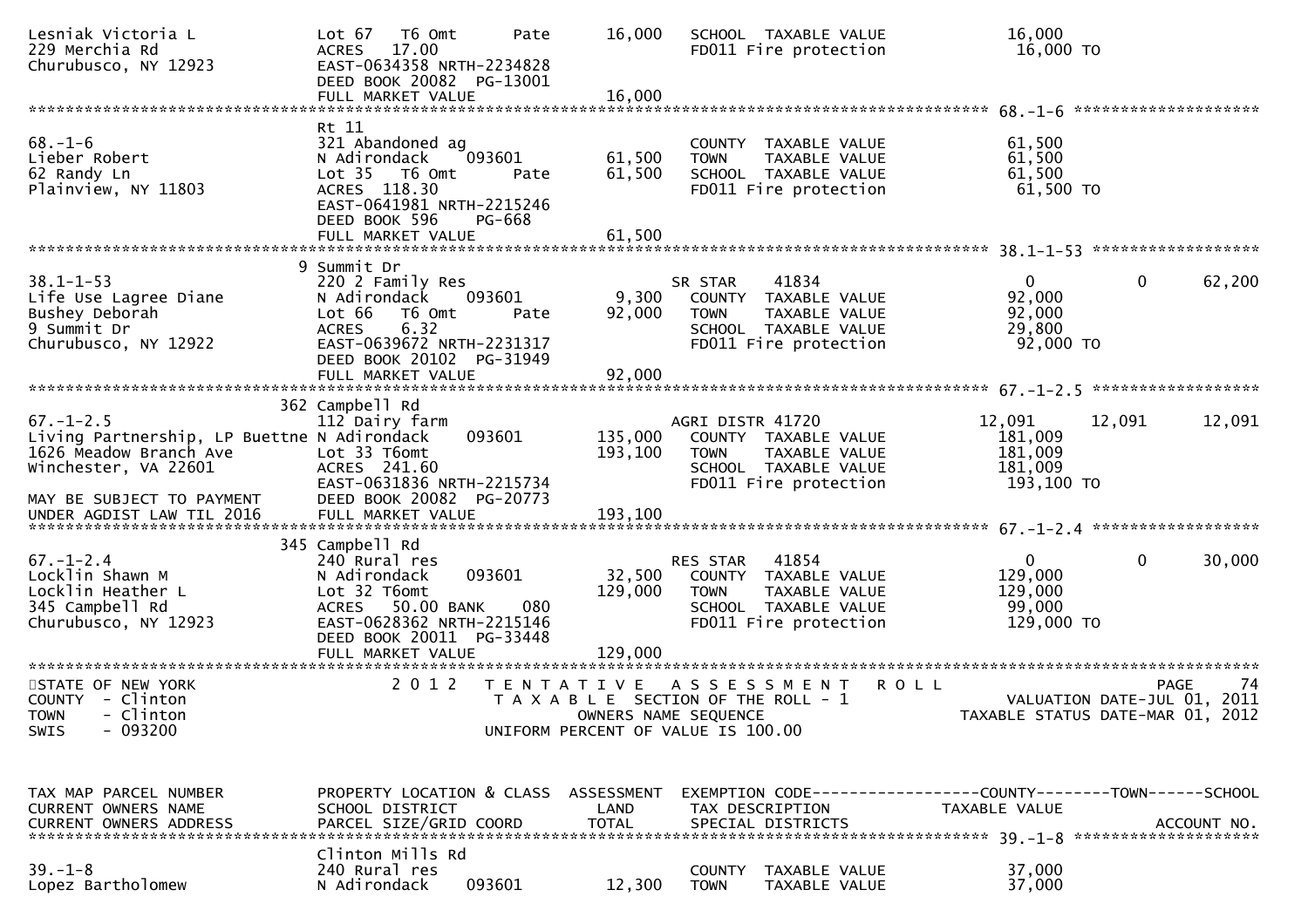| 381 Rt 122<br>Constable, NY 12926                                                                          | Lot 56 T6omt<br>Lot 13 Rural Haven Est<br>ACRES 10.10<br>EAST-0649386 NRTH-2231763<br>DEED BOOK 20092 PG-25161<br>FULL MARKET VALUE                                                     | 37,000<br>37,000           | SCHOOL TAXABLE VALUE<br>FD011 Fire protection                                                                              | 37,000<br>37,000 TO                                                                                              |                   |
|------------------------------------------------------------------------------------------------------------|-----------------------------------------------------------------------------------------------------------------------------------------------------------------------------------------|----------------------------|----------------------------------------------------------------------------------------------------------------------------|------------------------------------------------------------------------------------------------------------------|-------------------|
|                                                                                                            |                                                                                                                                                                                         |                            |                                                                                                                            |                                                                                                                  |                   |
| $38. - 1 - 9.1$<br>Lozano Carlos<br>Lozano Grace I<br>11820 NY Blvd<br>Jamaica, NY 11434                   | Rt 189<br>$314$ Rural vac<10<br>N Adirondack<br>093601<br>Lot 66<br>T6 Omt<br>Pate<br>3.60<br><b>ACRES</b><br>EAST-0639306 NRTH-2232134<br>DEED BOOK 621<br>PG-338<br>FULL MARKET VALUE | 6,800<br>6,800<br>6,800    | COUNTY TAXABLE VALUE<br>TAXABLE VALUE<br><b>TOWN</b><br>SCHOOL TAXABLE VALUE<br>FD011 Fire protection                      | 6,800<br>6,800<br>6,800<br>6,800 TO                                                                              |                   |
|                                                                                                            | 603 Rt 189                                                                                                                                                                              |                            |                                                                                                                            |                                                                                                                  |                   |
| $38. - 1 - 9.2$<br>Lozano Carlos<br>Lozano Grace I<br>11820 NY Blvd<br>Jamaica, NY 11434                   | 210 1 Family Res<br>N Adirondack<br>093601<br>Lot 67 T6omt<br><b>ACRES</b><br>7.10<br>EAST-0638628 NRTH-2232097<br>DEED BOOK 592<br><b>PG-349</b>                                       | 9,900<br>54,300            | COUNTY TAXABLE VALUE<br>TAXABLE VALUE<br><b>TOWN</b><br>SCHOOL TAXABLE VALUE<br>FD011 Fire protection                      | 54,300<br>54,300<br>54,300<br>54,300 TO                                                                          |                   |
|                                                                                                            |                                                                                                                                                                                         |                            |                                                                                                                            |                                                                                                                  |                   |
|                                                                                                            | 6231 Rt 11                                                                                                                                                                              |                            |                                                                                                                            |                                                                                                                  |                   |
| $69. - 1 - 13.1$<br>Lubold Cordone E<br>Lubold Kerry L<br>381 Burke-Belmont Townline Rd<br>Burke, NY 12917 | 210 1 Family Res<br>N Adirondack<br>093601<br>Lot 25<br>T6 Omt<br>Pate<br>3.50<br><b>ACRES</b><br>EAST-0647466 NRTH-2211944<br>DEED BOOK 99001 PG-11337                                 | 7,000<br>44,000            | 41854<br>RES STAR<br>COUNTY TAXABLE VALUE<br><b>TOWN</b><br>TAXABLE VALUE<br>SCHOOL TAXABLE VALUE<br>FD011 Fire protection | $\mathbf{0}$<br>0<br>44,000<br>44,000<br>14,000<br>44,000 TO                                                     | 30,000            |
|                                                                                                            | 288 Patnode Rd                                                                                                                                                                          |                            |                                                                                                                            |                                                                                                                  |                   |
| $68. - 1 - 17.4$<br>Lynch Edward D<br>Parrott Raymond P<br>PO Box 31<br>Ellenburg Depot, NY 12935          | 240 Rural res<br>093601<br>N Adirondack<br>Lot 27 T6omt<br>ACRES 22.80<br>EAST-0637234 NRTH-2209920<br>DEED BOOK 20031 PG-59756<br>FULL MARKET VALUE                                    | 16,500<br>94,000<br>94,000 | COUNTY TAXABLE VALUE<br><b>TOWN</b><br>TAXABLE VALUE<br>SCHOOL TAXABLE VALUE<br>FD011 Fire protection                      | 94,000<br>94,000<br>94,000<br>94,000 TO                                                                          |                   |
|                                                                                                            |                                                                                                                                                                                         |                            |                                                                                                                            |                                                                                                                  |                   |
| STATE OF NEW YORK<br>COUNTY - Clinton<br>- Clinton<br><b>TOWN</b><br>$-093200$<br>SWIS                     | 2 0 1 2<br>T E N T A T I V E                                                                                                                                                            |                            | A S S E S S M E N T<br>T A X A B L E SECTION OF THE ROLL - 1<br>OWNERS NAME SEQUENCE<br>UNIFORM PERCENT OF VALUE IS 100.00 | <b>ROLL</b><br>VALUATION DATE-JUL 01, 2011<br>TAXABLE STATUS DATE-MAR 01, 2012                                   | 75<br><b>PAGE</b> |
| TAX MAP PARCEL NUMBER<br>CURRENT OWNERS NAME<br><b>CURRENT OWNERS ADDRESS</b>                              | SCHOOL DISTRICT<br>PARCEL SIZE/GRID COORD                                                                                                                                               | LAND<br><b>TOTAL</b>       | TAX DESCRIPTION<br>SPECIAL DISTRICTS                                                                                       | PROPERTY LOCATION & CLASS ASSESSMENT EXEMPTION CODE---------------COUNTY-------TOWN------SCHOOL<br>TAXABLE VALUE | ACCOUNT NO.       |
| $54. -2 - 17$                                                                                              | Lafrancis Rd<br>321 Abandoned ag                                                                                                                                                        |                            | COUNTY TAXABLE VALUE                                                                                                       | 32,600                                                                                                           |                   |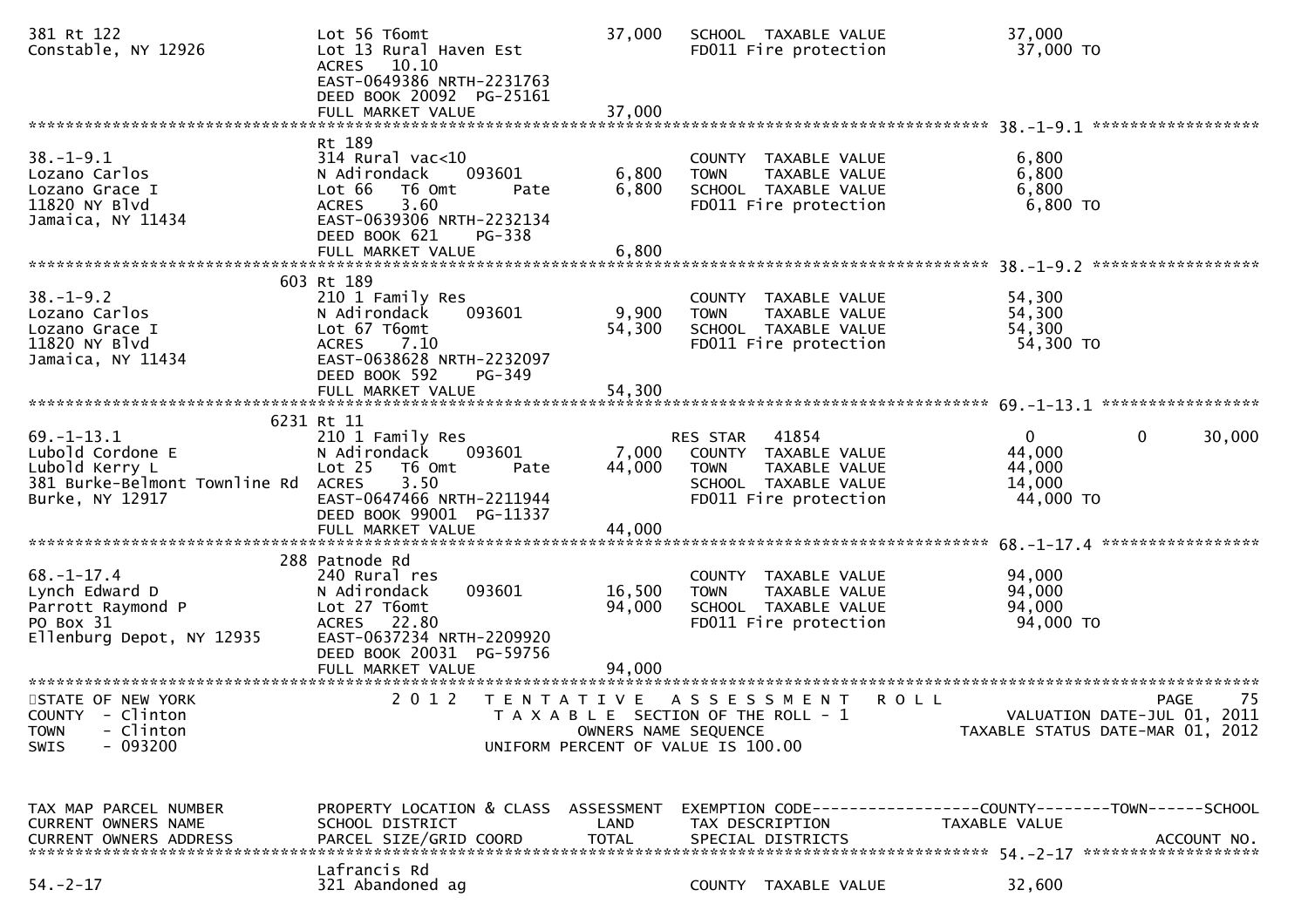| M & R Restorations Inc<br>2878 Church View Rd<br>Coopersburg, PA 18036                           | N Adirondack<br>093601<br>Lot 44 T6 Omt<br>Survey Map 20061/99069 Lo<br>ACRES 50.18<br>EAST-0653362 NRTH-2221840<br>DEED BOOK 20062 PG-1479<br>FULL MARKET VALUE                  | 32,600<br>32,600<br>32,600               | <b>TAXABLE VALUE</b><br><b>TOWN</b><br>SCHOOL TAXABLE VALUE<br>FD011 Fire protection                          | 32,600<br>32,600<br>32,600 TO                                                                |
|--------------------------------------------------------------------------------------------------|-----------------------------------------------------------------------------------------------------------------------------------------------------------------------------------|------------------------------------------|---------------------------------------------------------------------------------------------------------------|----------------------------------------------------------------------------------------------|
|                                                                                                  |                                                                                                                                                                                   |                                          |                                                                                                               | ****************                                                                             |
| $23 - 1 - 22.21$<br>Macey Diane M<br>PO Box 84<br>Churubusco, NY 12923                           | Off Route 189<br>314 Rural vac<10<br>093601<br>N Adirondack<br>Lot 67 T6omt<br><b>ACRES</b><br>4.80<br>EAST-0637112 NRTH-2234242<br>DEED BOOK 20102 PG-31016<br>FULL MARKET VALUE | 7,700<br>7,700<br>7,700                  | COUNTY TAXABLE VALUE<br>TAXABLE VALUE<br><b>TOWN</b><br>SCHOOL TAXABLE VALUE<br>FD011 Fire protection         | 7,700<br>7,700<br>7,700<br>7,700 TO                                                          |
|                                                                                                  |                                                                                                                                                                                   |                                          |                                                                                                               |                                                                                              |
| $23. - 1 - 22.212$<br>Macey Diane M<br>78 Pleasant Ridge Rd<br>Plattsburgh, NY 12901             | Off Rt 189<br>311 Res vac land<br>093601<br>N Adirondack<br>Lot 67 T6 Omt<br>FRNT 100.00 DPTH 200.00<br>EAST-0637546 NRTH-2234562<br>DEED BOOK 20112 PG-42634                     | 4,500<br>4,500                           | COUNTY TAXABLE VALUE<br>TAXABLE VALUE<br><b>TOWN</b><br>SCHOOL TAXABLE VALUE<br>FD011 Fire protection         | 4,500<br>4,500<br>4,500<br>4,500 TO                                                          |
|                                                                                                  | FULL MARKET VALUE                                                                                                                                                                 | 4,500                                    |                                                                                                               | ***************                                                                              |
|                                                                                                  | Off Rt 189                                                                                                                                                                        |                                          |                                                                                                               | 23. –1–22. 213                                                                               |
| $23. - 1 - 22.213$<br>Macey Diane M<br>78 Pleasant Ridge Rd<br>Plattsburgh, NY 12901             | $314$ Rural vac<10<br>N Adirondack<br>093601<br>Lot 67 T6 Omt<br>2.43<br><b>ACRES</b><br>EAST-0637229 NRTH-2234525<br>DEED BOOK 20112 PG-42634<br>FULL MARKET VALUE               | 6,000<br>6,000<br>6,000                  | COUNTY TAXABLE VALUE<br>TAXABLE VALUE<br><b>TOWN</b><br>SCHOOL TAXABLE VALUE<br>FD011 Fire protection         | 6,000<br>6,000<br>6,000<br>6,000 TO                                                          |
|                                                                                                  |                                                                                                                                                                                   |                                          |                                                                                                               |                                                                                              |
| $23. - 1 - 22.272$<br>Macey Diane M<br>78 Pleasant Ridge Rd<br>Plattsburgh, NY 12901             | 709 Rt 189<br>314 Rural vac<10<br>N Adirondack<br>093601<br>Lot 67 T60mt<br><b>ACRES</b><br>1.30<br>EAST-0638011 NRTH-2234622<br>DEED BOOK 20112 PG-42633<br>FULL MARKET VALUE    | 5,200<br>5,200<br>5,200                  | COUNTY TAXABLE VALUE<br>TAXABLE VALUE<br><b>TOWN</b><br>SCHOOL TAXABLE VALUE<br>FD011 Fire protection         | 5,200<br>5,200<br>5,200<br>5,200 TO                                                          |
| STATE OF NEW YORK<br><b>COUNTY</b><br>- Clinton<br>- Clinton<br><b>TOWN</b><br>$-093200$<br>SWIS | **************************<br>2 0 1 2                                                                                                                                             | <b>TENTATIVE</b><br>OWNERS NAME SEQUENCE | A S S E S S M E N T<br>R O L L<br>T A X A B L E SECTION OF THE ROLL - 1<br>UNIFORM PERCENT OF VALUE IS 100.00 | 76<br><b>PAGE</b><br>VALUATION DATE-JUL 01, 2011<br>TAXABLE STATUS DATE-MAR 01, 2012         |
| TAX MAP PARCEL NUMBER<br>CURRENT OWNERS NAME<br><b>CURRENT OWNERS ADDRESS</b>                    | PROPERTY LOCATION & CLASS ASSESSMENT<br>SCHOOL DISTRICT<br>PARCEL SIZE/GRID COORD                                                                                                 | LAND<br><b>TOTAL</b>                     | TAX DESCRIPTION<br>SPECIAL DISTRICTS                                                                          | EXEMPTION CODE-----------------COUNTY-------TOWN------SCHOOL<br>TAXABLE VALUE<br>ACCOUNT NO. |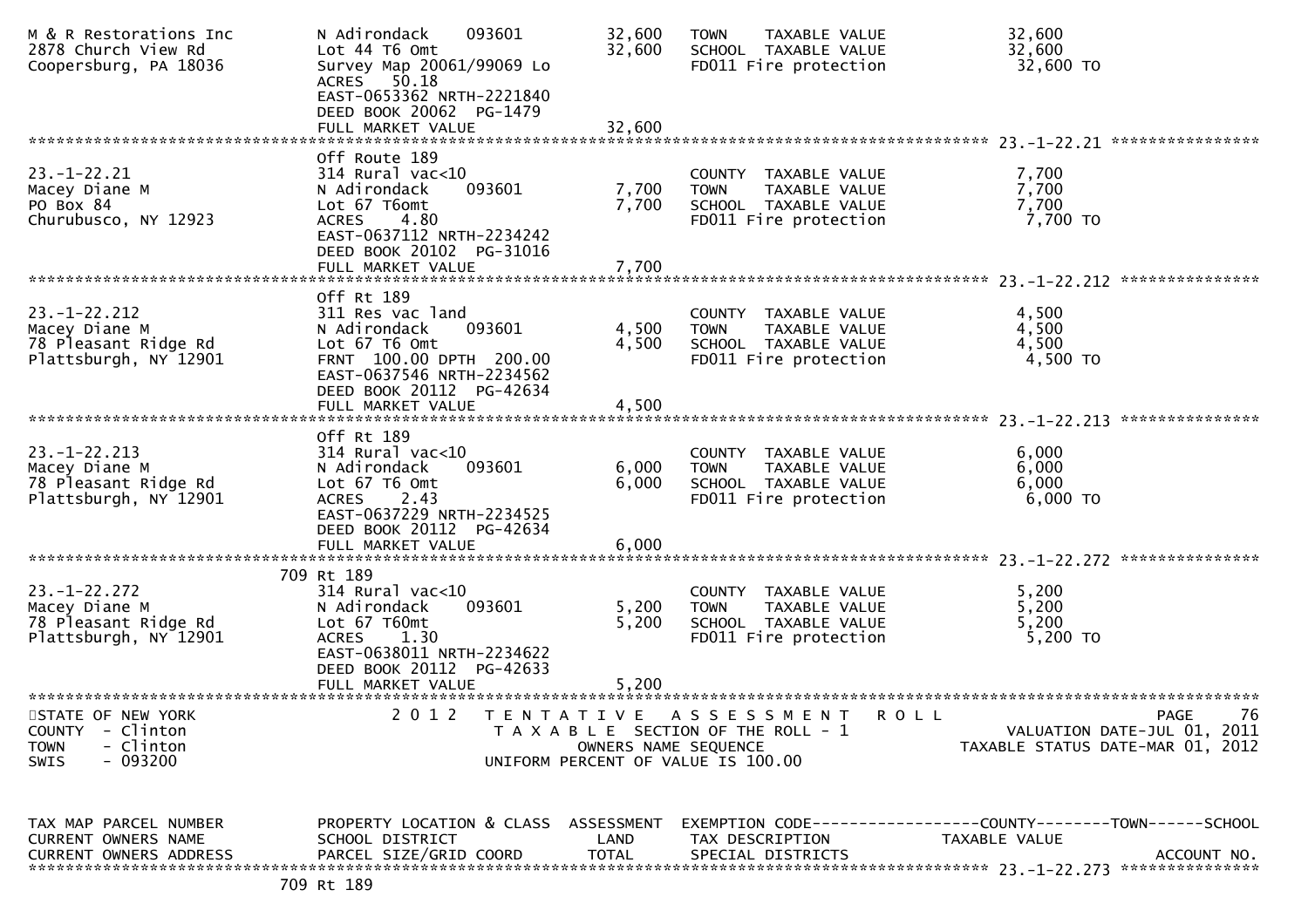| $23. - 1 - 22.273$<br>Macey Diane M<br>78 Pleasant Ridge Rd<br>Plattsburgh, NY 12901              | 270 Mfg housing<br>093601<br>N Adirondack<br>Lot 67 T60mt<br>1.30<br><b>ACRES</b><br>EAST-0637739 NRTH-2234589<br>DEED BOOK 20112 PG-42633<br>FULL MARKET VALUE                                  | 5,200<br>30,000<br>30,000  | COUNTY TAXABLE VALUE<br><b>TOWN</b><br>TAXABLE VALUE<br>SCHOOL TAXABLE VALUE<br>FD011 Fire protection              | 30,000<br>30,000<br>30,000<br>30,000 TO                                                        |
|---------------------------------------------------------------------------------------------------|--------------------------------------------------------------------------------------------------------------------------------------------------------------------------------------------------|----------------------------|--------------------------------------------------------------------------------------------------------------------|------------------------------------------------------------------------------------------------|
|                                                                                                   |                                                                                                                                                                                                  |                            |                                                                                                                    | ****************                                                                               |
| $23 - 1 - 22.23$<br>Mack-Harris Edna<br>11418 NW 41st St<br>Coral Springs, FL 33605               | Jones Rd<br>321 Abandoned ag<br>093601<br>N Adirondack<br>Lot 67 T6omt<br>ACRES 17.60<br>EAST-0634633 NRTH-2233201<br>DEED BOOK 713<br>$PG-253$<br>FULL MARKET VALUE                             | 17,500<br>17,500<br>17,500 | COUNTY TAXABLE VALUE<br><b>TOWN</b><br>TAXABLE VALUE<br>SCHOOL TAXABLE VALUE<br>FD011 Fire protection              | 17,500<br>17,500<br>17,500<br>17,500 TO                                                        |
|                                                                                                   |                                                                                                                                                                                                  |                            |                                                                                                                    |                                                                                                |
| $70. -2 - 1$<br>Maggy Donald P<br>14 Florence Jean Ln<br>Morrisonville, NY 12962                  | 255 Bombard Rd<br>$314$ Rural vac<10<br>093601<br>N Adirondack<br>Lot 23<br>T6 Omt<br>Pate<br>5.70<br><b>ACRES</b><br>EAST-0662818 NRTH-2217794<br>DEED BOOK 632<br>$PG-93$<br>FULL MARKET VALUE | 8,800<br>8,800<br>8,800    | COUNTY TAXABLE VALUE<br>TAXABLE VALUE<br><b>TOWN</b><br>SCHOOL TAXABLE VALUE<br>FD011 Fire protection              | 8,800<br>8,800<br>8,800<br>8,800 TO                                                            |
|                                                                                                   |                                                                                                                                                                                                  |                            |                                                                                                                    | ******************                                                                             |
| $21. - 1 - 1.3$<br>Magoon Matt<br>Magoon Bradley<br>Bradley Pond Rd<br>Ellenburg Center, NY 12934 | County Line Rd<br>260 Seasonal res<br>163401<br>Chateaugay 1<br>Lot 90 T6omt<br>ACRES 23.60<br>EAST-0615588 NRTH-2239417<br>DEED BOOK 20001 PG-22034<br>FULL MARKET VALUE                        | 19,300<br>22,800<br>22,800 | COUNTY TAXABLE VALUE<br>TAXABLE VALUE<br><b>TOWN</b><br>SCHOOL TAXABLE VALUE<br>FD011 Fire protection              | 22,800<br>22,800<br>22,800<br>22,800 TO                                                        |
|                                                                                                   | Lafrancis Rd                                                                                                                                                                                     |                            |                                                                                                                    |                                                                                                |
| $54. - 2 - 16$<br>Mahay Mark E<br>Mahay Heidi A<br>49 Steven Ct<br>Saratoga Springs, NY 12866     | 321 Abandoned ag<br>093601<br>N Adirondack<br>Lot 44 T6 Omt<br>Survey Map 20061/99069 Lo<br>ACRES 20.23<br>EAST-0651653 NRTH-2224499<br>DEED BOOK 20062 PG-808<br>FULL MARKET VALUE              | 17,600<br>17,600<br>17,600 | COUNTY TAXABLE VALUE<br>TAXABLE VALUE<br><b>TOWN</b><br>SCHOOL TAXABLE VALUE<br>FD011 Fire protection              | 17,600<br>17,600<br>17,600<br>17,600 TO                                                        |
|                                                                                                   |                                                                                                                                                                                                  |                            |                                                                                                                    |                                                                                                |
| STATE OF NEW YORK<br>- Clinton<br><b>COUNTY</b><br><b>TOWN</b><br>- Clinton<br>SWIS<br>- 093200   | 2012                                                                                                                                                                                             | OWNERS NAME SEQUENCE       | TENTATIVE ASSESSMENT<br><b>ROLL</b><br>T A X A B L E SECTION OF THE ROLL - 1<br>UNIFORM PERCENT OF VALUE IS 100.00 | 77<br>PAGE<br>VALUATION DATE-JUL 01, 2011<br>TAXABLE STATUS DATE-MAR 01, 2012                  |
| TAX MAP PARCEL NUMBER<br>CURRENT OWNERS NAME<br><b>CURRENT OWNERS ADDRESS</b>                     | PROPERTY LOCATION & CLASS ASSESSMENT<br>SCHOOL DISTRICT<br>PARCEL SIZE/GRID COORD                                                                                                                | LAND<br><b>TOTAL</b>       | TAX DESCRIPTION<br>SPECIAL DISTRICTS                                                                               | EXEMPTION CODE------------------COUNTY--------TOWN------SCHOOL<br>TAXABLE VALUE<br>ACCOUNT NO. |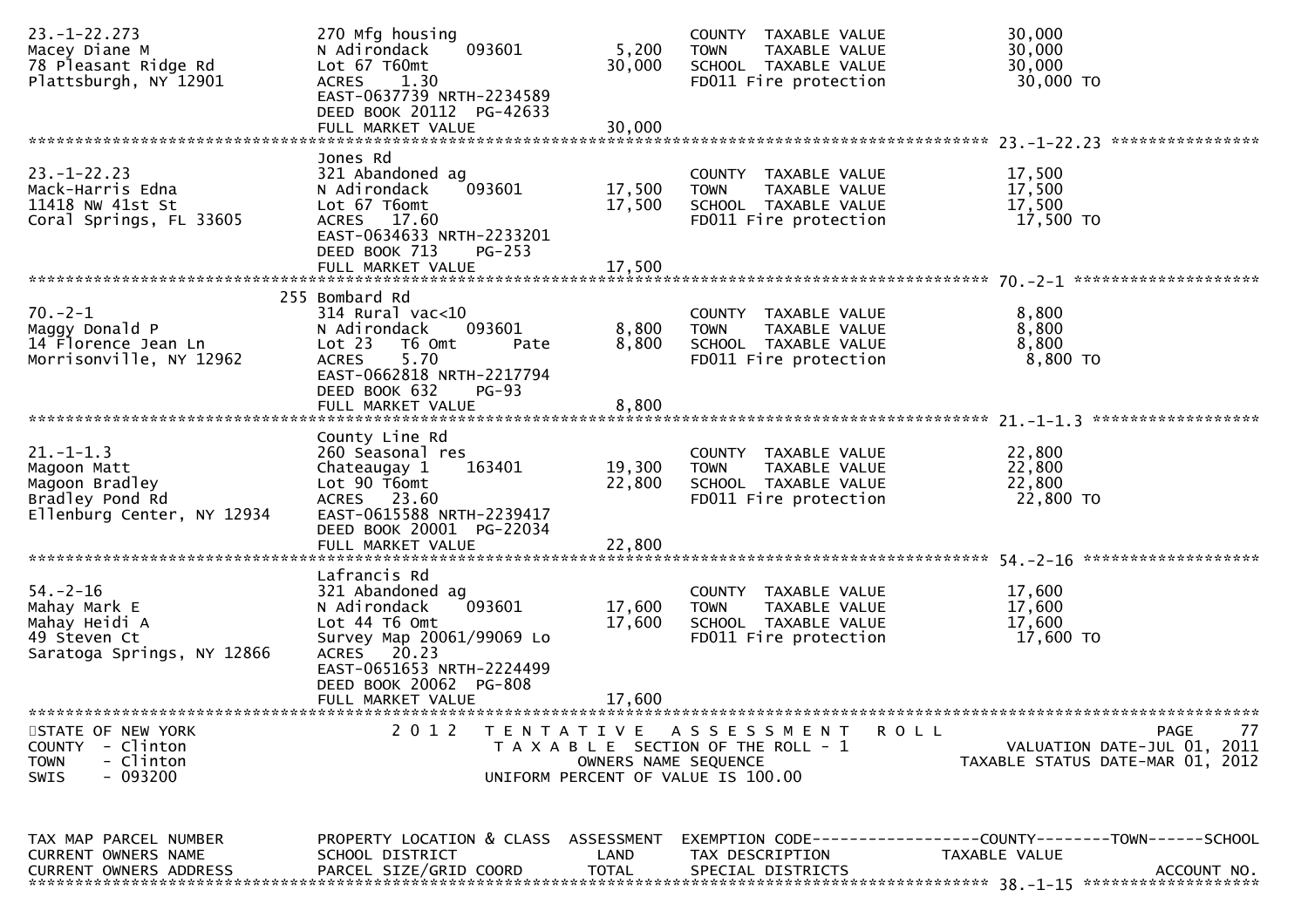| $38. - 1 - 15$<br>Mahoney John G<br>64 Sycamore Ave<br>Berkeley Hgts, NJ 07922                | 403 Rt 189<br>241 Rural res&ag<br>N Adirondack<br>093601<br>Lot 54 76 0mt<br>Pate<br>ACRES 235.40<br>EAST-0638335 NRTH-2227504<br>DEED BOOK 538<br>PG-100           | 123,500<br>178,000                 | COUNTY TAXABLE VALUE<br><b>TOWN</b><br>TAXABLE VALUE<br>SCHOOL TAXABLE VALUE<br>FD011 Fire protection                      | 178,000<br>178,000<br>178,000<br>178,000 TO                                                    |
|-----------------------------------------------------------------------------------------------|---------------------------------------------------------------------------------------------------------------------------------------------------------------------|------------------------------------|----------------------------------------------------------------------------------------------------------------------------|------------------------------------------------------------------------------------------------|
|                                                                                               |                                                                                                                                                                     |                                    |                                                                                                                            |                                                                                                |
| $7. - 1 - 37$<br>Maibroda Wasyl<br>185 Santamore Rd<br>Churubusco, NY 12923                   | 185 Santamore Rd<br>270 Mfg housing<br>Chateaugay 1<br>163401<br>Lot 89 T6omt<br>ACRES 24.80<br>EAST-0624947 NRTH-2241373<br>DEED BOOK 617<br>PG-953                | 16,900<br>30,500                   | COUNTY TAXABLE VALUE<br><b>TOWN</b><br>TAXABLE VALUE<br>SCHOOL TAXABLE VALUE<br>FD011 Fire protection                      | 30,500<br>30,500<br>30,500<br>30,500 TO                                                        |
|                                                                                               |                                                                                                                                                                     |                                    |                                                                                                                            |                                                                                                |
| $54. - 2 - 2$<br>Maille Scott<br>26 LaVoie Dr<br>Essex Junction, VT 05452                     | 350 Lafrancis Rd<br>260 Seasonal res<br>093601<br>N Adirondack<br>Lot 37 T6 Omt<br>Survey Map 20061/99069 Lo<br>ACRES 83.32<br>EAST-0653421 NRTH-2218249            | 52,200<br>64,200                   | COUNTY TAXABLE VALUE<br>TAXABLE VALUE<br><b>TOWN</b><br>SCHOOL TAXABLE VALUE<br>FD011 Fire protection                      | 64,200<br>64,200<br>64,200<br>64,200 TO                                                        |
|                                                                                               | DEED BOOK 20072 PG-6497                                                                                                                                             |                                    |                                                                                                                            |                                                                                                |
|                                                                                               |                                                                                                                                                                     |                                    |                                                                                                                            |                                                                                                |
|                                                                                               |                                                                                                                                                                     |                                    |                                                                                                                            |                                                                                                |
| $25. - 1 - 13.22$<br>Manor Brett D<br>562 Clinton Mills Rd<br>Ellenburg Depot, NY 12935       | 562 Clinton Mills Rd<br>210 1 Family Res<br>N Adirondack<br>093601<br>Lot 63 T6omt<br><b>ACRES</b><br>5.00<br>EAST-0658231 NRTH-2233581<br>DEED BOOK 20001 PG-21045 | 8,200<br>133,000                   | RES STAR<br>41854<br>COUNTY TAXABLE VALUE<br><b>TOWN</b><br>TAXABLE VALUE<br>SCHOOL TAXABLE VALUE<br>FD011 Fire protection | 0<br>$\mathbf{0}$<br>30,000<br>133,000<br>133,000<br>103,000<br>133,000 TO                     |
|                                                                                               |                                                                                                                                                                     |                                    |                                                                                                                            |                                                                                                |
|                                                                                               | 7544 Rt 11                                                                                                                                                          |                                    |                                                                                                                            |                                                                                                |
| $51. - 1 - 13.11$<br>Marks Todd E<br>Marks Mary Anne<br>28 Lake St<br>Rouses Point, NY 12979  | 260 Seasonal res<br>163401<br>Chateaugay 1<br>Lot 51 T6omt<br>4.30<br><b>ACRES</b><br>EAST-0620131 NRTH-2223258<br>DEED BOOK 20061 PG-97806                         | 7,600<br>41,200                    | COUNTY TAXABLE VALUE<br><b>TOWN</b><br>TAXABLE VALUE<br>SCHOOL TAXABLE VALUE<br>FD011 Fire protection                      | 41,200<br>41,200<br>41,200<br>41,200 TO                                                        |
|                                                                                               | FULL MARKET VALUE                                                                                                                                                   | 41,200                             |                                                                                                                            |                                                                                                |
| STATE OF NEW YORK<br>COUNTY - Clinton<br>- Clinton<br><b>TOWN</b><br>$-093200$<br><b>SWIS</b> | 2 0 1 2                                                                                                                                                             | OWNERS NAME SEQUENCE               | TENTATIVE ASSESSMENT ROLL<br>T A X A B L E SECTION OF THE ROLL - 1<br>UNIFORM PERCENT OF VALUE IS 100.00                   | 78<br>PAGE<br>VALUATION DATE-JUL 01, 2011<br>TAXABLE STATUS DATE-MAR 01, 2012                  |
| TAX MAP PARCEL NUMBER<br>CURRENT OWNERS NAME<br>CURRENT OWNERS ADDRESS                        | PROPERTY LOCATION & CLASS<br>SCHOOL DISTRICT<br>PARCEL SIZE/GRID COORD                                                                                              | ASSESSMENT<br>LAND<br><b>TOTAL</b> | TAX DESCRIPTION<br>SPECIAL DISTRICTS                                                                                       | EXEMPTION CODE------------------COUNTY--------TOWN------SCHOOL<br>TAXABLE VALUE<br>ACCOUNT NO. |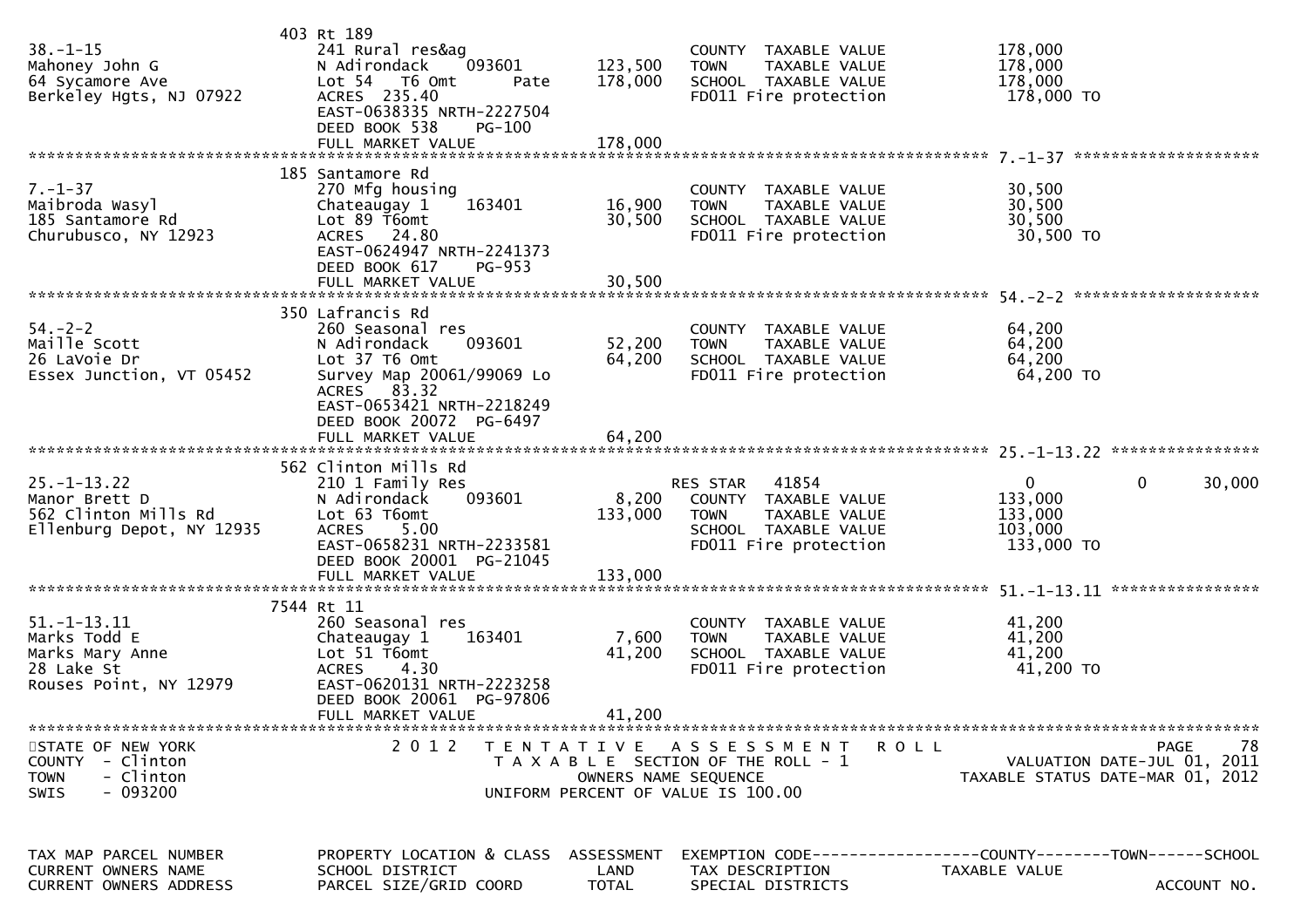| $7. - 1 - 2.32$<br>Martin Theodore<br>732 Frontier Rd | 732 Mcnierney Rd<br>240 Rural res<br>163401<br>Chateaugay 1<br>Lot 89 T6omt | 20,500<br>70,800 | 41854<br><b>RES STAR</b><br>COUNTY TAXABLE VALUE<br>TAXABLE VALUE<br><b>TOWN</b> | $\Omega$<br>$\Omega$<br>70,800<br>70,800 | 30,000            |
|-------------------------------------------------------|-----------------------------------------------------------------------------|------------------|----------------------------------------------------------------------------------|------------------------------------------|-------------------|
| Churubusco, NY 12923                                  | ACRES 23.10<br>EAST-0624271 NRTH-2245088<br>DEED BOOK 20051 PG-86013        |                  | SCHOOL TAXABLE VALUE<br>FD011 Fire protection                                    | 40,800<br>70,800 TO                      |                   |
|                                                       | FULL MARKET VALUE                                                           | 70,800           |                                                                                  |                                          |                   |
|                                                       |                                                                             |                  |                                                                                  |                                          |                   |
|                                                       | Clinton Mills Rd                                                            |                  |                                                                                  |                                          |                   |
| $24. - 1 - 1.13$                                      | 321 Abandoned ag<br>093601                                                  | 26,400           | COUNTY TAXABLE VALUE                                                             | 26,400<br>26,400                         |                   |
| Martineau Ronald L<br>Martineau Novalee C             | N Adirondack<br>Lot 64 T60mt                                                | 26,400           | <b>TOWN</b><br>TAXABLE VALUE<br>SCHOOL TAXABLE VALUE                             | 26,400                                   |                   |
| 415 Laphams Mills Rd                                  | <b>PLD 500</b>                                                              |                  | FD011 Fire protection                                                            | 26,400 TO                                |                   |
| Peru, NY 12972                                        | ACRES 44.79                                                                 |                  |                                                                                  |                                          |                   |
|                                                       | EAST-0653410 NRTH-2233974                                                   |                  |                                                                                  |                                          |                   |
|                                                       | DEED BOOK 20011 PG-30040                                                    |                  |                                                                                  |                                          |                   |
|                                                       | FULL MARKET VALUE                                                           | 26,400           |                                                                                  |                                          |                   |
|                                                       |                                                                             |                  |                                                                                  |                                          |                   |
|                                                       | Lafrancis Rd                                                                |                  |                                                                                  |                                          |                   |
| $54. - 2 - 8$                                         | 321 Abandoned ag                                                            |                  | COUNTY TAXABLE VALUE                                                             | 17,500                                   |                   |
| Mathura Jewel                                         | 093601<br>N Adirondack                                                      | 17,500           | <b>TOWN</b><br>TAXABLE VALUE                                                     | 17,500                                   |                   |
| Ascione Gina                                          | Lot 37 T6 Omt                                                               | 17,500           | SCHOOL TAXABLE VALUE                                                             | 17,500                                   |                   |
| 18 Glenna Dr                                          | Survey Map 20061/99069 Lo                                                   |                  | FD011 Fire protection                                                            | 17,500 TO                                |                   |
| Carmel, NY 10512                                      | ACRES 20.00<br>EAST-0650861 NRTH-2220510                                    |                  |                                                                                  |                                          |                   |
|                                                       | DEED BOOK 20061 PG-99536                                                    |                  |                                                                                  |                                          |                   |
|                                                       | FULL MARKET VALUE                                                           | 17,500           |                                                                                  |                                          |                   |
|                                                       |                                                                             |                  |                                                                                  |                                          |                   |
|                                                       | 724 Rt 189                                                                  |                  |                                                                                  |                                          |                   |
| $23 - 1 - 10$                                         | 240 Rural res                                                               |                  | COUNTY TAXABLE VALUE                                                             | 95,900                                   |                   |
| Matthews Allan                                        | N Adirondack<br>093601                                                      | 45,300           | <b>TOWN</b><br>TAXABLE VALUE                                                     | 95,900                                   |                   |
| 249 Rt 189                                            | Lot 66<br>T6 Omt<br>Pate                                                    | 95,900           | SCHOOL TAXABLE VALUE                                                             | 95.900                                   |                   |
| Churubusco, NY 12923                                  | ACRES 100.00                                                                |                  | FD011 Fire protection                                                            | 95,900 TO                                |                   |
|                                                       | EAST-0647380 NRTH-2234262                                                   |                  |                                                                                  |                                          |                   |
|                                                       | DEED BOOK 20112 PG-44917                                                    |                  |                                                                                  |                                          |                   |
|                                                       |                                                                             |                  |                                                                                  |                                          |                   |
|                                                       | 32 Broad St                                                                 |                  |                                                                                  |                                          |                   |
| $38.1 - 1 - 2$                                        | 270 Mfg housing                                                             |                  | COUNTY TAXABLE VALUE                                                             | 24,300                                   |                   |
| Matthews Allan                                        | N Adirondack<br>093601                                                      | 4,800            | <b>TOWN</b><br>TAXABLE VALUE                                                     | 24,300                                   |                   |
| 592 Route 189                                         | Lot 66  T6 0mt<br>Pate                                                      | 24,300           | SCHOOL TAXABLE VALUE                                                             | 24,300                                   |                   |
| Churubusco, NY 12923                                  | FRNT 151.50 DPTH 260.00                                                     |                  | FD011 Fire protection                                                            | 24,300 TO                                |                   |
|                                                       | EAST-0639295 NRTH-2231838                                                   |                  |                                                                                  |                                          |                   |
|                                                       | DEED BOOK 994<br>PG-263                                                     |                  |                                                                                  |                                          |                   |
|                                                       | FULL MARKET VALUE                                                           | 24.300           |                                                                                  |                                          |                   |
|                                                       |                                                                             |                  |                                                                                  |                                          |                   |
| STATE OF NEW YORK                                     | 2 0 1 2<br>T E N T A T I V E                                                |                  | A S S E S S M E N T<br><b>ROLL</b>                                               |                                          | 79<br><b>PAGE</b> |
| COUNTY - Clinton                                      |                                                                             |                  | T A X A B L E SECTION OF THE ROLL - 1                                            | VALUATION DATE-JUL 01, 2011              |                   |
| - Clinton<br><b>TOWN</b>                              |                                                                             |                  | OWNERS NAME SEQUENCE                                                             | TAXABLE STATUS DATE-MAR 01, 2012         |                   |
| <b>SWIS</b><br>- 093200                               |                                                                             |                  | UNIFORM PERCENT OF VALUE IS 100.00                                               |                                          |                   |

TAX MAP PARCEL NUMBER PROPERTY LOCATION & CLASS ASSESSMENT EXEMPTION CODE----------------COUNTY-------TOWN------SCHOOL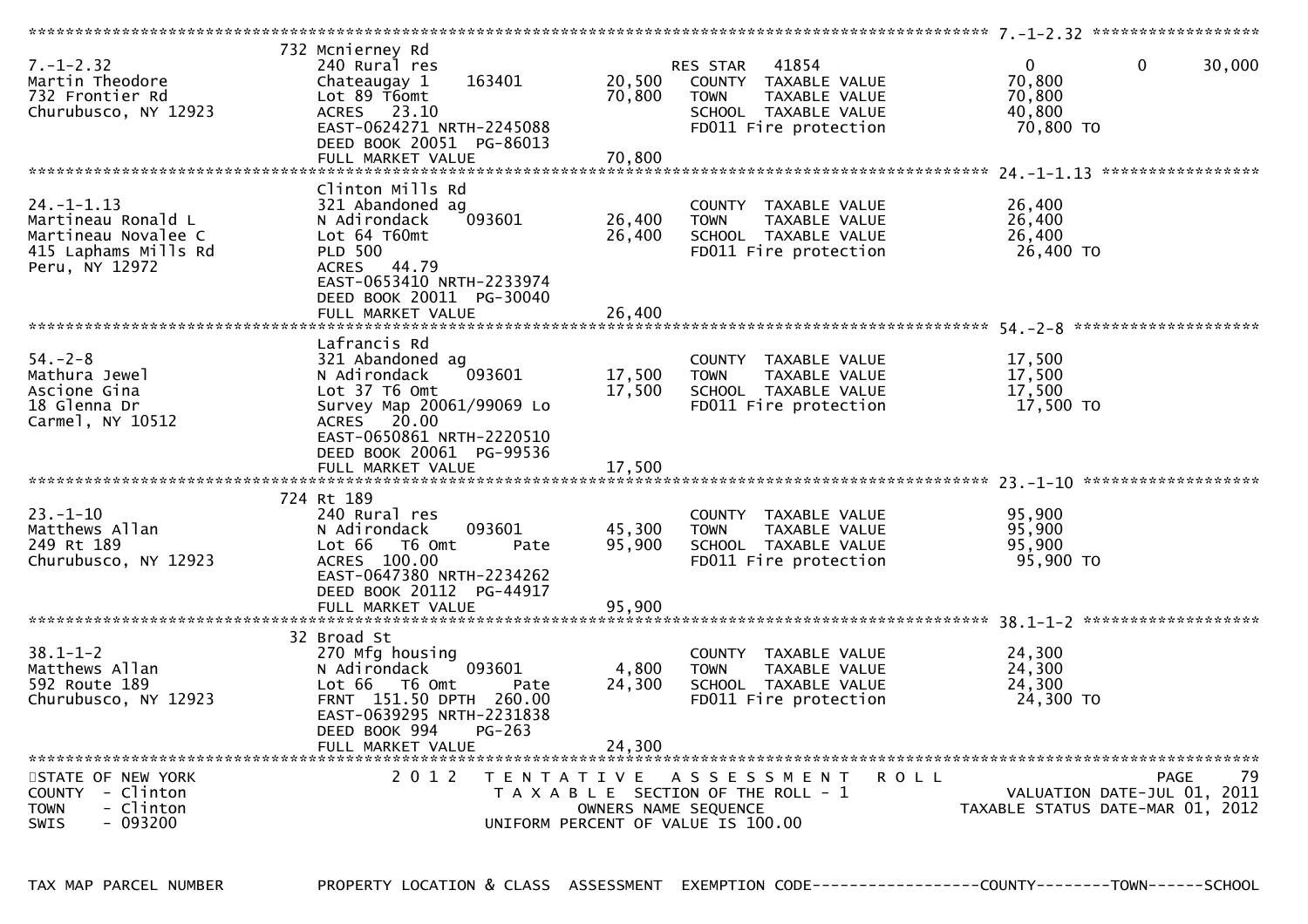| <b>CURRENT OWNERS NAME</b><br><b>CURRENT OWNERS ADDRESS</b>                                             | SCHOOL DISTRICT<br>PARCEL SIZE/GRID COORD                                                                                                                                             | LAND<br><b>TOTAL</b>               | TAX DESCRIPTION<br>SPECIAL DISTRICTS                                                                                              | TAXABLE VALUE                                           | ACCOUNT NO.                                                     |
|---------------------------------------------------------------------------------------------------------|---------------------------------------------------------------------------------------------------------------------------------------------------------------------------------------|------------------------------------|-----------------------------------------------------------------------------------------------------------------------------------|---------------------------------------------------------|-----------------------------------------------------------------|
| $53. - 1 - 4$<br>Matthews Allan W<br>Laclair Colleen<br>249 Rt 189<br>Churubusco, NY 12923              | Rt 189<br>312 Vac w/imprv<br>N Adirondack<br>093601<br>Lot $47$<br>T6 Omt<br>34.80<br><b>ACRES</b><br>EAST-0639220 NRTH-2224550<br>DEED BOOK 99001 PG-14101<br>FULL MARKET VALUE      | 23,700<br>32,000<br>Pate<br>32,000 | COUNTY TAXABLE VALUE<br>TAXABLE VALUE<br><b>TOWN</b><br>SCHOOL TAXABLE VALUE<br>FD011 Fire protection                             | 32,000<br>32,000<br>32,000<br>32,000 TO                 |                                                                 |
|                                                                                                         | 249 Rt 189                                                                                                                                                                            |                                    |                                                                                                                                   |                                                         |                                                                 |
| $53. - 1 - 5$<br>Matthews Allan W<br>Laclair Colleen<br>249 Rt 189<br>Churubusco, NY 12923              | 210 1 Family Res<br>N Adirondack<br>093601<br>Lot $47$ T6 Omt<br>1.80<br><b>ACRES</b><br>EAST-0639606 NRTH-2223300<br>DEED BOOK 99001 PG-09382                                        | 5,200<br>85,200                    | 41854<br>RES STAR<br>COUNTY TAXABLE VALUE<br>TAXABLE VALUE<br><b>TOWN</b><br>SCHOOL TAXABLE VALUE<br>FD011 Fire protection        | $\mathbf{0}$<br>85,200<br>85,200<br>55,200<br>85,200 TO | $\mathbf{0}$<br>30,000                                          |
|                                                                                                         |                                                                                                                                                                                       |                                    |                                                                                                                                   |                                                         |                                                                 |
| $82. -2 - 1.61$<br>Matthews Allan W<br>249 Rt 189<br>Churubusco, NY 12923                               | Ryan Rd<br>322 Rural vac>10<br>Chateaugay 1<br>163401<br>Lot 30 T6omt<br>ACRES 13.00<br>EAST-0623447 NRTH-2209505<br>DEED BOOK 20061 PG-95076<br>FULL MARKET VALUE                    | 14,000<br>14,000<br>14,000         | COUNTY<br>TAXABLE VALUE<br><b>TOWN</b><br>TAXABLE VALUE<br>SCHOOL TAXABLE VALUE<br>FD011 Fire protection                          | 14,000<br>14,000<br>14,000<br>14,000 TO                 |                                                                 |
|                                                                                                         | Campbell Rd                                                                                                                                                                           |                                    |                                                                                                                                   |                                                         |                                                                 |
| $52. - 1 - 9.31$<br>Matthews Basil W Jr<br>Matthews Kim M<br>447 Forest Rd<br>Ellenburg Depot, NY 12935 | 321 Abandoned ag<br>Chateaugay 1<br>163401<br>Lot 49 T6omt<br>ACRES 11.00<br>EAST-0628170 NRTH-2223339<br>DEED BOOK 20082 PG-17206                                                    | 13,000<br>13,000                   | <b>COUNTY</b><br>TAXABLE VALUE<br>TAXABLE VALUE<br><b>TOWN</b><br>SCHOOL TAXABLE VALUE<br>FD011 Fire protection                   | 13,000<br>13,000<br>13,000<br>13,000 TO                 |                                                                 |
|                                                                                                         | FULL MARKET VALUE                                                                                                                                                                     | 13,000                             |                                                                                                                                   |                                                         |                                                                 |
| $37 - 1 - 10$<br>Matthews David<br>497 Looby Rd<br>Churubusco, NY 12923                                 | 497 Looby Rd<br>210 1 Family Res<br>N Adirondack<br>093601<br>Lot 53<br>T6 Omt<br>1.00<br><b>ACRES</b><br>EAST-0630881 NRTH-2227125<br>DEED BOOK 830<br>$PG-203$<br>FULL MARKET VALUE | 5,000<br>90,000<br>Pate<br>90.000  | 41854<br><b>RES STAR</b><br>COUNTY TAXABLE VALUE<br><b>TOWN</b><br>TAXABLE VALUE<br>SCHOOL TAXABLE VALUE<br>FD011 Fire protection | 0<br>90,000<br>90,000<br>60,000<br>90,000 TO            | $\mathbf{0}$<br>30,000                                          |
| STATE OF NEW YORK                                                                                       | 2 0 1 2                                                                                                                                                                               | T E N T A T I V E                  | A S S E S S M E N T                                                                                                               | <b>ROLL</b>                                             | <b>PAGE</b><br>80                                               |
| COUNTY - Clinton<br><b>TOWN</b><br>- Clinton<br>$-093200$<br><b>SWIS</b>                                |                                                                                                                                                                                       | UNIFORM PERCENT OF VALUE IS 100.00 | T A X A B L E SECTION OF THE ROLL - 1<br>OWNERS NAME SEQUENCE                                                                     |                                                         | VALUATION DATE-JUL 01, 2011<br>TAXABLE STATUS DATE-MAR 01, 2012 |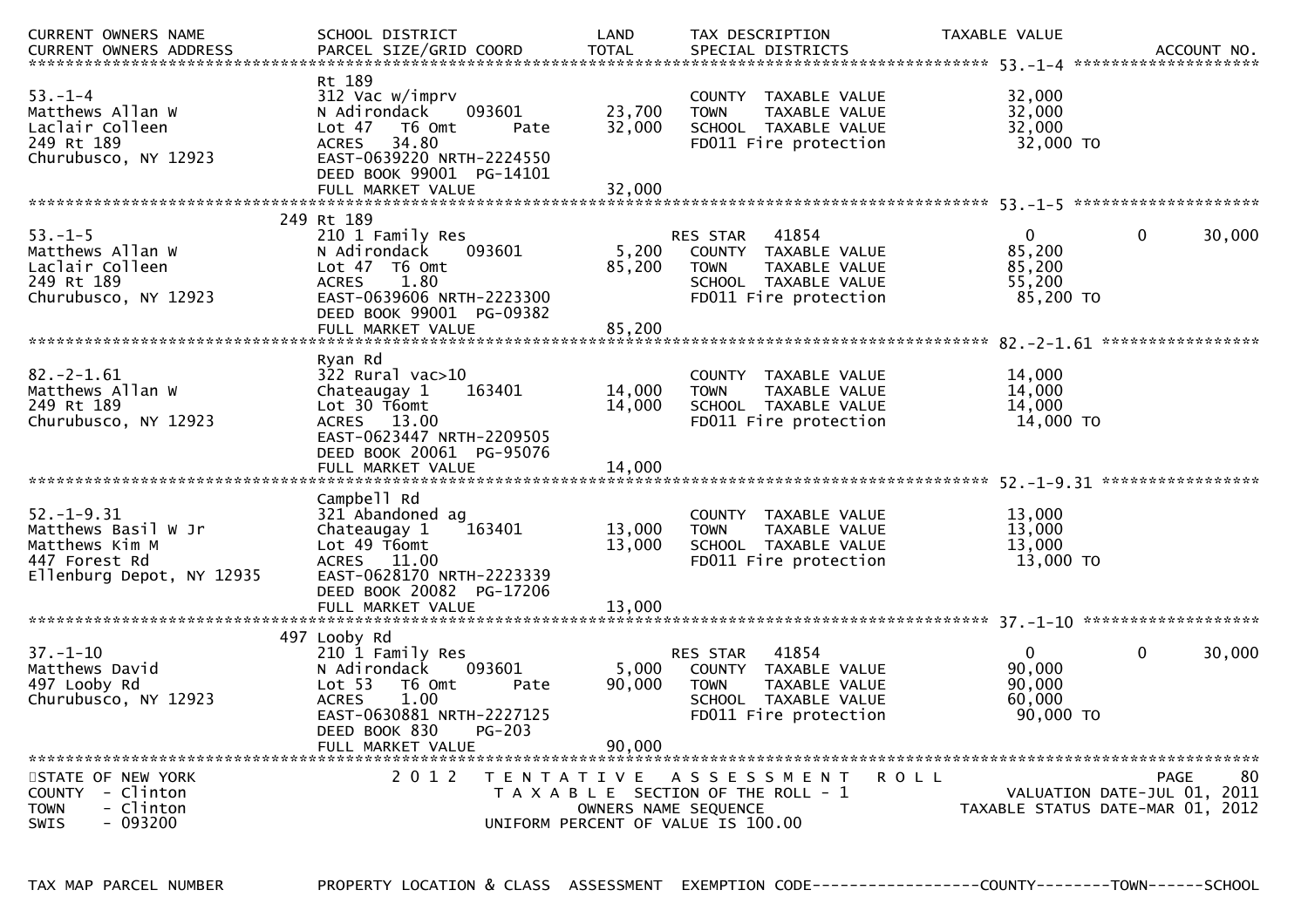| CURRENT OWNERS NAME                                                                                               | SCHOOL DISTRICT                                                                                                                                                                                  | LAND                                  | TAX DESCRIPTION                                                                                                                   | TAXABLE VALUE                                                     | ACCOUNT NO.<br>******************                                             |
|-------------------------------------------------------------------------------------------------------------------|--------------------------------------------------------------------------------------------------------------------------------------------------------------------------------------------------|---------------------------------------|-----------------------------------------------------------------------------------------------------------------------------------|-------------------------------------------------------------------|-------------------------------------------------------------------------------|
| $52. - 1 - 8.1$<br>Matthews David<br>Jones Dorothy<br>3175 Michael Dr<br>Newbury Pk, CA 91320                     | Rt 11<br>321 Abandoned ag<br>Chateaugay 1<br>163401<br>Lot 49 76 0mt<br>Pate<br>ACRES 47.10<br>EAST-0626973 NRTH-2222693<br>DEED BOOK 20031 PG-55080<br>FULL MARKET VALUE                        | 31,100<br>31,100<br>31,100            | COUNTY TAXABLE VALUE<br><b>TOWN</b><br>TAXABLE VALUE<br>SCHOOL TAXABLE VALUE<br>FD011 Fire protection                             | 31,100<br>31,100<br>31,100<br>31,100 TO                           |                                                                               |
|                                                                                                                   | 714 Lafrancis Rd                                                                                                                                                                                 |                                       |                                                                                                                                   |                                                                   |                                                                               |
| $39. - 1 - 1$<br>Matthews Gertrude<br>4802 State Rt 37<br>Malone, NY 12953                                        | 321 Abandoned ag<br>093601<br>N Adirondack<br>Lot 57  T6 Omt<br>Pate<br>ACRES 160.00<br>EAST-0651646 NRTH-2228217<br>DEED BOOK 20051 PG-79506                                                    | 55,100<br>55,100                      | COUNTY TAXABLE VALUE<br>TAXABLE VALUE<br><b>TOWN</b><br>SCHOOL TAXABLE VALUE<br>FD011 Fire protection                             | 55,100<br>55,100<br>55,100<br>55,100 TO                           |                                                                               |
|                                                                                                                   | FULL MARKET VALUE                                                                                                                                                                                | 55,100                                |                                                                                                                                   |                                                                   |                                                                               |
| $23 - 1 - 1.1$<br>Matthews John Thomas<br>c/o Sharon McPherson<br>2881 Macedon Ctr Rd Lot 65<br>Palmyra, NY 14522 | Rt 189<br>$314$ Rural vac<10<br>093601<br>N Adirondack<br>Lot 74  T6 0mt<br>Pate<br>ACRES 114.10<br>EAST-0636656 NRTH-2240717<br>DEED BOOK 586<br>PG-977                                         | 72,200<br>72,200                      | COUNTY TAXABLE VALUE<br><b>TOWN</b><br>TAXABLE VALUE<br>SCHOOL TAXABLE VALUE<br>FD011 Fire protection                             | 72,200<br>72,200<br>72,200<br>72,200 TO                           |                                                                               |
| MAY BE SUBJECT TO PAYMENT<br>UNDER AGDIST LAW TIL 2015                                                            | FULL MARKET VALUE                                                                                                                                                                                | 72,200                                |                                                                                                                                   |                                                                   |                                                                               |
| $53. - 1 - 11$<br>Matthews Lester<br>370 Rt 189<br>Churubusco, NY 12923                                           | 2 Swamp Rd<br>311 Res vac land<br>093601<br>N Adirondack<br>$Lot 46$ T6 Omt<br>Patent<br>FRNT 104.00 DPTH<br>72.00<br>EAST-0639762 NRTH-2225337<br>DEED BOOK 20102 PG-32197<br>FULL MARKET VALUE | 2,800<br>2,800<br>2,800               | <b>COUNTY</b><br>TAXABLE VALUE<br>TAXABLE VALUE<br><b>TOWN</b><br>SCHOOL TAXABLE VALUE<br>FD011 Fire protection                   | 2,800<br>2,800<br>2,800<br>2,800 TO                               |                                                                               |
|                                                                                                                   | 370 Rt 189                                                                                                                                                                                       |                                       | 29 PCT OF VALUE USED FOR EXEMPTION PURPOSES                                                                                       |                                                                   |                                                                               |
| $38. - 1 - 13.1$<br>Matthews Lester W<br>Matthews Marjorie<br>Box 54<br>Churubusco, NY 12923                      | 241 Rural res&ag<br>093601<br>N Adirondack<br>Lot 55  T6 Omt<br>Pate<br>ACRES 336.90<br>EAST-0641313 NRTH-2228103<br>DEED BOOK 819<br>PG-164<br>FULL MARKET VALUE                                | 146,600 SR STAR<br>198,100<br>198,100 | AGED COUN 41802<br>41834<br>COUNTY TAXABLE VALUE<br><b>TOWN</b><br>TAXABLE VALUE<br>SCHOOL TAXABLE VALUE<br>FD011 Fire protection | 28,725<br>$\Omega$<br>169,375<br>198,100<br>135,900<br>198,100 TO | $\mathbf{0}$<br>0<br>$\mathbf{0}$<br>62,200                                   |
| STATE OF NEW YORK<br>COUNTY - Clinton<br>- Clinton<br><b>TOWN</b><br>$-093200$<br>SWIS                            | 2 0 1 2                                                                                                                                                                                          | T E N T A T I V E                     | A S S E S S M E N T<br>T A X A B L E SECTION OF THE ROLL - 1<br>OWNERS NAME SEQUENCE<br>UNIFORM PERCENT OF VALUE IS 100.00        | R O L L                                                           | 81<br>PAGE<br>VALUATION DATE-JUL 01, 2011<br>TAXABLE STATUS DATE-MAR 01, 2012 |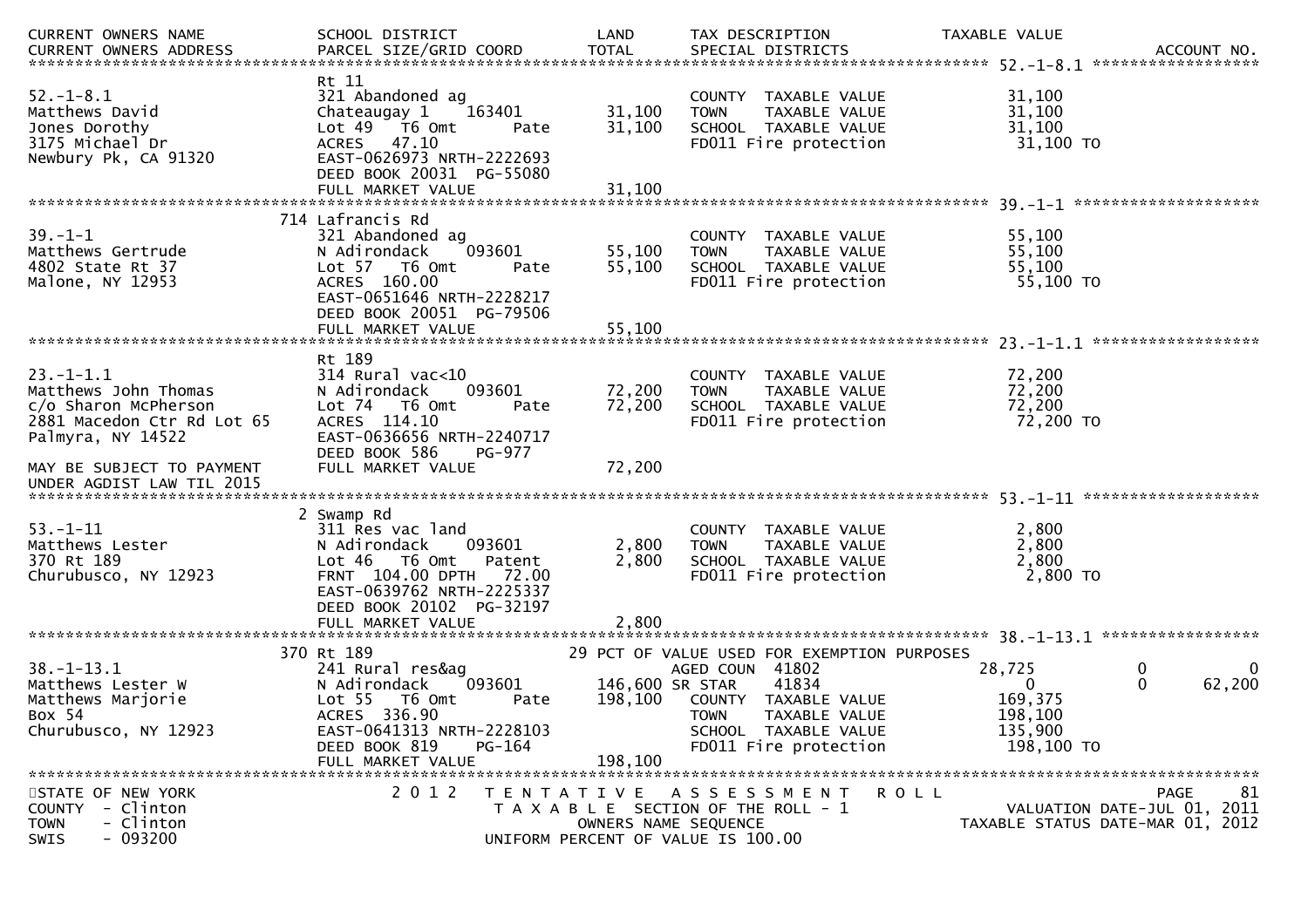| TAX MAP PARCEL NUMBER<br><b>CURRENT OWNERS NAME</b> | PROPERTY LOCATION & CLASS ASSESSMENT<br>SCHOOL DISTRICT | LAND                 | TAX DESCRIPTION                                      | TAXABLE VALUE       |                                  |
|-----------------------------------------------------|---------------------------------------------------------|----------------------|------------------------------------------------------|---------------------|----------------------------------|
| CURRENT OWNERS ADDRESS                              | PARCEL SIZE/GRID COORD                                  | <b>TOTAL</b>         | SPECIAL DISTRICTS                                    |                     | ACCOUNT NO.                      |
|                                                     | Lagree Rd                                               |                      |                                                      |                     |                                  |
| $37. - 1 - 8$<br>Matthews Life Estate John T        | 321 Abandoned ag<br>093601<br>N Adirondack              | 32,100               | COUNTY TAXABLE VALUE<br>TAXABLE VALUE<br><b>TOWN</b> | 32,100<br>32,100    |                                  |
| Matthews David J<br>497 Looby Rd                    | Lot <sub>53</sub><br>T6 Omt<br>Pate<br>ACRES 67.50      | 32,100               | SCHOOL TAXABLE VALUE<br>FD011 Fire protection        | 32,100<br>32,100 TO |                                  |
| Churubusco, NY 12923                                | EAST-0633918 NRTH-2226255<br>DEED BOOK 20102 PG-29967   |                      |                                                      |                     |                                  |
|                                                     |                                                         |                      |                                                      |                     |                                  |
|                                                     | 404 Rt 189                                              |                      |                                                      |                     |                                  |
| $38. - 1 - 14$<br>Matthews Steven                   | 210 1 Family Res<br>093601<br>N Adirondack              | 5,700                | RES STAR<br>41854<br>COUNTY TAXABLE VALUE            | 0<br>92,000         | 0<br>30,000                      |
| Matthews Marion                                     | Lot <sub>55</sub><br>T6 Omt<br>Pate                     | 92,000               | TAXABLE VALUE<br><b>TOWN</b>                         | 92,000              |                                  |
| 404 Rt 189                                          | 1.90<br><b>ACRES</b>                                    |                      | SCHOOL TAXABLE VALUE                                 | 62,000              |                                  |
| Churubusco, NY 12923                                | EAST-0639610 NRTH-2227674<br>DEED BOOK 20122 PG-46107   |                      | FD011 Fire protection                                | 92,000 TO           |                                  |
| PRIOR OWNER ON 3/01/2012                            | FULL MARKET VALUE                                       | 92,000               |                                                      |                     |                                  |
| Matthews Steven                                     |                                                         |                      |                                                      |                     |                                  |
|                                                     | 575 Rt 189                                              |                      |                                                      |                     |                                  |
| $38. - 1 - 26$                                      | 210 1 Family Res                                        |                      | COUNTY TAXABLE VALUE                                 | 58,000              |                                  |
| Matthews Steven                                     | 093601<br>N Adirondack                                  | 4,100                | TAXABLE VALUE<br><b>TOWN</b>                         | 58,000              |                                  |
| Matthews Marion                                     | Lot 67 T6 Omt<br>Pate                                   | 58,000               | SCHOOL TAXABLE VALUE                                 | 58,000              |                                  |
| 404 Route 189                                       | FRNT 82.50 DPTH 231.00                                  |                      | FD011 Fire protection                                | 58,000 TO           |                                  |
| Churubusco, NY 12923                                | EAST-0638950 NRTH-2231348                               |                      |                                                      |                     |                                  |
|                                                     | DEED BOOK 20082 PG-17944                                |                      |                                                      |                     |                                  |
|                                                     |                                                         |                      |                                                      |                     |                                  |
|                                                     |                                                         |                      |                                                      |                     |                                  |
|                                                     | Rt 11                                                   |                      |                                                      |                     |                                  |
| $52. - 1 - 7$                                       | 321 Abandoned ag                                        |                      | COUNTY TAXABLE VALUE                                 | 20,800              |                                  |
| Matthews Steven                                     | Chateaugay 1<br>163401                                  | 20,800               | <b>TOWN</b><br>TAXABLE VALUE                         | 20,800              |                                  |
| Matthews Marion<br>404 Rt 189                       | Lot 49  T6 0mt<br>Pate<br>ACRES 26.50                   | 20,800               | SCHOOL TAXABLE VALUE<br>FD011 Fire protection        | 20,800<br>20,800 TO |                                  |
| Churubusco, NY 12923                                | EAST-0626355 NRTH-2222585                               |                      |                                                      |                     |                                  |
|                                                     | DEED BOOK 20122 PG-46106                                |                      |                                                      |                     |                                  |
| PRIOR OWNER ON 3/01/2012<br>Matthews Steven         | FULL MARKET VALUE                                       | 20,800               |                                                      |                     |                                  |
|                                                     |                                                         |                      |                                                      |                     |                                  |
|                                                     | 434 County Line Rd                                      |                      |                                                      |                     |                                  |
| $66. - 1 - 6.3$                                     | $314$ Rural vac< $10$                                   |                      | COUNTY<br>TAXABLE VALUE                              | 16,700              |                                  |
| McCann Steven<br>McCann Tracy L                     | Chateaugay 1<br>163401                                  | 16,700<br>16,700     | <b>TOWN</b><br>TAXABLE VALUE<br>SCHOOL TAXABLE VALUE | 16,700<br>16,700    |                                  |
| 510 Seymour Rd                                      | Lot 30 T6omt<br>ACRES 18.30                             |                      | FD011 Fire protection                                | 16,700 TO           |                                  |
| Chateaugay, NY 12920                                | EAST-0620572 NRTH-2211732                               |                      |                                                      |                     |                                  |
|                                                     | DEED BOOK 20051 PG-87790                                |                      |                                                      |                     |                                  |
|                                                     | FULL MARKET VALUE                                       | 16,700               |                                                      |                     |                                  |
|                                                     |                                                         |                      |                                                      |                     |                                  |
| STATE OF NEW YORK                                   | 2 0 1 2<br>T E N T A T I V E                            |                      | A S S E S S M E N T                                  | R O L L             | 82<br><b>PAGE</b>                |
| - Clinton<br><b>COUNTY</b>                          |                                                         |                      | T A X A B L E SECTION OF THE ROLL - 1                |                     | VALUATION DATE-JUL 01, 2011      |
| - Clinton<br><b>TOWN</b>                            |                                                         | OWNERS NAME SEQUENCE |                                                      |                     | TAXABLE STATUS DATE-MAR 01, 2012 |
| $-093200$<br>SWIS                                   |                                                         |                      | UNIFORM PERCENT OF VALUE IS 100.00                   |                     |                                  |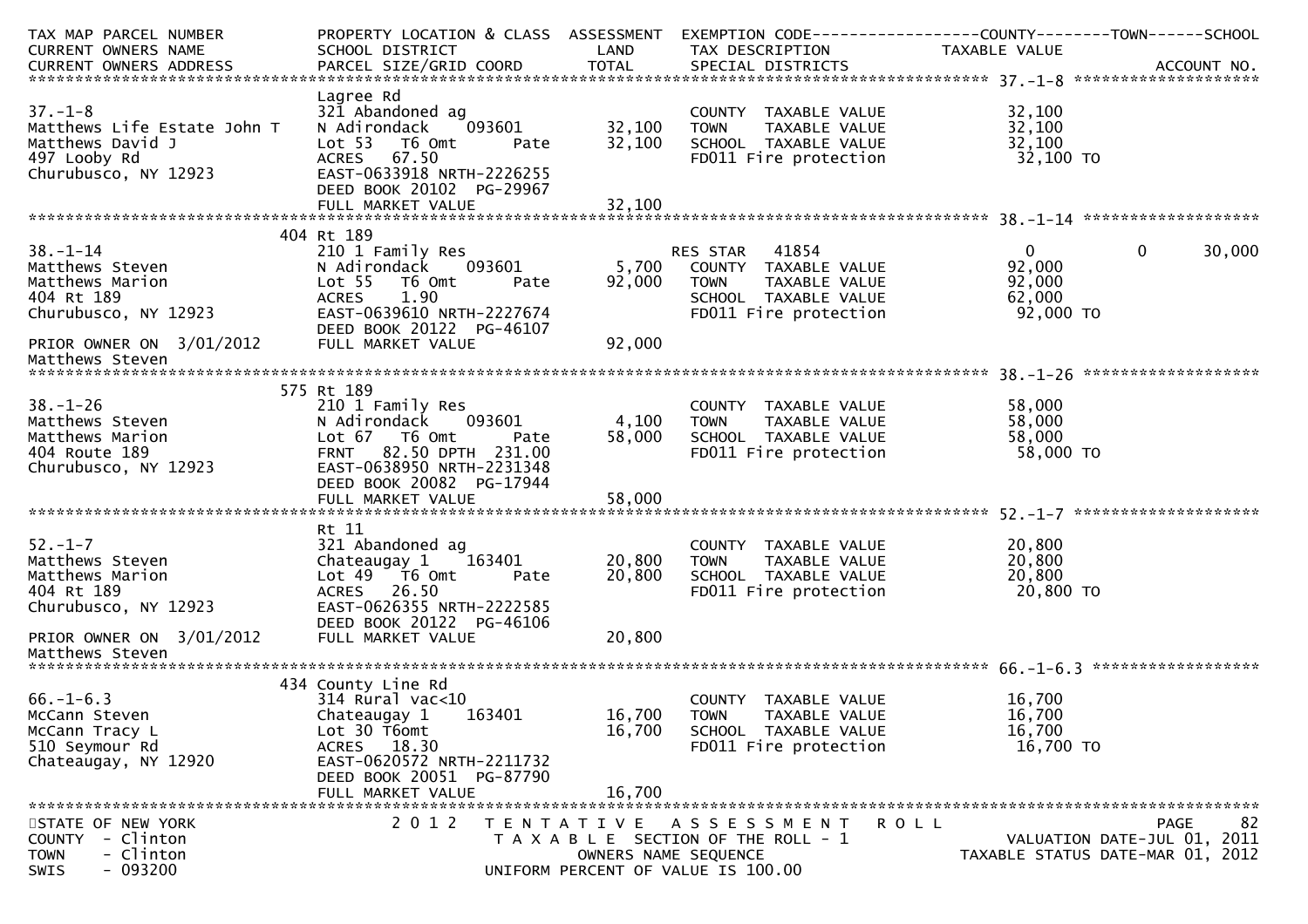| TAX MAP PARCEL NUMBER<br>CURRENT OWNERS NAME                                                                            | PROPERTY LOCATION & CLASS ASSESSMENT EXEMPTION CODE----------------COUNTY-------TOWN------SCHOOL<br>SCHOOL DISTRICT                                                                    | LAND                      | TAX DESCRIPTION                                                                                       | TAXABLE VALUE                                                                                                                                                     |                                               |
|-------------------------------------------------------------------------------------------------------------------------|----------------------------------------------------------------------------------------------------------------------------------------------------------------------------------------|---------------------------|-------------------------------------------------------------------------------------------------------|-------------------------------------------------------------------------------------------------------------------------------------------------------------------|-----------------------------------------------|
|                                                                                                                         |                                                                                                                                                                                        |                           |                                                                                                       |                                                                                                                                                                   |                                               |
| $68. - 1 - 9$<br>McCauley Virginia B<br>78 East Cedar St<br>Poughkeepsie, NY 12601                                      | Rt 11<br>321 Abandoned ag<br>093601<br>N Adirondack<br>Lot 26 T6 Omt<br>Pate<br>ACRES 118.30<br>EAST-0644314 NRTH-2212852                                                              | 61,500<br>61,500          | COUNTY TAXABLE VALUE<br>TOWN     TAXABLE VALUE                                                        | 61,500<br>61,500<br>SCHOOL TAXABLE VALUE 61,500<br>FD011 Fire protection 61,500 TO                                                                                |                                               |
|                                                                                                                         | DEED BOOK 20011 PG-30718                                                                                                                                                               |                           |                                                                                                       |                                                                                                                                                                   |                                               |
|                                                                                                                         | 646 Patnode Rd                                                                                                                                                                         |                           |                                                                                                       |                                                                                                                                                                   |                                               |
| $53. - 1 - 21.3$<br>McClure Jonathan C<br>646 Patnode Rd<br>Churubusco, NY 12923                                        | 210 1 Family Res<br>N Adirondack<br>Lot 34 T6omt<br>FRNT 295.00 DPTH 112.00<br>EAST-0635238 NRTH-2218349<br>DEED BOOK 20082 PG-13719                                                   | 32,000                    | RES STAR 41854<br>TOWN TAXABLE VALUE<br>SCHOOL TAXABLE VALUE<br>FDO11 Fire protection                 | $\mathbf{0}$<br>32,000<br>32,000<br>2,000<br>32,000 TO                                                                                                            | $\mathbf 0$<br>30,000                         |
|                                                                                                                         |                                                                                                                                                                                        |                           |                                                                                                       |                                                                                                                                                                   |                                               |
|                                                                                                                         | 618 Rt 189                                                                                                                                                                             |                           | 95 PCT OF VALUE USED FOR EXEMPTION PURPOSES                                                           |                                                                                                                                                                   |                                               |
| $38. - 1 - 8$<br>Mccomb Daniel<br>Mccomb Deborah<br>618 Rt 189<br>Churubusco, NY 12923                                  | 210 1 Family Res<br>N Adirondack 093601 9,400 RES STAR 41854<br>Lot 66<br>T6 Omt<br>Pate<br>6.50<br><b>ACRES</b><br>EAST-0639407 NRTH-2232493<br>DEED BOOK 667<br>PG-262               |                           | WARNONALL 41121                                                                                       | 12,982<br>12,000<br>$\sim$ 0<br>91,100 COUNTY TAXABLE VALUE 78,118<br>TOWN TAXABLE VALUE 79,100<br>SCHOOL TAXABLE VALUE 61,100<br>FD011 Fire protection 91,100 TO | $\overline{\mathbf{0}}$<br>30,000<br>$\Omega$ |
|                                                                                                                         |                                                                                                                                                                                        |                           |                                                                                                       |                                                                                                                                                                   |                                               |
| $52. - 1 - 9.4$<br>McDonald Christopher<br>Lapierre McDonald Lisa<br>1816 Bradley Pond Rd<br>Ellenburg Center, NY 12934 | Campbell Rd<br>321 Abandoned ag<br>Chateaugay 1<br>Lot 49 T6omt<br>ACRES 27.40<br>EAST-0628279 NRTH-2222464<br>DEED BOOK 20112 PG-40723<br>FULL MARKET VALUE                           | 22,000<br>22,000          | COUNTY TAXABLE VALUE<br>TOWN TAXABLE VALUE<br>SCHOOL TAXABLE VALUE<br>FD011 Fire protection           | 22,000<br>22,000<br>22,000<br>22,000<br>22,000 то                                                                                                                 |                                               |
|                                                                                                                         |                                                                                                                                                                                        |                           |                                                                                                       |                                                                                                                                                                   |                                               |
| 69.-1-13.32<br>McDonald Dale<br>550 Brandy Brook Rd<br>550 Brandy Brook Rd                                              | 550 Brandy Brook Rd<br>270 Mfg housing<br>N Adirondack<br>093601<br>Lot 25 T6omt<br>1.60<br><b>ACRES</b><br>EAST-0647546 NRTH-2211560<br>DEED BOOK 20021 PG-43260<br>FULL MARKET VALUE | 5,500<br>39,000<br>39,000 | COUNTY TAXABLE VALUE<br>TAXABLE VALUE<br><b>TOWN</b><br>SCHOOL TAXABLE VALUE<br>FD011 Fire protection | 39,000<br>39,000<br>39,000<br>39,000 TO                                                                                                                           |                                               |
| STATE OF NEW YORK<br>COUNTY - Clinton<br>- Clinton<br><b>TOWN</b><br>$-093200$<br>SWIS                                  | 2 0 1 2                                                                                                                                                                                | OWNERS NAME SEQUENCE      | TENTATIVE ASSESSMENT<br>T A X A B L E SECTION OF THE ROLL - 1<br>UNIFORM PERCENT OF VALUE IS 100.00   | <b>ROLL</b><br>TAXABLE STATUS DATE-MAR 01, 2012                                                                                                                   | 83<br>PAGE<br>VALUATION DATE-JUL 01, 2011     |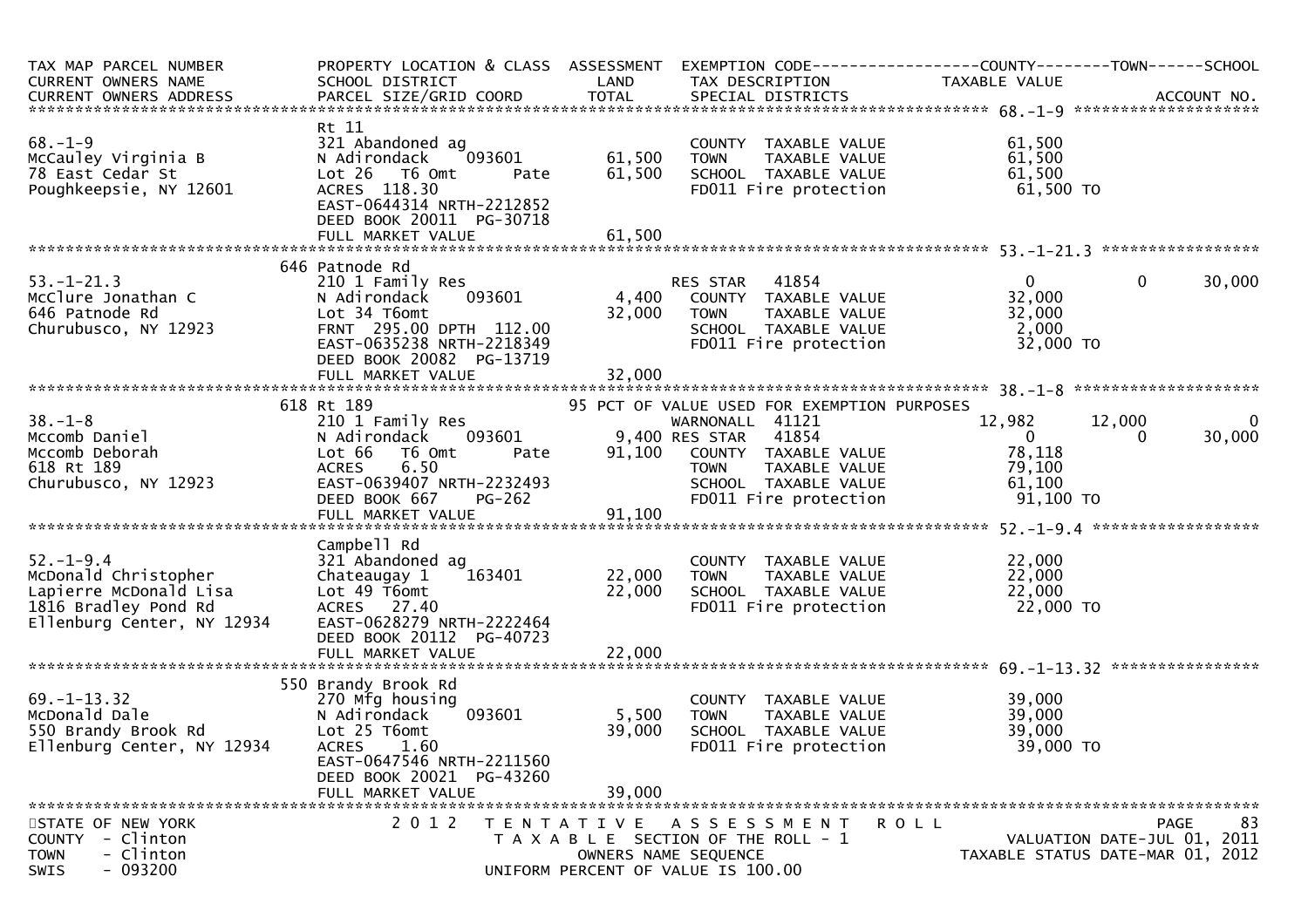| TAX MAP PARCEL NUMBER<br>CURRENT OWNERS NAME                       | SCHOOL DISTRICT                                                                 | LAND                 | TAX DESCRIPTION                                                              | PROPERTY LOCATION & CLASS ASSESSMENT EXEMPTION CODE----------------COUNTY--------TOWN------SCHOOL<br>TAXABLE VALUE |
|--------------------------------------------------------------------|---------------------------------------------------------------------------------|----------------------|------------------------------------------------------------------------------|--------------------------------------------------------------------------------------------------------------------|
|                                                                    |                                                                                 |                      |                                                                              |                                                                                                                    |
|                                                                    |                                                                                 |                      |                                                                              |                                                                                                                    |
| $38. - 1 - 19$<br>McDonald Hermett W<br>849 St Nicholas Ave Apt 6A | Looby Rd<br>321 Abandoned ag<br>093601<br>N Adirondack<br>Lot 54 T6 Omt<br>Pate | 37,100<br>37,100     | COUNTY TAXABLE VALUE<br><b>TOWN</b><br>TAXABLE VALUE<br>SCHOOL TAXABLE VALUE | 37,100<br>37,100<br>37,100                                                                                         |
| New York, NY 10031                                                 | ACRES 55.50<br>EAST-0636219 NRTH-2229038<br>DEED BOOK 542<br><b>PG-364</b>      |                      | FD011 Fire protection                                                        | 37,100 TO                                                                                                          |
|                                                                    |                                                                                 |                      |                                                                              |                                                                                                                    |
| $69. - 1 - 1$                                                      | 6188 Rt 11                                                                      |                      |                                                                              |                                                                                                                    |
| McDonald Lawrence                                                  | 240 Rural res<br>093601<br>N Adirondack                                         | 78,100               | COUNTY TAXABLE VALUE<br><b>TOWN</b><br>TAXABLE VALUE                         | 154,000<br>154,000                                                                                                 |
| 24 McDonald Rd                                                     | Lot 25 T6 Omt<br>Pate                                                           | 154,000              | SCHOOL TAXABLE VALUE                                                         | 154,000                                                                                                            |
| Mooers Forks, NY 12959                                             | ACRES 212.00                                                                    |                      | FD011 Fire protection                                                        | 154,000 TO                                                                                                         |
|                                                                    | EAST-0649455 NRTH-2211628                                                       |                      |                                                                              |                                                                                                                    |
|                                                                    | DEED BOOK 20041 PG-65030<br>FULL MARKET VALUE                                   | 154,000              |                                                                              |                                                                                                                    |
|                                                                    |                                                                                 |                      |                                                                              |                                                                                                                    |
|                                                                    | 963 Rt 189                                                                      |                      |                                                                              |                                                                                                                    |
| $23. - 1 - 1.2$                                                    | 210 1 Family Res                                                                |                      | COUNTY TAXABLE VALUE                                                         | 41,000                                                                                                             |
| McPherson Michael J<br>McPherson Sharon M                          | 093601<br>N Adirondack<br>Lot 74  T6 0mt<br>Pate                                | 8,800<br>41,000      | TAXABLE VALUE<br><b>TOWN</b><br>SCHOOL TAXABLE VALUE                         | 41,000<br>41,000                                                                                                   |
| 2881 Macedon Center Rd Lot 65                                      | 5.80<br>ACRES                                                                   |                      | FD011 Fire protection                                                        | 41,000 TO                                                                                                          |
| Palmyra, NY 14522                                                  | EAST-0637700 NRTH-2240610                                                       |                      |                                                                              |                                                                                                                    |
|                                                                    | DEED BOOK 20102 PG-35316                                                        |                      |                                                                              |                                                                                                                    |
| MAY BE SUBJECT TO PAYMENT<br>UNDER AGDIST LAW TIL 2015             | FULL MARKET VALUE                                                               | 41,000               |                                                                              |                                                                                                                    |
|                                                                    |                                                                                 |                      |                                                                              |                                                                                                                    |
|                                                                    | Merchia Rd                                                                      |                      |                                                                              |                                                                                                                    |
| $22. - 1 - 9.2$                                                    | 321 Abandoned ag                                                                |                      | COUNTY TAXABLE VALUE                                                         | 17,600                                                                                                             |
| Meister John C                                                     | 093601<br>N Adirondack                                                          | 17,600               | <b>TOWN</b><br>TAXABLE VALUE                                                 | 17,600                                                                                                             |
| Meister Loretta<br>58-45 59th St                                   | Lot 73<br>T6 Omt<br>Pate<br>18.20<br><b>ACRES</b>                               | 17,600               | SCHOOL TAXABLE VALUE<br>FD011 Fire protection                                | 17,600<br>17,600 TO                                                                                                |
| Maspeth, NY 11378                                                  | EAST-0632847 NRTH-2236371                                                       |                      |                                                                              |                                                                                                                    |
|                                                                    | DEED BOOK 564<br>PG-401                                                         |                      |                                                                              |                                                                                                                    |
|                                                                    | FULL MARKET VALUE                                                               | 17,600               |                                                                              |                                                                                                                    |
| 799/805 Rt 189                                                     |                                                                                 |                      |                                                                              |                                                                                                                    |
| $23. - 1 - 12.2$                                                   | 270 Mfg housing                                                                 |                      | COUNTY TAXABLE VALUE                                                         | 59,100                                                                                                             |
| Menard Gerald                                                      | 093601<br>N Adirondack                                                          | 32,500               | TAXABLE VALUE<br><b>TOWN</b>                                                 | 59,100                                                                                                             |
| 1 Firehouse Ln                                                     | Lot 74 T6 Omt                                                                   | 59,100               | SCHOOL TAXABLE VALUE                                                         | 59,100                                                                                                             |
| Plattsburgh, NY 12901                                              | ACRES 65.10                                                                     |                      | FD011 Fire protection                                                        | 59,100 TO                                                                                                          |
|                                                                    | EAST-0637121 NRTH-2236831<br>DEED BOOK 20041 PG-72620                           |                      |                                                                              |                                                                                                                    |
|                                                                    | FULL MARKET VALUE                                                               | 59,100               |                                                                              |                                                                                                                    |
|                                                                    |                                                                                 |                      |                                                                              |                                                                                                                    |
| STATE OF NEW YORK                                                  | 2 0 1 2                                                                         |                      | ROLL<br>TENTATIVE ASSESSMENT                                                 | 84<br><b>PAGE</b>                                                                                                  |
| - Clinton<br><b>COUNTY</b><br>- Clinton                            |                                                                                 |                      | T A X A B L E SECTION OF THE ROLL - 1                                        | VALUATION DATE-JUL 01, 2011                                                                                        |
| <b>TOWN</b><br>$-093200$<br>SWIS                                   |                                                                                 | OWNERS NAME SEQUENCE | UNIFORM PERCENT OF VALUE IS 100.00                                           | TAXABLE STATUS DATE-MAR 01, 2012                                                                                   |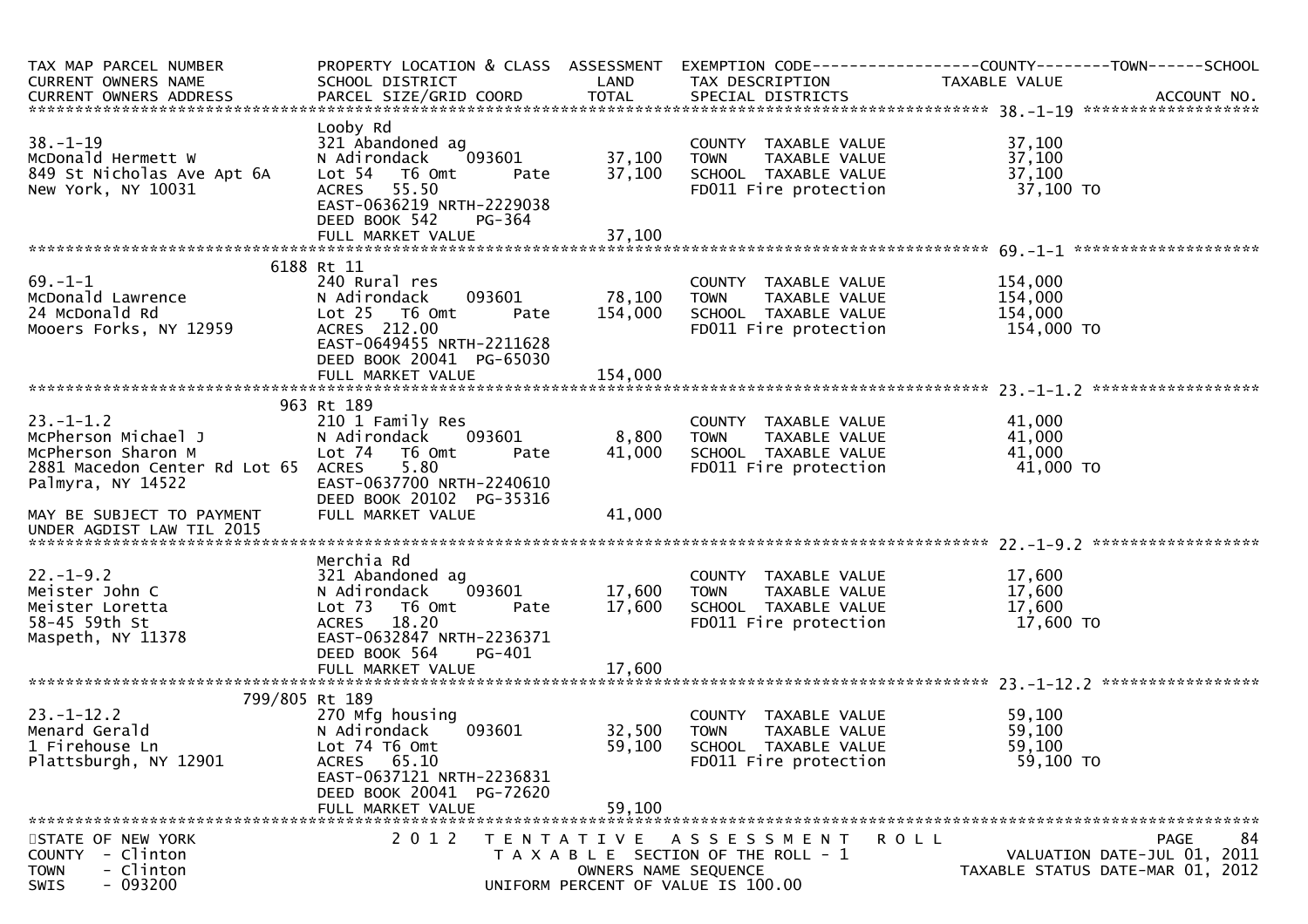| TAX MAP PARCEL NUMBER<br>CURRENT OWNERS NAME                                                       | PROPERTY LOCATION & CLASS ASSESSMENT<br>SCHOOL DISTRICT                                                                                                                           | LAND             | EXEMPTION CODE------------------COUNTY--------TOWN------SCHOOL<br>TAX DESCRIPTION                                          | TAXABLE VALUE                                             |                                                                                      |
|----------------------------------------------------------------------------------------------------|-----------------------------------------------------------------------------------------------------------------------------------------------------------------------------------|------------------|----------------------------------------------------------------------------------------------------------------------------|-----------------------------------------------------------|--------------------------------------------------------------------------------------|
| $22. -1 - 1.1 - 1$<br>Meyer Michele<br>544 Whalen Rd<br>Churubusco, NY 12923                       | 544 Whalen Rd<br>260 Seasonal res<br>163401<br>Chateaugay 1<br>$Lot 89$ T6 Omt<br>Pate<br>ACRES 64.20<br>EAST-0625427 NRTH-2238959<br>DEED BOOK 603<br>PG-863                     | 39,600<br>77,000 | COUNTY TAXABLE VALUE<br><b>TOWN</b><br>TAXABLE VALUE<br>SCHOOL TAXABLE VALUE<br>FD011 Fire protection                      | 77,000<br>77,000<br>77,000<br>77,000 TO                   |                                                                                      |
|                                                                                                    |                                                                                                                                                                                   |                  |                                                                                                                            |                                                           |                                                                                      |
| $22. -1 - 1.1 - 2$<br>Meyer Michele<br>544 Whalen Rd<br>Churubusco, NY 12923-0069                  | whalen Rd<br>321 Abandoned ag<br>093601<br>N Adirondack<br>Lot 72 T6omt<br>ACRES 43.40<br>EAST-0625427 NRTH-2238959<br>DEED BOOK 603<br>PG-863                                    | 24,700<br>24,700 | COUNTY TAXABLE VALUE<br><b>TOWN</b><br>TAXABLE VALUE<br>SCHOOL TAXABLE VALUE<br>FD011 Fire protection                      | 24,700<br>24,700<br>24,700<br>24,700 TO                   |                                                                                      |
|                                                                                                    | 7088 Rt 11                                                                                                                                                                        |                  |                                                                                                                            |                                                           |                                                                                      |
| $37. - 1 - 12$<br>Miller Daniel<br>Miller Dinah<br>PO Box 175<br>Churubusco, NY 12923              | 311 Res vac land<br>093601<br>N Adirondack<br>Lot 53 T6 Omt<br>Pate<br>FRNT 132.00 DPTH 165.00<br>EAST-0630909 NRTH-2224741<br>DEED BOOK 99001 PG-10393                           | 4,400<br>4,400   | COUNTY TAXABLE VALUE<br>TAXABLE VALUE<br><b>TOWN</b><br>SCHOOL TAXABLE VALUE<br>FD011 Fire protection                      | 4,400<br>4,400<br>4,400<br>$4,400$ TO                     |                                                                                      |
|                                                                                                    | 1311 Clinton Mills Rd                                                                                                                                                             |                  |                                                                                                                            |                                                           |                                                                                      |
| $38.1 - 1 - 30$<br>Miller Daniel L<br>Simmons Miller Dinah D<br>PO Box 175<br>Churubusco, NY 12923 | 210 1 Family Res<br>093601<br>N Adirondack<br>Lot 55 T6 Omt<br>Pate<br>Also Deed 916/158<br>FRNT 99.00 DPTH 230.00<br>EAST-0640123 NRTH-2230677<br>DEED BOOK 916<br><b>PG-160</b> | 4,600<br>56,500  | RES STAR<br>41854<br>COUNTY TAXABLE VALUE<br>TAXABLE VALUE<br><b>TOWN</b><br>SCHOOL TAXABLE VALUE<br>FD011 Fire protection | $\mathbf{0}$<br>56,500<br>56,500<br>26,500<br>56,500 TO   | $\mathbf 0$<br>30,000                                                                |
|                                                                                                    |                                                                                                                                                                                   |                  |                                                                                                                            |                                                           |                                                                                      |
| $8. - 1 - 11$<br>Miller Gerald S<br>211 Liberty Pole Rd<br>Churubusco, NY 12923                    | 211 Liberty Pole Rd<br>240 Rural res<br>093601<br>N Adirondack<br>Lot 85<br>T6 Omt<br>Pate<br>ACRES 100.00<br>EAST-0642813 NRTH-2245963<br>DEED BOOK 903<br>PG-191                | 60,200<br>91,300 | RES STAR<br>41854<br>COUNTY TAXABLE VALUE<br><b>TOWN</b><br>TAXABLE VALUE<br>SCHOOL TAXABLE VALUE<br>FD011 Fire protection | $\overline{0}$<br>91,300<br>91,300<br>61,300<br>91,300 TO | $\mathbf 0$<br>30,000                                                                |
|                                                                                                    | FULL MARKET VALUE                                                                                                                                                                 | 91,300           |                                                                                                                            |                                                           |                                                                                      |
| STATE OF NEW YORK<br>COUNTY - Clinton<br>- Clinton<br><b>TOWN</b>                                  | 2 0 1 2                                                                                                                                                                           |                  | TENTATIVE ASSESSMENT<br>T A X A B L E SECTION OF THE ROLL - 1<br>OWNERS NAME SEQUENCE                                      | ROLL                                                      | 85<br><b>PAGE</b><br>VALUATION DATE-JUL 01, 2011<br>TAXABLE STATUS DATE-MAR 01, 2012 |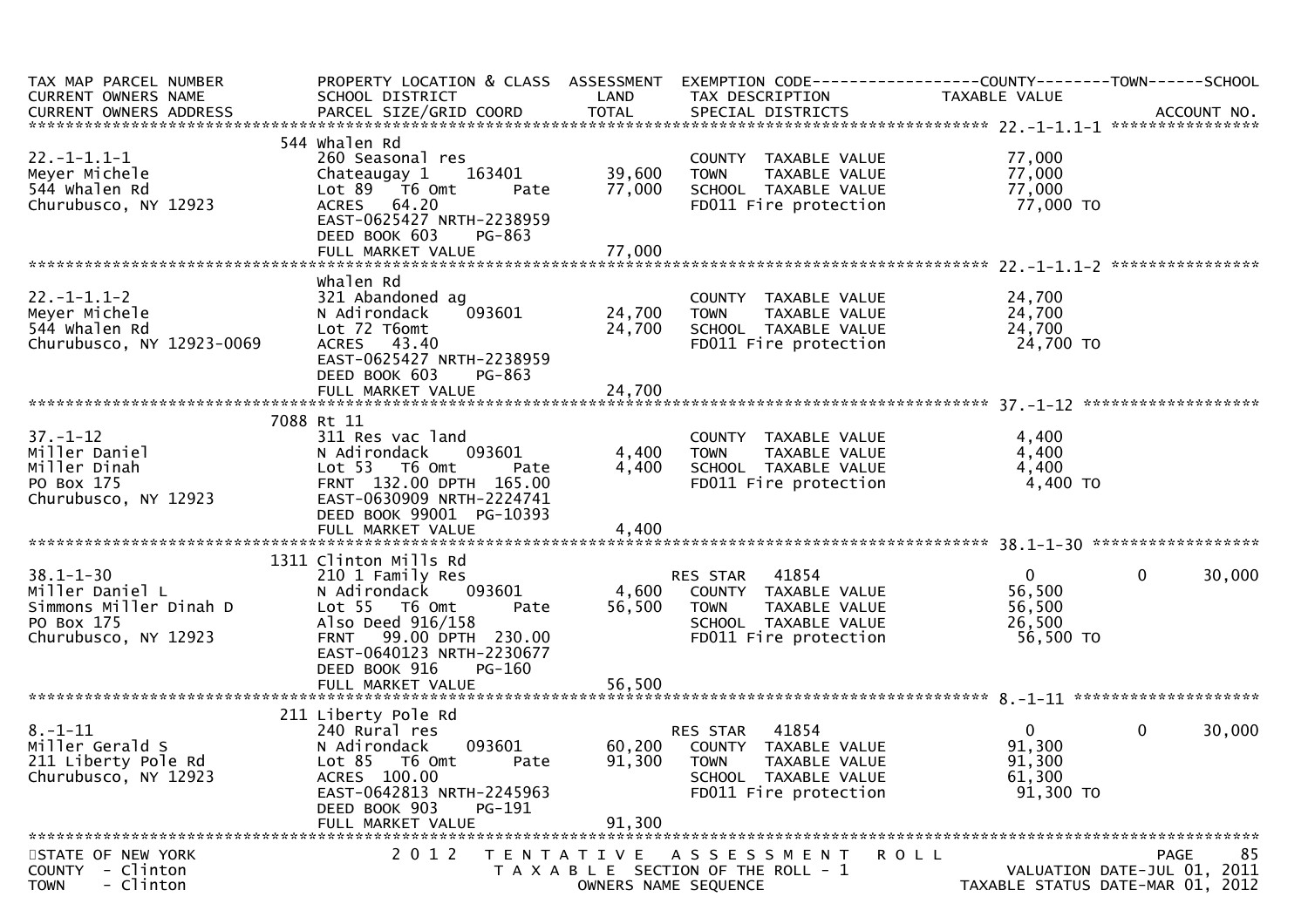SWIS  $-093200$ 

| TAX MAP PARCEL NUMBER<br><b>CURRENT OWNERS NAME</b>                                                                    | PROPERTY LOCATION & CLASS ASSESSMENT<br>SCHOOL DISTRICT                                                                                                                         | LAND                       | EXEMPTION CODE-----------------COUNTY-------TOWN------SCHOOL<br>TAX DESCRIPTION                                                                             | TAXABLE VALUE                                                             |                                                       |
|------------------------------------------------------------------------------------------------------------------------|---------------------------------------------------------------------------------------------------------------------------------------------------------------------------------|----------------------------|-------------------------------------------------------------------------------------------------------------------------------------------------------------|---------------------------------------------------------------------------|-------------------------------------------------------|
|                                                                                                                        | Liberty Pole Rd                                                                                                                                                                 |                            |                                                                                                                                                             |                                                                           |                                                       |
| $8. - 1 - 13$<br>Miller Gerald S<br>211 Liberty Pole Rd<br>Churubusco, NY 12923                                        | 260 Seasonal res<br>N Adirondack<br>093601<br>Lot 85 76 0mt<br>Pate<br>ACRES 293.00<br>EAST-0647100 NRTH-2246395<br>DEED BOOK 903<br>PG-193<br>FULL MARKET VALUE                | 93,300<br>93,300<br>93,300 | COUNTY TAXABLE VALUE<br><b>TOWN</b><br>TAXABLE VALUE<br>SCHOOL TAXABLE VALUE<br>FD011 Fire protection                                                       | 93,300<br>93,300<br>93,300<br>93,300 TO                                   |                                                       |
|                                                                                                                        |                                                                                                                                                                                 |                            |                                                                                                                                                             |                                                                           |                                                       |
| $38.1 - 1 - 31$<br>Miller Kim M<br>1313 Clinton Mills Rd<br>Churubusco, NY 12923                                       | 1313 Clinton Mills Rd<br>210 1 Family Res<br>093601<br>N Adirondack<br>Lot 55 T6 Omt<br>Pate<br>FRNT 82.50 DPTH 230.00<br>EAST-0640031 NRTH-2230666<br>DEED BOOK 20061 PG-97355 | 4,100<br>44,600            | 41854<br>RES STAR<br>COUNTY TAXABLE VALUE<br>TAXABLE VALUE<br><b>TOWN</b><br>SCHOOL TAXABLE VALUE<br>FD011 Fire protection                                  | $\overline{0}$<br>44,600<br>44,600<br>14,600<br>44,600 TO                 | 30,000<br>$\Omega$                                    |
|                                                                                                                        | 1332 Clinton Mills Rd                                                                                                                                                           |                            |                                                                                                                                                             |                                                                           |                                                       |
| $38.1 - 1 - 37$<br>Miller Leon<br>Miller Barbara<br>PO Box 5<br>Churubusco, NY 12923-0005                              | 210 1 Family Res<br>N Adirondack<br>093601<br>Lot 66 T6 Omt<br>Pate<br><b>ACRES</b><br>1.00<br>EAST-0639532 NRTH-2230902<br>DEED BOOK 458<br>PG-589<br>FULL MARKET VALUE        | 5,000<br>60,000<br>60,000  | 41834<br>SR STAR<br>COUNTY TAXABLE VALUE<br>TAXABLE VALUE<br><b>TOWN</b><br>SCHOOL TAXABLE VALUE<br>FD011 Fire protection                                   | $\Omega$<br>60,000<br>60,000<br>$\Omega$<br>60,000 TO                     | 60,000<br>$\Omega$                                    |
|                                                                                                                        | 1326 Clinton Mills Rd                                                                                                                                                           |                            |                                                                                                                                                             |                                                                           |                                                       |
| $38.1 - 1 - 39$<br>Miller Life Use Harold<br>Miller Life Use Veronica<br>1326 Clinton Mills Rd<br>Churubusco, NY 12923 | 210 1 Family Res<br>093601<br>N Adirondack<br>Lot 66 T6 Omt<br>Pate<br>FRNT 82.00 DPTH 255.00<br>EAST-0639739 NRTH-2230926<br>DEED BOOK 20051 PG-79192                          | 40,100                     | 41801<br>AGED C&T<br>41834<br>4,000 SR STAR<br>COUNTY TAXABLE VALUE<br><b>TAXABLE VALUE</b><br><b>TOWN</b><br>SCHOOL TAXABLE VALUE<br>FD011 Fire protection | 20,050<br>$\overline{0}$<br>20,050<br>20,050<br>$\mathbf{0}$<br>40,100 TO | 20,050<br>$\Omega$<br>40,100<br>$\Omega$              |
|                                                                                                                        | 7585 Rt 11                                                                                                                                                                      |                            |                                                                                                                                                             |                                                                           |                                                       |
| $51. - 1 - 5.2$<br>Miller Ravin H<br>Sharon Muchler<br>1347 Whispering Pines Dr<br>Clearwater, FL 33764                | 210 1 Family Res<br>163401<br>Chateaugay 1<br>Lot 50 T6omt<br><b>ACRES</b><br>4.70<br>EAST-0619059 NRTH-2222513<br>$PG-38$<br>DEED BOOK 969<br>FULL MARKET VALUE                | 7,600<br>82,500<br>82,500  | COUNTY TAXABLE VALUE<br><b>TOWN</b><br>TAXABLE VALUE<br>SCHOOL TAXABLE VALUE<br>FD011 Fire protection                                                       | 82,500<br>82,500<br>82,500<br>82,500 TO                                   |                                                       |
| STATE OF NEW YORK<br>COUNTY - Clinton<br>- Clinton<br><b>TOWN</b>                                                      | 2 0 1 2                                                                                                                                                                         |                            | TENTATIVE ASSESSMENT<br>T A X A B L E SECTION OF THE ROLL - 1<br>OWNERS NAME SEQUENCE                                                                       | <b>ROLL</b><br>VALUATION DATE-JUL 01, 2011                                | 86<br><b>PAGE</b><br>TAXABLE STATUS DATE-MAR 01, 2012 |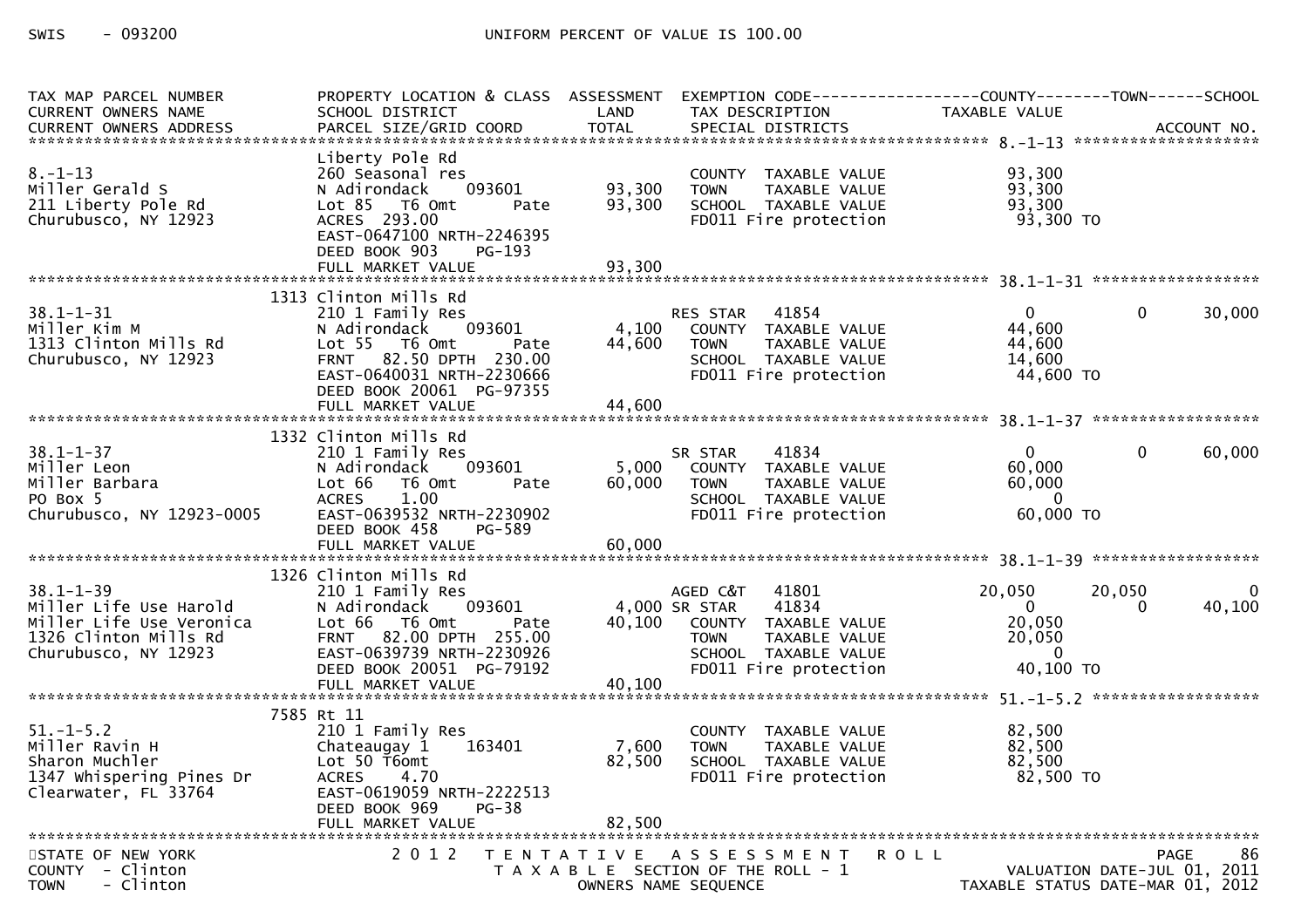| TAX MAP PARCEL NUMBER<br>CURRENT OWNERS NAME                                                     | PROPERTY LOCATION & CLASS ASSESSMENT EXEMPTION CODE----------------COUNTY-------TOWN------SCHOOL<br>SCHOOL DISTRICT                                                                                     | LAND                      | TAX DESCRIPTION                                                                                                            | TAXABLE VALUE                                                 |              |        |
|--------------------------------------------------------------------------------------------------|---------------------------------------------------------------------------------------------------------------------------------------------------------------------------------------------------------|---------------------------|----------------------------------------------------------------------------------------------------------------------------|---------------------------------------------------------------|--------------|--------|
|                                                                                                  |                                                                                                                                                                                                         |                           |                                                                                                                            |                                                               |              |        |
| $38.1 - 1 - 13$<br>Miller Sheryl A<br>26 Smith St<br>Churubusco, NY 12923                        | 26 Smith St<br>210 1 Family Res<br>093601<br>N Adirondack<br>Lot 66 T6 Omt<br>Pate<br>FRNT 132.50 DPTH 284.10<br>EAST-0640343 NRTH-2231549<br>DEED BOOK 20011 PG-32430                                  | 4,800<br>46,100           | 41854<br>RES STAR<br>COUNTY TAXABLE VALUE<br><b>TOWN</b><br>TAXABLE VALUE<br>SCHOOL TAXABLE VALUE<br>FD011 Fire protection | $\overline{0}$<br>46,100<br>46,100<br>16.100<br>46,100 TO     | $\mathbf{0}$ | 30,000 |
|                                                                                                  | Looby Rd                                                                                                                                                                                                |                           |                                                                                                                            |                                                               |              |        |
| $38. - 1 - 27$<br>Miller Willard C<br>Miller Donald E<br>22 Maryland Rd<br>Plattsburgh, NY 12903 | 321 Abandoned ag<br>093601<br>N Adirondack<br>Lot 67 76 0mt<br>Pate<br>ACRES 21.00<br>EAST-0638428 NRTH-2231044<br>DEED BOOK 900<br>PG-348                                                              | 15,500<br>15,500          | COUNTY TAXABLE VALUE<br>TAXABLE VALUE<br><b>TOWN</b><br>SCHOOL TAXABLE VALUE<br>FD011 Fire protection                      | 15,500<br>15,500<br>15,500<br>15,500 TO                       |              |        |
|                                                                                                  |                                                                                                                                                                                                         |                           |                                                                                                                            |                                                               |              |        |
| $38. - 1 - 29$<br>Miller Willard C<br>Miller Betty A<br>43 Melody Ln<br>Plattsburgh, NY 12901    | Rt 189<br>311 Res vac land<br>093601<br>N Adirondack<br>Loc #001168<br>App Factor 100% In Nac<br>Churubusco Sub Site<br>FRNT 74.00 DPTH 124.00<br>EAST-0639061 NRTH-2230752<br>DEED BOOK 20041 PG-66206 | 3,100<br>3,100            | COUNTY TAXABLE VALUE<br><b>TOWN</b><br>TAXABLE VALUE<br>SCHOOL TAXABLE VALUE<br>FD011 Fire protection                      | 3,100<br>3,100<br>3,100<br>3,100 TO                           |              |        |
|                                                                                                  | FULL MARKET VALUE                                                                                                                                                                                       | 3,100                     |                                                                                                                            |                                                               |              |        |
| $51.-1-1.1$<br>Miner Thomas J<br>Miner Lillian M<br>7546 Rt 11<br>Chateaugay, NY 12920           | 7546 Rt 11<br>240 Rural res<br>Chateaugay 1 163401<br>Lot 51 T6 Omt Patent<br>Prior Deed 378 Pg 195<br>ACRES 154.70<br>EAST-0619979 NRTH-2223023<br>DEED BOOK 20061 PG-97807                            | 71,200<br>183,000         | 41834<br>SR STAR<br>COUNTY TAXABLE VALUE<br><b>TOWN</b><br>TAXABLE VALUE<br>SCHOOL TAXABLE VALUE<br>FD011 Fire protection  | $\overline{0}$<br>183,000<br>183,000<br>120.800<br>183,000 TO | $\mathbf{0}$ | 62,200 |
|                                                                                                  | FULL MARKET VALUE                                                                                                                                                                                       | 183,000                   |                                                                                                                            |                                                               |              |        |
| $51. - 1 - 13.2$<br>Misner Mark A<br>Misner Deborah A<br>7547 Rt. 11<br>Chateaugay, NY 12920     | 7547 Rt 11<br>210 1 Family Res<br>163401<br>Chateaugay 1<br>Lot 50 T6omt<br><b>ACRES</b><br>6.29 BANK<br>080<br>EAST-0619985 NRTH-2222761<br>DEED BOOK 20082 PG-61106<br>FULL MARKET VALUE              | 8,700<br>66,700<br>66,700 | RES STAR 41854<br>COUNTY TAXABLE VALUE<br>TAXABLE VALUE<br><b>TOWN</b><br>SCHOOL TAXABLE VALUE<br>FD011 Fire protection    | $\overline{0}$<br>66,700<br>66,700<br>36.700<br>66,700 TO     | $\mathbf{0}$ | 30,000 |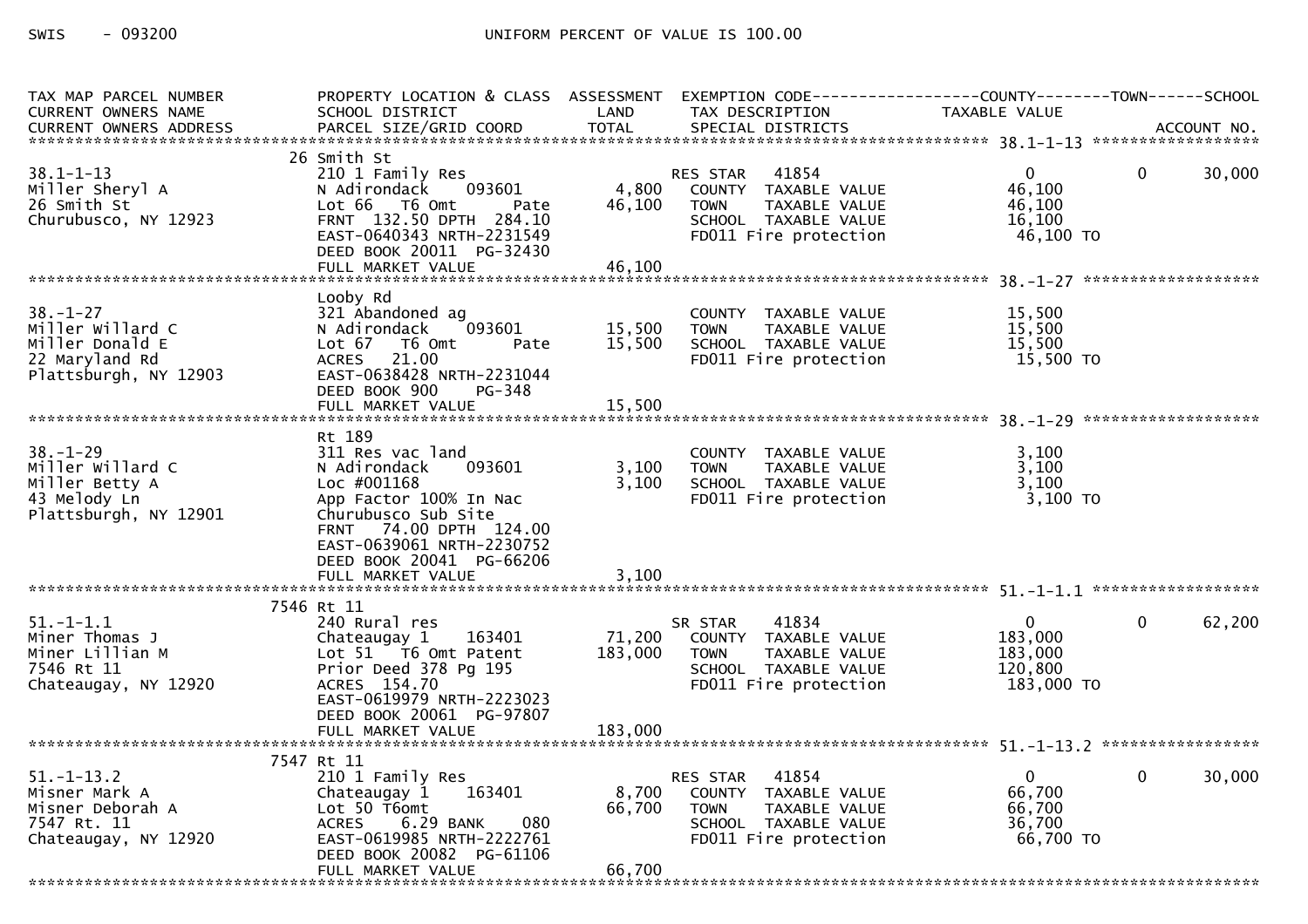| STATE OF NEW YORK<br><b>COUNTY</b><br>- Clinton<br>- Clinton<br><b>TOWN</b><br>$-093200$<br><b>SWIS</b> |                                                                                                                                                                                      |                            | 2012 TENTATIVE ASSESSMENT<br><b>ROLL</b><br>T A X A B L E SECTION OF THE ROLL - 1<br>OWNERS NAME SEQUENCE<br>UNIFORM PERCENT OF VALUE IS 100.00 | 87<br><b>PAGE</b><br>VALUATION DATE-JUL 01, 2011<br>VALUATION DATE-JUL 01, 2011<br>TAXABLE STATUS DATE-MAR 01, 2012 |
|---------------------------------------------------------------------------------------------------------|--------------------------------------------------------------------------------------------------------------------------------------------------------------------------------------|----------------------------|-------------------------------------------------------------------------------------------------------------------------------------------------|---------------------------------------------------------------------------------------------------------------------|
| TAX MAP PARCEL NUMBER<br>CURRENT OWNERS NAME                                                            | SCHOOL DISTRICT                                                                                                                                                                      | LAND                       | TAX DESCRIPTION                                                                                                                                 | PROPERTY LOCATION & CLASS ASSESSMENT EXEMPTION CODE----------------COUNTY-------TOWN------SCHOOL<br>TAXABLE VALUE   |
| $6. - 1 - 11.1$<br>Molleur Robert<br>Box 628<br>Hardwick, VT 05843                                      | Mcnierney Rd<br>321 Abandoned ag<br>Chateaugay 1<br>163401<br>Lot 90  T6 0mt<br>Pate<br>ACRES 28.00<br>EAST-0620262 NRTH-2242644<br>DEED BOOK 620<br>PG-959<br>FULL MARKET VALUE     | 21,500<br>21,500<br>21,500 | COUNTY TAXABLE VALUE<br><b>TOWN</b><br>TAXABLE VALUE<br>SCHOOL TAXABLE VALUE<br>FD011 Fire protection                                           | 21,500<br>21,500<br>21,500<br>21,500 TO                                                                             |
| $6. -1 - 11.2$<br>Molleur Robert J<br>PO Box 628<br>Hardwick, VT 05843                                  | Mcnierney Rd<br>321 Abandoned ag<br>163401<br>Chateaugay 1<br>Lot 90 T6omt<br>ACRES 50.00<br>EAST-0620042 NRTH-2240261<br>DEED BOOK 20041 PG-75481<br>FULL MARKET VALUE              | 32,500<br>32,500<br>32,500 | COUNTY TAXABLE VALUE<br><b>TOWN</b><br>TAXABLE VALUE<br>SCHOOL TAXABLE VALUE<br>FD011 Fire protection                                           | 32,500<br>32,500<br>32,500<br>32,500 TO                                                                             |
| $7. - 1 - 11.1$<br>Monahan John<br>14 Doran Farm Ln<br>Lexington, MA 02420                              | Frontier Rd<br>312 Vac w/imprv<br>Chateaugay 1<br>163401<br>Lot $88$ $\overline{16}$ Omt<br>Pate<br>ACRES 47.30<br>EAST-0628914 NRTH-2244580<br>DEED BOOK 99001 PG-17144             | 30,200<br>31,500           | COUNTY TAXABLE VALUE<br>TAXABLE VALUE<br><b>TOWN</b><br>SCHOOL TAXABLE VALUE<br>FD011 Fire protection                                           | 31,500<br>31,500<br>31,500<br>31,500 TO                                                                             |
| $7. - 1 - 12$<br>Monahan John<br>14 Doran Farm Ln<br>Lexington, MA 02420                                | 538 Frontier Rd<br>260 Seasonal res<br>Chateaugay 1 163401<br>Lot 88 T6 Omt<br>Pate<br>1.70<br><b>ACRES</b><br>EAST-0628464 NRTH-2246475<br>DEED BOOK 943 PG-45<br>FULL MARKET VALUE | 5,500<br>40,000<br>40,000  | COUNTY TAXABLE VALUE<br><b>TOWN</b><br>TAXABLE VALUE<br>SCHOOL TAXABLE VALUE<br>FD011 Fire protection                                           | 40,000<br>40,000<br>40,000<br>40,000 TO                                                                             |
| $51. - 1 - 5.41$<br>Montgomery Michael J<br>2802 W Downing Ct<br>Fresno, CA 93711                       | County Line Rd<br>321 Abandoned ag<br>Chateaugay 1<br>163401<br>Lot 50 T6omt Patent<br>ACRES 19.00<br>EAST-0618502 NRTH-2220422<br>DEED BOOK 20051 PG-81307<br>FULL MARKET VALUE     | 17,000<br>17,000<br>17,000 | COUNTY TAXABLE VALUE<br>TAXABLE VALUE<br><b>TOWN</b><br>SCHOOL TAXABLE VALUE<br>FD011 Fire protection                                           | 17,000<br>17,000<br>17,000<br>17,000 TO                                                                             |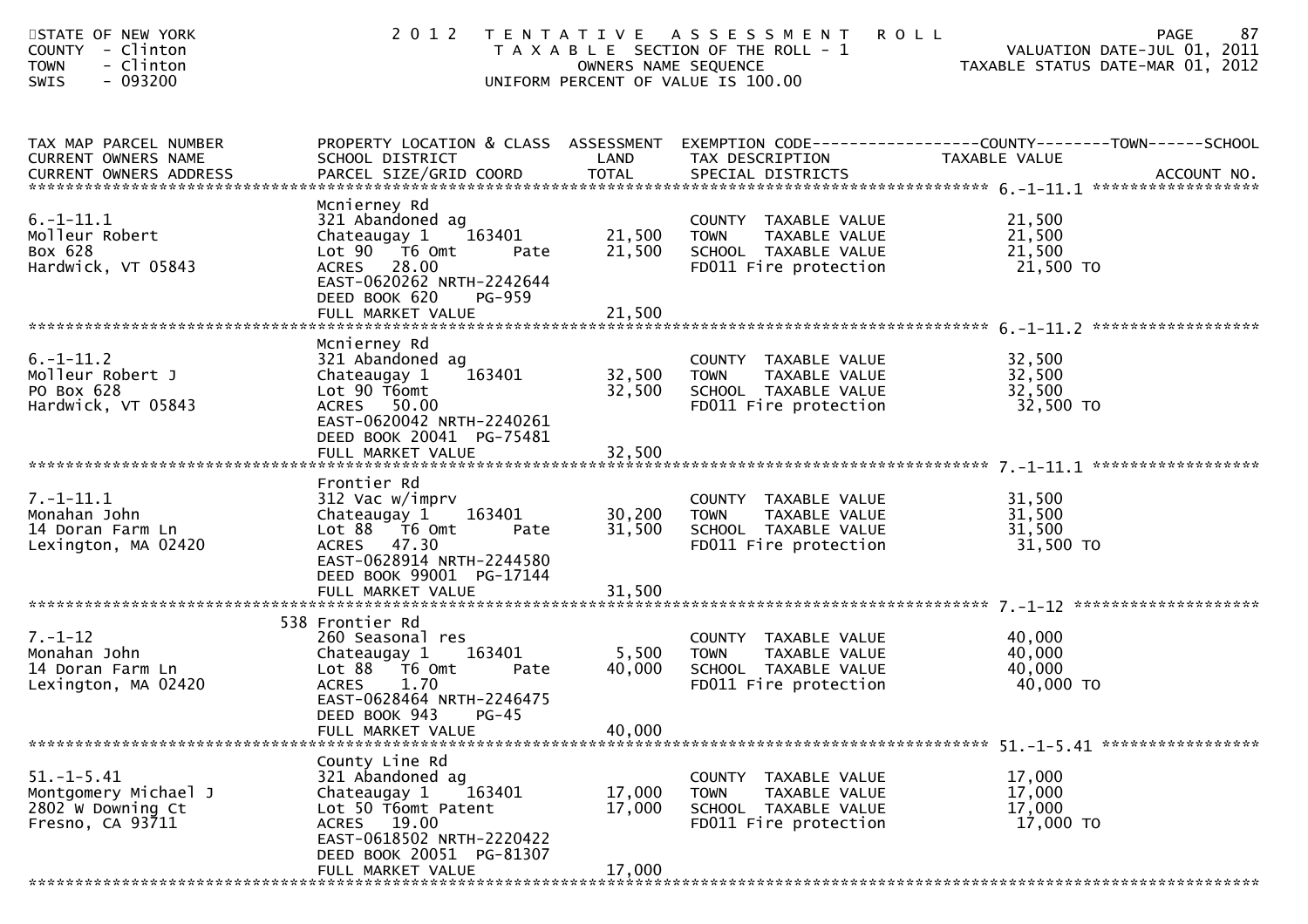| STATE OF NEW YORK<br>COUNTY - Clinton<br>- Clinton<br><b>TOWN</b><br>- 093200<br><b>SWIS</b>                     |                                                                                                                                                                                                |                            | 2012 TENTATIVE ASSESSMENT<br>PAGE 88<br>OWNERS NAME SEQUENCE<br>OWNERS NAME SEQUENCE<br>OWNERS NAME SEQUENCE<br>OWNERS NAME SEQUENCE<br>OWNERS NAME SEQUENCE<br>TAXABLE STATUS DATE-MAR 01, 2012 | <b>ROLL</b>                                                                   | 88<br><b>PAGE</b>                                                     |
|------------------------------------------------------------------------------------------------------------------|------------------------------------------------------------------------------------------------------------------------------------------------------------------------------------------------|----------------------------|--------------------------------------------------------------------------------------------------------------------------------------------------------------------------------------------------|-------------------------------------------------------------------------------|-----------------------------------------------------------------------|
| TAX MAP PARCEL NUMBER<br>CURRENT OWNERS NAME                                                                     | PROPERTY LOCATION & CLASS ASSESSMENT EXEMPTION CODE----------------COUNTY-------TOWN------SCHOOL<br>SCHOOL DISTRICT                                                                            | LAND                       | TAX DESCRIPTION                                                                                                                                                                                  | TAXABLE VALUE                                                                 |                                                                       |
| $8. - 1 - 3.22$<br>Montour Gail<br>20 Boy 807<br>PO Box 807<br>Kahnawke QC, Canada JOL1B                         | 1079 Rt 189<br>240 Rural res<br>093601<br>N Adirondack<br>Lot 86 T6omt<br>ACRES 13.20<br>EAST-0637932 NRTH-2243497<br>DEED BOOK 20061 PG-94446<br>FULL MARKET VALUE                            | 13,500<br>22,400<br>22,400 | COUNTY TAXABLE VALUE<br><b>TOWN</b><br>TAXABLE VALUE<br>SCHOOL TAXABLE VALUE<br>FDO11 Fire protection                                                                                            | 22,400<br>22,400<br>22,400<br>22,400 TO                                       |                                                                       |
|                                                                                                                  | 68 Clinton Mills Rd                                                                                                                                                                            |                            | 97 PCT OF VALUE USED FOR EXEMPTION PURPOSES                                                                                                                                                      |                                                                               |                                                                       |
| $25. - 1 - 5.1$<br>Moore Gertrude<br>68 Clinton Mills Rd<br>Ellenburg Depot, NY 12935-2061 ACRES                 | 210 1 Family Res<br>N Adirondack<br>093601<br>Pate<br>Lot 61 T6 Omt<br>2.50<br>EAST-0670245 NRTH-2234992                                                                                       | 6,200 SR STAR              | AGED - ALL 41800<br>6,200 SR STAR 41854<br>37,300 COUNTY TAXABLE VALUE<br>TOWN TAXABLE VALUE<br>SCHOOL TAXABLE VALUE<br>TRATI Fire protection                                                    | 18,091<br>$\overline{0}$<br>19,209<br>19,209<br>$\overline{0}$                | 18,091<br>18,091<br>19,209<br>$\Omega$                                |
|                                                                                                                  | DEED BOOK 274<br>PG-187<br>FULL MARKET VALUE                                                                                                                                                   | 37,300                     |                                                                                                                                                                                                  | 37,300 TO                                                                     |                                                                       |
|                                                                                                                  | Campbell Rd                                                                                                                                                                                    |                            |                                                                                                                                                                                                  |                                                                               |                                                                       |
| $67. - 1 - 18.3$<br>Morrison Barbara Poupore<br>12 Pauline St 12<br>whitehall, NY 12887-1514                     | 321 Abandoned ag<br>093601<br>N Adirondack<br>Lot 32 T6omt<br>ACRES 11.70<br>EAST-0629608 NRTH-2213985<br>DEED BOOK 807<br>PG-87                                                               | 13,300<br>13,300           | COUNTY TAXABLE VALUE<br>TAXABLE VALUE<br><b>TOWN</b><br>SCHOOL TAXABLE VALUE<br>FD011 Fire protection                                                                                            | 13,300<br>13,300<br>13,300<br>13,300 TO                                       |                                                                       |
|                                                                                                                  |                                                                                                                                                                                                |                            |                                                                                                                                                                                                  |                                                                               |                                                                       |
| $52. - 1 - 21.1$<br>Morrison Life Use Howard H<br>Morrison Howard Jr<br>273 Cornelia St<br>Plattsburgh, NY 12901 | 595 Patnode Rd<br>210 1 Family Res<br>093601<br>N Adirondack<br>Lot 33<br>T6 Omt<br>Pate<br><b>ACRES</b><br>2.20<br>EAST-0635087 NRTH-2217121<br>DEED BOOK 20041 PG-65093<br>FULL MARKET VALUE | 5,800<br>66,800<br>66,800  | COUNTY TAXABLE VALUE<br>TAXABLE VALUE<br><b>TOWN</b><br>SCHOOL TAXABLE VALUE<br>FD011 Fire protection                                                                                            | 66,800<br>66,800<br>66,800<br>66,800 TO                                       |                                                                       |
|                                                                                                                  | 586 Patnode Rd                                                                                                                                                                                 |                            |                                                                                                                                                                                                  |                                                                               |                                                                       |
| $68. - 1 - 1.2$<br>Morrison Walker Sheila A<br>586 Patnode Rd<br>Churubusco, NY 12923                            | 210 1 Family Res<br>093601<br>N Adirondack<br>Lot 34 T6omt<br>FRNT 240.00 DPTH 181.00<br><b>BANK</b><br>080<br>EAST-0635396 NRTH-2216913<br>DEED BOOK 20011 PG-30219                           |                            | WARNONALL<br>41121<br>41141<br>5,000 WARDISALL<br>41854<br>75,100 RES STAR<br><b>COUNTY</b><br>TAXABLE VALUE<br><b>TOWN</b><br>TAXABLE VALUE<br>SCHOOL TAXABLE VALUE<br>FD011 Fire protection    | 11,265<br>26,285<br>$\overline{0}$<br>37,550<br>37,550<br>45,100<br>75,100 TO | $\mathbf 0$<br>11,265<br>$\mathbf{0}$<br>26,285<br>30,000<br>$\Omega$ |
|                                                                                                                  | FULL MARKET VALUE                                                                                                                                                                              | 75,100                     |                                                                                                                                                                                                  |                                                                               |                                                                       |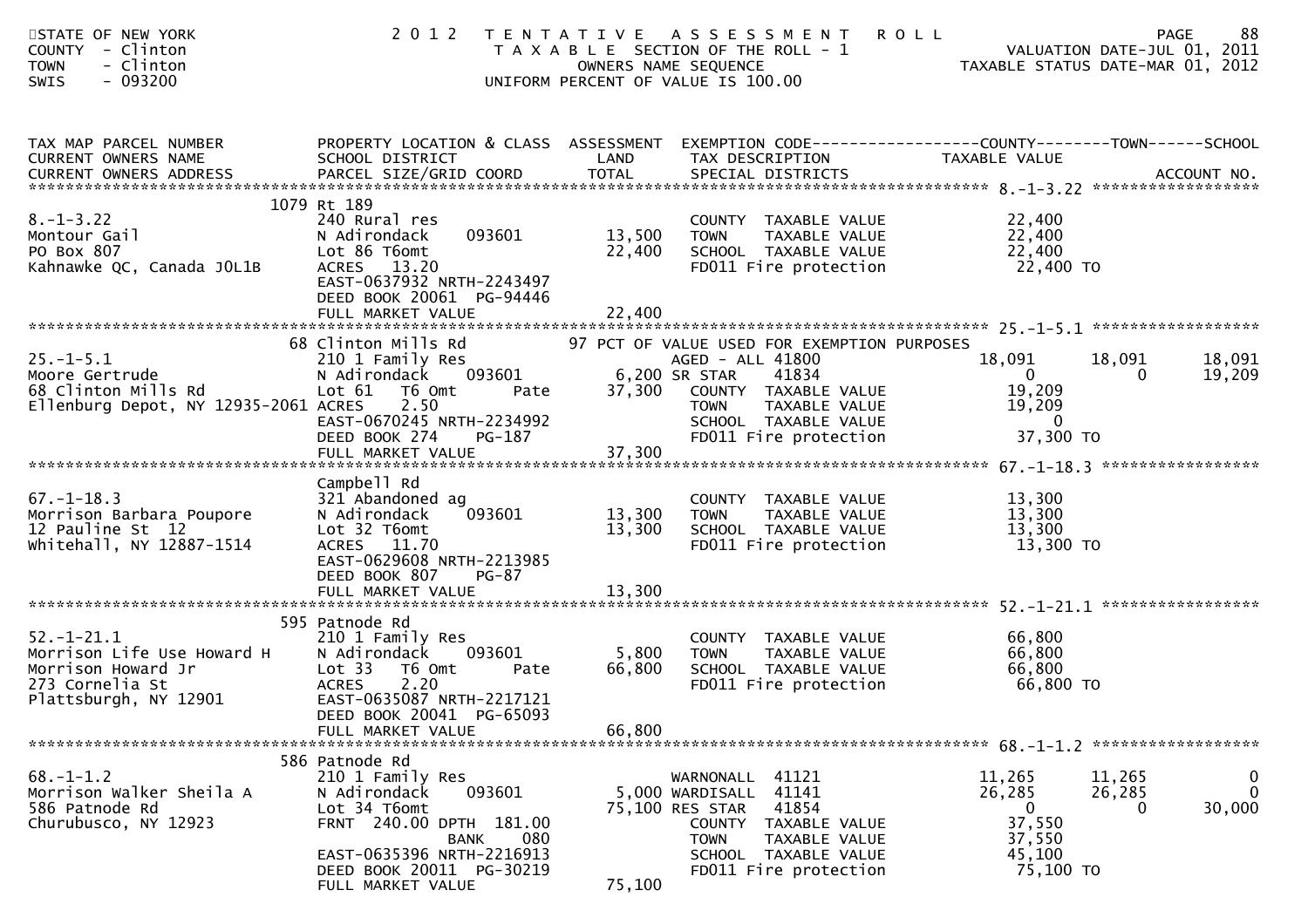| STATE OF NEW YORK<br>COUNTY - Clinton<br>- Clinton<br><b>TOWN</b><br>$-093200$<br>SWIS            | 2 0 1 2                                                                                                                                                                                                      | OWNERS NAME SEQUENCE       | TENTATIVE ASSESSMENT<br>T A X A B L E SECTION OF THE ROLL - 1<br>UNIFORM PERCENT OF VALUE IS 100.00                                     | <b>ROLL</b><br>VALUATION DATE-JUL 01, 2011<br>TAXABLE STATUS DATE-MAR 01, 2012 | <b>PAGE</b>        | 89     |
|---------------------------------------------------------------------------------------------------|--------------------------------------------------------------------------------------------------------------------------------------------------------------------------------------------------------------|----------------------------|-----------------------------------------------------------------------------------------------------------------------------------------|--------------------------------------------------------------------------------|--------------------|--------|
|                                                                                                   |                                                                                                                                                                                                              |                            |                                                                                                                                         |                                                                                |                    |        |
| TAX MAP PARCEL NUMBER<br>CURRENT OWNERS NAME                                                      | PROPERTY LOCATION & CLASS ASSESSMENT<br>SCHOOL DISTRICT                                                                                                                                                      | LAND                       | EXEMPTION CODE-----------------COUNTY-------TOWN------SCHOOL<br>TAX DESCRIPTION                                                         | TAXABLE VALUE                                                                  |                    |        |
| $69. - 1 - 7$<br>Morrow Jeremy<br>PO Box 131<br>Ellenburg Center, NY 12934                        | Lafrancis Rd<br>323 Vacant rural<br>093601<br>N Adirondack<br>Lot 24  T6 Omt<br>Pate<br>ACRES 113.40<br>EAST-0657501 NRTH-2212034<br>DEED BOOK 20051 PG-81458<br>FULL MARKET VALUE                           | 25,300<br>25,300<br>25,300 | COUNTY TAXABLE VALUE<br>TAXABLE VALUE<br><b>TOWN</b><br>SCHOOL TAXABLE VALUE<br>FD011 Fire protection                                   | 25,300<br>25,300<br>25,300<br>25,300 TO                                        |                    |        |
|                                                                                                   |                                                                                                                                                                                                              |                            |                                                                                                                                         |                                                                                | ****************** |        |
| $69. - 1 - 3.8$<br>Myatt Travis<br>Myatt Amanda<br>269 Lafrancis Rd<br>Ellenburg Center, NY 12934 | 269 Lafrancis Rd<br>280 Res Multiple<br>093601<br>N Adirondack<br>Lot <sub>25</sub><br>T6 Omt<br>Pate<br>1.60 BANK<br>890<br><b>ACRES</b><br>EAST-0652032 NRTH-2216699<br>DEED BOOK 20092 PG-23866           | 5,500<br>86,800            | 41854<br>RES STAR<br>COUNTY TAXABLE VALUE<br><b>TOWN</b><br>TAXABLE VALUE<br>SCHOOL TAXABLE VALUE<br>FD011 Fire protection              | $\mathbf{0}$<br>86,800<br>86,800<br>56,800<br>86,800 TO                        | 0                  | 30,000 |
| MAY BE SUBJECT TO PAYMENT<br>UNDER AGDIST LAW TIL 2017                                            | FULL MARKET VALUE                                                                                                                                                                                            | 86,800                     |                                                                                                                                         |                                                                                |                    |        |
| $67. - 1 - 6.1$<br>Nawrath William F<br>7 Atlantic Ave<br>Port Jeff Station, NY 11776             | Patnode Rd<br>321 Abandoned ag<br>093601<br>N Adirondack<br>Lot <sub>28</sub><br>T6 Omt<br>Pate<br><b>ACRES</b><br>25.60<br>EAST-0634692 NRTH-2209980<br>DEED BOOK 589<br><b>PG-387</b><br>FULL MARKET VALUE | 20,300<br>20,300<br>20,300 | COUNTY TAXABLE VALUE<br>TAXABLE VALUE<br><b>TOWN</b><br>SCHOOL TAXABLE VALUE<br>FD011 Fire protection                                   | 20,300<br>20,300<br>20,300<br>20,300 TO                                        |                    |        |
|                                                                                                   |                                                                                                                                                                                                              |                            |                                                                                                                                         |                                                                                |                    |        |
| $38.1 - 1 - 33.2$<br>Nichols Adam<br>Nichols Beverly<br>6985 Rt 11<br>Churubusco, NY 12923        | 1329 Clinton Mills Rd<br>210 1 Family Res<br>N Adirondack<br>093601<br><b>ACRES</b><br>1.10<br>EAST-0639702 NRTH-2230527<br>DEED BOOK 20031 PG-57041<br>FULL MARKET VALUE                                    | 5,100<br>35,900<br>35,900  | 41854<br>RES STAR<br>COUNTY<br>TAXABLE VALUE<br><b>TOWN</b><br>TAXABLE VALUE<br><b>SCHOOL</b><br>TAXABLE VALUE<br>FD011 Fire protection | $\mathbf{0}$<br>35,900<br>35,900<br>5,900<br>35,900 TO                         | $\mathbf{0}$       | 30,000 |
|                                                                                                   |                                                                                                                                                                                                              |                            |                                                                                                                                         |                                                                                |                    |        |
| $52.-1-15.1$<br>Nichols Darrell<br>Nichols Kimberley<br>6977 Rt 11<br>Churubusco, NY 12923        | 6977 Rt 11<br>270 Mfg housing<br>093601<br>N Adirondack<br>Lot 48<br>T6 Omt<br>Pate<br><b>ACRES</b><br>4.00<br>EAST-0633213 NRTH-2222954<br>DEED BOOK 977<br>PG-211<br>FULL MARKET VALUE                     | 7,100<br>43,800<br>43,800  | RES STAR<br>41854<br><b>COUNTY</b><br>TAXABLE VALUE<br><b>TOWN</b><br>TAXABLE VALUE<br>SCHOOL TAXABLE VALUE<br>FD011 Fire protection    | $\mathbf{0}$<br>43,800<br>43,800<br>13,800<br>43,800 TO                        | 0                  | 30,000 |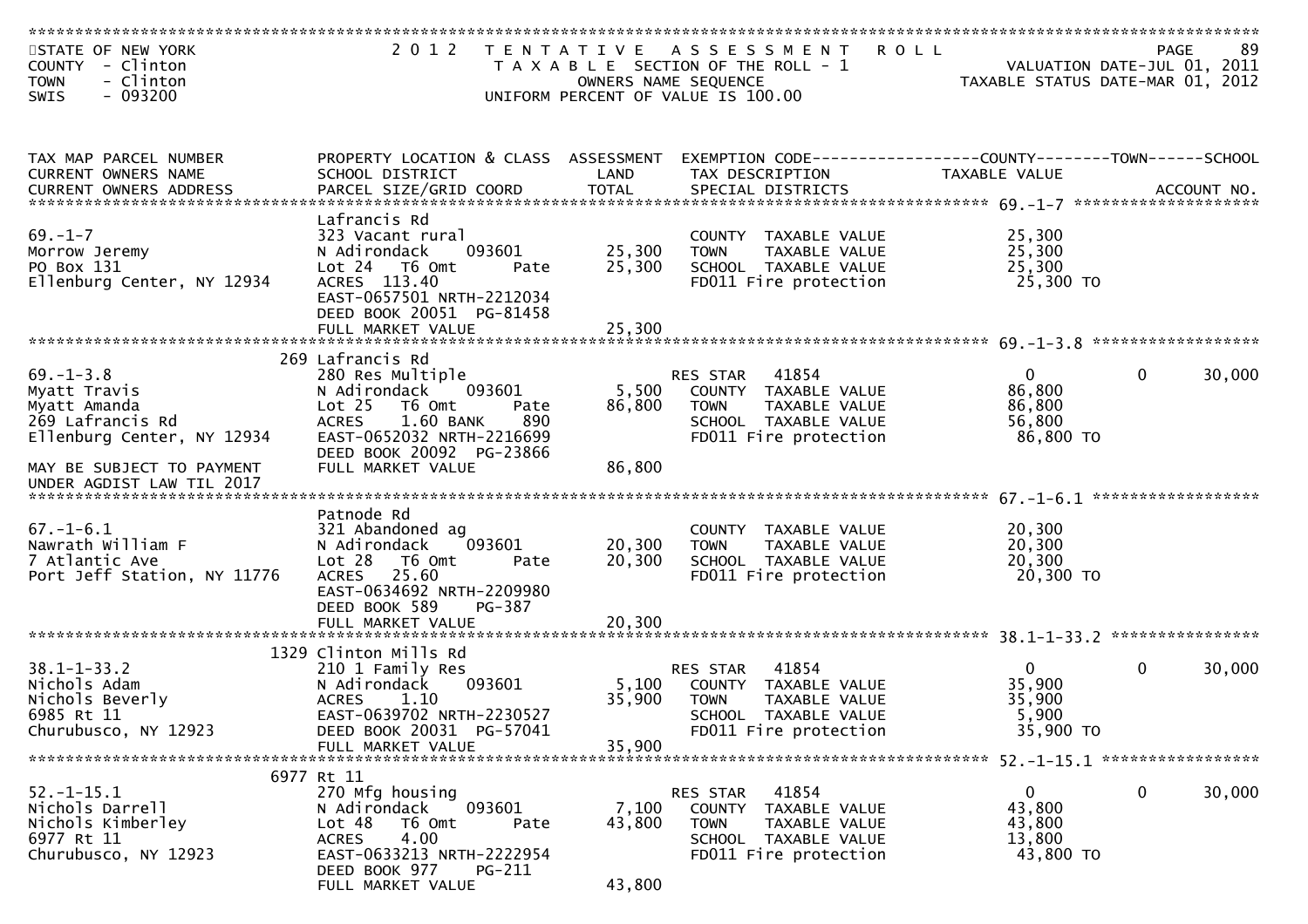| STATE OF NEW YORK                                                                                                                                                                  | 2 0 1 2                              |                      | TENTATIVE ASSESSMENT                                           | <b>ROLL</b>             | 90<br>PAGE                       |
|------------------------------------------------------------------------------------------------------------------------------------------------------------------------------------|--------------------------------------|----------------------|----------------------------------------------------------------|-------------------------|----------------------------------|
| COUNTY - Clinton                                                                                                                                                                   |                                      |                      | T A X A B L E SECTION OF THE ROLL - 1                          |                         | VALUATION DATE-JUL 01, 2011      |
| <b>TOWN</b><br>- Clinton                                                                                                                                                           |                                      | OWNERS NAME SEQUENCE |                                                                |                         | TAXABLE STATUS DATE-MAR 01, 2012 |
| $-093200$<br>SWIS                                                                                                                                                                  |                                      |                      | UNIFORM PERCENT OF VALUE IS 100.00                             |                         |                                  |
|                                                                                                                                                                                    |                                      |                      |                                                                |                         |                                  |
|                                                                                                                                                                                    |                                      |                      |                                                                |                         |                                  |
| TAX MAP PARCEL NUMBER                                                                                                                                                              | PROPERTY LOCATION & CLASS ASSESSMENT |                      | EXEMPTION CODE------------------COUNTY--------TOWN------SCHOOL |                         |                                  |
| CURRENT OWNERS NAME                                                                                                                                                                | SCHOOL DISTRICT                      | LAND                 | TAX DESCRIPTION                                                | TAXABLE VALUE           |                                  |
|                                                                                                                                                                                    |                                      |                      |                                                                |                         |                                  |
| -CURRENT OWNERS ADDRESS PARCEL SIZE/GRID COORD TOTAL SPECIAL DISTRICTS AND MONERS ADDRESS PARCEL SIZE/GRID COORD TOTAL SPECIAL DISTRICTS AND MONERS ADDRESS PARCEL SIZE/GRID COORD |                                      |                      |                                                                |                         |                                  |
|                                                                                                                                                                                    | 6985 Rt 11                           |                      |                                                                |                         |                                  |
| $52. - 1 - 15.31$                                                                                                                                                                  | 241 Rural res&ag                     |                      | 10 YR AGR 41700                                                | 15,000                  | 15,000<br>15,000                 |
| Nichols Edwin                                                                                                                                                                      | N Adirondack<br>093601               | 154,500 RES STAR     | 41854                                                          | $\overline{\mathbf{0}}$ | 30,000<br>$\overline{0}$         |
| Nichols Beverly                                                                                                                                                                    | Lot 48 T6 Omt<br>Pate                | 260,800 483A EX      | 42100                                                          | 2,700                   | 2,700<br>2,700                   |
| 6985 Rt 11                                                                                                                                                                         | ACRES 332.50                         |                      | COUNTY TAXABLE VALUE                                           | 243,100                 |                                  |
| Churubusco, NY 12923                                                                                                                                                               | EAST-0632274 NRTH-2221684            |                      | <b>TOWN</b><br>TAXABLE VALUE                                   | 243,100                 |                                  |
|                                                                                                                                                                                    | DEED BOOK 617<br>PG-575              |                      | SCHOOL TAXABLE VALUE                                           | 213,100                 |                                  |
| MAY BE SUBJECT TO PAYMENT                                                                                                                                                          | FULL MARKET VALUE                    |                      | 260,800 FD011 Fire protection                                  | 258,100 TO              |                                  |
| UNDER RPTL483 UNTIL 2015                                                                                                                                                           |                                      |                      | 2,700 EX                                                       |                         |                                  |
|                                                                                                                                                                                    |                                      |                      |                                                                |                         |                                  |
|                                                                                                                                                                                    | Rt 11                                |                      |                                                                |                         |                                  |
| $53. - 1 - 19.23$                                                                                                                                                                  | $314$ Rural vac<10                   |                      | COUNTY TAXABLE VALUE                                           | 10,500                  |                                  |
| Nichols Gene                                                                                                                                                                       | 093601<br>N Adirondack               | 10,500               | TAXABLE VALUE<br>TOWN                                          | 10,500                  |                                  |
| Nichols Jane                                                                                                                                                                       | Lot 47 T6omt                         | 10,500               | SCHOOL TAXABLE VALUE                                           | 10,500                  |                                  |
| 327 Gagnier Rd                                                                                                                                                                     | 8.90<br><b>ACRES</b>                 |                      | FD011 Fire protection                                          | 10,500 TO               |                                  |
| Churubusco, NY 12923                                                                                                                                                               | EAST-0635585 NRTH-2220765            |                      |                                                                |                         |                                  |
|                                                                                                                                                                                    | DEED BOOK 20031 PG-63409             |                      |                                                                |                         |                                  |
|                                                                                                                                                                                    | FULL MARKET VALUE                    | 10,500               |                                                                |                         |                                  |
|                                                                                                                                                                                    | Patnode Rd                           |                      |                                                                |                         |                                  |
| $53. - 1 - 19.24$                                                                                                                                                                  | $314$ Rural vac<10                   |                      | COUNTY TAXABLE VALUE                                           | 11,100                  |                                  |
| Nichols Gene                                                                                                                                                                       | 093601<br>N Adirondack               | 11,100               | <b>TOWN</b><br>TAXABLE VALUE                                   | 11,100                  |                                  |
| Nichols Jane                                                                                                                                                                       | Lot 47 T6omt                         | 11,100               | SCHOOL TAXABLE VALUE                                           | 11,100                  |                                  |
| 327 Gagnier Rd                                                                                                                                                                     | 9.70<br><b>ACRES</b>                 |                      | FD011 Fire protection                                          | 11,100 TO               |                                  |
| Churubusco, NY 12923                                                                                                                                                               | EAST-0635245 NRTH-2220611            |                      |                                                                |                         |                                  |
|                                                                                                                                                                                    | DEED BOOK 20031 PG-63409             |                      |                                                                |                         |                                  |
|                                                                                                                                                                                    | FULL MARKET VALUE                    | 11,100               |                                                                |                         |                                  |
|                                                                                                                                                                                    |                                      |                      |                                                                |                         |                                  |
|                                                                                                                                                                                    | Rt 11                                |                      |                                                                |                         |                                  |
| $52 - 1 - 14$                                                                                                                                                                      | $314$ Rural vac<10                   |                      | COUNTY TAXABLE VALUE                                           | 5,400                   |                                  |
| Nichols Gene R                                                                                                                                                                     | N Adirondack<br>093601               | 5,400                | <b>TOWN</b><br>TAXABLE VALUE                                   | 5,400                   |                                  |
| Nichols Jane E                                                                                                                                                                     | T6 Omt<br>Lot 48<br>Pate             | 5,400                | SCHOOL TAXABLE VALUE                                           | 5,400                   |                                  |
| 327 Gagnier Rd                                                                                                                                                                     | <b>ACRES</b><br>1.60                 |                      | FD011 Fire protection                                          | 5,400 TO                |                                  |
| Churubusco, NY 12923-1822                                                                                                                                                          | EAST-0634526 NRTH-2222364            |                      |                                                                |                         |                                  |
|                                                                                                                                                                                    | DEED BOOK 20001 PG-19224             |                      |                                                                |                         |                                  |
|                                                                                                                                                                                    | FULL MARKET VALUE                    | 5,400                |                                                                |                         |                                  |
|                                                                                                                                                                                    | Rt 11                                |                      |                                                                |                         |                                  |
| $53. - 1 - 19.21$                                                                                                                                                                  | 321 Abandoned ag                     |                      | COUNTY TAXABLE VALUE                                           | 24,900                  |                                  |
| Nichols Gene R                                                                                                                                                                     | N Adirondack<br>093601               | 24,900               | <b>TOWN</b><br>TAXABLE VALUE                                   | 24,900                  |                                  |
| 327 Gagnier Rd                                                                                                                                                                     | Lot 47<br>T6 Omt<br>Pate             | 24,900               | SCHOOL TAXABLE VALUE                                           | 24,900                  |                                  |
| Churubusco, NY 12926                                                                                                                                                               | 54.40<br><b>ACRES</b>                |                      | FD011 Fire protection                                          | 24,900 TO               |                                  |
|                                                                                                                                                                                    | EAST-0636104 NRTH-2219633            |                      |                                                                |                         |                                  |
|                                                                                                                                                                                    | DEED BOOK 20072 PG-10243             |                      |                                                                |                         |                                  |
|                                                                                                                                                                                    |                                      |                      |                                                                |                         |                                  |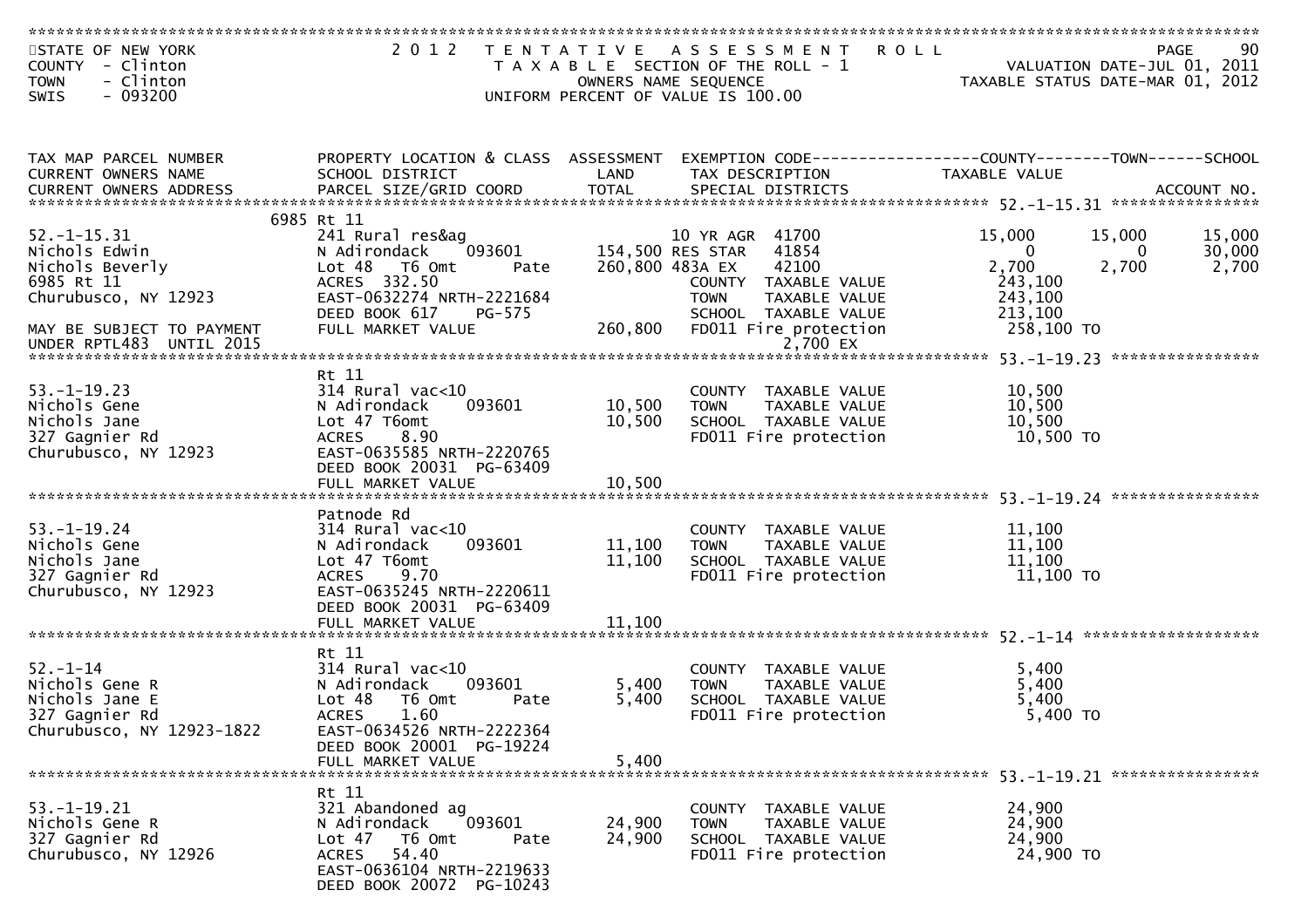|                                                                                                                                                                 | FULL MARKET VALUE                                                                                                                                                                                  | 24,900                       |                                                                                                                                                                                                                  |                                                                                     |                                       |                                                  |
|-----------------------------------------------------------------------------------------------------------------------------------------------------------------|----------------------------------------------------------------------------------------------------------------------------------------------------------------------------------------------------|------------------------------|------------------------------------------------------------------------------------------------------------------------------------------------------------------------------------------------------------------|-------------------------------------------------------------------------------------|---------------------------------------|--------------------------------------------------|
| STATE OF NEW YORK<br>COUNTY - Clinton<br><b>TOWN</b><br>- Clinton<br>$-093200$<br><b>SWIS</b>                                                                   | 2 0 1 2                                                                                                                                                                                            | T E N T A T I V E            | A S S E S S M E N T<br>T A X A B L E SECTION OF THE ROLL - 1<br>OWNERS NAME SEQUENCE<br>UNIFORM PERCENT OF VALUE IS 100.00                                                                                       | <b>ROLL</b><br>TAXABLE STATUS DATE-MAR 01, 2012                                     |                                       | 91<br><b>PAGE</b><br>VALUATION DATE-JUL 01, 2011 |
| TAX MAP PARCEL NUMBER<br>CURRENT OWNERS NAME<br>.CURRENT OWNERS ADDRESS PARCEL SIZE/GRID COORD TOTAL SPECIAL DISTRICTS ACCOUNT NO ACCOUNT NO ACCOUNT NO ACCOUNT | PROPERTY LOCATION & CLASS ASSESSMENT<br>SCHOOL DISTRICT                                                                                                                                            | LAND                         | EXEMPTION CODE-----------------COUNTY-------TOWN------SCHOOL<br>TAX DESCRIPTION                                                                                                                                  | TAXABLE VALUE                                                                       |                                       |                                                  |
| $52. - 1 - 13$<br>Nichols Gerald<br>Nichols Bernadette<br>52 Nichols Rd<br>Churubusco, NY 12923<br>MAY BE SUBJECT TO PAYMENT<br>UNDER AGDIST LAW TIL 2016       | Rt 11<br>321 Abandoned ag<br>N Adirondack<br>093601<br>Lot 47 T6 Omt<br>Pate<br>ACRES 115.50<br>EAST-0634591 NRTH-2221114<br>DEED BOOK 552<br>PG-528<br>FULL MARKET VALUE                          | 64,900<br>64,900<br>64,900   | AGRI DISTR 41720<br>COUNTY TAXABLE VALUE<br><b>TOWN</b><br>TAXABLE VALUE<br>SCHOOL TAXABLE VALUE<br>FD011 Fire protection                                                                                        | 41,955<br>22,945<br>22,945<br>22,945<br>64,900 TO                                   | 41,955                                | 41,955                                           |
| $53. - 1 - 6$<br>Nichols Gerald<br>Nichols Bernadette<br>52 Nichols Rd<br>Churubusco, NY 12923<br>MAY BE SUBJECT TO PAYMENT<br>UNDER AGDIST LAW TIL 2016        | 52 Nichols Rd<br>112 Dairy farm<br>093601<br>N Adirondack<br>Lot $47$ T6 Omt<br>Pate<br>ACRES 213.60<br>EAST-0638029 NRTH-2222383<br>DEED BOOK 458<br>PG-283<br>FULL MARKET VALUE                  | 212,000                      | 10 YR AGR 41700<br>108,500 AGRI DISTR 41720<br>41834<br>212,000 SR STAR<br>42100<br>483A EX<br>COUNTY TAXABLE VALUE<br><b>TOWN</b><br>TAXABLE VALUE<br>SCHOOL TAXABLE VALUE<br>FD011 Fire protection<br>7,500 EX | 18,600<br>40,892<br>$\Omega$<br>7,500<br>145,008<br>145,008<br>82,808<br>204,500 TO | 18,600<br>40,892<br>$\Omega$<br>7,500 | 18,600<br>40,892<br>62,200<br>7,500              |
| $53. - 1 - 17.1$<br>Nichols Gerald<br>Nichols Bernadette<br>52 Nichols Rd<br>Churubusco, NY 12923<br>MAY BE SUBJECT TO PAYMENT<br>UNDER AGDIST LAW TIL 2016     | 6774 Rt 11<br>240 Rural res<br>093601<br>N Adirondack<br>Lot <sub>47</sub><br>T6 Omt<br>Pate<br>84.00<br><b>ACRES</b><br>EAST-0638756 NRTH-2219972<br>DEED BOOK 552<br>PG-528<br>FULL MARKET VALUE | 57,500<br>124,100<br>124,100 | AGRI DISTR 41720<br>COUNTY TAXABLE VALUE<br>TAXABLE VALUE<br><b>TOWN</b><br>SCHOOL TAXABLE VALUE<br>FD011 Fire protection                                                                                        | 28,594<br>95,506<br>95,506<br>95,506<br>124,100 TO                                  | 28,594                                | 28,594                                           |
| $52. - 1 - 18$<br>Nichols Gerald E<br>Nichols Bernadette<br>52 Nichols Rd<br>Churubusco, NY 12923<br>MAY BE SUBJECT TO PAYMENT<br>UNDER AGDIST LAW TIL 2016     | Campbell Rd<br>321 Abandoned ag<br>093601<br>N Adirondack<br>Lot 48<br>T6 Omt<br>Pate<br><b>ACRES</b><br>48.70<br>EAST-0631101 NRTH-2220669<br>DEED BOOK 610<br><b>PG-608</b><br>FULL MARKET VALUE | 31,900<br>31,900<br>31,900   | AGRI DISTR 41720<br>COUNTY TAXABLE VALUE<br><b>TOWN</b><br>TAXABLE VALUE<br>SCHOOL TAXABLE VALUE<br>FD011 Fire protection                                                                                        | 20,407<br>11,493<br>11,493<br>11,493<br>31,900 TO                                   | 20,407                                | 20,407                                           |
| STATE OF NEW YORK<br>COUNTY - Clinton                                                                                                                           | 2 0 1 2                                                                                                                                                                                            |                              | TENTATIVE ASSESSMENT<br>T A X A B L E SECTION OF THE ROLL - 1                                                                                                                                                    | ROLL                                                                                |                                       | 92<br>PAGE<br>VALUATION DATE-JUL 01, 2011        |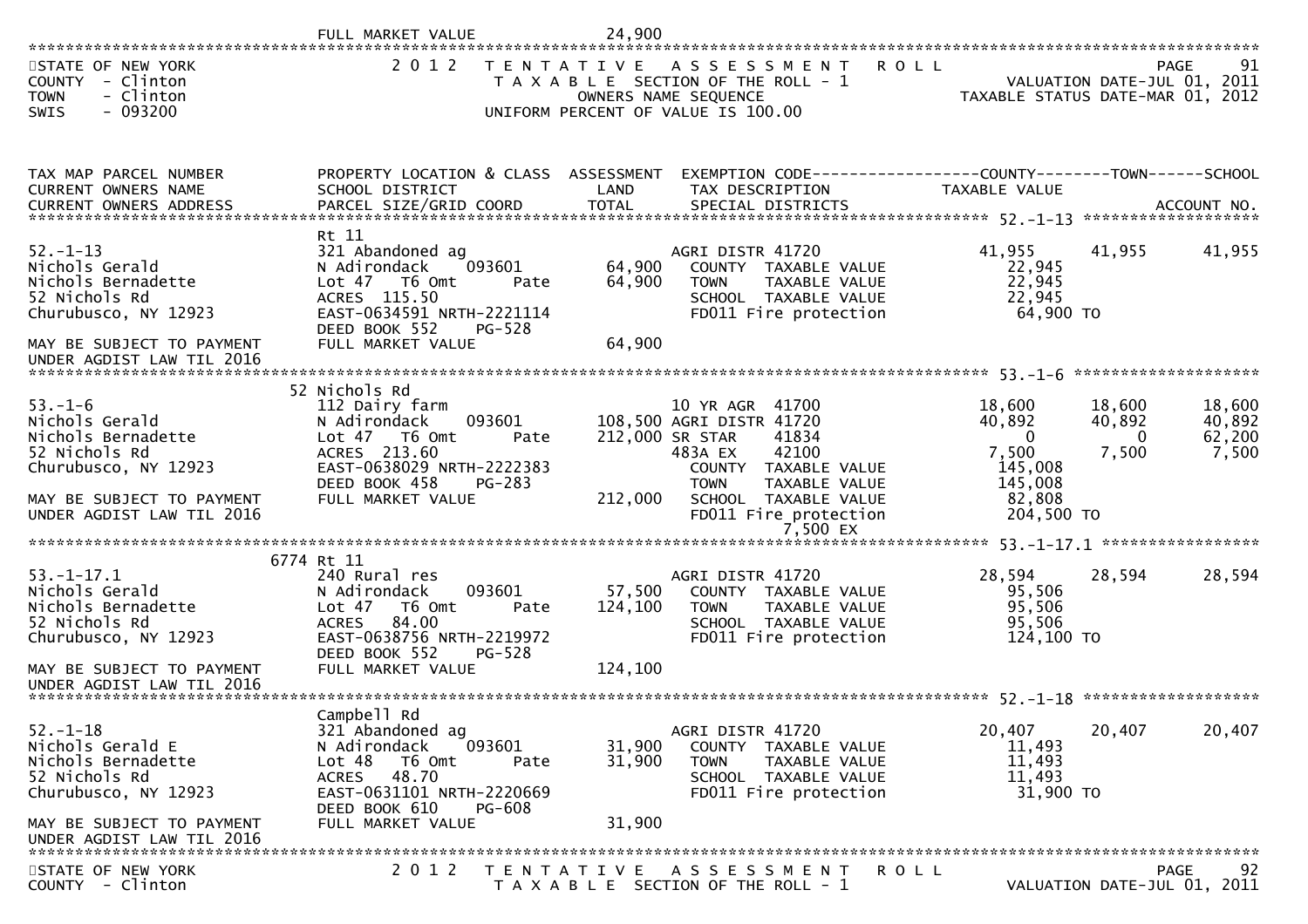## TOWN - Clinton OWNERS NAME SEQUENCE TAXABLE STATUS DATE-MAR 01, 2012SWIS - 093200 UNIFORM PERCENT OF VALUE IS 100.00

| TAX MAP PARCEL NUMBER<br><b>CURRENT OWNERS NAME</b>                                            | PROPERTY LOCATION & CLASS ASSESSMENT<br>SCHOOL DISTRICT                                                                                                                  | LAND                        | TAX DESCRIPTION                                                                                                                                                                                      | TAXABLE VALUE                                             |                                   |                        |
|------------------------------------------------------------------------------------------------|--------------------------------------------------------------------------------------------------------------------------------------------------------------------------|-----------------------------|------------------------------------------------------------------------------------------------------------------------------------------------------------------------------------------------------|-----------------------------------------------------------|-----------------------------------|------------------------|
|                                                                                                |                                                                                                                                                                          |                             |                                                                                                                                                                                                      |                                                           |                                   |                        |
|                                                                                                |                                                                                                                                                                          |                             |                                                                                                                                                                                                      |                                                           |                                   |                        |
| $52. - 1 - 22$<br>Nichols Lawrence<br>Nichols Norma<br>426 Campbell Rd<br>Churubusco, NY 12923 | 426 Campbell Rd<br>112 Dairy farm<br>093601<br>N Adirondack<br>Lot 33<br>T6 Omt<br>Pate<br>ACRES 75.00<br>EAST-0631401 NRTH-2217692<br>DEED BOOK 470<br>PG-669           |                             | 50 PCT OF VALUE USED FOR EXEMPTION PURPOSES<br>AGED COUN 41802<br>51,000 SR STAR<br>41834<br>91,800 483A EX<br>42100<br>COUNTY TAXABLE VALUE<br><b>TOWN</b><br>TAXABLE VALUE<br>SCHOOL TAXABLE VALUE | 22,950<br>$\Omega$<br>2,200<br>66,650<br>89,600<br>27,400 | $\mathbf{0}$<br>$\Omega$<br>2,200 | - 0<br>62,200<br>2,200 |
|                                                                                                | FULL MARKET VALUE                                                                                                                                                        | 91,800                      | FD011 Fire protection                                                                                                                                                                                | 89,600 TO                                                 |                                   |                        |
|                                                                                                |                                                                                                                                                                          |                             | 2,200 EX                                                                                                                                                                                             |                                                           |                                   |                        |
|                                                                                                | 544 Campbell Rd                                                                                                                                                          |                             |                                                                                                                                                                                                      |                                                           |                                   |                        |
| $52. - 1 - 17$<br>Nichols Paul J<br>Nichols Anne F<br>544 Campbell Rd<br>Churubusco, NY 12923  | 210 1 Family Res<br>N Adirondack<br>093601<br>$Lot 48$ T6 Omt<br>Pate<br>90.00 DPTH 360.00<br><b>FRNT</b><br>EAST-0629645 NRTH-2220218<br>DEED BOOK 919<br><b>PG-340</b> | 4,400<br>80,400             | 41854<br>RES STAR<br>COUNTY TAXABLE VALUE<br><b>TOWN</b><br>TAXABLE VALUE<br>SCHOOL TAXABLE VALUE<br>FD011 Fire protection                                                                           | $\overline{0}$<br>80,400<br>80,400<br>50,400<br>80,400 TO | $\Omega$                          | 30,000                 |
|                                                                                                |                                                                                                                                                                          |                             |                                                                                                                                                                                                      |                                                           |                                   |                        |
| $82. -2 - 1.911$<br>Nichols Richard P<br>387 Ryan Rd<br>Churubusco, NY 12923                   | 387 Ryan Rd<br>241 Rural res&ag<br>Chateaugay 1<br>163401<br>Lot 30 T6omt<br>ACRES 34.20 BANK<br>080<br>EAST-0624317 NRTH-2207409                                        | 24,600<br>135,000           | COUNTY TAXABLE VALUE<br><b>TOWN</b><br>TAXABLE VALUE<br>SCHOOL TAXABLE VALUE<br>FD011 Fire protection                                                                                                | 135,000<br>135,000<br>135,000<br>135,000 TO               |                                   |                        |
|                                                                                                | DEED BOOK 20092 PG-23623<br>FULL MARKET VALUE                                                                                                                            | 135,000                     |                                                                                                                                                                                                      |                                                           |                                   |                        |
|                                                                                                |                                                                                                                                                                          |                             |                                                                                                                                                                                                      |                                                           |                                   |                        |
| $52. - 1 - 15.32$<br>Nichols Thomas<br>6922 Rt 11<br>Churubusco, NY 12923                      | 6922 Rt 11<br>210 1 Family Res<br>093601<br>N Adirondack<br>Lot 48 T6 Omt<br>FRNT 225.00 DPTH 200.00<br>EAST-0634345 NRTH-2222453<br>DEED BOOK 774<br>PG-246             | 4,800<br>73,100             | 41854<br>RES STAR<br>COUNTY TAXABLE VALUE<br>TAXABLE VALUE<br>TOWN<br>SCHOOL TAXABLE VALUE<br>FD011 Fire protection                                                                                  | $\overline{0}$<br>73,100<br>73,100<br>43.100<br>73,100 TO | $\Omega$                          | 30,000                 |
|                                                                                                |                                                                                                                                                                          |                             |                                                                                                                                                                                                      |                                                           |                                   |                        |
|                                                                                                | 426 Looby Rd                                                                                                                                                             |                             |                                                                                                                                                                                                      |                                                           |                                   |                        |
| $37. - 1 - 17.22$<br>Nichols Timothy<br>Nichols Wendy<br>426 Looby Rd<br>Churubusco, NY 12923  | 210 1 Family Res<br>093601<br>N Adirondack<br>Lot 53 T60MT<br><b>ACRES</b><br>5.00<br>EAST-0630382 NRTH-2227345<br>DEED BOOK 20051 PG-79452<br>FULL MARKET VALUE         | 7,800<br>111,400<br>111,400 | 41854<br>RES STAR<br>COUNTY TAXABLE VALUE<br><b>TOWN</b><br>TAXABLE VALUE<br>SCHOOL TAXABLE VALUE<br>FD011 Fire protection                                                                           | $\mathbf 0$<br>111,400<br>111,400<br>81,400<br>111,400 TO | $\Omega$                          | 30,000                 |
| STATE OF NEW YORK                                                                              | 2 0 1 2                                                                                                                                                                  |                             | TENTATIVE ASSESSMENT ROLL                                                                                                                                                                            |                                                           | <b>PAGE</b>                       | 93                     |
|                                                                                                |                                                                                                                                                                          |                             |                                                                                                                                                                                                      |                                                           |                                   |                        |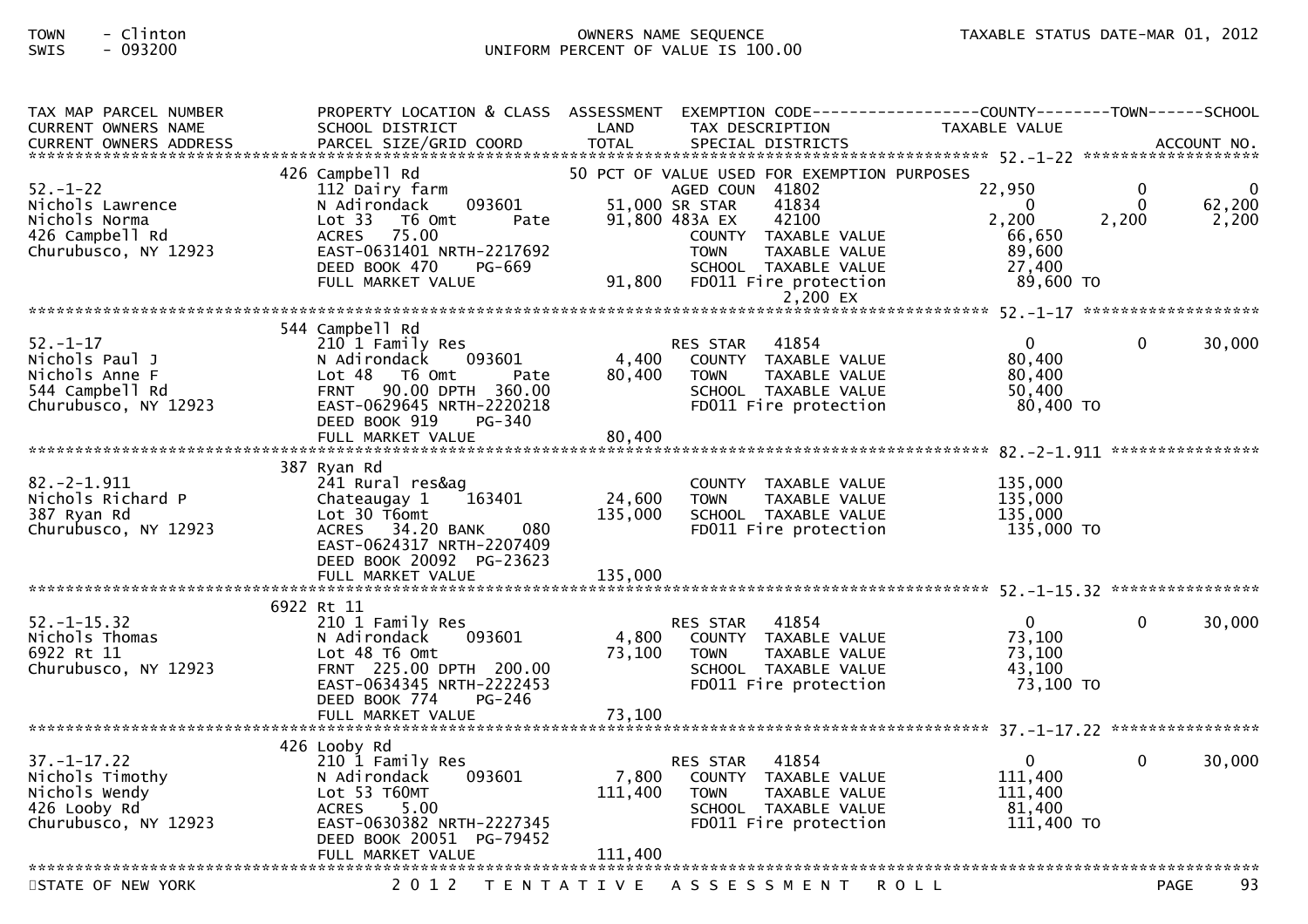| - Clinton<br><b>COUNTY</b><br>- Clinton<br><b>TOWN</b><br>$-093200$<br>SWIS                                               | T A X A B L E SECTION OF THE ROLL - 1<br>UNIFORM PERCENT OF VALUE IS 100.00                                                                                                      | VALUATION DATE-JUL 01, 2011<br>TAXABLE STATUS DATE-MAR 01, 2012 |                                                                                                       |                                                                                                                   |             |
|---------------------------------------------------------------------------------------------------------------------------|----------------------------------------------------------------------------------------------------------------------------------------------------------------------------------|-----------------------------------------------------------------|-------------------------------------------------------------------------------------------------------|-------------------------------------------------------------------------------------------------------------------|-------------|
| TAX MAP PARCEL NUMBER<br>CURRENT OWNERS NAME<br><b>CURRENT OWNERS ADDRESS</b>                                             | SCHOOL DISTRICT<br>PARCEL SIZE/GRID COORD                                                                                                                                        | LAND<br><b>TOTAL</b>                                            | TAX DESCRIPTION<br>SPECIAL DISTRICTS                                                                  | PROPERTY LOCATION & CLASS ASSESSMENT EXEMPTION CODE----------------COUNTY-------TOWN------SCHOOL<br>TAXABLE VALUE | ACCOUNT NO. |
| $37. - 1 - 17.21$<br>Nichols Timothy L<br>Nichols Wendy A<br>426 Looby Rd<br>Churusbusco, NY 12923                        | Looby Rd<br>321 Abandoned ag<br>093601<br>N Adirondack<br>Lot 53 T6omt<br>ACRES 32.20<br>EAST-0630009 NRTH-2227849<br>DEED BOOK 20041 PG-70770<br>FULL MARKET VALUE              | 24,600<br>24,600<br>24,600                                      | COUNTY TAXABLE VALUE<br>TAXABLE VALUE<br><b>TOWN</b><br>SCHOOL TAXABLE VALUE<br>FD011 Fire protection | 24,600<br>24,600<br>24,600<br>24,600 TO                                                                           |             |
| $82 - 2 - 1.92$<br>Noble Development LLC<br>8 Railroad Ave<br>Essex, CT 06426                                             | Ryan Rd<br>$314$ Rural vac<10<br>163401<br>Chateaugay 1<br>Lot 30 T6omt<br>5.00<br>ACRES<br>EAST-0624247 NRTH-2208015<br>DEED BOOK 20082 PG-13501<br>FULL MARKET VALUE           | 8,200<br>8,200<br>8,200                                         | COUNTY TAXABLE VALUE<br>TAXABLE VALUE<br><b>TOWN</b><br>SCHOOL TAXABLE VALUE<br>FD011 Fire protection | 8,200<br>8,200<br>8,200<br>8,200 TO                                                                               |             |
| $82 - 2 - 1.14$<br>Noble Ellenburg Windpark LLC<br>Noble Clinton Windpark I LLC<br>8 Railroad Av Ste 8<br>Essex, CT 06426 | Number 5 Rd<br>321 Abandoned ag<br>163401<br>Chateaugay 1<br>Lot 30 T6omt<br>ACRES 22.20<br>EAST-0623333 NRTH-2207803<br>DEED BOOK 20072 PG-5675<br>FULL MARKET VALUE            | 9,200<br>9,200<br>9,200                                         | COUNTY TAXABLE VALUE<br><b>TOWN</b><br>TAXABLE VALUE<br>SCHOOL TAXABLE VALUE<br>FD011 Fire protection | 9,200<br>9,200<br>9,200<br>9,200 TO                                                                               |             |
| $82 - 2 - 10.1$<br>Noble Ellenburg Windpark LLC<br>Noble Clinton Windpark LLC<br>8 Railroad Ave Ste 8<br>Essex, CT 06426  | Ryan Rd<br>$314$ Rural vac< $10$<br>Chateaugay 1<br>163401<br>Lot 29 T6 OMT<br><b>ACRES</b><br>1.33<br>EAST-0625913 NRTH-2207535<br>DEED BOOK 20072 PG-5677<br>FULL MARKET VALUE | 5,300<br>5,300<br>5,300                                         | COUNTY TAXABLE VALUE<br><b>TOWN</b><br>TAXABLE VALUE<br>SCHOOL TAXABLE VALUE<br>FD011 Fire protection | 5,300<br>5,300<br>5,300<br>5,300 TO                                                                               |             |
| $82 - 2 - 1.383$<br>Noble Environmental Power LLC Chateaugay 1<br>8 Railroad Ave Ste 8<br>Essex, CT 06426                 | Number 5 Rd<br>311 Res vac land<br>163401<br>Lot 29 T6omt<br>FRNT 125.00 DPTH 270.00<br>EAST-0625897 NRTH-2207706<br>DEED BOOK 20072 PG-9841<br>FULL MARKET VALUE                | 4,700<br>4,700<br>4,700                                         | COUNTY TAXABLE VALUE<br><b>TOWN</b><br>TAXABLE VALUE<br>SCHOOL TAXABLE VALUE<br>FD011 Fire protection | 4,700<br>4,700<br>4,700<br>4,700 TO                                                                               |             |
| STATE OF NEW YORK                                                                                                         |                                                                                                                                                                                  |                                                                 | 2012 TENTATIVE ASSESSMENT                                                                             | <b>ROLL</b>                                                                                                       | 94<br>PAGE  |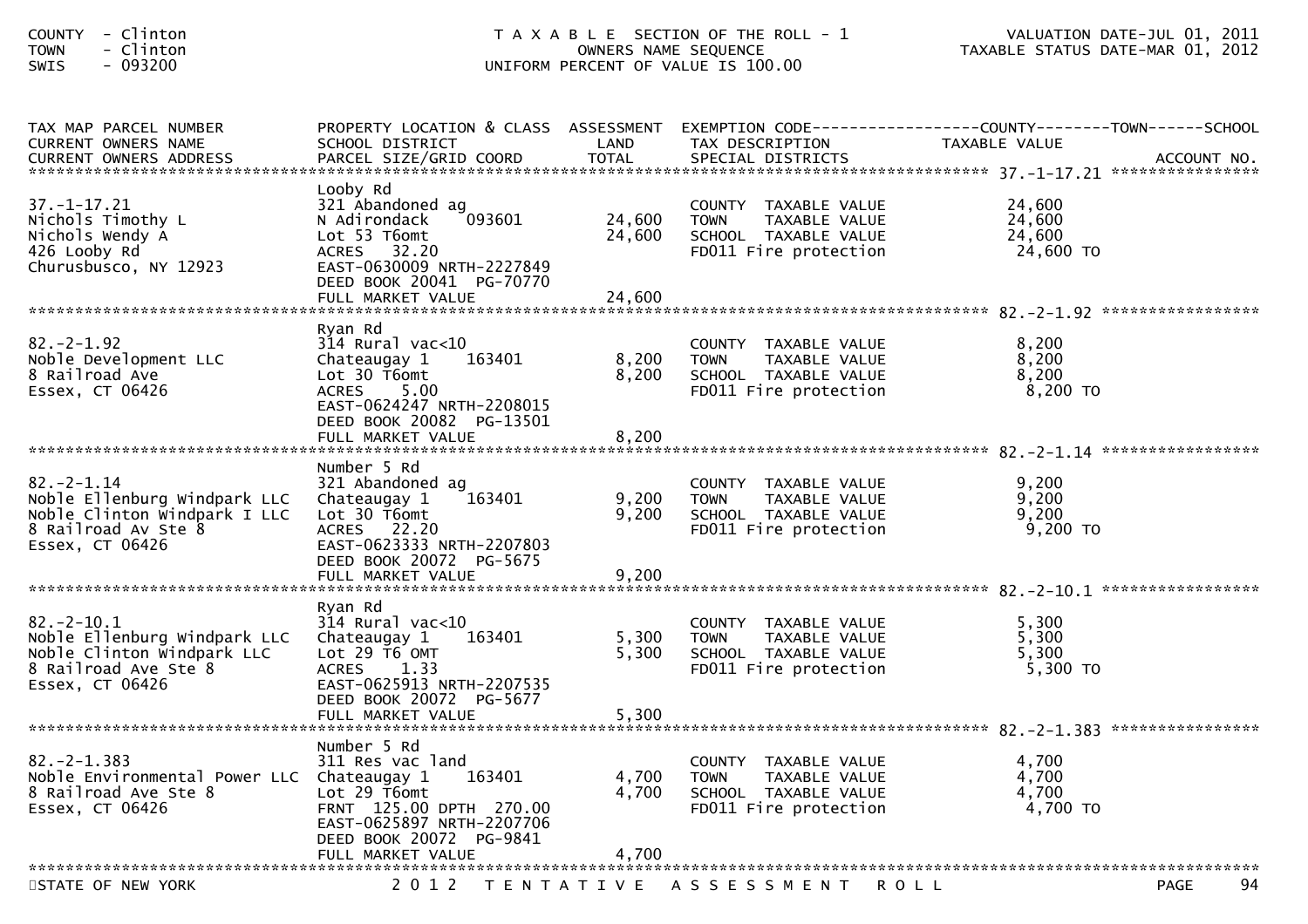| - Clinton<br><b>COUNTY</b><br><b>TOWN</b><br>- Clinton<br>- 093200<br><b>SWIS</b>                  | T A X A B L E SECTION OF THE ROLL - 1<br>UNIFORM PERCENT OF VALUE IS 100.00                                                                                                                                        | VALUATION DATE-JUL 01, 2011<br>TAXABLE STATUS DATE-MAR 01, 2012 |                                                                                                       |                                                                                                                   |
|----------------------------------------------------------------------------------------------------|--------------------------------------------------------------------------------------------------------------------------------------------------------------------------------------------------------------------|-----------------------------------------------------------------|-------------------------------------------------------------------------------------------------------|-------------------------------------------------------------------------------------------------------------------|
| TAX MAP PARCEL NUMBER<br>CURRENT OWNERS NAME                                                       | SCHOOL DISTRICT                                                                                                                                                                                                    | LAND                                                            | TAX DESCRIPTION                                                                                       | PROPERTY LOCATION & CLASS ASSESSMENT EXEMPTION CODE----------------COUNTY-------TOWN------SCHOOL<br>TAXABLE VALUE |
| $37. - 1 - 24.2$<br>Noble Wind Operations LLC<br>8 Railroad Ave Ste B<br>Essex, CT 06426           | 23 Lost Nation Rd<br>430 Mtor veh srv<br>163401<br>Chateaugay 1<br>Lot $515\overline{2}$ T6 Omt<br>Pate<br>survey map 2010/231470<br>3.74<br><b>ACRES</b><br>EAST-0622529 NRTH-2224003<br>DEED BOOK 20102 PG-31714 | 18,700<br>228,000                                               | COUNTY TAXABLE VALUE<br><b>TOWN</b><br>TAXABLE VALUE<br>SCHOOL TAXABLE VALUE<br>FD011 Fire protection | 228,000<br>228,000<br>228,000<br>228,000 TO                                                                       |
| $54. - 2 - 13$<br>O'Neil Daniel R<br>2677 Ethan Allen Hwy<br>Saint Albans, VT 05478                | Lafrancis Rd<br>321 Abandoned ag<br>093601<br>N Adirondack<br>Lot 44 T6 Omt<br>Survey Map 20061/99069 Lo<br>ACRES 25.16<br>EAST-0651995 NRTH-2222710<br>DEED BOOK 20062 PG-214                                     | 20,100<br>20,100                                                | COUNTY TAXABLE VALUE<br><b>TOWN</b><br>TAXABLE VALUE<br>SCHOOL TAXABLE VALUE<br>FD011 Fire protection | 20,100<br>20,100<br>20,100<br>20,100 TO                                                                           |
| $21. - 1 - 7$<br>O'Neil Fred L<br>Williams Joan L<br>24 Bellewood Ave<br>Dobbs Ferry, NY 10522     | 604 Lost Nation Rd<br>240 Rural res<br>Chateaugay 1<br>163401<br>Lot 72 T6 Omt<br>Pate<br>ACRES 95.00<br>EAST-0622272 NRTH-2237434<br>DEED BOOK 20031 PG-59410                                                     | 58,000<br>103,800                                               | COUNTY TAXABLE VALUE<br>TAXABLE VALUE<br>TOWN<br>SCHOOL TAXABLE VALUE<br>FD011 Fire protection        | 103,800<br>103,800<br>103,800<br>103,800 TO                                                                       |
| $68 - 1 - 10$<br>o'valle C victor<br>O'Valle Marlene Boyea<br>912 Rt 374<br>Cadyville, NY 12918    | Rt 11<br>321 Abandoned ag<br>093601<br>N Adirondack<br>Lot 26 T6 Omt<br>Pate<br>ACRES 100.00<br>EAST-0645276 NRTH-2211500<br>DEED BOOK 20041 PG-68950<br>FULL MARKET VALUE                                         | 57,500<br>57,500<br>57,500                                      | COUNTY TAXABLE VALUE<br>TAXABLE VALUE<br><b>TOWN</b><br>SCHOOL TAXABLE VALUE<br>FD011 Fire protection | 57,500<br>57,500<br>57,500<br>57,500 TO                                                                           |
| $69. - 1 - 11.1$<br>o'valle C victor<br>O'Valle Marlene Boyea<br>912 Rt 374<br>Cadyville, NY 12918 | 6131 Rt 11<br>312 Vac w/imprv<br>093601<br>N Adirondack<br>Lot <sub>25</sub><br>T6 Omt<br>Pate<br>11.20<br><b>ACRES</b><br>EAST-0649432 NRTH-2210531<br>DEED BOOK 20041 PG-68950<br>FULL MARKET VALUE              | 12,600<br>19,500<br>19,500                                      | COUNTY TAXABLE VALUE<br><b>TOWN</b><br>TAXABLE VALUE<br>SCHOOL TAXABLE VALUE<br>FD011 Fire protection | 19,500<br>19,500<br>19,500<br>19,500 TO                                                                           |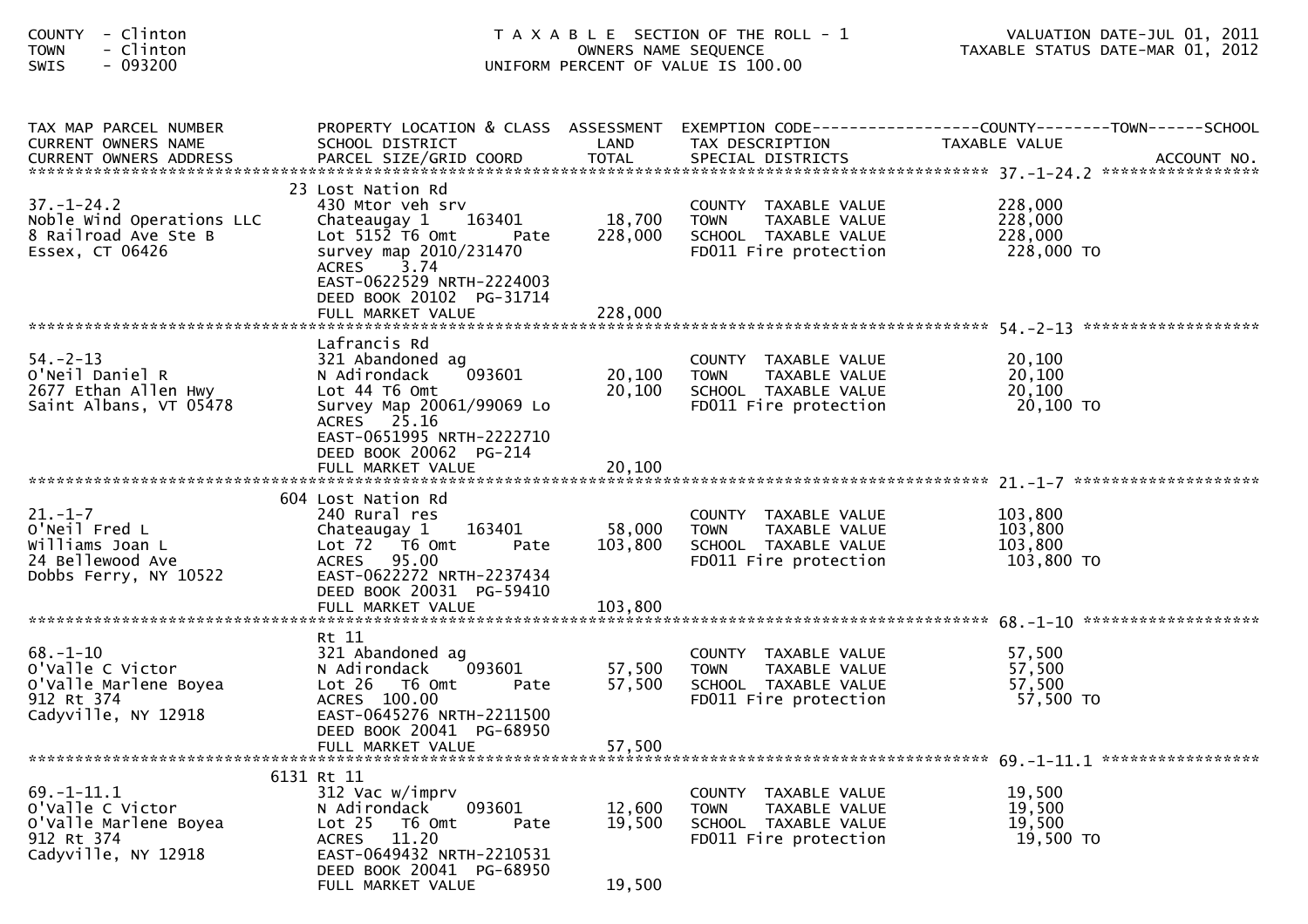| STATE OF NEW YORK<br>COUNTY - Clinton<br><b>TOWN</b><br>- Clinton<br>- 093200<br>SWIS                 |                                                                                                                                                                                               |                            | 2012 TENTATIVE ASSESSMENT ROLL<br>T A X A B L E SECTION OF THE ROLL - 1<br>OWNERS NAME SEQUENCE<br>UNIFORM PERCENT OF VALUE IS 100.00       | <b>PAGE</b><br>VALUATION DATE-JUL 01, 2011<br>TAXABLE STATUS DATE-MAR 01, 2012 | 95               |
|-------------------------------------------------------------------------------------------------------|-----------------------------------------------------------------------------------------------------------------------------------------------------------------------------------------------|----------------------------|---------------------------------------------------------------------------------------------------------------------------------------------|--------------------------------------------------------------------------------|------------------|
| TAX MAP PARCEL NUMBER<br>CURRENT OWNERS NAME                                                          | PROPERTY LOCATION & CLASS ASSESSMENT<br>SCHOOL DISTRICT                                                                                                                                       | LAND                       | TAX DESCRIPTION                                                                                                                             | <b>TAXABLE VALUE</b>                                                           |                  |
| $52. - 1 - 9.38$<br>OBrien Patrick<br>OBrien Janice<br>43 Edwards Rd<br>Bethany, CT 06524             | Campbell Rd<br>$314$ Rural vac<10<br>163401<br>Chateaugay 1<br>Lot $49$ T6omt<br>5.40<br><b>ACRES</b><br>EAST-0628229 NRTH-2222870<br>DEED BOOK 659<br><b>PG-235</b>                          | 8,500<br>8,500             | 41101<br><b>VETERANS</b><br>COUNTY TAXABLE VALUE<br>TAXABLE VALUE<br><b>TOWN</b><br>SCHOOL TAXABLE VALUE<br>FD011 Fire protection           | 2,900<br>2,900<br>5,600<br>5,600<br>8,500<br>$8,500$ TO                        | $\mathbf 0$      |
| $21. - 1 - 5$<br>Oddi Alfred<br>957 North 6th St<br>New Hyde Park, NY 11040                           | 533 Lost Nation Rd<br>321 Abandoned ag<br>Chateaugay 1<br>163401<br>Lot 71 T6 Omt<br>Pate<br>ACRES 63.00<br>EAST-0619780 NRTH-2236145<br>DEED BOOK 20041 PG-75815<br>FULL MARKET VALUE        | 42,000<br>42,000<br>42,000 | COUNTY TAXABLE VALUE<br><b>TOWN</b><br>TAXABLE VALUE<br>SCHOOL TAXABLE VALUE<br>FD011 Fire protection                                       | 42,000<br>42,000<br>42,000<br>42,000 TO                                        |                  |
| $67. - 1 - 13.3$<br>Ohlsen Christopher<br>Ohlsen Deborah Ann<br>44 Pearsall Rd<br>Owls Head, NY 12969 | 231 Campbell Rd<br>240 Rural res<br>093601<br>N Adirondack<br>Lot 29 T6omt<br>ACRES 46.00<br>EAST-0628744 NRTH-2212572<br>DEED BOOK 20051 PG-82935<br>FULL MARKET VALUE                       | 30,500<br>58,000<br>58,000 | COUNTY TAXABLE VALUE<br>TAXABLE VALUE<br><b>TOWN</b><br>SCHOOL TAXABLE VALUE<br>FD011 Fire protection                                       | 58,000<br>58,000<br>58,000<br>58,000 TO                                        |                  |
| $8. - 1 - 10.1$<br>Osakowicz John J<br>14 Pine Valley Dr<br>South Glens Falls, NY 12803               | Liberty Pole Rd<br>260 Seasonal res<br>093601<br>N Adirondack<br>Lot 86 T6omt<br>ACRES 124.70<br>EAST-0641650 NRTH-2245867<br>DEED BOOK 20031 PG-52481<br>FULL MARKET VALUE                   | 65,900<br>76,000<br>76,000 | COUNTY TAXABLE VALUE<br>TAXABLE VALUE<br><b>TOWN</b><br>SCHOOL TAXABLE VALUE<br>FD011 Fire protection                                       | 76,000<br>76,000<br>76,000<br>76,000 TO                                        |                  |
| $38. - 1 - 16$<br>Padula Dominic A<br>Padula Janice<br>42 William St<br>Plattsburgh, NY 12901-2738    | 114 Lagree Rd<br>240 Rural res<br>093601<br>N Adirondack<br>Lot <sub>54</sub><br>T6 Omt<br>Pate<br>ACRES 144.00<br>EAST-0635675 NRTH-2226412<br>DEED BOOK 898<br>$PG-55$<br>FULL MARKET VALUE | 64,100<br>97,800<br>97,800 | 41101<br><b>VETERANS</b><br><b>COUNTY</b><br>TAXABLE VALUE<br><b>TOWN</b><br>TAXABLE VALUE<br>SCHOOL TAXABLE VALUE<br>FD011 Fire protection | 3,210<br>3,210<br>94,590<br>94,590<br>97,800<br>97,800 TO                      | $\boldsymbol{0}$ |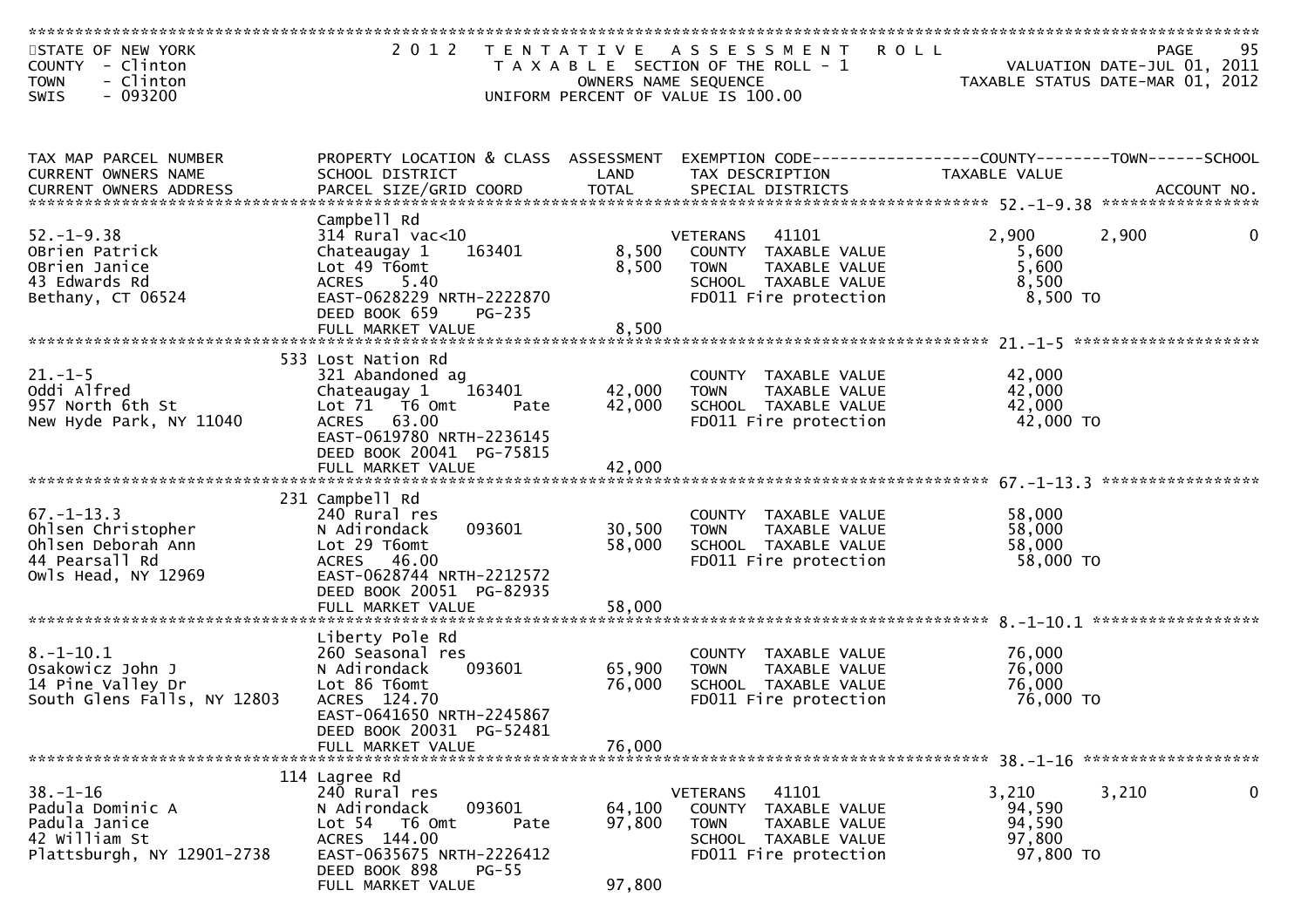| STATE OF NEW YORK<br>COUNTY - Clinton<br>- Clinton<br><b>TOWN</b> | 2 0 1 2                                                 | OWNERS NAME SEQUENCE | TENTATIVE ASSESSMENT ROLL<br>T A X A B L E SECTION OF THE ROLL - 1               | VALUATION DATE-JUL 01, 2011<br>TAXABLE STATUS DATE-MAR 01, 2012 | 96<br><b>PAGE</b> |
|-------------------------------------------------------------------|---------------------------------------------------------|----------------------|----------------------------------------------------------------------------------|-----------------------------------------------------------------|-------------------|
| - 093200<br>SWIS                                                  |                                                         |                      | UNIFORM PERCENT OF VALUE IS 100.00                                               |                                                                 |                   |
| TAX MAP PARCEL NUMBER<br>CURRENT OWNERS NAME                      | PROPERTY LOCATION & CLASS ASSESSMENT<br>SCHOOL DISTRICT | LAND                 | EXEMPTION CODE-----------------COUNTY--------TOWN------SCHOOL<br>TAX DESCRIPTION | TAXABLE VALUE                                                   |                   |
|                                                                   |                                                         |                      |                                                                                  |                                                                 |                   |
|                                                                   | 648/656 Ryan Rd                                         |                      |                                                                                  |                                                                 |                   |
| $67. - 1 - 19$                                                    | 270 Mfg housing                                         |                      | 41854<br>RES STAR                                                                | $\mathbf{0}$<br>$\Omega$                                        | 30,000            |
| Paige Walter D<br>656 Ryan Rd                                     | 093601<br>N Adirondack<br>Lot 32 T6 Omt<br>Pate         | 17,500<br>46,400     | COUNTY TAXABLE VALUE<br><b>TOWN</b><br>TAXABLE VALUE                             | 46,400<br>46,400                                                |                   |
| Churubusco, NY 12923                                              | ACRES 20.00                                             |                      | SCHOOL TAXABLE VALUE                                                             | 16,400                                                          |                   |
|                                                                   | EAST-0625510 NRTH-2214433                               |                      | FD011 Fire protection                                                            | 46,400 TO                                                       |                   |
|                                                                   | DEED BOOK 20021 PG-45858                                |                      |                                                                                  |                                                                 |                   |
|                                                                   | FULL MARKET VALUE                                       | 46,400               |                                                                                  |                                                                 |                   |
|                                                                   |                                                         |                      |                                                                                  |                                                                 |                   |
|                                                                   | 357 Lafrancis Rd                                        |                      |                                                                                  |                                                                 |                   |
| $54. - 2 - 5$                                                     | 260 Seasonal res                                        |                      | COUNTY TAXABLE VALUE                                                             | 101,900                                                         |                   |
| Parah Gregory A                                                   | 093601<br>N Adirondack                                  | 17,500               | TAXABLE VALUE<br><b>TOWN</b>                                                     | 101,900                                                         |                   |
| Parah Kimberly A<br>448 Nottingham Dr                             | Lot 37 T6 Omt<br>Survey Map 20061/99069 Lo              | 101,900              | SCHOOL TAXABLE VALUE<br>FD011 Fire protection                                    | 101,900<br>101,900 TO                                           |                   |
| Milton, VT 05468                                                  | ACRES 20.00                                             |                      |                                                                                  |                                                                 |                   |
|                                                                   | EAST-0651225 NRTH-2218373                               |                      |                                                                                  |                                                                 |                   |
|                                                                   | DEED BOOK 20061 PG-99246                                |                      |                                                                                  |                                                                 |                   |
|                                                                   |                                                         |                      |                                                                                  |                                                                 |                   |
|                                                                   |                                                         |                      |                                                                                  |                                                                 |                   |
|                                                                   | 166 Gagnier Rd                                          |                      |                                                                                  |                                                                 |                   |
| $68. - 1 - 18.21$                                                 | 210 1 Family Res                                        |                      | 41854<br>RES STAR                                                                | $\mathbf{0}$<br>$\mathbf{0}$                                    | 30,000            |
| Parent Cathy L                                                    | 093601<br>N Adirondack                                  | 5,200                | COUNTY TAXABLE VALUE                                                             | 77,900                                                          |                   |
| 166 Gagnier Rd                                                    | Lot 34 76 0mt<br>Pate                                   | 77,900               | <b>TOWN</b><br>TAXABLE VALUE                                                     | 77,900                                                          |                   |
| Churubusco, NY 12923                                              | 1.04<br><b>ACRES</b>                                    |                      | SCHOOL TAXABLE VALUE                                                             | 47,900                                                          |                   |
|                                                                   | EAST-0638724 NRTH-2214250                               |                      | FD011 Fire protection                                                            | 77,900 TO                                                       |                   |
|                                                                   | DEED BOOK 20011 PG-37235<br>FULL MARKET VALUE           | 77,900               |                                                                                  |                                                                 |                   |
|                                                                   |                                                         |                      |                                                                                  |                                                                 |                   |
|                                                                   | Gagnier Rd                                              |                      |                                                                                  |                                                                 |                   |
| $68. - 1 - 18.22$                                                 | 321 Abandoned ag                                        |                      | COUNTY TAXABLE VALUE                                                             | 20,100                                                          |                   |
| Parent Cathy L                                                    | 093601<br>N Adirondack                                  | 20,100               | TAXABLE VALUE<br><b>TOWN</b>                                                     | 20,100                                                          |                   |
| 166 Gagnier Rd                                                    | Lot 34 T6omt                                            | 20,100               | SCHOOL TAXABLE VALUE                                                             | 20,100                                                          |                   |
| Churubusco, NY 12923                                              | ACRES 24.00                                             |                      | FD011 Fire protection                                                            | 20,100 TO                                                       |                   |
|                                                                   | EAST-0638758 NRTH-2214886                               |                      |                                                                                  |                                                                 |                   |
|                                                                   | DEED BOOK 20011 PG-37236                                |                      |                                                                                  |                                                                 |                   |
|                                                                   | FULL MARKET VALUE                                       | 20,100               |                                                                                  |                                                                 |                   |
|                                                                   | whalen Rd                                               |                      |                                                                                  |                                                                 |                   |
| $22. - 1 - 16.3$                                                  | 321 Abandoned ag                                        |                      | AGRI DISTR 41720                                                                 | 43,140<br>43,140                                                | 43,140            |
| Parent Mark                                                       | N Adirondack<br>093601                                  | 71,200               | <b>COUNTY</b><br>TAXABLE VALUE                                                   | 28,060                                                          |                   |
| 231 whalen Rd                                                     | Lot 69 T6omt                                            | 71,200               | <b>TOWN</b><br>TAXABLE VALUE                                                     | 28,060                                                          |                   |
| Churubusco, NY 12923                                              | ACRES 107.40                                            |                      | SCHOOL TAXABLE VALUE                                                             | 28,060                                                          |                   |
|                                                                   | EAST-0626338 NRTH-2231804                               |                      | FD011 Fire protection                                                            | 71,200 TO                                                       |                   |
| MAY BE SUBJECT TO PAYMENT                                         | DEED BOOK 20011 PG-31000                                |                      |                                                                                  |                                                                 |                   |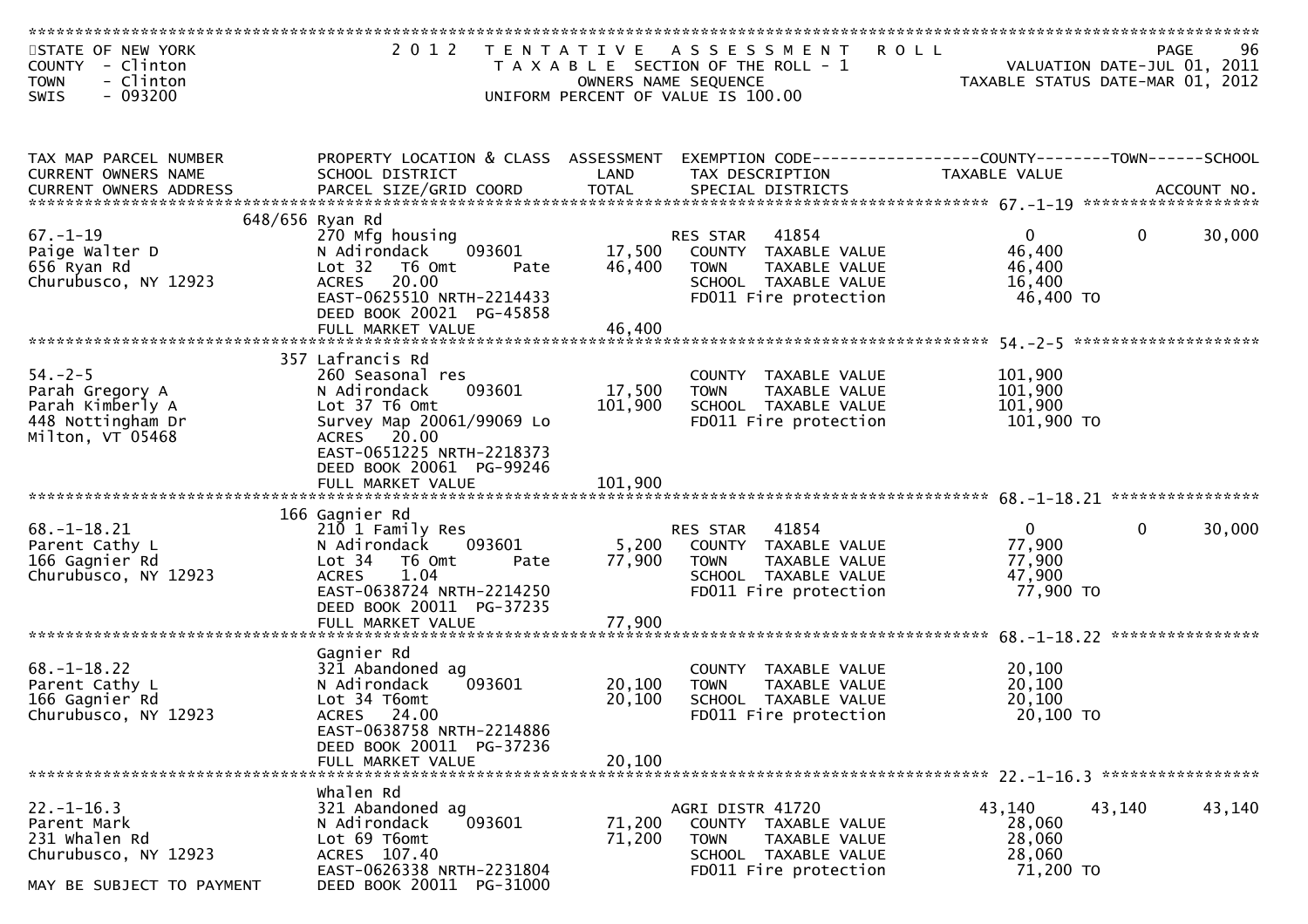| UNDER AGDIST LAW TIL 2016                                                                               |                                                                                                                                                                                                |                         |                                                                                                                                  |                                                   |                                                                                      |
|---------------------------------------------------------------------------------------------------------|------------------------------------------------------------------------------------------------------------------------------------------------------------------------------------------------|-------------------------|----------------------------------------------------------------------------------------------------------------------------------|---------------------------------------------------|--------------------------------------------------------------------------------------|
| STATE OF NEW YORK<br><b>COUNTY</b><br>- Clinton<br>- Clinton<br><b>TOWN</b><br>$-093200$<br><b>SWIS</b> | 2 0 1 2                                                                                                                                                                                        |                         | TENTATIVE ASSESSMENT ROLL<br>T A X A B L E SECTION OF THE ROLL - 1<br>OWNERS NAME SEQUENCE<br>UNIFORM PERCENT OF VALUE IS 100.00 |                                                   | 97<br><b>PAGE</b><br>VALUATION DATE-JUL 01, 2011<br>TAXABLE STATUS DATE-MAR 01, 2012 |
|                                                                                                         |                                                                                                                                                                                                |                         |                                                                                                                                  |                                                   |                                                                                      |
| TAX MAP PARCEL NUMBER<br><b>CURRENT OWNERS NAME</b>                                                     | PROPERTY LOCATION & CLASS ASSESSMENT<br>SCHOOL DISTRICT                                                                                                                                        | LAND                    | EXEMPTION CODE-----------------COUNTY-------TOWN------SCHOOL<br>TAX DESCRIPTION                                                  | <b>TAXABLE VALUE</b>                              |                                                                                      |
| $38.1 - 1 - 18.1$<br>Parent Oliver<br>Parent Rachael<br>507 North Farm Rd<br>Chazy, NY 12921            | Clinton Mills Rd<br>311 Res vac land<br>093601<br>N Adirondack<br>Lot 66 T6 Omt<br>Pate<br>FRNT 90.00 DPTH 115.00<br>EAST-0640339 NRTH-2230913<br>DEED BOOK 483<br>PG-794<br>FULL MARKET VALUE | 3,400<br>3,400<br>3,400 | COUNTY TAXABLE VALUE<br>TAXABLE VALUE<br><b>TOWN</b><br>SCHOOL TAXABLE VALUE<br>FD011 Fire protection                            | 3,400<br>3,400<br>3,400<br>3,400 TO               |                                                                                      |
|                                                                                                         |                                                                                                                                                                                                |                         |                                                                                                                                  |                                                   |                                                                                      |
| $38.1 - 1 - 18.2$<br>Parent Paul<br>Parent Susan<br>236 Duprey Rd<br>Chazy, NY 12921-2009               | 6 Broad St<br>220 2 Family Res<br>093601<br>N Adirondack<br>Lot 66 T6omt<br>FRNT 82.50 DPTH 264.00<br>EAST-0640403 NRTH-2231008<br>DEED BOOK 677<br>$PG-41$                                    | 4,100<br>10,000         | COUNTY TAXABLE VALUE<br><b>TOWN</b><br>TAXABLE VALUE<br>SCHOOL TAXABLE VALUE<br>FD011 Fire protection                            | 10,000<br>10,000<br>10,000<br>10,000 TO           |                                                                                      |
|                                                                                                         | FULL MARKET VALUE                                                                                                                                                                              | 10,000                  |                                                                                                                                  |                                                   |                                                                                      |
|                                                                                                         | whalen Rd                                                                                                                                                                                      |                         |                                                                                                                                  |                                                   |                                                                                      |
| $22 - 1 - 16.2$<br>Parent Sherwood<br>Parent Carolyn<br>231 Whalen Rd<br>Churubusco, NY 12923           | $314$ Rural vac< $10$<br>093601<br>N Adirondack<br>Lot 69 T6omt<br><b>ACRES</b><br>7.00<br>EAST-0625223 NRTH-2233391<br>DEED BOOK 20011 PG-30999                                               | 9,800<br>9,800          | AGRI DISTR 41720<br>COUNTY TAXABLE VALUE<br>TAXABLE VALUE<br><b>TOWN</b><br>SCHOOL TAXABLE VALUE<br>FD011 Fire protection        | 8,148<br>1,652<br>1,652<br>1,652<br>9,800 TO      | 8,148<br>8,148                                                                       |
| MAY BE SUBJECT TO PAYMENT<br>UNDER AGDIST LAW TIL 2016                                                  | FULL MARKET VALUE                                                                                                                                                                              | 9,800                   |                                                                                                                                  |                                                   |                                                                                      |
|                                                                                                         | whalen Rd                                                                                                                                                                                      |                         |                                                                                                                                  |                                                   |                                                                                      |
| $22. - 1 - 19$<br>Parent Sherwood<br>Parent Carolyn<br>231 Whalen Rd<br>Churubusco, NY 12923            | 105 Vac farmland<br>093601<br>N Adirondack<br>Lot 72 T6omt<br>ACRES 54.40<br>EAST-0624449 NRTH-2235740<br>DEED BOOK 464<br>PG-247                                                              |                         | AGRI DISTR 41720<br>42,600 COUNTY TAXABLE VALUE<br>43,600 TOWN TAXABLE VALUE<br>SCHOOL TAXABLE VALUE<br>FD011 Fire protection    | 20,823<br>22,777<br>22,777<br>22,777<br>43,600 TO | 20,823<br>20,823                                                                     |
| MAY BE SUBJECT TO PAYMENT<br>UNDER AGDIST LAW TIL 2016                                                  | FULL MARKET VALUE                                                                                                                                                                              | 43,600                  |                                                                                                                                  |                                                   |                                                                                      |
|                                                                                                         | whalen Rd                                                                                                                                                                                      |                         |                                                                                                                                  |                                                   |                                                                                      |
| $37. - 1 - 1. - 1$<br>Parent Sherwood<br>Parent Carolyn<br>231 Whalen Rd                                | 105 Vac farmland<br>163401<br>Chateaugay 1<br>Lot 69 T6 Omt<br>Pate<br>ACRES 120.60                                                                                                            | 73,300<br>73,300        | AGRI DISTR 41720<br>COUNTY TAXABLE VALUE<br><b>TOWN</b><br>TAXABLE VALUE<br>SCHOOL TAXABLE VALUE                                 | 41,612<br>31,688<br>31,688<br>31,688              | 41,612<br>41,612                                                                     |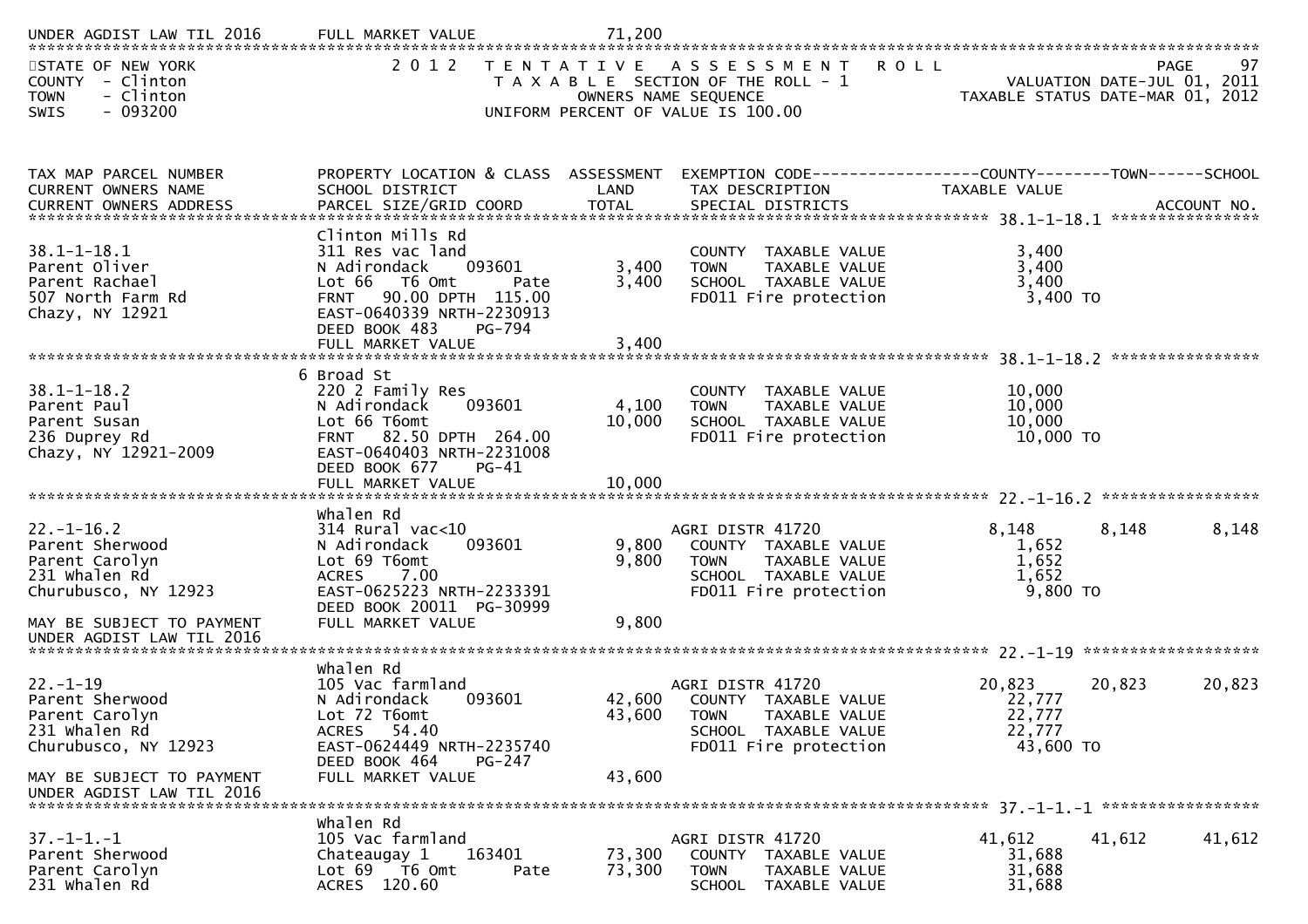| Churubusco, NY 12923                                                                                                                                       | EAST-0623773 NRTH-2231787<br>DEED BOOK 464<br>PG-00247                                                                                                                          |                            | FD011 Fire protection                                                                                                                                                                                | 73,300 TO                                                                         |                                                                              |
|------------------------------------------------------------------------------------------------------------------------------------------------------------|---------------------------------------------------------------------------------------------------------------------------------------------------------------------------------|----------------------------|------------------------------------------------------------------------------------------------------------------------------------------------------------------------------------------------------|-----------------------------------------------------------------------------------|------------------------------------------------------------------------------|
| MAY BE SUBJECT TO PAYMENT                                                                                                                                  | FULL MARKET VALUE                                                                                                                                                               | 73,300                     |                                                                                                                                                                                                      |                                                                                   |                                                                              |
| STATE OF NEW YORK<br>COUNTY - Clinton<br>- Clinton<br><b>TOWN</b><br>$-093200$<br><b>SWIS</b>                                                              | 2 0 1 2                                                                                                                                                                         | T E N T A T I V E          | <b>ROLL</b><br>A S S E S S M E N T<br>T A X A B L E SECTION OF THE ROLL - 1<br>OWNERS NAME SEQUENCE<br>UNIFORM PERCENT OF VALUE IS 100.00                                                            | TAXABLE STATUS DATE-MAR 01, 2012                                                  | 98<br>PAGE<br>VALUATION DATE-JUL 01, 2011                                    |
| TAX MAP PARCEL NUMBER<br><b>CURRENT OWNERS NAME</b>                                                                                                        | PROPERTY LOCATION & CLASS ASSESSMENT<br>SCHOOL DISTRICT                                                                                                                         | LAND                       | TAX DESCRIPTION                                                                                                                                                                                      | <b>TAXABLE VALUE</b>                                                              |                                                                              |
| $37. - 1 - 1. - 2$<br>Parent Sherwood<br>Parent Carolyn<br>231 whalen Rd<br>Churubusco, NY 12923<br>MAY BE SUBJECT TO PAYMENT<br>UNDER AGDIST LAW TIL 2016 | 231 Whalen Rd<br>241 Rural res&ag<br>N Adirondack<br>093601<br>Lot 69 T6 Omt Patent<br>ACRES 93.00<br>EAST-0623773 NRTH-2231787<br>DEED BOOK 464<br>PG-247<br>FULL MARKET VALUE | 153,300                    | 10 YR AGR 41700<br>64,000 AGRI DISTR 41720<br>153,300 RES STAR<br>41854<br>42100<br>483A EX<br>COUNTY TAXABLE VALUE<br>TAXABLE VALUE<br><b>TOWN</b><br>SCHOOL TAXABLE VALUE<br>FD011 Fire protection | 10,000<br>39,474<br>$\Omega$<br>4,300<br>99,526<br>99,526<br>69,526<br>149,000 TO | 10,000<br>10,000<br>39,474<br>39,474<br>30,000<br>$\Omega$<br>4,300<br>4,300 |
|                                                                                                                                                            |                                                                                                                                                                                 |                            |                                                                                                                                                                                                      |                                                                                   |                                                                              |
| $21. - 1 - 14.1$<br>Parent Sherwood J<br>Parent Carolyn<br>231 whalen Rd<br>Churubusco, NY 12923                                                           | Lost Nation Rd<br>321 Abandoned ag<br>093601<br>N Adirondack<br>Lot 71 T6 Omt<br>Pate<br>ACRES 70.00<br>EAST-0623131 NRTH-2233760<br>DEED BOOK 20041 PG-74107                   | 49,500<br>49,500           | AGRI DISTR 41720<br>COUNTY TAXABLE VALUE<br><b>TOWN</b><br>TAXABLE VALUE<br>SCHOOL TAXABLE VALUE<br>FD011 Fire protection                                                                            | 27,637<br>21,863<br>21,863<br>21,863<br>49,500 TO                                 | 27,637<br>27,637                                                             |
| MAY BE SUBJECT TO PAYMENT                                                                                                                                  | FULL MARKET VALUE                                                                                                                                                               | 49,500                     |                                                                                                                                                                                                      |                                                                                   |                                                                              |
| $82 - 2 - 8.2$<br>Parisi Michael P<br>664 Forest Rd<br>Northford, CT 06472                                                                                 | Gagnier Rd<br>321 Abandoned ag<br>N Adirondack<br>093601<br>Lot 28 T6 Omt<br>ACRES 17.40<br>EAST-0634742 NRTH-2208492<br>DEED BOOK 588<br>PG-632<br>FULL MARKET VALUE           | 16,200<br>16,200<br>16,200 | COUNTY TAXABLE VALUE<br><b>TOWN</b><br>TAXABLE VALUE<br>SCHOOL TAXABLE VALUE<br>FD011 Fire protection                                                                                                | 16,200<br>16,200<br>16,200<br>16,200 TO                                           |                                                                              |
|                                                                                                                                                            | Merchia Rd                                                                                                                                                                      |                            |                                                                                                                                                                                                      |                                                                                   |                                                                              |
| $22 - 1 - 2$<br>Parmeter Dale<br>Beach Brian<br>630 Cassidy Rd<br>Chateaugay, NY 12920                                                                     | 321 Abandoned ag<br>Chateaugay 1<br>163401<br>Lot 73  T6 Omt<br>Pate<br><b>ACRES</b><br>50.00<br>EAST-0627376 NRTH-2238103<br>DEED BOOK 99001 PG-13379<br>FULL MARKET VALUE     | 16,000<br>16,000<br>16,000 | COUNTY TAXABLE VALUE<br>TAXABLE VALUE<br><b>TOWN</b><br>SCHOOL TAXABLE VALUE<br>FD011 Fire protection                                                                                                | 16,000<br>16,000<br>16,000<br>$16,000$ TO                                         |                                                                              |
|                                                                                                                                                            | County Line Rd                                                                                                                                                                  |                            |                                                                                                                                                                                                      |                                                                                   |                                                                              |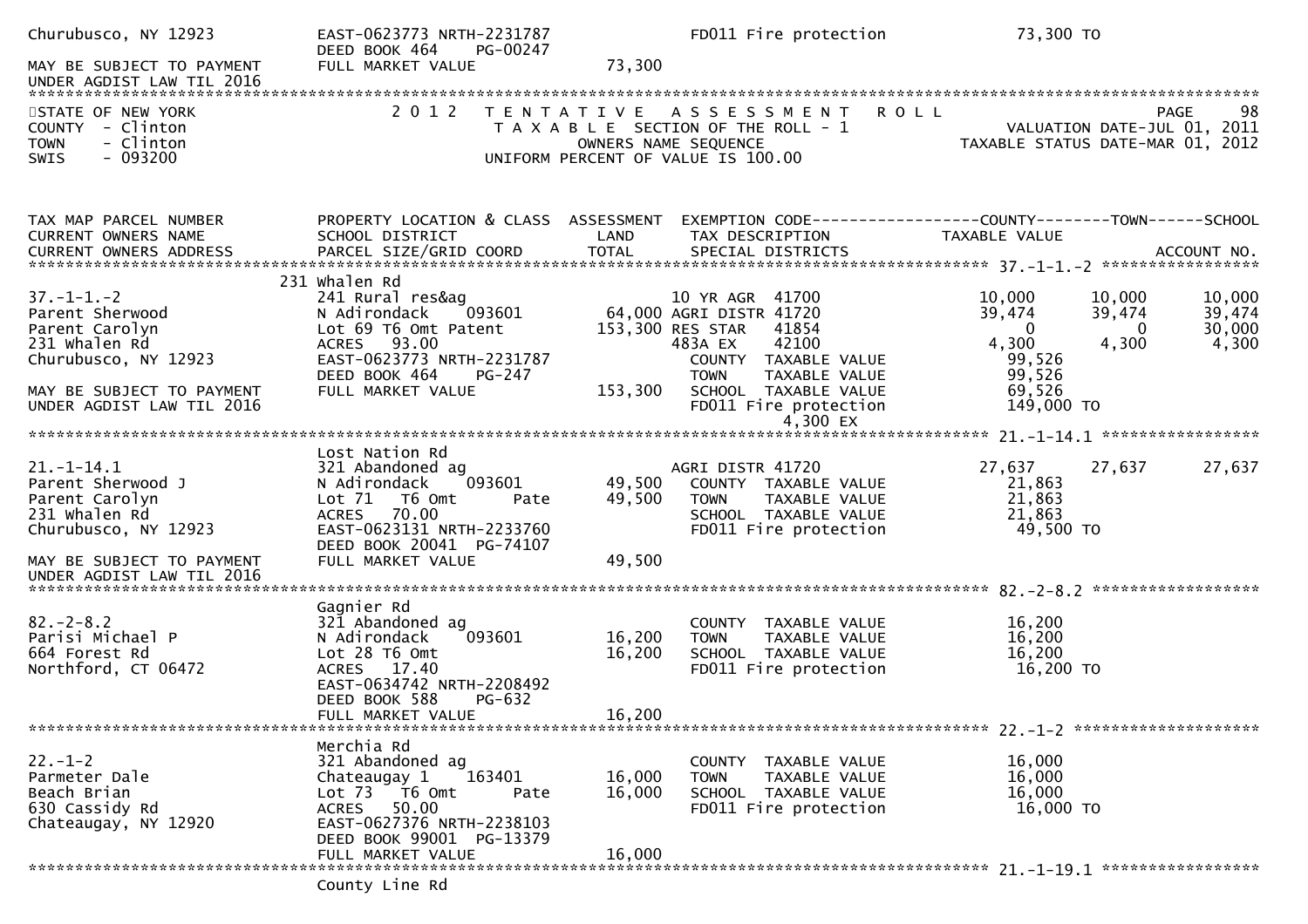| $21. - 1 - 19.1$<br>Parmeter Roger<br>1348 County Line Rd<br>Chateaugay, NY 12920                    | 321 Abandoned ag<br>Chateaugay 1<br>163401<br>Lot 71 76 0mt<br>Pate<br>38.00<br><b>ACRES</b><br>EAST-0616514 NRTH-2236636<br>DEED BOOK 646<br>PG-1130                                                           | 24,800<br>24,800           | COUNTY TAXABLE VALUE<br><b>TOWN</b><br>TAXABLE VALUE<br>SCHOOL TAXABLE VALUE<br>FD011 Fire protection                                                | 24,800<br>24,800<br>24,800<br>24,800 TO                                                       |                  |
|------------------------------------------------------------------------------------------------------|-----------------------------------------------------------------------------------------------------------------------------------------------------------------------------------------------------------------|----------------------------|------------------------------------------------------------------------------------------------------------------------------------------------------|-----------------------------------------------------------------------------------------------|------------------|
| STATE OF NEW YORK<br>COUNTY - Clinton<br>- Clinton<br><b>TOWN</b><br>$-093200$<br>SWIS               | 2 0 1 2                                                                                                                                                                                                         | OWNERS NAME SEQUENCE       | TENTATIVE ASSESSMENT<br>T A X A B L E SECTION OF THE ROLL - 1<br>UNIFORM PERCENT OF VALUE IS 100.00                                                  | <b>ROLL</b><br><b>PAGE</b><br>99<br>VALUATION DATE-JUL 01, 2011<br>TAXABLE STATUS DATE MIS 27 | 99               |
| TAX MAP PARCEL NUMBER<br>CURRENT OWNERS NAME                                                         | PROPERTY LOCATION & CLASS ASSESSMENT<br>SCHOOL DISTRICT                                                                                                                                                         | LAND                       | TAX DESCRIPTION                                                                                                                                      | EXEMPTION CODE-----------------COUNTY-------TOWN------SCHOOL<br>TAXABLE VALUE                 |                  |
| $21. - 1 - 16.2$<br>Parmeter Roger L<br>1348 County Line Rd<br>Chateaugay, NY 12920                  | 1348 County Line Rd<br>210 1 Family Res<br>163401<br>Chateaugay 1<br>Lot 71 T6omt<br>2.50<br>ACRES<br>EAST-0616128 NRTH-2233472<br>DEED BOOK 622<br>PG-571<br>FULL MARKET VALUE                                 | 73,600<br>73,600           | 41854<br>RES STAR<br>6,200 RS STAR MH 41864<br>COUNTY TAXABLE VALUE<br>TAXABLE VALUE<br><b>TOWN</b><br>SCHOOL TAXABLE VALUE<br>FD011 Fire protection | $\mathbf{0}$<br>0<br>$\mathbf{0}$<br>$\mathbf{0}$<br>73,600<br>73,600<br>30,000<br>73,600 TO  | 30,000<br>13,600 |
| $37. - 1 - 7.1$<br>Patnode Kenneth<br>Patnode Cathy<br>1307 Clinton Mills Rd<br>Churubusco, NY 12923 | Looby Rd<br>321 Abandoned ag<br>093601<br>N Adirondack<br>ACRES 25.50<br>EAST-0632984 NRTH-2231842<br>DEED BOOK 20072 PG-4478<br>FULL MARKET VALUE                                                              | 20,300<br>20,300<br>20,300 | COUNTY TAXABLE VALUE<br><b>TOWN</b><br>TAXABLE VALUE<br>SCHOOL TAXABLE VALUE<br>FD011 Fire protection                                                | 20,300<br>20,300<br>20,300<br>20,300 TO                                                       |                  |
| $38.1 - 1 - 29$<br>Patnode Kenneth J<br>Patnode Cathy<br>PO Box 73<br>Churubusco, NY 12923-0073      | 1307 Clinton Mills Rd<br>210 1 Family Res<br>093601<br>N Adirondack<br>Lot 55  T6 Omt<br>Pate<br>84.00 DPTH 230.00<br><b>FRNT</b><br>EAST-0640217 NRTH-2230689<br>DEED BOOK 99001 PG-13724<br>FULL MARKET VALUE | 4,100<br>54,300<br>54,300  | 41854<br>RES STAR<br>COUNTY TAXABLE VALUE<br><b>TOWN</b><br>TAXABLE VALUE<br>SCHOOL TAXABLE VALUE<br>FD011 Fire protection                           | $\overline{0}$<br>$\mathbf{0}$<br>54,300<br>54,300<br>24,300<br>54,300 TO                     | 30,000           |
| $7. - 1 - 21.2$<br>Patnode Thomas W<br>117 Maple St<br>Hudson Falls, NY 12839                        | 162 Frontier Rd<br>240 Rural res<br>093601<br>N Adirondack<br>T6omt Lot 87<br>ACRES 27.70<br>EAST-0633640 NRTH-2243241<br>DEED BOOK 20072 PG-8413<br>FULL MARKET VALUE                                          | 23,600<br>61,500<br>61,500 | COUNTY TAXABLE VALUE<br><b>TOWN</b><br>TAXABLE VALUE<br>SCHOOL TAXABLE VALUE<br>FD011 Fire protection                                                | 61,500<br>61,500<br>61,500<br>61,500 TO                                                       |                  |
| $82 - 2 - 4$                                                                                         | 61 Campbell Rd<br>314 Rural vac<10                                                                                                                                                                              |                            | COUNTY TAXABLE VALUE                                                                                                                                 | 5,900                                                                                         |                  |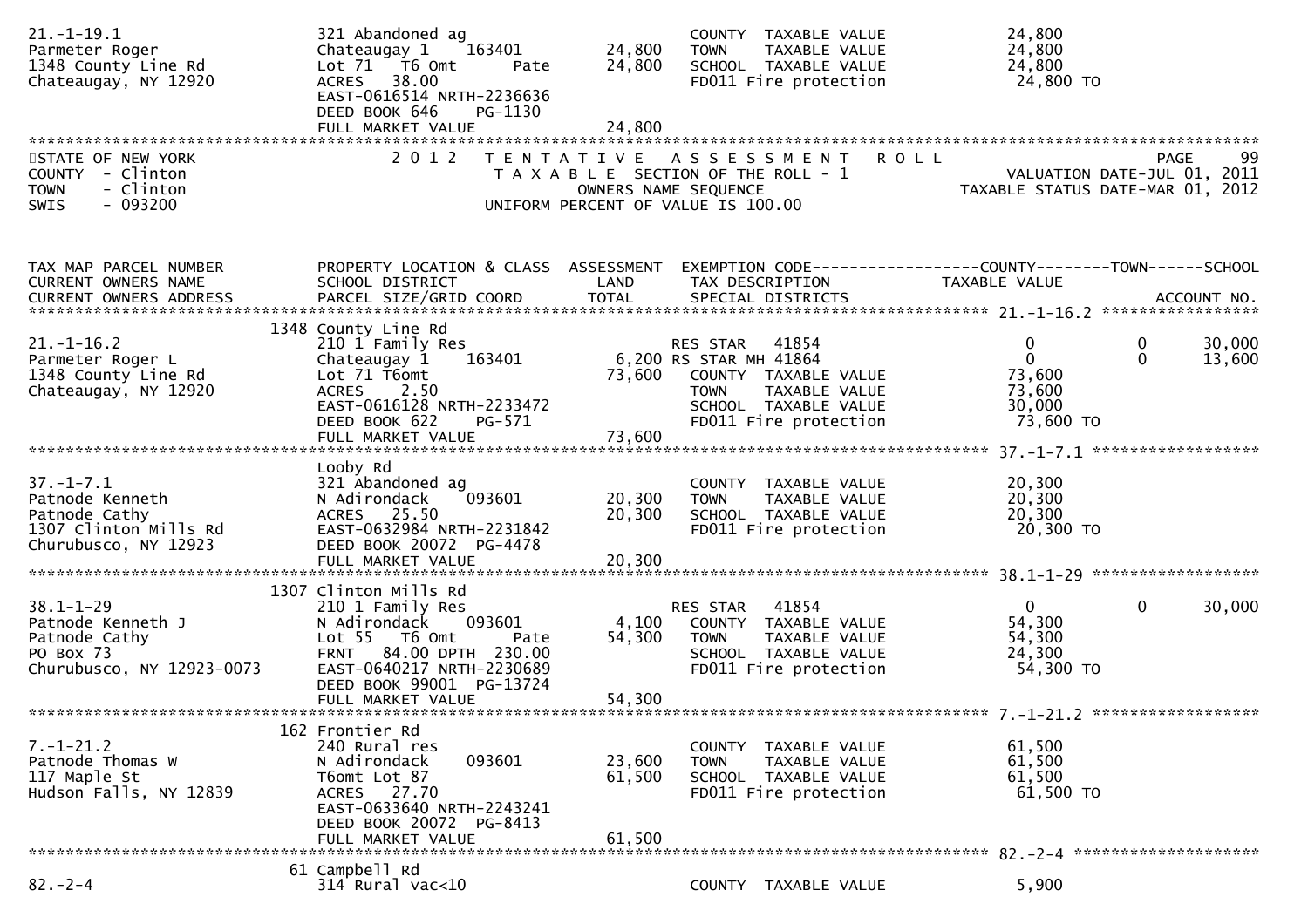| Patnode Warren<br>69 Virginia Ave<br>Rochester, NY 14619                                    | N Adirondack<br>093601<br>Lot 29 T6 Omt<br>2.25<br><b>ACRES</b><br>EAST-0630626 NRTH-2208506<br>DEED BOOK 583<br>PG-1138                                                                            | 5,900<br>5,900<br>5,900    | TAXABLE VALUE<br><b>TOWN</b><br>SCHOOL TAXABLE VALUE<br>FD011 Fire protection                                                                                    | 5,900<br>5,900<br>5,900 TO                                                                                              |
|---------------------------------------------------------------------------------------------|-----------------------------------------------------------------------------------------------------------------------------------------------------------------------------------------------------|----------------------------|------------------------------------------------------------------------------------------------------------------------------------------------------------------|-------------------------------------------------------------------------------------------------------------------------|
| STATE OF NEW YORK<br>COUNTY - Clinton<br>- Clinton<br><b>TOWN</b><br>SWIS<br>$-093200$      | 2 0 1 2                                                                                                                                                                                             | OWNERS NAME SEQUENCE       | TENTATIVE ASSESSMENT<br>T A X A B L E SECTION OF THE ROLL - 1<br>UNIFORM PERCENT OF VALUE IS 100.00                                                              | 100<br><b>ROLL</b><br><b>PAGE</b><br>VALUATION DATE-JUL 01, 2011<br>TAXABLE STATUS DATE-MAR 01, 2012                    |
| TAX MAP PARCEL NUMBER<br>CURRENT OWNERS NAME<br>CURRENT OWNERS ADDRESS                      | PROPERTY LOCATION & CLASS ASSESSMENT<br>SCHOOL DISTRICT                                                                                                                                             | LAND                       | TAX DESCRIPTION                                                                                                                                                  | EXEMPTION CODE-----------------COUNTY-------TOWN------SCHOOL<br>TAXABLE VALUE                                           |
| $68. - 1 - 3$<br>Patnode William L<br>Patnode Linda M<br>27 McIntosh Dr<br>Peru, NY 12972   | Rt 11<br>311 Res vac land<br>N Adirondack<br>093601<br>Lot 35 T6 Omt<br>Pate<br>FRNT 176.10 DPTH 441.02<br>EAST-0640586 NRTH-2216752<br>DEED BOOK 20092 PG-26770                                    | 4,900<br>4,900             | COUNTY TAXABLE VALUE<br><b>TOWN</b><br>TAXABLE VALUE<br>SCHOOL TAXABLE VALUE<br>FD011 Fire protection                                                            | 4,900<br>4,900<br>4,900<br>4,900 TO                                                                                     |
|                                                                                             | FULL MARKET VALUE                                                                                                                                                                                   | 4,900                      |                                                                                                                                                                  |                                                                                                                         |
| $66. - 1 - 2.1$<br>Payne Gary<br>542 High St<br>Bridport, VT 05734                          | Ryan Rd<br>321 Abandoned ag<br>Chateaugay 1<br>163401<br>Lot 31 T6 Omt<br>Pate<br>58.80<br><b>ACRES</b><br>EAST-0622593 NRTH-2215715<br>DEED BOOK 99001 PG-17306<br>FULL MARKET VALUE               | 20,200<br>20,200<br>20,200 | COUNTY TAXABLE VALUE<br>TAXABLE VALUE<br><b>TOWN</b><br>SCHOOL TAXABLE VALUE<br>FD011 Fire protection                                                            | 20,200<br>20, 200<br>20,200<br>20,200 TO                                                                                |
|                                                                                             | 681-683 Frontier Rd                                                                                                                                                                                 |                            |                                                                                                                                                                  |                                                                                                                         |
| $7. - 1 - 4.1$<br>Peck Todd J<br>683 Frontier Rd<br>Churubusco, NY 12923                    | 210 1 Family Res<br>Chateaugay 1 163401<br>Lot 89 T6 Omt Patent<br>$1.00$ BANK<br>860<br><b>ACRES</b><br>EAST-0625509 NRTH-2244391<br>DEED BOOK 20102 PG-37215<br>FULL MARKET VALUE                 | 5,000<br>67,700<br>67,700  | 41854<br>RES STAR<br>COUNTY TAXABLE VALUE<br><b>TOWN</b><br>TAXABLE VALUE<br>SCHOOL TAXABLE VALUE<br>FD011 Fire protection                                       | $\Omega$<br>$\mathbf{0}$<br>30,000<br>67,700<br>67,700<br>37,700<br>67,700 TO                                           |
|                                                                                             |                                                                                                                                                                                                     |                            |                                                                                                                                                                  |                                                                                                                         |
| $69. - 1 - 14.2$<br>Pelletier Marcel A<br>466 Brandy Brook Rd<br>Ellenburg Center, NY 12934 | 466 Brandy Brook Rd<br>210 1 Family Res<br>N Adirondack<br>093601<br>Lot 25 T6omt<br>9.30 BANK<br>432<br><b>ACRES</b><br>EAST-0648355 NRTH-2209628<br>DEED BOOK 20102 PG-30807<br>FULL MARKET VALUE | 120,000<br>120,000         | 41802<br>AGED COUN<br>11,600 SR STAR<br>41834<br><b>COUNTY</b><br>TAXABLE VALUE<br>TAXABLE VALUE<br><b>TOWN</b><br>SCHOOL TAXABLE VALUE<br>FD011 Fire protection | 60,000<br>0<br>$\mathbf 0$<br>62,200<br>0<br>60,000<br>120,000<br>57,800<br>120,000 TO<br>38.1-1-15 ******************* |
|                                                                                             | 16 Smith St                                                                                                                                                                                         |                            |                                                                                                                                                                  |                                                                                                                         |
| $38.1 - 1 - 15$                                                                             | 210 1 Family Res                                                                                                                                                                                    |                            | COUNTY TAXABLE VALUE                                                                                                                                             | 15,000                                                                                                                  |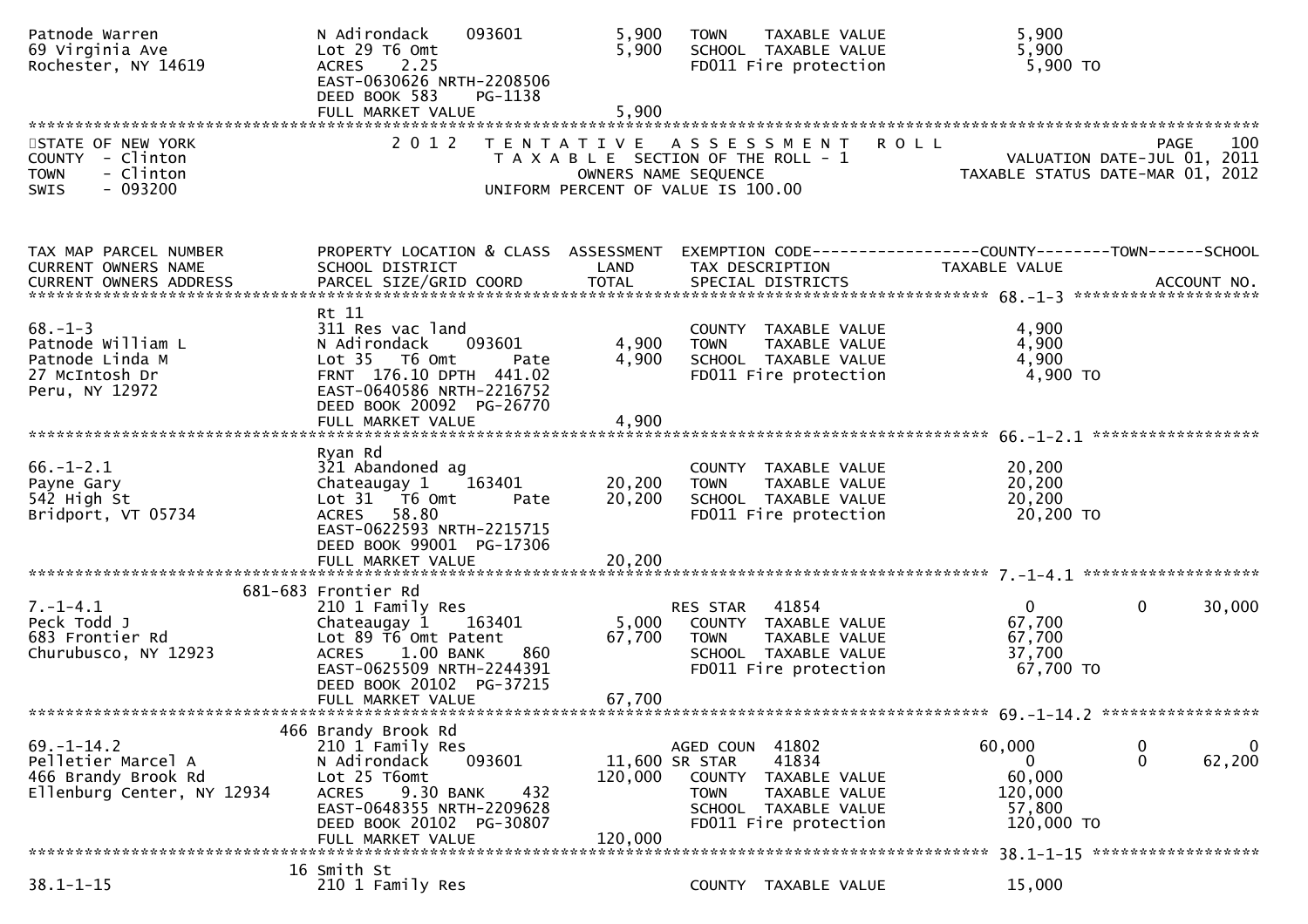| Perrault Jean-Paul<br>85 Sycamore Rd<br>Jersey City, NJ 07305                                 | 093601<br>N Adirondack<br>Lot 66<br>T6 Omt<br>Pate<br>FRNT 82.50 DPTH 255.00<br>EAST-0640374 NRTH-2231248<br>DEED BOOK 20102 PG-34118                                                                   | 4,100<br>15,000            | TAXABLE VALUE<br><b>TOWN</b><br>SCHOOL TAXABLE VALUE<br>FD011 Fire protection                                              | 15,000<br>15,000<br>15,000 TO                                                                        |
|-----------------------------------------------------------------------------------------------|---------------------------------------------------------------------------------------------------------------------------------------------------------------------------------------------------------|----------------------------|----------------------------------------------------------------------------------------------------------------------------|------------------------------------------------------------------------------------------------------|
|                                                                                               |                                                                                                                                                                                                         |                            |                                                                                                                            |                                                                                                      |
| STATE OF NEW YORK<br>COUNTY - Clinton<br>- Clinton<br><b>TOWN</b><br>$-093200$<br>SWIS        | 2 0 1 2                                                                                                                                                                                                 | OWNERS NAME SEQUENCE       | TENTATIVE ASSESSMENT<br>T A X A B L E SECTION OF THE ROLL - 1<br>UNIFORM PERCENT OF VALUE IS 100.00                        | <b>ROLL</b><br>101<br><b>PAGE</b><br>VALUATION DATE-JUL 01, 2011<br>TAXABLE STATUS DATE-MAR 01, 2012 |
| TAX MAP PARCEL NUMBER<br>CURRENT OWNERS NAME<br><b>CURRENT OWNERS ADDRESS</b>                 | PROPERTY LOCATION & CLASS ASSESSMENT<br>SCHOOL DISTRICT                                                                                                                                                 | LAND                       | TAX DESCRIPTION                                                                                                            | EXEMPTION CODE------------------COUNTY--------TOWN------SCHOOL<br>TAXABLE VALUE                      |
| $38.1 - 1 - 25$<br>Perreault Alvin M<br>PO Box 134<br>Churubusco, NY 12923                    | 1259 Clinton Mills Rd<br>210 1 Family Res<br>093601<br>N Adirondack<br>Lot 55  T6 Omt<br>Pate<br>99.00 DPTH 140.00<br><b>FRNT</b><br>EAST-0641397 NRTH-2230878<br>DEED BOOK 20061 PG-90839              | 4,000<br>48,300            | RES STAR<br>41854<br>COUNTY TAXABLE VALUE<br>TAXABLE VALUE<br><b>TOWN</b><br>SCHOOL TAXABLE VALUE<br>FD011 Fire protection | 30,000<br>$\mathbf{0}$<br>$\mathbf{0}$<br>48,300<br>48,300<br>18,300<br>48,300 TO                    |
|                                                                                               | FULL MARKET VALUE                                                                                                                                                                                       | 48,300                     |                                                                                                                            |                                                                                                      |
| $6. - 1 - 8$<br>Perry Robert<br>Jarvis Darlene S<br>153 Prospect Ave<br>Plattsburgh, NY 12901 | Frontier Rd<br>260 Seasonal res<br>163401<br>Chateaugay 1<br>Lot 89 T6 Omt<br>Pate<br>ACRES 189.80<br>EAST-0621761 NRTH-2244555<br>DEED BOOK 1025<br>$PG-22$                                            | 77,500<br>83,600           | COUNTY TAXABLE VALUE<br><b>TOWN</b><br>TAXABLE VALUE<br>SCHOOL TAXABLE VALUE<br>FD011 Fire protection                      | 83,600<br>83,600<br>83,600<br>83,600 TO                                                              |
|                                                                                               |                                                                                                                                                                                                         |                            |                                                                                                                            |                                                                                                      |
| $22. - 1 - 9.1$<br>Perry Roy M<br>234 Merchia Rd<br>Churubusco, NY 12923                      | 5 Merchia Rd<br>270 Mfg housing<br>093601<br>N Adirondack<br>Lot <sub>73</sub><br>T6 Omt<br>Pate<br>44.40<br><b>ACRES</b><br>EAST-0632358 NRTH-2236325<br>DEED BOOK 20041 PG-65633<br>FULL MARKET VALUE | 29,700<br>48,000<br>48,000 | 41854<br>RES STAR<br>COUNTY TAXABLE VALUE<br>TAXABLE VALUE<br><b>TOWN</b><br>SCHOOL TAXABLE VALUE<br>FD011 Fire protection | $\mathbf{0}$<br>30,000<br>$\Omega$<br>48,000<br>48,000<br>18,000<br>48,000 TO                        |
|                                                                                               |                                                                                                                                                                                                         |                            |                                                                                                                            |                                                                                                      |
| $21 - 1 - 11$<br>Peryea Gary<br>Peryea Melissa<br>105 Brunell Rd<br>Altona, NY 12910          | Lost Nation Rd<br>321 Abandoned ag<br>N Adirondack<br>093601<br>Lot 72<br>T6 Omt<br>Pate<br>42.90<br><b>ACRES</b><br>EAST-0622460 NRTH-2235453<br>DEED BOOK 20001 PG-21664<br>FULL MARKET VALUE         | 29,000<br>29,000<br>29,000 | COUNTY TAXABLE VALUE<br><b>TOWN</b><br>TAXABLE VALUE<br>SCHOOL TAXABLE VALUE<br>FD011 Fire protection                      | 29,000<br>29,000<br>29,000<br>29,000 TO                                                              |
|                                                                                               | Lost Nation Rd                                                                                                                                                                                          |                            |                                                                                                                            |                                                                                                      |
| $21. - 1 - 12.1$                                                                              | 321 Abandoned ag                                                                                                                                                                                        |                            | COUNTY TAXABLE VALUE                                                                                                       | 22,300                                                                                               |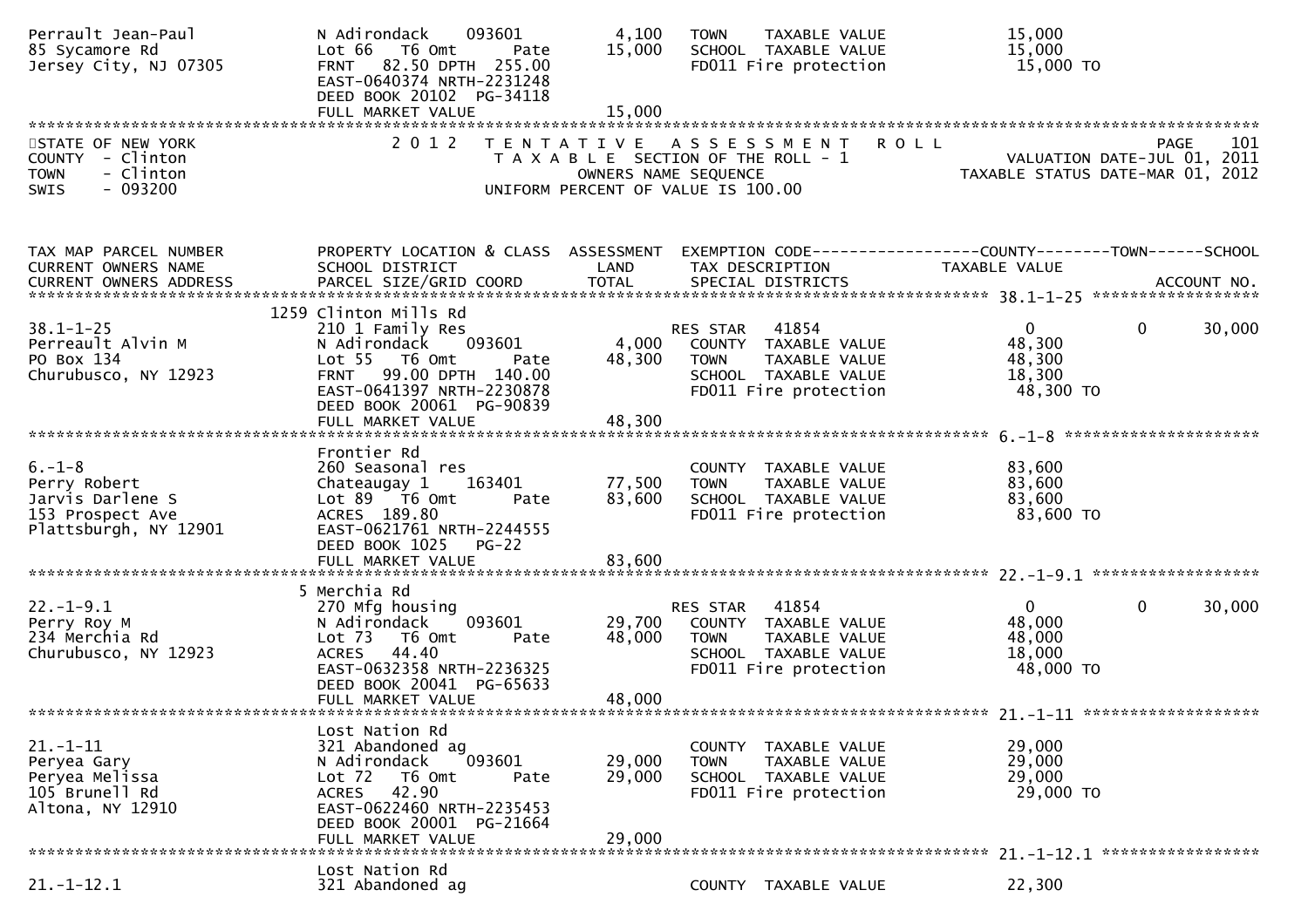| Peryea Gary<br>Peryea Melissa<br>105 Brunell Rd<br>Altona, NY 12910                         | 163401<br>Chateaugay 1<br>Lot 72 T6 Omt<br>Pate<br>ACRES 29.60<br>EAST-0622422 NRTH-2234420<br>DEED BOOK 20041 PG-76652                                                                               | 22,300<br>22,300           | TAXABLE VALUE<br><b>TOWN</b><br>SCHOOL TAXABLE VALUE<br>FD011 Fire protection                         | 22,300<br>22,300<br>22,300 TO                                                                        |
|---------------------------------------------------------------------------------------------|-------------------------------------------------------------------------------------------------------------------------------------------------------------------------------------------------------|----------------------------|-------------------------------------------------------------------------------------------------------|------------------------------------------------------------------------------------------------------|
|                                                                                             |                                                                                                                                                                                                       |                            |                                                                                                       |                                                                                                      |
| STATE OF NEW YORK<br>COUNTY - Clinton<br>- Clinton<br><b>TOWN</b><br>$-093200$<br>SWIS      | 2 0 1 2                                                                                                                                                                                               | OWNERS NAME SEQUENCE       | TENTATIVE ASSESSMENT<br>T A X A B L E SECTION OF THE ROLL - 1<br>UNIFORM PERCENT OF VALUE IS 100.00   | 102<br><b>ROLL</b><br><b>PAGE</b><br>VALUATION DATE-JUL 01, 2011<br>TAXABLE STATUS DATE-MAR 01, 2012 |
| TAX MAP PARCEL NUMBER<br><b>CURRENT OWNERS NAME</b>                                         | PROPERTY LOCATION & CLASS ASSESSMENT<br>SCHOOL DISTRICT                                                                                                                                               | LAND                       | TAX DESCRIPTION                                                                                       | EXEMPTION CODE-----------------COUNTY-------TOWN------SCHOOL<br>TAXABLE VALUE                        |
| $21.-1-12.4$<br>Peryea Gary<br>Peryea Melissa<br>105 Brunell Rd<br>Altona, NY 12910         | whalen Rd<br>321 Abandoned ag<br>093601<br>N Adirondack<br>72 T6omt<br>ACRES 16.50<br>EAST-0624012 NRTH-2234632<br>DEED BOOK 20092 PG-28929<br>FULL MARKET VALUE                                      | 15,800<br>15,800<br>15,800 | COUNTY TAXABLE VALUE<br><b>TOWN</b><br>TAXABLE VALUE<br>SCHOOL TAXABLE VALUE<br>FD011 Fire protection | 15,800<br>15,800<br>15,800<br>15,800 TO                                                              |
| $21. - 1 - 9$<br>Peryea Gary A<br>Peryea Melissa M<br>105 Brunell Rd<br>Altona, NY 12910    | Whalen Rd<br>321 Abandoned ag<br>093601<br>N Adirondack<br>Lot 72 T6 Omt<br>ACRES 35.10<br>EAST-0623740 NRTH-2237508<br>DEED BOOK 995<br>$PG-125$<br>FULL MARKET VALUE                                | 28,900<br>28,900<br>28,900 | COUNTY TAXABLE VALUE<br>TAXABLE VALUE<br><b>TOWN</b><br>SCHOOL TAXABLE VALUE<br>FD011 Fire protection | 28,900<br>28,900<br>28,900<br>28,900 TO                                                              |
| $37. - 1 - 4$<br>Peryea Melissa<br>105 Brunnell Rd<br>Altona, NY 12910                      | 146 whalen Rd<br>270 Mfg housing<br>093601<br>N Adirondack<br>Lot $68$ & $69$ T6omt<br>Also Deed 612/680<br>ACRES 71.40<br>EAST-0628745 NRTH-2231560<br>DEED BOOK 20061 PG-91212<br>FULL MARKET VALUE | 34,200<br>38,000<br>38,000 | COUNTY TAXABLE VALUE<br><b>TOWN</b><br>TAXABLE VALUE<br>SCHOOL TAXABLE VALUE<br>FD011 Fire protection | 38,000<br>38,000<br>38,000<br>38,000 TO<br>21. -1-12.3 ******************                            |
| $21. - 1 - 12.3$<br>Peryea Melissa M<br>Peryea Gary A<br>105 Brunell Rd<br>Altona, NY 12910 | whalen Rd<br>321 Abandoned ag<br>163401<br>Chateaugay 1<br>Lot 72 T6omt<br>ACRES 12.00<br>EAST-0623724 NRTH-2235066<br>DEED BOOK 20041 PG-78425<br>FULL MARKET VALUE<br>County Line Rd                | 13,500<br>13,500<br>13,500 | COUNTY TAXABLE VALUE<br>TAXABLE VALUE<br><b>TOWN</b><br>SCHOOL TAXABLE VALUE<br>FD011 Fire protection | 13,500<br>13,500<br>13,500<br>13,500 TO                                                              |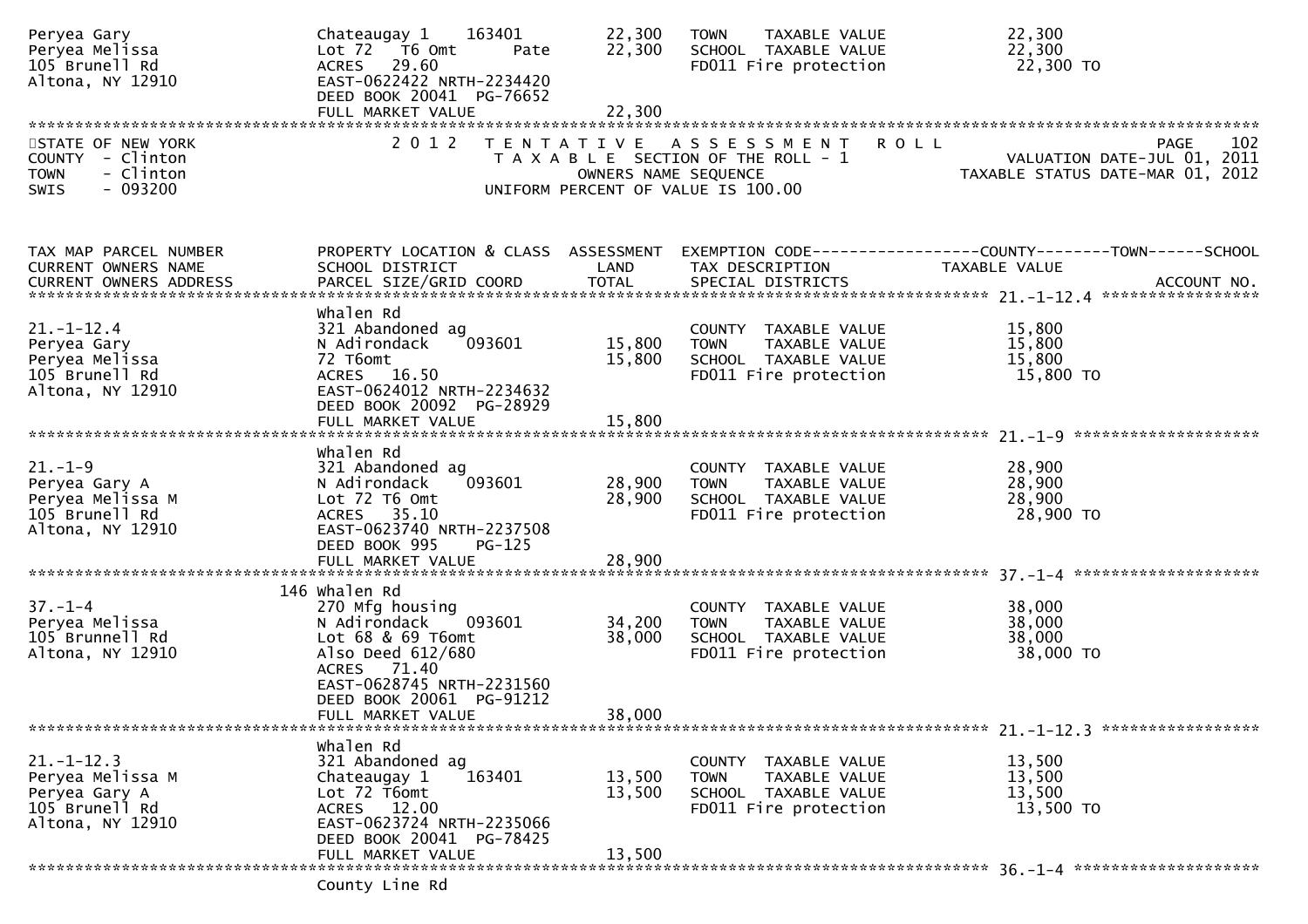| $36. - 1 - 4$<br>Petrecca Giovanni<br>Arganese Mario<br>128 Lake Roxanne Rd<br>Ellenburg Depot, NY 12935                     | 260 Seasonal res<br>Chateaugay 1<br>163401<br>Lot 51 T6 Omt<br>Pate<br>ACRES 65.00<br>EAST-0617909 NRTH-2226101<br>DEED BOOK 20112 PG-42414<br>FULL MARKET VALUE                      | 36,000<br>48,000<br>48,000 | COUNTY TAXABLE VALUE<br>TAXABLE VALUE<br><b>TOWN</b><br>SCHOOL TAXABLE VALUE<br>FD011 Fire protection                                      | 48,000<br>48,000<br>48,000<br>48,000 TO                                               |
|------------------------------------------------------------------------------------------------------------------------------|---------------------------------------------------------------------------------------------------------------------------------------------------------------------------------------|----------------------------|--------------------------------------------------------------------------------------------------------------------------------------------|---------------------------------------------------------------------------------------|
| STATE OF NEW YORK<br>COUNTY - Clinton<br><b>TOWN</b><br>- Clinton<br>$-093200$<br>SWIS                                       | 2 0 1 2                                                                                                                                                                               |                            | TENTATIVE ASSESSMENT<br><b>ROLL</b><br>T A X A B L E SECTION OF THE ROLL - 1<br>OWNERS NAME SEQUENCE<br>UNIFORM PERCENT OF VALUE IS 100.00 | 103<br><b>PAGE</b><br>VALUATION DATE-JUL 01, 2011<br>TAXABLE STATUS DATE-MAR 01, 2012 |
| TAX MAP PARCEL NUMBER<br>CURRENT OWNERS NAME                                                                                 | PROPERTY LOCATION & CLASS ASSESSMENT<br>SCHOOL DISTRICT                                                                                                                               | LAND                       | TAX DESCRIPTION                                                                                                                            | EXEMPTION CODE-----------------COUNTY--------TOWN------SCHOOL<br>TAXABLE VALUE        |
| $68. - 1 - 2.3$<br>Piccone Joseph<br>6649 Route 11<br>Churubusco, NY 12923                                                   | 6649 Rt 11<br>240 Rural res<br>093601<br>N Adirondack<br>Lot 34 76 0mt<br>Pate<br>35.70<br><b>ACRES</b><br>EAST-0638556 NRTH-2217894<br>DEED BOOK 20112 PG-41911                      | 25,400<br>93,000           | RES STAR<br>41854<br>COUNTY TAXABLE VALUE<br><b>TOWN</b><br>TAXABLE VALUE<br>SCHOOL TAXABLE VALUE<br>FD011 Fire protection                 | $\mathbf{0}$<br>30,000<br>0<br>93,000<br>93,000<br>63,000<br>93,000 TO                |
|                                                                                                                              |                                                                                                                                                                                       |                            |                                                                                                                                            |                                                                                       |
| $22. - 1 - 12.2$<br>Pisar Johnny<br>Rodrigue Jean Luc<br>Attn: Jean-Pierre-LeBlanc<br>66 Armand St<br>St Timothee QC, Canada | 306 Merchia Rd<br>321 Abandoned ag<br>N Adirondack<br>093601<br>Lot 73 T6omt<br>ACRES 45.00<br>EAST-0630725 NRTH-2236023<br>DEED BOOK 856<br>$PG-248$                                 | 30,000<br>30,000           | COUNTY TAXABLE VALUE<br>TAXABLE VALUE<br><b>TOWN</b><br>SCHOOL TAXABLE VALUE<br>FD011 Fire protection                                      | 30,000<br>30,000<br>30,000<br>30,000 TO                                               |
| $38. - 1 - 11$<br>Poggio Dante<br>Poggio Maria L<br>146 Rosewood Rd<br>Kings Park, NY 11754                                  | Clinton Mills Rd<br>323 Vacant rural<br>093601<br>N Adirondack<br>Lot 66  T6 0mt<br>Pate<br>ACRES 107.30<br>EAST-0644011 NRTH-2231830<br>DEED BOOK 514<br>PG-267<br>FULL MARKET VALUE | 46,300<br>46,300<br>46,300 | COUNTY TAXABLE VALUE<br><b>TOWN</b><br>TAXABLE VALUE<br>SCHOOL TAXABLE VALUE<br>FD011 Fire protection                                      | 46,300<br>46,300<br>46,300<br>46,300 TO                                               |
|                                                                                                                              | Lafrancis Rd                                                                                                                                                                          |                            |                                                                                                                                            |                                                                                       |
| $69. - 1 - 2$<br>Polletta Vittorio<br>5816 Rt 11<br>Ellenburg Center, NY 12934                                               | 321 Abandoned ag<br>093601<br>N Adirondack<br>Lot 25 T6 Omt<br>Pate<br>ACRES 108.30<br>EAST-0651253 NRTH-2213876<br>DEED BOOK 555<br>PG-1097                                          | 52,900<br>52,900           | COUNTY TAXABLE VALUE<br><b>TOWN</b><br>TAXABLE VALUE<br>SCHOOL TAXABLE VALUE<br>FD011 Fire protection                                      | 52,900<br>52,900<br>52,900<br>52,900 TO                                               |
|                                                                                                                              | FULL MARKET VALUE<br>Liberty Pole Rd                                                                                                                                                  | 52,900                     |                                                                                                                                            |                                                                                       |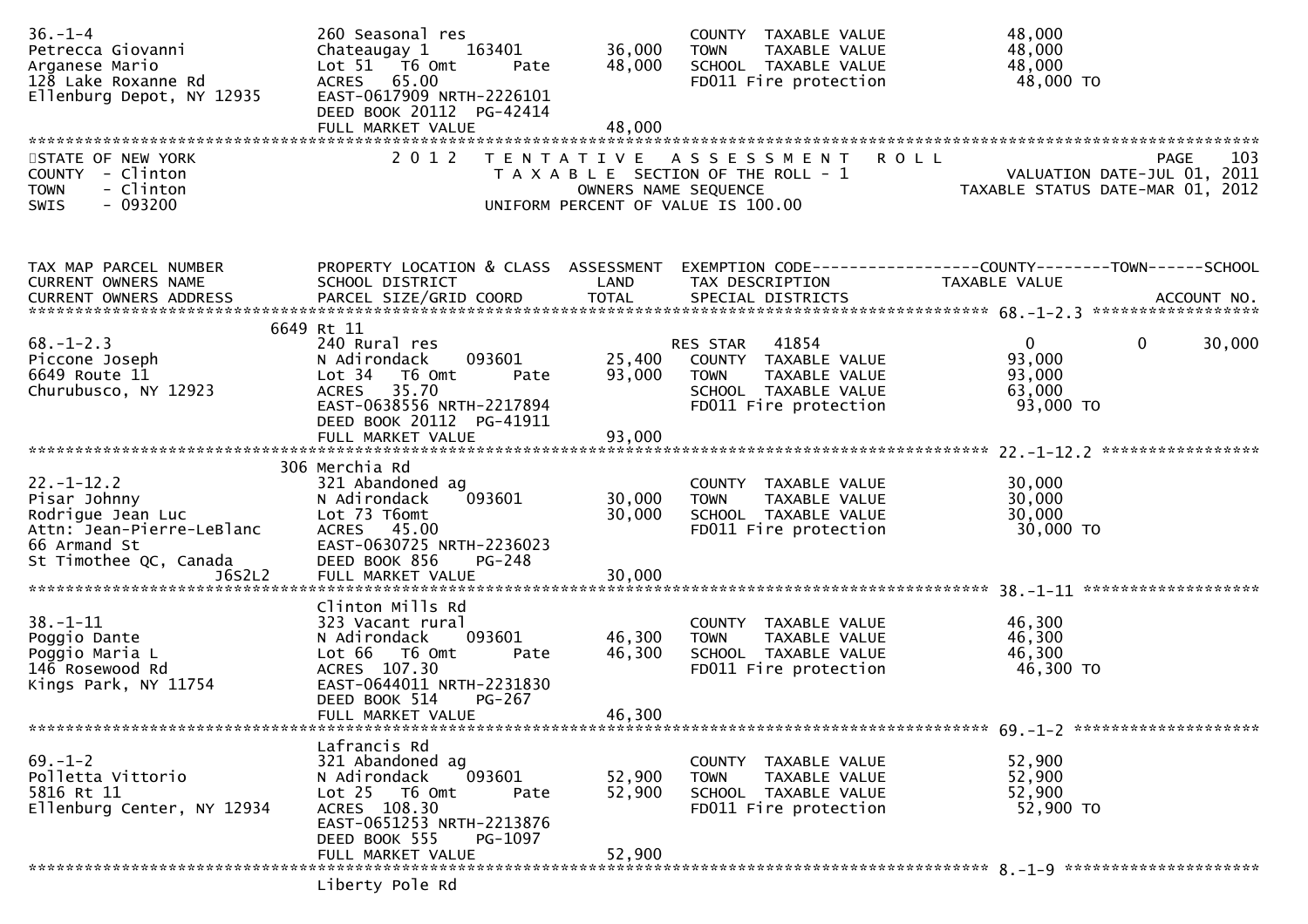| $8. - 1 - 9$<br>Pollic John<br>Pollic Lucia<br>12615 Shery Ln<br>Southgate, MI 48195           | 321 Abandoned ag<br>N Adirondack<br>093601<br>Lot 86<br>T6 Omt<br>Pate<br>ACRES 68.20<br>EAST-0640038 NRTH-2242505<br>DEED BOOK 20021 PG-49135<br>FULL MARKET VALUE                        | 41,600<br>41,600<br>41,600   | COUNTY TAXABLE VALUE<br>TAXABLE VALUE<br><b>TOWN</b><br>SCHOOL TAXABLE VALUE<br>FD011 Fire protection | 41,600<br>41,600<br>41,600<br>41,600 TO                                                   |
|------------------------------------------------------------------------------------------------|--------------------------------------------------------------------------------------------------------------------------------------------------------------------------------------------|------------------------------|-------------------------------------------------------------------------------------------------------|-------------------------------------------------------------------------------------------|
| STATE OF NEW YORK<br>COUNTY - Clinton<br>- Clinton<br><b>TOWN</b><br>$-093200$<br>SWIS         | 2 0 1 2                                                                                                                                                                                    | OWNERS NAME SEQUENCE         | TENTATIVE ASSESSMENT<br>T A X A B L E SECTION OF THE ROLL - 1<br>UNIFORM PERCENT OF VALUE IS 100.00   | 104<br>R O L L<br>PAGE<br>VALUATION DATE-JUL 01, 2011<br>TAXABLE STATUS DATE-MAR 01, 2012 |
| TAX MAP PARCEL NUMBER<br>CURRENT OWNERS NAME                                                   | PROPERTY LOCATION & CLASS ASSESSMENT<br>SCHOOL DISTRICT                                                                                                                                    | LAND                         | TAX DESCRIPTION                                                                                       | EXEMPTION CODE-----------------COUNTY--------TOWN------SCHOOL<br>TAXABLE VALUE            |
| $8. - 1 - 14.1$<br>Pollic John<br>Pollic Lucia<br>12615 Shery Ln<br>Southgate, MI 48195        | 268 Liberty Pole Rd<br>321 Abandoned ag<br>093601<br>N Adirondack<br>$Lot 85$ T6 Omt<br>Pate<br>ACRES 142.00<br>EAST-0645560 NRTH-2243159<br>DEED BOOK 20041 PG-72181<br>FULL MARKET VALUE | 65,600<br>65,600<br>65,600   | COUNTY TAXABLE VALUE<br><b>TOWN</b><br>TAXABLE VALUE<br>SCHOOL TAXABLE VALUE<br>FD011 Fire protection | 65,600<br>65,600<br>65,600<br>65,600 TO                                                   |
| $8. - 1 - 10.43$<br>Pollic John J<br>Pollic Lucia M<br>12615 Shery Ln<br>Southgate, MI 48195   | Liberty Pole Rd<br>321 Abandoned ag<br>N Adirondack<br>093601<br>Lot 86 T6omt<br>ACRES 29.80<br>EAST-0642557 NRTH-2242410<br>DEED BOOK 99001 PG-11708<br>FULL MARKET VALUE                 | 6,000<br>6,000<br>6,000      | COUNTY TAXABLE VALUE<br>TAXABLE VALUE<br><b>TOWN</b><br>SCHOOL TAXABLE VALUE<br>FD011 Fire protection | 6,000<br>6,000<br>6,000<br>6,000 TO                                                       |
| $8. - 1 - 12.2$<br>Pollic John J<br>Pollic Lucia M<br>12615 Shery Ln<br>Southgate, MI 48195    | Liberty Pole Rd<br>321 Abandoned ag<br>N Adirondack<br>093601<br>Lot 76 & 85 T6omt<br>ACRES 29.70<br>EAST-0644734 NRTH-2241494<br>DEED BOOK 99001 PG-11710<br>FULL MARKET VALUE            | 7,200<br>7,200<br>7,200      | COUNTY TAXABLE VALUE<br>TAXABLE VALUE<br><b>TOWN</b><br>SCHOOL TAXABLE VALUE<br>FD011 Fire protection | 7,200<br>7,200<br>7,200<br>7,200 TO                                                       |
| $67. - 1 - 1$<br>Poupore Alma<br>Poupore Reginald J<br>147 Nephew Rd<br>Mooers Forks, NY 12959 | 369 Campbell Rd<br>241 Rural res&ag<br>093601<br>N Adirondack<br>Lot 32<br>T6 Omt<br>Pate<br>ACRES 100.00<br>EAST-0628211 NRTH-2216136<br>DEED BOOK 20051 PG-83930<br>FULL MARKET VALUE    | 69,500<br>106,500<br>106,500 | COUNTY TAXABLE VALUE<br><b>TOWN</b><br>TAXABLE VALUE<br>SCHOOL TAXABLE VALUE<br>FD011 Fire protection | 106,500<br>106,500<br>106,500<br>106,500 TO                                               |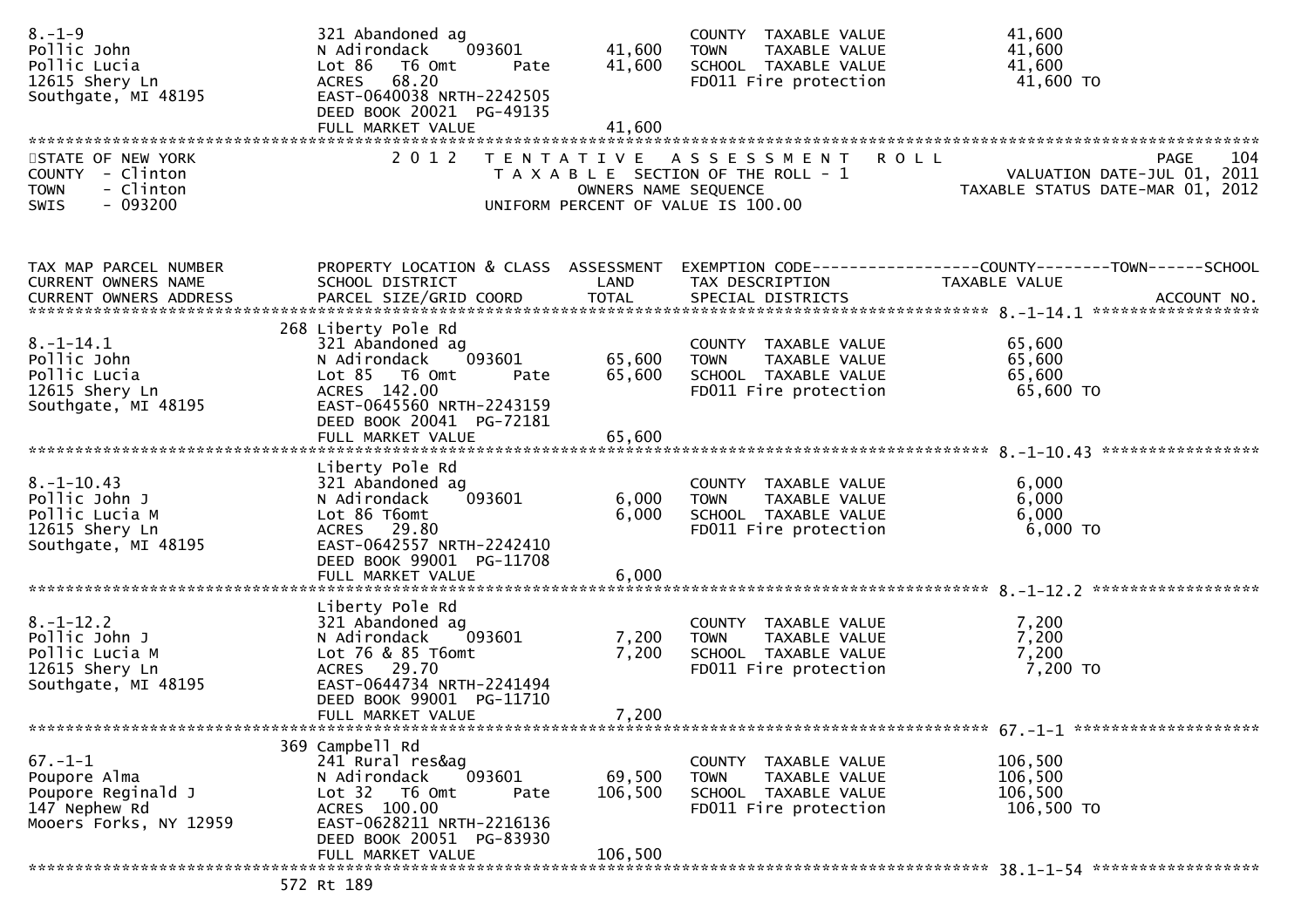| $38.1 - 1 - 54$<br>Poupore Delton<br>46 Smiddy Rd<br>Fort Covington, NY 12937                                         | 210 1 Family Res<br>093601<br>N Adirondack<br>Lot 66 T6 Omt<br>Pate<br>FRNT 165.00 DPTH 247.73<br>EAST-0639271 NRTH-2231167<br>DEED BOOK 20092 PG-28855<br>FULL MARKET VALUE                             | 4,900<br>57,400<br>57,400 | 41854<br>RES STAR<br>COUNTY TAXABLE VALUE<br>TAXABLE VALUE<br><b>TOWN</b><br>SCHOOL TAXABLE VALUE<br>FD011 Fire protection     | $\mathbf{0}$<br>57,400<br>57,400<br>27,400<br>57,400 TO                             | $\mathbf 0$<br>30,000  |
|-----------------------------------------------------------------------------------------------------------------------|----------------------------------------------------------------------------------------------------------------------------------------------------------------------------------------------------------|---------------------------|--------------------------------------------------------------------------------------------------------------------------------|-------------------------------------------------------------------------------------|------------------------|
| STATE OF NEW YORK<br>COUNTY - Clinton<br><b>TOWN</b><br>- Clinton<br>$-093200$<br>SWIS                                | 2 0 1 2                                                                                                                                                                                                  |                           | TENTATIVE ASSESSMENT<br>T A X A B L E SECTION OF THE ROLL - 1<br>OWNERS NAME SEQUENCE<br>UNIFORM PERCENT OF VALUE IS 100.00    | <b>ROLL</b><br>PAGE 105<br>VALUATION DATE-JUL 01, 2011<br>TAXARLE STATUS DATE ::: 1 | 105<br><b>PAGE</b>     |
| TAX MAP PARCEL NUMBER<br>CURRENT OWNERS NAME                                                                          | PROPERTY LOCATION & CLASS ASSESSMENT<br>SCHOOL DISTRICT                                                                                                                                                  | LAND                      | EXEMPTION CODE-----------------COUNTY--------TOWN------SCHOOL<br>TAX DESCRIPTION                                               | TAXABLE VALUE                                                                       |                        |
| $38.1 - 1 - 33.1$<br>Poupore Gregory<br>Poupore Allison<br>1331 Clinton Mills Rd<br>PO Box 53<br>Churubusco, NY 12923 | 1331 Clinton Mills Rd<br>210 1 Family Res<br>093601<br>N Adirondack<br>Lot 55 T6 Omt<br>Pate<br>FRNT 132.02 DPTH 305.44<br><b>BANK</b><br>080<br>EAST-0639581 NRTH-2230592<br>DEED BOOK 20021 PG-44841   | 4,800<br>89,700           | RES STAR<br>41854<br>COUNTY TAXABLE VALUE<br><b>TOWN</b><br>TAXABLE VALUE<br>SCHOOL TAXABLE VALUE<br>FD011 Fire protection     | $\mathbf{0}$<br>89,700<br>89,700<br>59,700<br>89,700 TO                             | $\mathbf{0}$<br>30,000 |
|                                                                                                                       | FULL MARKET VALUE                                                                                                                                                                                        | 89,700                    |                                                                                                                                |                                                                                     |                        |
| $38.1 - 1 - 41$<br>Poupore Jason J<br>PO Box 84<br>Churubusco, NY 12923                                               | 1318 Clinton Mills Rd<br>210 1 Family Res<br>N Adirondack<br>093601<br>Lot 66<br>T6 Omt<br>Pate<br>FRNT 111.00 DPTH 255.00<br>EAST-0639918 NRTH-2230936<br>DEED BOOK 20041 PG-70382<br>FULL MARKET VALUE | 4,600<br>15,800<br>15,800 | <b>RES STAR 41854</b><br>COUNTY TAXABLE VALUE<br><b>TOWN</b><br>TAXABLE VALUE<br>SCHOOL TAXABLE VALUE<br>FD011 Fire protection | $\mathbf{0}$<br>15,800<br>15,800<br>$\overline{0}$<br>15,800 TO                     | $\mathbf{0}$<br>15,800 |
|                                                                                                                       |                                                                                                                                                                                                          |                           |                                                                                                                                |                                                                                     |                        |
| $82 - 2 - 2.1$<br>Poupore Leon P<br>Poupore Ann M<br>71 Campbell Rd<br>Churubusco, NY 12923                           | 85 Campbell Rd<br>$314$ Rural vac< $10$<br>093601<br>N Adirondack<br>Lot 29 T6 Omt<br>ACRES 6.70<br>EAST-0630461 NRTH-2209103<br>DEED BOOK 99001 PG-14192                                                | 8,500<br>8,500            | COUNTY TAXABLE VALUE<br>TAXABLE VALUE<br><b>TOWN</b><br>SCHOOL TAXABLE VALUE<br>FD011 Fire protection                          | 8,500<br>8,500<br>8,500<br>8,500 TO                                                 |                        |
|                                                                                                                       | FULL MARKET VALUE                                                                                                                                                                                        | 8,500                     |                                                                                                                                |                                                                                     |                        |
|                                                                                                                       | 71 Campbell Rd                                                                                                                                                                                           |                           | 98 PCT OF VALUE USED FOR EXEMPTION PURPOSES                                                                                    |                                                                                     |                        |
| $82 - 2 - 2.2$<br>Poupore Leon P<br>Poupore Ann M<br>71 Campbell Rd<br>Churubusco, NY 12923                           | 270 Mfg housing<br>093601<br>N Adirondack<br>Lot 29 T6omt<br>1.50<br><b>ACRES</b><br>EAST-0630562 NRTH-2208758                                                                                           | 23,600                    | WARCOMALL 41131<br>41854<br>5,400 RES STAR<br>COUNTY<br>TAXABLE VALUE<br><b>TOWN</b><br>TAXABLE VALUE<br>SCHOOL TAXABLE VALUE  | 5,782<br>5,782<br>0<br>17,818<br>17,818<br>0                                        | 0<br>23,600            |
|                                                                                                                       | DEED BOOK 811<br>$PG-245$<br>FULL MARKET VALUE                                                                                                                                                           | 23,600                    | FD011 Fire protection                                                                                                          | 23,600 TO                                                                           |                        |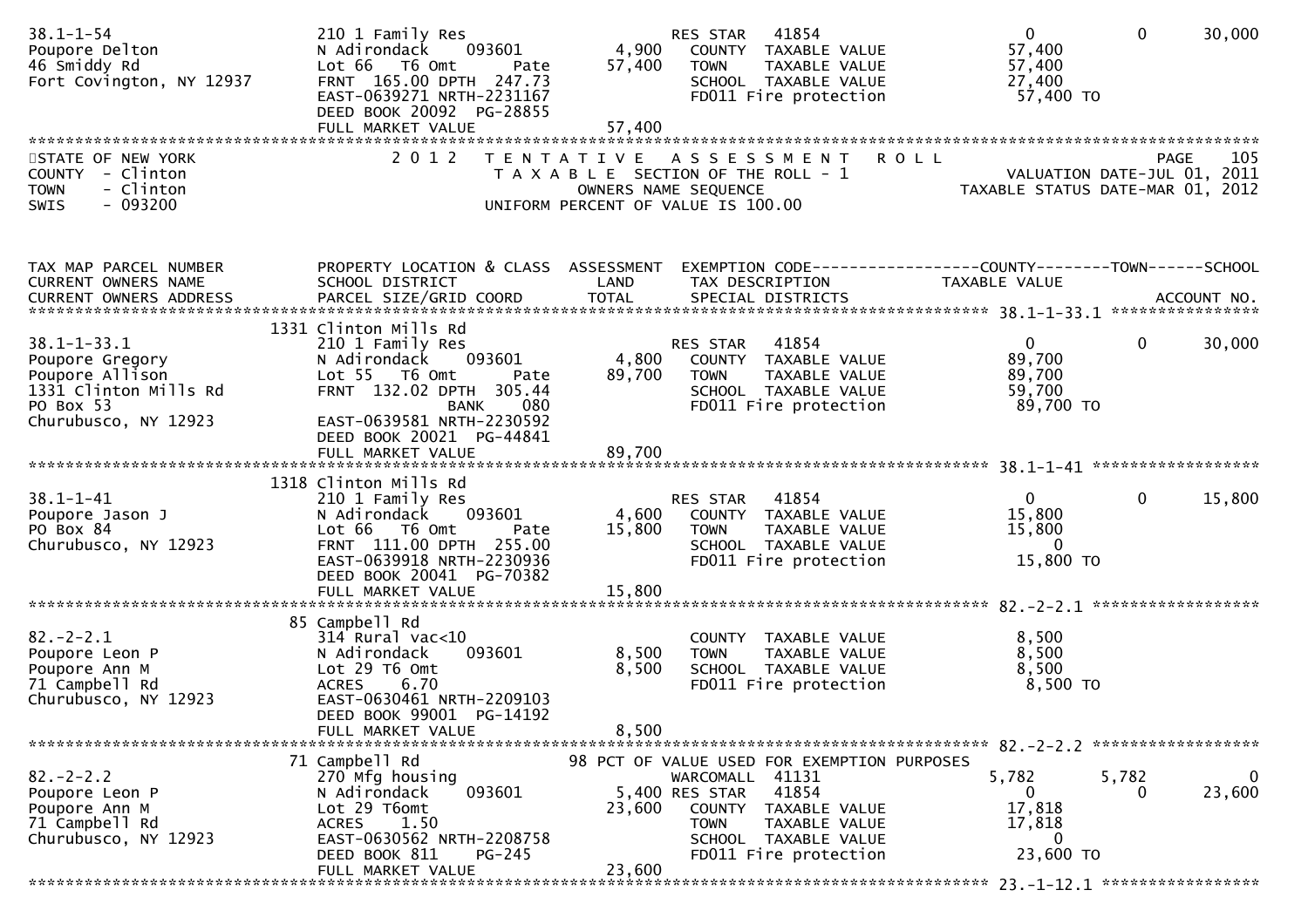| $23. - 1 - 12.1$<br>Poupore Ross J<br>Poupore Carol<br>780 Rt 189<br>Churubusco, NY 12923                                                               | 780 Rt 189<br>240 Rural res<br>N Adirondack<br>093601<br>Lot 75 T6 Omt<br>ACRES 79.00<br>EAST-0639846 NRTH-2236882<br>DEED BOOK 404<br>$PG-243$<br>FULL MARKET VALUE                | 44,000<br>106,000<br>106,000  | 41834<br>SR STAR<br>COUNTY TAXABLE VALUE<br>TAXABLE VALUE<br><b>TOWN</b><br>SCHOOL TAXABLE VALUE<br>FD011 Fire protection             | 0<br>106,000<br>106,000<br>43,800<br>106,000 TO         | $\mathbf 0$<br>62,200                                                          |
|---------------------------------------------------------------------------------------------------------------------------------------------------------|-------------------------------------------------------------------------------------------------------------------------------------------------------------------------------------|-------------------------------|---------------------------------------------------------------------------------------------------------------------------------------|---------------------------------------------------------|--------------------------------------------------------------------------------|
| STATE OF NEW YORK<br>COUNTY - Clinton<br>- Clinton<br><b>TOWN</b><br>$-093200$<br><b>SWIS</b>                                                           | 2 0 1 2<br>T E N T A T I V E                                                                                                                                                        |                               | A S S E S S M E N T<br>T A X A B L E SECTION OF THE ROLL - 1<br>OWNERS NAME SEQUENCE<br>UNIFORM PERCENT OF VALUE IS 100.00            | <b>ROLL</b>                                             | PAGE<br>106<br>VALUATION DATE-JUL 01, 2011<br>TAXABLE STATUS DATE-MAR 01, 2012 |
| TAX MAP PARCEL NUMBER<br>CURRENT OWNERS NAME<br><b>CURRENT OWNERS ADDRESS</b>                                                                           | PROPERTY LOCATION & CLASS ASSESSMENT<br>SCHOOL DISTRICT<br>PARCEL SIZE/GRID COORD                                                                                                   | LAND<br><b>TOTAL</b>          | EXEMPTION CODE-----------------COUNTY-------TOWN------SCHOOL<br>TAX DESCRIPTION<br>SPECIAL DISTRICTS                                  | TAXABLE VALUE                                           | ACCOUNT NO.                                                                    |
| $37. - 1 - 9.1$<br>Poupore Terrance<br>Poupore Amanda<br>525 Looby Rd<br>Churubusco, NY 12923<br>MAY BE SUBJECT TO PAYMENT<br>UNDER AGDIST LAW TIL 2016 | 283 Looby Rd<br>112 Dairy farm<br>093601<br>N Adirondack<br>Lot 53  T6 Omt<br>Pate<br>ACRES 191.10<br>EAST-0632387 NRTH-2228201<br>DEED BOOK 99001 PG-12592<br>FULL MARKET VALUE    | 101,000<br>178,000<br>178,000 | 42100<br>483A EX<br>COUNTY TAXABLE VALUE<br><b>TOWN</b><br>TAXABLE VALUE<br>SCHOOL TAXABLE VALUE<br>FD011 Fire protection<br>4,000 EX | 4,000<br>174,000<br>174,000<br>174,000<br>174,000 TO    | 4,000<br>4,000                                                                 |
| $37. - 1 - 9.21$<br>Poupore Terrence<br>Poupore Amanda<br>525 Looby Rd<br>Churubusco, NY 12923                                                          | Lagree Rd<br>322 Rural vac>10<br>N Adirondack<br>093601<br>Lot 53 T6omt<br>ACRES 119.90<br>EAST-0631942 NRTH-2226058<br>DEED BOOK 1024<br>$PG-26$<br>FULL MARKET VALUE              | 51,200<br>51,200<br>51,200    | COUNTY TAXABLE VALUE<br><b>TOWN</b><br>TAXABLE VALUE<br>SCHOOL TAXABLE VALUE<br>FD011 Fire protection                                 | 51,200<br>51,200<br>51,200<br>51,200 TO                 |                                                                                |
| $37. - 1 - 9.22$<br>Poupore Terrence<br>Poupore Amanda<br>525 Looby Rd<br>Churubusco, NY 12923                                                          | 525 Looby Rd<br>210 1 Family Res<br>N Adirondack<br>093601<br>Lot 53 T6 Omt<br><b>ACRES</b><br>1.10<br>EAST-0631114 NRTH-2224999<br>DEED BOOK 760<br>PG-169<br>FULL MARKET VALUE    | 5,100<br>80,500<br>80,500     | 41854<br>RES STAR<br>COUNTY TAXABLE VALUE<br>TAXABLE VALUE<br><b>TOWN</b><br>SCHOOL TAXABLE VALUE<br>FD011 Fire protection            | $\mathbf{0}$<br>80,500<br>80,500<br>50,500<br>80,500 TO | $\mathbf 0$<br>30,000                                                          |
| $67. - 1 - 18.2$<br>Poupore Wayne K<br>Poupore Barbara<br>317 Campbell Rd<br>Churubusco, NY 12923                                                       | 317 Campbell Rd<br>210 1 Family Res<br>N Adirondack<br>093601<br>Lot 32 T6omt<br>8.20<br><b>ACRES</b><br>EAST-0629551 NRTH-2214508<br>DEED BOOK 730<br>$PG-35$<br>FULL MARKET VALUE | 10,800<br>72,000<br>72,000    | 41854<br>RES STAR<br>COUNTY TAXABLE VALUE<br><b>TOWN</b><br>TAXABLE VALUE<br>SCHOOL TAXABLE VALUE<br>FD011 Fire protection            | $\mathbf{0}$<br>72,000<br>72,000<br>42,000<br>72,000 TO | $\mathbf{0}$<br>30,000                                                         |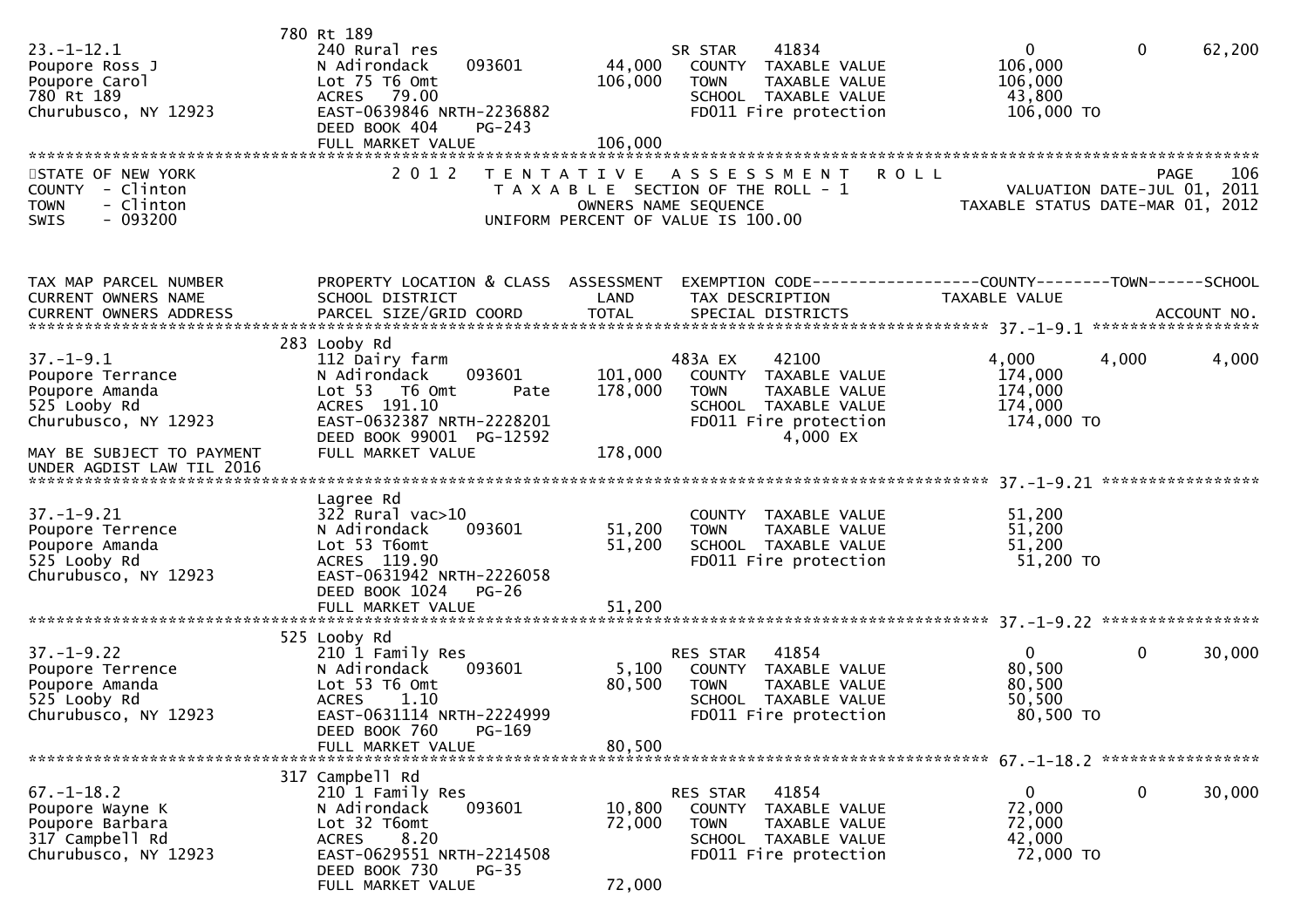| $22. - 1 - 15$<br>Poupore William J<br>885 Rt 189<br>Churubusco, NY 12923                                    | 428-438 Merchia Rd<br>321 Abandoned ag<br>093601<br>N Adirondack<br>Lot <sub>73</sub><br>T6 Omt<br>Pate<br>ACRES 29.00<br>EAST-0627942 NRTH-2234858<br>DEED BOOK 20072 PG-4259<br>FULL MARKET VALUE                              | 22,000<br>22,000<br>22,000 | COUNTY TAXABLE VALUE<br><b>TOWN</b><br>TAXABLE VALUE<br>SCHOOL TAXABLE VALUE<br>FD011 Fire protection                                                                                             | 22,000<br>22,000<br>22,000<br>22,000 TO                                                                                   |
|--------------------------------------------------------------------------------------------------------------|----------------------------------------------------------------------------------------------------------------------------------------------------------------------------------------------------------------------------------|----------------------------|---------------------------------------------------------------------------------------------------------------------------------------------------------------------------------------------------|---------------------------------------------------------------------------------------------------------------------------|
| STATE OF NEW YORK<br>COUNTY - Clinton<br>- Clinton<br><b>TOWN</b><br>- 093200<br>SWIS                        | 2 0 1 2                                                                                                                                                                                                                          |                            | TENTATIVE ASSESSMENT<br>T A X A B L E SECTION OF THE ROLL - 1<br>OWNERS NAME SEQUENCE<br>UNIFORM PERCENT OF VALUE IS 100.00                                                                       | <b>ROLL</b><br>107<br><b>PAGE</b><br><br>VALUATION DATE-JUL 01, 2011<br>TAXABLE STATUS DATE-MAR 01, 2012                  |
| TAX MAP PARCEL NUMBER<br>CURRENT OWNERS NAME<br>CURRENT OWNERS ADDRESS                                       | SCHOOL DISTRICT                                                                                                                                                                                                                  | LAND                       | TAX DESCRIPTION                                                                                                                                                                                   | PROPERTY LOCATION & CLASS ASSESSMENT EXEMPTION CODE----------------COUNTY-------TOWN------SCHOOL<br>TAXABLE VALUE         |
| $23. - 1 - 15.1$<br>Poupore William J<br>Poupore Catherine A<br>885 Rt 189<br>Churubusco, NY 12923           | 885 Rt 189<br>241 Rural res&ag<br>N Adirondack<br>093601<br>Lot 75 T6 Omt<br>Pate<br>ACRES 79.90<br>EAST-0636846 NRTH-2238841<br>DEED BOOK 20041 PG-66833                                                                        |                            | 58 PCT OF VALUE USED FOR EXEMPTION PURPOSES<br>WARCOMALL 41131<br>46,500 WARDISALL 41141<br>97,700 RES STAR 41854<br>COUNTY TAXABLE VALUE<br><b>TOWN</b><br>TAXABLE VALUE<br>SCHOOL TAXABLE VALUE | 14,167<br>14,167<br>0<br>$\Omega$<br>2,833<br>2,833<br>$\overline{0}$<br>30,000<br>$\Omega$<br>80,700<br>80,700<br>67,700 |
| $82 - 2 - 10.2$<br>Power Authority of State of NY Chateaugay 1 163401<br>30 S Pearl St<br>Albany, NY 12207   | 386 Ryan Rd<br>872 Elec-Substat<br>Lot $29$ T6 OMT<br><b>ACRES</b><br>7.34<br>EAST-0625412 NRTH-2207590<br>DEED BOOK 20112 PG-44996                                                                                              | 10,100<br>10, 100          | COUNTY TAXABLE VALUE<br><b>TOWN</b><br>TAXABLE VALUE<br>SCHOOL TAXABLE VALUE<br>FD011 Fire protection                                                                                             | 10,100<br>10,100<br>10,100<br>10,100 TO                                                                                   |
| $82 - 2 - 11$<br>Power Authority of State of NY Chateaugay 1 163401<br>30 South Pearl St<br>Albany, NY 12207 | Ryan Rd<br>311 Res vac land<br>Lot $29$ $\overline{76}$ Omt<br>Pate<br>Also Title Bk 886 Pg 85<br>Survey Map 2010/231471<br>FRNT 25.00 DPTH 728.00<br>EAST-0625390 NRTH-2207810<br>DEED BOOK 20112 PG-44997<br>FULL MARKET VALUE | 1,600<br>1,600<br>1,600    | COUNTY TAXABLE VALUE<br><b>TOWN</b><br>TAXABLE VALUE<br>SCHOOL TAXABLE VALUE<br>FD011 Fire protection                                                                                             | 1,600<br>1,600<br>1,600<br>$1,600$ TO                                                                                     |
| $67. - 1 - 6.4$<br>Powers Christopher<br>Powers Roslyn F<br>7398 Hopkins Way<br>Clarksville, NY 21029        | Patnode Rd<br>314 Rural vac<10<br>093601<br>N Adirondack<br>28 T6omt<br>5.00<br><b>ACRES</b><br>EAST-0635323 NRTH-2209893                                                                                                        | 8,200<br>8,200             | COUNTY TAXABLE VALUE<br><b>TOWN</b><br>TAXABLE VALUE<br>SCHOOL TAXABLE VALUE<br>FD011 Fire protection                                                                                             | 8,200<br>8,200<br>8,200<br>8,200 TO                                                                                       |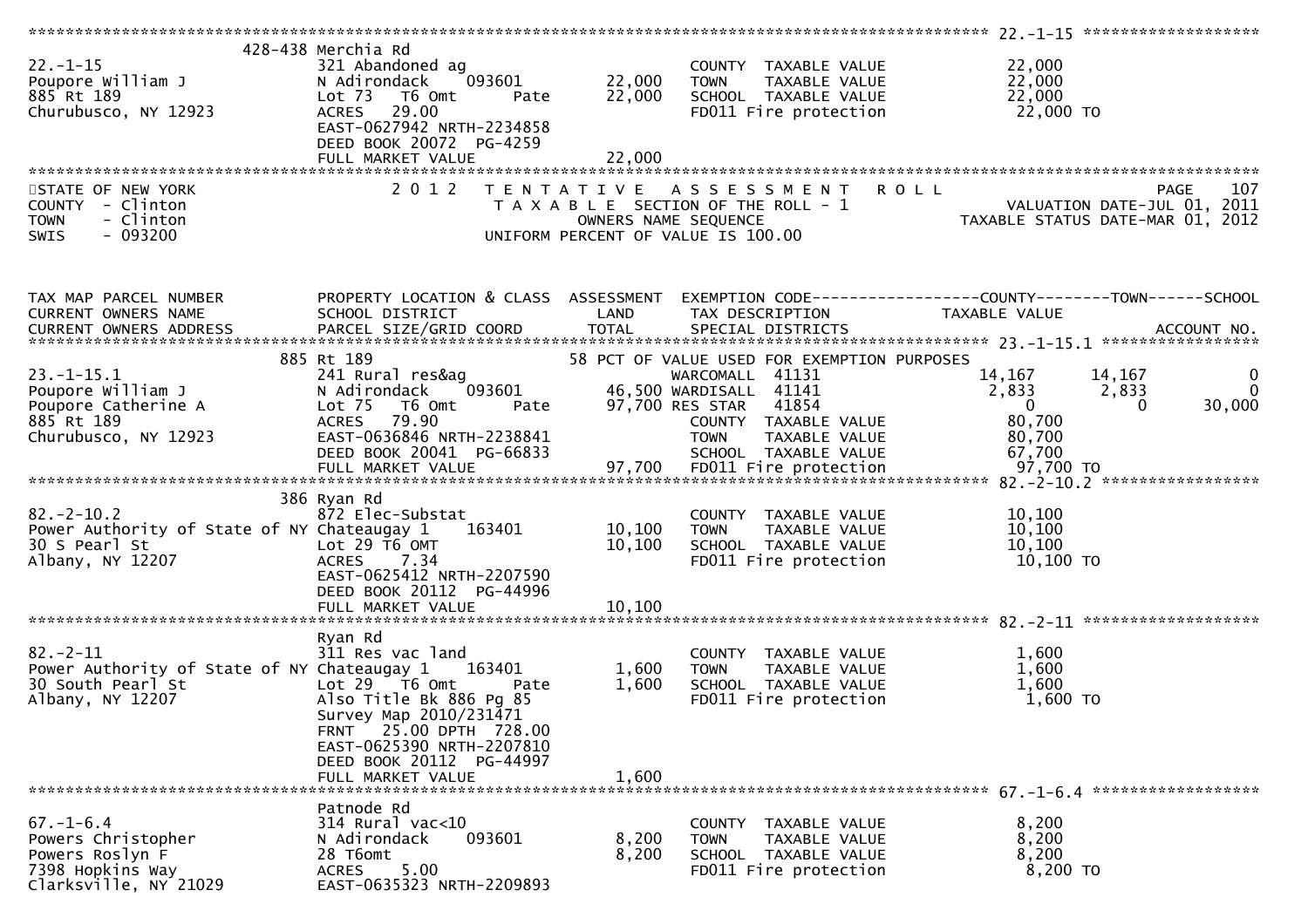|                                                                                                                         | PG-301<br>DEED BOOK 585<br>FULL MARKET VALUE                                                                                                                                                             | 8,200                      |                                                                                                                                                     | ******************                                                                      |                           |
|-------------------------------------------------------------------------------------------------------------------------|----------------------------------------------------------------------------------------------------------------------------------------------------------------------------------------------------------|----------------------------|-----------------------------------------------------------------------------------------------------------------------------------------------------|-----------------------------------------------------------------------------------------|---------------------------|
| $21. - 1 - 6.2$<br>Powers Kenneth L<br>842 Ryan Rd<br>Churubusco, NY 12923                                              | Lost Nation Rd<br>$314$ Rural vac<10<br>163401<br>Chateaugay 1<br>Lot 72 T6omt<br>ACRES 2.90<br>EAST-0621434 NRTH-2235936<br>DEED BOOK 633<br>PG-301<br>FULL MARKET VALUE                                | 6,300<br>6,300<br>6,300    | COUNTY TAXABLE VALUE<br>TAXABLE VALUE<br><b>TOWN</b><br>SCHOOL TAXABLE VALUE<br>FD011 Fire protection                                               | 6,300<br>6,300<br>6,300<br>6,300 TO                                                     |                           |
| STATE OF NEW YORK<br>COUNTY<br>- Clinton<br>- Clinton<br><b>TOWN</b><br>$-093200$<br><b>SWIS</b>                        | 2 0 1 2                                                                                                                                                                                                  |                            | TENTATIVE ASSESSMENT<br>T A X A B L E SECTION OF THE ROLL - 1<br>OWNERS NAME SEQUENCE<br>UNIFORM PERCENT OF VALUE IS 100.00                         | <b>ROLL</b><br>PAGE<br>VALUATION DATE-JUL 01, 2011<br>TAXABLE STATUS DATE-MAR 01,       | 108<br>2012               |
| TAX MAP PARCEL NUMBER<br>CURRENT OWNERS NAME                                                                            | PROPERTY LOCATION & CLASS ASSESSMENT<br>SCHOOL DISTRICT                                                                                                                                                  | LAND                       | TAX DESCRIPTION                                                                                                                                     | EXEMPTION        CODE------------------COUNTY--------TOWN------SCHOOL<br>TAXABLE VALUE  |                           |
| $52 - 1 - 27$<br>Powers Kenneth L<br>842 Ryan Rd<br>Churubusco, NY 12923                                                | 842 Ryan Rd<br>210 1 Family Res<br>Chateaugay 1<br>163401<br>Lot 25 T6omt<br>FRNT 204.00 DPTH 204.00<br><b>BANK</b><br>080<br>EAST-0623647 NRTH-2218614<br>DEED BOOK 20031 PG-63281<br>FULL MARKET VALUE | 5,000<br>76,500<br>76,500  | 41854<br>RES STAR<br>COUNTY TAXABLE VALUE<br><b>TOWN</b><br>TAXABLE VALUE<br>SCHOOL TAXABLE VALUE<br>FD011 Fire protection                          | $\mathbf{0}$<br>$\mathbf{0}$<br>76,500<br>76,500<br>46,500<br>76,500 TO                 | 30,000                    |
| $38.1 - 1 - 16$<br>Premo John A<br>PO Box 22<br>Churubusco, NY 12923                                                    | 12 Smith St<br>210 1 Family Res<br>N Adirondack<br>093601<br>Lot 66<br>T6 Omt<br>Pate<br>82.50 DPTH 260.00<br><b>FRNT</b><br>EAST-0640385 NRTH-2231167<br>DEED BOOK 758<br>$PG-74$<br>FULL MARKET VALUE  | 47,000<br>47,000           | WARCOMALL 41131<br>4,100 RES STAR<br>41854<br>COUNTY TAXABLE VALUE<br>TAXABLE VALUE<br><b>TOWN</b><br>SCHOOL TAXABLE VALUE<br>FD011 Fire protection | 11,750<br>11,750<br>$\mathbf{0}$<br>$\Omega$<br>35,250<br>35,250<br>17,000<br>47,000 TO | 0<br>30,000               |
| $67. - 1 - 2.8$<br>Premo Paul T<br>Premo Donna M<br>105 Gagnier Rd<br>Churubusco, NY 12923<br>MAY BE SUBJECT TO PAYMENT | Campbell Rd<br>113 Cattle farm<br>N Adirondack<br>093601<br>Lot 33 & 28 T6omt<br>ACRES 123.60<br>EAST-0632195 NRTH-2213909<br>DEED BOOK 961<br>PG-194<br>FULL MARKET VALUE                               | 78,100<br>94,800<br>94,800 | AGRI DISTR 41720<br>COUNTY TAXABLE VALUE<br><b>TOWN</b><br>TAXABLE VALUE<br>SCHOOL TAXABLE VALUE<br>FD011 Fire protection                           | 25,488<br>25,488<br>69,312<br>69,312<br>69,312<br>94,800 TO                             | 25,488                    |
| UNDER AGDIST LAW TIL 2016<br>$68. - 1 - 14$<br>Premo Paul T<br>Premo Donna M                                            | 105-103 Gagnier Rd<br>112 Dairy farm<br>093601<br>N Adirondack<br>Lot 26<br>T6 Omt<br>Pate                                                                                                               |                            | AGRI DISTR 41720<br>148,100 RES STAR<br>41854<br>42100<br>209,300 483A EX                                                                           | *******************<br>47,939<br>47,939<br>0<br>0<br>6,600<br>6,600                     | 47,939<br>30,000<br>6,600 |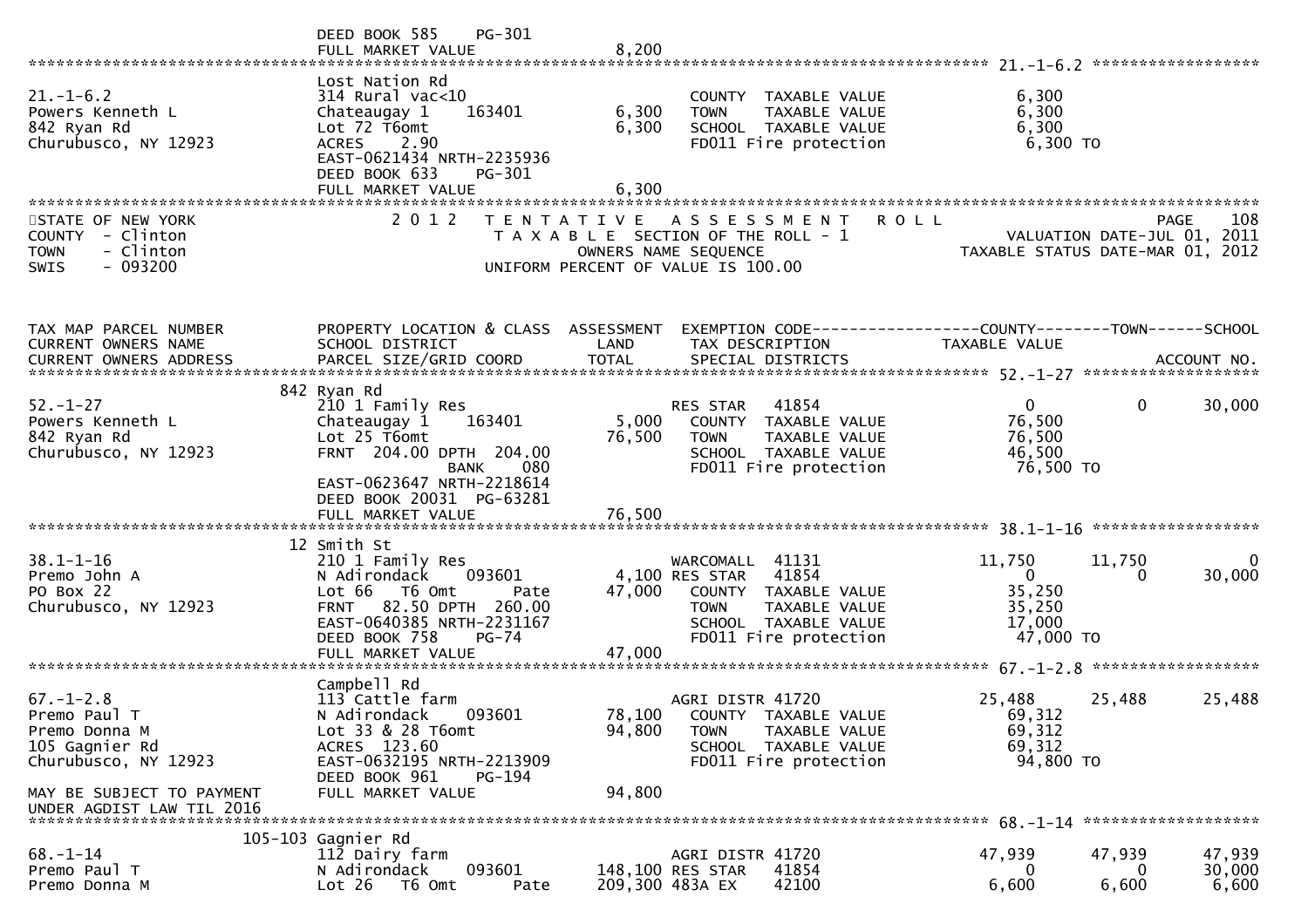| 105 Gagnier Rd<br>Churubusco, NY 12923<br>MAY BE SUBJECT TO PAYMENT<br>UNDER AGDIST LAW TIL 2016   | ACRES 330.00<br>EAST-0639939 NRTH-2214974<br>DEED BOOK 724<br>PG-262<br>FULL MARKET VALUE                                                                                                       | 209,300                      | COUNTY TAXABLE VALUE<br><b>TOWN</b><br>TAXABLE VALUE<br>SCHOOL TAXABLE VALUE<br>FD011 Fire protection<br>6,600 EX                           | 154,761<br>154,761<br>124,761<br>202,700 TO                                                          |
|----------------------------------------------------------------------------------------------------|-------------------------------------------------------------------------------------------------------------------------------------------------------------------------------------------------|------------------------------|---------------------------------------------------------------------------------------------------------------------------------------------|------------------------------------------------------------------------------------------------------|
|                                                                                                    |                                                                                                                                                                                                 |                              |                                                                                                                                             |                                                                                                      |
| $68. - 1 - 18.1$<br>Premo Paul T<br>Premo Donna M<br>105 Gagnier Rd<br>Churubusco, NY 12923        | 133 Gagnier Rd<br>210 1 Family Res<br>093601<br>N Adirondack<br>Lot 27 T5omt<br>FRNT 135.00 DPTH 275.00<br>EAST-0639534 NRTH-2214045<br>DEED BOOK 20001 PG-27850<br>FULL MARKET VALUE           | 4,800<br>32,700<br>32,700    | COUNTY TAXABLE VALUE<br><b>TOWN</b><br>TAXABLE VALUE<br>SCHOOL TAXABLE VALUE<br>FD011 Fire protection                                       | 32,700<br>32,700<br>32,700<br>32,700 TO                                                              |
|                                                                                                    |                                                                                                                                                                                                 |                              |                                                                                                                                             |                                                                                                      |
| STATE OF NEW YORK<br>COUNTY - Clinton<br>- Clinton<br><b>TOWN</b><br>$-093200$<br><b>SWIS</b>      | 2 0 1 2                                                                                                                                                                                         | OWNERS NAME SEQUENCE         | TENTATIVE ASSESSMENT<br>T A X A B L E SECTION OF THE ROLL - 1<br>UNIFORM PERCENT OF VALUE IS 100.00                                         | <b>ROLL</b><br>109<br><b>PAGE</b><br>VALUATION DATE-JUL 01, 2011<br>TAXABLE STATUS DATE-MAR 01, 2012 |
| TAX MAP PARCEL NUMBER<br>CURRENT OWNERS NAME                                                       | PROPERTY LOCATION & CLASS ASSESSMENT<br>SCHOOL DISTRICT                                                                                                                                         | LAND                         | TAX DESCRIPTION                                                                                                                             | EXEMPTION CODE-----------------COUNTY--------TOWN------SCHOOL<br>TAXABLE VALUE                       |
| $7. - 1 - 13$<br>Preston William E<br>Preston Frances M<br>522 Frontier Rd<br>Churubusco, NY 12923 | 528 Frontier Rd<br>260 Seasonal res<br>163401<br>Chateaugay 1<br>Lot 88 T6 Omt<br>Pate<br>FRNT 100.00 DPTH 120.00<br>EAST-0628676 NRTH-2246549<br>DEED BOOK 20001 PG-18855<br>FULL MARKET VALUE | 3,900<br>18,900<br>18,900    | COUNTY TAXABLE VALUE<br>TAXABLE VALUE<br><b>TOWN</b><br>SCHOOL TAXABLE VALUE<br>FD011 Fire protection                                       | 18,900<br>18,900<br>18,900<br>18,900 TO                                                              |
| $7. - 1 - 15$<br>Preston William E<br>Preston Frances M<br>522 Frontier Rd<br>Churubusco, NY 12923 | Frontier Rd<br>$314$ Rural vac<10<br>Chateaugay 1<br>163401<br>Lot 88<br>T6 Omt<br>Pate<br>2.10<br><b>ACRES</b><br>EAST-0628928 NRTH-2246123<br>DEED BOOK 20072 PG-7246                         | 5,300<br>5,300               | COUNTY TAXABLE VALUE<br>TAXABLE VALUE<br><b>TOWN</b><br>SCHOOL TAXABLE VALUE<br>FD011 Fire protection                                       | 5,300<br>5,300<br>5,300<br>5,300 TO                                                                  |
|                                                                                                    | 522 Frontier Rd                                                                                                                                                                                 |                              |                                                                                                                                             |                                                                                                      |
| $7. - 1 - 16$<br>Preston William E<br>Preston Frances M<br>522 Frontier Rd<br>Churubusco, NY 12923 | 240 Rural res<br>163401<br>Chateaugay 1<br>Lot 88<br>T6 Omt<br>Pate<br>54.80<br>ACRES<br>EAST-0629740 NRTH-2245808<br>DEED BOOK 593<br>PG-620<br>FULL MARKET VALUE                              | 39,500<br>102,600<br>102,600 | 41854<br><b>RES STAR</b><br><b>COUNTY</b><br>TAXABLE VALUE<br><b>TOWN</b><br>TAXABLE VALUE<br>SCHOOL TAXABLE VALUE<br>FD011 Fire protection | 30,000<br>$\mathbf{0}$<br>$\mathbf 0$<br>102,600<br>102,600<br>72,600<br>102,600 TO                  |
|                                                                                                    |                                                                                                                                                                                                 |                              |                                                                                                                                             |                                                                                                      |
| $7. - 1 - 33.3$<br>Prevost Robert L                                                                | 122 Santamore Rd<br>270 Mfg housing<br>163401<br>Chateaugay 1                                                                                                                                   | 11,400                       | <b>COUNTY</b><br>TAXABLE VALUE<br><b>TOWN</b><br>TAXABLE VALUE                                                                              | 47,900<br>47,900                                                                                     |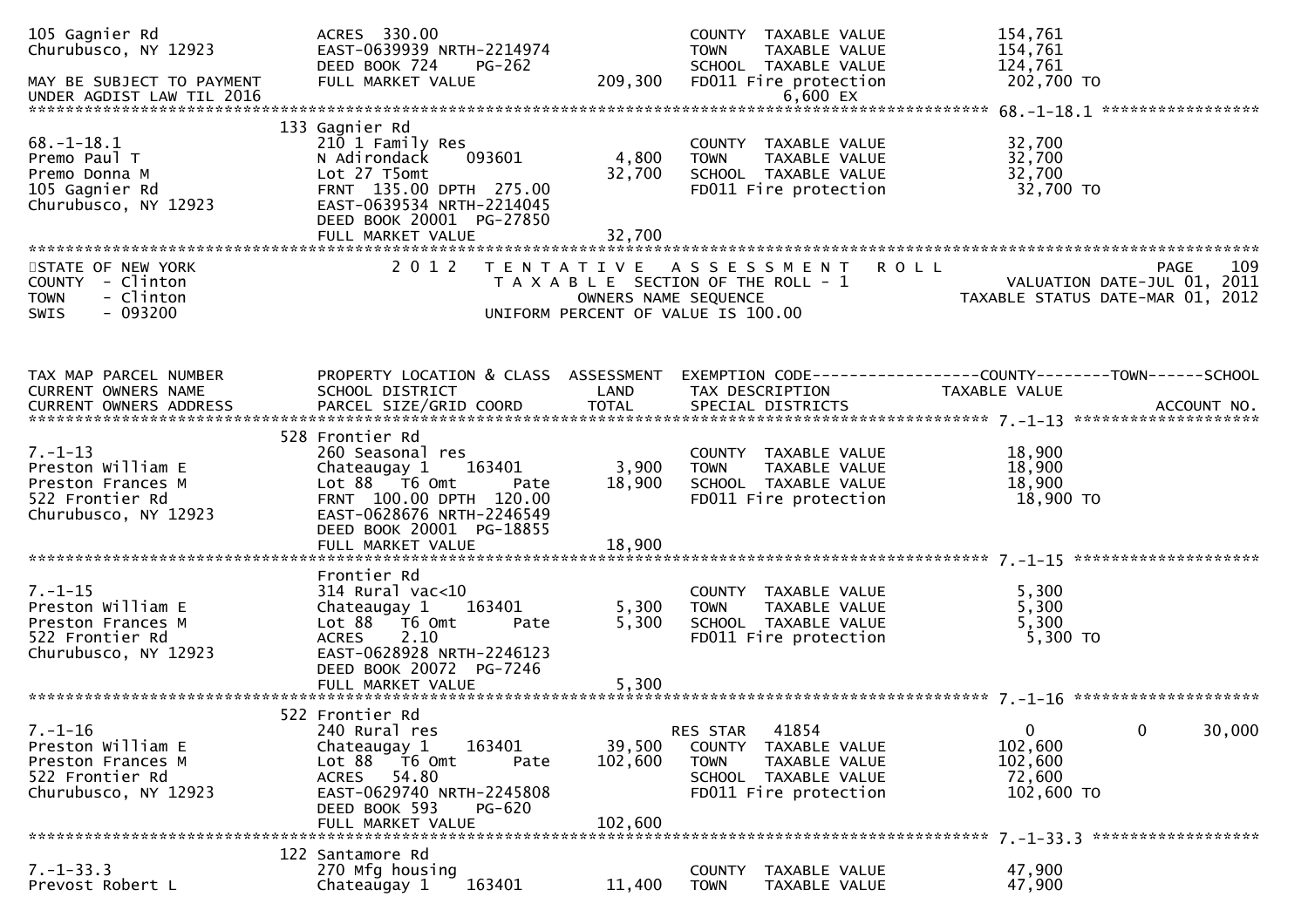| Prevost Flora J<br>9 Stevens St<br>Malone, NY 12953                                             | Lot 88 T6omt<br>ACRES 12.00<br>EAST-0626498 NRTH-2242350<br>DEED BOOK 20031 PG-56372<br>FULL MARKET VALUE                                                                        | 47,900<br>47,900           | SCHOOL TAXABLE VALUE<br>FD011 Fire protection                                                                                                   | 47,900<br>47,900 TO                                                                   |
|-------------------------------------------------------------------------------------------------|----------------------------------------------------------------------------------------------------------------------------------------------------------------------------------|----------------------------|-------------------------------------------------------------------------------------------------------------------------------------------------|---------------------------------------------------------------------------------------|
|                                                                                                 | Mcnierney Rd                                                                                                                                                                     |                            |                                                                                                                                                 |                                                                                       |
| $6. - 1 - 2$<br>Pronovost Darryl<br>PO Box 234<br>St Isidore PQ, Can JOL2A                      | 321 Abandoned ag<br>Chateaugay 1<br>163401<br>Lot 90 T6 Omt<br>Pate<br>ACRES 20.00<br>EAST-0616073 NRTH-2245247<br>DEED BOOK 945<br>PG-231                                       | 8,800<br>8,800             | COUNTY TAXABLE VALUE<br><b>TOWN</b><br>TAXABLE VALUE<br>SCHOOL TAXABLE VALUE<br>FD011 Fire protection                                           | 8,800<br>8,800<br>8,800<br>8,800 TO                                                   |
|                                                                                                 | FULL MARKET VALUE                                                                                                                                                                | 8,800                      |                                                                                                                                                 |                                                                                       |
| STATE OF NEW YORK<br>COUNTY - Clinton<br><b>TOWN</b><br>- Clinton<br>$-093200$<br><b>SWIS</b>   |                                                                                                                                                                                  |                            | 2012 TENTATIVE ASSESSMENT<br><b>ROLL</b><br>T A X A B L E SECTION OF THE ROLL - 1<br>OWNERS NAME SEQUENCE<br>UNIFORM PERCENT OF VALUE IS 100.00 | 110<br><b>PAGE</b><br>VALUATION DATE-JUL 01, 2011<br>TAXABLE STATUS DATE-MAR 01, 2012 |
| TAX MAP PARCEL NUMBER<br>CURRENT OWNERS NAME                                                    | PROPERTY LOCATION & CLASS ASSESSMENT<br>SCHOOL DISTRICT                                                                                                                          | LAND                       | TAX DESCRIPTION                                                                                                                                 | EXEMPTION CODE-----------------COUNTY--------TOWN------SCHOOL<br>TAXABLE VALUE        |
|                                                                                                 | 7126 Rt 11                                                                                                                                                                       |                            |                                                                                                                                                 |                                                                                       |
| $37. - 1 - 13$<br>Rabideau Shelley<br>LaBombard Ronald<br>7126 Rt 11<br>Churubusco, NY 12923    | 210 1 Family Res<br>N Adirondack<br>093601<br>Lot 53 T6 Omt<br>Pate<br>FRNT 180.00 DPTH 175.00<br>EAST-0629974 NRTH-2224663<br>DEED BOOK 20072 PG-6409<br>FULL MARKET VALUE      | 4,700<br>80,000<br>80,000  | RES STAR 41854<br>COUNTY TAXABLE VALUE<br>TAXABLE VALUE<br><b>TOWN</b><br>SCHOOL TAXABLE VALUE<br>FD011 Fire protection                         | $\mathbf 0$<br>$\mathbf{0}$<br>30,000<br>80,000<br>80,000<br>50,000<br>80,000 TO      |
|                                                                                                 |                                                                                                                                                                                  |                            |                                                                                                                                                 |                                                                                       |
| $52. - 1 - 9.33$<br>Rapisarda James J<br>Rapisarda Lisa<br>110 Richard Ave<br>Colcott, CT 06716 | Rt 11<br>$314$ Rural vac<10<br>Chateaugay 1<br>163401<br>Lot 49 T6omt<br>ACRES 10.00<br>EAST-0627756 NRTH-2223807<br>DEED BOOK 768<br>PG-224                                     | 11,800<br>11,800           | COUNTY TAXABLE VALUE<br>TAXABLE VALUE<br><b>TOWN</b><br>SCHOOL TAXABLE VALUE<br>FD011 Fire protection                                           | 11,800<br>11,800<br>11,800<br>11,800 TO                                               |
|                                                                                                 |                                                                                                                                                                                  |                            |                                                                                                                                                 |                                                                                       |
| $7. - 1 - 6$<br>Recore Deborah<br>260 Douglas Rd<br>Chateaugay, NY 12920                        | Frontier Rd<br>321 Abandoned ag<br>163401<br>Chateaugay 1<br>Lot 89 T6 Omt<br>Pate<br>ACRES 88.80<br>EAST-0626372 NRTH-2243737<br>DEED BOOK 934<br>$PG-203$<br>FULL MARKET VALUE | 45,900<br>45,900<br>45,900 | COUNTY TAXABLE VALUE<br>TAXABLE VALUE<br>TOWN<br>SCHOOL TAXABLE VALUE<br>FD011 Fire protection                                                  | 45,900<br>45,900<br>45,900<br>45,900 TO                                               |
|                                                                                                 |                                                                                                                                                                                  |                            |                                                                                                                                                 |                                                                                       |
| $7. - 1 - 34.2$<br>Recore Deborah                                                               | Frontier Rd<br>321 Abandoned ag<br>163401<br>Chateaugay 1                                                                                                                        | 24,300                     | <b>COUNTY</b><br>TAXABLE VALUE<br><b>TOWN</b><br>TAXABLE VALUE                                                                                  | 24,300<br>24,300                                                                      |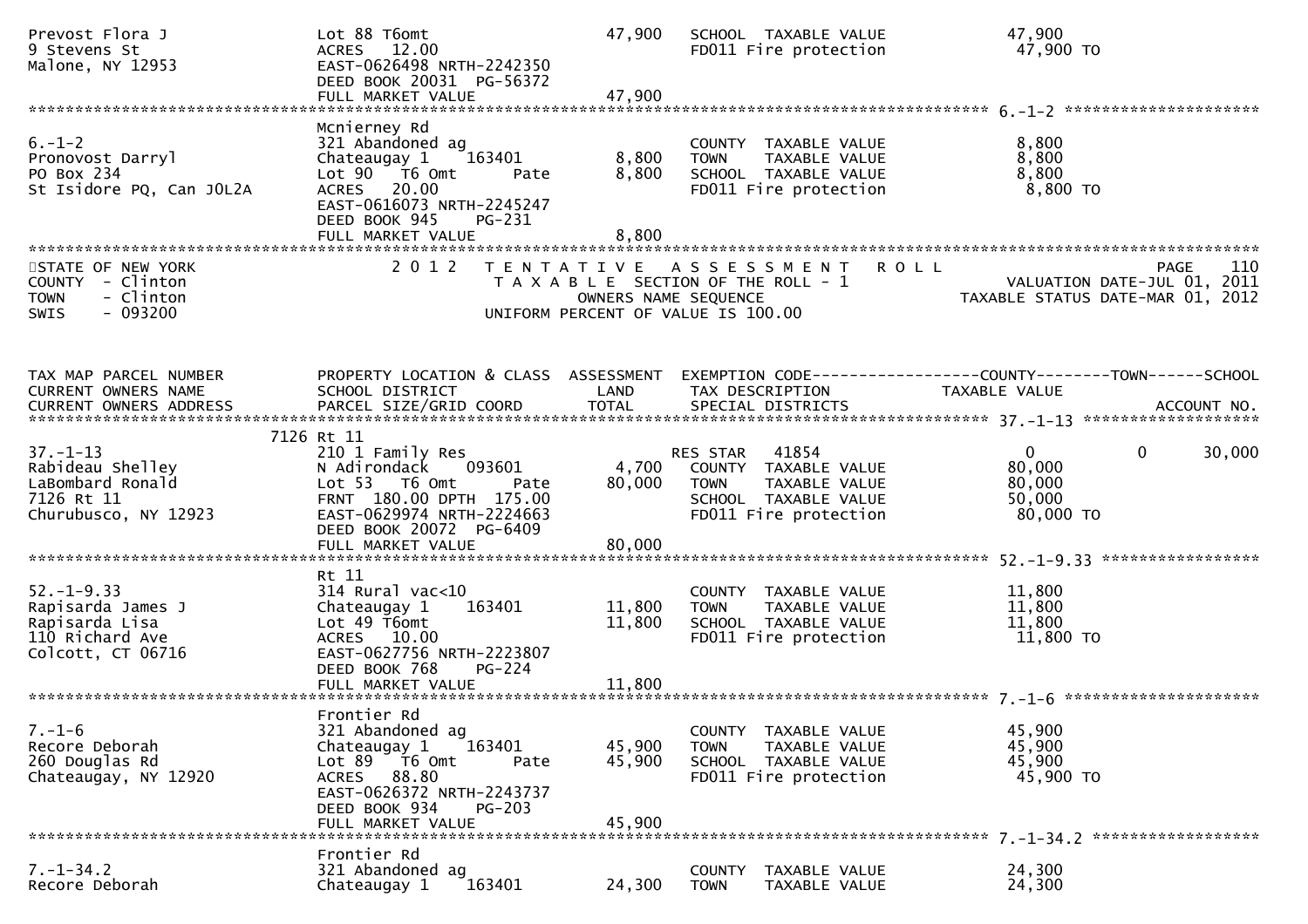| 260 Douglas Rd<br>Chateaugay, NY 12920                                                                      | Lot 89 T6omt<br>ACRES 33.60<br>EAST-0624882 NRTH-2243013<br>DEED BOOK 643<br>PG-618<br>FULL MARKET VALUE                                                                                         | 24,300<br>24,300           | SCHOOL TAXABLE VALUE<br>FD011 Fire protection                                                                                    | 24,300<br>24,300 TO                                             |                       |
|-------------------------------------------------------------------------------------------------------------|--------------------------------------------------------------------------------------------------------------------------------------------------------------------------------------------------|----------------------------|----------------------------------------------------------------------------------------------------------------------------------|-----------------------------------------------------------------|-----------------------|
|                                                                                                             | 1298 Clinton Mills Rd                                                                                                                                                                            |                            |                                                                                                                                  |                                                                 |                       |
| $38.1 - 1 - 19$<br>Recore Life Use Donald J<br>Recore Life Use Betty A<br>PO Box 91<br>Churubusco, NY 12923 | 210 1 Family Res<br>093601<br>N Adirondack<br>Lot 66 T6 Omt<br>Pate<br>FRNT 163.00 DPTH 100.00<br>EAST-0640469 NRTH-2230930<br>DEED BOOK 20082 PG-12410<br>FULL MARKET VALUE                     | 3,400<br>8,800<br>8,800    | RES STAR 41854<br>COUNTY TAXABLE VALUE<br><b>TOWN</b><br>TAXABLE VALUE<br>SCHOOL TAXABLE VALUE<br>FD011 Fire protection          | $\Omega$<br>8,800<br>8,800<br>$\mathbf{0}$<br>8,800 TO          | $\mathbf{0}$<br>8,800 |
|                                                                                                             |                                                                                                                                                                                                  |                            |                                                                                                                                  |                                                                 |                       |
| STATE OF NEW YORK<br>COUNTY - Clinton<br><b>TOWN</b><br>- Clinton<br>$-093200$<br>SWIS                      | 2 0 1 2                                                                                                                                                                                          |                            | TENTATIVE ASSESSMENT ROLL<br>T A X A B L E SECTION OF THE ROLL - 1<br>OWNERS NAME SEQUENCE<br>UNIFORM PERCENT OF VALUE IS 100.00 | VALUATION DATE-JUL 01, 2011<br>TAXABLE STATUS DATE-MAR 01, 2012 | 111<br>PAGE           |
|                                                                                                             |                                                                                                                                                                                                  |                            |                                                                                                                                  |                                                                 |                       |
| TAX MAP PARCEL NUMBER<br>CURRENT OWNERS NAME                                                                | PROPERTY LOCATION & CLASS ASSESSMENT<br>SCHOOL DISTRICT                                                                                                                                          | LAND                       | EXEMPTION CODE------------------COUNTY--------TOWN------SCHOOL<br>TAX DESCRIPTION                                                | TAXABLE VALUE                                                   |                       |
|                                                                                                             |                                                                                                                                                                                                  |                            |                                                                                                                                  |                                                                 |                       |
| $38.1 - 1 - 26$<br>Recore Life Use Donald J<br>Recore Life Use Betty A<br>PO Box 91<br>Churubusco, NY 12923 | Clinton Mills Rd<br>311 Res vac land<br>093601<br>N Adirondack<br>Lot 55  T6 Omt<br>Pate<br>FRNT 82.50 DPTH 107.00<br>EAST-0640512 NRTH-2230787<br>DEED BOOK 20082 PG-12410<br>FULL MARKET VALUE | 3,100<br>3,100<br>3,100    | COUNTY TAXABLE VALUE<br>TAXABLE VALUE<br><b>TOWN</b><br>SCHOOL TAXABLE VALUE<br>FD011 Fire protection                            | 3,100<br>3,100<br>3,100<br>3,100 TO                             |                       |
|                                                                                                             | 1297 Clinton Mills Rd                                                                                                                                                                            |                            |                                                                                                                                  |                                                                 |                       |
| $38.1 - 1 - 27$<br>Recore Life Use Donald J<br>Recore Life Use Betty A<br>PO Box 91<br>Churubusco, NY 12923 | 210 1 Family Res<br>N Adirondack<br>093601<br>Lot 55 T6 Omt<br>Pate<br>FRNT 82.50 DPTH 173.00<br>EAST-0640431 NRTH-2230746<br>DEED BOOK 20082 PG-12410                                           | 3,800<br>33,800            | COUNTY TAXABLE VALUE<br><b>TOWN</b><br>TAXABLE VALUE<br>SCHOOL TAXABLE VALUE<br>FD011 Fire protection                            | 33,800<br>33,800<br>33,800<br>33,800 TO                         |                       |
|                                                                                                             |                                                                                                                                                                                                  |                            |                                                                                                                                  |                                                                 |                       |
| $67. - 1 - 2.1$<br>Rees Arthur<br>280 Campbell Rd<br>Churubusco, NY 12923                                   | 269/280 Campbell Rd<br>240 Rural res<br>N Adirondack<br>093601<br>Lot 32 & 33 T6omt<br>ACRES 46.30<br>EAST-0628546 NRTH-2213261<br>DEED BOOK 20001 PG-19163<br>FULL MARKET VALUE                 | 26,000<br>98,000<br>98,000 | 41854<br>RES STAR<br>COUNTY TAXABLE VALUE<br><b>TOWN</b><br>TAXABLE VALUE<br>SCHOOL TAXABLE VALUE<br>FD011 Fire protection       | $\mathbf{0}$<br>98,000<br>98,000<br>68,000<br>98,000 TO         | 0<br>30,000           |
|                                                                                                             |                                                                                                                                                                                                  |                            |                                                                                                                                  |                                                                 |                       |
| $53. - 1 - 9$<br>Rego Gary                                                                                  | 228 Rt 189<br>240 Rural res<br>093601<br>N Adirondack                                                                                                                                            | 54,800                     | 41854<br><b>RES STAR</b><br>COUNTY<br>TAXABLE VALUE                                                                              | 0<br>124,000                                                    | 0<br>30,000           |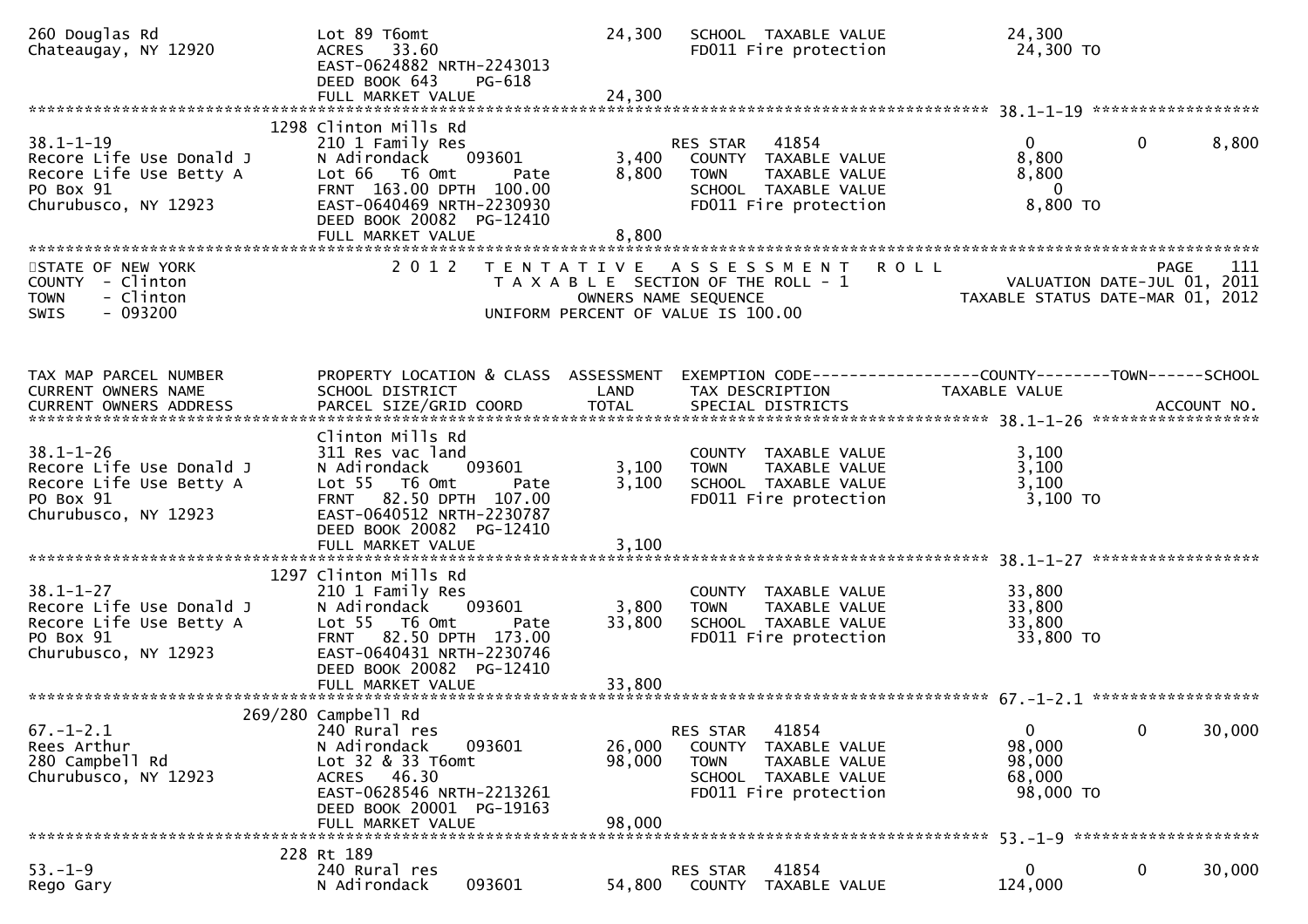| Rego Kathleen<br>228 Rt 189<br>Churubusco, NY 12923                                                 | $Lot 46$ T6 Omt<br>ACRES 157.10<br>EAST-0641360 NRTH-2223809<br>DEED BOOK 99001 PG-14112<br>FULL MARKET VALUE                                                               | Pate                                                                                                | 124,000<br>124,000        | <b>TOWN</b>                              | TAXABLE VALUE<br>SCHOOL TAXABLE VALUE<br>FD011 Fire protection                           |                                             | 124,000<br>94,000<br>124,000 TO                                                 |                                                         |
|-----------------------------------------------------------------------------------------------------|-----------------------------------------------------------------------------------------------------------------------------------------------------------------------------|-----------------------------------------------------------------------------------------------------|---------------------------|------------------------------------------|------------------------------------------------------------------------------------------|---------------------------------------------|---------------------------------------------------------------------------------|---------------------------------------------------------|
| $67. - 1 - 9.2$<br>Reiner Mary Margaret<br>73 Clinton St Apt 5<br>Keeseville, NY 12944              | Campbell Rd<br>$314$ Rural vac<10<br>N Adirondack<br>Lot 28<br>T6 Omt<br><b>ACRES</b><br>1.00<br>EAST-0630673 NRTH-2211062<br>DEED BOOK 20041 PG-67349<br>FULL MARKET VALUE | 093601<br>Pate                                                                                      | 5,000<br>5,000<br>5,000   | <b>TOWN</b>                              | COUNTY TAXABLE VALUE<br>TAXABLE VALUE<br>SCHOOL TAXABLE VALUE<br>FD011 Fire protection   |                                             | 5,000<br>5,000<br>5,000<br>5,000 TO                                             |                                                         |
| STATE OF NEW YORK<br>COUNTY - Clinton<br>- Clinton<br><b>TOWN</b><br>$-093200$<br><b>SWIS</b>       | 2 0 1 2                                                                                                                                                                     | TENTATIVE ASSESSMENT<br>T A X A B L E SECTION OF THE ROLL - 1<br>UNIFORM PERCENT OF VALUE IS 100.00 |                           | OWNERS NAME SEQUENCE                     |                                                                                          | <b>ROLL</b>                                 | TAXABLE STATUS DATE-MAR 01, 2012                                                | 112<br><b>PAGE</b><br>VALUATION DATE-JUL 01, 2011       |
| TAX MAP PARCEL NUMBER<br>CURRENT OWNERS NAME                                                        | PROPERTY LOCATION & CLASS ASSESSMENT<br>SCHOOL DISTRICT                                                                                                                     |                                                                                                     | LAND                      |                                          | TAX DESCRIPTION                                                                          |                                             | EXEMPTION CODE------------------COUNTY--------TOWN------SCHOOL<br>TAXABLE VALUE |                                                         |
| $38.1 - 1 - 51$<br>Reome Mark R<br>Reome Yvonne M<br>Box 153<br>Churubusco, NY 12923-0153           | 27 Smith St<br>482 Det row bldg<br>N Adirondack<br>Lot 66<br>T6 Omt<br>FRNT 82.00 DPTH 264.00<br>EAST-0640030 NRTH-2231543<br>DEED BOOK 878<br>FULL MARKET VALUE            | 093601<br>Pate<br>PG-277                                                                            | 4,000<br>50,000<br>50,000 | <b>TOWN</b>                              | COUNTY TAXABLE VALUE<br>TAXABLE VALUE<br>SCHOOL TAXABLE VALUE<br>FD011 Fire protection   |                                             | 50,000<br>50,000<br>50,000<br>50,000 TO                                         |                                                         |
| $23. - 1 - 22.271$<br>Reyell Irving<br>Box 131 Rt 189<br>Churubusco, NY 12923                       | Off Rt 189<br>$314$ Rural vac< $10$<br>N Adirondack<br>Lot 67 T6omt<br>1.30<br><b>ACRES</b><br>EAST-0638285 NRTH-2234656<br>DEED BOOK 20001 PG-27660<br>FULL MARKET VALUE   | 093601                                                                                              | 5,200<br>5,200<br>5,200   | <b>TOWN</b>                              | COUNTY TAXABLE VALUE<br>TAXABLE VALUE<br>SCHOOL TAXABLE VALUE<br>FD011 Fire protection   |                                             | 5,200<br>5,200<br>5,200<br>5,200 TO                                             |                                                         |
|                                                                                                     | 713 Rt 189                                                                                                                                                                  |                                                                                                     |                           |                                          |                                                                                          | 99 PCT OF VALUE USED FOR EXEMPTION PURPOSES |                                                                                 |                                                         |
| $23. - 1 - 22.274$<br>Reyell Life Est Irving L<br>Ekvall Lisa<br>PO Box 131<br>Churubusco, NY 12923 | 270 Mfg housing<br>N Adirondack<br>Lot 67 T6 Omt<br>1.30<br><b>ACRES</b><br>EAST-0638560 NRTH-2234690<br>DEED BOOK 20001 PG-26024                                           | 093601                                                                                              | 5,200 SR STAR<br>23,000   | AGED COUN 41802<br>COUNTY<br><b>TOWN</b> | 41834<br>TAXABLE VALUE<br>TAXABLE VALUE<br>SCHOOL TAXABLE VALUE<br>FD011 Fire protection |                                             | 11,385<br>$\mathbf 0$<br>11,615<br>23,000<br>0<br>23,000 TO                     | $\overline{0}$<br>$\mathbf 0$<br>$\mathbf{0}$<br>23,000 |
|                                                                                                     | FULL MARKET VALUE                                                                                                                                                           |                                                                                                     | 23,000                    |                                          |                                                                                          |                                             |                                                                                 |                                                         |
| $23 - 1 - 16$<br>Reyes Carmen                                                                       | 777 Rt 189<br>240 Rural res<br>N Adirondack                                                                                                                                 | 093601                                                                                              | 36,500                    | <b>COUNTY</b><br><b>TOWN</b>             | TAXABLE VALUE<br>TAXABLE VALUE                                                           |                                             | 75,300<br>75,300                                                                |                                                         |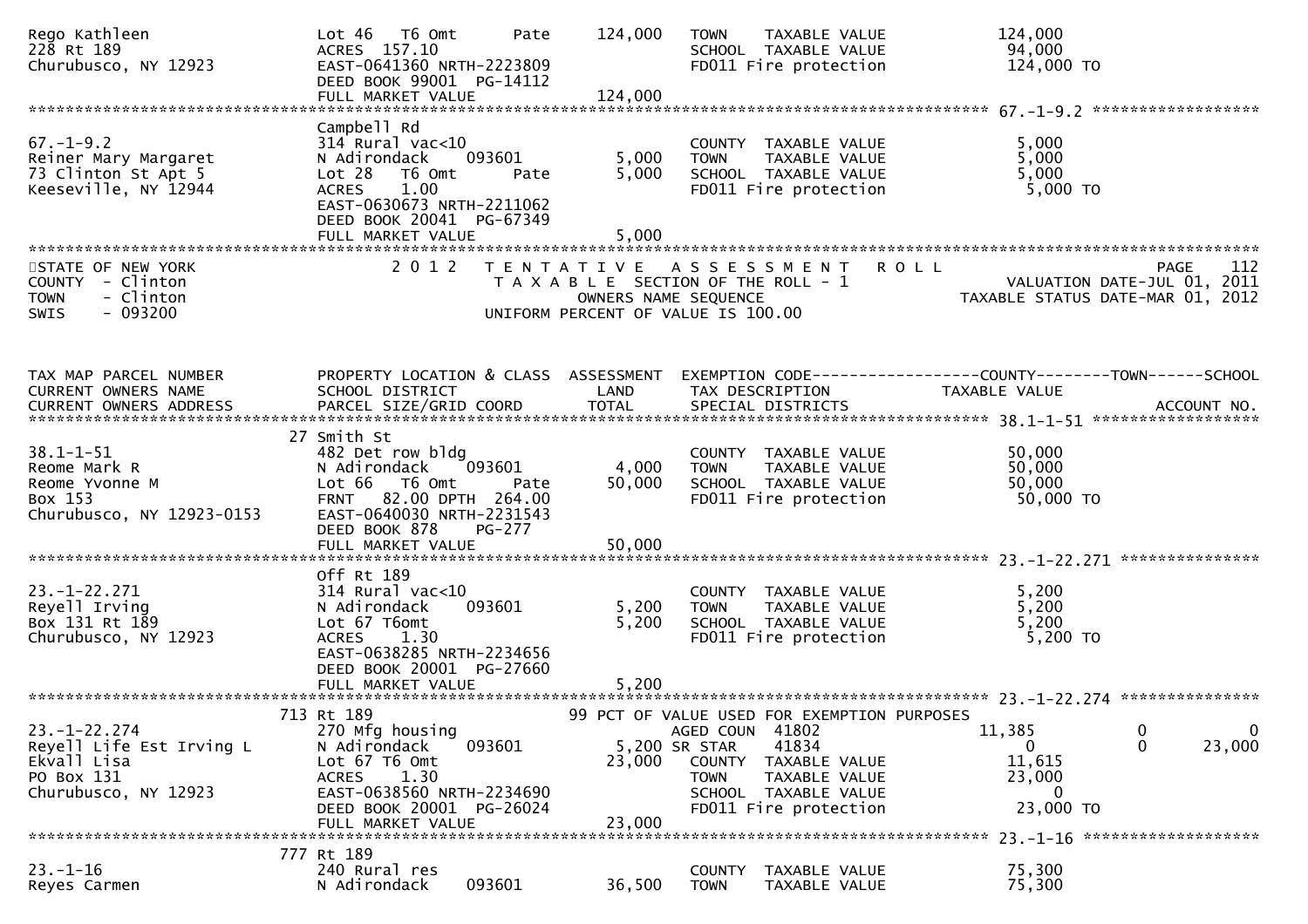| PO Box 192<br>S Ozone Pk, NY 11420                                                                    | T6 Omt<br>Pate<br>Lot 74<br>50.00<br><b>ACRES</b><br>EAST-0637242 NRTH-2235896<br>DEED BOOK 534<br>$PG-279$                                                                               | 75.300                     | SCHOOL TAXABLE VALUE<br>FD011 Fire protection                                                         | 75,300<br>75,300 TO                                                                           |
|-------------------------------------------------------------------------------------------------------|-------------------------------------------------------------------------------------------------------------------------------------------------------------------------------------------|----------------------------|-------------------------------------------------------------------------------------------------------|-----------------------------------------------------------------------------------------------|
| $51. - 1 - 4.1$<br>Rice Bruce W<br>Rice Carol Ann<br>18 Vanada Dr<br>Neptune, NJ 07753                | County Line Rd<br>$314$ Rural vac<10<br>Chateaugay 1<br>163401<br>Lot 51 T6 Omt<br>Pate<br>ACRES 12.00<br>EAST-0617888 NRTH-2224305<br>DEED BOOK 942<br>PG-147                            | 13,500<br>13,500           | COUNTY TAXABLE VALUE<br>TAXABLE VALUE<br><b>TOWN</b><br>SCHOOL TAXABLE VALUE<br>FD011 Fire protection | 13,500<br>13,500<br>13,500<br>13,500 TO                                                       |
| STATE OF NEW YORK<br>COUNTY - Clinton<br>- Clinton<br><b>TOWN</b><br>$-093200$<br><b>SWIS</b>         | 2 0 1 2                                                                                                                                                                                   | OWNERS NAME SEQUENCE       | TENTATIVE ASSESSMENT<br>T A X A B L E SECTION OF THE ROLL - 1<br>UNIFORM PERCENT OF VALUE IS 100.00   | <b>ROLL</b><br>113<br>PAGE<br>VALUATION DATE-JUL 01, 2011<br>TAXABLE STATUS DATE-MAR 01, 2012 |
| TAX MAP PARCEL NUMBER<br>CURRENT OWNERS NAME                                                          | PROPERTY LOCATION & CLASS ASSESSMENT<br>SCHOOL DISTRICT                                                                                                                                   | LAND                       | TAX DESCRIPTION                                                                                       | EXEMPTION CODE-----------------COUNTY--------TOWN------SCHOOL<br>TAXABLE VALUE                |
| $39 - 2 - 1$<br>Richards Carter<br>Richards Tracey<br>2057 Cass St<br>Sarasota, FL 33423-7017         | Lafrancis Rd<br>$314$ Rural vac<10<br>093601<br>N Adirondack<br>Lot 56 T6omt<br>Rural Haven Bk 7 Pg 13 Lo<br>6.74<br><b>ACRES</b><br>EAST-0647633 NRTH-2228015<br>DEED BOOK 678<br>PG-235 | 9,600<br>9,600             | COUNTY TAXABLE VALUE<br><b>TOWN</b><br>TAXABLE VALUE<br>SCHOOL TAXABLE VALUE<br>FD011 Fire protection | 9,600<br>9,600<br>9,600<br>9,600 TO                                                           |
|                                                                                                       |                                                                                                                                                                                           |                            |                                                                                                       |                                                                                               |
| $68. - 1 - 2.21$<br>Ritchie Alan Estate of Testame N Adirondack<br>31 Hoffman St<br>Chatham, NY 12037 | Rt 11<br>321 Abandoned ag<br>093601<br>Lot 34 T6 Omt<br>Pate<br>ACRES 109.00<br>EAST-0640900 NRTH-2217897<br>DEED BOOK 20072 PG-8134<br>FULL MARKET VALUE                                 | 59,600<br>59,600<br>59,600 | COUNTY TAXABLE VALUE<br><b>TOWN</b><br>TAXABLE VALUE<br>SCHOOL TAXABLE VALUE<br>FD011 Fire protection | 59,600<br>59,600<br>59,600<br>59,600 TO                                                       |
|                                                                                                       |                                                                                                                                                                                           |                            |                                                                                                       |                                                                                               |
| $6. - 1 - 13$<br>RJT Enterprises Inc<br>494 Spinnaker<br>Weston, FL 33326                             | Mcnierney Rd<br>321 Abandoned ag<br>163401<br>Chateaugay 1<br>Lot 90 T6 Omt<br>Pate<br>ACRES 10.00<br>EAST-0618704 NRTH-2240987<br>DEED BOOK 518<br>$PG-625$<br>FULL MARKET VALUE         | 12,200<br>12,200<br>12,200 | COUNTY TAXABLE VALUE<br>TAXABLE VALUE<br><b>TOWN</b><br>SCHOOL TAXABLE VALUE<br>FD011 Fire protection | 12,200<br>12,200<br>12,200<br>12,200 TO                                                       |
| $21. - 1 - 2$                                                                                         | Mcnierney Rd<br>321 Abandoned ag                                                                                                                                                          |                            | COUNTY TAXABLE VALUE                                                                                  | 26,100                                                                                        |
|                                                                                                       |                                                                                                                                                                                           |                            |                                                                                                       |                                                                                               |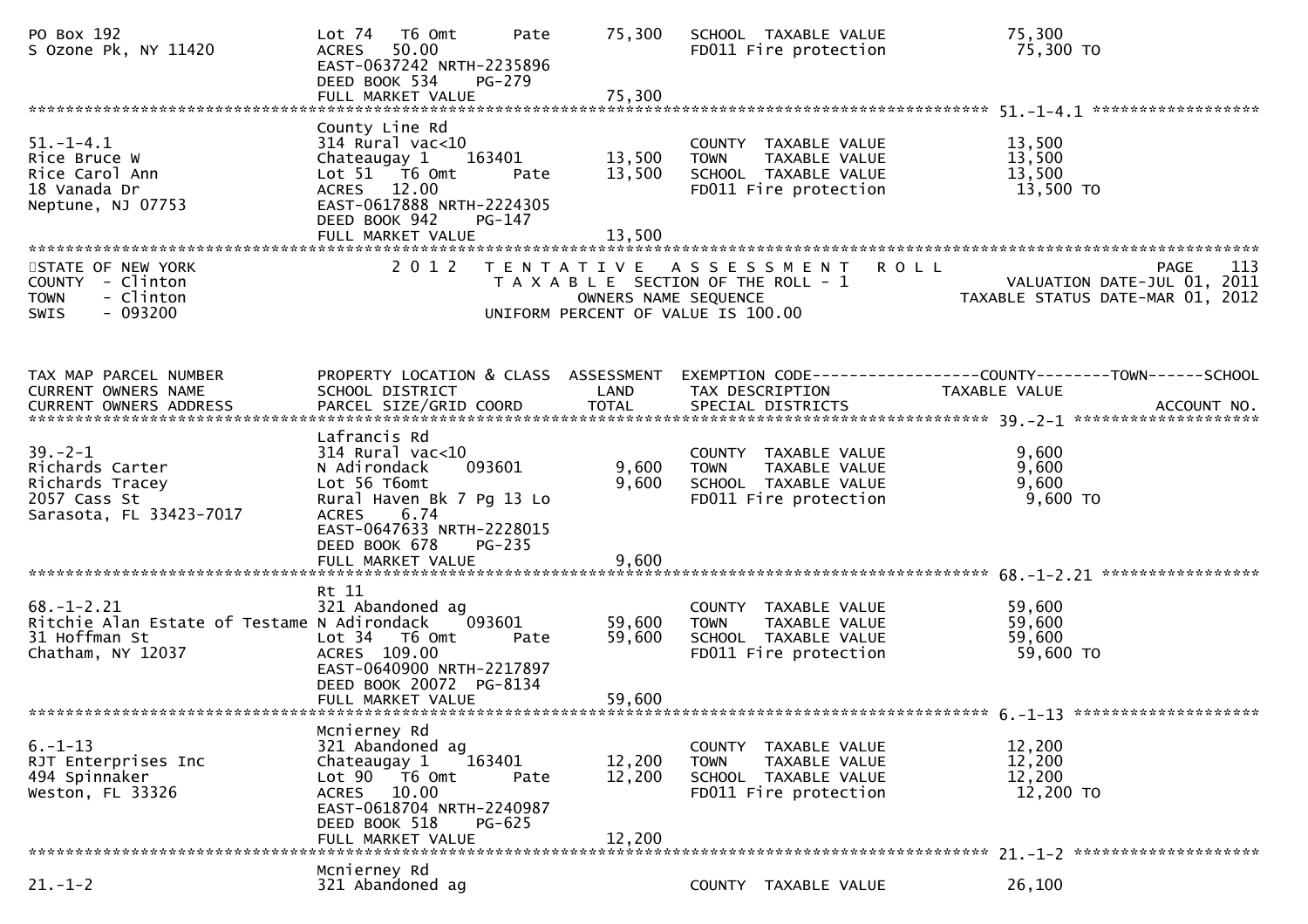| RJT Enterprises Inc<br>494 Spinnaker<br>Weston, FL 33326                                                             | 163401<br>Chateaugay 1<br>Lot 90 T6 Omt<br>Pate<br>ACRES 37.10<br>EAST-0617711 NRTH-2239080<br>DEED BOOK 518<br>$PG-625$                                                        | 26,100<br>26,100                                                            | <b>TOWN</b>                                      | TAXABLE VALUE<br>SCHOOL TAXABLE VALUE<br>FD011 Fire protection                                         | 26,100<br>26,100<br>26,100 TO                                                         |                    |                  |
|----------------------------------------------------------------------------------------------------------------------|---------------------------------------------------------------------------------------------------------------------------------------------------------------------------------|-----------------------------------------------------------------------------|--------------------------------------------------|--------------------------------------------------------------------------------------------------------|---------------------------------------------------------------------------------------|--------------------|------------------|
|                                                                                                                      |                                                                                                                                                                                 |                                                                             |                                                  |                                                                                                        |                                                                                       |                    |                  |
| $37. - 1 - 17.1$<br>Robare Herman L<br>394 Looby Rd<br>Churubusco, NY 12923                                          | 394 Looby Rd<br>210 1 Family Res<br>N Adirondack<br>093601<br>Lot 53 T6 Omt<br>Pate<br>87.00 DPTH 185.00<br><b>FRNT</b><br>EAST-0630523 NRTH-2228163<br>DEED BOOK 530<br>PG-461 | 33,300                                                                      | AGED - ALL 41800<br>3,900 SR STAR<br><b>TOWN</b> | 41834<br>33,300 COUNTY TAXABLE VALUE<br>TAXABLE VALUE<br>SCHOOL TAXABLE VALUE<br>FD011 Fire protection | 16,650<br>$\overline{0}$<br>16,650<br>16,650<br>$\overline{\phantom{0}}$<br>33,300 TO | 16,650<br>$\bf{0}$ | 16,650<br>16,650 |
|                                                                                                                      |                                                                                                                                                                                 |                                                                             |                                                  |                                                                                                        |                                                                                       |                    |                  |
| STATE OF NEW YORK<br>COUNTY - Clinton<br>- Clinton<br><b>TOWN</b><br>$-093200$<br><b>SWIS</b>                        | 2 0 1 2                                                                                                                                                                         | T A X A B L E SECTION OF THE ROLL - 1<br>UNIFORM PERCENT OF VALUE IS 100.00 | OWNERS NAME SEQUENCE                             | TENTATIVE ASSESSMENT ROLL                                                                              | PAGE - 1<br>VALUATION DATE-JUL 01, 2011<br>TAXABLE STATUS DATE-MAR 01, 2012           |                    | 114<br>PAGE      |
| TAX MAP PARCEL NUMBER<br>CURRENT OWNERS NAME                                                                         | PROPERTY LOCATION & CLASS ASSESSMENT<br>SCHOOL DISTRICT                                                                                                                         | LAND                                                                        | TAX DESCRIPTION                                  |                                                                                                        | EXEMPTION CODE------------------COUNTY--------TOWN------SCHOOL<br>TAXABLE VALUE       |                    |                  |
|                                                                                                                      | 18 Broad St                                                                                                                                                                     |                                                                             |                                                  |                                                                                                        |                                                                                       |                    |                  |
| $38.1 - 1 - 6$<br>Robare Joseph<br>Robare Patricia<br>18 Broad St<br>Churubusco, NY 12923                            | 210 1 Family Res<br>N Adirondack<br>093601<br>Lot 66 T6 Omt<br>Pate<br>FRNT 82.50 DPTH 260.00<br>EAST-0639656 NRTH-2231899<br>DEED BOOK 509<br><b>PG-268</b>                    | 4,200 SR STAR                                                               | AGED COUN 41802<br><b>TOWN</b>                   | 41834<br>65,400 COUNTY TAXABLE VALUE<br>TAXABLE VALUE<br>SCHOOL TAXABLE VALUE<br>FD011 Fire protection | 19,620<br>$\mathbf{0}$<br>45,780<br>65,400<br>3,200<br>65,400 TO                      | 0<br>$\mathbf 0$   | 0<br>62,200      |
|                                                                                                                      |                                                                                                                                                                                 |                                                                             |                                                  |                                                                                                        |                                                                                       |                    |                  |
|                                                                                                                      |                                                                                                                                                                                 |                                                                             |                                                  |                                                                                                        |                                                                                       |                    |                  |
| $38.1 - 1 - 7$<br>38.1-1-7<br>Robare Joseph<br>Robare Patricia<br>10 Broad St<br>18 Broad St<br>Churubusco, NY 12923 | 14 Broad St<br>311 Res vac land<br>093601<br>N Adirondack<br>Lot 66 T6 Omt<br>Pate<br>FRNT 82.50 DPTH 260.00<br>EAST-0639741 NRTH-2231908<br>DEED BOOK 954<br>PG-271            | 4,000<br>4,000                                                              | <b>TOWN</b>                                      | COUNTY TAXABLE VALUE<br>TAXABLE VALUE<br>SCHOOL TAXABLE VALUE<br>FD011 Fire protection                 | 4,000<br>4,000<br>4,000<br>4,000 TO                                                   |                    |                  |
|                                                                                                                      | FULL MARKET VALUE                                                                                                                                                               | 4,000                                                                       |                                                  |                                                                                                        |                                                                                       |                    |                  |
| $36. - 1 - 2.3$<br>Robare Michael J<br>Robare Peggy S<br>PO Box 114<br>Churubusco, NY 12923                          | Merchia Rd<br>322 Rural vac>10<br>Chateaugay 1<br>163401<br>Lot 70 T6 omt Pate<br>ACRES 25.10<br>EAST-0617177 NRTH-2230852<br>DEED BOOK 20112 PG-42954<br>FULL MARKET VALUE     | 20,000<br>20,000<br>20,000                                                  | COUNTY<br><b>TOWN</b>                            | TAXABLE VALUE<br>TAXABLE VALUE<br>SCHOOL TAXABLE VALUE<br>FD011 Fire protection                        | 20,000<br>20,000<br>20,000<br>20,000 TO                                               |                    |                  |
|                                                                                                                      | 8 Smith St                                                                                                                                                                      |                                                                             |                                                  |                                                                                                        |                                                                                       |                    |                  |
| $38.1 - 1 - 17$                                                                                                      | 210 1 Family Res                                                                                                                                                                |                                                                             | RES STAR                                         | 41854                                                                                                  | 0                                                                                     | $\mathbf 0$        | 30,000           |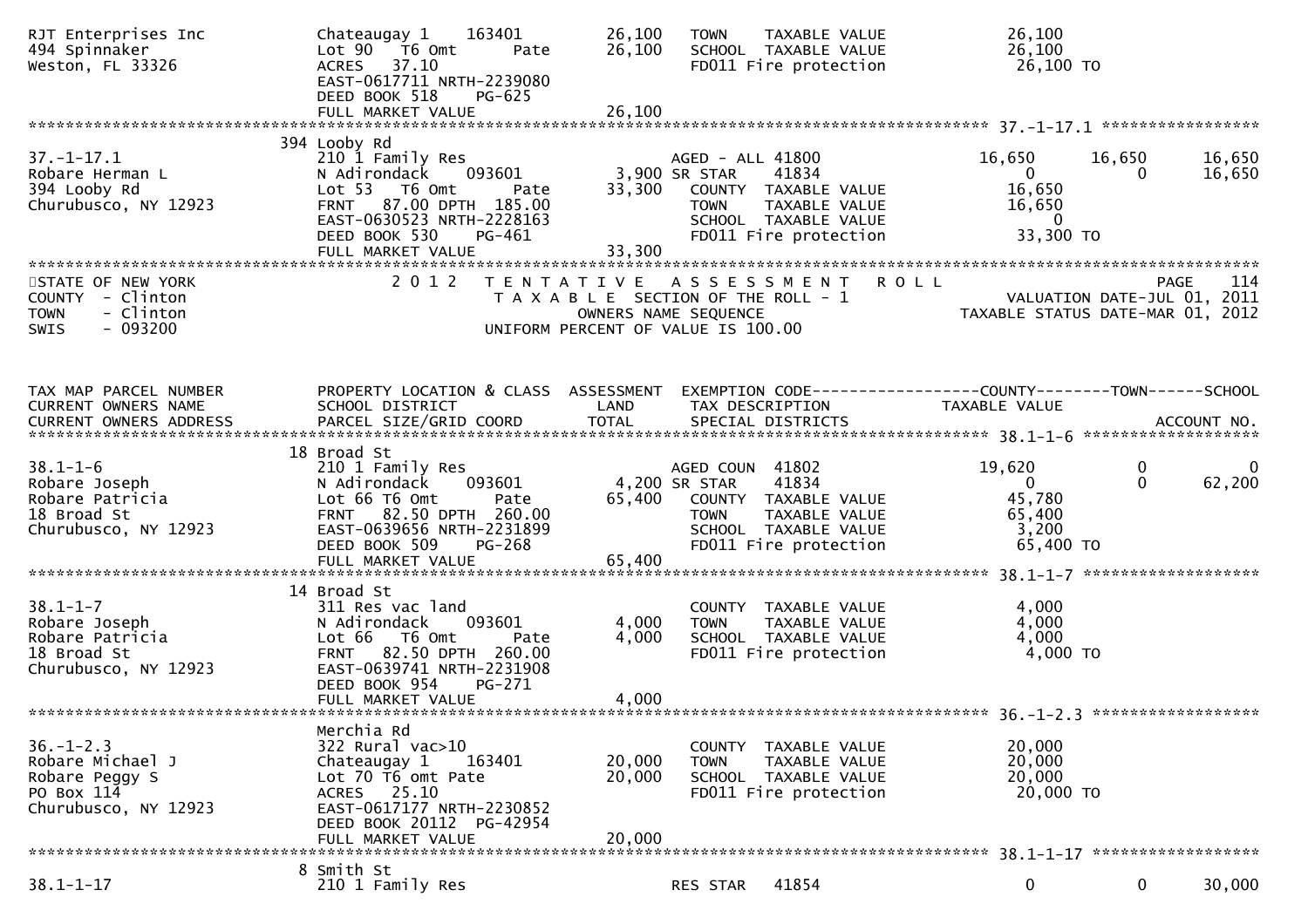| Robare Michael J<br>Soucia Peggy S<br>8 Smith St<br>Churubusco, NY 12923                        | N Adirondack<br>093601<br>Lot 66 T6 Omt<br>Pate<br>FRNT 82.50 DPTH 260.00<br>EAST-0640395 NRTH-2231089<br>DEED BOOK 99001 PG-13656<br>FULL MARKET VALUE                                   | 4,100<br>59,200<br>59,200  | COUNTY TAXABLE VALUE<br><b>TOWN</b><br>TAXABLE VALUE<br>SCHOOL TAXABLE VALUE<br>FD011 Fire protection                      | 59,200<br>59,200<br>29,200<br>59,200 TO                                        |                       |
|-------------------------------------------------------------------------------------------------|-------------------------------------------------------------------------------------------------------------------------------------------------------------------------------------------|----------------------------|----------------------------------------------------------------------------------------------------------------------------|--------------------------------------------------------------------------------|-----------------------|
|                                                                                                 |                                                                                                                                                                                           |                            |                                                                                                                            |                                                                                |                       |
| $21. - 1 - 1.4$<br>Robinson Daniel<br>177 McNierney Rd<br>Churubusco, NY 12923                  | 177 Mcnierney Rd<br>210 1 Family Res<br>163401<br>Chateaugay 1<br>Lot 90 T6omt<br><b>ACRES</b><br>9.10<br>EAST-0616346 NRTH-2239648<br>DEED BOOK 20001 PG-23100<br>FULL MARKET VALUE      | 11,500<br>20,900<br>20,900 | RES STAR<br>41854<br>COUNTY TAXABLE VALUE<br><b>TOWN</b><br>TAXABLE VALUE<br>SCHOOL TAXABLE VALUE<br>FD011 Fire protection | $\mathbf{0}$<br>20,900<br>20,900<br>$\overline{\phantom{0}}$<br>20,900 ТО      | $\mathbf 0$<br>20,900 |
| STATE OF NEW YORK<br>COUNTY - Clinton<br>- Clinton<br><b>TOWN</b><br>$-093200$<br><b>SWIS</b>   | 2 0 1 2                                                                                                                                                                                   | OWNERS NAME SEQUENCE       | TENTATIVE ASSESSMENT<br>T A X A B L E SECTION OF THE ROLL - 1<br>UNIFORM PERCENT OF VALUE IS 100.00                        | <b>ROLL</b><br>VALUATION DATE-JUL 01, 2011<br>TAXABLE STATUS DATE-MAR 01, 2012 | 115<br><b>PAGE</b>    |
| TAX MAP PARCEL NUMBER<br>CURRENT OWNERS NAME                                                    | PROPERTY LOCATION & CLASS ASSESSMENT<br>SCHOOL DISTRICT                                                                                                                                   | LAND                       | TAX DESCRIPTION                                                                                                            | EXEMPTION CODE-----------------COUNTY--------TOWN------SCHOOL<br>TAXABLE VALUE |                       |
| $38.1 - 1 - 43$<br>Robles Reinaldo<br>San Fernando 95 Villa Sol<br>Mayaguez, Puerto Rico 00708  | Church St<br>311 Res vac land<br>N Adirondack<br>093601<br>Lot 66 T6 Omt<br>Pate<br>FRNT 100.00 DPTH 244.00<br>EAST-0640091 NRTH-2230962<br>DEED BOOK 784<br>$PG-38$<br>FULL MARKET VALUE | 4,600<br>4,600<br>4,600    | COUNTY TAXABLE VALUE<br>TAXABLE VALUE<br><b>TOWN</b><br>SCHOOL TAXABLE VALUE<br>FD011 Fire protection                      | 4,600<br>4,600<br>4,600<br>4,600 TO                                            |                       |
| $69. - 1 - 14.5$<br>Robles Reinaldo<br>San Fernando 95 Villa Sol<br>Mayaguez, Puerto Rico 00708 | Brandy Brook Rd<br>$314$ Rural vac<10<br>093601<br>N Adirondack<br>Lot 25 T6omt<br>3.00<br><b>ACRES</b><br>EAST-0647739 NRTH-2210415<br>DEED BOOK 784<br>$PG-42$<br>FULL MARKET VALUE     | 6,600<br>6,600<br>6,600    | COUNTY TAXABLE VALUE<br><b>TOWN</b><br>TAXABLE VALUE<br>SCHOOL TAXABLE VALUE<br>FD011 Fire protection                      | 6,600<br>6,600<br>6,600<br>6,600 TO                                            |                       |
| $69. - 1 - 14.6$<br>Robles Reinaldo<br>San Fernando 95 Villa Sol<br>Mayaguez, Puerto Rico 00708 | Brandy Brook Rd<br>$314$ Rural vac<10<br>N Adirondack<br>093601<br>Lot 25 T6 Omt<br><b>ACRES</b><br>1.70<br>EAST-0647590 NRTH-2211157<br>DEED BOOK 784<br>$PG-40$<br>FULL MARKET VALUE    | 5,600<br>5,600<br>5,600    | TAXABLE VALUE<br>COUNTY<br>TAXABLE VALUE<br><b>TOWN</b><br>SCHOOL TAXABLE VALUE<br>FD011 Fire protection                   | 5,600<br>5,600<br>5,600<br>5,600 TO                                            |                       |
| $51. - 1 - 5.1$                                                                                 | 7631 Rt 11<br>210 1 Family Res                                                                                                                                                            |                            | 41854                                                                                                                      | 0                                                                              | $\mathbf 0$<br>30,000 |
|                                                                                                 |                                                                                                                                                                                           |                            | RES STAR                                                                                                                   |                                                                                |                       |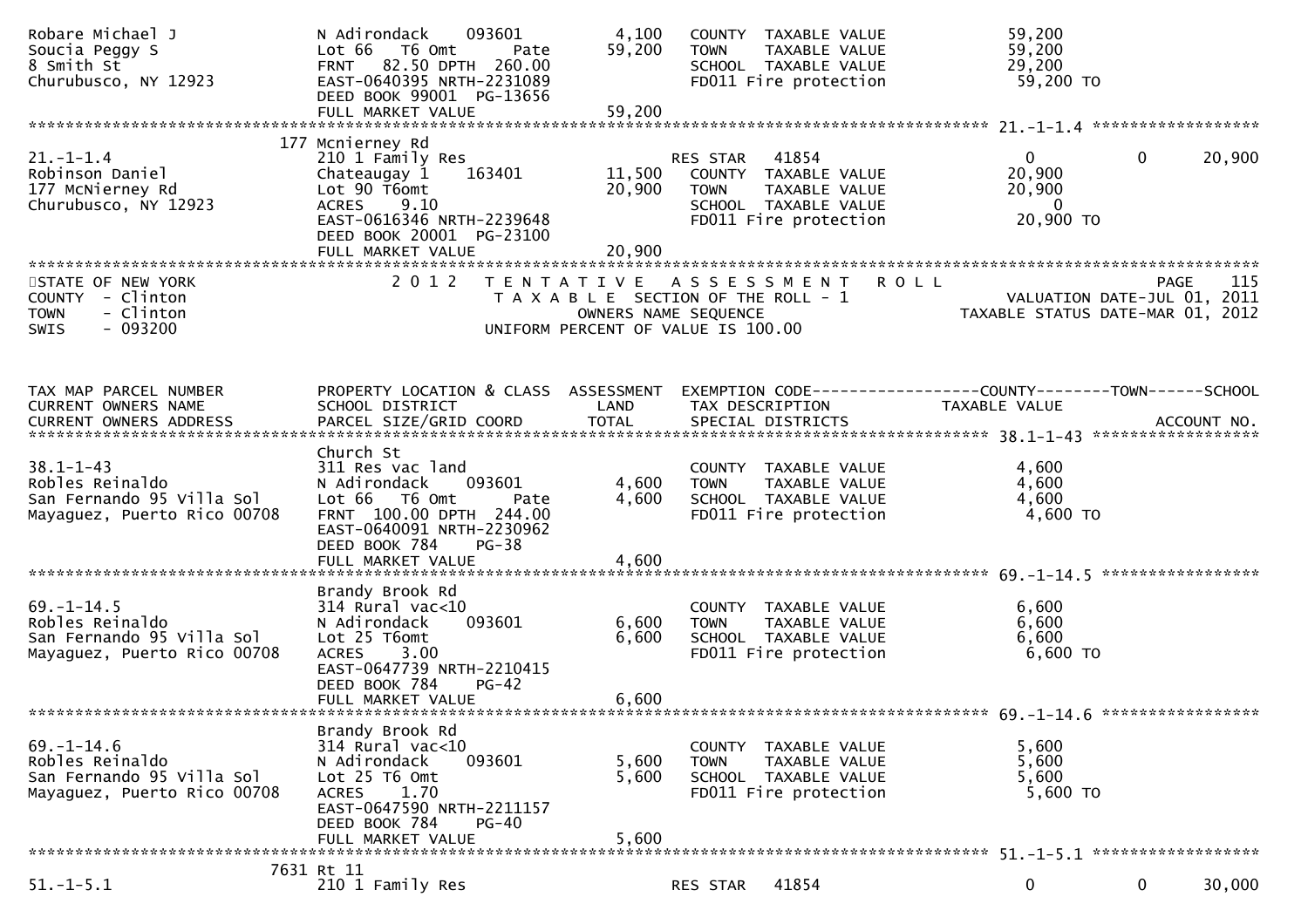| Rockhill Kirk M<br>Rockhill Elizabeth A<br>7631 Rt 11<br>Chateaugay, NY 12920                               | 163401<br>Chateaugay 1<br>Lot 50  T6 0mt<br>Pate<br>1.00 BANK<br>080<br><b>ACRES</b><br>EAST-0617725 NRTH-2222495<br>DEED BOOK 20092 PG-26356                                                                     | 5,000<br>80,000            | COUNTY TAXABLE VALUE<br>TAXABLE VALUE<br><b>TOWN</b><br>SCHOOL TAXABLE VALUE<br>FD011 Fire protection    | 80,000<br>80,000<br>50,000<br>80,000 TO                                         |
|-------------------------------------------------------------------------------------------------------------|-------------------------------------------------------------------------------------------------------------------------------------------------------------------------------------------------------------------|----------------------------|----------------------------------------------------------------------------------------------------------|---------------------------------------------------------------------------------|
|                                                                                                             |                                                                                                                                                                                                                   |                            |                                                                                                          |                                                                                 |
| $51. - 1 - 5.5$<br>Rockhill Kirk M<br>Linkins Elizabeth A<br>7631 Rt 11<br>Chateaugay, NY 12920-9607        | Rt 11<br>322 Rural vac>10<br>Chateaugay 1<br>163401<br>Lot $50$ $\bar{1}60$ mt<br>ACRES 58.40<br>EAST-0618491 NRTH-2221804<br>DEED BOOK 20011 PG-37861<br>FULL MARKET VALUE                                       | 42,900<br>42,900<br>42,900 | COUNTY TAXABLE VALUE<br><b>TOWN</b><br>TAXABLE VALUE<br>SCHOOL TAXABLE VALUE<br>FD011 Fire protection    | 42,900<br>42,900<br>42,900<br>42,900 TO                                         |
|                                                                                                             |                                                                                                                                                                                                                   |                            |                                                                                                          |                                                                                 |
| STATE OF NEW YORK<br>COUNTY - Clinton<br>- Clinton<br><b>TOWN</b><br>$-093200$<br><b>SWIS</b>               | 2 0 1 2                                                                                                                                                                                                           | OWNERS NAME SEQUENCE       | TENTATIVE ASSESSMENT ROLL<br>T A X A B L E SECTION OF THE ROLL - 1<br>UNIFORM PERCENT OF VALUE IS 100.00 | PAGE<br>116<br>VALUATION DATE-JUL 01, 2011<br>TAXABLE STATUS DATE-MAR 01, 2012  |
|                                                                                                             |                                                                                                                                                                                                                   |                            |                                                                                                          |                                                                                 |
| TAX MAP PARCEL NUMBER<br><b>CURRENT OWNERS NAME</b>                                                         | PROPERTY LOCATION & CLASS ASSESSMENT<br>SCHOOL DISTRICT                                                                                                                                                           | LAND                       | TAX DESCRIPTION                                                                                          | EXEMPTION CODE------------------COUNTY--------TOWN------SCHOOL<br>TAXABLE VALUE |
|                                                                                                             |                                                                                                                                                                                                                   |                            |                                                                                                          |                                                                                 |
| $7. - 1 - 27$<br>Rockwood David<br>Rockwood Beverly<br>34 West Rd<br>Burlington, VT 05401                   | Santamore Rd<br>321 Abandoned ag<br>163401<br>Chateaugay 1<br>Lot 88 T6 Omt<br>Pate<br>ACRES 10.90<br>EAST-0630471 NRTH-2241984<br>DEED BOOK 20021 PG-44396                                                       | 8,800<br>8,800             | COUNTY TAXABLE VALUE<br>TAXABLE VALUE<br><b>TOWN</b><br>SCHOOL TAXABLE VALUE<br>FD011 Fire protection    | 8,800<br>8,800<br>8,800<br>$8,800$ TO                                           |
|                                                                                                             | FULL MARKET VALUE                                                                                                                                                                                                 | 8,800                      |                                                                                                          |                                                                                 |
|                                                                                                             |                                                                                                                                                                                                                   |                            |                                                                                                          |                                                                                 |
| $7. - 1 - 17.1$<br>Rockwood David M<br>Rockwood Beverly J<br>34 West Rd<br>Burlington, VT 05401             | 352 Frontier Rd<br>240 Rural res<br>163401<br>Chateaugay 1<br>Lot 88 T6 Omt<br>Pate<br>ACRES 28.40<br>EAST-0630246 NRTH-2242706<br>DEED BOOK 983<br>PG-299<br>FULL MARKET VALUE                                   | 24,700<br>90,000<br>90,000 | COUNTY TAXABLE VALUE<br><b>TOWN</b><br>TAXABLE VALUE<br>SCHOOL TAXABLE VALUE<br>FD011 Fire protection    | 90,000<br>90,000<br>90,000<br>90,000 TO                                         |
|                                                                                                             |                                                                                                                                                                                                                   |                            |                                                                                                          |                                                                                 |
| $69. - 1 - 8.63$<br>Rodriguez Samuel E<br>Rodriguez Celia<br>161-28 Grand Central Pkwy<br>Jamaica, NY 11432 | 88 Lafrancis Rd<br>210 1 Family Res<br>093601<br>N Adirondack<br>Lot 24 T6omt<br>Survey Map 20082/12925 Lo<br>75.40<br><b>ACRES</b><br>EAST-0654394 NRTH-2212887<br>DEED BOOK 20082 PG-13243<br>FULL MARKET VALUE | 45,200<br>76,900<br>76,900 | COUNTY TAXABLE VALUE<br><b>TOWN</b><br>TAXABLE VALUE<br>SCHOOL TAXABLE VALUE<br>FD011 Fire protection    | 76,900<br>76,900<br>76,900<br>76,900 TO                                         |
|                                                                                                             |                                                                                                                                                                                                                   |                            |                                                                                                          |                                                                                 |
|                                                                                                             | Rogers Rd                                                                                                                                                                                                         |                            |                                                                                                          |                                                                                 |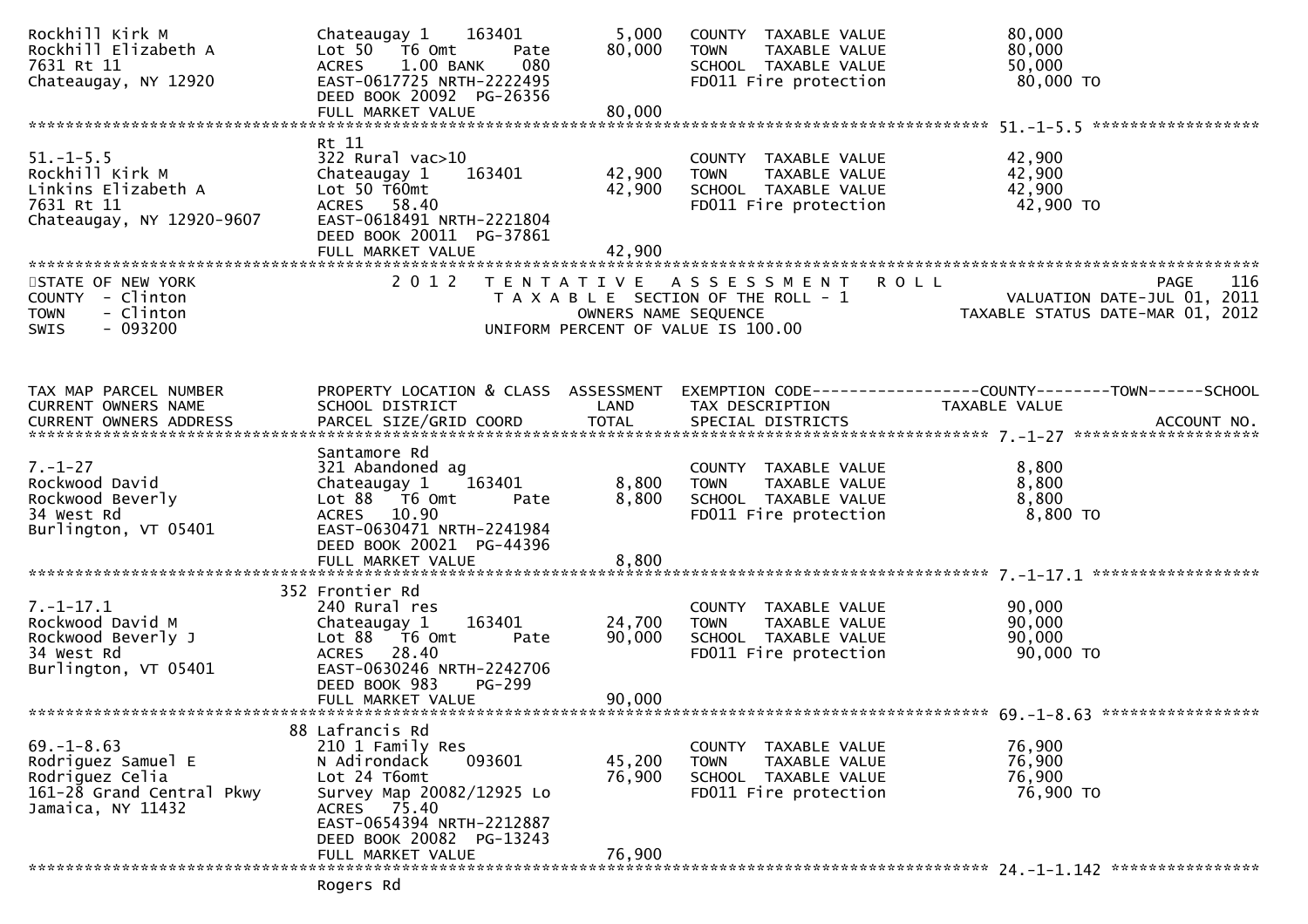| $24. -1 - 1.142$<br>Rogers Brenda Ann<br>12 Arbella Rd<br>Dorchester, MA 02124                              | 311 Res vac land<br>N Adirondack<br>093601<br>Lot 84 T6 OMT Patent<br>FRNT 260.00 DPTH 200.00<br>EAST-0652474 NRTH-2232972<br>DEED BOOK 20082 PG-16550<br>FULL MARKET VALUE                            | 4,800<br>4,800<br>4,800    | COUNTY TAXABLE VALUE<br><b>TOWN</b><br>TAXABLE VALUE<br>SCHOOL TAXABLE VALUE<br>FD011 Fire protection                                                                                                                  | 4,800<br>4,800<br>4,800<br>4,800 TO                                |                                                                                                    |
|-------------------------------------------------------------------------------------------------------------|--------------------------------------------------------------------------------------------------------------------------------------------------------------------------------------------------------|----------------------------|------------------------------------------------------------------------------------------------------------------------------------------------------------------------------------------------------------------------|--------------------------------------------------------------------|----------------------------------------------------------------------------------------------------|
| $24. - 1 - 1.141$<br>Rogers William J Jr<br>124 Rogers Rd<br>Ellenburg Depot, NY 12935                      | 124 Rogers Rd<br>270 Mfg housing<br>093601<br>N Adirondack<br>Lot 84 T6 OMT Patent<br>ACRES 41.20<br>EAST-0651072 NRTH-2233535<br>DEED BOOK 20051 PG-82290<br>FULL MARKET VALUE                        | 34,200                     | 49 PCT OF VALUE USED FOR EXEMPTION PURPOSES<br>WARNONALL 41121<br>22,600 WARDISALL 41141<br>34,200 AGED COUN 41802<br>41834<br>SR STAR<br>COUNTY TAXABLE VALUE<br><b>TOWN</b><br>TAXABLE VALUE<br>SCHOOL TAXABLE VALUE | 2,514<br>838<br>1,341<br>$\overline{0}$<br>29,507<br>30,848<br>- 0 | 2,514<br>$\mathbf{0}$<br>$\mathbf 0$<br>838<br>$\overline{0}$<br>$\mathbf 0$<br>$\Omega$<br>34,200 |
| STATE OF NEW YORK<br>COUNTY - Clinton<br>- Clinton<br><b>TOWN</b><br>$-093200$<br><b>SWIS</b>               | 2 0 1 2                                                                                                                                                                                                |                            | TENTATIVE ASSESSMENT ROLL<br>T A X A B L E SECTION OF THE ROLL - 1<br>OWNERS NAME SEQUENCE<br>UNIFORM PERCENT OF VALUE IS 100.00                                                                                       |                                                                    | 117<br><b>PAGE</b><br>VALUATION DATE-JUL 01, 2011<br>TAXABLE STATUS DATE-MAR 01, 2012              |
| TAX MAP PARCEL NUMBER<br>CURRENT OWNERS NAME                                                                | PROPERTY LOCATION & CLASS ASSESSMENT<br>SCHOOL DISTRICT                                                                                                                                                | LAND                       | EXEMPTION CODE-----------------COUNTY-------TOWN------SCHOOL<br>TAX DESCRIPTION                                                                                                                                        | <b>TAXABLE VALUE</b>                                               |                                                                                                    |
| $54. - 2 - 14$<br>Rohlfing Joseph<br>Bilz Susan<br>4018 Gravel Hill Rd<br>Havre-de-Grace, MD 21078          | Lafrancis Rd<br>321 Abandoned ag<br>093601<br>N Adirondack<br>Lot 44 76 0mt<br>Survey Map 20061/99069 Lo<br>ACRES 65.86<br>EAST-0652670 NRTH-2223759<br>DEED BOOK 20102 PG-31867<br>FULL MARKET VALUE  | 40,400<br>40,400<br>40,400 | COUNTY TAXABLE VALUE<br><b>TOWN</b><br>TAXABLE VALUE<br>SCHOOL TAXABLE VALUE<br>FD011 Fire protection                                                                                                                  | 40,400<br>40,400<br>40,400<br>40,400 TO                            |                                                                                                    |
| $54. - 2 - 19$<br>Rohlfing Joseph M<br>Bilz Susan Mary M<br>4018 Gravel Hill Rd<br>Havre De Grace, MD 21078 | Lafrancis Rd<br>321 Abandoned ag<br>093601<br>N Adirondack<br>Lot 44 T6 Omt<br>Survey Map 20061/99069 Lo<br>ACRES 231.07<br>EAST-0655966 NRTH-2222480<br>DEED BOOK 20061 PG-99070<br>FULL MARKET VALUE | 84,000<br>84,000<br>84,000 | COUNTY TAXABLE VALUE<br>TAXABLE VALUE<br><b>TOWN</b><br>SCHOOL TAXABLE VALUE<br>FD011 Fire protection                                                                                                                  | 84,000<br>84,000<br>84,000<br>84,000 TO                            |                                                                                                    |
| $54. - 2 - 20$<br>Rohlfing Joseph M<br>Bilz Susan M<br>4018 Gravel Hill Rd<br>Havre De Grace, MD 21078      | Lafrancis Rd<br>321 Abandoned ag<br>093601<br>N Adirondack<br>Lot 44 76 0mt<br>Survey Map 20061/99069 Lo<br>ACRES 119.81<br>EAST-0656641 NRTH-2219731                                                  | 61,800<br>61,800           | COUNTY TAXABLE VALUE<br>TAXABLE VALUE<br><b>TOWN</b><br>SCHOOL TAXABLE VALUE<br>FD011 Fire protection                                                                                                                  | 61,800<br>61,800<br>61,800<br>61,800 TO                            |                                                                                                    |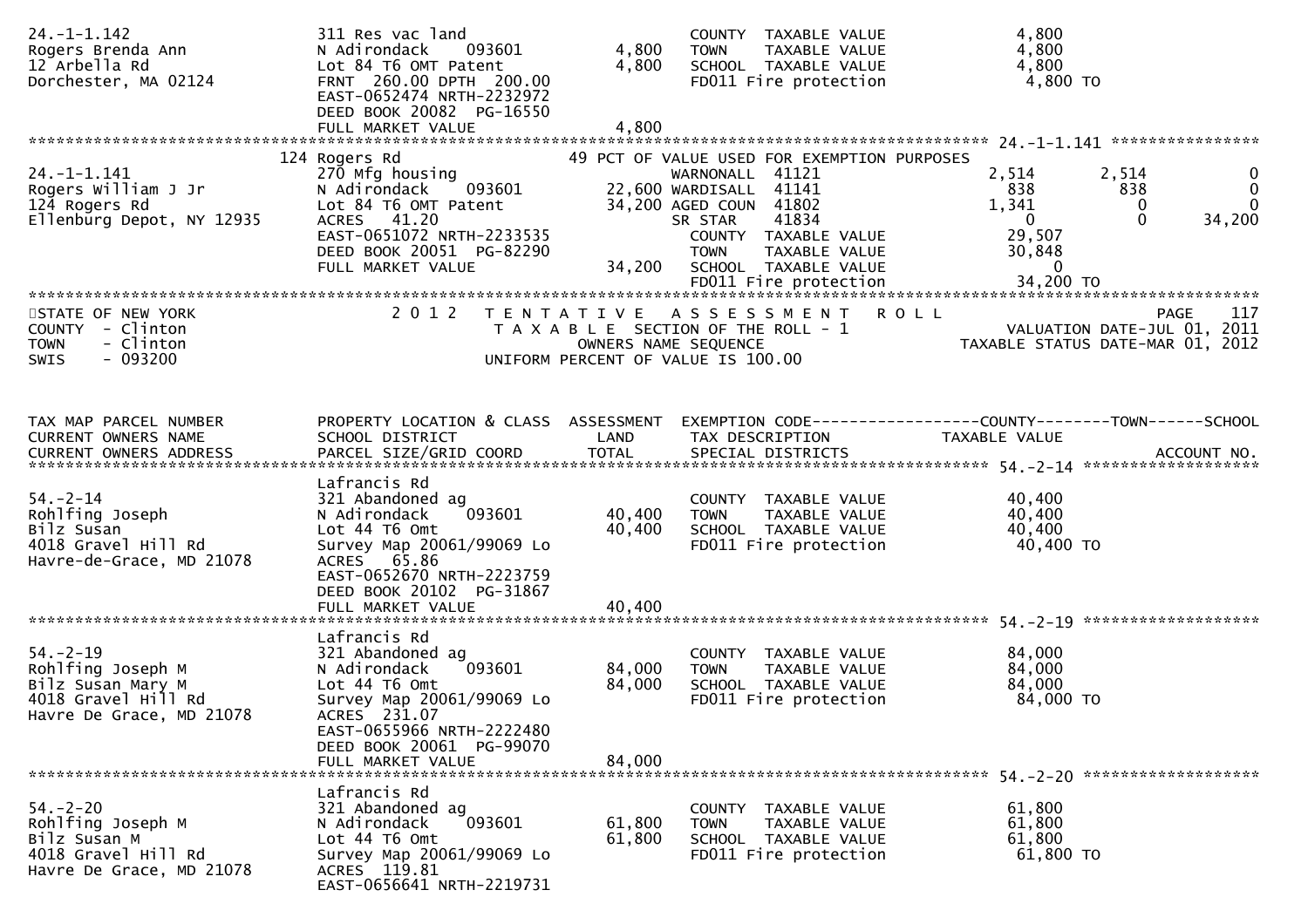|                                                                                                        | DEED BOOK 20112 PG-41707<br>FULL MARKET VALUE                                                                                                                                                         | 61,800                     |                                                                                                                    |                                                                                                               |
|--------------------------------------------------------------------------------------------------------|-------------------------------------------------------------------------------------------------------------------------------------------------------------------------------------------------------|----------------------------|--------------------------------------------------------------------------------------------------------------------|---------------------------------------------------------------------------------------------------------------|
| $54. - 2 - 21$<br>Rohlfing Joseph M<br>Bilz Susan M<br>4018 Gravel Hill Rd<br>Havre De Grace, MD 21078 | Lafrancis Rd<br>321 Abandoned ag<br>093601<br>N Adirondack<br>Lot 44 T6 Omt<br>Survey Map 20061/99069 Lo<br>ACRES 50.07<br>EAST-0654726 NRTH-2219538<br>DEED BOOK 20112 PG-41707<br>FULL MARKET VALUE | 32,500<br>32,500<br>32,500 | COUNTY TAXABLE VALUE<br>TAXABLE VALUE<br><b>TOWN</b><br>SCHOOL TAXABLE VALUE<br>FD011 Fire protection              | 32,500<br>32,500<br>32,500<br>32,500 TO                                                                       |
|                                                                                                        | Patnode Rd                                                                                                                                                                                            |                            |                                                                                                                    |                                                                                                               |
| $68. - 1 - 17.3$<br>Roll Donald<br>8601 Estate Dr<br>West Palm Beach, FL 33411                         | 321 Abandoned ag<br>093601<br>N Adirondack<br>Lot 27 T6omt<br>ACRES 11.60<br>EAST-0637911 NRTH-2209601<br>DEED BOOK 702<br>PG-285                                                                     | 10,800<br>10,800           | COUNTY TAXABLE VALUE<br><b>TOWN</b><br>TAXABLE VALUE<br>SCHOOL TAXABLE VALUE<br>FD011 Fire protection              | 10,800<br>10,800<br>10,800<br>10,800 TO                                                                       |
|                                                                                                        | FULL MARKET VALUE                                                                                                                                                                                     | 10,800                     |                                                                                                                    |                                                                                                               |
| STATE OF NEW YORK<br>COUNTY - Clinton<br>- Clinton<br><b>TOWN</b><br>$-093200$<br><b>SWIS</b>          | 2 0 1 2                                                                                                                                                                                               | OWNERS NAME SEQUENCE       | TENTATIVE ASSESSMENT<br><b>ROLL</b><br>T A X A B L E SECTION OF THE ROLL - 1<br>UNIFORM PERCENT OF VALUE IS 100.00 | 118<br>PAGE<br>VALUATION DATE-JUL 01, 2011<br>VALUATION DATE-JUL 01, ZOII<br>TAXABLE STATUS DATE-MAR 01, 2012 |
|                                                                                                        |                                                                                                                                                                                                       |                            |                                                                                                                    |                                                                                                               |
| TAX MAP PARCEL NUMBER<br>CURRENT OWNERS NAME<br><b>CURRENT OWNERS ADDRESS</b>                          | PROPERTY LOCATION & CLASS ASSESSMENT<br>SCHOOL DISTRICT                                                                                                                                               | LAND                       | TAX DESCRIPTION                                                                                                    | EXEMPTION CODE-----------------COUNTY-------TOWN------SCHOOL<br>TAXABLE VALUE                                 |
|                                                                                                        | Patnode Rd                                                                                                                                                                                            |                            |                                                                                                                    |                                                                                                               |
| $68. - 1 - 17.2$<br>Roll Mary<br>8601 Estate Dr<br>West Palm Beach, FL 33411                           | 321 Abandoned ag<br>093601<br>N Adirondack<br>Lot 27 T6omt<br>ACRES 11.60<br>EAST-0636618 NRTH-2209461                                                                                                | 13,300<br>13,300           | COUNTY TAXABLE VALUE<br>TAXABLE VALUE<br><b>TOWN</b><br>SCHOOL TAXABLE VALUE<br>FD011 Fire protection              | 13,300<br>13,300<br>13,300<br>13,300 TO                                                                       |
|                                                                                                        | DEED BOOK 702<br>PG-286<br>FULL MARKET VALUE                                                                                                                                                          | 13,300                     |                                                                                                                    |                                                                                                               |
|                                                                                                        |                                                                                                                                                                                                       |                            |                                                                                                                    |                                                                                                               |
| $82 - 2 - 1.13$<br>Romano Joseph<br>Digiacomo Rosemary<br>149 Newington Rd<br>West Hartford, CT 06110  | Ryan Rd<br>321 Abandoned ag<br>163401<br>Chateaugay 1<br>Lot 30 T6omt<br><b>ACRES</b><br>20.20<br>EAST-0624421 NRTH-2206576<br>DEED BOOK 849<br>PG-269                                                | 18,400<br>18,400           | COUNTY TAXABLE VALUE<br><b>TOWN</b><br>TAXABLE VALUE<br>SCHOOL TAXABLE VALUE<br>FD011 Fire protection              | 18,400<br>18,400<br>18,400<br>18,400 TO                                                                       |
|                                                                                                        | FULL MARKET VALUE                                                                                                                                                                                     | 18,400                     |                                                                                                                    |                                                                                                               |
| $39. - 1 - 4$<br>Rossdeutscher Simon<br>Rossdeutscher Harry                                            | Clinton Mills Rd<br>321 Abandoned ag<br>093601<br>N Adirondack<br>Lot 58 T6 Omt<br>Pate                                                                                                               | 45,000<br>45,000           | COUNTY TAXABLE VALUE<br>TAXABLE VALUE<br><b>TOWN</b><br>SCHOOL TAXABLE VALUE                                       | 45,000<br>45,000<br>45,000                                                                                    |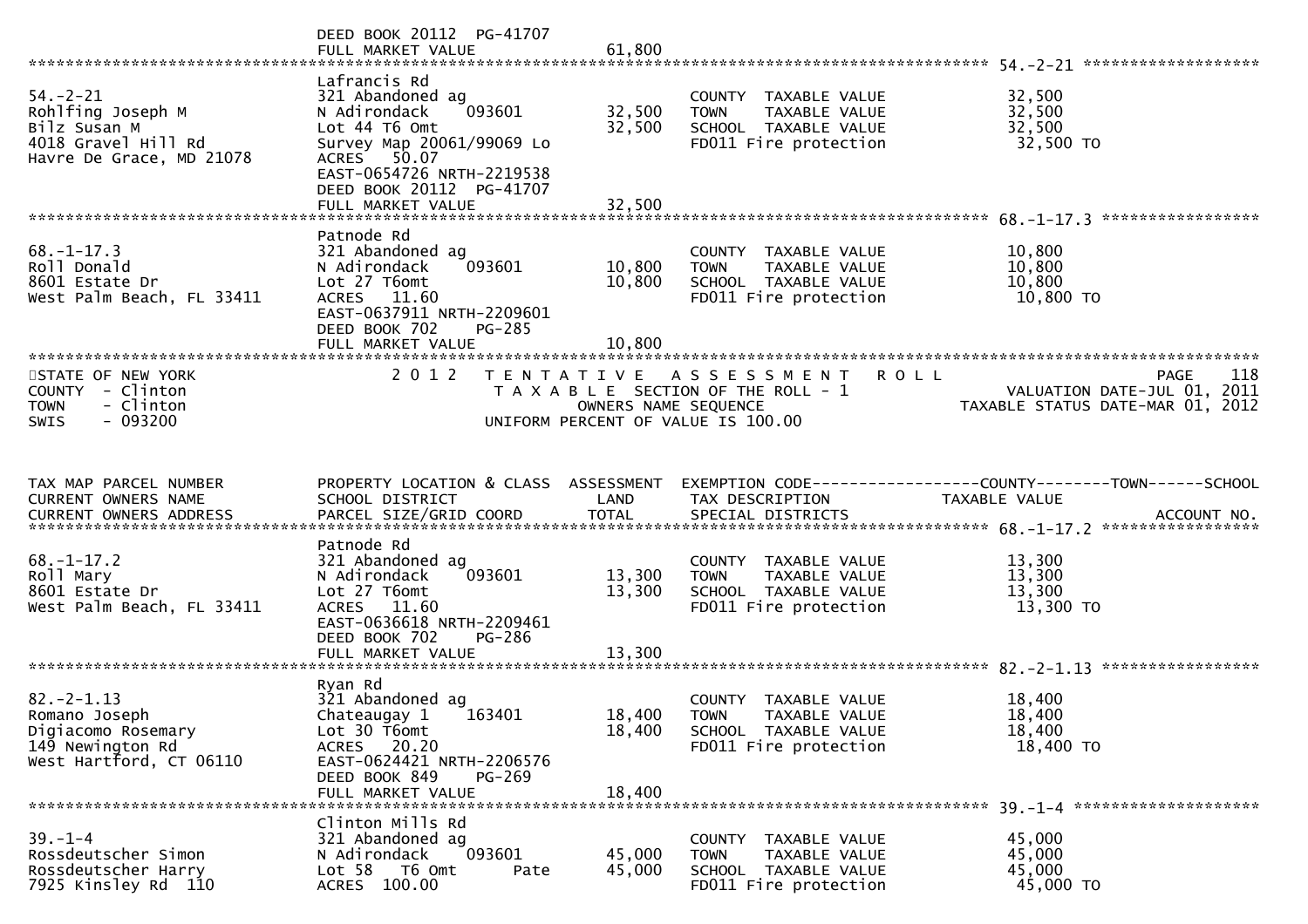| Cote St Luc QC, Canada<br>H4W1P5                                                                                            | EAST-0660494 NRTH-2230917<br>DEED BOOK 366<br>PG-391<br>FULL MARKET VALUE                                                                                                | 45,000             |                                                                                                                                  |                                                                 |                        |
|-----------------------------------------------------------------------------------------------------------------------------|--------------------------------------------------------------------------------------------------------------------------------------------------------------------------|--------------------|----------------------------------------------------------------------------------------------------------------------------------|-----------------------------------------------------------------|------------------------|
|                                                                                                                             |                                                                                                                                                                          |                    |                                                                                                                                  |                                                                 |                        |
| $54. - 1 - 3$<br>Rossdeutscher Simon<br>Rossdeutscher Harry<br>7925 Kinsley Rd 110<br>Cote St Luc QC, Canada<br>H4W1P5      | Clinton Mills Rd (Lnd Lk)<br>321 Abandoned ag<br>093601<br>N Adirondack<br>Lot 43 T6 Omt<br>Pate<br>ACRES 918.00<br>EAST-0659538 NRTH-2223545<br>DEED BOOK 592<br>PG-415 | 190,200<br>190,200 | COUNTY TAXABLE VALUE<br><b>TOWN</b><br>TAXABLE VALUE<br>SCHOOL TAXABLE VALUE<br>FD011 Fire protection                            | 190,200<br>190,200<br>190,200<br>190,200 TO                     |                        |
|                                                                                                                             | FULL MARKET VALUE                                                                                                                                                        | 190,200            |                                                                                                                                  |                                                                 |                        |
|                                                                                                                             |                                                                                                                                                                          |                    |                                                                                                                                  |                                                                 |                        |
| $38. - 1 - 28$<br>Rossi Roland<br>5 Beatty Ln<br>Pine Bush, NY 12566-7107                                                   | Looby Rd<br>321 Abandoned ag<br>093601<br>N Adirondack<br>Lot 67 T6 Omt<br>Pate<br>27.20<br>ACRES<br>EAST-0636854 NRTH-2230823<br>DEED BOOK 556<br>PG-915                | 22,900<br>22,900   | COUNTY TAXABLE VALUE<br><b>TOWN</b><br>TAXABLE VALUE<br>SCHOOL TAXABLE VALUE<br>FD011 Fire protection                            | 22,900<br>22,900<br>22,900<br>22,900 TO                         |                        |
|                                                                                                                             | FULL MARKET VALUE                                                                                                                                                        | 22,900             |                                                                                                                                  |                                                                 |                        |
|                                                                                                                             |                                                                                                                                                                          |                    |                                                                                                                                  |                                                                 |                        |
| STATE OF NEW YORK<br>COUNTY - Clinton<br>- Clinton<br><b>TOWN</b><br>$-093200$<br>SWIS                                      | 2 0 1 2                                                                                                                                                                  |                    | TENTATIVE ASSESSMENT ROLL<br>T A X A B L E SECTION OF THE ROLL - 1<br>OWNERS NAME SEQUENCE<br>UNIFORM PERCENT OF VALUE IS 100.00 | VALUATION DATE-JUL 01, 2011<br>TAXABLE STATUS DATE-MAR 01, 2012 | 119<br><b>PAGE</b>     |
|                                                                                                                             |                                                                                                                                                                          |                    |                                                                                                                                  |                                                                 |                        |
|                                                                                                                             |                                                                                                                                                                          |                    |                                                                                                                                  |                                                                 |                        |
| TAX MAP PARCEL NUMBER<br>CURRENT OWNERS NAME<br>CURRENT OWNERS ADDRESS                                                      | PROPERTY LOCATION & CLASS ASSESSMENT<br>SCHOOL DISTRICT                                                                                                                  | LAND               | EXEMPTION CODE-----------------COUNTY--------TOWN------SCHOOL<br>TAX DESCRIPTION                                                 | TAXABLE VALUE                                                   |                        |
| 6414-6412 Rt 11                                                                                                             |                                                                                                                                                                          |                    |                                                                                                                                  |                                                                 |                        |
| $68. - 1 - 8.2$<br>Rounds Life Use Bernadette Ann N Adirondack<br>Rounds Jody L<br>6414 Rt 11<br>Ellenburg Center, NY 12935 | 210 1 Family Res<br>093601<br>Lot 26 T6 Omt<br>ACRES 1.00<br>EAST-0643564 NRTH-2214453<br>DEED BOOK 20092 PG-25019                                                       | 5,000<br>76,600    | RES STAR 41854<br>COUNTY TAXABLE VALUE<br><b>TOWN</b><br>TAXABLE VALUE<br>SCHOOL TAXABLE VALUE<br>FD011 Fire protection          | $\overline{0}$<br>76,600<br>76,600<br>46,600<br>76,600 TO       | $\mathbf{0}$<br>30,000 |
|                                                                                                                             |                                                                                                                                                                          |                    |                                                                                                                                  |                                                                 |                        |
| $69. - 1 - 8.51$<br>Rowe Aaron T<br>Rowe Mark<br>Attn: Neil Rowe<br>6726 Star Rt                                            | 6048 Rt 11<br>321 Abandoned ag<br>093601<br>N Adirondack<br>Lot 25 T6omt<br>ACRES 120.00<br>EAST-0651801 NRTH-2211953                                                    | 58,800<br>58,800   | COUNTY TAXABLE VALUE<br><b>TOWN</b><br>TAXABLE VALUE<br>SCHOOL TAXABLE VALUE<br>FD011 Fire protection                            | 58,800<br>58,800<br>58,800<br>58,800 TO                         |                        |
| Ellenburg Center, NY 12934                                                                                                  | DEED BOOK 20001 PG-18754<br>FULL MARKET VALUE                                                                                                                            | 58,800             |                                                                                                                                  |                                                                 |                        |
|                                                                                                                             | 37/43 Lafrancis Rd                                                                                                                                                       |                    |                                                                                                                                  |                                                                 |                        |
| $69. - 1 - 8.52$<br>Rowe Aaron T<br>PO Box 327<br>Ellenburg Depot, NY 12935                                                 | 210 1 Family Res<br>093601<br>N Adirondack<br>Lot 25 T6omt<br><b>ACRES</b><br>8.63                                                                                       | 11,000<br>91,700   | 41854<br>RES STAR<br><b>COUNTY</b><br>TAXABLE VALUE<br><b>TOWN</b><br>TAXABLE VALUE<br><b>SCHOOL</b><br>TAXABLE VALUE            | $\mathbf{0}$<br>91,700<br>91,700<br>61,700                      | 0<br>30,000            |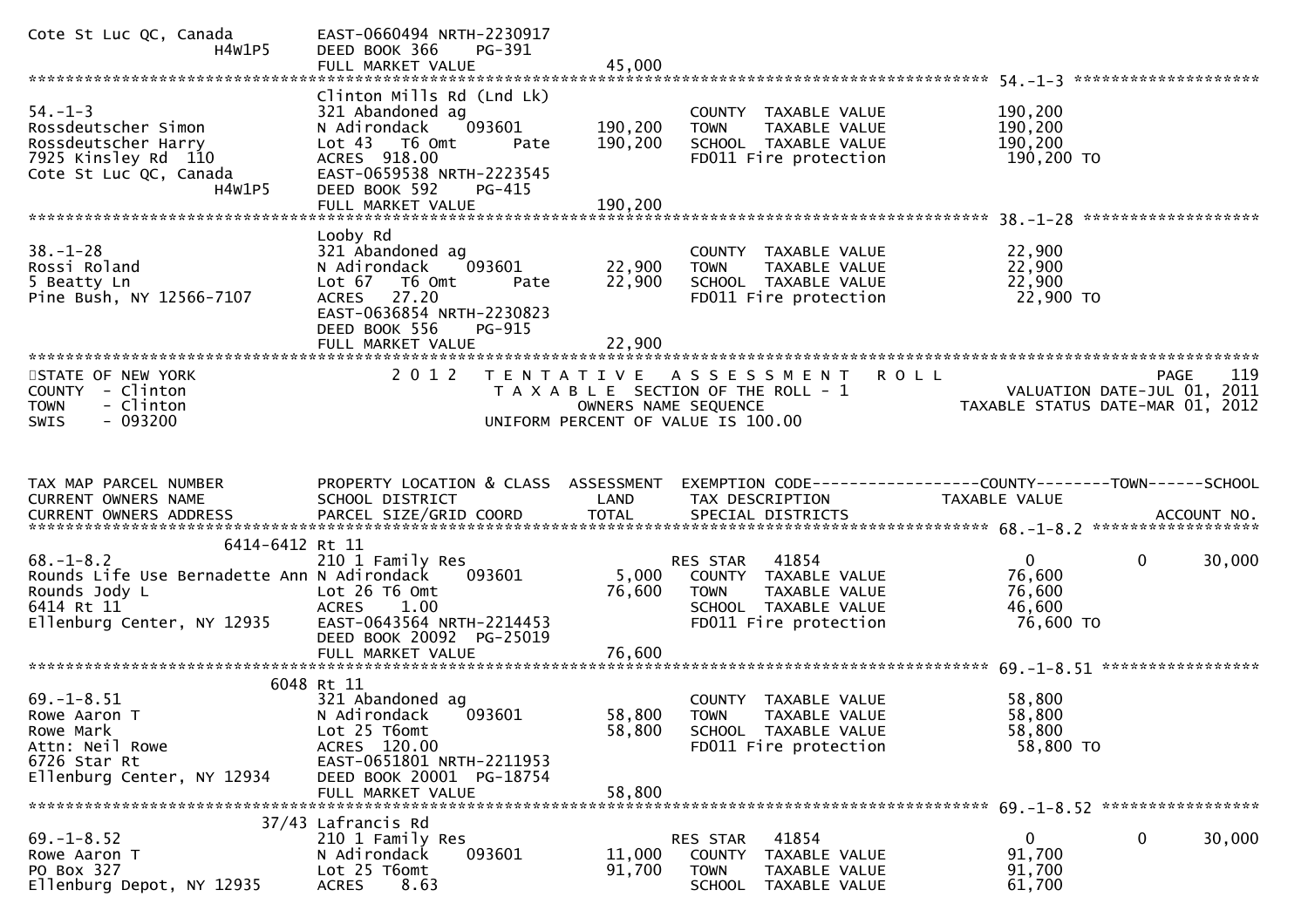|                                                                                               | EAST-0652947 NRTH-2211147<br>DEED BOOK 980<br>PG-253<br>FULL MARKET VALUE                                                                                                                                        | 91,700                    | FD011 Fire protection                                                                                                                                                                          | 91,700 TO                                                                    |                                       |                         |
|-----------------------------------------------------------------------------------------------|------------------------------------------------------------------------------------------------------------------------------------------------------------------------------------------------------------------|---------------------------|------------------------------------------------------------------------------------------------------------------------------------------------------------------------------------------------|------------------------------------------------------------------------------|---------------------------------------|-------------------------|
|                                                                                               |                                                                                                                                                                                                                  |                           |                                                                                                                                                                                                |                                                                              |                                       |                         |
| $69. - 1 - 8.55$<br>Rowe Mark<br>Rowe Neil<br>6726 Star Rd<br>Ellenburg Center, NY 12934      | Rt 11<br>449 Other Storag<br>N Adirondack<br>093601<br>Lot 25 T6omt<br><b>ACRES</b><br>3.80<br>EAST-0651545 NRTH-2210769<br>DEED BOOK 20041 PG-66107<br>FULL MARKET VALUE                                        | 7,200<br>53,600<br>53,600 | COUNTY TAXABLE VALUE<br>TAXABLE VALUE<br><b>TOWN</b><br>SCHOOL TAXABLE VALUE<br>FD011 Fire protection                                                                                          | 53,600<br>53,600<br>53,600<br>53,600 TO                                      |                                       |                         |
|                                                                                               |                                                                                                                                                                                                                  |                           |                                                                                                                                                                                                |                                                                              |                                       |                         |
| $38.1 - 1 - 8$<br>Rushford Bradley W<br>12 Broad St<br>Churubusco, NY 12923                   | 12 Broad St<br>210 1 Family Res<br>N Adirondack<br>093601<br>Lot 66 T6 Omt<br>Pate<br>FRNT 82.50 DPTH 260.00<br><b>BANK</b><br>890<br>EAST-0639823 NRTH-2231927<br>DEED BOOK 20082 PG-18893<br>FULL MARKET VALUE | 44,000                    | WARCOMALL 41131<br>4,200 WARDISALL 41141<br>44,000 RES STAR 41854<br>COUNTY TAXABLE VALUE<br>TAXABLE VALUE<br><b>TOWN</b><br>SCHOOL TAXABLE VALUE<br>FD011 Fire protection                     | 11,000<br>8,800<br>$\overline{0}$<br>24,200<br>24,200<br>14,000<br>44,000 TO | 11,000<br>8,800<br>30,000<br>$\Omega$ | $\mathbf 0$<br>$\Omega$ |
|                                                                                               |                                                                                                                                                                                                                  |                           |                                                                                                                                                                                                |                                                                              |                                       |                         |
| STATE OF NEW YORK<br>COUNTY - Clinton<br>- Clinton<br><b>TOWN</b><br>$-093200$<br><b>SWIS</b> | 2 0 1 2                                                                                                                                                                                                          |                           | TENTATIVE ASSESSMENT ROLL<br>TAXABLE SECTION OF THE ROLL - 1<br>TAXABLE SECTION OF THE ROLL - 1<br>OWNERS NAME SEQUENCE TAXABLE STATUS DATE-MAR 01, 2012<br>UNIFORM PERCENT OF VALUE IS 100.00 |                                                                              | PAGE                                  | 120                     |
|                                                                                               |                                                                                                                                                                                                                  |                           |                                                                                                                                                                                                |                                                                              |                                       |                         |
| TAX MAP PARCEL NUMBER<br>CURRENT OWNERS NAME                                                  | PROPERTY LOCATION & CLASS ASSESSMENT<br>SCHOOL DISTRICT                                                                                                                                                          | LAND                      | EXEMPTION CODE-----------------COUNTY--------TOWN------SCHOOL<br>TAX DESCRIPTION                                                                                                               | TAXABLE VALUE                                                                |                                       |                         |
|                                                                                               |                                                                                                                                                                                                                  |                           |                                                                                                                                                                                                |                                                                              |                                       |                         |
| $7. - 1 - 35$<br>Rushford Garry<br>Rushford Linda<br>762 Frontier Rd<br>Churubusco, NY 12923  | 762 Frontier Rd<br>240 Rural res<br>163401<br>Chateaugay 1<br>Lot 89 T6 Omt<br>Pate<br>ACRES 69.90 BANK<br>080<br>EAST-0623521 NRTH-2244873<br>DEED BOOK 572<br>PG-236                                           | 47,500<br>112,000         | 41834<br>SR STAR<br>COUNTY TAXABLE VALUE<br><b>TOWN</b><br>TAXABLE VALUE<br>SCHOOL TAXABLE VALUE<br>FD011 Fire protection                                                                      | $\overline{0}$<br>112,000<br>112,000<br>49,800<br>112,000 TO                 | $\mathbf{0}$<br>62,200                |                         |
|                                                                                               |                                                                                                                                                                                                                  |                           |                                                                                                                                                                                                |                                                                              |                                       |                         |
| $22. - 1 - 18$<br>Rushford Harold<br>8546 Sentry Cir<br>N Charleston, SC 29420                | whalen Rd<br>314 Rural vac<10<br>093601<br>N Adirondack<br>Lot 72 T6omt<br>wills<br>1.10<br>ACRES<br>EAST-0624632 NRTH-2234983<br>DEED BOOK 20041 PG-73835                                                       | 5,100<br>5,100            | COUNTY TAXABLE VALUE<br>TOWN<br>TAXABLE VALUE<br>SCHOOL TAXABLE VALUE<br>FD011 Fire protection                                                                                                 | 5,100<br>5,100<br>5,100<br>5,100 TO                                          |                                       |                         |
|                                                                                               | FULL MARKET VALUE                                                                                                                                                                                                | 5,100                     |                                                                                                                                                                                                |                                                                              |                                       |                         |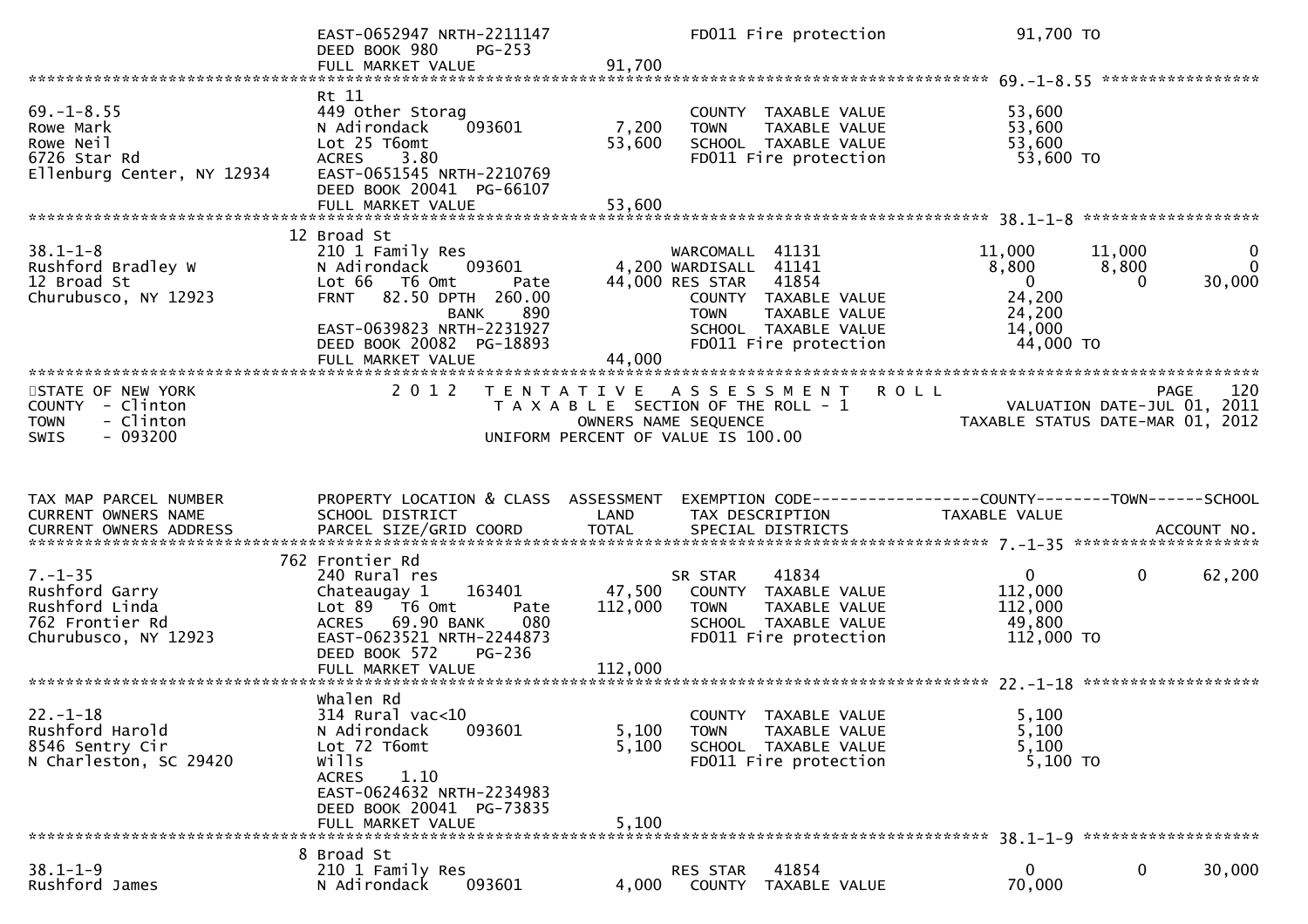| 8 Broad St<br>Churubusco, NY 12923                                                                       | Lot 66<br>T6 Omt<br>Pate<br>FRNT 82.50 DPTH 260.00<br>EAST-0639909 NRTH-2231936<br>DEED BOOK 622<br>PG-273                                                                 | 70,000                      | <b>TOWN</b><br>TAXABLE VALUE<br>TOWN IAANLLL<br>SCHOOL TAXABLE VALUE<br>Cool Fire protection                                                             | 70,000<br>40,000<br>70,000 TO                                        |                    |                          |
|----------------------------------------------------------------------------------------------------------|----------------------------------------------------------------------------------------------------------------------------------------------------------------------------|-----------------------------|----------------------------------------------------------------------------------------------------------------------------------------------------------|----------------------------------------------------------------------|--------------------|--------------------------|
| $38. -1 - 4$<br>Rushford Robert<br>Rushford Charlene<br>233 Bt 180<br>623 Rt 189<br>Churubusco, NY 12923 | 623 Rt 189<br>210 1 Family Res<br>093601<br>N Adirondack<br>Lot 67<br>T6 Omt<br>Pate<br><b>ACRES</b><br>2.00<br>EAST-0638619 NRTH-2232419<br>DEED BOOK 614<br>PG-1023      | 59,800                      | RES STAR 41854<br>5,700 COUNTY TAXABLE VALUE<br><b>TOWN</b><br>TAXABLE VALUE<br>SCHOOL TAXABLE VALUE<br>FD011 Fire protection                            | $\mathbf{0}$<br>59,800<br>59,800<br>29,800<br>59,800 TO              | $\mathbf 0$        | 30,000                   |
|                                                                                                          | 412 Clinton Mills Rd                                                                                                                                                       |                             |                                                                                                                                                          |                                                                      |                    |                          |
|                                                                                                          | 210 1 Family Res<br>093601<br>N Adirondack<br>Lot 62<br>T6 Omt<br>Pate<br>5.00<br><b>ACRES</b><br>EAST-0661750 NRTH-2233901<br>DEED BOOK 929<br>PG-85<br>FULL MARKET VALUE | 8,000<br>100,000<br>100,000 | RES STAR 41854<br>COUNTY TAXABLE VALUE<br><b>TOWN</b><br>TAXABLE VALUE<br>SCHOOL TAXABLE VALUE<br>FD011 Fire protection                                  | $\mathbf{0}$<br>100,000<br>100,000<br>70,000<br>100,000 TO           | $\mathbf{0}$       | 30,000                   |
| STATE OF NEW YORK<br>COUNTY - Clinton<br>- Clinton<br><b>TOWN</b><br>$-093200$<br><b>SWIS</b>            | 2 0 1 2                                                                                                                                                                    |                             | TENTATIVE ASSESSMENT ROLL<br>T A X A B L E SECTION OF THE ROLL - 1<br>OWNERS NAME SEQUENCE<br>OWNERS NAME SEQUENCE<br>UNIFORM PERCENT OF VALUE IS 100.00 |                                                                      | PAGE               | 121                      |
| TAX MAP PARCEL NUMBER<br>CURRENT OWNERS NAME                                                             | PROPERTY LOCATION & CLASS ASSESSMENT EXEMPTION CODE----------------COUNTY-------TOWN------SCHOOL<br>SCHOOL DISTRICT                                                        | LAND                        | TAX DESCRIPTION                                                                                                                                          | TAXABLE VALUE                                                        |                    |                          |
|                                                                                                          | 6081 Rt 11                                                                                                                                                                 |                             | 90 PCT OF VALUE USED FOR EXEMPTION PURPOSES                                                                                                              |                                                                      |                    |                          |
| $69. - 1 - 9$<br>Ryan William M<br>6081 Route 11<br>Ellenburg Depot, NY 12935                            | 240 Rural res<br>N Adirondack<br>093601<br>Lot <sub>25</sub><br>T6 Omt<br>Pate<br>ACRES 15.60<br>EAST-0650511 NRTH-2210322<br>DEED BOOK 20082 PG-15496                     | 100,000                     | WARCOMALL 41131<br>15,300 RES STAR 41854<br>COUNTY TAXABLE VALUE<br>TOWN TAXABLE VALUE<br>SCHOOL TAXABLE VALUE<br>FD011 Fire protection                  | 22,500<br>$\overline{0}$<br>77,500<br>80,000<br>70,000<br>100,000 TO | 20,000<br>$\Omega$ | $\overline{0}$<br>30,000 |
|                                                                                                          | Liberty Pole Rd                                                                                                                                                            |                             |                                                                                                                                                          |                                                                      |                    |                          |
| $8. - 1 - 14.2$<br>Sands Greg T<br>Sands Betty A<br>21258 Lilac Ln<br>Clinton Township, MI 48036         | 321 Abandoned ag<br>N Adirondack<br>093601<br>Lot 85 T6omt<br>ACRES 101.43<br>EAST-0647334 NRTH-2243711<br>DEED BOOK 20041 PG-72182<br>FULL MARKET VALUE                   | 28,800<br>28,800<br>28,800  | COUNTY TAXABLE VALUE<br><b>TOWN</b><br>TAXABLE VALUE<br>SCHOOL TAXABLE VALUE<br>FD011 Fire protection                                                    | 28,800<br>28,800<br>28,800<br>28,800 TO                              |                    |                          |
|                                                                                                          |                                                                                                                                                                            |                             |                                                                                                                                                          |                                                                      |                    |                          |
| $7. - 1 - 34.1$                                                                                          | 264 Santamore Rd                                                                                                                                                           |                             |                                                                                                                                                          |                                                                      |                    |                          |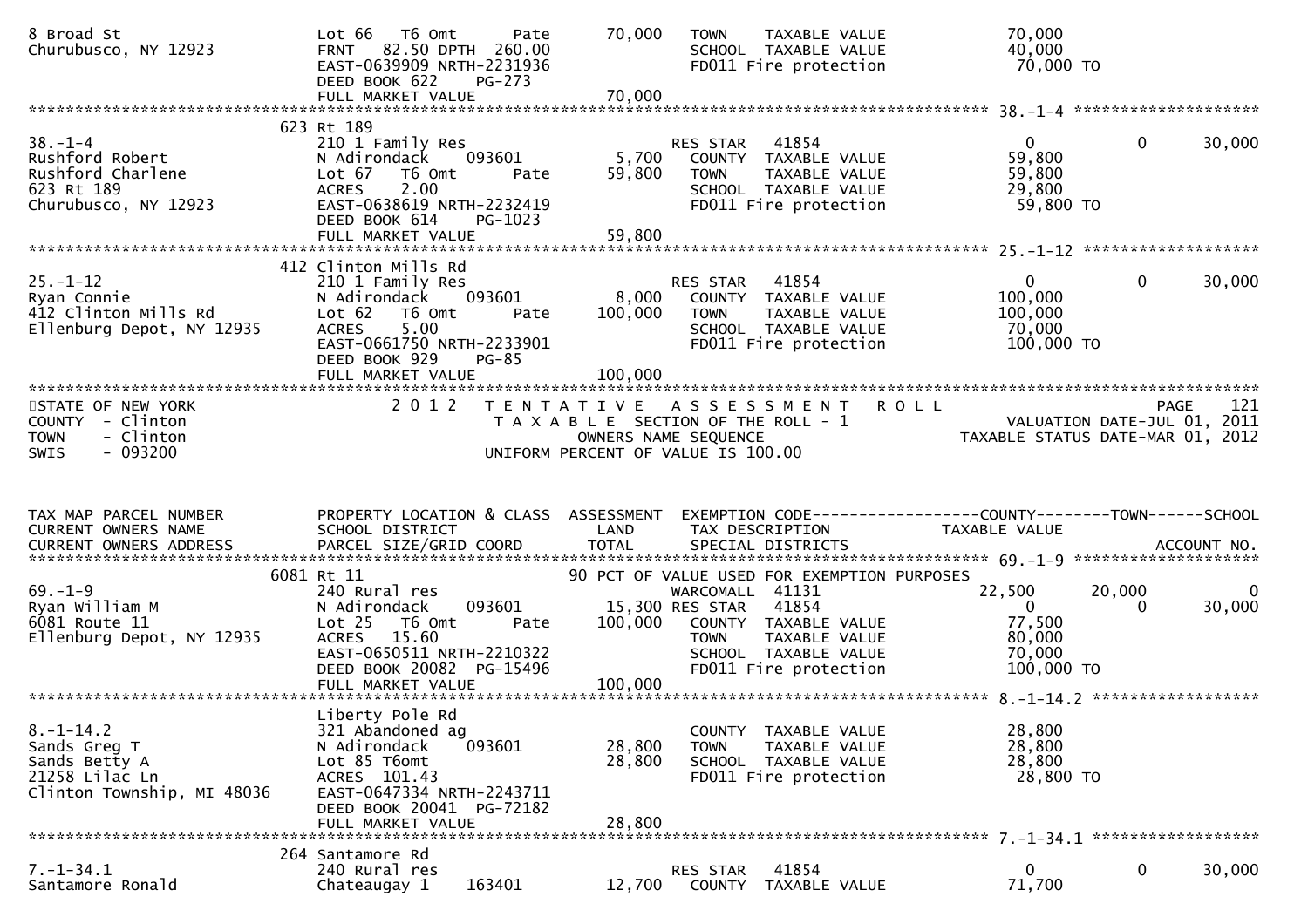| 264 Santamore Rd<br>Churubusco, NY 12923                                                                     | Lot 89 T6 Omt<br>Previous Deed 454-262<br>ACRES 12.00<br>EAST-0623124 NRTH-2241974<br>DEED BOOK 599<br><b>PG-726</b><br>FULL MARKET VALUE                                                     | 71,700<br>71,700          | TAXABLE VALUE<br>TOWN<br>SCHOOL TAXABLE VALUE<br>FD011 Fire protection                                                     | 71.700<br>41,700<br>71,700 TO                                                                 |
|--------------------------------------------------------------------------------------------------------------|-----------------------------------------------------------------------------------------------------------------------------------------------------------------------------------------------|---------------------------|----------------------------------------------------------------------------------------------------------------------------|-----------------------------------------------------------------------------------------------|
|                                                                                                              |                                                                                                                                                                                               |                           |                                                                                                                            |                                                                                               |
| $24. - 1 - 8$<br>Santos Rogers Brenda Ann<br>D'amore Catherine Mary<br>12 Arbella Rd<br>Dorchester, MA 02124 | 140 Rogers Rd<br>210 1 Family Res<br>N Adirondack<br>093601<br>Lot 64  T6 0mt<br>Pate<br>FRNT 25.00 DPTH 260.00<br>EAST-0652373 NRTH-2232944<br>DEED BOOK 20001 PG-21472<br>FULL MARKET VALUE | 4,600<br>17,200<br>17,200 | COUNTY TAXABLE VALUE<br>TAXABLE VALUE<br><b>TOWN</b><br>SCHOOL TAXABLE VALUE<br>FD011 Fire protection                      | 17,200<br>17,200<br>17,200<br>17,200 TO                                                       |
|                                                                                                              |                                                                                                                                                                                               |                           |                                                                                                                            |                                                                                               |
| $68. - 1 - 4.2$<br>Scaggs Danny L<br>Scaggs Alma J<br>PO BOX 242<br>Mexico, NY 13114                         | Gagnier Rd<br>$314$ Rural vac<10<br>N Adirondack<br>093601<br>Lot <sub>35</sub><br>T6 Omt<br>Pate<br>1.00<br><b>ACRES</b><br>EAST-0640892 NRTH-2214481<br>DEED BOOK 926<br>PG-229             | 5,000<br>5,000            | COUNTY TAXABLE VALUE<br>TAXABLE VALUE<br><b>TOWN</b><br>SCHOOL TAXABLE VALUE<br>FD011 Fire protection                      | 5,000<br>5,000<br>5,000<br>5,000 TO                                                           |
|                                                                                                              | FULL MARKET VALUE                                                                                                                                                                             | 5,000                     |                                                                                                                            |                                                                                               |
| STATE OF NEW YORK<br>COUNTY - Clinton<br>- Clinton<br>TOWN<br>$-093200$<br><b>SWIS</b>                       | 2 0 1 2                                                                                                                                                                                       | OWNERS NAME SEQUENCE      | TENTATIVE ASSESSMENT<br>T A X A B L E SECTION OF THE ROLL - 1<br>UNIFORM PERCENT OF VALUE IS 100.00                        | 122<br><b>ROLL</b><br>PAGE<br>VALUATION DATE-JUL 01, 2011<br>TAXABLE STATUS DATE-MAR 01, 2012 |
|                                                                                                              |                                                                                                                                                                                               |                           |                                                                                                                            |                                                                                               |
|                                                                                                              |                                                                                                                                                                                               |                           |                                                                                                                            |                                                                                               |
| TAX MAP PARCEL NUMBER<br>CURRENT OWNERS NAME                                                                 | PROPERTY LOCATION & CLASS ASSESSMENT<br>SCHOOL DISTRICT                                                                                                                                       | LAND                      | TAX DESCRIPTION                                                                                                            | EXEMPTION CODE------------------COUNTY--------TOWN------SCHOOL<br>TAXABLE VALUE               |
|                                                                                                              |                                                                                                                                                                                               |                           |                                                                                                                            |                                                                                               |
| $67. - 1 - 6.6$<br>Scarpati Hannah F<br>172 N Putt Corners Rd<br>New Paltz, NY 12561                         | Patnode Rd<br>$314$ Rural vac<10<br>093601<br>N Adirondack<br>28 T6omt<br>5.00<br><b>ACRES</b><br>EAST-0635361 NRTH-2209493<br>DEED BOOK 585<br>PG-999<br>FULL MARKET VALUE                   | 8,200<br>8,200            | COUNTY TAXABLE VALUE<br><b>TOWN</b><br>TAXABLE VALUE<br>SCHOOL TAXABLE VALUE<br>FD011 Fire protection                      | 8,200<br>8,200<br>8,200<br>$8,200$ TO                                                         |
|                                                                                                              |                                                                                                                                                                                               | 8,200                     |                                                                                                                            |                                                                                               |
| $54. - 2 - 23$<br>Schoonmaker Sherry<br>298 Lafrancis Rd<br>Ellenburg Center, NY 12934                       | 298 Lafrancis Rd<br>210 1 Family Res<br>N Adirondack<br>093601<br>Lot 37 T6omt<br>3.60<br><b>ACRES</b><br>EAST-0652360 NRTH-2217223<br>DEED BOOK 20031 PG-61027                               | 6,800<br>80,100           | RES STAR<br>41854<br>COUNTY TAXABLE VALUE<br><b>TOWN</b><br>TAXABLE VALUE<br>SCHOOL TAXABLE VALUE<br>FD011 Fire protection | $\mathbf 0$<br>30,000<br>0<br>80,100<br>80,100<br>50,100<br>80,100 TO                         |
|                                                                                                              | FULL MARKET VALUE<br>6801 Rt 11                                                                                                                                                               | 80,100                    |                                                                                                                            |                                                                                               |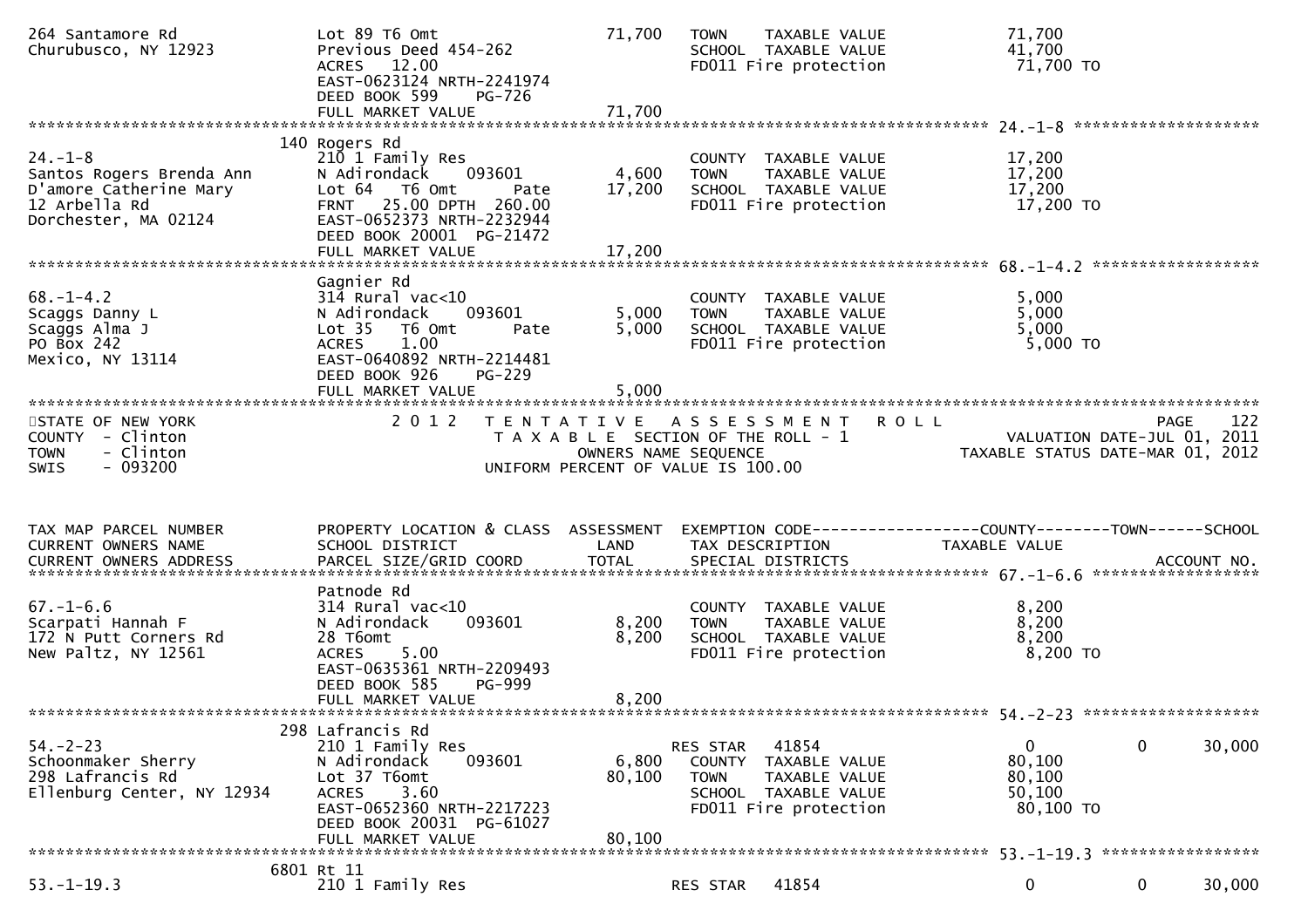| Scott Edward J<br>Scott Jacqueline<br>6801 Rt 11<br>Churubusco, NY 12923               | 093601<br>N Adirondack<br>Lot <sub>47</sub><br>T6 Omt<br>Pate<br>3.30 BANK<br><b>ACRES</b><br>115<br>EAST-0636347 NRTH-2220361<br>DEED BOOK 1015 PG-219                                    | 6,600<br>65,300           | COUNTY TAXABLE VALUE<br><b>TOWN</b><br>TAXABLE VALUE<br>SCHOOL TAXABLE VALUE<br>FD011 Fire protection                      | 65,300<br>65,300<br>35,300<br>65,300 TO                         |                        |
|----------------------------------------------------------------------------------------|--------------------------------------------------------------------------------------------------------------------------------------------------------------------------------------------|---------------------------|----------------------------------------------------------------------------------------------------------------------------|-----------------------------------------------------------------|------------------------|
|                                                                                        |                                                                                                                                                                                            |                           |                                                                                                                            |                                                                 |                        |
| $53. - 1 - 20$<br>Scriver Katie<br>6848 Rt 11<br>Churubusco, NY 12923                  | 6848 Rt 11<br>210 1 Family Res<br>N Adirondack<br>093601<br>Lot 47 T6 Omt<br>Pate<br>FRNT 200.00 DPTH 147.00<br>EAST-0635721 NRTH-2221291<br>DEED BOOK 20021 PG-48273                      | 4,600<br>92,000           | 41854<br>RES STAR<br>COUNTY TAXABLE VALUE<br>TAXABLE VALUE<br><b>TOWN</b><br>SCHOOL TAXABLE VALUE<br>FD011 Fire protection | $\overline{0}$<br>92,000<br>92,000<br>62,000<br>92,000 TO       | 30,000<br>$\mathbf{0}$ |
|                                                                                        | 20 Whalen Rd                                                                                                                                                                               |                           |                                                                                                                            |                                                                 |                        |
| $37. - 1 - 5.1$<br>Sears Calvin<br>Ryan Connie<br>20 whalen Rd<br>Churubusco, NY 12923 | 240 Rural res<br>N Adirondack<br>093601<br>Lot 68 T6 Omt<br>Pate<br>ACRES 247.50<br>EAST-0629744 NRTH-2231691<br>DEED BOOK 918<br>PG-148                                                   | 102, 100<br>148,500       | COUNTY TAXABLE VALUE<br><b>TOWN</b><br>TAXABLE VALUE<br>SCHOOL TAXABLE VALUE<br>FD011 Fire protection                      | 148,500<br>148,500<br>148,500<br>148,500 TO                     |                        |
|                                                                                        |                                                                                                                                                                                            |                           |                                                                                                                            |                                                                 |                        |
| STATE OF NEW YORK<br>COUNTY - Clinton<br>- Clinton<br><b>TOWN</b>                      | 2 0 1 2                                                                                                                                                                                    | OWNERS NAME SEQUENCE      | TENTATIVE ASSESSMENT<br><b>ROLL</b><br>T A X A B L E SECTION OF THE ROLL - 1                                               | VALUATION DATE-JUL 01, 2011<br>TAXABLE STATUS DATE-MAR 01, 2012 | 123<br>PAGE            |
| - 093200<br><b>SWIS</b>                                                                |                                                                                                                                                                                            |                           | UNIFORM PERCENT OF VALUE IS 100.00                                                                                         |                                                                 |                        |
|                                                                                        |                                                                                                                                                                                            |                           |                                                                                                                            |                                                                 |                        |
| TAX MAP PARCEL NUMBER<br>CURRENT OWNERS NAME                                           | PROPERTY LOCATION & CLASS ASSESSMENT<br>SCHOOL DISTRICT                                                                                                                                    | LAND                      | EXEMPTION CODE------------------COUNTY--------TOWN------SCHOOL<br>TAX DESCRIPTION                                          | TAXABLE VALUE                                                   |                        |
|                                                                                        |                                                                                                                                                                                            |                           |                                                                                                                            |                                                                 |                        |
| $38. - 1 - 22$<br>Sears Calvin T<br>523 Rt 189<br>Churubusco, NY 12923                 | 523 Rt 189<br>210 1 Family Res<br>N Adirondack<br>093601<br>Lot 54 T6 Omt<br>Pate<br>FRNT 148.50 DPTH 214.50<br>EAST-0639113 NRTH-2229972<br>DEED BOOK 20061 PG-92801<br>FULL MARKET VALUE | 4,600<br>47,000<br>47,000 | 41854<br>RES STAR<br>COUNTY TAXABLE VALUE<br>TAXABLE VALUE<br><b>TOWN</b><br>SCHOOL TAXABLE VALUE<br>FD011 Fire protection | $\mathbf{0}$<br>47,000<br>47,000<br>17,000<br>47,000 TO         | $\mathbf{0}$<br>30,000 |
|                                                                                        |                                                                                                                                                                                            |                           |                                                                                                                            |                                                                 |                        |
| $37. - 1 - 5.2$<br>Sears Justin T<br>36 Whalen Rd<br>Churubusco, NY 12923              | 36 Whalen Rd<br>210 1 Family Res<br>N Adirondack<br>093601<br>Lot 53 T6omt<br>FRNT 200.00 DPTH 125.00<br>EAST-0630015 NRTH-2229522<br>DEED BOOK 20112 PG-38171<br>FULL MARKET VALUE        | 4,200<br>20,000<br>20,000 | COUNTY TAXABLE VALUE<br><b>TOWN</b><br>TAXABLE VALUE<br>SCHOOL TAXABLE VALUE<br>FD011 Fire protection                      | 20,000<br>20,000<br>20,000<br>20,000 TO                         |                        |
|                                                                                        | Whalen Rd                                                                                                                                                                                  |                           |                                                                                                                            |                                                                 |                        |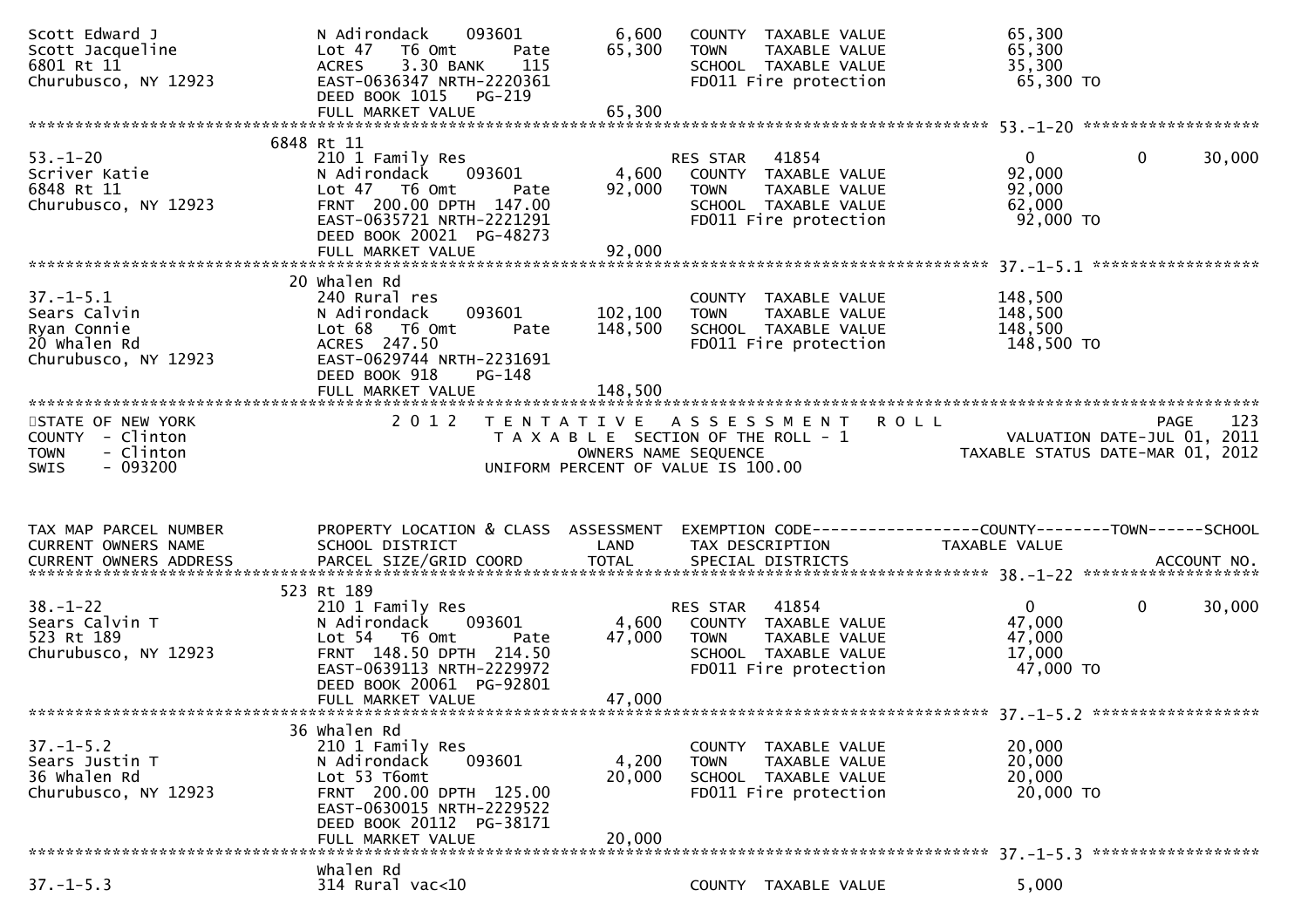| Sears Justin T<br>36 Whalen Rd<br>Churubusco, NY 12923                                           | 093601<br>N Adirondack<br>5.00<br><b>ACRES</b><br>EAST-0630117 NRTH-2229624<br>DEED BOOK 20112 PG-38170<br>FULL MARKET VALUE                                            | 5,000<br>5,000<br>5,000 | <b>TOWN</b><br>TAXABLE VALUE<br>SCHOOL TAXABLE VALUE                                                                                       | 5,000<br>5,000                                                                    |
|--------------------------------------------------------------------------------------------------|-------------------------------------------------------------------------------------------------------------------------------------------------------------------------|-------------------------|--------------------------------------------------------------------------------------------------------------------------------------------|-----------------------------------------------------------------------------------|
|                                                                                                  |                                                                                                                                                                         |                         |                                                                                                                                            |                                                                                   |
| $52. - 1 - 15.2$<br>Sharlow Harold<br>Sharlow Bonnie<br>4 Huntington Dr<br>Plattsburgh, NY 12901 | Rt 11<br>311 Res vac land<br>N Adirondack<br>093601<br>Lot 48 T6 Omt<br>Pate<br>FRNT 100.00 DPTH 166.00<br>EAST-0633788 NRTH-2222901<br>DEED BOOK 1012<br><b>PG-230</b> | 4,300<br>4,300          | COUNTY TAXABLE VALUE<br><b>TOWN</b><br>TAXABLE VALUE<br>SCHOOL TAXABLE VALUE<br>FD011 Fire protection                                      | 4,300<br>4,300<br>4,300<br>4,300 TO                                               |
|                                                                                                  | FULL MARKET VALUE                                                                                                                                                       | 4,300                   |                                                                                                                                            |                                                                                   |
| $53. - 1 - 17.2$<br>Silver Thomas<br>6750 Rt 11<br>Churubusco, NY 12923                          | 6750 Rt 11<br>210 1 Family Res<br>N Adirondack<br>093601<br>Lot 47 T6omt<br><b>ACRES</b><br>1.05<br>EAST-0637515 NRTH-2219826<br>DEED BOOK 20011 PG-32583               | 5,300<br>76,100         | SR STAR<br>41834<br>COUNTY TAXABLE VALUE<br><b>TOWN</b><br>TAXABLE VALUE<br>SCHOOL TAXABLE VALUE<br>FD011 Fire protection                  | $\mathbf{0}$<br>$\mathbf{0}$<br>62,200<br>76,100<br>76,100<br>13,900<br>76,100 TO |
|                                                                                                  | FULL MARKET VALUE                                                                                                                                                       | 76,100                  |                                                                                                                                            |                                                                                   |
| STATE OF NEW YORK<br>COUNTY - Clinton<br>- Clinton<br><b>TOWN</b><br>$-093200$<br><b>SWIS</b>    | 2 0 1 2                                                                                                                                                                 |                         | TENTATIVE ASSESSMENT<br><b>ROLL</b><br>T A X A B L E SECTION OF THE ROLL - 1<br>OWNERS NAME SEQUENCE<br>UNIFORM PERCENT OF VALUE IS 100.00 | 124<br>PAGE<br>VALUATION DATE-JUL 01, 2011<br>TAXABLE STATUS DATE-MAR 01, 2012    |
|                                                                                                  |                                                                                                                                                                         |                         |                                                                                                                                            |                                                                                   |
| TAX MAP PARCEL NUMBER<br>CURRENT OWNERS NAME                                                     | PROPERTY LOCATION & CLASS ASSESSMENT<br>SCHOOL DISTRICT                                                                                                                 | LAND                    | TAX DESCRIPTION                                                                                                                            | EXEMPTION CODE------------------COUNTY--------TOWN------SCHOOL<br>TAXABLE VALUE   |
| $53. - 1 - 19.22$<br>Silver Victor F<br>6747 Route 11<br>Churubusco, NY 12923                    | 6747 Rt 11<br>210 1 Family Res<br>093601<br>N Adirondack<br>Lot 47 T6omt<br>7.00<br><b>ACRES</b><br>EAST-0637467 NRTH-2219414<br>DEED BOOK 837<br>PG-210                | 9,700<br>76,400         | 41854<br>RES STAR<br>COUNTY TAXABLE VALUE<br><b>TOWN</b><br>TAXABLE VALUE<br>SCHOOL TAXABLE VALUE<br>FD011 Fire protection                 | $\mathbf{0}$<br>30,000<br>$\mathbf{0}$<br>76,400<br>76,400<br>46,400<br>76,400 TO |
| $69. - 1 - 4$<br>Sitzman Gloria                                                                  | Lafrancis Rd<br>321 Abandoned ag<br>093601<br>N Adirondack                                                                                                              | 32,500                  | COUNTY TAXABLE VALUE<br>TAXABLE VALUE<br><b>TOWN</b>                                                                                       | 32,500<br>32,500                                                                  |
| Stark Rosalind<br>Attn: Stark<br>Gromet Matthew<br>2266 Compass Pt Ln<br>Reston, VA 20191        | Lot 24<br>T6 Omt<br>Pate<br>50.00<br><b>ACRES</b><br>EAST-0653803 NRTH-2216063<br>DEED BOOK 98001 PG-03764<br>FULL MARKET VALUE                                         | 32,500<br>32,500        | SCHOOL TAXABLE VALUE<br>FD011 Fire protection                                                                                              | 32,500<br>32,500 TO                                                               |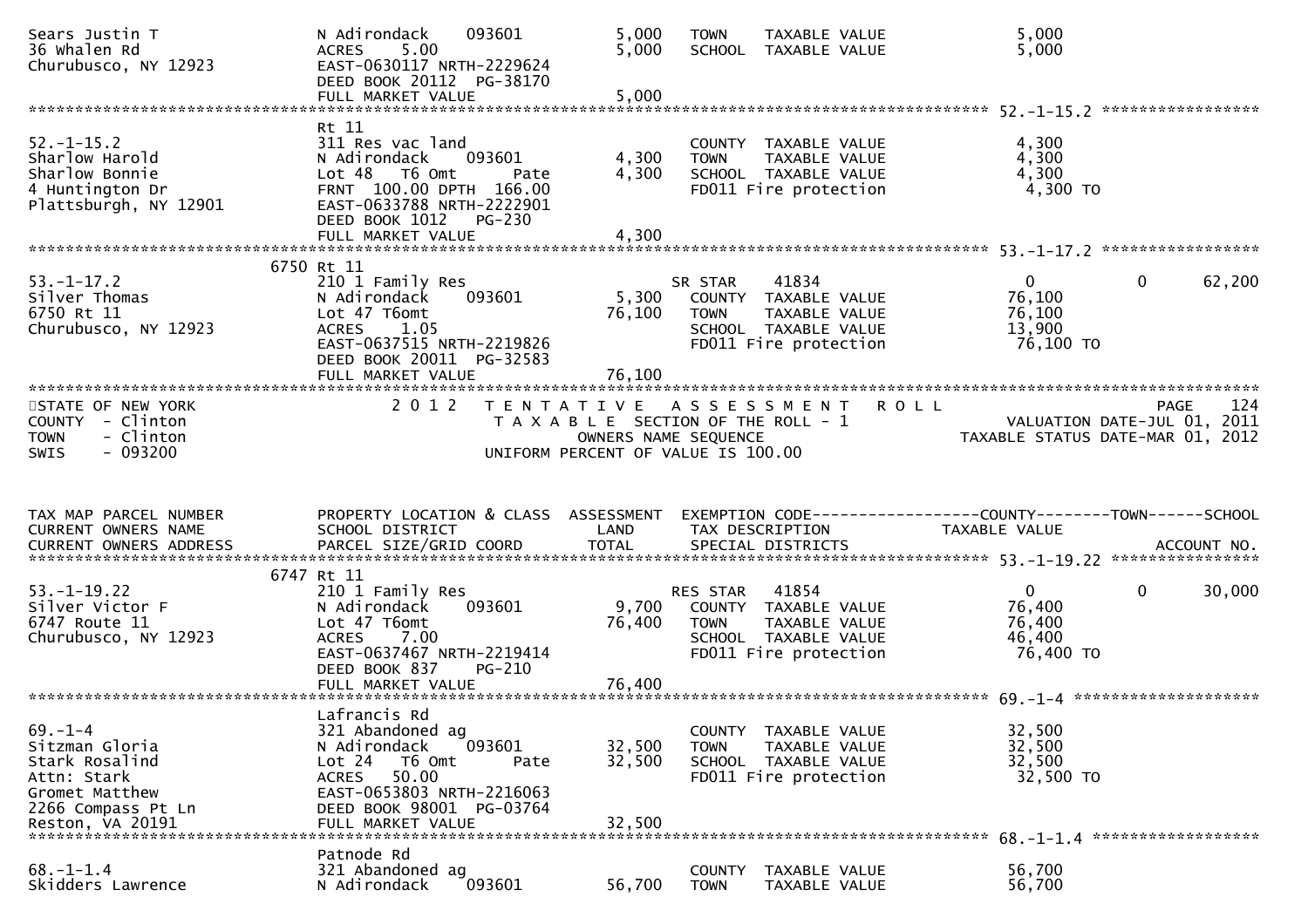| 284 Racquette Point Rd<br>Akwesasne, NY 13655                                                                | Lot 34 T6omt<br>ACRES 92.30<br>EAST-0636302 NRTH-2216993<br>DEED BOOK 849<br>$PG-143$<br>FULL MARKET VALUE                                                                        | 56,700<br>56,700           | SCHOOL TAXABLE VALUE<br>FD011 Fire protection                                                                                             | 56,700<br>56,700 TO                                                                           |        |
|--------------------------------------------------------------------------------------------------------------|-----------------------------------------------------------------------------------------------------------------------------------------------------------------------------------|----------------------------|-------------------------------------------------------------------------------------------------------------------------------------------|-----------------------------------------------------------------------------------------------|--------|
|                                                                                                              | County Line Rd                                                                                                                                                                    |                            |                                                                                                                                           |                                                                                               |        |
| $36. - 1 - 5$<br>Smith Jeffrey R<br>416 Flat Rock Rd<br>Malone, NY 12953                                     | 321 Abandoned ag<br>Chateaugay 1<br>163401<br>Lot 51 T6 Omt<br>Pate<br>ACRES 23.00<br>EAST-0618225 NRTH-2227160<br>DEED BOOK 20041 PG-74175                                       | 19,000<br>19,000           | COUNTY TAXABLE VALUE<br>TAXABLE VALUE<br><b>TOWN</b><br>SCHOOL TAXABLE VALUE<br>FD011 Fire protection                                     | 19,000<br>19,000<br>19,000<br>19,000 TO                                                       |        |
|                                                                                                              | FULL MARKET VALUE                                                                                                                                                                 | 19,000                     |                                                                                                                                           |                                                                                               |        |
| $68. - 1 - 8.1$<br>Smith Lawrence E<br>4700 Co Rd 1<br>Canandaigua, NY 14424                                 | 6346 Rt 11<br>120 Field crops<br>N Adirondack<br>093601<br>Lot 26<br>T6 Omt<br>Pate<br>ACRES 137.60<br>EAST-0645109 NRTH-2213754<br>DEED BOOK 20031 PG-54172<br>FULL MARKET VALUE | 80,100<br>90,000<br>90,000 | COUNTY TAXABLE VALUE<br><b>TOWN</b><br>TAXABLE VALUE<br>SCHOOL TAXABLE VALUE<br>FD011 Fire protection                                     | 90,000<br>90,000<br>90,000<br>90,000 TO                                                       |        |
| STATE OF NEW YORK<br>COUNTY - Clinton<br>- Clinton<br><b>TOWN</b><br>$-093200$<br><b>SWIS</b>                | 2 0 1 2                                                                                                                                                                           | T E N T A T I V E          | <b>ROLL</b><br>A S S E S S M E N T<br>T A X A B L E SECTION OF THE ROLL - 1<br>OWNERS NAME SEQUENCE<br>UNIFORM PERCENT OF VALUE IS 100.00 | <b>PAGE</b><br>VALUATION DATE-JUL 01, 2011<br>TAXABLE STATUS DATE-MAR 01, 2012                | 125    |
|                                                                                                              |                                                                                                                                                                                   |                            |                                                                                                                                           |                                                                                               |        |
| TAX MAP PARCEL NUMBER<br>CURRENT OWNERS NAME<br>CURRENT OWNERS ADDRESS                                       | PROPERTY LOCATION & CLASS ASSESSMENT<br>SCHOOL DISTRICT<br>PARCEL SIZE/GRID COORD                                                                                                 | LAND<br><b>TOTAL</b>       | TAX DESCRIPTION<br>SPECIAL DISTRICTS                                                                                                      | EXEMPTION CODE-----------------COUNTY--------TOWN------SCHOOL<br>TAXABLE VALUE<br>ACCOUNT NO. |        |
| $67. - 1 - 8$<br>Smith Robert K<br>c/o Robert & Doris Schoonmaker Lot 28<br>4607 Rt 374<br>Merrill, NY 12955 | 108 Campbell Rd<br>210 1 Family Res<br>N Adirondack<br>093601<br>T6 Omt<br>Pate<br>3.50<br><b>ACRES</b><br>EAST-0630822 NRTH-2209771<br>DEED BOOK 20072 PG-11648                  | 6,800<br>55,000            | 41854<br>RES STAR<br>COUNTY TAXABLE VALUE<br><b>TOWN</b><br>TAXABLE VALUE<br>SCHOOL TAXABLE VALUE<br>FD011 Fire protection                | $\mathbf{0}$<br>$\mathbf{0}$<br>55,000<br>55,000<br>25,000<br>55,000 TO                       | 30,000 |
|                                                                                                              | 16 Railroad St                                                                                                                                                                    |                            |                                                                                                                                           |                                                                                               |        |
| $38.1 - 1 - 22$<br>Snide Paul<br>Snide Rose<br>16 Railroad St 104<br>Churubusco, NY 12923                    | 210 1 Family Res<br>N Adirondack<br>093601<br>Lot 66 T6 Omt<br>Pate<br>FRNT 89.50 DPTH 124.00<br>EAST-0641059 NRTH-2231370<br>$PG-35$                                             | 3,400<br>34,000            | 41854<br>RES STAR<br>COUNTY TAXABLE VALUE<br><b>TOWN</b><br>TAXABLE VALUE<br>SCHOOL TAXABLE VALUE<br>FD011 Fire protection                | $\mathbf{0}$<br>0<br>34,000<br>34,000<br>4,000<br>34,000 TO                                   | 30,000 |
|                                                                                                              | DEED BOOK 814<br>FULL MARKET VALUE                                                                                                                                                | 34,000                     |                                                                                                                                           |                                                                                               |        |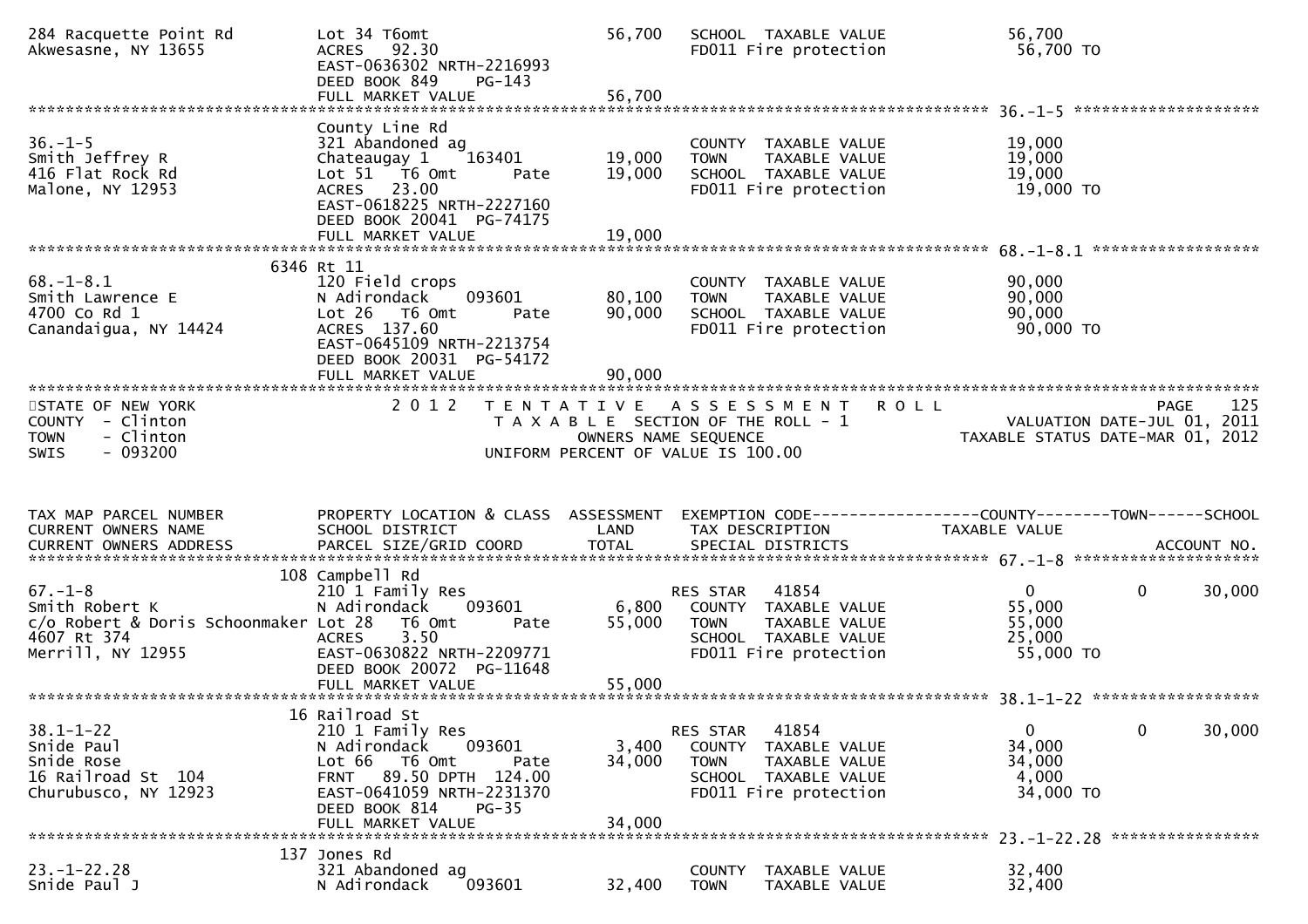| Snide Rose M<br>16 Railroad St<br>PO Box 104<br>Churubusco, NY 12923                         | Lot 67 T6omt<br>ACRES 40.50<br>EAST-0634539 NRTH-2234110<br>DEED BOOK 99001 PG-17926<br>FULL MARKET VALUE                                                                                   | 32,400<br>32,400           | SCHOOL TAXABLE VALUE<br>FD011 Fire protection                                                                                                             | 32,400<br>32,400 TO                                                      |                                     |
|----------------------------------------------------------------------------------------------|---------------------------------------------------------------------------------------------------------------------------------------------------------------------------------------------|----------------------------|-----------------------------------------------------------------------------------------------------------------------------------------------------------|--------------------------------------------------------------------------|-------------------------------------|
|                                                                                              | 30 Broad St                                                                                                                                                                                 |                            |                                                                                                                                                           |                                                                          |                                     |
| $38.1 - 1 - 3$<br>Snide Shirley Dupree<br>PO Box 34<br>Churubusco, NY 12923-0034             | 210 1 Family Res<br>093601<br>N Adirondack<br>Lot 66<br>T6 Omt<br>Pate<br>FRNT 77.66 DPTH 260.00<br>EAST-0639410 NRTH-2231857<br>DEED BOOK 539<br><b>PG-358</b><br>FULL MARKET VALUE        | 48,700                     | WARNONALL 41121<br>41834<br>3,900 SR STAR<br>48,700 COUNTY TAXABLE VALUE<br>TAXABLE VALUE<br><b>TOWN</b><br>SCHOOL TAXABLE VALUE<br>FD011 Fire protection | 7,305<br>$\mathbf{0}$<br>41,395<br>41,395<br>$\overline{0}$<br>48,700 TO | 7,305<br>$\mathbf 0$<br>48,700<br>0 |
|                                                                                              |                                                                                                                                                                                             |                            |                                                                                                                                                           |                                                                          |                                     |
| $23. - 1 - 6$<br>Soell Aitta<br>1130 America Ave<br>North Babylon, NY 11703                  | Rt 189<br>321 Abandoned ag<br>093601<br>N Adirondack<br>Lot <sub>75</sub><br>T6 Omt<br>Pate<br>ACRES 50.00<br>EAST-0642211 NRTH-2238310<br>DEED BOOK 713<br>$PG-98$<br>FULL MARKET VALUE    | 32,500<br>32,500<br>32,500 | COUNTY TAXABLE VALUE<br>TAXABLE VALUE<br>TOWN<br>SCHOOL TAXABLE VALUE<br>FD011 Fire protection                                                            | 32,500<br>32,500<br>32,500<br>32,500 TO                                  |                                     |
|                                                                                              |                                                                                                                                                                                             |                            |                                                                                                                                                           |                                                                          |                                     |
| STATE OF NEW YORK<br>COUNTY - Clinton<br>- Clinton<br><b>TOWN</b><br>- 093200<br><b>SWIS</b> | 2 0 1 2                                                                                                                                                                                     | OWNERS NAME SEQUENCE       | TENTATIVE ASSESSMENT ROLL<br>T A X A B L E SECTION OF THE ROLL - 1<br>UNIFORM PERCENT OF VALUE IS 100.00                                                  | VALUATION DATE-JUL 01, 2011<br>TAXABLE STATUS DATE-MAR 01, 2012          | 126<br>PAGE                         |
| TAX MAP PARCEL NUMBER<br>CURRENT OWNERS NAME                                                 | PROPERTY LOCATION & CLASS ASSESSMENT<br>SCHOOL DISTRICT                                                                                                                                     | LAND                       | EXEMPTION CODE------------------COUNTY--------TOWN------SCHOOL<br>TAX DESCRIPTION                                                                         | TAXABLE VALUE                                                            |                                     |
|                                                                                              |                                                                                                                                                                                             |                            |                                                                                                                                                           |                                                                          |                                     |
| $23. - 1 - 7.1$<br>Soell Aitta<br>1130 America Ave<br>North Babylon, NY 11703                | Rt 189<br>321 Abandoned ag<br>N Adirondack<br>093601<br>Lot <sub>75</sub><br>T6 Omt<br>Pate<br>ACRES 80.00<br>EAST-0643226 NRTH-2237269<br>$PG-48$<br>DEED BOOK 704                         | 47,500<br>47,500           | COUNTY TAXABLE VALUE<br><b>TOWN</b><br>TAXABLE VALUE<br>SCHOOL TAXABLE VALUE<br>FD011 Fire protection                                                     | 47,500<br>47,500<br>47,500<br>47,500 TO                                  |                                     |
|                                                                                              |                                                                                                                                                                                             |                            |                                                                                                                                                           |                                                                          |                                     |
| $23. - 1 - 14$<br>Soell Aitta<br>1130 America Ave<br>North Babylon, NY 11703                 | 852 Rt 189<br>270 Mfg housing<br>N Adirondack<br>093601<br>Lot <sub>75</sub><br>T6 Omt<br>Pate<br>ACRES 25.00<br>EAST-0639706 NRTH-2238264<br>DEED BOOK 704<br>$PG-48$<br>FULL MARKET VALUE | 22,800<br>38,400<br>38,400 | COUNTY TAXABLE VALUE<br><b>TOWN</b><br>TAXABLE VALUE<br>SCHOOL TAXABLE VALUE<br>FD011 Fire protection                                                     | 38,400<br>38,400<br>38,400<br>38,400 TO                                  |                                     |
|                                                                                              | 220 Pete LeClair Rd                                                                                                                                                                         |                            |                                                                                                                                                           |                                                                          |                                     |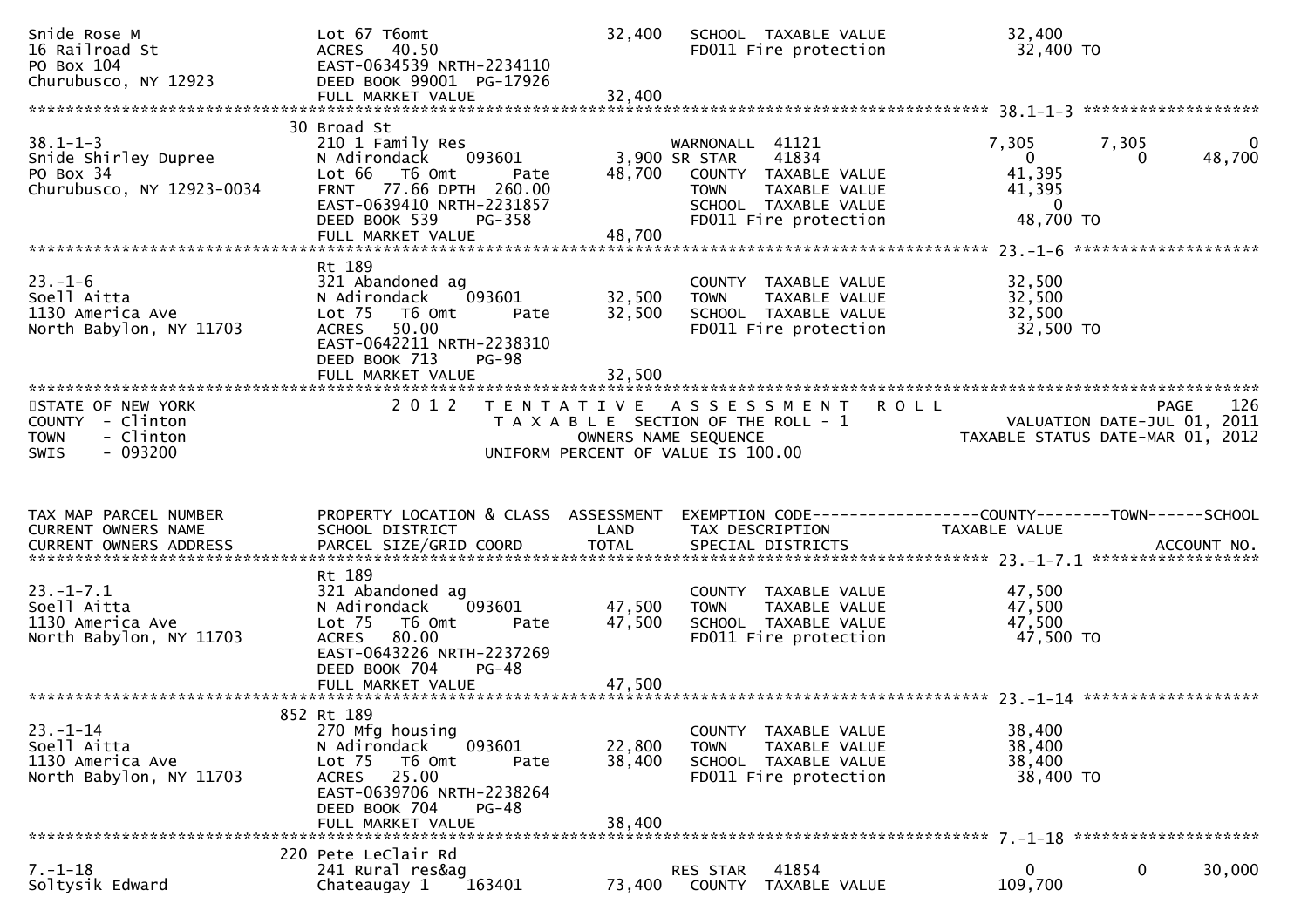| Soltysik Bernice<br>220 Frontier Rd<br>Churubusco, NY 12923                                               | Lot 89 T6 Omt<br>Pate<br>ACRES 164.40<br>EAST-0630780 NRTH-2243958<br>DEED BOOK 558<br><b>PG-71</b><br>FULL MARKET VALUE                                                                 | 109,700<br>109,700         | TAXABLE VALUE<br><b>TOWN</b><br>SCHOOL TAXABLE VALUE<br>FD011 Fire protection                                              | 109,700<br>79,700<br>109,700 TO                                 |                        |
|-----------------------------------------------------------------------------------------------------------|------------------------------------------------------------------------------------------------------------------------------------------------------------------------------------------|----------------------------|----------------------------------------------------------------------------------------------------------------------------|-----------------------------------------------------------------|------------------------|
|                                                                                                           | 88 Campbell Rd                                                                                                                                                                           |                            |                                                                                                                            |                                                                 |                        |
| $67. - 1 - 7.2$<br>Sorrell Oliver<br>Sorrell Joan<br>88 Campbell Rd<br>Churubusco, NY 12923               | 241 Rural res&ag<br>093601<br>N Adirondack<br>Lot 28 T6omt<br>ACRES 15.60<br>EAST-0631255 NRTH-2209506<br>DEED BOOK 817<br>$PG-32$                                                       | 15,300<br>42,500           | 41834<br>SR STAR<br>COUNTY TAXABLE VALUE<br><b>TOWN</b><br>TAXABLE VALUE<br>SCHOOL TAXABLE VALUE<br>FD011 Fire protection  | $\Omega$<br>42,500<br>42,500<br>$\Omega$<br>42,500 TO           | $\mathbf{0}$<br>42,500 |
|                                                                                                           | FULL MARKET VALUE                                                                                                                                                                        | 42,500                     |                                                                                                                            |                                                                 |                        |
| $36. - 1 - 2.1$<br>Soucia Jacqueline M<br>Soucia William I<br>1254 County Line Rd<br>Chateaugay, NY 12920 | 1254 Merchia Rd<br>241 Rural res&ag<br>163401<br>Chateaugay 1<br>Lot 70  T6 0mt<br>Pate<br>ACRES 11.40<br>EAST-0616748 NRTH-2231468<br>DEED BOOK 20102 PG-33100                          | 12,300<br>46,900           | RES STAR<br>41854<br>COUNTY TAXABLE VALUE<br><b>TOWN</b><br>TAXABLE VALUE<br>SCHOOL TAXABLE VALUE<br>FD011 Fire protection | $\overline{0}$<br>46,900<br>46,900<br>16,900<br>46,900 TO       | $\mathbf{0}$<br>30,000 |
|                                                                                                           | FULL MARKET VALUE                                                                                                                                                                        | 46,900                     |                                                                                                                            |                                                                 |                        |
| STATE OF NEW YORK<br>COUNTY - Clinton<br><b>TOWN</b><br>- Clinton<br>$-093200$<br><b>SWIS</b>             | 2 0 1 2                                                                                                                                                                                  | OWNERS NAME SEQUENCE       | <b>ROLL</b><br>TENTATIVE ASSESSMENT<br>T A X A B L E SECTION OF THE ROLL - 1<br>UNIFORM PERCENT OF VALUE IS 100.00         | VALUATION DATE-JUL 01, 2011<br>TAXABLE STATUS DATE-MAR 01, 2012 | 127<br>PAGE            |
| TAX MAP PARCEL NUMBER<br>CURRENT OWNERS NAME<br><b>CURRENT OWNERS ADDRESS</b>                             | PROPERTY LOCATION & CLASS ASSESSMENT<br>SCHOOL DISTRICT                                                                                                                                  | LAND                       | EXEMPTION CODE------------------COUNTY--------TOWN------SCHOOL<br>TAX DESCRIPTION                                          | TAXABLE VALUE                                                   |                        |
|                                                                                                           |                                                                                                                                                                                          |                            |                                                                                                                            |                                                                 | ACCOUNT NO.            |
| $37. - 1 - 21.2$<br>Soucia Olive<br>47 whalen Rd<br>Churubusco, NY 12923                                  | 47 Whalen Rd<br>270 Mfg housing<br>N Adirondack<br>093601<br>Lot 68<br>T6 Omt<br>Pate<br>18.41<br><b>ACRES</b><br>EAST-0629459 NRTH-2228691<br>DEED BOOK 20072 PG-1989                   | 16,700<br>29,500           | COUNTY TAXABLE VALUE<br>TAXABLE VALUE<br><b>TOWN</b><br>SCHOOL TAXABLE VALUE<br>FD011 Fire protection                      | 29,500<br>29,500<br>29,500<br>29,500 TO                         | ******************     |
|                                                                                                           |                                                                                                                                                                                          |                            |                                                                                                                            |                                                                 |                        |
| $7. - 1 - 28.1$<br>Southwick John B<br>Southwick Joanne<br>PO Box 232<br>Champlain, NY 12919              | Frontier Rd<br>321 Abandoned ag<br>163401<br>Chateaugay 1<br>Lot 88<br>T6 Omt<br>Pate<br>ACRES 40.30<br>EAST-0630098 NRTH-2240572<br>DEED BOOK 615<br><b>PG-728</b><br>FULL MARKET VALUE | 21,700<br>21,700<br>21,700 | COUNTY TAXABLE VALUE<br><b>TOWN</b><br>TAXABLE VALUE<br>SCHOOL TAXABLE VALUE<br>FD011 Fire protection                      | 21,700<br>21,700<br>21,700<br>21,700 TO                         |                        |
|                                                                                                           | 97 Colgan Rd                                                                                                                                                                             |                            |                                                                                                                            |                                                                 |                        |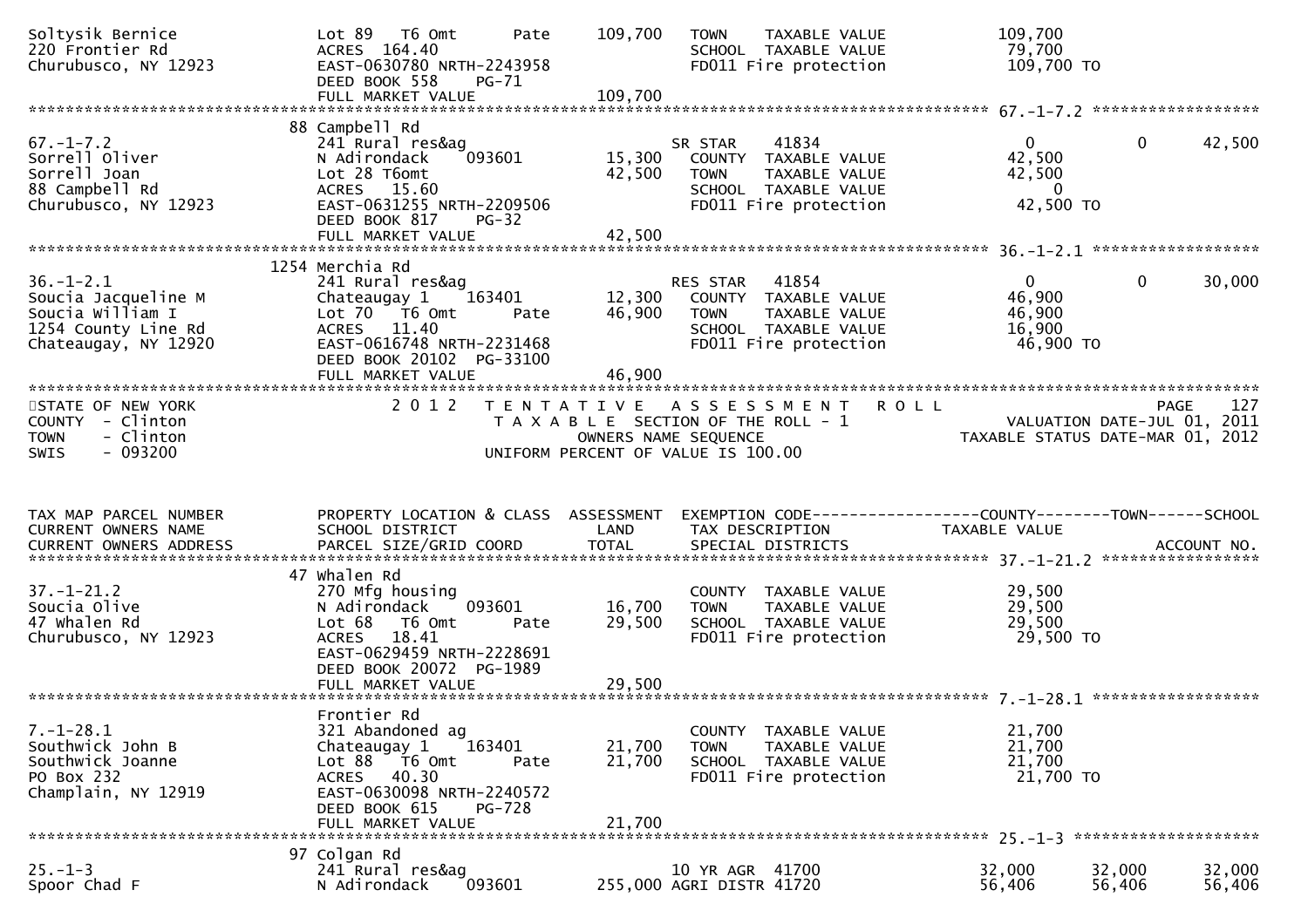| 97 Colgan Rd<br>Ellenburg Depot, NY 12935<br>MAY BE SUBJECT TO PAYMENT<br>UNDER AGDIST LAW TIL 2016 | Lot 62 & 63 T6 Omt Pate<br>ACRES 769.40<br>EAST-0662339 NRTH-2237399<br>DEED BOOK 996<br>$PG-332$<br>FULL MARKET VALUE                                                                     | 449,000 RES STAR<br>41854<br>COUNTY TAXABLE VALUE<br><b>TOWN</b><br>TAXABLE VALUE<br>SCHOOL TAXABLE VALUE<br>449,000<br>FD011 Fire protection                                                        | $\mathbf{0}$<br>$\mathbf 0$<br>360,594<br>360,594<br>330,594<br>449,000 TO                         | 30,000                             |
|-----------------------------------------------------------------------------------------------------|--------------------------------------------------------------------------------------------------------------------------------------------------------------------------------------------|------------------------------------------------------------------------------------------------------------------------------------------------------------------------------------------------------|----------------------------------------------------------------------------------------------------|------------------------------------|
| $53. - 1 - 19.211$<br>Spoor Cheryl<br>778 Patnode Rd<br>Churubusco, NY 12923                        | 778 Patnode Rd<br>280 Res Multiple<br>093601<br>N Adirondack<br>Lot 47 T6omt<br>3.70<br><b>ACRES</b><br>EAST-0635122 NRTH-2221390<br>DEED BOOK 848<br><b>PG-204</b>                        | 41854<br>RES STAR<br>11,400<br>COUNTY TAXABLE VALUE<br>93,100<br><b>TOWN</b><br>TAXABLE VALUE<br>SCHOOL TAXABLE VALUE<br>FD011 Fire protection                                                       | $\overline{0}$<br>$\mathbf{0}$<br>93,100<br>93,100<br>63,100<br>93,100 TO                          | 30,000                             |
|                                                                                                     | FULL MARKET VALUE                                                                                                                                                                          | 93,100                                                                                                                                                                                               |                                                                                                    |                                    |
| $68. - 1 - 4.1$<br>Spoor Life Use Carmen<br>Cowan Isabelle J<br>6509 Rt 11<br>Churubusco, NY 12923  | 6523 Rt 11<br>270 Mfg housing<br>093601<br>N Adirondack<br>Lot <sub>35</sub><br>T6 Omt<br>Pate<br>32.70<br><b>ACRES</b><br>EAST-0640991 NRTH-2215614<br>DEED BOOK 20051 PG-82791           | 62 PCT OF VALUE USED FOR EXEMPTION PURPOSES<br>WARCOMALL 41131<br>23,900 AGED - ALL 41800<br>50,200 SR STAR<br>41834<br>COUNTY TAXABLE VALUE<br><b>TOWN</b><br>TAXABLE VALUE<br>SCHOOL TAXABLE VALUE | 7,781<br>7,781<br>11,672<br>11,672<br>$\mathbf{0}$<br>$\Omega$<br>30,747<br>30,747<br>$\mathbf{0}$ | $\overline{0}$<br>15,562<br>34,638 |
| STATE OF NEW YORK<br>COUNTY - Clinton<br>- Clinton<br><b>TOWN</b><br>$-093200$<br>SWIS              | 2 0 1 2                                                                                                                                                                                    | TENTATIVE ASSESSMENT ROLL<br>T A X A B L E SECTION OF THE ROLL - 1<br>OWNERS NAME SEQUENCE<br>UNIFORM PERCENT OF VALUE IS 100.00                                                                     | PAGE<br>VALUATION DATE-JUL 01, 2011<br>TAXABLE STATUS DATE-MAR 01, 2012                            | 128                                |
| TAX MAP PARCEL NUMBER<br>CURRENT OWNERS NAME<br><b>CURRENT OWNERS ADDRESS</b>                       | PROPERTY LOCATION & CLASS ASSESSMENT<br>SCHOOL DISTRICT<br>PARCEL SIZE/GRID COORD                                                                                                          | LAND<br>TAX DESCRIPTION<br><b>TOTAL</b><br>SPECIAL DISTRICTS                                                                                                                                         | EXEMPTION CODE------------------COUNTY--------TOWN------SCHOOL<br>TAXABLE VALUE<br>ACCOUNT NO.     |                                    |
| $52. - 1 - 10.1$<br>Spoor Life Use Ruth<br>Spoor Shawn D<br>7165 Rt 11<br>Churubusco, NY 12923      | 7165 Rt 11<br>220 2 Family Res<br>N Adirondack<br>093601<br>Lot 48<br>T6 Omt<br>Pate<br>1.10<br><b>ACRES</b><br>EAST-0629140 NRTH-2224309<br>DEED BOOK 20051 PG-78969<br>FULL MARKET VALUE | AGED - ALL 41800<br>5,100 SR STAR<br>41834<br>79,900<br>COUNTY TAXABLE VALUE<br><b>TOWN</b><br>TAXABLE VALUE<br>SCHOOL TAXABLE VALUE<br>FD011 Fire protection<br>79,900                              | 39,950<br>39,950<br>$\overline{0}$<br>$\Omega$<br>39,950<br>39,950<br>$\Omega$<br>79,900 TO        | 39,950<br>39,950                   |
|                                                                                                     | 472 Rt 189                                                                                                                                                                                 |                                                                                                                                                                                                      |                                                                                                    |                                    |
| $38. - 1 - 13.2$<br>Spoor Shawn<br>Spoor Darlene<br>472 Rt 189<br>Churubusco, NY 12923              | 240 Rural res<br>093601<br>N Adirondack<br>Lot 55 T6omt<br>ACRES 11.90<br>EAST-0639595 NRTH-2229156<br>DEED BOOK 20072 PG-6145<br>FULL MARKET VALUE                                        | RES STAR<br>41854<br>13,500<br><b>COUNTY</b><br>TAXABLE VALUE<br>112,000<br><b>TOWN</b><br>TAXABLE VALUE<br>SCHOOL TAXABLE VALUE<br>FD011 Fire protection<br>112,000                                 | $\mathbf{0}$<br>$\mathbf 0$<br>112,000<br>112,000<br>82,000<br>112,000 TO                          | 30,000                             |
|                                                                                                     |                                                                                                                                                                                            |                                                                                                                                                                                                      |                                                                                                    |                                    |
| $38.1 - 1 - 34$<br>Spoor Shawn D                                                                    | 540 Rt 189<br>210 1 Family Res<br>093601<br>N Adirondack                                                                                                                                   | <b>COUNTY</b><br>TAXABLE VALUE<br>5,400<br><b>TOWN</b><br>TAXABLE VALUE                                                                                                                              | 42,000<br>42,000                                                                                   |                                    |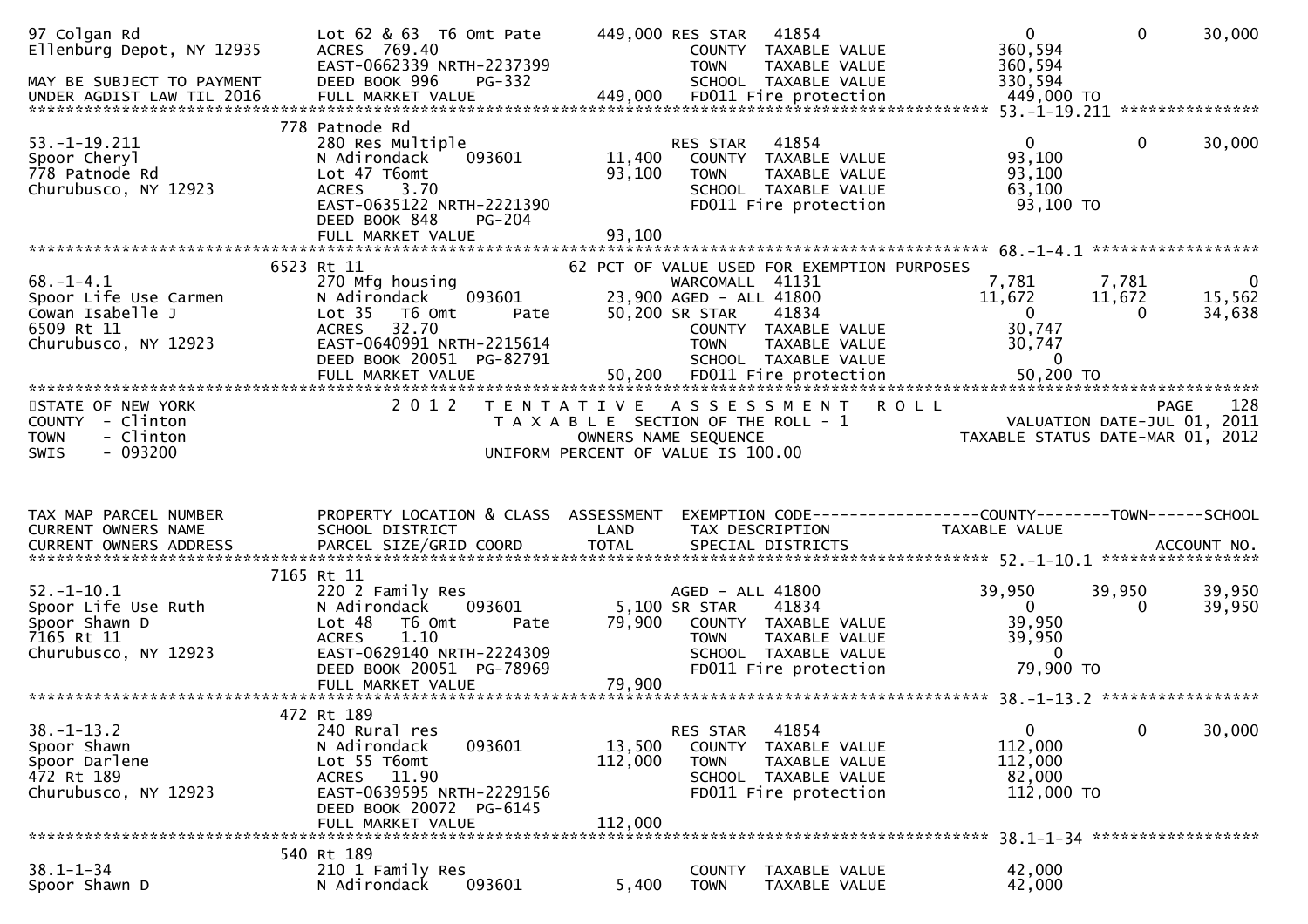| Spoor Darlene M<br>472 Rt 189<br>Churubusco, NY 12923                                                         | Lot <sub>55</sub><br>T6 Omt<br>Pate<br><b>ACRES</b><br>1.50<br>EAST-0639422 NRTH-2230387<br>DEED BOOK 20031 PG-55596<br>FULL MARKET VALUE                                                       | 42,000<br>42,000             | SCHOOL TAXABLE VALUE<br>FD011 Fire protection                                                                                                                   | 42,000<br>42,000 TO                                                                        |               |
|---------------------------------------------------------------------------------------------------------------|-------------------------------------------------------------------------------------------------------------------------------------------------------------------------------------------------|------------------------------|-----------------------------------------------------------------------------------------------------------------------------------------------------------------|--------------------------------------------------------------------------------------------|---------------|
|                                                                                                               | 194 Clinton Mills Rd                                                                                                                                                                            |                              |                                                                                                                                                                 |                                                                                            |               |
| $25. - 1 - 4.1$<br>Spoor Travis<br>Spoor Jennifer<br>194 Clinton Mills Rd<br>Ellenburg, NY 12933              | 112 Dairy farm<br>093601<br>N Adirondack<br>Lot 61 T6omt<br>080<br>ACRES 48.30 BANK<br>EAST-0667277 NRTH-2235699<br>DEED BOOK 20031 PG-59538<br>FULL MARKET VALUE                               | 100,700<br>100,700           | 41854<br>RES STAR<br>42100<br>35,900 483A EX<br>COUNTY TAXABLE VALUE<br><b>TOWN</b><br>TAXABLE VALUE<br>SCHOOL TAXABLE VALUE<br>FD011 Fire protection<br>700 EX | $\overline{0}$<br>$\mathbf{0}$<br>700<br>700<br>100,000<br>100,000<br>70,000<br>100,000 TO | 30,000<br>700 |
|                                                                                                               | 816 County Line Rd                                                                                                                                                                              |                              |                                                                                                                                                                 |                                                                                            |               |
| $51. - 1 - 5.42$<br>St Lawrence Valley Dairy Inc<br>14255 E San Gabriel<br>Sanger, CA 93657                   | 241 Rural res&ag<br>163401<br>Chateaugay 1<br>Lot 50 T6omt<br>ACRES 11.90<br>EAST-0619206 NRTH-2220718<br>DEED BOOK 20051 PG-81306                                                              | 11,000<br>28,400             | COUNTY TAXABLE VALUE<br>TAXABLE VALUE<br><b>TOWN</b><br>SCHOOL TAXABLE VALUE<br>FD011 Fire protection                                                           | 28,400<br>28,400<br>28,400<br>28,400 TO                                                    |               |
|                                                                                                               | FULL MARKET VALUE                                                                                                                                                                               | 28,400                       |                                                                                                                                                                 |                                                                                            |               |
| STATE OF NEW YORK<br>COUNTY - Clinton<br>- Clinton<br><b>TOWN</b><br>$-093200$<br><b>SWIS</b>                 | 2 0 1 2                                                                                                                                                                                         |                              | TENTATIVE ASSESSMENT<br>T A X A B L E SECTION OF THE ROLL - 1<br>OWNERS NAME SEQUENCE<br>UNIFORM PERCENT OF VALUE IS 100.00                                     | <b>ROLL</b><br>VALUATION DATE-JUL 01, 2011<br>TAXABLE STATUS DATE-MAR 01, 2012             | 129<br>PAGE   |
|                                                                                                               |                                                                                                                                                                                                 |                              |                                                                                                                                                                 |                                                                                            |               |
| TAX MAP PARCEL NUMBER<br>CURRENT OWNERS NAME                                                                  | PROPERTY LOCATION & CLASS ASSESSMENT<br>SCHOOL DISTRICT                                                                                                                                         | LAND                         | TAX DESCRIPTION                                                                                                                                                 | EXEMPTION CODE-----------------COUNTY-------TOWN------SCHOOL<br>TAXABLE VALUE              |               |
|                                                                                                               |                                                                                                                                                                                                 |                              |                                                                                                                                                                 |                                                                                            |               |
| $51.-1-12$<br>St Lawrence Valley Dairy Inc<br>14255 E San Gabriel<br>Sanger, CA 93657                         | 748 County Line Rd<br>112 Dairy farm<br>Chateaugay 1<br>163401<br>Lot 50  T6 0mt<br>Pate<br>164 A<br>ACRES 164.00<br>EAST-0619461 NRTH-2218716<br>DEED BOOK 20031 PG-64922<br>FULL MARKET VALUE | 99,500<br>232,000<br>232,000 | 483A EX<br>42100<br>COUNTY TAXABLE VALUE<br><b>TOWN</b><br>TAXABLE VALUE<br>SCHOOL TAXABLE VALUE<br>FD011 Fire protection<br>13,500 EX                          | 13,500<br>13,500<br>218,500<br>218,500<br>218,500<br>218,500 TO                            | 13,500        |
|                                                                                                               |                                                                                                                                                                                                 |                              |                                                                                                                                                                 |                                                                                            |               |
| $25. - 1 - 5.2$<br>St Thomas Gary<br>VanHanehan Dave<br>c/o Dennis Smolinkski<br>PO Box 148<br>Rose, NY 14542 | Clinton Mills Rd<br>260 Seasonal res<br>093601<br>N Adirondack<br>Lot 61 T6omt<br>ACRES 170.00<br>EAST-0670684 NRTH-2237440<br>DEED BOOK 20082 PG-14204<br>FULL MARKET VALUE                    | 73,800<br>83,500<br>83,500   | COUNTY TAXABLE VALUE<br>TAXABLE VALUE<br><b>TOWN</b><br>SCHOOL TAXABLE VALUE<br>FD011 Fire protection                                                           | 83,500<br>83,500<br>83,500<br>83,500 TO                                                    |               |
|                                                                                                               | Clinton Mills Rd                                                                                                                                                                                |                              |                                                                                                                                                                 |                                                                                            |               |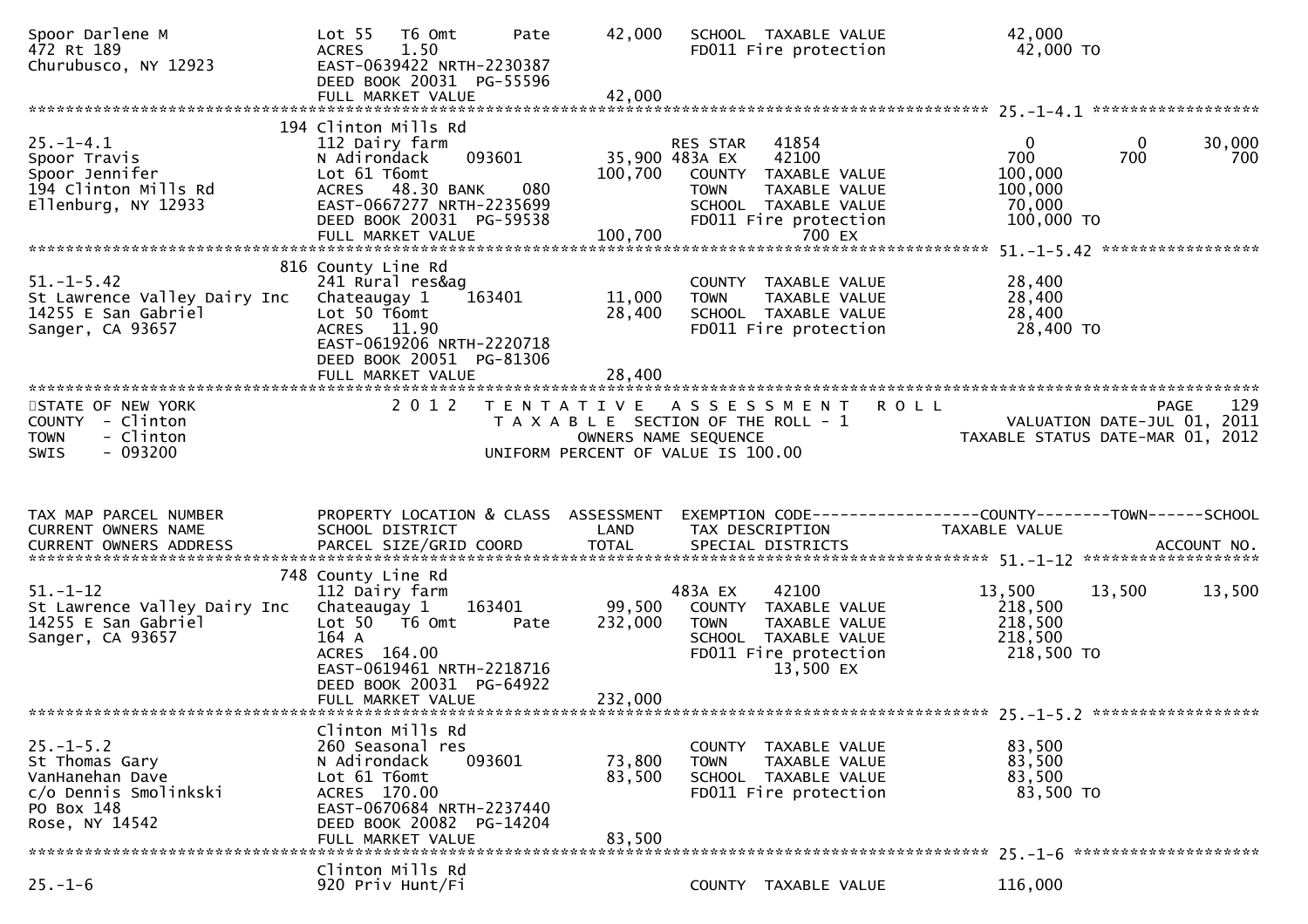| St Thomas Gary<br>Van Hanehan David<br>11319 Lyman Rd<br>N. Rose, NY 14516                             | 093601<br>N Adirondack<br>Lot 61 T6omt Pate<br>ACRES 210.00<br>EAST-0669064 NRTH-2237271<br>DEED BOOK 961<br><b>PG-287</b><br>FULL MARKET VALUE                                                   | 82,500<br>116,000<br>116,000 | <b>TOWN</b><br>TAXABLE VALUE<br>SCHOOL TAXABLE VALUE<br>FD011 Fire protection                                                 | 116,000<br>116,000<br>116,000 TO                                                              |
|--------------------------------------------------------------------------------------------------------|---------------------------------------------------------------------------------------------------------------------------------------------------------------------------------------------------|------------------------------|-------------------------------------------------------------------------------------------------------------------------------|-----------------------------------------------------------------------------------------------|
|                                                                                                        | 185 Campbell Rd                                                                                                                                                                                   |                              |                                                                                                                               |                                                                                               |
| $67. - 1 - 16$<br>Staley Edith Louise<br>703 Shingle St<br>Morrisonville, NY 12962                     | 240 Rural res<br>093601<br>N Adirondack<br>Lot 29 76 0mt<br>Pate<br>75.00<br><b>ACRES</b><br>EAST-0629011 NRTH-2210900<br>DEED BOOK 20021 PG-49818                                                | 23,900<br>55,600             | COUNTY TAXABLE VALUE<br><b>TOWN</b><br>TAXABLE VALUE<br>SCHOOL TAXABLE VALUE<br>FD011 Fire protection                         | 55,600<br>55,600<br>55,600<br>55,600 TO                                                       |
|                                                                                                        | FULL MARKET VALUE                                                                                                                                                                                 | 55,600                       |                                                                                                                               |                                                                                               |
| $38. - 1 - 20$<br>Stanzione Katherine<br>56 Berkshire Dr<br>Sewell, NJ 08080                           | Looby Rd<br>321 Abandoned ag<br>N Adirondack<br>093601<br>Lot <sub>54</sub><br>T6 Omt<br>Pate<br>37.50<br><b>ACRES</b><br>EAST-0636988 NRTH-2229095<br>DEED BOOK 556<br>PG-567                    | 28,100<br>28,100             | COUNTY TAXABLE VALUE<br><b>TOWN</b><br>TAXABLE VALUE<br>SCHOOL TAXABLE VALUE<br>FD011 Fire protection                         | 28,100<br>28,100<br>28,100<br>28,100 TO                                                       |
|                                                                                                        |                                                                                                                                                                                                   |                              |                                                                                                                               |                                                                                               |
| STATE OF NEW YORK<br>COUNTY - Clinton<br>- Clinton<br><b>TOWN</b><br>$-093200$<br><b>SWIS</b>          | 2 0 1 2                                                                                                                                                                                           | OWNERS NAME SEQUENCE         | TENTATIVE ASSESSMENT<br>T A X A B L E SECTION OF THE ROLL - 1<br>UNIFORM PERCENT OF VALUE IS 100.00                           | 130<br><b>ROLL</b><br>PAGE<br>VALUATION DATE-JUL 01, 2011<br>TAXABLE STATUS DATE-MAR 01, 2012 |
|                                                                                                        |                                                                                                                                                                                                   |                              |                                                                                                                               |                                                                                               |
|                                                                                                        |                                                                                                                                                                                                   |                              |                                                                                                                               |                                                                                               |
| TAX MAP PARCEL NUMBER<br>CURRENT OWNERS NAME                                                           | PROPERTY LOCATION & CLASS ASSESSMENT<br>SCHOOL DISTRICT                                                                                                                                           | LAND                         | TAX DESCRIPTION                                                                                                               | EXEMPTION CODE-----------------COUNTY-------TOWN------SCHOOL<br>TAXABLE VALUE                 |
|                                                                                                        |                                                                                                                                                                                                   |                              |                                                                                                                               |                                                                                               |
| $21. - 1 - 1.5$<br>Stermer Gracanne<br>203 McNeirney Rd<br>Churubusco, NY 12923                        | 193-201 Mcnierney Rd<br>210 1 Family Res<br>Chateaugay 1<br>163401<br>Lot 90 T6omt<br><b>ACRES</b><br>6.72<br>EAST-0615980 NRTH-2239746<br>DEED BOOK 20082 PG-17306<br>FULL MARKET VALUE          | 9,600<br>51,200<br>51,200    | 41854<br>RES STAR<br>COUNTY TAXABLE VALUE<br><b>TOWN</b><br>TAXABLE VALUE<br>SCHOOL TAXABLE VALUE<br>FD011 Fire protection    | $\overline{0}$<br>0<br>30,000<br>51,200<br>51,200<br>21,200<br>51,200 TO                      |
|                                                                                                        |                                                                                                                                                                                                   |                              |                                                                                                                               |                                                                                               |
| $54. - 2 - 22$<br>Stevens Rodney A<br>Stevens Kate T<br>254 Lafrancis Rd<br>Ellenburg Center, NY 12934 | 254 Lafrancis Rd<br>270 Mfg housing<br>093601<br>N Adirondack<br>T6 Omt<br>Lot 37<br>Pate<br>FRNT 200.00 DPTH 175.00<br>EAST-0652383 NRTH-2216307<br>DEED BOOK 849<br>PG-116<br>FULL MARKET VALUE | 4,800<br>32,700<br>32,700    | RES STAR<br>41854<br>TAXABLE VALUE<br>COUNTY<br><b>TOWN</b><br>TAXABLE VALUE<br>SCHOOL TAXABLE VALUE<br>FD011 Fire protection | 0<br>30,000<br>0<br>32,700<br>32,700<br>2,700<br>32,700 TO                                    |
|                                                                                                        | 133 Jones Rd                                                                                                                                                                                      |                              |                                                                                                                               |                                                                                               |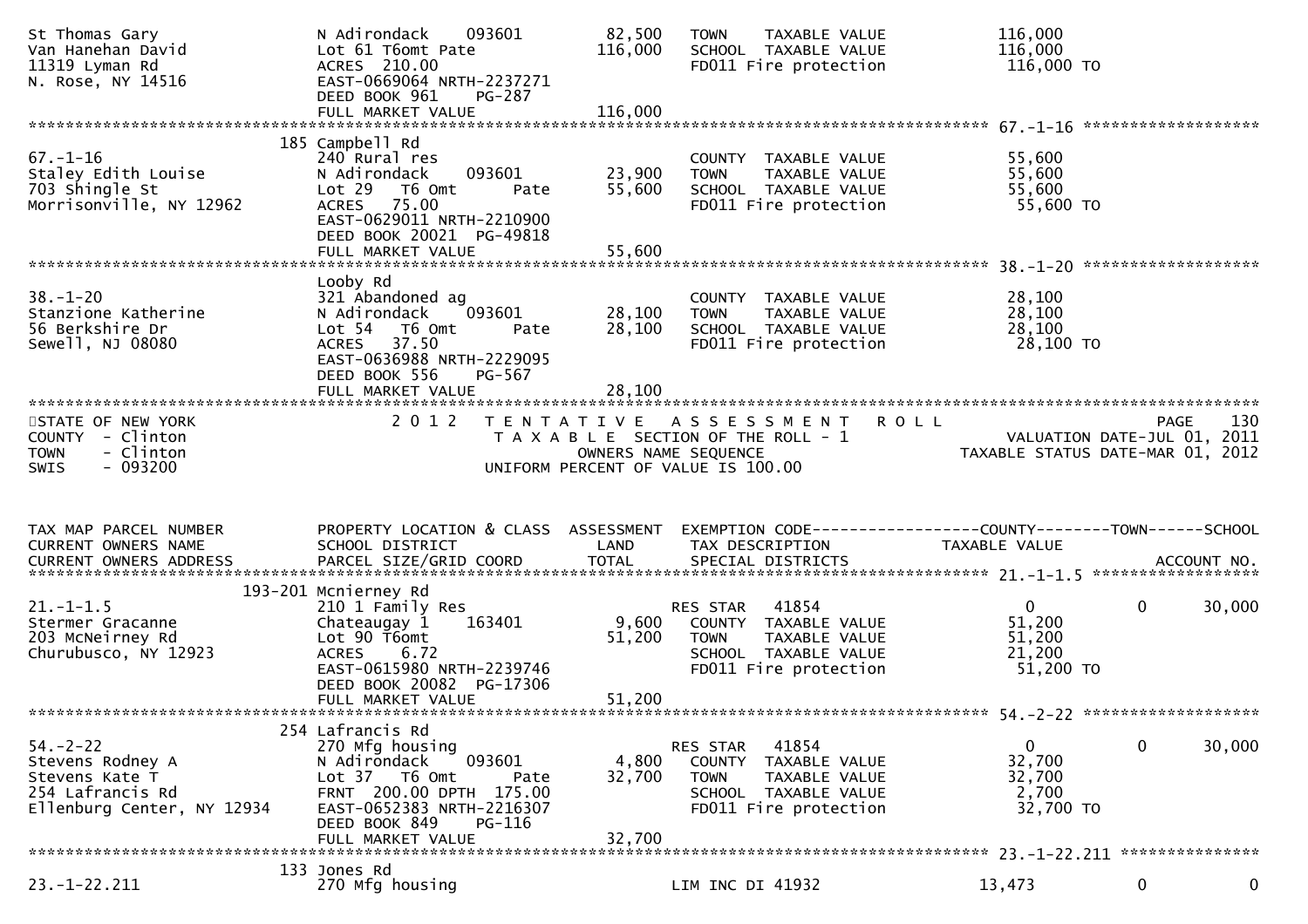| Stumpf Carol<br>133 Jones Rd<br>Churubusco, NY 12923                                                   | N Adirondack<br>093601<br>Lot 67 T6omt<br>7.50<br><b>ACRES</b><br>EAST-0634589 NRTH-2233516<br>DEED BOOK 20051 PG-80166                                                                                       | 31,700                     | 41834<br>9,600 SR STAR<br>COUNTY TAXABLE VALUE<br><b>TOWN</b><br>TAXABLE VALUE<br>SCHOOL TAXABLE VALUE<br>FD011 Fire protection | $\overline{0}$<br>18,227<br>31,700<br>$\overline{0}$<br>31,700 TO       | $\mathbf 0$<br>31,700 |
|--------------------------------------------------------------------------------------------------------|---------------------------------------------------------------------------------------------------------------------------------------------------------------------------------------------------------------|----------------------------|---------------------------------------------------------------------------------------------------------------------------------|-------------------------------------------------------------------------|-----------------------|
|                                                                                                        |                                                                                                                                                                                                               |                            |                                                                                                                                 |                                                                         |                       |
| $25. - 1 - 7$<br>Suarez Jon D<br>124 Clinton Mills Rd<br>Ellenburg Depot, NY 12935                     | 124 Clinton Mills Rd<br>210 1 Family Res<br>N Adirondack<br>093601<br>Lot 61 T6 Omt<br>Pate<br>2.30 BANK<br>080<br><b>ACRES</b><br>EAST-0669060 NRTH-2234791<br>DEED BOOK 20041 PG-78414<br>FULL MARKET VALUE | 5,900<br>64,200<br>64,200  | 41854<br>RES STAR<br>COUNTY TAXABLE VALUE<br>TAXABLE VALUE<br><b>TOWN</b><br>SCHOOL TAXABLE VALUE<br>FD011 Fire protection      | $\mathbf{0}$<br>64,200<br>64,200<br>34,200<br>64,200 TO                 | $\mathbf 0$<br>30,000 |
|                                                                                                        |                                                                                                                                                                                                               |                            |                                                                                                                                 |                                                                         |                       |
| $6. - 1 - 9.1$<br>Sullivan Richard<br>Sullivan Gisele<br>2097 Washington Ave<br>Seaford, NY 11783      | Frontier Rd<br>$314$ Rural vac<10<br>Chateaugay 1<br>163401<br>Lot 89 T6 Omt<br>Pate<br>1.80<br><b>ACRES</b><br>EAST-0623048 NRTH-2243076<br>DEED BOOK 700<br>PG-333                                          | 5,600<br>5,600             | COUNTY TAXABLE VALUE<br>TAXABLE VALUE<br><b>TOWN</b><br>SCHOOL TAXABLE VALUE<br>FD011 Fire protection                           | 5,600<br>5,600<br>5,600<br>$5,600$ TO                                   |                       |
|                                                                                                        |                                                                                                                                                                                                               |                            |                                                                                                                                 |                                                                         |                       |
| STATE OF NEW YORK<br>COUNTY - Clinton<br>- Clinton<br><b>TOWN</b>                                      | 2 0 1 2                                                                                                                                                                                                       | OWNERS NAME SEQUENCE       | TENTATIVE ASSESSMENT<br>T A X A B L E SECTION OF THE ROLL - 1                                                                   | ROLL<br>VALUATION DATE-JUL 01, 2011<br>TAXABLE STATUS DATE-MAR 01, 2012 | 131<br><b>PAGE</b>    |
| SWIS<br>$-093200$                                                                                      |                                                                                                                                                                                                               |                            | UNIFORM PERCENT OF VALUE IS 100.00                                                                                              |                                                                         |                       |
|                                                                                                        |                                                                                                                                                                                                               |                            |                                                                                                                                 |                                                                         |                       |
| TAX MAP PARCEL NUMBER<br>CURRENT OWNERS NAME<br>CURRENT OWNERS ADDRESS                                 | PROPERTY LOCATION & CLASS ASSESSMENT<br>SCHOOL DISTRICT                                                                                                                                                       | LAND                       | EXEMPTION CODE-----------------COUNTY-------TOWN------SCHOOL<br>TAX DESCRIPTION                                                 | TAXABLE VALUE                                                           |                       |
|                                                                                                        |                                                                                                                                                                                                               |                            |                                                                                                                                 |                                                                         |                       |
| $23. - 1 - 19$<br>Talt George<br>Talt Marjorie<br>70 Bayard St<br>New Rochelle, NY 10805               | Merchia Rd<br>321 Abandoned ag<br>093601<br>N Adirondack<br>Lot 67<br>T6 Omt<br>Pate<br><b>ACRES</b><br>13.00<br>EAST-0637792 NRTH-2235101<br>DEED BOOK 549<br>$PG-1$<br>FULL MARKET VALUE                    | 13,400<br>13,400<br>13,400 | COUNTY TAXABLE VALUE<br>TAXABLE VALUE<br><b>TOWN</b><br>SCHOOL TAXABLE VALUE<br>FD011 Fire protection                           | 13,400<br>13,400<br>13,400<br>13,400 TO                                 |                       |
|                                                                                                        |                                                                                                                                                                                                               |                            |                                                                                                                                 |                                                                         |                       |
| $53. - 1 - 21.1$<br>Tammac Holdings Corporation<br>100 Commerce Blvd Ste 200<br>Wilkes Barre, PA 18702 | 640 Patnode Rd<br>210 1 Family Res<br>093601<br>N Adirondack<br>Lot 34 T6 Omt<br>Pate<br>35.80<br>ACRES<br>EAST-0636196 NRTH-2218536<br>DEED BOOK 20112 PG-42681<br>FULL MARKET VALUE                         | 26,600<br>80,000<br>80,000 | COUNTY TAXABLE VALUE<br><b>TOWN</b><br>TAXABLE VALUE<br>SCHOOL TAXABLE VALUE<br>FD011 Fire protection                           | 80,000<br>80,000<br>80,000<br>80,000 TO                                 |                       |
|                                                                                                        | 722 Ryan Rd                                                                                                                                                                                                   |                            |                                                                                                                                 |                                                                         |                       |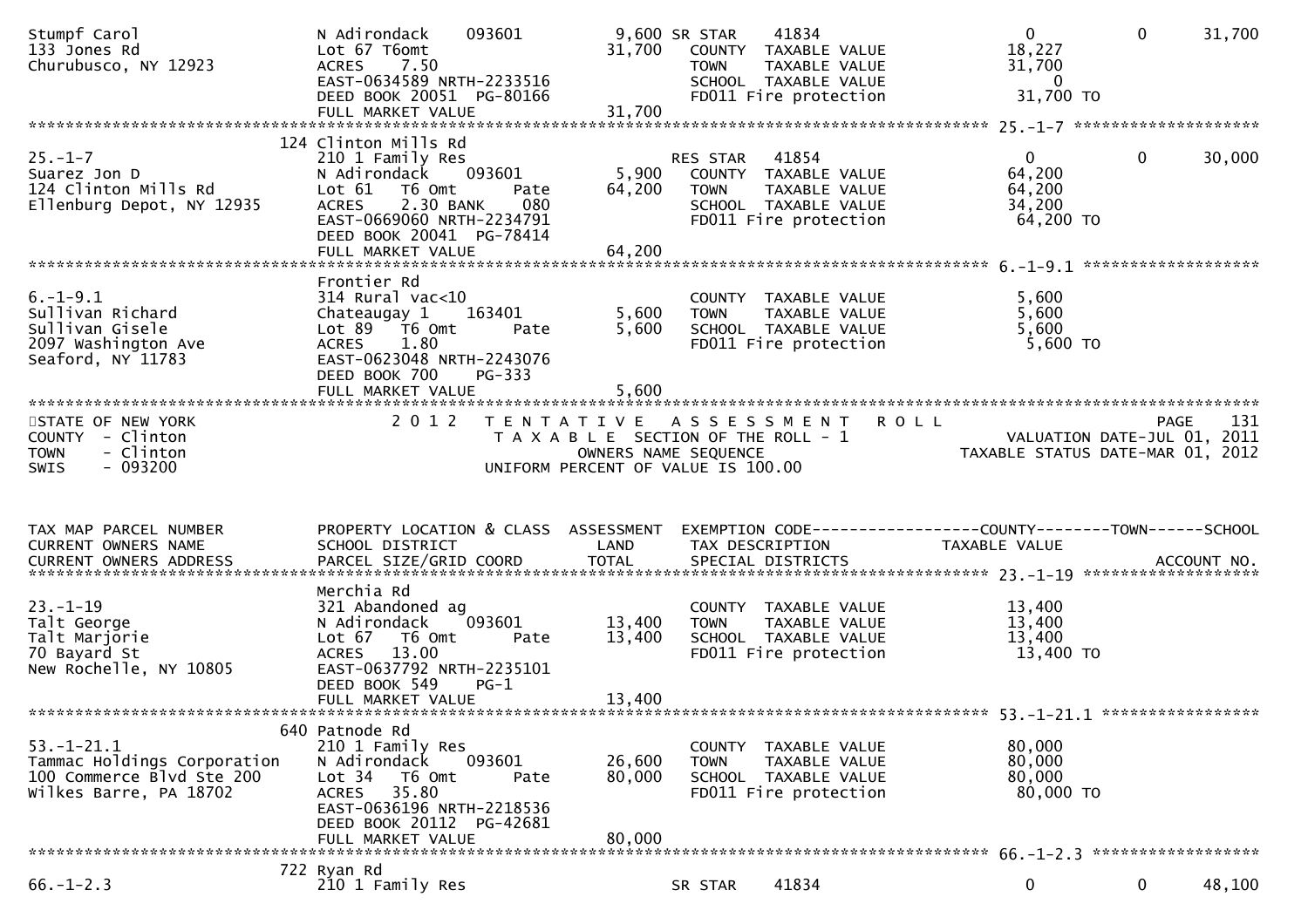| Tavernia Edward L<br>Tavernia Veronica<br>722 Ryan Rd<br>Churubusco, NY 12923                         | 163401<br>Chateaugay 1<br>Lot $32$ T6omt<br>2.20<br><b>ACRES</b><br>EAST-0624158 NRTH-2215698<br>DEED BOOK 779<br>$PG-31$                                                      | 6,000<br>48,100           | COUNTY TAXABLE VALUE<br><b>TOWN</b><br>TAXABLE VALUE<br>SCHOOL TAXABLE VALUE<br>FD011 Fire protection                                               | 48,100<br>48,100<br>$\overline{\mathbf{0}}$<br>48,100 TO                                                  |     |
|-------------------------------------------------------------------------------------------------------|--------------------------------------------------------------------------------------------------------------------------------------------------------------------------------|---------------------------|-----------------------------------------------------------------------------------------------------------------------------------------------------|-----------------------------------------------------------------------------------------------------------|-----|
|                                                                                                       | 194 Campbell Rd                                                                                                                                                                |                           |                                                                                                                                                     |                                                                                                           |     |
| $67. - 1 - 10$<br>Tavernia William G<br>Tavernia Shirley<br>194 Campbell Rd<br>Churubusco, NY 12923   | 210 1 Family Res<br>093601<br>N Adirondack<br>$Lot 28$ T6 Omt<br>Pate<br>FRNT 300.00 DPTH 135.00<br>EAST-0630510 NRTH-2211684<br>DEED BOOK 578<br>PG-1071<br>FULL MARKET VALUE | 34,000<br>34,000          | AGED - ALL 41800<br>4,800 SR STAR<br>41834<br>COUNTY TAXABLE VALUE<br>TAXABLE VALUE<br><b>TOWN</b><br>SCHOOL TAXABLE VALUE<br>FD011 Fire protection | 17,000<br>17,000<br>17,000<br>$\mathbf{0}$<br>0<br>17,000<br>17,000<br>17,000<br>$\mathbf 0$<br>34,000 TO |     |
|                                                                                                       |                                                                                                                                                                                |                           |                                                                                                                                                     |                                                                                                           |     |
| $25. - 1 - 2$<br>Tedford Stewart E<br>Napper Rick<br>33 Nashville Rd<br>Saranac, NY 12981             | Colgan Rd<br>920 Priv Hunt/Fi<br>N Adirondack<br>093601<br>Lot 79<br>T6 Omt<br>Pate<br><b>ACRES</b><br>93.50<br>EAST-0665125 NRTH-2240239<br>DEED BOOK 20122 PG-45623          | 54,300<br>72,800          | COUNTY TAXABLE VALUE<br>TAXABLE VALUE<br><b>TOWN</b><br>SCHOOL TAXABLE VALUE<br>FD011 Fire protection                                               | 72,800<br>72,800<br>72,800<br>72,800 TO                                                                   |     |
| PRIOR OWNER ON 3/01/2012<br>Tedford Stewart E                                                         | FULL MARKET VALUE                                                                                                                                                              | 72,800                    |                                                                                                                                                     |                                                                                                           |     |
| STATE OF NEW YORK<br>COUNTY - Clinton<br><b>TOWN</b><br>- Clinton                                     | 2 0 1 2                                                                                                                                                                        | OWNERS NAME SEQUENCE      | TENTATIVE ASSESSMENT<br><b>ROLL</b><br>T A X A B L E SECTION OF THE ROLL - 1                                                                        | <b>PAGE</b><br>VALUATION DATE-JUL 01, 2011<br>TAXABLE STATUS DATE-MAR 01, 2012                            | 132 |
| $-093200$<br>SWIS                                                                                     |                                                                                                                                                                                |                           | UNIFORM PERCENT OF VALUE IS 100.00                                                                                                                  |                                                                                                           |     |
| TAX MAP PARCEL NUMBER                                                                                 | PROPERTY LOCATION & CLASS ASSESSMENT                                                                                                                                           |                           |                                                                                                                                                     | EXEMPTION CODE------------------COUNTY--------TOWN------SCHOOL                                            |     |
| CURRENT OWNERS NAME                                                                                   | SCHOOL DISTRICT                                                                                                                                                                | LAND                      | TAX DESCRIPTION                                                                                                                                     | TAXABLE VALUE                                                                                             |     |
| $6. - 1 - 1.1$<br>Thibeault James T<br>Thibeault Patricia<br>196 Mcnierney Rd<br>Churubusco, NY 12923 | 196 Mcnierney Rd<br>240 Rural res<br>163401<br>Chateaugay 1<br>Lot $90$ T6 Omt<br>ACRES 15.10<br>EAST-0616083 NRTH-2240618<br>DEED BOOK 750<br>$PG-183$                        | 14,900<br>81,400          | 41854<br>RES STAR<br>COUNTY TAXABLE VALUE<br><b>TOWN</b><br>TAXABLE VALUE<br>SCHOOL TAXABLE VALUE<br>FD011 Fire protection                          | 0<br>$\mathbf{0}$<br>30,000<br>81,400<br>81,400<br>51,400<br>81,400 TO                                    |     |
| MAY BE SUBJECT TO PAYMENT<br>UNDER AGDIST LAW TIL 2012                                                | FULL MARKET VALUE                                                                                                                                                              | 81,400                    |                                                                                                                                                     |                                                                                                           |     |
|                                                                                                       | 19 Campbell Rd                                                                                                                                                                 |                           |                                                                                                                                                     |                                                                                                           |     |
| $82 - 2 - 3$<br>Thomas Kenneth E<br>Thomas Olda D<br>19 Campbell Rd<br>Churubusco, NY 12923           | 240 Rural res<br>093601<br>N Adirondack<br>Lot 29 T6 Omt<br>ACRES 86.90<br>EAST-0629437 NRTH-2207466<br>DEED BOOK 930<br>PG-157<br>FULL MARKET VALUE                           | 4,200<br>87,500<br>87,500 | 41854<br>RES STAR<br>COUNTY TAXABLE VALUE<br><b>TOWN</b><br>TAXABLE VALUE<br>SCHOOL TAXABLE VALUE<br>FD011 Fire protection                          | $\mathbf 0$<br>30,000<br>$\mathbf{0}$<br>87,500<br>87,500<br>57,500<br>87,500 TO                          |     |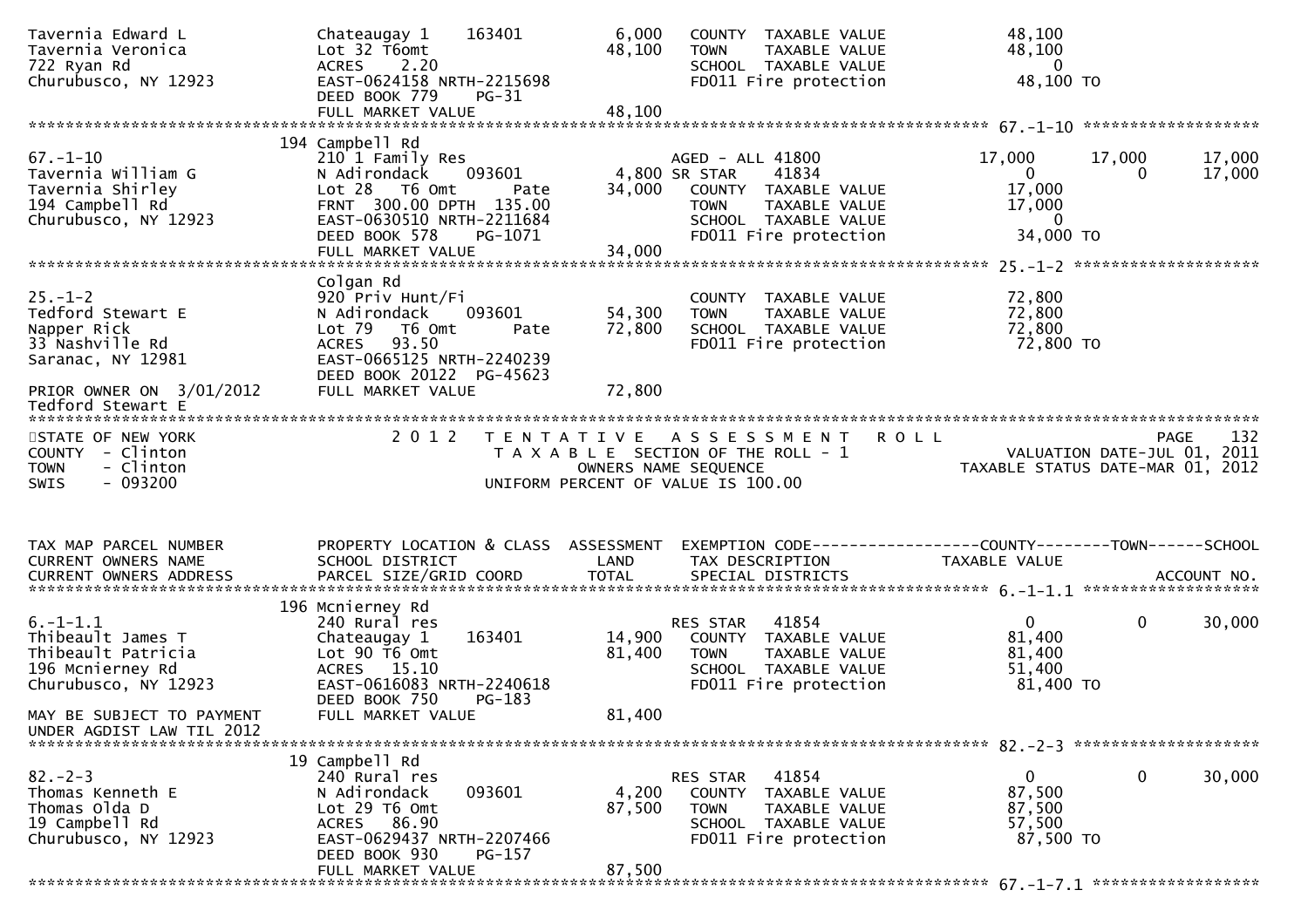| $67. - 1 - 7.1$<br>Tobin John<br>Tobin Judy<br>133 old Post Rd<br>PO Box 561<br>Worthington, MA 01098<br>MAY BE SUBJECT TO PAYMENT<br>UNDER RPTL480A UNTIL 2021 | Campbell Rd<br>912 Forest s480a<br>093601<br>N Adirondack<br>Lot 28 T6 Omt<br>Pate<br>58ac 480A Elig 2/00<br>$(34000/110) \times 58 \times 0.80$<br>ACRES 127.80<br>EAST-0632527 NRTH-2209731<br>DEED BOOK 98001 PG-01674 | 71,800                     | 480A EX<br>47460<br>71,800 COUNTY TAXABLE VALUE<br>TAXABLE VALUE<br>TOWN<br>SCHOOL TAXABLE VALUE<br>FD011 Fire protection                                                                                                                      | 23,200<br>23,200<br>23,200<br>48,600<br>48,600<br>48,600<br>71,800 TO                                                            |
|-----------------------------------------------------------------------------------------------------------------------------------------------------------------|---------------------------------------------------------------------------------------------------------------------------------------------------------------------------------------------------------------------------|----------------------------|------------------------------------------------------------------------------------------------------------------------------------------------------------------------------------------------------------------------------------------------|----------------------------------------------------------------------------------------------------------------------------------|
| $7. - 1 - 25. - 1$<br>Todoruk Mary Olga<br>Todoruk Christine Mary<br>185 Frontier Rd<br>Churubusco, NY 12923                                                    | 185 Frontier Rd<br>240 Rural res<br>093601<br>N Adirondack<br>Lot 89 T6 Omt<br>Pate<br>ACRES 37.30<br>EAST-0633242 NRTH-2240493<br>DEED BOOK 20031 PG-56373<br>FULL MARKET VALUE                                          | 24,800<br>68,500<br>68,500 | COUNTY TAXABLE VALUE<br><b>TOWN</b><br>TAXABLE VALUE<br>SCHOOL TAXABLE VALUE<br>FD011 Fire protection                                                                                                                                          | 68,500<br>68,500<br>68,500<br>68,500 TO                                                                                          |
| $7. - 1 - 25. - 2$<br>Todoruk Mary Olga<br>Todoruk Christine Mary<br>185 Frontier Rd<br>Churubusco, NY 12923                                                    | Jones Rd<br>321 Abandoned ag<br>163401<br>Chateaugay 1<br>Lot 74 T6omt<br>ACRES 29.80<br>EAST-0633242 NRTH-2240493<br>DEED BOOK 20031 PG-56373<br>FULL MARKET VALUE                                                       | 7,500<br>7,500<br>7,500    | COUNTY TAXABLE VALUE<br>TOWN     TAXABLE VALUE<br>SCHOOL   TAXABLE VALUE<br>FD011 Fire protection                                                                                                                                              | 7,500<br>7,500<br>7,500<br>7,500 TO                                                                                              |
| STATE OF NEW YORK<br>COUNTY - Clinton<br>- Clinton<br><b>TOWN</b><br>$-093200$<br><b>SWIS</b>                                                                   | 2 0 1 2                                                                                                                                                                                                                   |                            | TENTATIVE ASSESSMENT<br>UNIFORM PERCENT OF VALUE IS 100.00                                                                                                                                                                                     | <b>ROLL</b><br>133<br>PAGE<br>FAGE 133<br>TAXABLE SECTION OF THE ROLL - 1 VALUATION DATE-JUL 01, 2011<br>OWNERS NAME SEQUENCE 22 |
| TAX MAP PARCEL NUMBER<br>CURRENT OWNERS NAME                                                                                                                    | PROPERTY LOCATION & CLASS ASSESSMENT<br>SCHOOL DISTRICT                                                                                                                                                                   | LAND                       | TAX DESCRIPTION                                                                                                                                                                                                                                | EXEMPTION CODE-----------------COUNTY--------TOWN------SCHOOL<br>TAXABLE VALUE                                                   |
| $67. - 1 - 13.1$<br>Tornillo Jennifer L<br>Ruggles Franklin J Jr<br>250 Campbell Rd<br>Churubusco, NY 12923                                                     | 250 Campbell Rd<br>241 Rural res&ag<br>N Adirondack<br>Lot 28 T6 Omt<br>Pate<br>ACRES 34.40 BANK 320<br>EAST-0631558 NRTH-2212612<br>DEED BOOK 20072 PG-2127<br>FULL MARKET VALUE                                         | 151,000                    | 87 PCT OF VALUE USED FOR EXEMPTION PURPOSES<br>WARNONALL 41121<br>093601 24,700 RES STAR   41854<br>Pate      151,000   COUNTY  TAXABLI<br>151,000 COUNTY TAXABLE VALUE<br>TOWN TAXABLE VALUE<br>SCHOOL TAXABLE VALUE<br>FD011 Fire protection | 19,706<br>12,000<br>$\bf{0}$<br>30,000<br>$\overline{0}$<br>$\overline{0}$<br>131,294<br>139,000<br>121,000<br>151,000 TO        |
| $36. - 1 - 7$<br>Tourville Amanda<br>20 Whalen Rd<br>Churubusco, NY 12923                                                                                       | 1198 County Line Rd<br>260 Seasonal res<br>163401<br>Chateaugay 1<br>Lot 51 76 0mt<br>Pate<br>ACRES 120.00<br>EAST-0617887 NRTH-2229523<br>DEED BOOK 20112 PG-44237                                                       | 61,800<br>64,000           | COUNTY TAXABLE VALUE<br><b>TOWN</b><br>TAXABLE VALUE<br>SCHOOL TAXABLE VALUE<br>FD011 Fire protection                                                                                                                                          | 64,000<br>64,000<br>64,000<br>64,000 TO                                                                                          |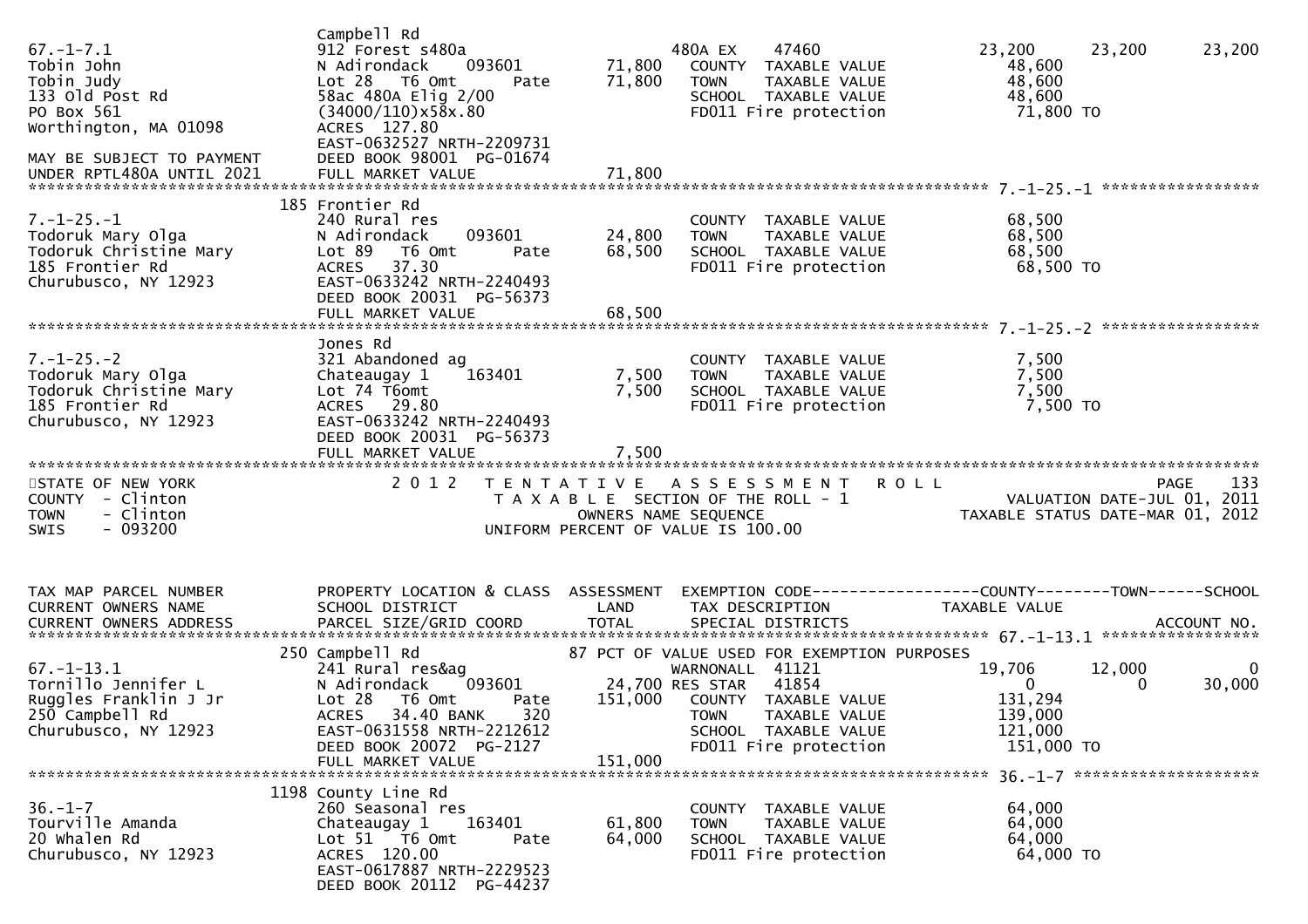|                                                                                                    | FULL MARKET VALUE                                                                                                                                                                        | 64,000                     |                                                                                                                            |                                                                                |             |
|----------------------------------------------------------------------------------------------------|------------------------------------------------------------------------------------------------------------------------------------------------------------------------------------------|----------------------------|----------------------------------------------------------------------------------------------------------------------------|--------------------------------------------------------------------------------|-------------|
| $6. - 1 - 4$<br>Tourville Gordon<br>328 Bart Merrill Rd<br>Cadyville, NY 12918                     | Mcnierney Rd<br>321 Abandoned ag<br>Chateaugay 1<br>163401<br>Lot 90  T6 0mt<br>Pate<br>ACRES 49.00<br>EAST-0617851 NRTH-2245235<br>DEED BOOK 20021 PG-39590<br>FULL MARKET VALUE        | 14,600<br>14,600<br>14,600 | COUNTY TAXABLE VALUE<br>TAXABLE VALUE<br><b>TOWN</b><br>SCHOOL TAXABLE VALUE<br>FD011 Fire protection                      | 14,600<br>14,600<br>14,600<br>14,600 TO                                        |             |
| $6. - 1 - 5$<br>Tourville Gordon H<br>328 Bart Merrill Rd<br>Cadyville, NY 12918                   | Mcnierney Rd<br>321 Abandoned ag<br>Chateaugay 1<br>163401<br>$Lot 90 76 0$ T<br>Pate<br>ACRES 40.00<br>EAST-0619396 NRTH-2245483<br>DEED BOOK 840<br><b>PG-202</b><br>FULL MARKET VALUE | 28,700<br>28,700<br>28,700 | COUNTY TAXABLE VALUE<br><b>TOWN</b><br><b>TAXABLE VALUE</b><br>SCHOOL TAXABLE VALUE<br>FD011 Fire protection               | 28,700<br>28,700<br>28,700<br>28,700 TO                                        |             |
|                                                                                                    |                                                                                                                                                                                          |                            |                                                                                                                            |                                                                                |             |
| $38.1 - 1 - 32$<br>Trombley Cynthia S<br>25 Smith St<br>PO Box 6<br>Churubusco, NY 12923           | 1323 Clinton Mills Rd<br>210 1 Family Res<br>093601<br>N Adirondack<br>Lot <sub>55</sub><br>T6 Omt<br>Pate<br>66.00 DPTH 140.00<br>FRNT<br>EAST-0639782 NRTH-2230684                     | 3,100<br>24,900            | RES STAR<br>41854<br>COUNTY TAXABLE VALUE<br><b>TOWN</b><br>TAXABLE VALUE<br>SCHOOL TAXABLE VALUE<br>FD011 Fire protection | $\Omega$<br>0<br>24,900<br>24,900<br>$\Omega$<br>24,900 TO                     | 24,900      |
|                                                                                                    | DEED BOOK 20061 PG-96093<br>FULL MARKET VALUE                                                                                                                                            | 24,900                     |                                                                                                                            |                                                                                |             |
| STATE OF NEW YORK<br>COUNTY - Clinton<br><b>TOWN</b><br>- Clinton<br>$-093200$<br><b>SWIS</b>      | 2 0 1 2<br>T E N T A T I V E                                                                                                                                                             | OWNERS NAME SEQUENCE       | <b>ROLL</b><br>A S S E S S M E N T<br>T A X A B L E SECTION OF THE ROLL - 1<br>UNIFORM PERCENT OF VALUE IS 100.00          | <b>PAGE</b><br>VALUATION DATE-JUL 01, 2011<br>TAXABLE STATUS DATE-MAR 01, 2012 | 134         |
| TAX MAP PARCEL NUMBER<br>CURRENT OWNERS NAME<br>CURRENT OWNERS ADDRESS                             | PROPERTY LOCATION & CLASS ASSESSMENT<br>SCHOOL DISTRICT<br>PARCEL SIZE/GRID COORD                                                                                                        | LAND<br><b>TOTAL</b>       | TAX DESCRIPTION<br>SPECIAL DISTRICTS                                                                                       | EXEMPTION CODE-----------------COUNTY-------TOWN------SCHOOL<br>TAXABLE VALUE  | ACCOUNT NO. |
| $54. - 1 - 1$<br>Trombley Danny<br>Trombley Cheryl<br>PO Box 131<br>Mooers Forks, NY 12959         | Lafrancis Rd<br>321 Abandoned ag<br>093601<br>N Adirondack<br>Lot 45  T6 Omt<br>Pate<br>ACRES 283.50<br>EAST-0648278 NRTH-2222510<br>DEED BOOK 20112 PG-38155<br>FULL MARKET VALUE       | 96,000<br>96,000<br>96,000 | COUNTY TAXABLE VALUE<br><b>TOWN</b><br>TAXABLE VALUE<br>SCHOOL TAXABLE VALUE<br>FD011 Fire protection                      | 96,000<br>96,000<br>96,000<br>96,000 TO                                        |             |
|                                                                                                    |                                                                                                                                                                                          |                            |                                                                                                                            |                                                                                |             |
| $37 - 1 - 14$<br>Trombley Jr Gerald J<br>Trombley Tammy<br>7132 Rt 11<br>Churubusco, NY 12923-2102 | 7132 Rt 11<br>210 1 Family Res<br>093601<br>N Adirondack<br>Lot $53$ T6 Omt<br>Pate<br>FRNT 186.00 DPTH 215.00<br>EAST-0629793 NRTH-2224663<br>DEED BOOK 98001 PG-01086                  | 4,900<br>71,500            | 41854<br>RES STAR<br>COUNTY TAXABLE VALUE<br>TAXABLE VALUE<br><b>TOWN</b><br>SCHOOL TAXABLE VALUE<br>FD011 Fire protection | 0<br>0<br>71,500<br>71,500<br>41,500<br>71,500 TO                              | 30,000      |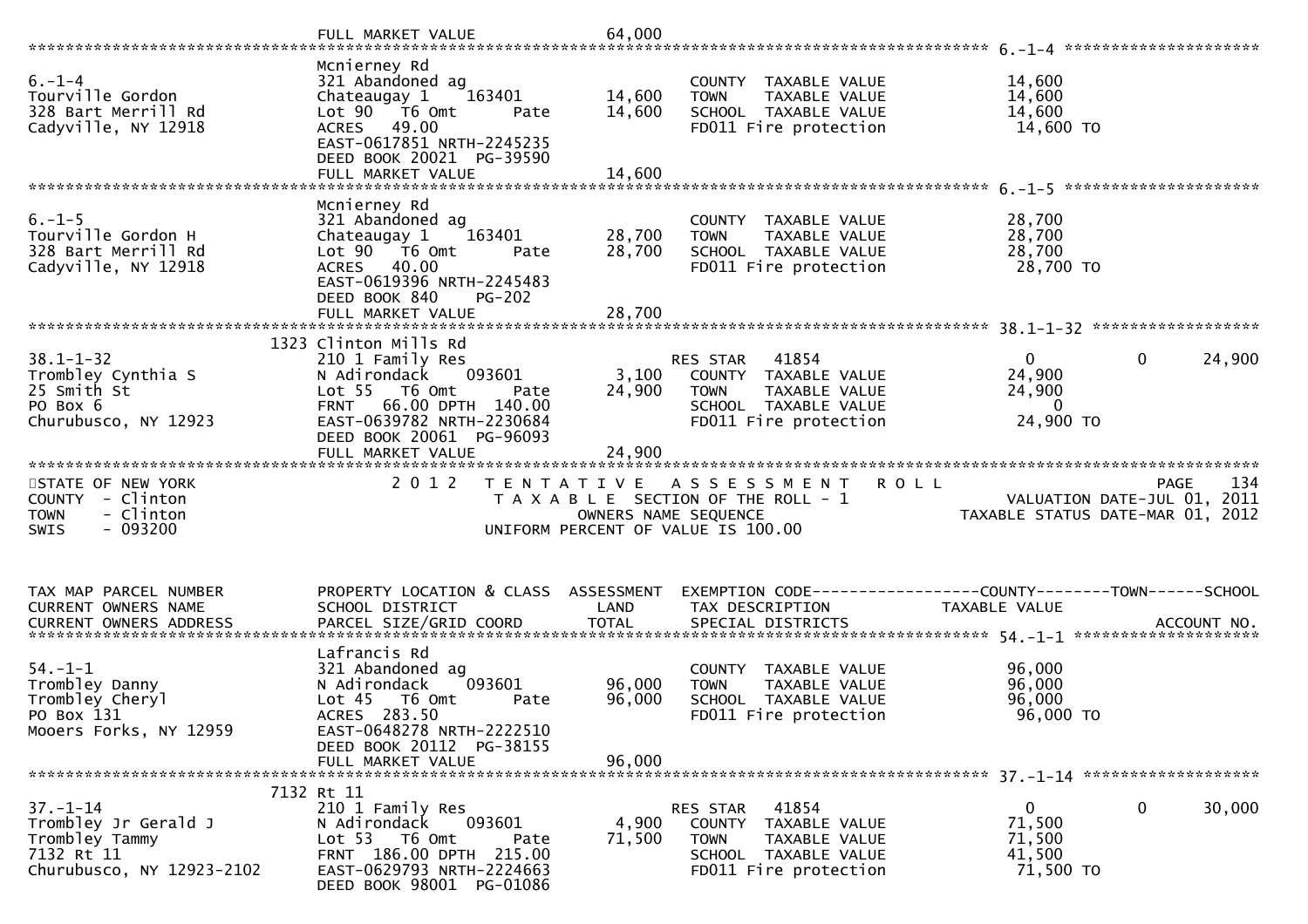| $53. - 1 - 7$<br>Trombley Reginald<br>Trombley Rhonda<br>PO Box 157<br>Churubusco, NY 12923                       | 157 Rt 189<br>270 Mfg housing<br>N Adirondack<br>093601<br>Lot 47<br>T6 Omt<br>Pate<br>84.00 DPTH 117.00<br><b>FRNT</b><br>EAST-0645848 NRTH-2217606<br>DEED BOOK 773<br>$PG-98$                     | 3,300<br>39,000            | 41854<br><b>RES STAR</b><br>COUNTY TAXABLE VALUE<br><b>TOWN</b><br>TAXABLE VALUE<br>SCHOOL TAXABLE VALUE<br>FD011 Fire protection | 0<br>0<br>39,000<br>39,000<br>9,000<br>39,000 TO                                     | 30,000 |
|-------------------------------------------------------------------------------------------------------------------|------------------------------------------------------------------------------------------------------------------------------------------------------------------------------------------------------|----------------------------|-----------------------------------------------------------------------------------------------------------------------------------|--------------------------------------------------------------------------------------|--------|
|                                                                                                                   | FULL MARKET VALUE                                                                                                                                                                                    | 39,000                     |                                                                                                                                   |                                                                                      |        |
| $69. - 1 - 13.33$<br>Trombley Reginald Jr<br>Trombley Jill L<br>470 Brandy Brook Rd<br>Ellenburg Center, NY 12934 | Rt 11<br>210 1 Family Res<br>N Adirondack<br>093601<br>Lot 25 T6omt<br>4.00<br><b>ACRES</b><br>EAST-0648472 NRTH-2209926<br>DEED BOOK 20061 PG-94371<br>FULL MARKET VALUE                            | 7,400<br>52,200<br>52,200  | COUNTY TAXABLE VALUE<br><b>TOWN</b><br>TAXABLE VALUE<br>SCHOOL TAXABLE VALUE<br>FD011 Fire protection                             | 52,200<br>52,200<br>52,200<br>52,200 TO                                              |        |
|                                                                                                                   |                                                                                                                                                                                                      |                            |                                                                                                                                   |                                                                                      |        |
| $38.1 - 1 - 50$<br>Trombley Ronald A<br>25 Smith St<br>Churubusco, NY 12923                                       | 25 Smith St<br>210 1 Family Res<br>N Adirondack<br>093601<br>Lot 66<br>T6 Omt<br>Pate<br>50.00 DPTH 264.00<br><b>FRNT</b><br>EAST-0640027 NRTH-2231469<br>DEED BOOK 20001 PG-21707                   | 3,300<br>88,400            | 41854<br><b>RES STAR</b><br>COUNTY TAXABLE VALUE<br>TAXABLE VALUE<br><b>TOWN</b><br>SCHOOL TAXABLE VALUE<br>FD011 Fire protection | $\Omega$<br>0<br>88,400<br>88,400<br>58,400<br>88,400 TO                             | 30,000 |
|                                                                                                                   | FULL MARKET VALUE                                                                                                                                                                                    | 88,400                     |                                                                                                                                   |                                                                                      |        |
| STATE OF NEW YORK<br>COUNTY - Clinton                                                                             | 2 0 1 2<br>T E N T A T I V E                                                                                                                                                                         |                            | <b>ROLL</b><br>A S S E S S M E N T                                                                                                | PAGE                                                                                 | 135    |
| - Clinton<br><b>TOWN</b><br>$-093200$<br><b>SWIS</b>                                                              |                                                                                                                                                                                                      | OWNERS NAME SEQUENCE       | T A X A B L E SECTION OF THE ROLL - 1<br>UNIFORM PERCENT OF VALUE IS 100.00                                                       | VALUATION DATE-JUL 01, 2011<br>TAXABLE STATUS DATE-MAR 01, 2012                      |        |
| TAX MAP PARCEL NUMBER<br>CURRENT OWNERS NAME                                                                      | PROPERTY LOCATION & CLASS ASSESSMENT<br>SCHOOL DISTRICT                                                                                                                                              | LAND                       | TAX DESCRIPTION                                                                                                                   | EXEMPTION        CODE-----------------COUNTY-------TOWN------SCHOOL<br>TAXABLE VALUE |        |
| $22. - 1 - 12.1$<br>Turner Raymond<br>348 Penn Ave<br>Staten Island, NY 10306                                     | Merchia Rd<br>321 Abandoned ag<br>N Adirondack<br>093601<br>Lot $73$<br>T6 Omt<br>Pate<br>15.00<br><b>ACRES</b><br>EAST-0630274 NRTH-2235908<br>DEED BOOK 1031<br><b>PG-190</b><br>FULL MARKET VALUE | 15,000<br>15,000<br>15,000 | COUNTY TAXABLE VALUE<br>TAXABLE VALUE<br><b>TOWN</b><br>SCHOOL TAXABLE VALUE<br>FD011 Fire protection                             | 15,000<br>15,000<br>15,000<br>15,000 TO                                              |        |
| $82 - 2 - 9$                                                                                                      | Patnode Rd<br>321 Abandoned ag                                                                                                                                                                       |                            | COUNTY TAXABLE VALUE                                                                                                              | 25,500                                                                               |        |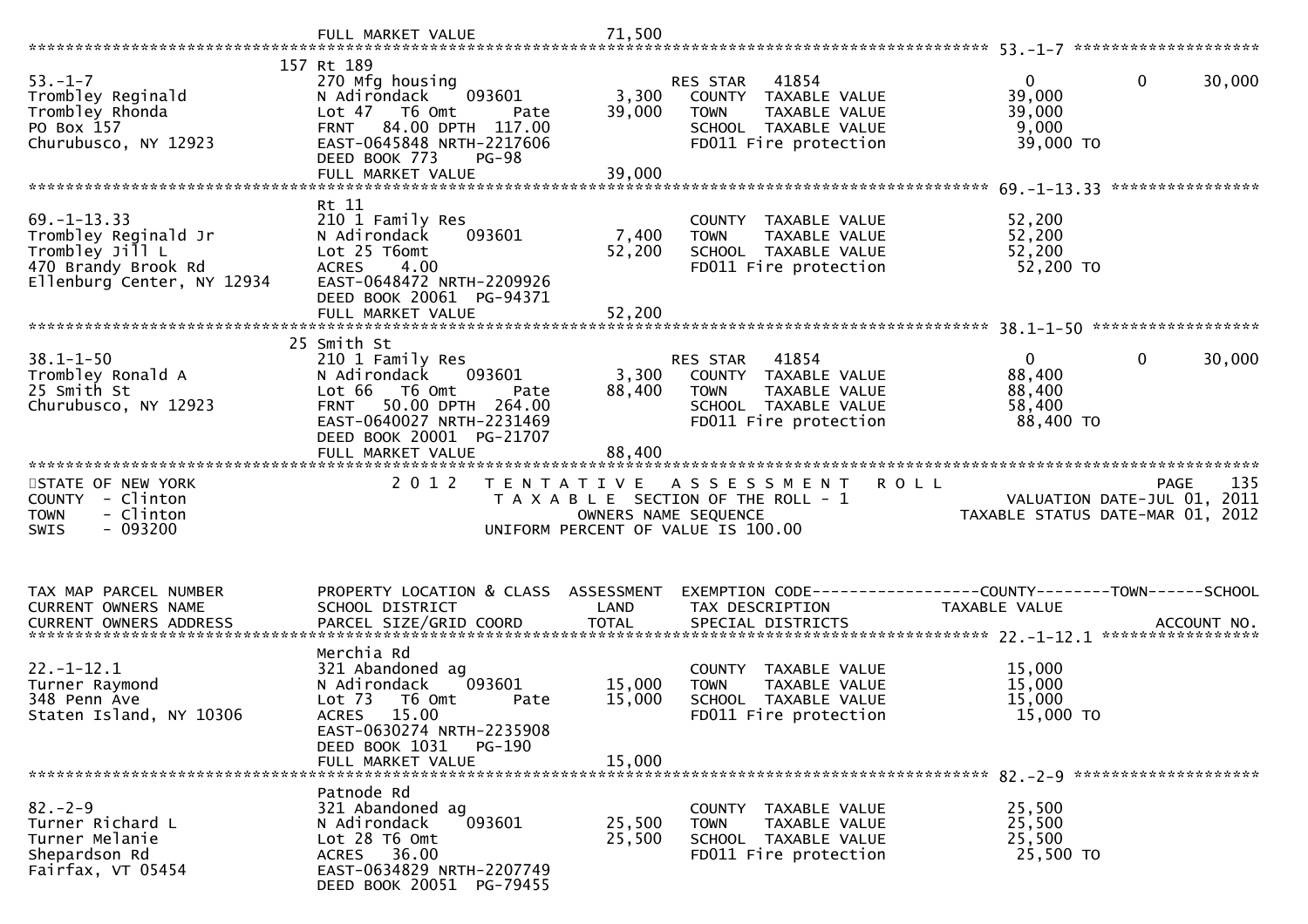| $7. - 1 - 11.2$<br>Uhl John J<br>3704 Quail Hollow Ct<br>Louisville, KY 40241                 | Frontier Rd<br>$314$ Rural vac<10<br>163401<br>Chateaugay 1<br>Lot 88 T6 Omt<br>Pate<br><b>ACRES</b><br>2.50<br>EAST-0628853 NRTH-2246005<br>DEED BOOK 573<br>PG-1025                      | 6,100<br>6,100             | COUNTY TAXABLE VALUE<br>TAXABLE VALUE<br><b>TOWN</b><br>SCHOOL TAXABLE VALUE<br>FD011 Fire protection                            | 6,100<br>6,100<br>6,100<br>$6,100$ TO                                                         |
|-----------------------------------------------------------------------------------------------|--------------------------------------------------------------------------------------------------------------------------------------------------------------------------------------------|----------------------------|----------------------------------------------------------------------------------------------------------------------------------|-----------------------------------------------------------------------------------------------|
| $54. - 2 - 7$<br>Valencia Jose<br>Valencia Kathryn L<br>8 Inland Ct<br>Carmel, NY 10512       | Lafrancis Rd<br>321 Abandoned ag<br>093601<br>N Adirondack<br>Lot 37 T6 Omt<br>Survey Map 20061/99069 Lo<br>ACRES 20.00<br>EAST-0650973 NRTH-2219859<br>DEED BOOK 20062 PG-1043            | 17,500<br>17,500           | COUNTY TAXABLE VALUE<br>TAXABLE VALUE<br><b>TOWN</b><br>SCHOOL TAXABLE VALUE<br>FD011 Fire protection                            | 17,500<br>17,500<br>17,500<br>17,500 TO                                                       |
| $38. - 1 - 21$<br>Vallieres Paul W<br>188 Davern Rd<br>Peru, NY 12972                         | 75 Looby Rd<br>270 Mfg housing<br>093601<br>N Adirondack<br>Lot 54 76 0mt<br>Pate<br>37.50<br><b>ACRES</b><br>EAST-0637585 NRTH-2229146<br>DEED BOOK 977<br>PG-318<br>FULL MARKET VALUE    | 27,100<br>33,000<br>33,000 | COUNTY TAXABLE VALUE<br><b>TOWN</b><br>TAXABLE VALUE<br>SCHOOL TAXABLE VALUE<br>FD011 Fire protection                            | 33,000<br>33,000<br>33,000<br>33,000 TO                                                       |
| STATE OF NEW YORK<br>COUNTY - Clinton<br>- Clinton<br><b>TOWN</b><br>$-093200$<br><b>SWIS</b> | 2 0 1 2                                                                                                                                                                                    | OWNERS NAME SEQUENCE       | TENTATIVE ASSESSMENT<br>T A X A B L E SECTION OF THE ROLL - 1<br>UNIFORM PERCENT OF VALUE IS 100.00                              | 136<br><b>ROLL</b><br>PAGE<br>VALUATION DATE-JUL 01, 2011<br>TAXABLE STATUS DATE-MAR 01, 2012 |
| TAX MAP PARCEL NUMBER<br>CURRENT OWNERS NAME                                                  | PROPERTY LOCATION & CLASS ASSESSMENT<br>SCHOOL DISTRICT                                                                                                                                    | LAND                       | TAX DESCRIPTION                                                                                                                  | EXEMPTION CODE-----------------COUNTY-------TOWN------SCHOOL<br>TAXABLE VALUE                 |
| $37. - 1 - 18$<br>Van Weort Jimmy J<br>3 Whalen Rd<br>Churubusco, NY 12923                    | 3 Whalen Rd<br>210 1 Family Res<br>N Adirondack<br>093601<br>Lot 53 T6 Omt<br>Pate<br>FRNT 84.00 DPTH 132.00<br>EAST-0630520 NRTH-2228806<br>DEED BOOK 20031 PG-62914<br>FULL MARKET VALUE | 24,000<br>24,000           | 41854<br>RES STAR<br>3,400 COUNTY TAXABLE VALUE<br><b>TOWN</b><br>TAXABLE VALUE<br>SCHOOL TAXABLE VALUE<br>FD011 Fire protection | $\mathbf{0}$<br>$\mathbf 0$<br>24,000<br>24,000<br>24,000<br>$\mathbf 0$<br>24,000 TO         |
| $82. - 2 - 8.1$<br>Vann Alfred G<br>PO Box 8<br>Cadyville, NY 12918                           | 241 Patnode Rd<br>321 Abandoned ag<br>093601<br>N Adirondack<br>Lot 28 T6 Omt<br>ACRES 17.40<br>EAST-0634778 NRTH-2208193                                                                  | 16,200<br>16,200           | COUNTY TAXABLE VALUE<br>TAXABLE VALUE<br><b>TOWN</b><br>SCHOOL TAXABLE VALUE<br>FD011 Fire protection                            | 16,200<br>16,200<br>16,200<br>16,200 TO                                                       |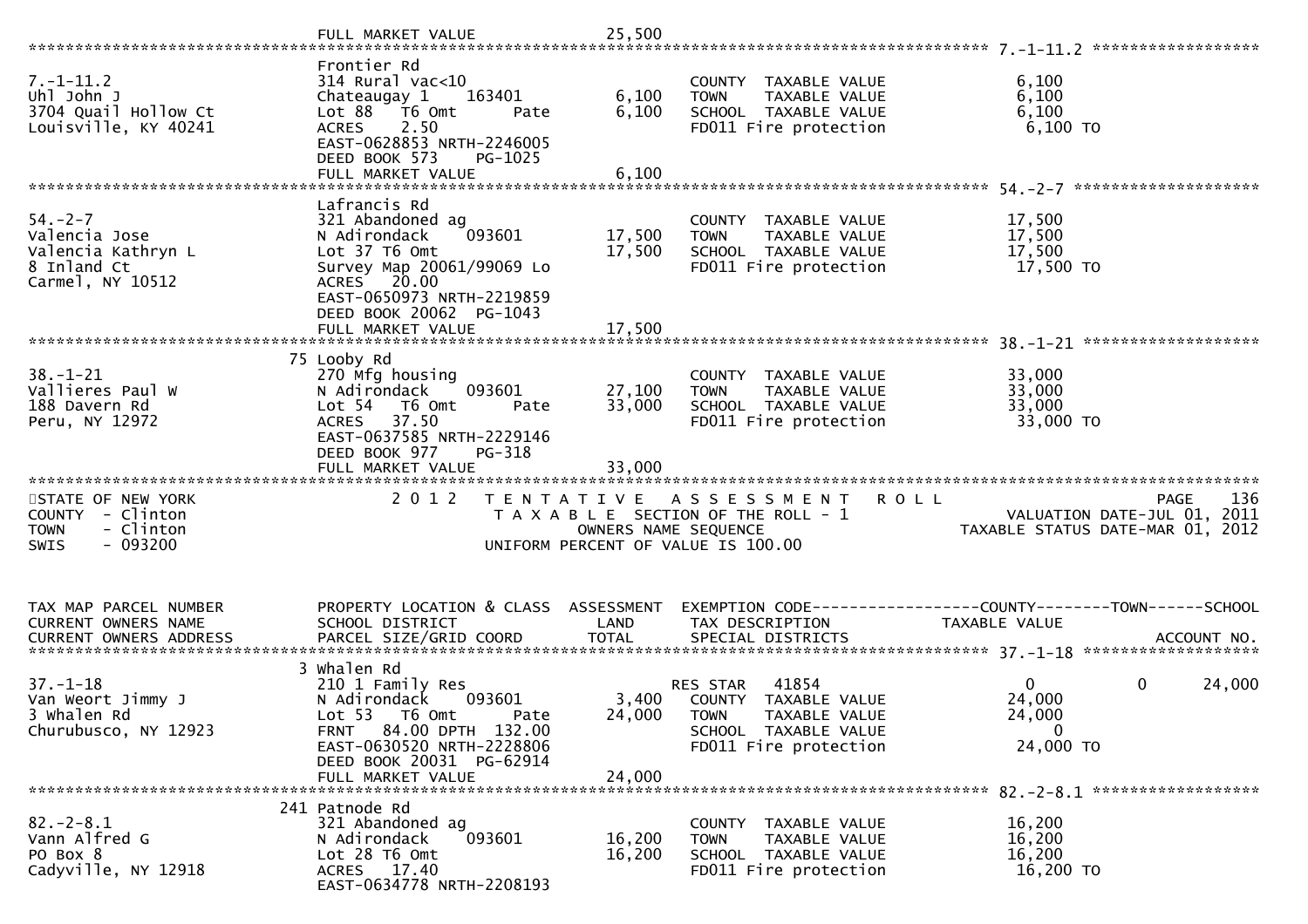|                                                                                               | DEED BOOK 900<br>$PG-95$<br>FULL MARKET VALUE                                                                                                                                          | 16,200                     |                                                                                                       |                                                                 |
|-----------------------------------------------------------------------------------------------|----------------------------------------------------------------------------------------------------------------------------------------------------------------------------------------|----------------------------|-------------------------------------------------------------------------------------------------------|-----------------------------------------------------------------|
| 69. - 1 - 14. 11<br>Vann Mark S<br>524 Cass Rd<br>Saranac, NY 12981                           | Brandy Brook Rd<br>311 Res vac land<br>093601<br>N Adirondack<br>Lot 25 T6 Omt<br>FRNT 20.00 DPTH 375.00<br>EAST-0647542 NRTH-2211460<br>DEED BOOK 20072 PG-12036<br>FULL MARKET VALUE | 1,300<br>1,300<br>1,300    | COUNTY TAXABLE VALUE<br>TAXABLE VALUE<br><b>TOWN</b><br>SCHOOL TAXABLE VALUE<br>FD011 Fire protection | 1,300<br>1,300<br>1,300<br>1,300 TO                             |
|                                                                                               |                                                                                                                                                                                        |                            |                                                                                                       |                                                                 |
| $23. - 1 - 22.24$<br>Viens Larry<br>PO Box 7359<br>Jupiter, FL 33468                          | Jones Rd<br>321 Abandoned ag<br>093601<br>N Adirondack<br>Lot 67 T6omt<br>ACRES 19.90<br>EAST-0634681 NRTH-2232724<br>DEED BOOK 723<br>PG-331                                          | 17,500<br>17,500           | COUNTY TAXABLE VALUE<br>TAXABLE VALUE<br><b>TOWN</b><br>SCHOOL TAXABLE VALUE<br>FD011 Fire protection | 17,500<br>17,500<br>17,500<br>17,500 TO                         |
|                                                                                               | FULL MARKET VALUE                                                                                                                                                                      | 17,500                     |                                                                                                       |                                                                 |
| $38. - 1 - 6$<br>Weiler Luciano<br>PO Box 1077<br>Champlain, NY 12919                         | Rt 189<br>$314$ Rural vac<10<br>N Adirondack<br>093601<br>Lot 67<br>T6 Omt<br>Pate<br>2.20<br><b>ACRES</b><br>EAST-0638572 NRTH-2232863<br>DEED BOOK 20092 PG-26399                    | 6,000<br>6,000             | COUNTY TAXABLE VALUE<br>TAXABLE VALUE<br><b>TOWN</b><br>SCHOOL TAXABLE VALUE<br>FD011 Fire protection | 6,000<br>6,000<br>6,000<br>6,000 TO                             |
| STATE OF NEW YORK                                                                             | 2 0 1 2                                                                                                                                                                                | T E N T A T I V E          | A S S E S S M E N T                                                                                   | 137<br>ROLL<br><b>PAGE</b>                                      |
| <b>COUNTY</b><br>- Clinton<br>- Clinton<br><b>TOWN</b><br>$-093200$<br>SWIS                   |                                                                                                                                                                                        | OWNERS NAME SEQUENCE       | T A X A B L E SECTION OF THE ROLL - 1<br>UNIFORM PERCENT OF VALUE IS 100.00                           | VALUATION DATE-JUL 01, 2011<br>TAXABLE STATUS DATE-MAR 01, 2012 |
| TAX MAP PARCEL NUMBER<br>CURRENT OWNERS NAME                                                  | PROPERTY LOCATION & CLASS<br>SCHOOL DISTRICT                                                                                                                                           | ASSESSMENT<br>LAND         | TAX DESCRIPTION                                                                                       | <b>TAXABLE VALUE</b>                                            |
| $6. - 1 - 6.2$<br>Wells Dennis<br>Tourville Gordon<br>29 Hartwell St<br>Plattsburgh, NY 12901 | Mcnierney Rd<br>321 Abandoned ag<br>163401<br>Chateaugay 1<br>Lot 90 T6omt<br>ACRES 62.10<br>EAST-0618898 NRTH-2244322<br>DEED BOOK 20021 PG-48530<br>FULL MARKET VALUE                | 38,600<br>38,600<br>38,600 | COUNTY TAXABLE VALUE<br>TAXABLE VALUE<br><b>TOWN</b><br>SCHOOL TAXABLE VALUE<br>FD011 Fire protection | 38,600<br>38,600<br>38,600<br>38,600 TO                         |
| $24. - 1 - 1.23$<br>Wetlands of Clinton LLC<br>PO Box 241<br>Chateaugay, NY 12920             | Soucia Rd<br>323 Vacant rural<br>093601<br>N Adirondack<br>Lot 78 & 83 T6omt<br>ACRES 1196.90<br>EAST-0656712 NRTH-2242741                                                             | 241,000<br>241,000         | COUNTY TAXABLE VALUE<br>TAXABLE VALUE<br><b>TOWN</b><br>SCHOOL TAXABLE VALUE<br>FD011 Fire protection | 241,000<br>241,000<br>241,000<br>241,000 TO                     |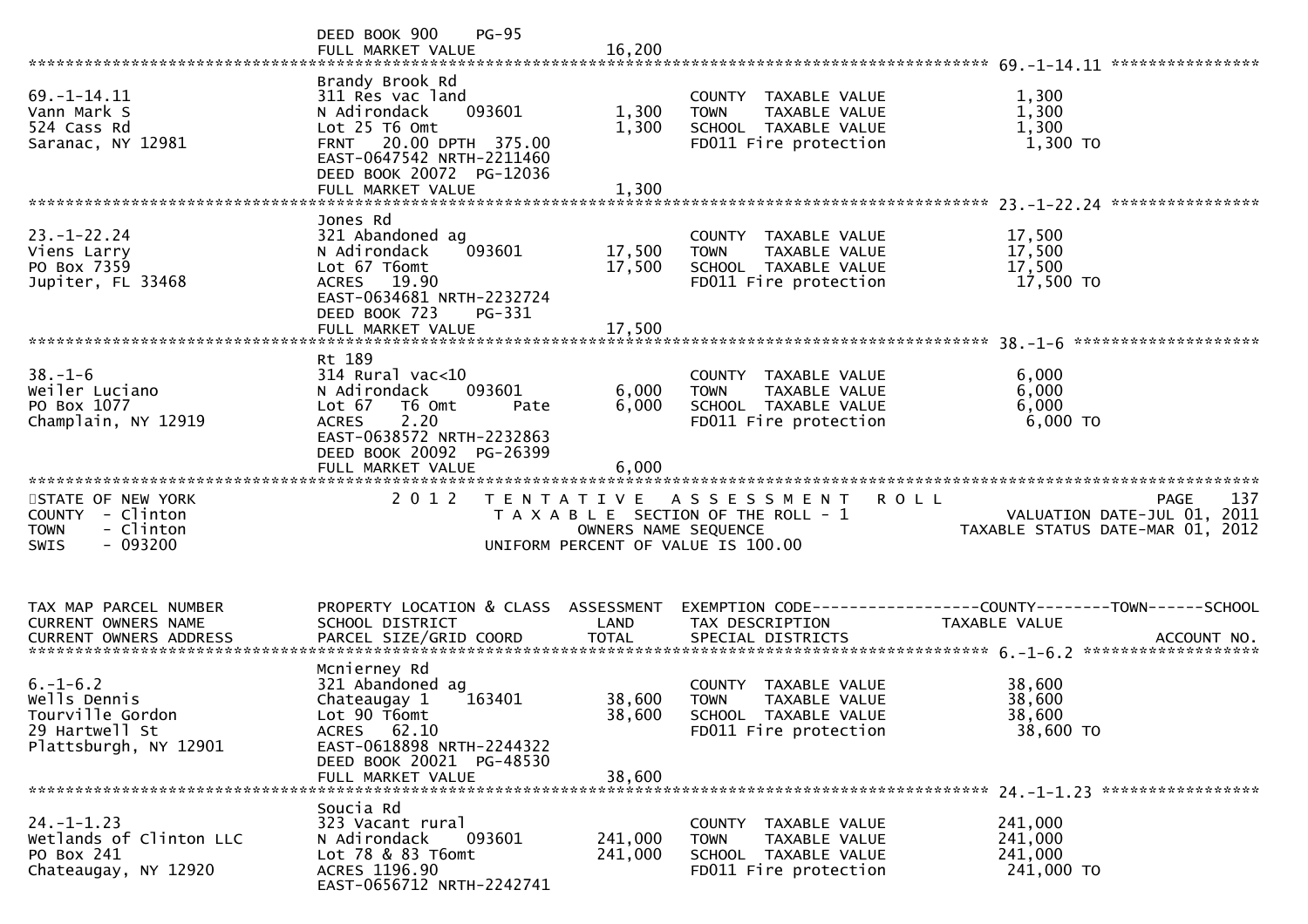|                                                                                               | DEED BOOK 20061 PG-94948<br>FULL MARKET VALUE                                                                                                                                            | 241,000                       |                                                                                                                    | *****************                                                              |
|-----------------------------------------------------------------------------------------------|------------------------------------------------------------------------------------------------------------------------------------------------------------------------------------------|-------------------------------|--------------------------------------------------------------------------------------------------------------------|--------------------------------------------------------------------------------|
| $24. - 1 - 3.22$<br>Wetlands of Clinton LLC<br>PO Box 241<br>Chateaugay, NY 12920             | 600 Clinton Mills Rd<br>920 Priv Hunt/Fi<br>N Adirondack<br>093601<br>Lot 63 T6omt<br>ACRES 1.90<br>EAST-0657323 NRTH-2233408<br>DEED BOOK 20061 PG-94948<br>FULL MARKET VALUE           | 5,700<br>44,000<br>44,000     | COUNTY TAXABLE VALUE<br>TAXABLE VALUE<br><b>TOWN</b><br>SCHOOL TAXABLE VALUE<br>FD011 Fire protection              | 44,000<br>44,000<br>44,000<br>44,000 TO                                        |
| $39. - 1 - 3$<br>Wetlands of Clinton LLC<br>PO Box 241<br>Chateaugay, NY 12920                | Clinton Mills Rd<br>321 Abandoned ag<br>093601<br>N Adirondack<br>Lot 58 T6 Omt<br>Pate<br>ACRES 118.60<br>EAST-0659575 NRTH-2230815<br>DEED BOOK 20061 PG-94948<br>FULL MARKET VALUE    | 51,700<br>51,700<br>51,700    | COUNTY TAXABLE VALUE<br>TAXABLE VALUE<br><b>TOWN</b><br>SCHOOL TAXABLE VALUE<br>FD011 Fire protection              | 51,700<br>51,700<br>51,700<br>51,700 TO                                        |
|                                                                                               | Off Rt 189                                                                                                                                                                               |                               |                                                                                                                    | ***************                                                                |
| $23. - 1 - 22.214$<br>Whitetail Ridge<br>Hunting Club<br>217 No 5 Rd<br>Churubusco, NY 12923  | 321 Abandoned ag<br>093601<br>N Adirondack<br>Lot 67 T6 Omt<br>ACRES 13.70<br>EAST-0636569 NRTH-2234383<br>DEED BOOK 979<br>$PG-22$                                                      | 13,900<br>13,900              | COUNTY TAXABLE VALUE<br><b>TOWN</b><br><b>TAXABLE VALUE</b><br>SCHOOL TAXABLE VALUE<br>FD011 Fire protection       | 13,900<br>13,900<br>13,900<br>13,900 TO                                        |
|                                                                                               | FULL MARKET VALUE                                                                                                                                                                        | 13,900                        |                                                                                                                    |                                                                                |
| STATE OF NEW YORK<br>COUNTY - Clinton<br>- Clinton<br><b>TOWN</b><br>$-093200$<br><b>SWIS</b> | 2 0 1 2                                                                                                                                                                                  | OWNERS NAME SEQUENCE          | <b>ROLL</b><br>TENTATIVE ASSESSMENT<br>T A X A B L E SECTION OF THE ROLL - 1<br>UNIFORM PERCENT OF VALUE IS 100.00 | 138<br>PAGE<br>VALUATION DATE-JUL 01, 2011<br>TAXABLE STATUS DATE-MAR 01, 2012 |
| TAX MAP PARCEL NUMBER<br>CURRENT OWNERS NAME                                                  | PROPERTY LOCATION & CLASS<br>SCHOOL DISTRICT                                                                                                                                             | ASSESSMENT<br>LAND            | TAX DESCRIPTION                                                                                                    | TAXABLE VALUE                                                                  |
| $24. - 1 - 1.12$<br>Wilkins William T<br>1217 Prairie St<br>Houston, TX 77002                 | Clinton Mills Rd<br>323 Vacant rural<br>093601<br>N Adirondack<br>Lot 84<br>T6 Omt<br>Pate<br>ACRES 1648.00<br>EAST-0651416 NRTH-2240966<br>DEED BOOK 592<br>PG-277<br>FULL MARKET VALUE | 263,900<br>263,900<br>263,900 | COUNTY TAXABLE VALUE<br>TAXABLE VALUE<br><b>TOWN</b><br>SCHOOL TAXABLE VALUE<br>FD011 Fire protection              | 263,900<br>263,900<br>263,900<br>263,900 TO                                    |
|                                                                                               |                                                                                                                                                                                          |                               |                                                                                                                    |                                                                                |
| $39 - 2 - 2$<br>Wilkins William T<br>1217 Prairie St<br>Houston, TX 77002                     | Clinton Mills Rd<br>321 Abandoned ag<br>093601<br>N Adirondack<br>Lot 56 T6omt<br>ACRES 754.00<br>EAST-0647329 NRTH-2228229                                                              | 164,600<br>164,600            | COUNTY TAXABLE VALUE<br>TAXABLE VALUE<br><b>TOWN</b><br>SCHOOL TAXABLE VALUE<br>FD011 Fire protection              | 164,600<br>164,600<br>164,600<br>164,600 TO                                    |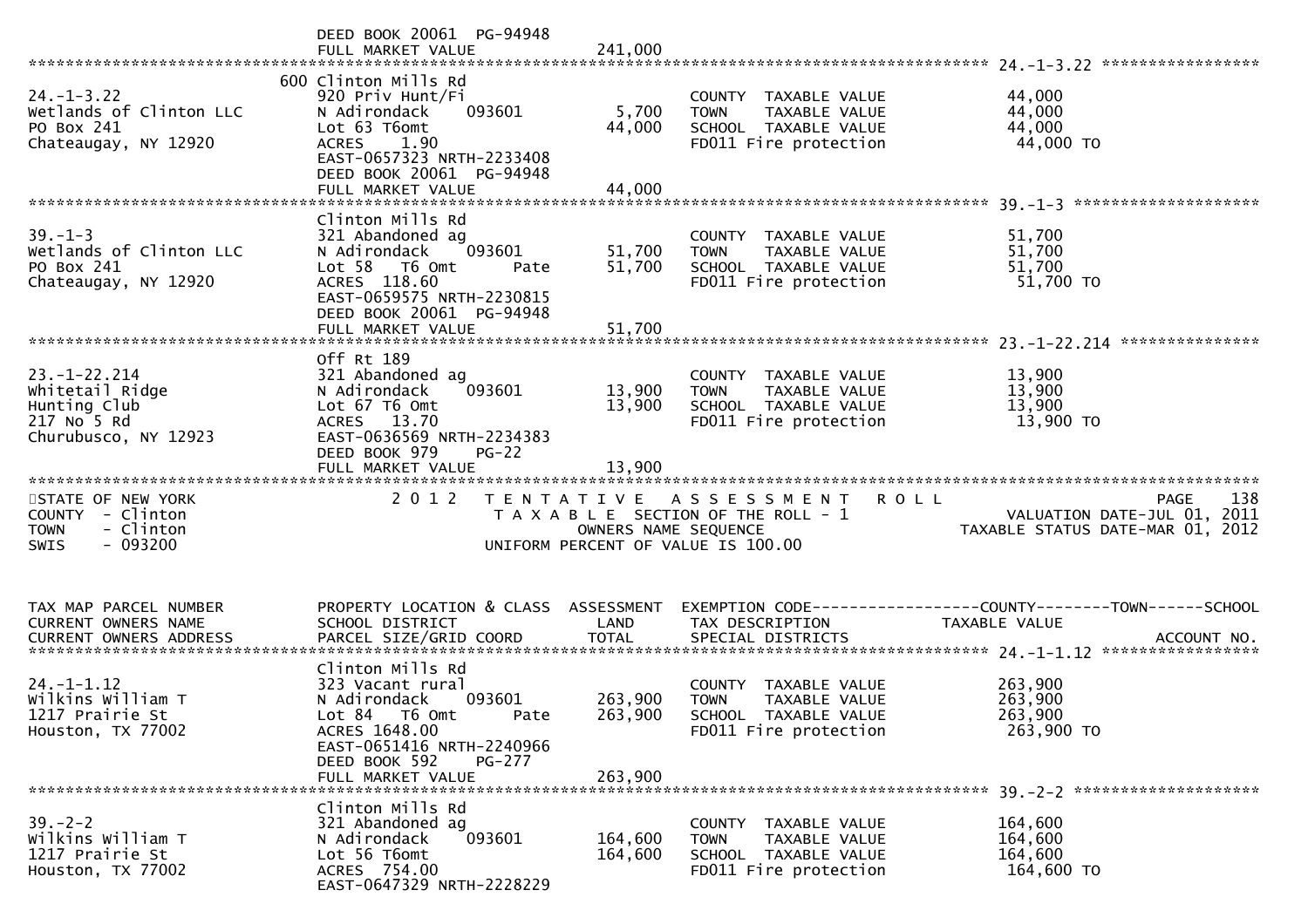|                                                                                                                                               | PG-1036<br>DEED BOOK 574<br>FULL MARKET VALUE                                                                                                                                                         | 164,600                   |                                                                                                                                                       |                                                                         |                                  |
|-----------------------------------------------------------------------------------------------------------------------------------------------|-------------------------------------------------------------------------------------------------------------------------------------------------------------------------------------------------------|---------------------------|-------------------------------------------------------------------------------------------------------------------------------------------------------|-------------------------------------------------------------------------|----------------------------------|
| $38.1 - 1 - 23$<br>Willard Life Use Melody<br>Trombley Cynthia<br>PO Box 6<br>Churubusco, NY 12923                                            | 1280 Clinton Mills Rd<br>210 1 Family Res<br>093601<br>N Adirondack<br>Lot 66 T6 Omt<br>Pate<br>FRNT 123.75 DPTH 164.75<br>EAST-0640895 NRTH-2231019<br>DEED BOOK 20082 PG-19657<br>FULL MARKET VALUE | 4,300<br>35,000<br>35,000 | 41854<br>RES STAR<br>COUNTY TAXABLE VALUE<br>TAXABLE VALUE<br><b>TOWN</b><br>SCHOOL TAXABLE VALUE<br>FD011 Fire protection                            | $\mathbf{0}$<br>35,000<br>35,000<br>5,000<br>35,000 TO                  | 30,000<br>$\mathbf{0}$           |
|                                                                                                                                               |                                                                                                                                                                                                       |                           |                                                                                                                                                       |                                                                         |                                  |
| $8. - 1 - 1$<br>Wilson Walter D<br>Wilson Tracey A<br>26 Frontier Rd<br>Churubusco, NY 12923                                                  | 26 Frontier Rd<br>240 Rural res<br>093601<br>N Adirondack<br>Lot 87 T6 Omt<br>Pate<br>ACRES 126.30<br>EAST-0637173 NRTH-2242742<br>DEED BOOK 20001 PG-20020<br>FULL MARKET VALUE                      | 152,500<br>152,500        | AGRI DISTR 41720<br>77,900 RES STAR<br>41854<br>COUNTY TAXABLE VALUE<br>TAXABLE VALUE<br><b>TOWN</b><br>SCHOOL TAXABLE VALUE<br>FD011 Fire protection | 16,744<br>$\overline{0}$<br>135,756<br>135,756<br>105,756<br>152,500 TO | 16,744<br>16,744<br>30,000<br>0  |
| MAY BE SUBJECT TO PAYMENT<br>UNDER AGDIST LAW TIL 2016                                                                                        |                                                                                                                                                                                                       |                           |                                                                                                                                                       |                                                                         |                                  |
|                                                                                                                                               |                                                                                                                                                                                                       |                           |                                                                                                                                                       |                                                                         |                                  |
| $7. - 1 - 29.3$<br>Wodzicky Maria<br>PO Box 121<br>Churubusco, NY 12923                                                                       | 65 Santamore Rd<br>260 Seasonal res<br>163401<br>Chateaugay 1<br>Lot 88 T6omt<br>ACRES 35.00<br>EAST-0628638 NRTH-2240731<br>DEED BOOK 967<br><b>PG-308</b>                                           | 25,800<br>30,000          | COUNTY TAXABLE VALUE<br>TAXABLE VALUE<br><b>TOWN</b><br>SCHOOL TAXABLE VALUE<br>FD011 Fire protection                                                 | 30,000<br>30,000<br>30,000<br>30,000 TO                                 |                                  |
| STATE OF NEW YORK<br>COUNTY - Clinton<br><b>TOWN</b><br>- Clinton<br><b>SWIS</b><br>- 093200                                                  | 2 0 1 2                                                                                                                                                                                               | T E N T A T I V E         | A S S E S S M E N T<br>T A X A B L E SECTION OF THE ROLL - 1<br>OWNERS NAME SEQUENCE<br>UNIFORM PERCENT OF VALUE IS 100.00                            | ROLL<br>VALUATION DATE-JUL 01, 2011<br>TAXABLE STATUS DATE-MAR 01, 2012 | 139<br>PAGE                      |
|                                                                                                                                               |                                                                                                                                                                                                       |                           |                                                                                                                                                       |                                                                         |                                  |
| TAX MAP PARCEL NUMBER<br>CURRENT OWNERS NAME                                                                                                  | PROPERTY LOCATION & CLASS ASSESSMENT<br>SCHOOL DISTRICT                                                                                                                                               | LAND                      | EXEMPTION CODE------------------COUNTY--------TOWN------SCHOOL<br>TAX DESCRIPTION                                                                     | TAXABLE VALUE                                                           |                                  |
| $8. - 1 - 8$<br>Woods Life Use Ernest & Doroth N Adirondack 093601<br>Woods James W & Elaine M<br>121 Liberty Pole Rd<br>Churubusco, NY 12923 | 121 Liberty Pole Rd<br>241 Rural res&ag<br>T6 Omt<br>Pate<br>Lot 86<br>70.80<br><b>ACRES</b><br>EAST-0640311 NRTH-2245244<br>DEED BOOK 1002<br><b>PG-202</b><br>FULL MARKET VALUE                     | 101,000<br>101,000        | AGED COUN 41802<br>50,900 SR STAR<br>41834<br>COUNTY TAXABLE VALUE<br>TAXABLE VALUE<br><b>TOWN</b><br>SCHOOL TAXABLE VALUE<br>FD011 Fire protection   | 50,500<br>$\mathbf{0}$<br>50,500<br>101,000<br>38,800<br>101,000 TO     | 0<br>0<br>62,200<br>$\mathbf{0}$ |
| $69. - 1 - 3.7$<br>Wright Bradley James<br>5282 Route 11<br>Ellenburg Depot, NY 12935                                                         | Lafrancis Rd<br>314 Rural vac<10<br>093601<br>N Adirondack<br>Lot 36 T6omt<br>1.20<br><b>ACRES</b>                                                                                                    | 5,100<br>5,100            | COUNTY TAXABLE VALUE<br>TAXABLE VALUE<br><b>TOWN</b><br>SCHOOL TAXABLE VALUE<br>FD011 Fire protection                                                 | 5,100<br>5,100<br>5,100<br>5,100 TO                                     |                                  |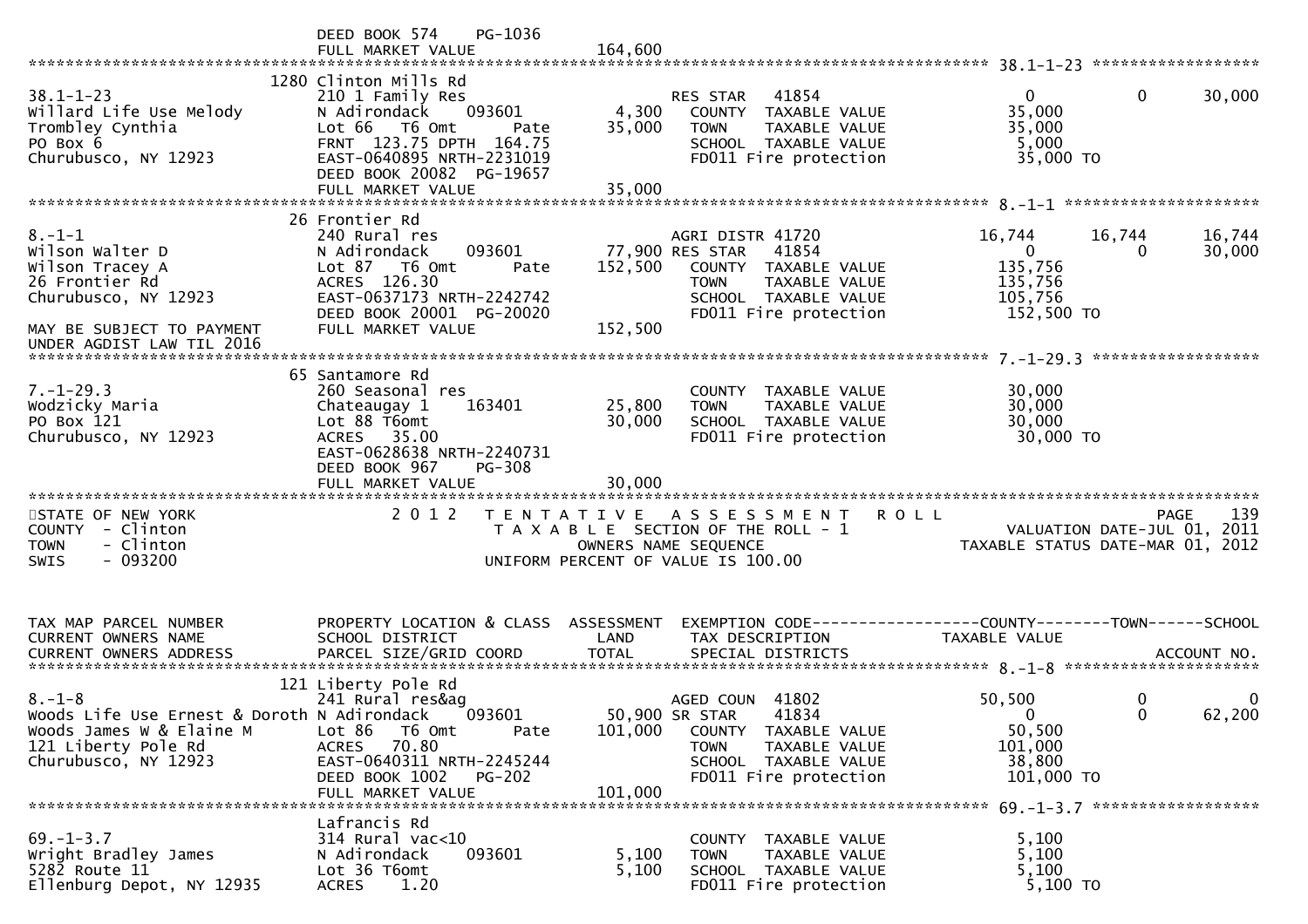|                                                                                                | EAST-0652112 NRTH-2216455<br>DEED BOOK 20011 PG-28185<br>FULL MARKET VALUE                                                                                                         | 5,100                      |                                                                                                                                   |                                                                                                      |
|------------------------------------------------------------------------------------------------|------------------------------------------------------------------------------------------------------------------------------------------------------------------------------------|----------------------------|-----------------------------------------------------------------------------------------------------------------------------------|------------------------------------------------------------------------------------------------------|
|                                                                                                | 6018 Rt 11                                                                                                                                                                         |                            |                                                                                                                                   |                                                                                                      |
| $69. - 1 - 8.2$<br>Wyant Harry R<br>Wyant Joan M<br>84 North Rd<br>Milan, NY 12571             | 210 1 Family Res<br>N Adirondack<br>093601<br>25 T6omt<br>7.75<br><b>ACRES</b><br>EAST-0652544 NRTH-2210644<br>DEED BOOK 20092 PG-25985                                            | 9,700<br>40,400            | COUNTY TAXABLE VALUE<br>TAXABLE VALUE<br><b>TOWN</b><br>SCHOOL TAXABLE VALUE<br>FD011 Fire protection                             | 40,400<br>40,400<br>40,400<br>40,400 TO                                                              |
|                                                                                                |                                                                                                                                                                                    |                            |                                                                                                                                   |                                                                                                      |
| $67. - 1 - 5$<br>Wyant Lisa Dorval<br>Wyant Robert<br>216 East Camp Rd<br>Germantown, NY 12526 | Gagnier Rd<br>321 Abandoned ag<br>N Adirondack<br>093601<br>Lot 28<br>T6 Omt<br>Pate<br>ACRES 75.00<br>EAST-0634101 NRTH-2212069<br>DEED BOOK 876<br>$PG-163$<br>FULL MARKET VALUE | 45,000<br>47,000<br>47,000 | COUNTY TAXABLE VALUE<br>TAXABLE VALUE<br><b>TOWN</b><br>SCHOOL TAXABLE VALUE<br>FD011 Fire protection                             | 47,000<br>47,000<br>47,000<br>47,000 TO                                                              |
|                                                                                                |                                                                                                                                                                                    |                            |                                                                                                                                   |                                                                                                      |
| $38.1 - 1 - 47$<br>Yelle Larry<br>Yelle Helen<br>21 Smith St<br>Churubusco, NY 12923           | 21 Smith St<br>210 1 Family Res<br>N Adirondack<br>093601<br>T6 Omt<br>Lot 66<br>Pate<br>FRNT 165.00 DPTH 264.00<br>EAST-0640059 NRTH-2231300<br>DEED BOOK 723<br><b>PG-350</b>    | 4,900<br>69,100            | 41854<br>RES STAR<br>COUNTY TAXABLE VALUE<br><b>TOWN</b><br>TAXABLE VALUE<br>SCHOOL TAXABLE VALUE<br>FD011 Fire protection        | $\Omega$<br>0<br>30,000<br>69,100<br>69,100<br>39,100<br>69,100 TO                                   |
|                                                                                                | FULL MARKET VALUE                                                                                                                                                                  | 69,100                     |                                                                                                                                   |                                                                                                      |
| STATE OF NEW YORK<br>COUNTY - Clinton<br>- Clinton<br><b>TOWN</b><br>$-093200$<br><b>SWIS</b>  | 2 0 1 2                                                                                                                                                                            | OWNERS NAME SEQUENCE       | TENTATIVE ASSESSMENT<br>T A X A B L E SECTION OF THE ROLL - 1<br>UNIFORM PERCENT OF VALUE IS 100.00                               | <b>ROLL</b><br>140<br><b>PAGE</b><br>VALUATION DATE-JUL 01, 2011<br>TAXABLE STATUS DATE-MAR 01, 2012 |
| TAX MAP PARCEL NUMBER                                                                          | PROPERTY LOCATION & CLASS ASSESSMENT                                                                                                                                               |                            |                                                                                                                                   |                                                                                                      |
| CURRENT OWNERS NAME                                                                            | SCHOOL DISTRICT                                                                                                                                                                    | LAND                       | TAX DESCRIPTION                                                                                                                   | TAXABLE VALUE                                                                                        |
|                                                                                                |                                                                                                                                                                                    |                            |                                                                                                                                   |                                                                                                      |
| $7. - 1 - 2.31$<br>Young Joseph C<br>698 Frontier Rd<br>Churubusco, NY 12923                   | 698 Frontier Rd<br>210 1 Family Res<br>Chateaugay 1 163401<br>Lot 89 T6omt<br>22.10<br><b>ACRES</b><br>EAST-0624658 NRTH-2245258<br>DEED BOOK 20051 PG-88706<br>FULL MARKET VALUE  | 27,000<br>27,000           | 41854<br>RES STAR<br>20,200 COUNTY TAXABLE VALUE<br><b>TOWN</b><br>TAXABLE VALUE<br>SCHOOL TAXABLE VALUE<br>FD011 Fire protection | $\mathbf{0}$<br>0<br>27,000<br>27,000<br>27,000<br>$\mathbf{0}$<br>27,000 TO                         |
|                                                                                                | Lafrancis Rd                                                                                                                                                                       |                            |                                                                                                                                   |                                                                                                      |
| $54. - 2 - 1$<br>Zamot Edward A<br>Zamot Dora A<br>10 Fayva Ct                                 | 321 Abandoned ag<br>N Adirondack<br>093601<br>Lot 37 T6 Omt<br>Survey Map 20061/99069 Lo                                                                                           | 43,900<br>43,900           | COUNTY TAXABLE VALUE<br>TAXABLE VALUE<br><b>TOWN</b><br>SCHOOL TAXABLE VALUE<br>FD011 Fire protection                             | 43,900<br>43,900<br>43,900<br>43,900 TO                                                              |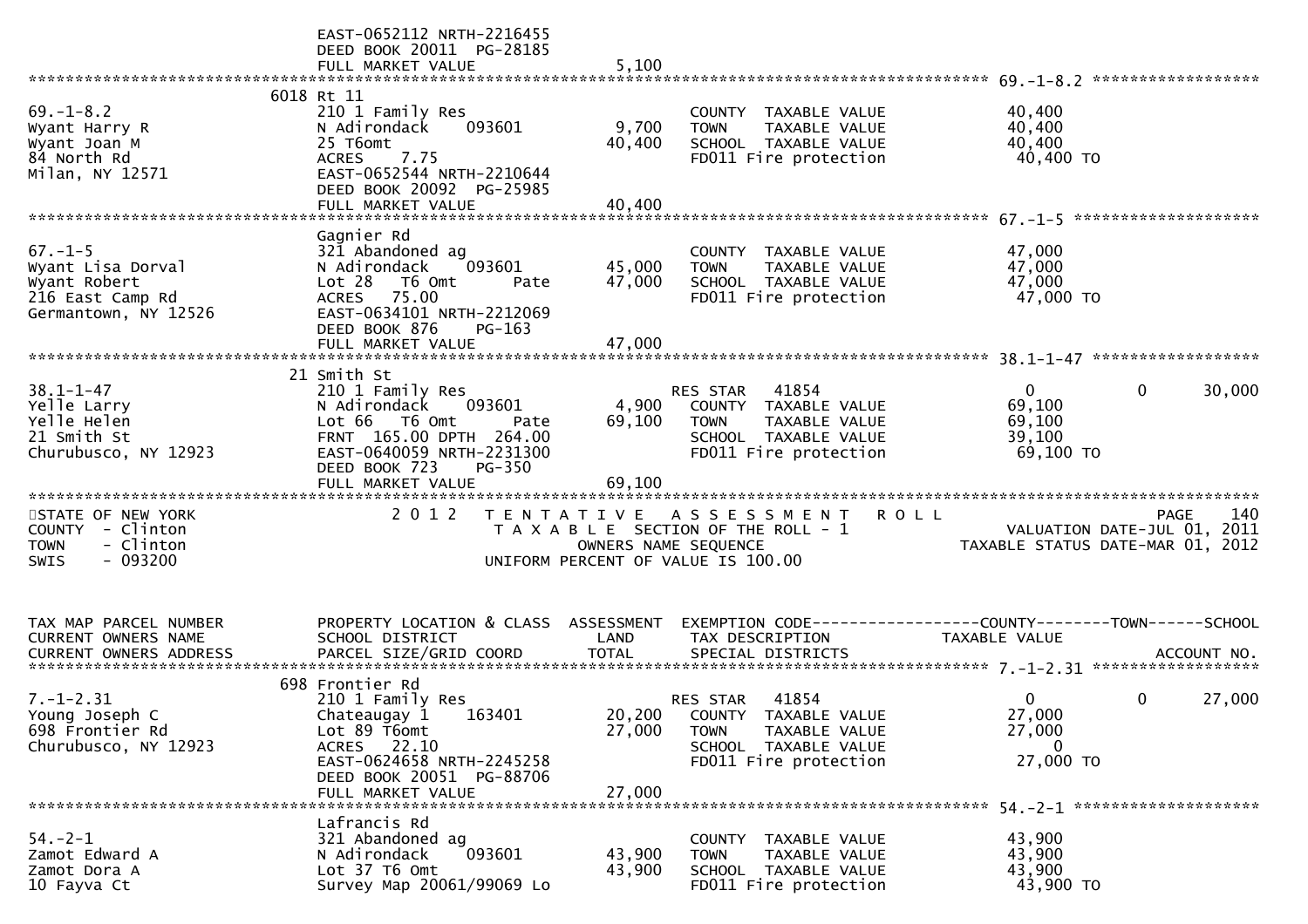| New City, NY 10956                                                                                                     | ACRES 72.80<br>EAST-0655965 NRTH-2222479<br>DEED BOOK 20062 PG-213                                                                                                                                                                                                                                                                                                                                             |
|------------------------------------------------------------------------------------------------------------------------|----------------------------------------------------------------------------------------------------------------------------------------------------------------------------------------------------------------------------------------------------------------------------------------------------------------------------------------------------------------------------------------------------------------|
| ******************************                                                                                         |                                                                                                                                                                                                                                                                                                                                                                                                                |
| $36. - 1 - 6$<br>Zernay Family Trust July 20<br>4745 N Edenfield Ave<br>Covina, CA 91722                               | County Line Rd<br>321 Abandoned ag<br>40,500<br>COUNTY TAXABLE VALUE<br>163401<br>40,500<br>Chateaugay 1<br>40,500<br><b>TOWN</b><br>TAXABLE VALUE<br>40,500<br>40,500<br>Lot $70 - 76$ Omt<br>SCHOOL TAXABLE VALUE<br>Pate<br>ACRES 76.00<br>FD011 Fire protection<br>40,500 TO<br>EAST-0618109 NRTH-2227959<br>DEED BOOK 20011 PG-37179                                                                      |
|                                                                                                                        |                                                                                                                                                                                                                                                                                                                                                                                                                |
| $36. - 1 - 8$<br>Zernay Family Trust July 20<br>4745 N Edenfield Ave<br>Covina, CA 91722<br>************************** | County Line Rd<br>$314$ Rural vac<10<br>6,700<br>COUNTY TAXABLE VALUE<br>6,700<br>163401<br>Chateaugay 1<br>6,700<br><b>TOWN</b><br>TAXABLE VALUE<br>6,700<br>6,700<br>Lot $70$ $\overline{16}$ Omt<br>SCHOOL TAXABLE VALUE<br>7.60<br>FD011 Fire protection<br>6,700 TO<br><b>ACRES</b><br>EAST-0617743 NRTH-2230531<br>DEED BOOK 20011 PG-37179<br>FULL MARKET VALUE<br>6,700<br>*************************** |
| STATE OF NEW YORK<br>- Clinton<br><b>COUNTY</b><br>- Clinton<br><b>TOWN</b><br>- 093200<br><b>SWIS</b>                 | 2 0 1 2<br>141<br>T E N T A T I V E<br>A S S E S S M E N T<br>R O L L<br><b>PAGE</b><br>T A X A B L E SECTION OF THE ROLL - 1<br>VALUATION DATE-JUL 01, 2011<br>TAXABLE STATUS DATE-MAR 01, 2012<br>RPS150/V04/L015                                                                                                                                                                                            |
|                                                                                                                        | CURRENT DATE 4/24/2012<br>UNIFORM PERCENT OF VALUE IS 100.00<br>SUB<br>S E C T I O N -<br>- T O T A L S<br>R O L L                                                                                                                                                                                                                                                                                             |

# \*\*\* S P E C I A L D I S T R I C T S U M M A R Y \*\*\*

| CODE | DISTRICT NAME                                | TOTAL<br><b>PARCELS</b> | EXTENSION<br><b>TYPE</b> | EXTENSION<br>VALUE | AD VALOREM<br>VALUE | <b>FXEMPT</b><br><b>AMOUNT</b> | TAXABLE<br>VALUE    |
|------|----------------------------------------------|-------------------------|--------------------------|--------------------|---------------------|--------------------------------|---------------------|
|      | OTO02 Omitted Tax-Co<br>FD011 Fire protectio |                         | 1 MOVTAX<br>696 TOTAL    | 136.72             | 38505,400           | 56.800                         | 136.72<br>38448.600 |

# \*\*\* S C H O O L D I S T R I C T S U M M A R Y \*\*\*

| <b>CODE</b>      | DISTRICT NAME                | <b>TOTAL</b><br><b>PARCELS</b> | ASSESSED<br>LAND      | ASSESSED<br><b>TOTAL</b> | <b>EXEMPT</b><br><b>AMOUNT</b> | <b>TOTAL</b><br>TAXABLE | <b>STAR</b><br>AMOUNT | <b>STAR</b><br><b>TAXABLE</b> |
|------------------|------------------------------|--------------------------------|-----------------------|--------------------------|--------------------------------|-------------------------|-----------------------|-------------------------------|
| 093601<br>163401 | N Adirondack<br>Chateaugay 1 | 483<br>214                     | 14261,300<br>5884.600 | 28127,500<br>10382,900   | 944,301<br>177,540             | 27183,199<br>10205,360  | 6061,947<br>1470.597  | 21121,252<br>8734,763         |
|                  | SUB-TOTAL                    | 697                            | 20145,900             | 38510,400                | 1121,841                       | 37388,559               | 7532,544              | 29856,015                     |
|                  | T O T A L                    | 697                            | 20145,900             | 38510,400                | 1121,841                       | 37388,559               | 7532,544              | 29856,015                     |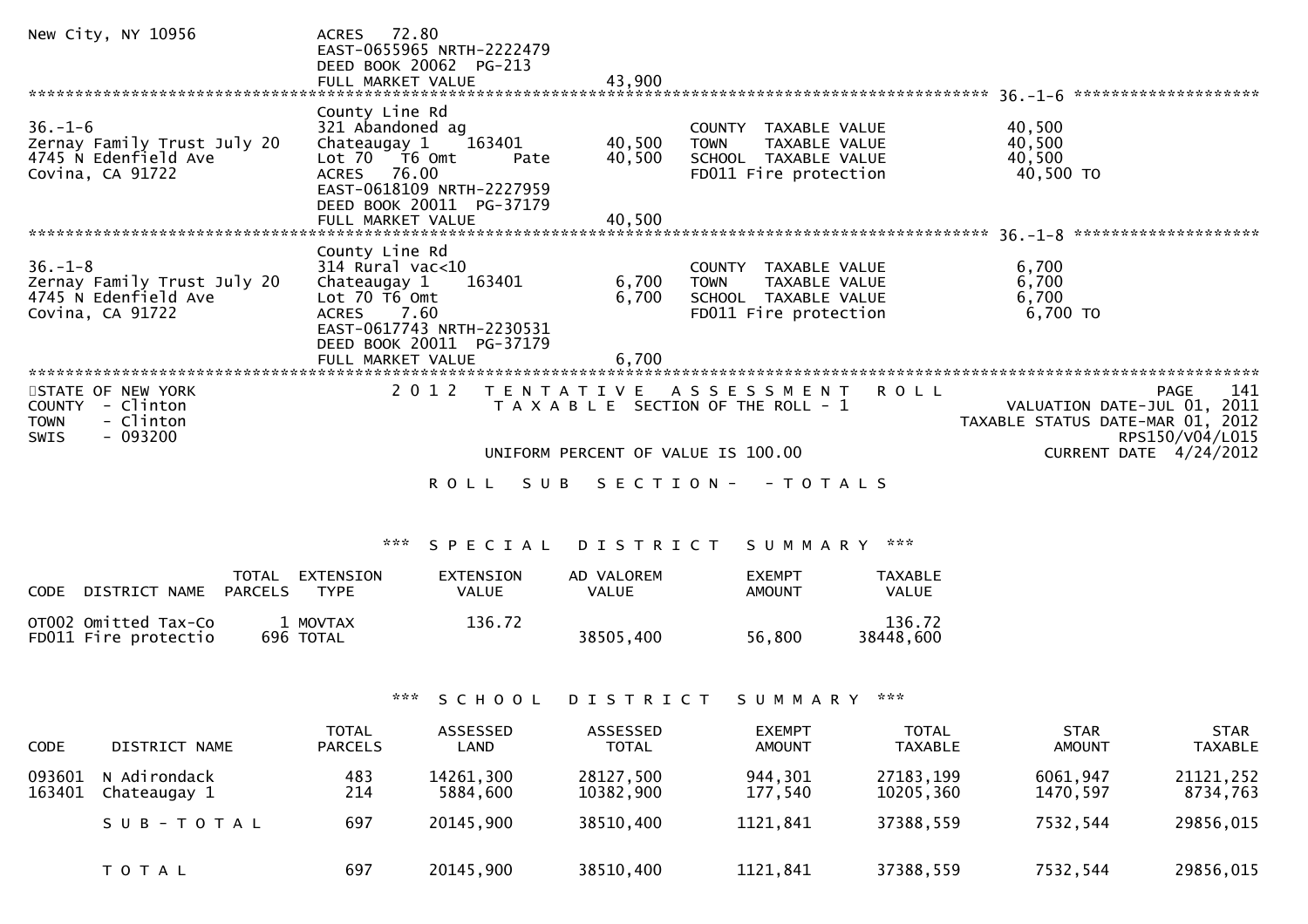### \*\*\* S Y S T E M C O D E S S U M M A R Y \*\*\*

#### NO SYSTEM EXEMPTIONS AT THIS LEVEL

# \*\*\* E X E M P T I O N S U M M A R Y \*\*\*

| <b>CODE</b>                                                                            | DESCRIPTION                                                                                                                            | <b>TOTAL</b><br><b>PARCELS</b>                                    | <b>COUNTY</b>                                                                                                                                                          | <b>TOWN</b>                                                                                 | <b>SCHOOL</b>                                                                                                                                          |
|----------------------------------------------------------------------------------------|----------------------------------------------------------------------------------------------------------------------------------------|-------------------------------------------------------------------|------------------------------------------------------------------------------------------------------------------------------------------------------------------------|---------------------------------------------------------------------------------------------|--------------------------------------------------------------------------------------------------------------------------------------------------------|
| 41101<br>41121<br>41131<br>41141<br>41700<br>41720<br>41730<br>41800<br>41801<br>41802 | <b>VETERANS</b><br>WARNONALL<br>WARCOMALL<br>WARDISALL<br>10 YR AGR<br>AGRI DISTR<br>OS AG DIST<br>AGED - ALL<br>AGED C&T<br>AGED COUN | $\begin{array}{c} 12 \\ 12 \end{array}$<br>$\,$ 6<br>8<br>29<br>6 | 10,910<br>119,068<br>159,902<br>53,156<br>148,334<br>739,312<br>19,539<br>130,766<br>67,583<br>319,181                                                                 | 10,910<br>105,392<br>157,272<br>53,156<br>148,334<br>739,312<br>19,539<br>130,766<br>67,583 | 148,334<br>739,312<br>19,539<br>134,656                                                                                                                |
| 41834<br>41854<br><b>COUNTY</b><br>TOWN<br>SWIS                                        | SR STAR<br><b>RES STAR</b><br>STATE OF NEW YORK<br>- Clinton<br>- Clinton<br>$-093200$                                                 | $\frac{14}{47}$<br>173<br>2 0 1 2                                 | A S S E S S M E N T<br>I V F<br>SECTION OF THE ROLL - 1<br>T A X A B L E<br>UNIFORM PERCENT OF VALUE IS 100.00<br>S U B<br>S E C T I O N -<br>- T O T A L S<br>R O L L | R O L L                                                                                     | 2373,044<br>5097,300<br>142<br>PAGE<br>2011<br>VALUATION DATE-JUL 01,<br>TAXABLE STATUS DATE-MAR 01, 2012<br>RPS150/V04/L015<br>CURRENT DATE 4/24/2012 |

# \*\*\* E X E M P T I O N S U M M A R Y \*\*\*

| <b>CODE</b>    | DESCRIPTION                     | <b>TOTAL</b><br><b>PARCELS</b> | <b>COUNTY</b>                 | <b>TOWN</b>                  | <b>SCHOOL</b>                |
|----------------|---------------------------------|--------------------------------|-------------------------------|------------------------------|------------------------------|
| 41864<br>41932 | RS STAR MH<br>LIM INC DI        |                                | 13,473                        |                              | 62,200                       |
| 42100<br>47460 | 483A EX<br>480A EX<br>T O T A L | 12<br>334                      | 56,800<br>23,200<br>1861, 224 | 56,800<br>23,200<br>1512,264 | 56,800<br>23,200<br>8654,385 |

### \*\*\* G R A N D T O T A L S \*\*\*

| <b>ROLL</b><br><b>SEC</b> | DESCRIPTION       | TOTAL<br>PARCELS | <b>ASSESSED</b><br>∟AND | ASSESSED<br><b>TOTAL</b> | TAXABLE<br><b>COUNTY</b>       | TAXABLE<br><b>TOWN</b> | TAXABLE<br><b>SCHOOL</b> | <b>STAR</b><br>TAXABLE |           |
|---------------------------|-------------------|------------------|-------------------------|--------------------------|--------------------------------|------------------------|--------------------------|------------------------|-----------|
|                           | TAXABLE           | 697              | 20145.900               | 38510,400                | 36649,176                      | 36998,136              | 37388,559                |                        | 29856,015 |
|                           | STATE OF NEW YORK |                  |                         |                          | 2012 TENTATIVE ASSESSMENT ROLL |                        |                          | <b>PAGE</b>            | 143       |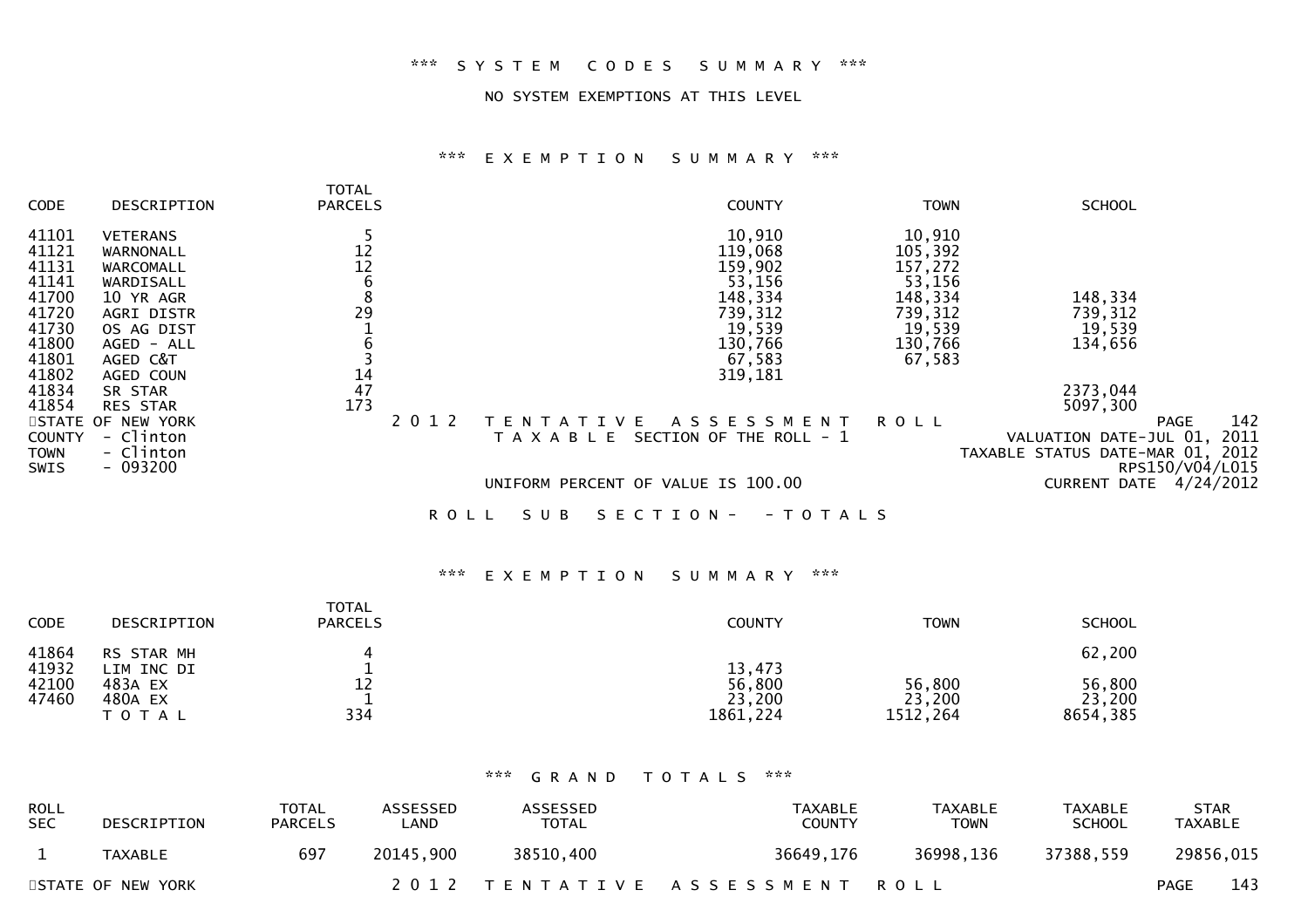| COUNTY<br><b>TOWN</b><br>SWIS | - Clinton<br>- Clinton<br>- 093200 | T A X A B L E SECTION OF THE ROLL - 1<br>UNIFORM PERCENT OF VALUE IS 100.00 | VALUATION DATE-JUL 01, 2011<br>TAXABLE STATUS DATE-MAR 01, 2012<br>RPS150/V04/L015<br>CURRENT DATE $4/24/2012$ |
|-------------------------------|------------------------------------|-----------------------------------------------------------------------------|----------------------------------------------------------------------------------------------------------------|
|                               |                                    | ROLL SECTION TOTALS                                                         |                                                                                                                |

### \*\*\* S P E C I A L D I S T R I C T S U M M A R Y \*\*\*

| <b>CODE</b> | DISTRICT NAME                                | TOTAL<br>PARCELS | EXTENSION<br>TYPF     | EXTENSION<br>VALUE | AD VALOREM<br>VALUE | <b>EXEMPT</b><br>AMOUNT | TAXABLE<br>VALUE    |
|-------------|----------------------------------------------|------------------|-----------------------|--------------------|---------------------|-------------------------|---------------------|
|             | OT002 Omitted Tax-Co<br>FD011 Fire protectio |                  | 1 MOVTAX<br>696 TOTAL | 136.72             | 38505,400           | 56.800                  | 136.72<br>38448.600 |

### \*\*\* S C H O O L D I S T R I C T S U M M A R Y \*\*\*

| <b>CODE</b>      | DISTRICT NAME                | <b>TOTAL</b><br><b>PARCELS</b> | ASSESSED<br>LAND      | ASSESSED<br><b>TOTAL</b> | <b>EXEMPT</b><br><b>AMOUNT</b> | <b>TOTAL</b><br><b>TAXABLE</b> | <b>STAR</b><br><b>AMOUNT</b> | <b>STAR</b><br><b>TAXABLE</b> |
|------------------|------------------------------|--------------------------------|-----------------------|--------------------------|--------------------------------|--------------------------------|------------------------------|-------------------------------|
| 093601<br>163401 | N Adirondack<br>Chateaugay 1 | 483<br>214                     | 14261,300<br>5884.600 | 28127,500<br>10382,900   | 944,301<br>177.540             | 27183,199<br>10205,360         | 6061,947<br>1470.597         | 21121,252<br>8734,763         |
|                  | SUB-TOTAL                    | 697                            | 20145,900             | 38510,400                | 1121,841                       | 37388,559                      | 7532,544                     | 29856,015                     |
|                  | T O T A L                    | 697                            | 20145,900             | 38510,400                | 1121,841                       | 37388,559                      | 7532,544                     | 29856,015                     |

#### \*\*\* S Y S T E M C O D E S S U M M A R Y \*\*\*

#### NO SYSTEM EXEMPTIONS AT THIS LEVEL

# \*\*\* E X E M P T I O N S U M M A R Y \*\*\*

| <b>CODE</b>                                                                   | DESCRIPTION                                                                                                               | <b>TOTAL</b><br><b>PARCELS</b> | <b>COUNTY</b>                                                                               | <b>TOWN</b>                                                                                 | <b>SCHOOL</b>                           |
|-------------------------------------------------------------------------------|---------------------------------------------------------------------------------------------------------------------------|--------------------------------|---------------------------------------------------------------------------------------------|---------------------------------------------------------------------------------------------|-----------------------------------------|
| 41101<br>41121<br>41131<br>41141<br>41700<br>41720<br>41730<br>41800<br>41801 | <b>VETERANS</b><br>WARNONALL<br>WARCOMALL<br>WARDISALL<br>10 YR AGR<br>AGRI DISTR<br>OS AG DIST<br>AGED - ALL<br>AGED C&T | 12<br>12<br>29                 | 10,910<br>119,068<br>159,902<br>53,156<br>148,334<br>739,312<br>19,539<br>130,766<br>67,583 | 10,910<br>105,392<br>157,272<br>53,156<br>148,334<br>739,312<br>19,539<br>130,766<br>67,583 | 148,334<br>739,312<br>19,539<br>134,656 |
| 41802<br>41834                                                                | AGED COUN<br>SR STAR                                                                                                      | 14<br>47                       | 319,181                                                                                     |                                                                                             | 2373,044                                |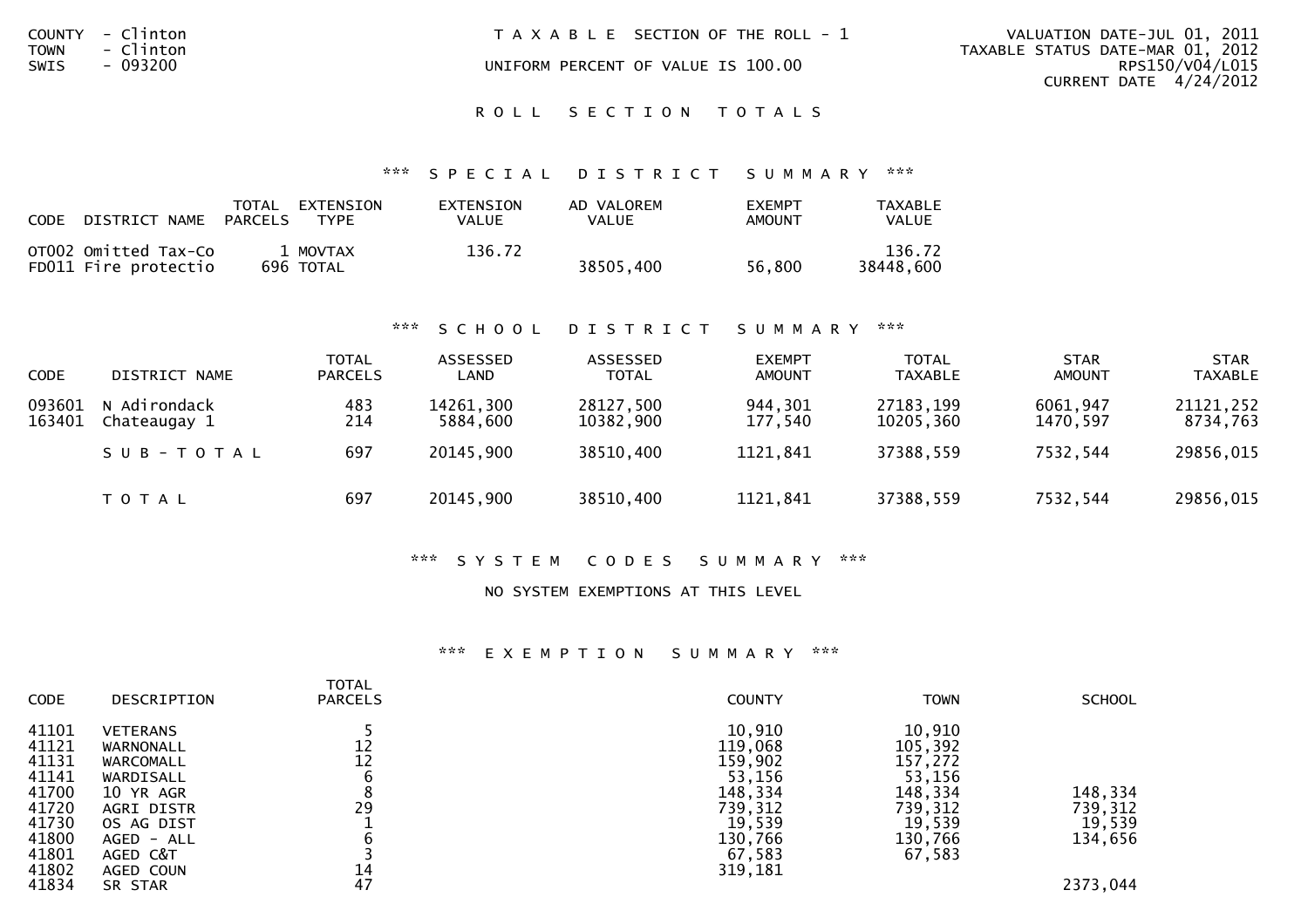| 41854       | <b>RES STAR</b>   | 173 |                                    |                                       | 5097,300                         |     |
|-------------|-------------------|-----|------------------------------------|---------------------------------------|----------------------------------|-----|
|             | STATE OF NEW YORK |     |                                    | 2012 TENTATIVE ASSESSMENT ROLL        | PAGE                             | 144 |
| COUNTY      | - Clinton         |     |                                    | T A X A B L E SECTION OF THE ROLL - 1 | VALUATION DATE-JUL 01, 2011      |     |
| <b>TOWN</b> | - Clinton         |     |                                    |                                       | TAXABLE STATUS DATE-MAR 01, 2012 |     |
| SWIS        | $-093200$         |     | UNIFORM PERCENT OF VALUE IS 100.00 |                                       | RPS150/V04/L015                  |     |
|             |                   |     |                                    |                                       | CURRENT DATE $4/24/2012$         |     |
|             |                   |     |                                    |                                       |                                  |     |

ROLL SECTION TOTALS

## \*\*\* E X E M P T I O N S U M M A R Y \*\*\*

| <b>CODE</b>                      | DESCRIPTION                                                 | <b>TOTAL</b><br><b>PARCELS</b> | <b>COUNTY</b>                          | <b>TOWN</b>                  | <b>SCHOOL</b>                          |
|----------------------------------|-------------------------------------------------------------|--------------------------------|----------------------------------------|------------------------------|----------------------------------------|
| 41864<br>41932<br>42100<br>47460 | RS STAR MH<br>LIM INC DI<br>483A EX<br>480A EX<br>T O T A L | 12<br>334                      | 13,473<br>56,800<br>23,200<br>1861,224 | 56,800<br>23,200<br>1512,264 | 62,200<br>56,800<br>23,200<br>8654,385 |

| ROLL<br>SEC  | <b>TOTAL</b><br>DESCRIPTION<br><b>PARCELS</b>                  |     | ASSESSED<br>LAND | ASSESSED<br><b>TOTAL</b> | TAXABLE<br><b>COUNTY</b>                                                                                                                                                                                                                        | <b>TAXABLE</b><br><b>TOWN</b> | <b>TAXABLE</b><br><b>SCHOOL</b>  | <b>STAR</b><br>TAXABLE |
|--------------|----------------------------------------------------------------|-----|------------------|--------------------------|-------------------------------------------------------------------------------------------------------------------------------------------------------------------------------------------------------------------------------------------------|-------------------------------|----------------------------------|------------------------|
|              | TAXABLE                                                        | 697 | 20145,900        | 38510,400                | 36649,176                                                                                                                                                                                                                                       | 36998,136                     | 37388,559                        | 29856,015              |
| TOWN<br>SWIS | STATE OF NEW YORK<br>COUNTY - Clinton<br>- Clinton<br>- 093200 |     |                  |                          | 2012 TENTATIVE ASSESSMENT ROLL<br>STATE OWNED LAND SECTION OF THE ROLL - 3 SUB-SECT - A VALUATION DATE-JUL 01, 2011<br>ROLL SUB-SECT - A- SECTION 532-A RPTL WILD OR FOREST LANDS<br>OWNERS NAME SEQUENCE<br>UNIFORM PERCENT OF VALUE IS 100.00 |                               | TAXABLE STATUS DATE-MAR 01, 2012 | 145<br>PAGE            |

| TAX MAP PARCEL NUMBER<br><b>CURRENT OWNERS NAME</b><br>CURRENT OWNERS ADDRESS PARCEL SIZE/GRID COORD TOTAL | PROPERTY LOCATION & CLASS<br>SCHOOL DISTRICT                                                                       | ASSESSMENT<br><b>LAND</b> | EXEMPTION CODE----<br>TAX DESCRIPTION<br>SPECIAL DISTRICTS     | ----------COUNTY-------TOWN------SCHOOL<br>TAXABLE VALUE | ACCOUNT NO. |
|------------------------------------------------------------------------------------------------------------|--------------------------------------------------------------------------------------------------------------------|---------------------------|----------------------------------------------------------------|----------------------------------------------------------|-------------|
|                                                                                                            |                                                                                                                    |                           |                                                                |                                                          |             |
| $53. - 1 - 15$<br>State Land                                                                               | Rt 11<br>931 Forest s532a<br>N Adirondack<br>093601                                                                | 79,000                    | TAXABLE VALUE<br><b>COUNTY</b><br><b>TOWN</b><br>TAXABLE VALUE | 79,000<br>79,000                                         |             |
| Attn: Clinton Co Treasurer                                                                                 | Lot 35 Omt T6 250A                                                                                                 | 79,000                    | SCHOOL TAXABLE VALUE                                           | 79,000                                                   |             |
| 137 Margaret St<br>Plattsburgh, NY 12901                                                                   | State #0120001<br>For Pres Rpt1532a Pre 190<br>ACRES 206.00<br>EAST-0644439 NRTH-2217070<br>DEED BOOK 87<br>PG-888 |                           | FD011 Fire protection                                          | 79,000 TO                                                |             |
|                                                                                                            | FULL MARKET VALUE                                                                                                  | 79,000                    |                                                                |                                                          |             |
|                                                                                                            | Lafrancis Rd                                                                                                       |                           |                                                                |                                                          |             |
| $54. - 2 - 24$<br>State Land                                                                               | 931 Forest s532a<br>N Adirondack<br>093601                                                                         | 15,400                    | TAXABLE VALUE<br><b>COUNTY</b><br>TAXABLE VALUE<br><b>TOWN</b> | 15,400<br>15,400                                         |             |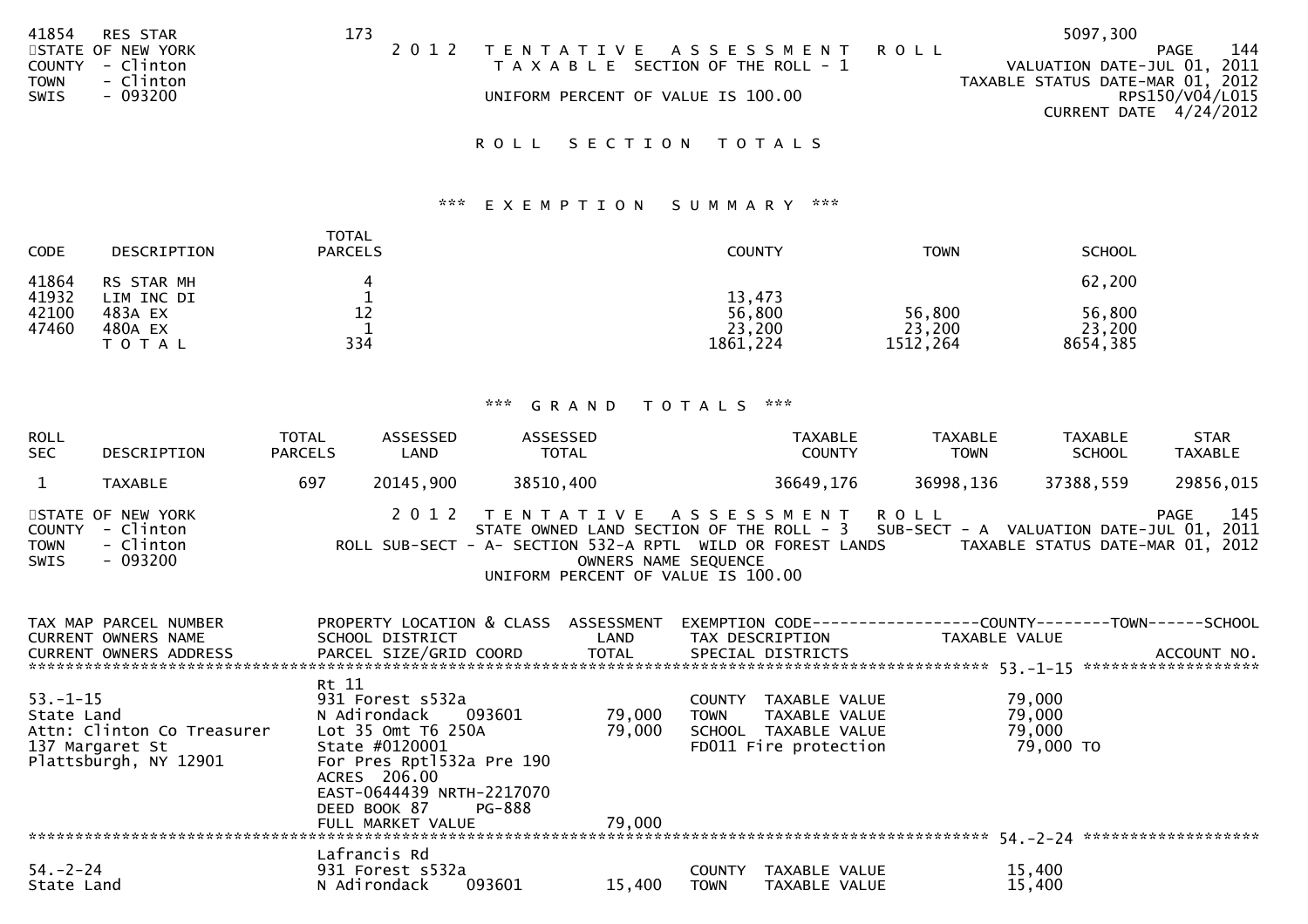|                                      | Attn: Clinton Co Treasurer<br>137 Margaret St<br>Plattsburgh, NY 12901 | Lot 37 Sub 4 Ont T6<br>State #0130001 52.81A<br>For Pres Rptl 532A<br>52.80<br><b>ACRES</b><br>DEED BOOK 117<br>FULL MARKET VALUE | EAST-0653245 NRTH-2219290<br><b>PG-780</b>    | 15,400<br>15,400                   | SCHOOL TAXABLE VALUE<br>FD011 Fire protection                                                                                 |                                | 15,400<br>15,400 TO                                                                                    |                                |
|--------------------------------------|------------------------------------------------------------------------|-----------------------------------------------------------------------------------------------------------------------------------|-----------------------------------------------|------------------------------------|-------------------------------------------------------------------------------------------------------------------------------|--------------------------------|--------------------------------------------------------------------------------------------------------|--------------------------------|
|                                      |                                                                        | Lafrancis Rd                                                                                                                      |                                               |                                    |                                                                                                                               |                                |                                                                                                        |                                |
| $69. - 1 - 5$<br>State Land          | Attn: Clinton Co Treasurer<br>137 Margaret St<br>Plattsburgh, NY 12901 | 931 Forest s532a<br>N Adirondack<br>Lot 24 Omt T6 50A<br>State #0110001<br>For Pres Rptl 532A<br>58.00<br>ACRES<br>DEED BOOK 111  | 093601<br>EAST-0656743 NRTH-2216624<br>PG-561 | 16,400<br>16,400                   | COUNTY TAXABLE VALUE<br>TAXABLE VALUE<br><b>TOWN</b><br>SCHOOL TAXABLE VALUE<br>FD011 Fire protection                         |                                | 16,400<br>16,400<br>16,400<br>16,400 TO                                                                |                                |
|                                      |                                                                        | FULL MARKET VALUE                                                                                                                 |                                               | 16,400                             |                                                                                                                               |                                |                                                                                                        |                                |
| COUNTY<br><b>TOWN</b><br><b>SWIS</b> | STATE OF NEW YORK<br>- Clinton<br>- Clinton<br>- 093200                | 2012                                                                                                                              | T E N T A T I V E                             |                                    | A S S E S S M E N T<br>STATE OWNED LAND SECTION OF THE ROLL - 3<br>ROLL SUB-SECT - A- SECTION 532-A RPTL WILD OR FOREST LANDS | R O L L                        | SUB-SECT - A VALUATION DATE-JUL 01, 2011<br>TAXABLE STATUS DATE-MAR 01, 2012<br>CURRENT DATE 4/24/2012 | 146<br>PAGE<br>RPS150/V04/L015 |
|                                      |                                                                        |                                                                                                                                   |                                               | UNIFORM PERCENT OF VALUE IS 100.00 |                                                                                                                               |                                |                                                                                                        |                                |
|                                      |                                                                        |                                                                                                                                   | <b>ROLL</b>                                   |                                    | SUB SECTION-A-TOTALS                                                                                                          |                                |                                                                                                        |                                |
|                                      |                                                                        | ***                                                                                                                               | SPECIAL                                       | DISTRICT                           | SUMMARY                                                                                                                       | ***                            |                                                                                                        |                                |
| <b>CODE</b>                          | DISTRICT NAME PARCELS                                                  | TOTAL EXTENSION<br><b>TYPE</b>                                                                                                    | EXTENSION<br><b>VALUE</b>                     | AD VALOREM<br><b>VALUE</b>         | <b>EXEMPT</b><br><b>AMOUNT</b>                                                                                                | <b>TAXABLE</b><br><b>VALUE</b> |                                                                                                        |                                |
|                                      | FD011 Fire protectio                                                   | 3 TOTAL                                                                                                                           |                                               | 110,800                            |                                                                                                                               | 110,800                        |                                                                                                        |                                |
|                                      |                                                                        | ***                                                                                                                               | SCHOOL                                        | DISTRICT                           | SUMMARY                                                                                                                       | ***                            |                                                                                                        |                                |
|                                      |                                                                        |                                                                                                                                   |                                               |                                    |                                                                                                                               |                                |                                                                                                        |                                |
| <b>CODE</b>                          | DISTRICT NAME                                                          | <b>TOTAL</b><br><b>PARCELS</b>                                                                                                    | ASSESSED<br>LAND                              | <b>ASSESSED</b><br><b>TOTAL</b>    | <b>EXEMPT</b><br><b>AMOUNT</b>                                                                                                | TOTAL<br><b>TAXABLE</b>        | <b>STAR</b><br><b>AMOUNT</b>                                                                           | <b>STAR</b><br><b>TAXABLE</b>  |
| 093601                               | N Adirondack                                                           | 3                                                                                                                                 | 110,800                                       | 110,800                            |                                                                                                                               | 110,800                        |                                                                                                        | 110,800                        |
|                                      | SUB-TOTAL                                                              | 3                                                                                                                                 | 110,800                                       | 110,800                            |                                                                                                                               | 110,800                        |                                                                                                        | 110,800                        |
|                                      | T O T A L                                                              | 3                                                                                                                                 | 110,800                                       | 110,800                            |                                                                                                                               | 110,800                        |                                                                                                        | 110,800                        |

NO SYSTEM EXEMPTIONS AT THIS LEVEL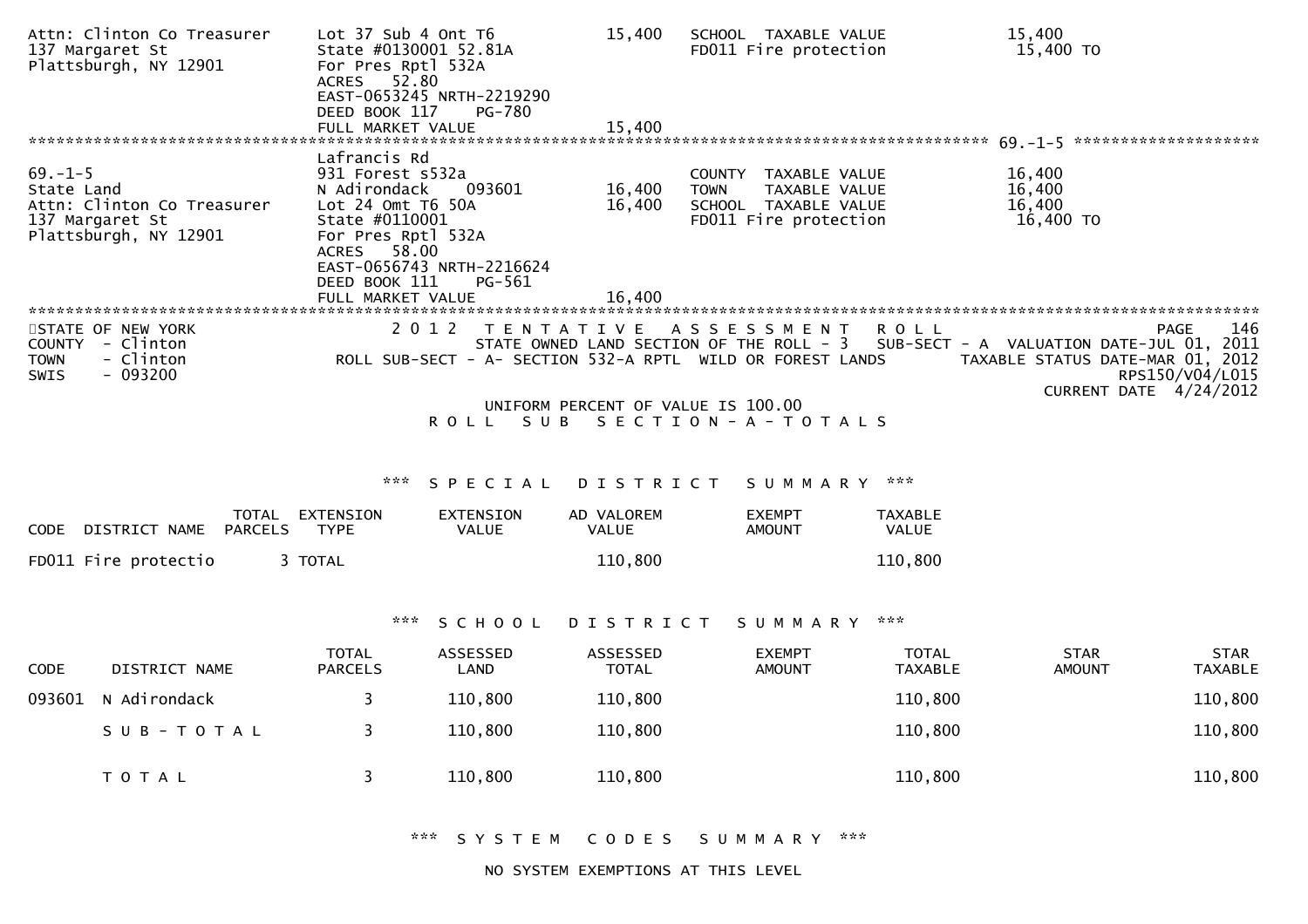## \*\*\* E X E M P T I O N S U M M A R Y \*\*\*

## NO EXEMPTIONS AT THIS LEVEL

# \*\*\* G R A N D T O T A L S \*\*\*

| <b>ROLL</b><br><b>SEC</b>     | DESCRIPTION                                                                                                                                                                                                                                                                                | <b>TOTAL</b><br><b>PARCELS</b> | ASSESSED<br>LAND | ASSESSED<br><b>TOTAL</b>                                                                              |      |                            | <b>TAXABLE</b><br><b>COUNTY</b>         | TAXABLE<br><b>TOWN</b> | <b>TAXABLE</b><br><b>SCHOOL</b> | <b>STAR</b><br><b>TAXABLE</b>                                                                    |
|-------------------------------|--------------------------------------------------------------------------------------------------------------------------------------------------------------------------------------------------------------------------------------------------------------------------------------------|--------------------------------|------------------|-------------------------------------------------------------------------------------------------------|------|----------------------------|-----------------------------------------|------------------------|---------------------------------|--------------------------------------------------------------------------------------------------|
| 3                             | STATE OWNED LAND                                                                                                                                                                                                                                                                           | 3                              | 110,800          | 110,800                                                                                               |      |                            | 110,800                                 | 110,800                | 110,800                         | 110,800                                                                                          |
| <b>TOWN</b><br>SWIS           | STATE OF NEW YORK<br>COUNTY - Clinton<br>- Clinton<br>$-093200$                                                                                                                                                                                                                            |                                | 2 0 1 2          | TENTATIVE ASSESSMENT ROLL<br>UNIFORM PERCENT OF VALUE IS 100.00<br>UNIFORM PERCENT OF VALUE IS 100.00 |      | OWNERS NAME SEQUENCE       |                                         |                        |                                 | 147<br>PAGE<br>STATE OWNED LAND SECTION OF THE ROLL - 3 SUB-SECT - X VALUATION DATE-JUL 01, 2011 |
|                               | TAX MAP PARCEL NUMBER PROPERTY LOCATION & CLASS ASSESSMENT EXEMPTION CODE---------------COUNTY-------TOWN------SCHOOL<br>CURRENT OWNERS NAME<br>CURRENT OWNERS ADDRESS                                                                                                                     |                                | SCHOOL DISTRICT  |                                                                                                       | LAND |                            | TAX DESCRIPTION                         | TAXABLE VALUE          |                                 |                                                                                                  |
|                               |                                                                                                                                                                                                                                                                                            |                                |                  |                                                                                                       |      |                            |                                         |                        |                                 |                                                                                                  |
| $336. - 32 - 1$<br>State Land | Attn: Clinton County Treasurer Transition Assessment For<br>137 Margaret St 1991 School Contract St School OSCHOOL SCHOOL TAXABLE VALUE And SCHOOL TAXABLE VALUE O CHOOL TAXABLE VALUE O CHOOL TAXABLE VALUE O CHOOL TAXABLE VALUE O CHOOL TAXABLE VALUE O CHOOL TAXABLE VALUE O CHOOL TAX |                                |                  |                                                                                                       |      | SCHL TAXBL 50001<br>0 TOWN | 0 COUNTY TAXABLE VALUE<br>TAXABLE VALUE |                        | $\Omega$<br>$\Omega$<br>0       | $\mathbf{0}$<br>$\mathbf{0}$                                                                     |
| <b>TOWN</b><br>SWIS           | STATE OF NEW YORK<br>90 1 2 3 3 48 S E S S M E N T R O L L PAGE 148 S T E N T A T I V E A S S E S S M E N T R O L L<br>STATE OWNED LAND SECTION OF THE ROLL - 3 SUB-SECT - X VALUATION DATE-JUL 01, 2011<br>Clinton               ROLL SUB-SECT - X- SECT<br>COUNTY - Clinton<br>$-093200$ |                                |                  |                                                                                                       |      |                            |                                         |                        |                                 | RPS150/V04/L015<br>CURRENT DATE 4/24/2012                                                        |
|                               |                                                                                                                                                                                                                                                                                            |                                |                  | UNIFORM PERCENT OF VALUE IS 100.00<br>ROLL SUB SECTION-X-TOTALS                                       |      |                            |                                         |                        |                                 |                                                                                                  |
|                               |                                                                                                                                                                                                                                                                                            |                                | ***              | SPECIAL DISTRICT SUMMARY ***                                                                          |      |                            |                                         |                        |                                 |                                                                                                  |

|      |               | TOTAL   | EXTENSION   | EXTENSION | AD VALOREM   | EXEMP <sub>1</sub> | TAXABLL |
|------|---------------|---------|-------------|-----------|--------------|--------------------|---------|
| CODE | DISTRICT NAME | PARCELS | <b>TYPF</b> | VALUE     | <b>VALUE</b> | AMOUNT             | VALUE   |
|      |               |         |             |           |              |                    |         |

FD011 Fire protectio 1 TOTAL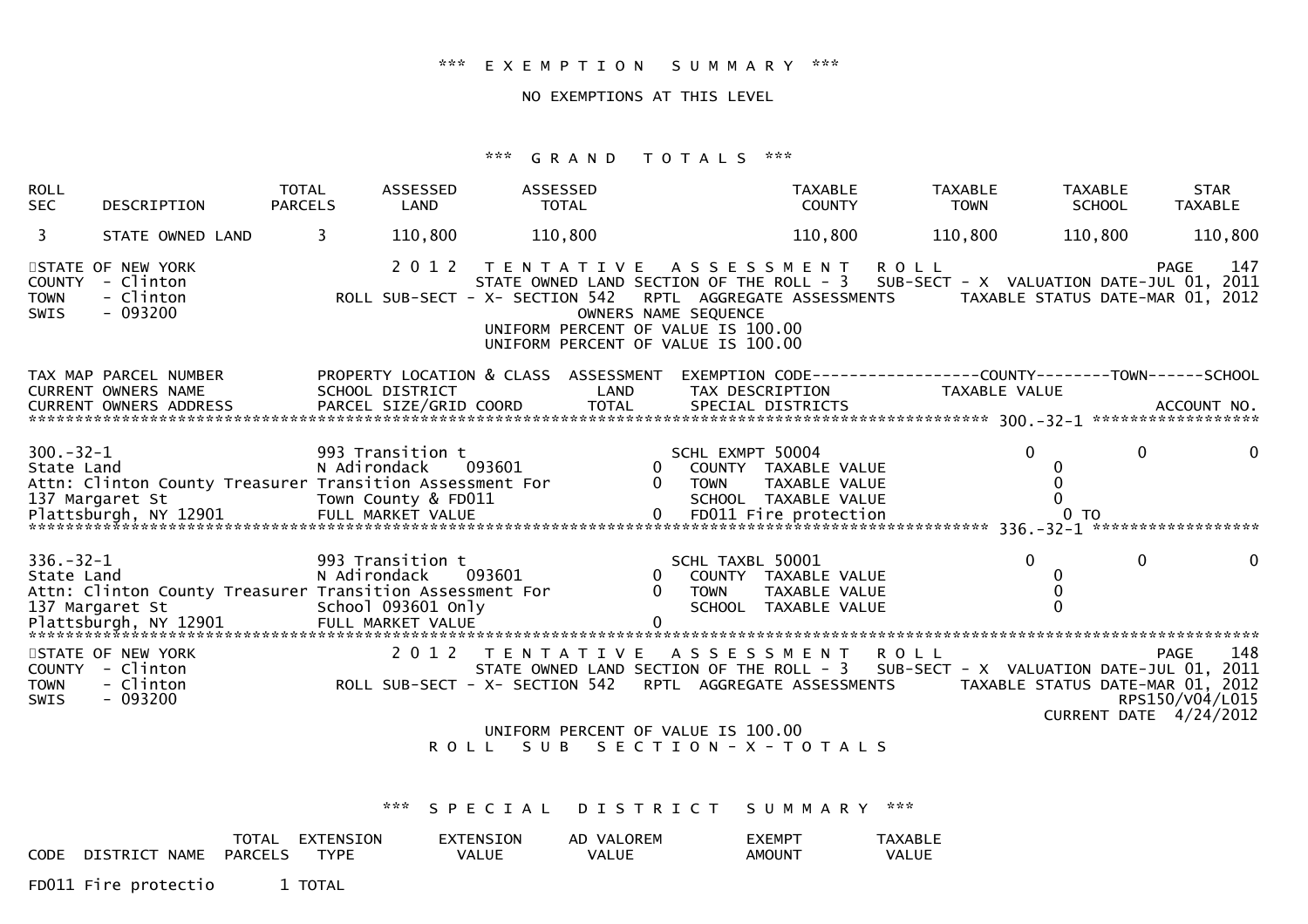#### \*\*\* S C H O O L D I S T R I C T S U M M A R Y \*\*\*

| <b>CODE</b> | DISTRICT NAME       | <b>TOTAL</b><br><b>PARCELS</b> | ASSESSED<br>LAND | ASSESSED<br>TOTAL | <b>EXEMPT</b><br><b>AMOUNT</b> | <b>TOTAL</b><br><b>TAXABLE</b> | <b>STAR</b><br>AMOUNT | <b>STAR</b><br>TAXABLE |
|-------------|---------------------|--------------------------------|------------------|-------------------|--------------------------------|--------------------------------|-----------------------|------------------------|
|             | 093601 N Adirondack |                                |                  |                   |                                |                                |                       |                        |
|             | SUB-TOTAL           |                                |                  |                   |                                |                                |                       |                        |
|             | T O T A L           |                                |                  |                   |                                |                                |                       |                        |

#### \*\*\* S Y S T E M C O D E S S U M M A R Y \*\*\*

| <b>CODE</b>    | DESCRIPTION                                  | <b>TOTAL</b><br><b>PARCELS</b> | <b>COUNTY</b> | <b>TOWN</b> | <b>SCHOOL</b> |
|----------------|----------------------------------------------|--------------------------------|---------------|-------------|---------------|
| 50001<br>50004 | SCHL TAXBL<br><b>SCHL EXMPT</b><br>T O T A L |                                |               |             |               |

## \*\*\* E X E M P T I O N S U M M A R Y \*\*\*

## NO EXEMPTIONS AT THIS LEVEL

#### \*\*\* G R A N D T O T A L S \*\*\*

| <b>ROLL</b><br><b>SEC</b>                   | DESCRIPTION                                             | <b>TOTAL</b><br><b>PARCELS</b> | ASSESSED<br>LAND | <b>ASSESSED</b><br><b>TOTAL</b>                                                                                  | <b>TAXABLE</b><br><b>COUNTY</b> | <b>TAXABLE</b><br><b>TOWN</b> | <b>TAXABLE</b><br><b>SCHOOL</b> | <b>STAR</b><br><b>TAXABLE</b>                                                                                               |
|---------------------------------------------|---------------------------------------------------------|--------------------------------|------------------|------------------------------------------------------------------------------------------------------------------|---------------------------------|-------------------------------|---------------------------------|-----------------------------------------------------------------------------------------------------------------------------|
|                                             | STATE OWNED LAND                                        |                                |                  |                                                                                                                  |                                 |                               |                                 |                                                                                                                             |
| <b>COUNTY</b><br><b>TOWN</b><br><b>SWIS</b> | STATE OF NEW YORK<br>- Clinton<br>- Clinton<br>- 093200 |                                |                  | 2012 TENTATIVE ASSESSMENT ROLL<br>STATE OWNED LAND SECTION OF THE ROLL - 3<br>UNIFORM PERCENT OF VALUE IS 100.00 |                                 |                               |                                 | 149<br>PAGE<br>VALUATION DATE-JUL 01, 2011<br>TAXABLE STATUS DATE-MAR 01, 2012<br>RPS150/V04/L015<br>CURRENT DATE 4/24/2012 |
|                                             |                                                         |                                |                  | SECTION<br>R O L L                                                                                               | T O T A L S                     |                               |                                 |                                                                                                                             |

\*\*\* S P E C I A L D I S T R I C T S U M M A R Y \*\*\*

|             |                         | TOTAL          | EXTENSION   | <b>EXTENSION</b> | AD VALOREM   | EXEMPT             | <b>TAXABLE</b> |
|-------------|-------------------------|----------------|-------------|------------------|--------------|--------------------|----------------|
| <b>CODE</b> | <b>NAME</b><br>DISTRICT | <b>PARCELS</b> | <b>TYPE</b> | VALUE            | <b>VALUE</b> | AMOUN <sup>-</sup> | VALUE          |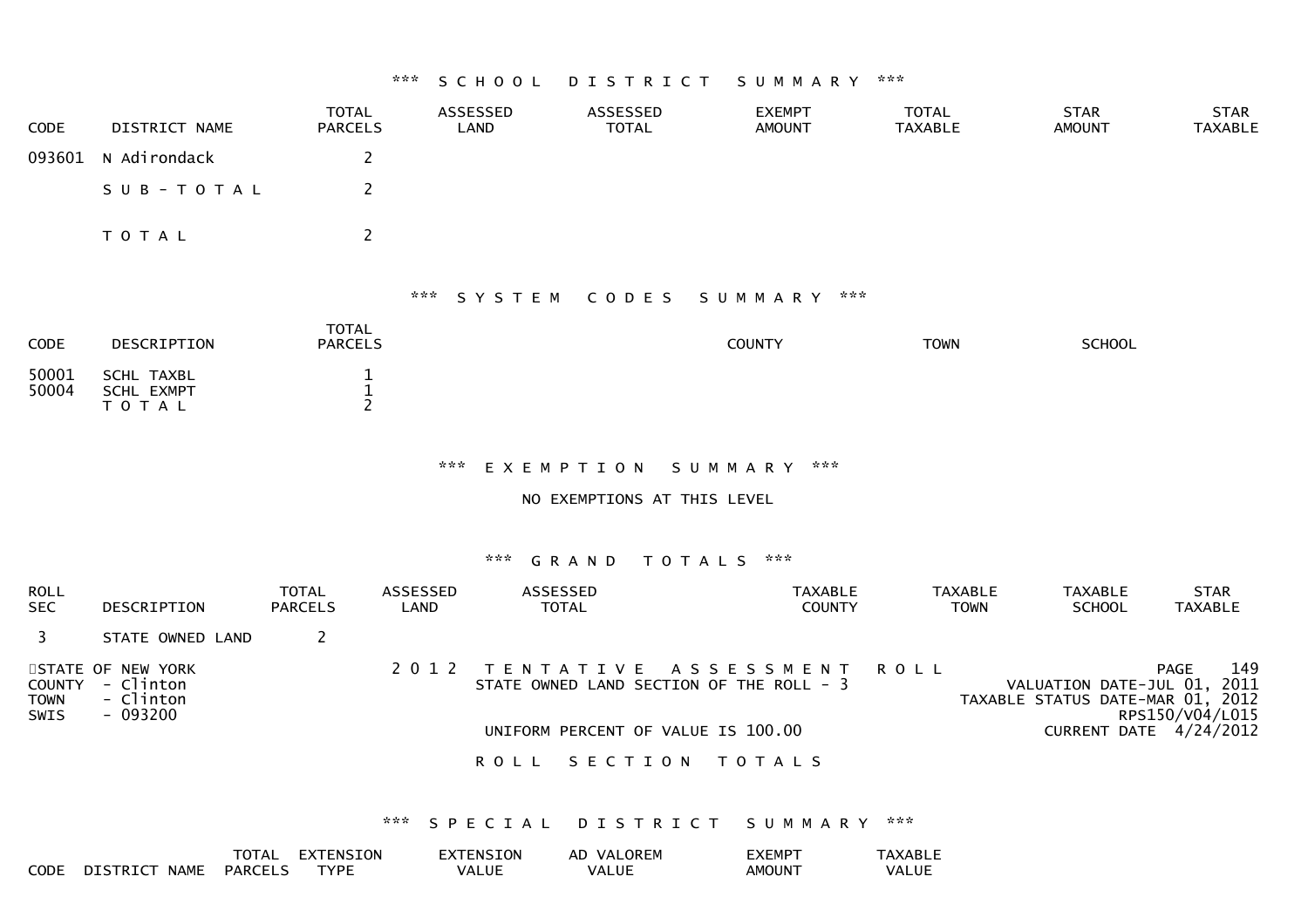| *** |  |  | SCHOOL |  |  |  | D I S T R I C T |  |  |  |  |  |  |  |  |  |  |  | S U M M A R Y |  |  | *** |  |
|-----|--|--|--------|--|--|--|-----------------|--|--|--|--|--|--|--|--|--|--|--|---------------|--|--|-----|--|
|-----|--|--|--------|--|--|--|-----------------|--|--|--|--|--|--|--|--|--|--|--|---------------|--|--|-----|--|

| <b>CODE</b> | DISTRICT NAME | <b>TOTAL</b><br><b>PARCELS</b> | ASSESSED<br>LAND | ASSESSED<br><b>TOTAL</b> | <b>EXEMPT</b><br><b>AMOUNT</b> | <b>TOTAL</b><br>TAXABLE | <b>STAR</b><br><b>AMOUNT</b> | <b>STAR</b><br><b>TAXABLE</b> |
|-------------|---------------|--------------------------------|------------------|--------------------------|--------------------------------|-------------------------|------------------------------|-------------------------------|
| 093601      | N Adirondack  |                                | 110,800          | 110,800                  |                                | 110,800                 |                              | 110,800                       |
|             | SUB-TOTAL     |                                | 110,800          | 110,800                  |                                | 110,800                 |                              | 110,800                       |
|             | <b>TOTAL</b>  |                                | 110,800          | 110,800                  |                                | 110,800                 |                              | 110,800                       |

| <b>CODE</b>    | DESCRIPTION                                  | <b>TOTAL</b><br><b>PARCELS</b> | <b>COUNTY</b> | <b>TOWN</b> | <b>SCHOOL</b> |
|----------------|----------------------------------------------|--------------------------------|---------------|-------------|---------------|
| 50001<br>50004 | SCHL TAXBL<br><b>SCHL EXMPT</b><br>T O T A L | <b>.</b><br>-                  |               |             |               |

# \*\*\* E X E M P T I O N S U M M A R Y \*\*\*

NO EXEMPTIONS AT THIS LEVEL

| <b>ROLL</b><br><b>SEC</b> | DESCRIPTION                                                    | <b>TOTAL</b><br><b>PARCELS</b> | ASSESSED<br>LAND | ASSESSED<br><b>TOTAL</b>           | TAXABLE<br><b>COUNTY</b>                                                                            | TAXABLE<br><b>TOWN</b> | TAXABLE<br><b>SCHOOL</b>                                        | STAR<br>TAXABLE |
|---------------------------|----------------------------------------------------------------|--------------------------------|------------------|------------------------------------|-----------------------------------------------------------------------------------------------------|------------------------|-----------------------------------------------------------------|-----------------|
| $\overline{3}$            | STATE OWNED LAND                                               |                                | 110,800          | 110,800                            | 110,800                                                                                             | 110,800                | 110,800                                                         | 110,800         |
| TOWN<br><b>SWIS</b>       | STATE OF NEW YORK<br>COUNTY - Clinton<br>- Clinton<br>- 093200 |                                |                  | UNIFORM PERCENT OF VALUE IS 100.00 | 2012 TENTATIVE ASSESSMENT ROLL<br>SPECIAL FRANCHISE SECTION OF THE ROLL - 5<br>OWNERS NAME SEQUENCE |                        | VALUATION DATE-JUL 01, 2011<br>TAXABLE STATUS DATE-MAR 01, 2012 | 150<br>PAGE     |

| TAX MAP PARCEL NUMBER  |                        |               |                   | PROPERTY LOCATION & CLASS ASSESSMENT EXEMPTION CODE----------------COUNTY-------TOWN------SCHOOL |
|------------------------|------------------------|---------------|-------------------|--------------------------------------------------------------------------------------------------|
| CURRENT OWNERS NAME    | SCHOOL DISTRICT        | LAND          | TAX DESCRIPTION   | TAXABLE VALUE                                                                                    |
| CURRENT OWNERS ADDRESS | PARCEL SIZE/GRID COORD | TOTAL         | SPECIAL DISTRICTS | ACCOUNT NO.                                                                                      |
|                        |                        |               |                   |                                                                                                  |
|                        | Electric & Gas         |               |                   |                                                                                                  |
| $516.-32-1$            | 861 Elec & gas         | <b>COUNTY</b> | TAXABLE VALUE     | 158,781                                                                                          |
| <b>NYSEG</b>           | 163401<br>Chateaugay 1 | <b>TOWN</b>   | TAXABLE VALUE     | 158,781                                                                                          |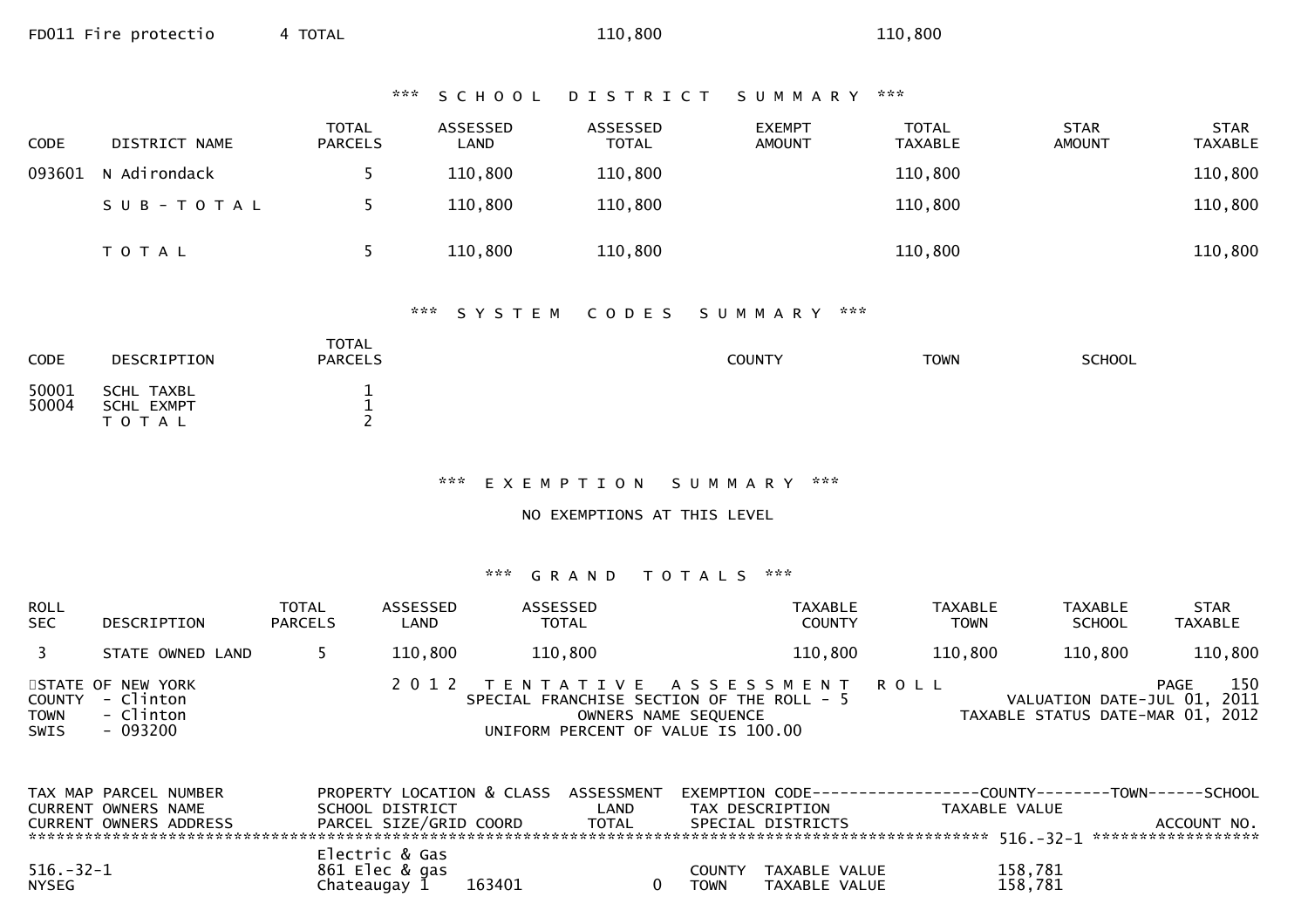| Attn: Utility Shared Services<br>Local Tax Dept Freeport<br>70 Farm View Dr                                                    | Special Franchise<br>App Factor .2603 In Ccs<br>FULL MARKET VALUE                                                               | 158,781<br>158,781                 | SCHOOL TAXABLE VALUE<br>FD011 Fire protection                                                         | 158,781<br>158,781 TO                                                                             |
|--------------------------------------------------------------------------------------------------------------------------------|---------------------------------------------------------------------------------------------------------------------------------|------------------------------------|-------------------------------------------------------------------------------------------------------|---------------------------------------------------------------------------------------------------|
|                                                                                                                                |                                                                                                                                 |                                    |                                                                                                       |                                                                                                   |
| $536. - 32 - 1$<br><b>NYSEG</b><br>Attn: Utility Shared Services<br>Local Tax Dept Freeport<br>70 Farm View Dr                 | Electric & Gas<br>861 Elec & gas<br>093601<br>N Adirondack<br>Special Franchise<br>App Factor .7397 In Nac<br>FULL MARKET VALUE | 0<br>451,212<br>451,212            | COUNTY TAXABLE VALUE<br><b>TOWN</b><br>TAXABLE VALUE<br>SCHOOL TAXABLE VALUE<br>FD011 Fire protection | 451,212<br>451,212<br>451,212<br>451,212 TO                                                       |
| $516. - 32 - 3$<br>Time Warner Of Champlain<br>PO Box 7467<br>Charlotte, NC 28241-7467                                         | Television<br>869 Television<br>093601<br>N Adirondack<br>Special Franchise<br>App Factor .2603 In Ccs<br>FULL MARKET VALUE     | 0<br>4,851<br>4,851                | COUNTY TAXABLE VALUE<br><b>TOWN</b><br>TAXABLE VALUE<br>SCHOOL TAXABLE VALUE<br>FD011 Fire protection | 4,851<br>4,851<br>4,851<br>4,851 TO                                                               |
| $536. - 32 - 3$<br>Time Warner Of Champlain<br>PO Box 7467<br>Charlotte, NC 28241-7467                                         | Television<br>869 Television<br>093601<br>N Adirondack<br>Special Franchise<br>App Factor .7397 In Nac<br>FULL MARKET VALUE     | 0<br>13,785<br>13,785              | COUNTY TAXABLE VALUE<br>TAXABLE VALUE<br><b>TOWN</b><br>SCHOOL TAXABLE VALUE<br>FD011 Fire protection | 13,785<br>13,785<br>13,785<br>13,785 TO                                                           |
| $516.-32-2$<br>Verizon New York Inc<br>Company Code 631900<br>Verizon Communications<br>PO Box 152206<br>Irving, TX 75015-2206 | Telephone<br>866 Telephone<br>163401<br>Chateaugay 1<br>Special Franchise<br>App Factor .2603 In Ccs<br>FULL MARKET VALUE       | 0<br>58,930<br>58,930              | COUNTY TAXABLE VALUE<br><b>TOWN</b><br>TAXABLE VALUE<br>SCHOOL TAXABLE VALUE<br>FD011 Fire protection | 58,930<br>58,930<br>58,930<br>58,930 TO                                                           |
| $536. - 32 - 2$<br>Verizon New York Inc<br>Company Code 631900<br>Verizon Communications<br>PO Box 152206                      | Telephone<br>866 Telephone<br>N Adirondack<br>093601<br>Special Franchise<br>App Factor .7397 In Nac<br>FULL MARKET VALUE       | 0<br>167,464<br>167,464            | COUNTY TAXABLE VALUE<br><b>TOWN</b><br>TAXABLE VALUE<br>SCHOOL TAXABLE VALUE<br>FD011 Fire protection | 167,464<br>167,464<br>167,464<br>167,464 TO                                                       |
| STATE OF NEW YORK<br>COUNTY - Clinton<br>- Clinton<br><b>TOWN</b><br>$-093200$<br>SWIS                                         | 2 0 1 2                                                                                                                         | T E N T A T I V E                  | A S S E S S M E N T<br><b>ROLL</b><br>SPECIAL FRANCHISE SECTION OF THE ROLL - 5                       | 151<br>PAGE<br>VALUATION DATE-JUL 01, 2011<br>TAXABLE STATUS DATE-MAR 01, 2012<br>RPS150/V04/L015 |
|                                                                                                                                |                                                                                                                                 | UNIFORM PERCENT OF VALUE IS 100.00 |                                                                                                       | CURRENT DATE 4/24/2012                                                                            |
|                                                                                                                                |                                                                                                                                 |                                    | ROLL SUB SECTION- - TOTALS                                                                            |                                                                                                   |
|                                                                                                                                |                                                                                                                                 |                                    | *** SPECIAL DISTRICT SUMMARY ***                                                                      |                                                                                                   |
|                                                                                                                                | TOTAL EXTENSION<br>EXTENSION                                                                                                    | AD VALOREM                         | <b>EXEMPT</b><br><b>TAXABLE</b>                                                                       |                                                                                                   |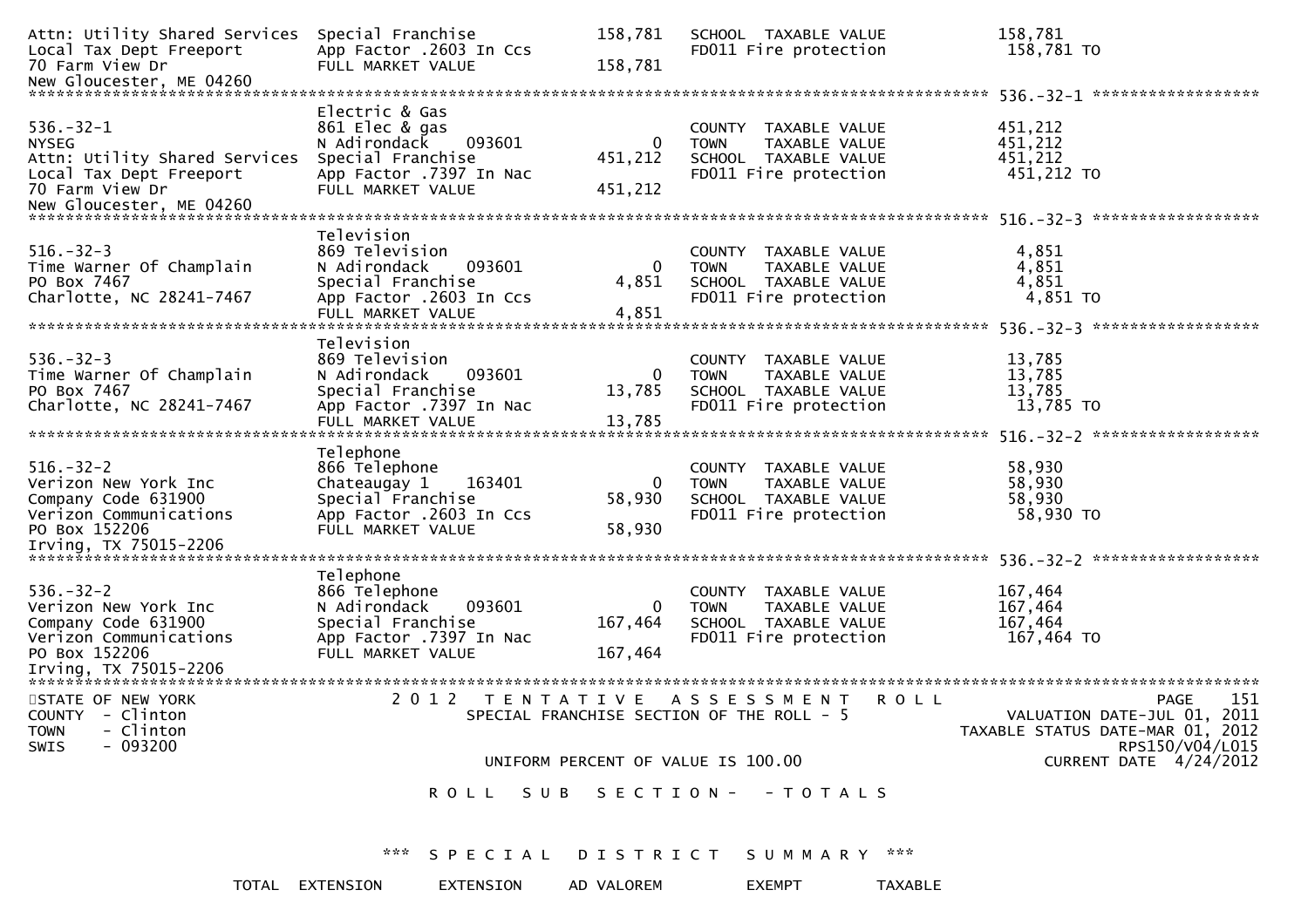| CODE DISTRICT NAME PARCELS TYPE |         | <b>VALUE</b> | <b>VALUE</b> | AMOUNT | <b>VALUE</b> |
|---------------------------------|---------|--------------|--------------|--------|--------------|
| FD011 Fire protectio            | 6 TOTAL |              | 855,023      |        | 855,023      |

## \*\*\* S C H O O L D I S T R I C T S U M M A R Y \*\*\*

| <b>CODE</b>      | DISTRICT NAME                | <b>TOTAL</b><br><b>PARCELS</b> | ASSESSED<br>LAND | ASSESSED<br><b>TOTAL</b> | <b>EXEMPT</b><br><b>AMOUNT</b> | <b>TOTAL</b><br>TAXABLE | <b>STAR</b><br><b>AMOUNT</b> | <b>STAR</b><br><b>TAXABLE</b> |
|------------------|------------------------------|--------------------------------|------------------|--------------------------|--------------------------------|-------------------------|------------------------------|-------------------------------|
| 093601<br>163401 | N Adirondack<br>Chateaugay 1 | 4                              |                  | 637,312<br>217,711       |                                | 637,312<br>217,711      |                              | 637,312<br>217,711            |
|                  | SUB-TOTAL                    | b                              |                  | 855,023                  |                                | 855,023                 |                              | 855,023                       |
|                  | <b>TOTAL</b>                 | b                              |                  | 855,023                  |                                | 855,023                 |                              | 855,023                       |

#### \*\*\* S Y S T E M C O D E S S U M M A R Y \*\*\*

#### NO SYSTEM EXEMPTIONS AT THIS LEVEL

#### \*\*\* E X E M P T I O N S U M M A R Y \*\*\*

#### NO EXEMPTIONS AT THIS LEVEL

#### \*\*\* G R A N D T O T A L S \*\*\*

| <b>ROLL</b><br><b>SEC</b> | DESCRIPTION                                                    | TOTAL<br><b>PARCELS</b> | ASSESSED<br>LAND | ASSESSED<br><b>TOTAL</b>                                                                                          | <b>TAXABLE</b><br><b>COUNTY</b> | <b>TAXABLE</b><br><b>TOWN</b> | <b>TAXABLE</b><br><b>SCHOOL</b>                                 | <b>STAR</b><br>TAXABLE                                   |
|---------------------------|----------------------------------------------------------------|-------------------------|------------------|-------------------------------------------------------------------------------------------------------------------|---------------------------------|-------------------------------|-----------------------------------------------------------------|----------------------------------------------------------|
| 5                         | SPECIAL FRANCHISE                                              |                         |                  | 855,023                                                                                                           | 855,023                         | 855,023                       | 855,023                                                         | 855,023                                                  |
| TOWN<br>SWIS              | STATE OF NEW YORK<br>COUNTY - Clinton<br>- Clinton<br>- 093200 |                         |                  | 2012 TENTATIVE ASSESSMENT ROLL<br>SPECIAL FRANCHISE SECTION OF THE ROLL - 5<br>UNIFORM PERCENT OF VALUE IS 100.00 |                                 |                               | VALUATION DATE-JUL 01, 2011<br>TAXABLE STATUS DATE-MAR 01, 2012 | 152<br>PAGE<br>RPS150/V04/L015<br>CURRENT DATE 4/24/2012 |

## ROLL SECTION TOTALS

## \*\*\* S P E C I A L D I S T R I C T S U M M A R Y \*\*\*

| CODE DISTRICT NAME PARCELS | TOTAL | EXTENSION<br>TYPE | EXTENSION<br>VALUE | AD VALOREM<br><b>VALUE</b> | <b>EXEMPT</b><br>AMOUNT | <b>TAXABLE</b><br>VALUE |
|----------------------------|-------|-------------------|--------------------|----------------------------|-------------------------|-------------------------|
| FD011 Fire protectio       |       | 6 TOTAL           |                    | 855,023                    |                         | 855,023                 |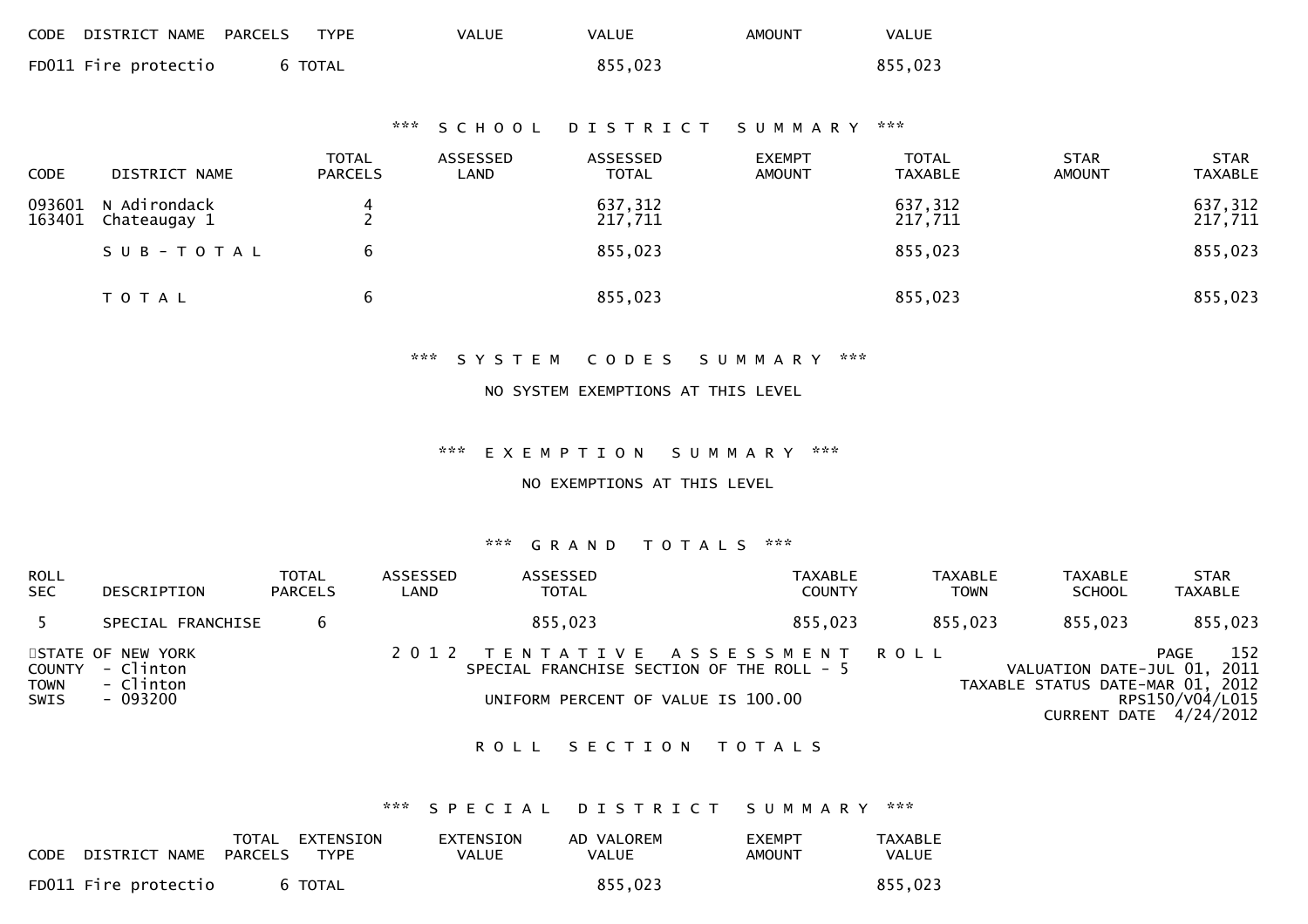## \*\*\* S C H O O L D I S T R I C T S U M M A R Y \*\*\*

| <b>CODE</b>      | DISTRICT NAME                | <b>TOTAL</b><br><b>PARCELS</b> | ASSESSED<br>LAND | ASSESSED<br><b>TOTAL</b> | <b>EXEMPT</b><br><b>AMOUNT</b> | <b>TOTAL</b><br>TAXABLE | <b>STAR</b><br><b>AMOUNT</b> | <b>STAR</b><br><b>TAXABLE</b> |
|------------------|------------------------------|--------------------------------|------------------|--------------------------|--------------------------------|-------------------------|------------------------------|-------------------------------|
| 093601<br>163401 | N Adirondack<br>Chateaugay 1 |                                |                  | 637,312<br>217,711       |                                | 637,312<br>217,711      |                              | 637,312<br>217,711            |
|                  | SUB-TOTAL                    | 6                              |                  | 855,023                  |                                | 855,023                 |                              | 855,023                       |
|                  | T O T A L                    | 6                              |                  | 855,023                  |                                | 855,023                 |                              | 855,023                       |

\*\*\* S Y S T E M C O D E S S U M M A R Y \*\*\*

NO SYSTEM EXEMPTIONS AT THIS LEVEL

\*\*\* E X E M P T I O N S U M M A R Y \*\*\*

NO EXEMPTIONS AT THIS LEVEL

| ROLL<br><b>SEC</b>  | DESCRIPTION                                                    | TOTAL<br><b>PARCELS</b> | ASSESSED<br>LAND | ASSESSED<br><b>TOTAL</b>           | <b>TAXABLE</b><br><b>COUNTY</b>                                                                  | <b>TAXABLE</b><br><b>TOWN</b> | <b>TAXABLE</b><br><b>SCHOOL</b>                                 | <b>STAR</b><br><b>TAXABLE</b> |
|---------------------|----------------------------------------------------------------|-------------------------|------------------|------------------------------------|--------------------------------------------------------------------------------------------------|-------------------------------|-----------------------------------------------------------------|-------------------------------|
| 5                   | SPECIAL FRANCHISE                                              |                         |                  | 855,023                            | 855,023                                                                                          | 855,023                       | 855,023                                                         | 855,023                       |
| TOWN<br><b>SWIS</b> | STATE OF NEW YORK<br>COUNTY - Clinton<br>- Clinton<br>- 093200 |                         |                  | UNIFORM PERCENT OF VALUE IS 100.00 | 2012 TENTATIVE ASSESSMENT ROLL<br>UTILITY & R.R. SECTION OF THE ROLL - 6<br>OWNERS NAME SEQUENCE |                               | VALUATION DATE-JUL 01, 2011<br>TAXABLE STATUS DATE-MAR 01, 2012 | 153<br>PAGE                   |

| TAX MAP PARCEL NUMBER                       | PROPERTY LOCATION & CLASS ASSESSMENT |              | EXEMPTION        CODE-----------------COUNTY--------TOWN------SCHOOL |               |                |
|---------------------------------------------|--------------------------------------|--------------|----------------------------------------------------------------------|---------------|----------------|
| CURRENT OWNERS NAME                         | SCHOOL DISTRICT                      | LAND         | TAX DESCRIPTION                                                      | TAXABLE VALUE |                |
| CURRENT OWNERS ADDRESS                      | PARCEL SIZE/GRID COORD               | TOTAL        | SPECIAL DISTRICTS                                                    |               | ACCOUNT NO.    |
|                                             |                                      |              |                                                                      |               | ************** |
|                                             | 1260 Clinton Mills Rd                |              |                                                                      |               |                |
| 38.1-1-20.1-1                               | 837 Cell Tower                       |              | TAXABLE VALUE<br><b>COUNTY</b>                                       | 118,000       |                |
| Churubusco Volunteer Fire Dept N Adirondack | 093601                               | $\mathbf{0}$ | TAXABLE VALUE<br><b>TOWN</b>                                         | 118,000       |                |
| C/O AT&T Mobility                           | Cellular Tower                       | 118,000      | SCHOOL TAXABLE VALUE                                                 | 118,000       |                |
| Attn: NREA Tax Department                   | 60'x60' leased land                  |              | FD011 Fire protection                                                | 118,000 TO    |                |
| 5405 Windward Pkwy                          | Tower Fence Bldg                     |              |                                                                      |               |                |
| Alpharetta, GA 30004                        | 0.01<br>ACRES                        |              |                                                                      |               |                |
|                                             | EAST-0641383 NRTH-2231409            |              |                                                                      |               |                |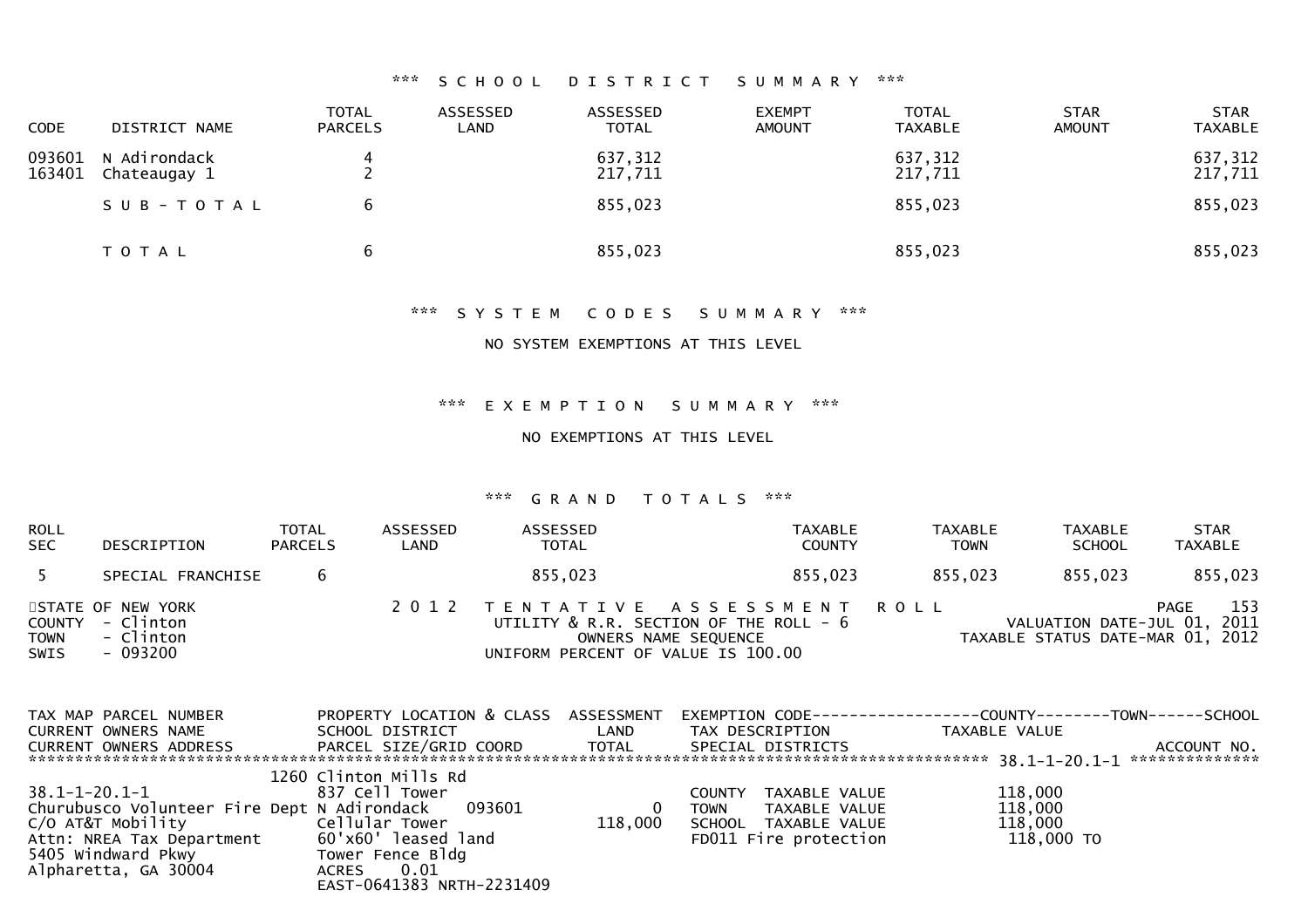|                                                  | $PG-63$<br>DEED BOOK 779                    |                      |                                                                |                                                              |
|--------------------------------------------------|---------------------------------------------|----------------------|----------------------------------------------------------------|--------------------------------------------------------------|
|                                                  | FULL MARKET VALUE                           | 118,000              |                                                                |                                                              |
|                                                  | 587 Campbell Rd                             |                      |                                                                |                                                              |
| $52. - 1 - 16.2$                                 | 837 Cell Tower                              |                      | COUNTY TAXABLE VALUE                                           | 155,500                                                      |
| Crown Atlantic Co LLC                            | Chateaugay 1<br>163401                      | 55,200               | <b>TOWN</b><br>TAXABLE VALUE                                   | 155,500                                                      |
| <b>PMB 353</b>                                   | Lot 48 T6 Omt<br>Pate                       | 155,500              | SCHOOL TAXABLE VALUE                                           | 155,500                                                      |
| 4017 Washington Rd                               | Apply Factor 100% in Chat                   |                      | FD011 Fire protection                                          | 155,500 TO                                                   |
| McMurray, PA 15317                               | Cell Tower                                  |                      |                                                                |                                                              |
|                                                  | ACRES 95.40<br>EAST-0628806 NRTH-2219965    |                      |                                                                |                                                              |
|                                                  | DEED BOOK 20011 PG-31586                    |                      |                                                                |                                                              |
|                                                  | FULL MARKET VALUE                           | 155,500              |                                                                |                                                              |
|                                                  |                                             |                      |                                                                | 68. -1-14. -1 *****************                              |
|                                                  | 81 Gagnier Rd                               |                      |                                                                |                                                              |
| $68. - 1 - 14. - 1$                              | 837 Cell Tower                              |                      | COUNTY TAXABLE VALUE                                           | 100,000                                                      |
| Crown Atlantic Co LLC                            | N Adirondack<br>093601                      | 0                    | TAXABLE VALUE<br><b>TOWN</b>                                   | 100,000                                                      |
| <b>PMB 353</b><br>4017 Washington Rd             | Leased $Ld/Inst$ 12 6058 in<br>From Premo   | 100,000              | SCHOOL TAXABLE VALUE<br>FD011 Fire protection                  | 100,000<br>100,000 TO                                        |
| McMurray, PA 15317                               | Cell Tower                                  |                      |                                                                |                                                              |
|                                                  | EAST-0639939 NRTH-2214974                   |                      |                                                                |                                                              |
|                                                  | FULL MARKET VALUE                           | 100,000              |                                                                |                                                              |
|                                                  |                                             |                      |                                                                |                                                              |
|                                                  | Ryan Rd                                     |                      |                                                                |                                                              |
| $616. - 32 - 4$<br>Noble Envrionmental Power LLC | 882 Elec Trans Imp<br>Chateaugay 1          | 0                    | COUNTY TAXABLE VALUE<br><b>TOWN</b><br>TAXABLE VALUE           | 800,000<br>800,000                                           |
| 8 Railroad Ave Ste 8                             | 163401<br>1 mile collection line 70         | 800,000              | SCHOOL TAXABLE VALUE                                           | 800,000                                                      |
| Essex, CT 06426                                  | Poles - Frank Co/Clin Co                    |                      | FD011 Fire protection                                          | 800,000 TO                                                   |
|                                                  | to Ryan Rd substation                       |                      |                                                                |                                                              |
|                                                  | FULL MARKET VALUE                           | 800,000              |                                                                |                                                              |
|                                                  |                                             |                      |                                                                |                                                              |
| $68. - 1 - 4.4$                                  | 6471 Rt 11<br>871 Elec-Gas Facil            |                      | COUNTY TAXABLE VALUE                                           | 512,300                                                      |
| <b>NYSEG</b>                                     | N Adirondack<br>093601                      | 21,100               | <b>TOWN</b><br>TAXABLE VALUE                                   | 512,300                                                      |
| Attn: Utility Shared Services                    | Electric & Gas Facility                     | 512,300              | SCHOOL TAXABLE VALUE                                           | 512,300                                                      |
| Local Tax Dept Freeport                          | App Factor 100 % In Nac                     |                      | FD011 Fire protection                                          | 512,300 TO                                                   |
| 70 Farm View Dr                                  | ACRES 18.20                                 |                      |                                                                |                                                              |
| New Gloucester, ME 04260                         | EAST-0641782 NRTH-2214738                   |                      |                                                                |                                                              |
|                                                  | DEED BOOK 794<br>PG-228                     |                      |                                                                |                                                              |
|                                                  | FULL MARKET VALUE                           | 512,300              |                                                                |                                                              |
| STATE OF NEW YORK                                | 2 0 1 2                                     | T E N T A T I V E    | A S S E S S M E N T<br><b>ROLL</b>                             | 154<br>PAGE                                                  |
| COUNTY - Clinton                                 |                                             |                      | UTILITY & R.R. SECTION OF THE ROLL - 6                         | 2011<br>VALUATION DATE-JUL 01,                               |
| <b>TOWN</b><br>- Clinton                         |                                             | OWNERS NAME SEQUENCE |                                                                | TAXABLE STATUS DATE-MAR 01, 2012                             |
| $-093200$<br>SWIS                                |                                             |                      | UNIFORM PERCENT OF VALUE IS 100.00                             |                                                              |
|                                                  |                                             |                      |                                                                |                                                              |
|                                                  |                                             |                      |                                                                |                                                              |
| TAX MAP PARCEL NUMBER                            | PROPERTY LOCATION & CLASS ASSESSMENT        |                      |                                                                | EXEMPTION CODE-----------------COUNTY-------TOWN------SCHOOL |
| <b>CURRENT OWNERS NAME</b>                       | SCHOOL DISTRICT                             | LAND                 | TAX DESCRIPTION                                                | TAXABLE VALUE                                                |
| <b>CURRENT OWNERS ADDRESS</b>                    | PARCEL SIZE/GRID COORD                      | <b>TOTAL</b>         | SPECIAL DISTRICTS                                              | ACCOUNT NO.                                                  |
|                                                  |                                             |                      |                                                                |                                                              |
|                                                  | Outside Plant                               |                      |                                                                |                                                              |
| 632. - 9999 - 131. 600 - 1881<br><b>NYSEG</b>    | 884 Elec Dist Out<br>093601<br>N Adirondack | 0                    | <b>COUNTY</b><br>TAXABLE VALUE<br>TAXABLE VALUE<br><b>TOWN</b> | 963,695<br>963,695                                           |
| Attn: Utility Shared Services                    | Loc #888888 Poles, wires, c                 | 963,695              | <b>SCHOOL</b><br>TAXABLE VALUE                                 | 963,695                                                      |
|                                                  |                                             |                      |                                                                |                                                              |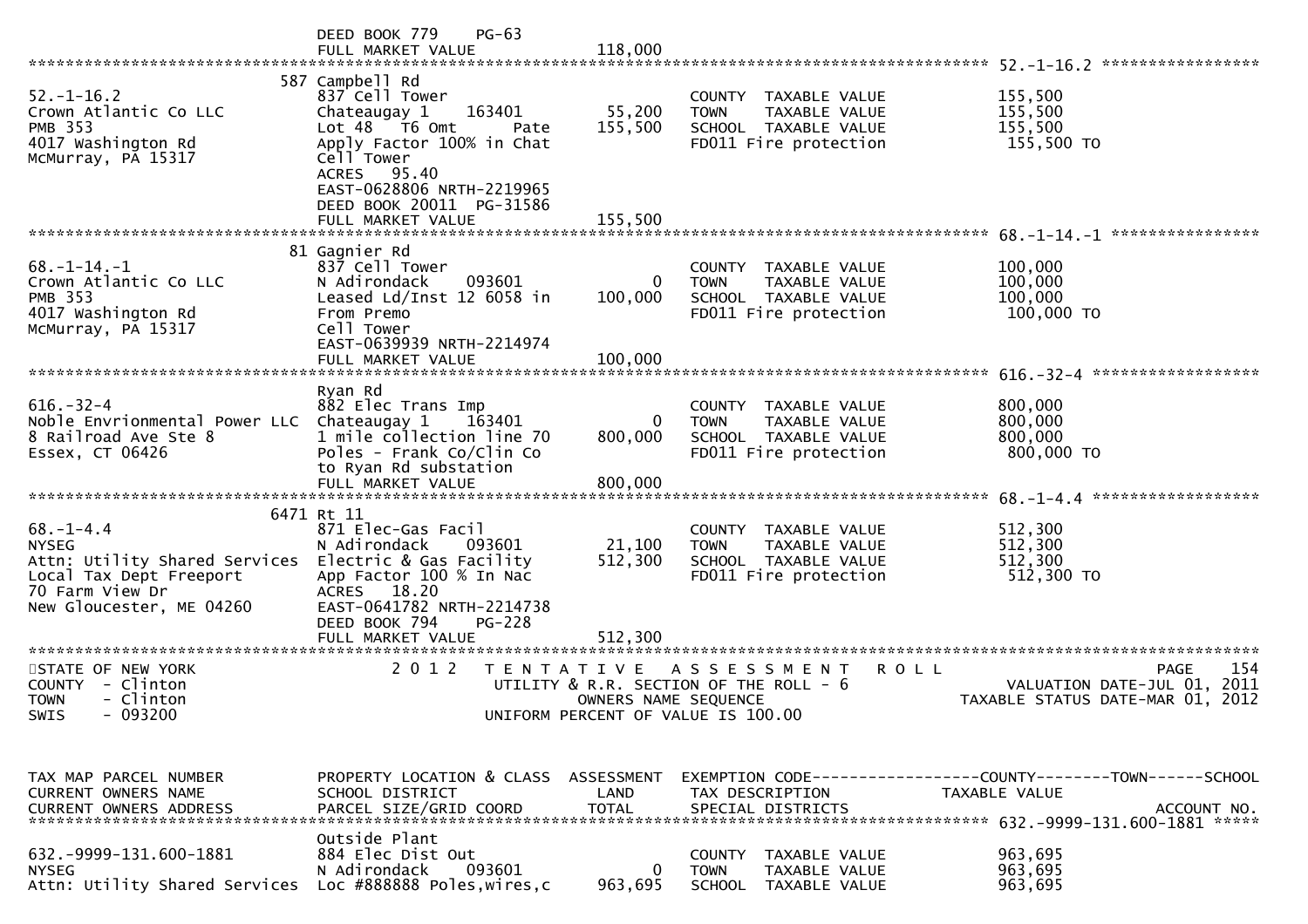| Local Tax Dept Freeport<br>70 Farm View Dr<br>New Gloucester, ME 04260                                                                                                         | App Factor .7397 In Nac<br>FULL MARKET VALUE                                                                                     |                           | 963,695                        | FD011 Fire protection                                                                                           |                                | 963,695 TO                                                                                |                                       |
|--------------------------------------------------------------------------------------------------------------------------------------------------------------------------------|----------------------------------------------------------------------------------------------------------------------------------|---------------------------|--------------------------------|-----------------------------------------------------------------------------------------------------------------|--------------------------------|-------------------------------------------------------------------------------------------|---------------------------------------|
| 632. - 9999 - 131. 600 - 1882<br><b>NYSEG</b><br>Attn: Utility Shared Services<br>Local Tax Dept Freeport<br>70 Farm View Dr                                                   | Outside Plant<br>884 Elec Dist Out<br>Chateaugay 1<br>Loc #888888 Poles, wires, c<br>App Fact .2603 In CCS<br>FULL MARKET VALUE  | 163401                    | 0<br>339,124<br>339,124        | COUNTY<br>TAXABLE VALUE<br><b>TOWN</b><br>TAXABLE VALUE<br>SCHOOL TAXABLE VALUE<br>FD011 Fire protection        |                                | 339,124<br>339,124<br>339,124<br>339,124 TO                                               |                                       |
| 632. - 9999 - 631. 900 - 1881<br>Verizon New York Inc<br>Company Code 631900<br>Verizon Communications<br>PO Box 152206<br>Irving, TX 75015-2206                               | Outside Plant<br>836 Telecom. eq.<br>N Adirondack<br>Loc #888888<br>App Factor .7397 In Nac<br>FULL MARKET VALUE                 | 093601                    | $\Omega$<br>126,987<br>126,987 | <b>COUNTY</b><br>TAXABLE VALUE<br><b>TOWN</b><br>TAXABLE VALUE<br>SCHOOL TAXABLE VALUE<br>FD011 Fire protection |                                | 126,987<br>126,987<br>126,987<br>126,987 TO                                               |                                       |
| 632. -9999-631. 900-1882<br>Verizon New York Inc<br>Company Code 631900<br>Verizon Communications<br>PO Box 152206<br>Irving, TX 75015-2206<br>******************************* | Outside Plant<br>836 Telecom. eq.<br>Chateaugay 1<br>Loc #888888 Poles, wires, c<br>App Factor .2603 In Ccs<br>FULL MARKET VALUE | 163401                    | $\Omega$<br>44,687<br>44,687   | COUNTY TAXABLE VALUE<br><b>TAXABLE VALUE</b><br><b>TOWN</b><br>SCHOOL TAXABLE VALUE<br>FD011 Fire protection    |                                | 44,687<br>44,687<br>44,687<br>44,687 TO                                                   |                                       |
| STATE OF NEW YORK<br>COUNTY - Clinton<br>- Clinton<br><b>TOWN</b><br>$-093200$<br>SWIS                                                                                         | 2 0 1 2                                                                                                                          | T E N T A T I V E         |                                | A S S E S S M E N T<br>UTILITY & R.R. SECTION OF THE ROLL - 6<br>UNIFORM PERCENT OF VALUE IS 100.00             | <b>ROLL</b>                    | VALUATION DATE-JUL 01, 2011<br>TAXABLE STATUS DATE-MAR 01, 2012<br>CURRENT DATE 4/24/2012 | 155<br><b>PAGE</b><br>RPS150/V04/L015 |
|                                                                                                                                                                                |                                                                                                                                  | <b>ROLL</b><br>S U B      | SECTION-                       | - T O T A L S                                                                                                   |                                |                                                                                           |                                       |
|                                                                                                                                                                                | ***                                                                                                                              | SPECIAL                   | DISTRICT                       | S U M M A R Y                                                                                                   | ***                            |                                                                                           |                                       |
| TOTAL<br>DISTRICT NAME<br><b>PARCELS</b><br><b>CODE</b>                                                                                                                        | EXTENSION<br><b>TYPE</b>                                                                                                         | EXTENSION<br><b>VALUE</b> | AD VALOREM<br>VALUE            | <b>EXEMPT</b><br><b>AMOUNT</b>                                                                                  | <b>TAXABLE</b><br>VALUE        |                                                                                           |                                       |
| FD011 Fire protectio                                                                                                                                                           | 9 TOTAL                                                                                                                          |                           | 3160,293                       |                                                                                                                 | 3160,293                       |                                                                                           |                                       |
|                                                                                                                                                                                | ***                                                                                                                              | SCHOOL                    | DISTRICT                       | SUMMARY                                                                                                         | ***                            |                                                                                           |                                       |
| DISTRICT NAME<br><b>CODE</b>                                                                                                                                                   | <b>TOTAL</b><br><b>PARCELS</b>                                                                                                   | ASSESSED<br>LAND          | ASSESSED<br><b>TOTAL</b>       | <b>EXEMPT</b><br><b>AMOUNT</b>                                                                                  | <b>TOTAL</b><br><b>TAXABLE</b> | <b>STAR</b><br><b>AMOUNT</b>                                                              | <b>STAR</b><br><b>TAXABLE</b>         |
| 093601<br>N Adirondack<br>163401<br>Chateaugay 1                                                                                                                               | 5<br>4                                                                                                                           | 21,100<br>55,200          | 1820,982<br>1339, 311          |                                                                                                                 | 1820,982<br>1339, 311          |                                                                                           | 1820,982<br>1339, 311                 |

S U B - T O T A L 3160,293 3160,293 3160,293 3160,293 3160,293 3160,293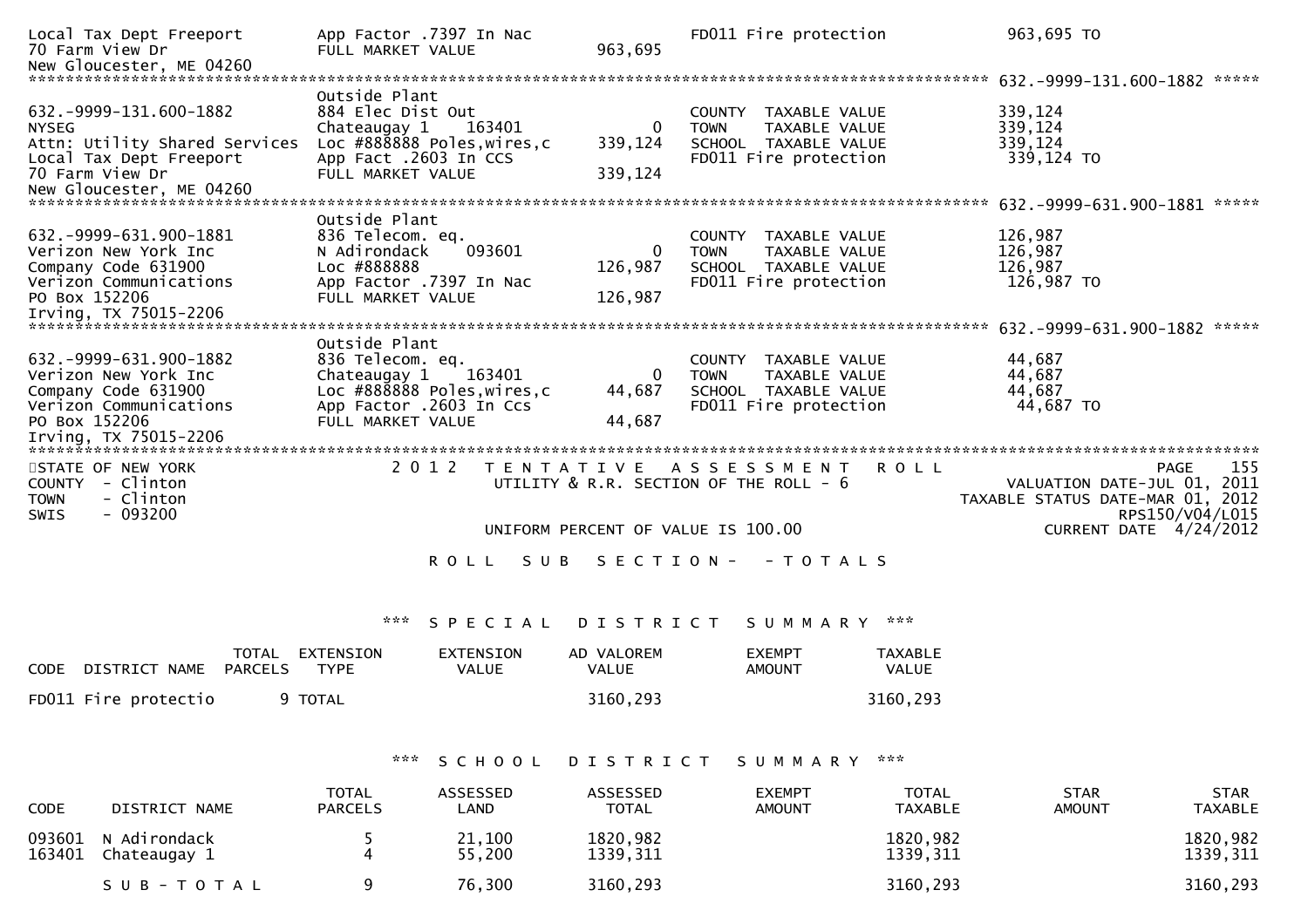## NO SYSTEM EXEMPTIONS AT THIS LEVEL

#### \*\*\* E X E M P T I O N S U M M A R Y \*\*\*

## NO EXEMPTIONS AT THIS LEVEL

#### \*\*\* G R A N D T O T A L S \*\*\*

| <b>ROLL</b><br><b>SEC</b>     | DESCRIPTION                                             | TOTAL<br><b>PARCELS</b> | ASSESSED<br>LAND | <b>ASSESSED</b><br><b>TOTAL</b>    | <b>TAXABLE</b><br><b>COUNTY</b>                                               | TAXABLE<br><b>TOWN</b> | TAXABLE<br><b>SCHOOL</b>                                        | <b>STAR</b><br><b>TAXABLE</b>                            |
|-------------------------------|---------------------------------------------------------|-------------------------|------------------|------------------------------------|-------------------------------------------------------------------------------|------------------------|-----------------------------------------------------------------|----------------------------------------------------------|
| 6.                            | UTILITIES & N.C.                                        |                         | 76,300           | 3160,293                           | 3160,293                                                                      | 3160,293               | 3160,293                                                        | 3160,293                                                 |
| COUNTY<br><b>TOWN</b><br>SWIS | STATE OF NEW YORK<br>- Clinton<br>- Clinton<br>- 093200 |                         |                  | UNIFORM PERCENT OF VALUE IS 100.00 | 2012 TENTATIVE ASSESSMENT ROLL<br>UTILITY $\&$ R.R. SECTION OF THE ROLL - $6$ |                        | VALUATION DATE-JUL 01, 2011<br>TAXABLE STATUS DATE-MAR 01, 2012 | 156<br>PAGE<br>RPS150/V04/L015<br>CURRENT DATE 4/24/2012 |

## ROLL SECTION TOTALS

## \*\*\* S P E C I A L D I S T R I C T S U M M A R Y \*\*\*

| CODE DISTRICT NAME   | TOTAL<br>PARCELS | EXTENSION<br>TYPE | EXTENSION<br>VALUE | AD VALOREM<br>VALUE | <b>FXFMPT</b><br>AMOUNT | <b>TAXABLE</b><br>VALUE |
|----------------------|------------------|-------------------|--------------------|---------------------|-------------------------|-------------------------|
| FD011 Fire protectio |                  | 9 TOTAL           |                    | 3160,293            |                         | 3160,293                |

#### \*\*\* S C H O O L D I S T R I C T S U M M A R Y \*\*\*

| <b>CODE</b>      | DISTRICT NAME                | <b>TOTAL</b><br><b>PARCELS</b> | ASSESSED<br>LAND | ASSESSED<br><b>TOTAL</b> | <b>EXEMPT</b><br>AMOUNT | <b>TOTAL</b><br><b>TAXABLE</b> | <b>STAR</b><br>AMOUNT | <b>STAR</b><br><b>TAXABLE</b> |
|------------------|------------------------------|--------------------------------|------------------|--------------------------|-------------------------|--------------------------------|-----------------------|-------------------------------|
| 093601<br>163401 | N Adirondack<br>Chateaugay 1 |                                | 21,100<br>55,200 | 1820,982<br>1339, 311    |                         | 1820,982<br>1339, 311          |                       | 1820,982<br>1339, 311         |
|                  | SUB-TOTAL                    |                                | 76,300           | 3160,293                 |                         | 3160,293                       |                       | 3160,293                      |
|                  | <b>TOTAL</b>                 | 9                              | 76,300           | 3160,293                 |                         | 3160,293                       |                       | 3160,293                      |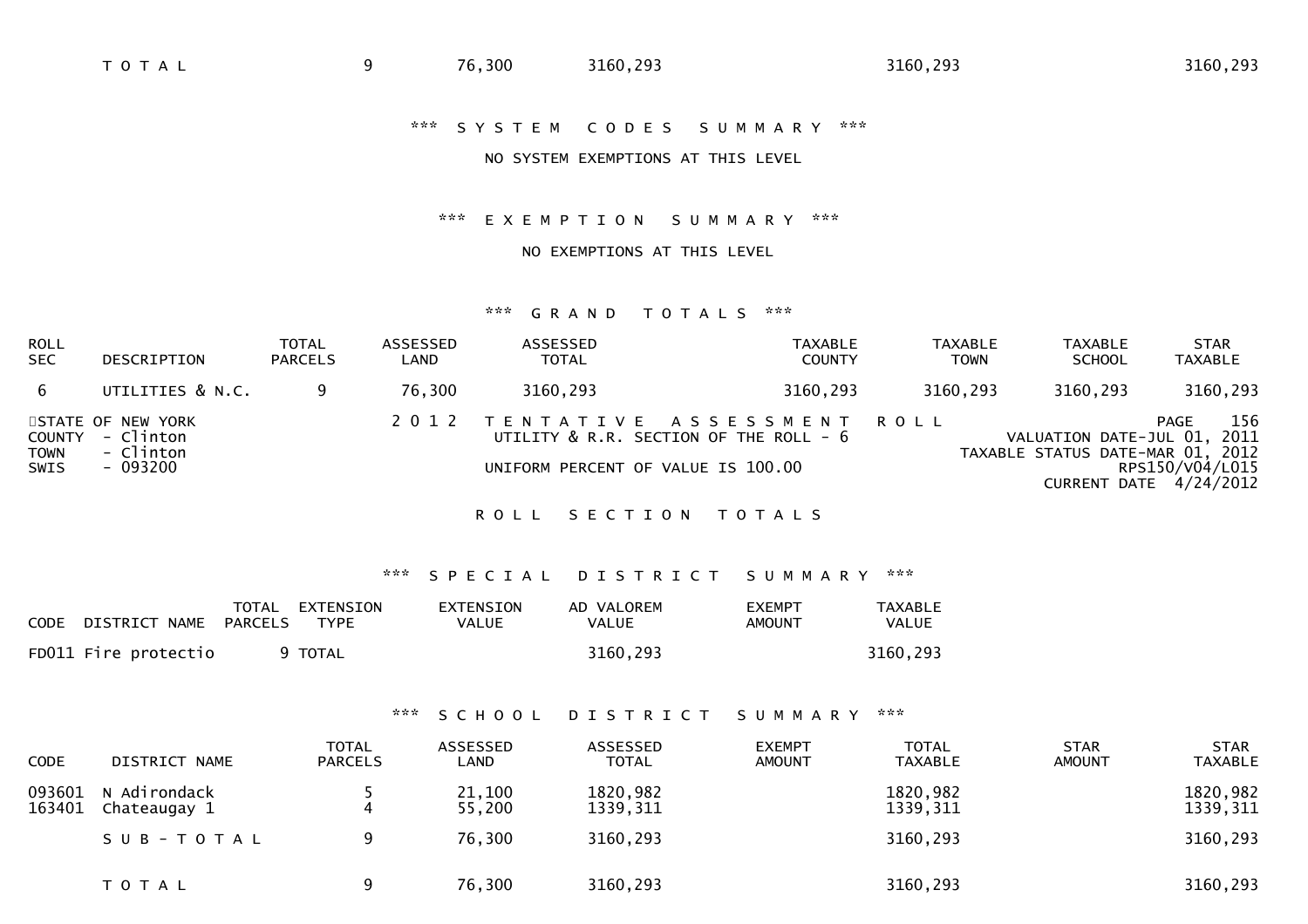## NO SYSTEM EXEMPTIONS AT THIS LEVEL

\*\*\* E X E M P T I O N S U M M A R Y \*\*\*

NO EXEMPTIONS AT THIS LEVEL

| <b>ROLL</b><br><b>SEC</b>  | DESCRIPTION                                                    | <b>TOTAL</b><br><b>PARCELS</b> | ASSESSED<br>LAND | ASSESSED<br><b>TOTAL</b>           | TAXABLE<br><b>COUNTY</b>                                                                          | <b>TAXABLE</b><br><b>TOWN</b> | <b>TAXABLE</b><br><b>SCHOOL</b>                                 | <b>STAR</b><br><b>TAXABLE</b> |
|----------------------------|----------------------------------------------------------------|--------------------------------|------------------|------------------------------------|---------------------------------------------------------------------------------------------------|-------------------------------|-----------------------------------------------------------------|-------------------------------|
| - 6                        | UTILITIES & N.C.                                               |                                | 76,300           | 3160,293                           | 3160,293                                                                                          | 3160,293                      | 3160,293                                                        | 3160,293                      |
| <b>TOWN</b><br><b>SWIS</b> | STATE OF NEW YORK<br>COUNTY - Clinton<br>- Clinton<br>- 093200 |                                |                  | UNIFORM PERCENT OF VALUE IS 100.00 | 2012 TENTATIVE ASSESSMENT ROLL<br>WHOLLY EXEMPT SECTION OF THE ROLL - $8$<br>OWNERS NAME SEQUENCE |                               | VALUATION DATE-JUL 01, 2011<br>TAXABLE STATUS DATE-MAR 01, 2012 | 157<br>PAGE                   |

| TAX MAP PARCEL NUMBER                                      | PROPERTY LOCATION & CLASS ASSESSMENT           |         |                                    |                    |                  |
|------------------------------------------------------------|------------------------------------------------|---------|------------------------------------|--------------------|------------------|
| CURRENT OWNERS NAME                                        | SCHOOL DISTRICT LAND                           |         | TAX DESCRIPTION TAXABLE VALUE      |                    |                  |
|                                                            |                                                |         |                                    |                    |                  |
|                                                            |                                                |         |                                    |                    |                  |
|                                                            | 113-91 Frontier Rd                             |         |                                    |                    |                  |
| 7. –1–20. –1                                               | 240 Rural res                                  |         | NONPR RELI 25110                   | 85,000             | 85,000<br>85,000 |
| Apostles Of Infinite Love Inc                              | N Adirondack                                   |         | 093601 36,000 COUNTY TAXABLE VALUE |                    |                  |
| 113 Frontier Rd<br>113 Frontier Rd<br>Churubusco, NY 12923 | ACRES 40.00                                    | 85,000  | TOWN TAXABLE VALUE                 |                    |                  |
|                                                            |                                                |         | SCHOOL TAXABLE VALUE               |                    |                  |
|                                                            |                                                |         | FD011 Fire protection              | 0 <sub>T</sub>     |                  |
|                                                            |                                                |         | 85,000 EX                          |                    |                  |
|                                                            |                                                |         |                                    |                    |                  |
|                                                            | 1 Looby Rd                                     |         |                                    |                    |                  |
| $38. - 1 - 23$                                             | 411 Apartment                                  |         | UDC PROJEC 28110                   | 228,000<br>228,000 | 228,000          |
| Churubusco Sr Citizens Corp                                | N Adirondack 093601                            | 6,000   | COUNTY TAXABLE VALUE               |                    |                  |
| Churubusco, NY 12923                                       | Lot 54 T6 Omt<br>Pate                          | 228,000 | TOWN TAXABLE VALUE                 |                    |                  |
|                                                            | ACRES 2.40                                     |         | SCHOOL TAXABLE VALUE               |                    |                  |
|                                                            | $2.70638966$ NRTH-2230506                      |         | FD011 Fire protection              | 0 <sub>T</sub>     |                  |
|                                                            | DEED BOOK 667 PG-218                           |         | 228,000 EX                         |                    |                  |
|                                                            | FULL MARKET VALUE                              | 228,000 |                                    |                    |                  |
|                                                            |                                                |         |                                    |                    |                  |
|                                                            | 1301 Clinton Mills Rd                          |         |                                    |                    |                  |
| $38.1 - 1 - 28$                                            | 662 Police/fire                                |         | INCVOLFIRE 26400                   | 127,100<br>127,100 | 127,100          |
| Churubusco Volunteer Fire                                  | N Adirondack 093601 3,600 COUNTY TAXABLE VALUE |         |                                    |                    |                  |
| 1301 Clinton Mills Rd                                      | Lot 55 T6 Omt Pate                             | 127,100 | TOWN TAXABLE VALUE                 |                    |                  |
| Churubusco, NY 12923                                       | FRNT 132.00 DPTH 107.00                        |         | SCHOOL TAXABLE VALUE               |                    |                  |
|                                                            | EAST-0640320 NRTH-2230763                      |         | FD011 Fire protection              | $0$ TO             |                  |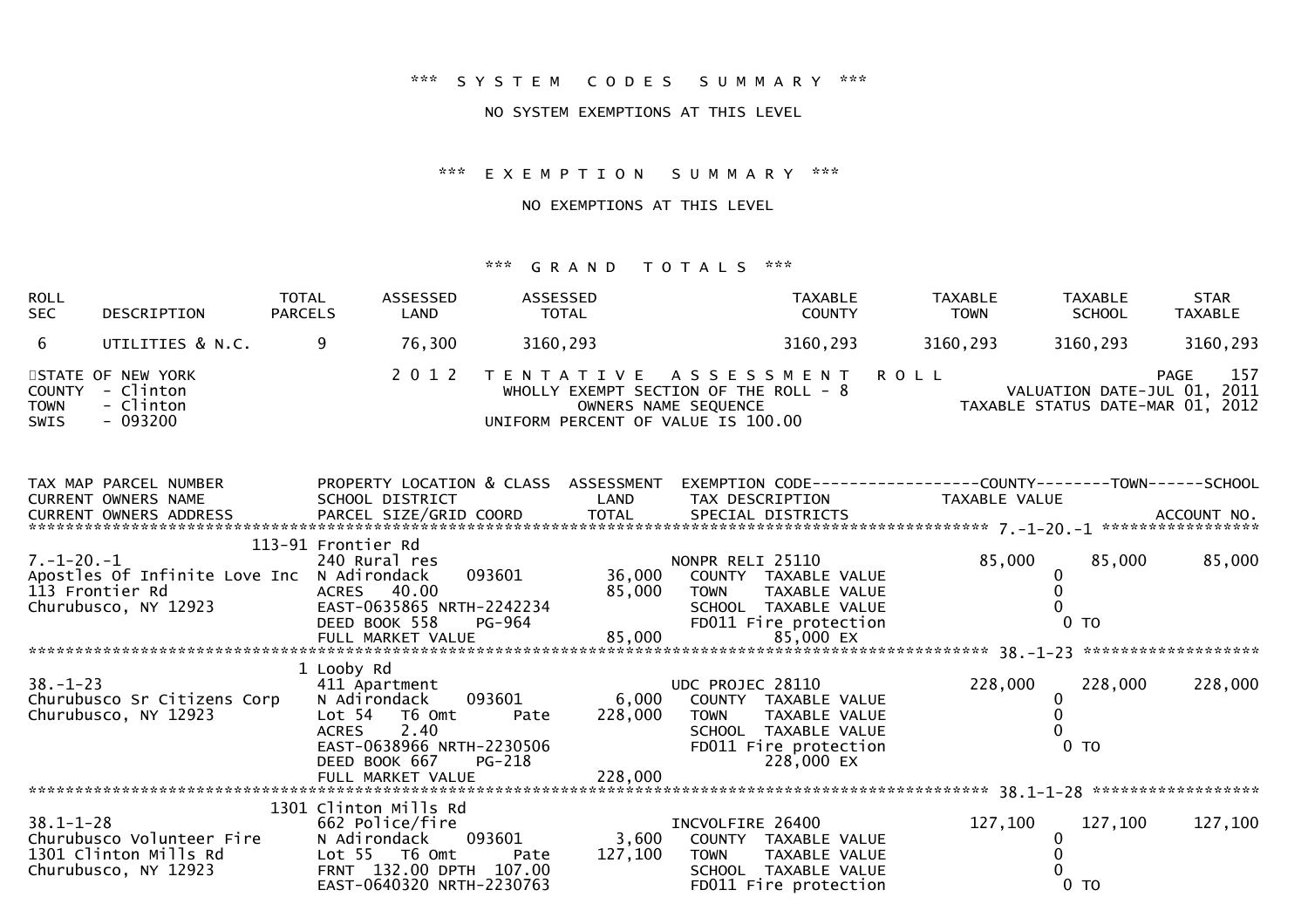|                                                                | DEED BOOK 20051 PG-87958<br>FULL MARKET VALUE         | 127,100            | 127,100 EX                                                     |                                                                 |                |                    |
|----------------------------------------------------------------|-------------------------------------------------------|--------------------|----------------------------------------------------------------|-----------------------------------------------------------------|----------------|--------------------|
|                                                                | Clinton Mills Rd                                      |                    |                                                                |                                                                 |                |                    |
| $38.1 - 1 - 20.1$<br>Churubusco Volunteer Fire Co              | 321 Abandoned ag<br>N Adirondack<br>093601            | 14,500             | INCVOLFIRE 26400<br>COUNTY TAXABLE VALUE                       | 14,500<br>0                                                     | 14,500         | 14,500             |
| Box 135 Campbell Rd<br>Churubusco, NY 12923                    | Lot 66 T6 Omt<br>Pate<br>ACRES 14.00                  | 14,500             | <b>TOWN</b><br>TAXABLE VALUE<br>SCHOOL TAXABLE VALUE           | $\mathbf{0}$                                                    |                |                    |
|                                                                | EAST-0641383 NRTH-2231409<br>DEED BOOK 779<br>$PG-63$ |                    | FD011 Fire protection<br>14,500 EX                             |                                                                 | $0$ TO         |                    |
|                                                                | FULL MARKET VALUE                                     | 14,500             |                                                                |                                                                 |                |                    |
|                                                                | Rt 189                                                |                    |                                                                |                                                                 |                |                    |
| $23. - 1 - 7.2$<br>Chylinski-Polubinski Trust Ksi N Adirondack | 321 Abandoned ag<br>093601                            | 26,300             | NONPR CORP 25300<br>COUNTY TAXABLE VALUE                       | 26,300<br>0                                                     | 26,300         | 26,300             |
| 529 Dunkirk Rd<br>Anneslie, MD 21212                           | Lot $76$ Omt $6$<br>ACRES 37.50                       | 26,300             | <b>TOWN</b><br>TAXABLE VALUE<br>SCHOOL TAXABLE VALUE           |                                                                 |                |                    |
|                                                                | EAST-0645568 NRTH-2237227<br>DEED BOOK 20001 PG-23347 |                    | FD011 Fire protection<br>26,300 EX                             |                                                                 | 0 <sub>T</sub> |                    |
|                                                                | FULL MARKET VALUE                                     | 26,300             |                                                                |                                                                 |                |                    |
| STATE OF NEW YORK                                              | 2 0 1 2                                               |                    | TENTATIVE ASSESSMENT                                           | R O L L                                                         |                | 158<br><b>PAGE</b> |
| COUNTY - Clinton                                               |                                                       |                    | WHOLLY EXEMPT SECTION OF THE ROLL - 8                          | VALUATION DATE-JUL 01, 2011<br>TAXABLE STATUS DATE-MAR 01, 2012 |                |                    |
| - Clinton<br><b>TOWN</b><br>$-093200$<br>SWIS                  |                                                       |                    | OWNERS NAME SEQUENCE<br>UNIFORM PERCENT OF VALUE IS 100.00     |                                                                 |                |                    |
|                                                                |                                                       |                    |                                                                |                                                                 |                |                    |
| TAX MAP PARCEL NUMBER                                          | PROPERTY LOCATION & CLASS ASSESSMENT                  |                    | EXEMPTION CODE------------------COUNTY--------TOWN------SCHOOL |                                                                 |                |                    |
| CURRENT OWNERS NAME                                            | SCHOOL DISTRICT                                       | LAND               | TAX DESCRIPTION                                                | TAXABLE VALUE                                                   |                |                    |
|                                                                |                                                       |                    |                                                                |                                                                 |                |                    |
| $24. - 1 - 1.3$                                                | Clinton Mills Rd<br>920 Priv Hunt/Fi                  |                    | NONPR CORP 25300                                               | 171,000                                                         | 171,000        | 171,000            |
| Chylinski-Polubinski Trust Ksi N Adirondack<br>529 Dunkirk Rd  | 093601<br>Lot 76 & 65 T6omt                           | 161,000<br>171,000 | COUNTY TAXABLE VALUE<br><b>TOWN</b><br>TAXABLE VALUE           | 0                                                               |                |                    |
| Anneslie, MD 21212                                             | ACRES 875.00<br>EAST-0646838 NRTH-2236918             |                    | SCHOOL TAXABLE VALUE                                           |                                                                 | $0$ TO         |                    |
|                                                                | DEED BOOK 20001 PG-23347                              |                    | FD011 Fire protection<br>171,000 EX                            |                                                                 |                |                    |
|                                                                |                                                       |                    |                                                                |                                                                 |                |                    |
| $38. - 1 - 2$                                                  | 1343 Clinton Mills Rd<br>695 Cemetery                 |                    | PRI CMTERY 27350                                               | 20,200                                                          | 20,200         | 20,200             |
| Immaculate Heart Of Mary                                       | 093601<br>N Adirondack                                |                    | 19,200 COUNTY TAXABLE VALUE                                    | 0                                                               |                |                    |
| Cemetery<br>Rt 189                                             | Lot 67 T6 Omt<br>Pate<br>New Cemetery                 | 20,200             | <b>TOWN</b><br>TAXABLE VALUE<br>SCHOOL TAXABLE VALUE           | 0                                                               |                |                    |
| Churubusco, NY 12923                                           | 3.84<br><b>ACRES</b><br>EAST-0638764 NRTH-2231723     |                    | FD011 Fire protection<br>20,200 EX                             |                                                                 | $0$ TO         |                    |
|                                                                | DEED BOOK 80<br>PG-468                                |                    |                                                                |                                                                 |                |                    |
|                                                                | FULL MARKET VALUE                                     | 20,200             |                                                                |                                                                 |                |                    |
| $38.1 - 1 - 35$                                                | 595 Rt 189<br>695 Cemetery                            |                    | PRI CMTERY 27350                                               | 7,900                                                           | 7,900          | 7,900              |
| Immaculate Heart of Mary<br>Rt 189                             | N Adirondack<br>093601<br>Lot 55  T6 Omt<br>Pate      | 7,900<br>7,900     | COUNTY TAXABLE VALUE<br><b>TOWN</b><br>TAXABLE VALUE           |                                                                 |                |                    |
| Churubusco, NY 12923                                           | old Cemetery                                          |                    | SCHOOL TAXABLE VALUE                                           | 0                                                               |                |                    |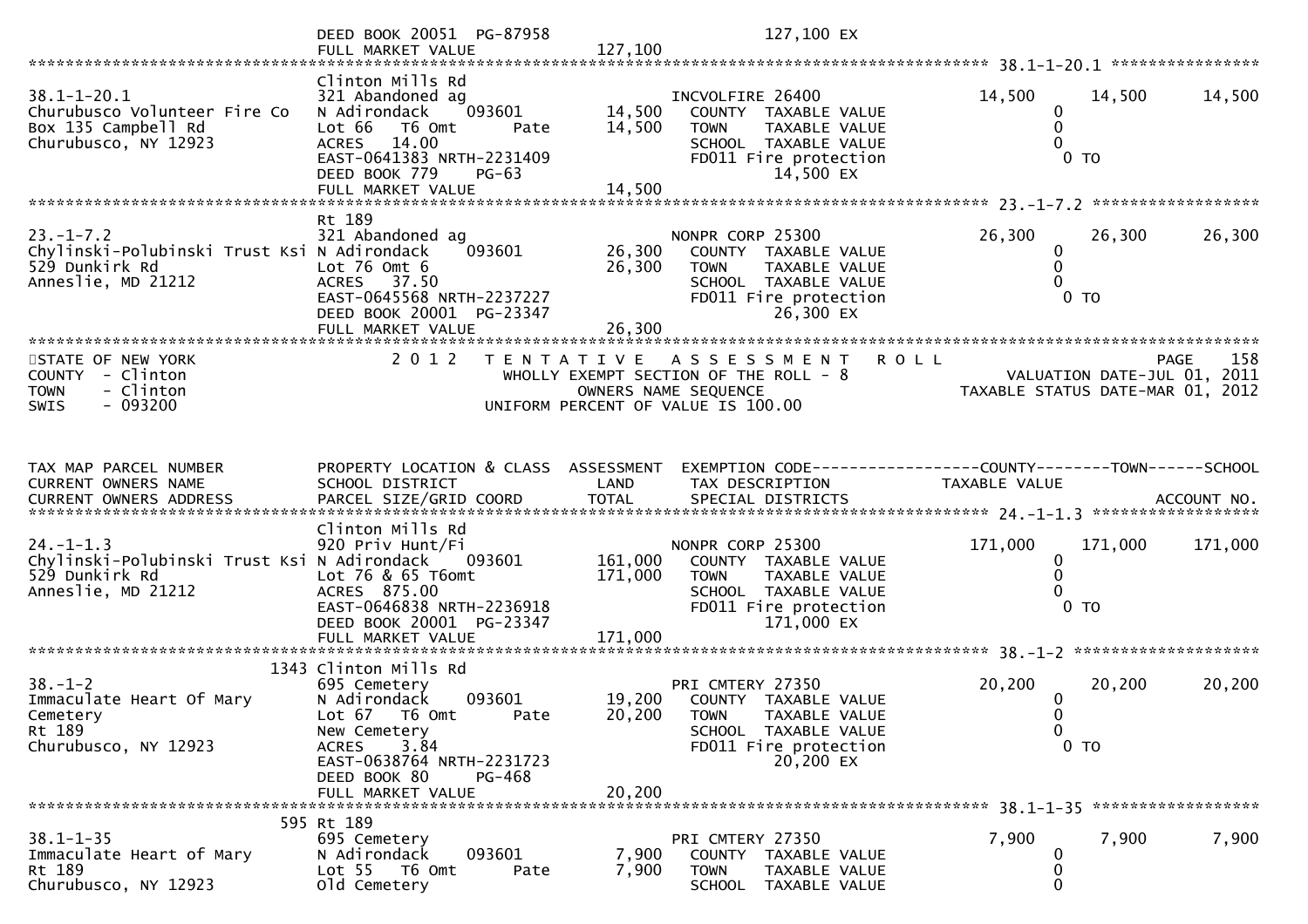|                                                                                                             | 1.57<br><b>ACRES</b><br>EAST-0639360 NRTH-2230586<br>DEED BOOK 35<br>PG-146                                                                                                                                |                             | FD011 Fire protection<br>7,900 EX                                                                                         | 0 <sub>T</sub>                                                  |                             |
|-------------------------------------------------------------------------------------------------------------|------------------------------------------------------------------------------------------------------------------------------------------------------------------------------------------------------------|-----------------------------|---------------------------------------------------------------------------------------------------------------------------|-----------------------------------------------------------------|-----------------------------|
|                                                                                                             |                                                                                                                                                                                                            |                             |                                                                                                                           |                                                                 |                             |
| 556-560 Rt 189<br>$38.1 - 1 - 36$<br>Immaculate Heart Of Mary<br>Rt 189<br>Churubusco, NY 12923             | 620 Religious<br>093601<br>N Adirondack<br>Lot 66<br>T6 Omt<br>Pate<br>ACRES 1.57<br>EAST-0639309 NRTH-2230910<br>DEED BOOK 205<br><b>PG-75</b><br>FULL MARKET VALUE                                       | 7,900<br>301,600<br>301,600 | NONPR RELI 25110<br>COUNTY TAXABLE VALUE<br><b>TOWN</b><br>TAXABLE VALUE<br>SCHOOL TAXABLE VALUE<br>FD011 Fire protection | 301,600<br>0<br>0<br>$\Omega$<br>90,000 TO                      | 301,600<br>301,600          |
|                                                                                                             |                                                                                                                                                                                                            |                             |                                                                                                                           |                                                                 |                             |
| $53. - 1 - 12.3$<br>Marble River LLC<br>808 Travis St ste 700<br>Houston, TX 77002<br>********************* | Lagree Rd<br>321 Abandoned ag<br>093601<br>N Adirondack<br>Lot 45 T6 Omt<br>Pate<br>ACRES 100.00<br>EAST-0646535 NRTH-2225222<br>DEED BOOK 20082 PG-19515<br>FULL MARKET VALUE<br>************************ | 21,700<br>21,700<br>21,700  | MUN INDDEV 18020<br>COUNTY TAXABLE VALUE<br>TAXABLE VALUE<br><b>TOWN</b><br>SCHOOL TAXABLE VALUE<br>FD011 Fire protection | 21,700<br>$\bf{0}$<br>0<br>$\Omega$<br>21,700 TO                | 21,700<br>21,700            |
| STATE OF NEW YORK                                                                                           | 2 0 1 2                                                                                                                                                                                                    |                             | TENTATIVE ASSESSMENT                                                                                                      | <b>ROLL</b>                                                     | 159<br>PAGE                 |
| COUNTY - Clinton<br>- Clinton<br><b>TOWN</b><br>$-093200$<br><b>SWIS</b>                                    |                                                                                                                                                                                                            |                             | WHOLLY EXEMPT SECTION OF THE ROLL - 8<br>OWNERS NAME SEQUENCE<br>UNIFORM PERCENT OF VALUE IS 100.00                       | VALUATION DATE-JUL 01, 2011<br>TAXABLE STATUS DATE-MAR 01, 2012 | VALUATION DATE-JUL 01, 2011 |
| TAX MAP PARCEL NUMBER                                                                                       | PROPERTY LOCATION & CLASS ASSESSMENT                                                                                                                                                                       |                             | EXEMPTION CODE------------------COUNTY--------TOWN------SCHOOL                                                            |                                                                 |                             |
| CURRENT OWNERS NAME                                                                                         | SCHOOL DISTRICT                                                                                                                                                                                            | LAND                        | TAX DESCRIPTION                                                                                                           | TAXABLE VALUE                                                   |                             |
|                                                                                                             | Rt 189                                                                                                                                                                                                     |                             |                                                                                                                           |                                                                 |                             |
| $53. - 1 - 13$<br>Marble River LLC<br>Attn: Horizon Wind Energy<br>808 Travis St<br>Houston, TX 77002       | 105 Vac farmland<br>093601<br>N Adirondack<br>Lot 46<br>T6 Omt<br>Pate<br>ACRES 212.40<br>EAST-0643904 NRTH-2224198<br>DEED BOOK 20072 PG-11248                                                            | 82,800<br>82,800            | MUN INDDEV 18020<br>COUNTY TAXABLE VALUE<br><b>TOWN</b><br>TAXABLE VALUE<br>SCHOOL TAXABLE VALUE<br>FD011 Fire protection | 82,800<br>0<br>0<br>$\Omega$<br>82,800 TO                       | 82,800<br>82,800            |
|                                                                                                             | FULL MARKET VALUE                                                                                                                                                                                          | 82,800                      |                                                                                                                           |                                                                 |                             |
|                                                                                                             | 174 Rt 189                                                                                                                                                                                                 |                             |                                                                                                                           |                                                                 |                             |
| $53. - 1 - 14$<br>Marble River LLC<br>808 Travis St Ste 700<br>Houston, TX 77002                            | 112 Dairy farm<br>093601<br>N Adirondack<br>Lot 46<br>T6 Omt<br>Pate                                                                                                                                       | 180,700<br>449,700          | MUN INDDEV 18020<br>COUNTY TAXABLE VALUE<br><b>TOWN</b><br>TAXABLE VALUE                                                  | 449,700 449,700<br>0<br>0<br>0                                  | 449,700                     |
|                                                                                                             | ACRES 432.50<br>EAST-0642347 NRTH-2220999<br>DEED BOOK 20082 PG-14331<br>FULL MARKET VALUE                                                                                                                 | 449,700                     | SCHOOL TAXABLE VALUE<br>FD011 Fire protection                                                                             | 449,700 TO                                                      |                             |
|                                                                                                             |                                                                                                                                                                                                            |                             |                                                                                                                           |                                                                 |                             |
| $68. - 1 - 16.2$                                                                                            | $214/216$ Patnode Rd<br>314 Rural vac<10                                                                                                                                                                   |                             | MUN INDDEV 18020                                                                                                          | 12,900                                                          | 12,900<br>12,900            |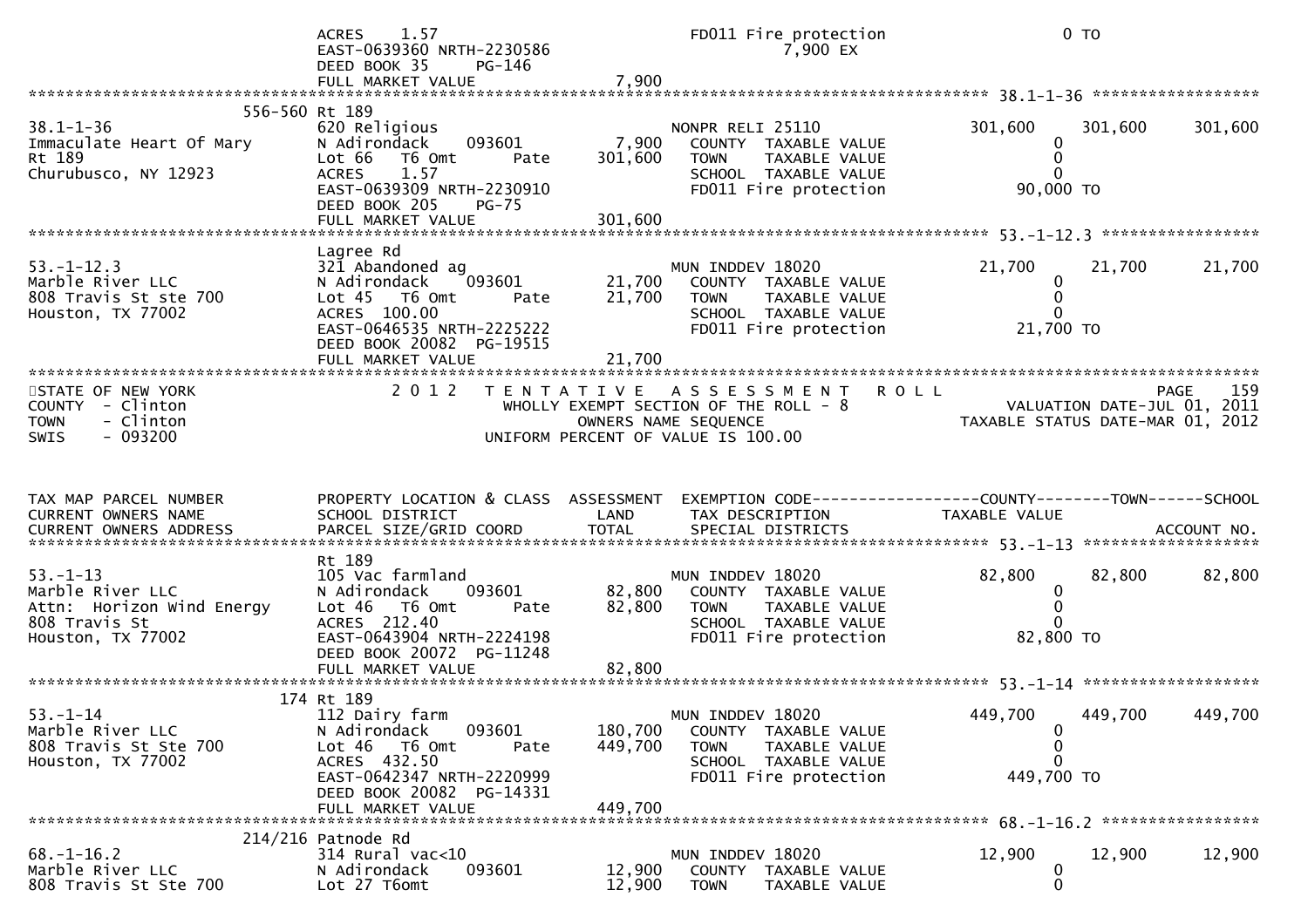| Houston, TX 77002                                                                                            | survey map 20082/18301<br>Survey Map 20102/33421<br>ACRES 10.85<br>EAST-0636571 NRTH-2207926<br>DEED BOOK 20102 PG-33422                                                                                                  |                             | SCHOOL TAXABLE VALUE<br>FD011 Fire protection                                                                                    | $\mathbf 0$<br>12,900 TO                                                      |                    |
|--------------------------------------------------------------------------------------------------------------|---------------------------------------------------------------------------------------------------------------------------------------------------------------------------------------------------------------------------|-----------------------------|----------------------------------------------------------------------------------------------------------------------------------|-------------------------------------------------------------------------------|--------------------|
|                                                                                                              |                                                                                                                                                                                                                           |                             |                                                                                                                                  |                                                                               |                    |
| $68. - 1 - 17.1$<br>Marble River LLC<br>808 Travis St Ste 700<br>Houston, TX 77002                           | Patnode Rd<br>321 Abandoned ag<br>093601<br>N Adirondack<br>Lot 27 T6 Omt<br>Pate<br>ACRES 44.20<br>EAST-0637139 NRTH-2210493<br>DEED BOOK 20112 PG-38454                                                                 | 26,300<br>26,300            | MUN INDDEV 18020<br>COUNTY TAXABLE VALUE<br>TAXABLE VALUE<br><b>TOWN</b><br>SCHOOL TAXABLE VALUE<br>FD011 Fire protection        | 26,300<br>26,300<br>$\mathbf 0$<br>$\mathbf{0}$<br>26,300 TO                  | 26,300             |
|                                                                                                              | 279 Lost Nation Rd                                                                                                                                                                                                        |                             |                                                                                                                                  |                                                                               |                    |
| $37. - 1 - 2.2 - 1$<br>Noble Environmental Power LLC Chateaugay 1<br>8 Railroad Ave Ste 8<br>Essex, CT 06426 | 877 Elc Pwr Othr<br>163401<br>Lot $69$ $\overline{76}$ Omt<br>Pate<br>Decosse, Dick Landowner<br>0.01<br>ACRES<br>EAST-0620007 NRTH-2230092<br>DEED BOOK 20051 PG-84393                                                   | 100<br>2000,000             | MUN INDDEV 18020<br>COUNTY TAXABLE VALUE<br>TAXABLE VALUE<br><b>TOWN</b><br>SCHOOL TAXABLE VALUE<br>FD011 Fire protection        | 2000,000<br>2000,000<br>2000,000 TO                                           | 2000,000           |
|                                                                                                              |                                                                                                                                                                                                                           |                             |                                                                                                                                  |                                                                               |                    |
| STATE OF NEW YORK<br>COUNTY - Clinton<br>- Clinton<br><b>TOWN</b><br>$-093200$<br><b>SWIS</b>                | 2 0 1 2                                                                                                                                                                                                                   |                             | TENTATIVE ASSESSMENT ROLL<br>WHOLLY EXEMPT SECTION OF THE ROLL - 8<br>OWNERS NAME SEQUENCE<br>UNIFORM PERCENT OF VALUE IS 100.00 | VALUATION DATE-JUL 01, 2011<br>TAXABLE STATUS DATE-MAR 01, 2012               | 160<br><b>PAGE</b> |
| TAX MAP PARCEL NUMBER<br>CURRENT OWNERS NAME                                                                 | PROPERTY LOCATION & CLASS ASSESSMENT<br>SCHOOL DISTRICT                                                                                                                                                                   | LAND                        | TAX DESCRIPTION                                                                                                                  | EXEMPTION CODE-----------------COUNTY-------TOWN------SCHOOL<br>TAXABLE VALUE |                    |
|                                                                                                              | 84 Estate Way                                                                                                                                                                                                             |                             |                                                                                                                                  |                                                                               |                    |
| $37. - 1 - 2.2 - 6$<br>Noble Environmental Power LLC Chateaugay 1<br>8 Railroad Ave Ste 8<br>Essex, CT 06426 | 877 Elc Pwr Othr<br>163401<br>Lot $69$ $\overline{76}$ Omt<br>Pate<br>Decosse, Dick Landowner<br>0.01<br><b>ACRES</b><br>EAST-0626645 NRTH-2230586<br>DEED BOOK 20051 PG-84393<br>FULL MARKET VALUE                       | 100<br>2000,000<br>2000,000 | MUN INDDEV 18020<br>COUNTY TAXABLE VALUE<br>TAXABLE VALUE<br>TOWN<br>SCHOOL TAXABLE VALUE<br>FD011 Fire protection               | 2000,000<br>2000,000<br>0<br>2000,000 TO                                      | 2000,000           |
|                                                                                                              |                                                                                                                                                                                                                           |                             |                                                                                                                                  |                                                                               |                    |
| $37. - 1 - 2.2 - 9$<br>Noble Environmental Power LLC<br>8 Railroad Ave Ste 8<br>Essex, CT 06426              | 57 Roses Way<br>877 Elc Pwr Othr<br>163401<br>Chateaugay 1<br>Lot 69<br>$T6$ Omt<br>Pate<br>Decosse, Dick Landowner<br>0.01<br><b>ACRES</b><br>EAST-0623227 NRTH-2229717<br>DEED BOOK 20051 PG-84393<br>FULL MARKET VALUE | 100<br>2000,000<br>2000,000 | MUN INDDEV 18020<br>COUNTY TAXABLE VALUE<br><b>TOWN</b><br>TAXABLE VALUE<br>SCHOOL TAXABLE VALUE<br>FD011 Fire protection        | 2000,000<br>2000,000<br>O<br>0<br>2000,000 TO                                 | 2000,000           |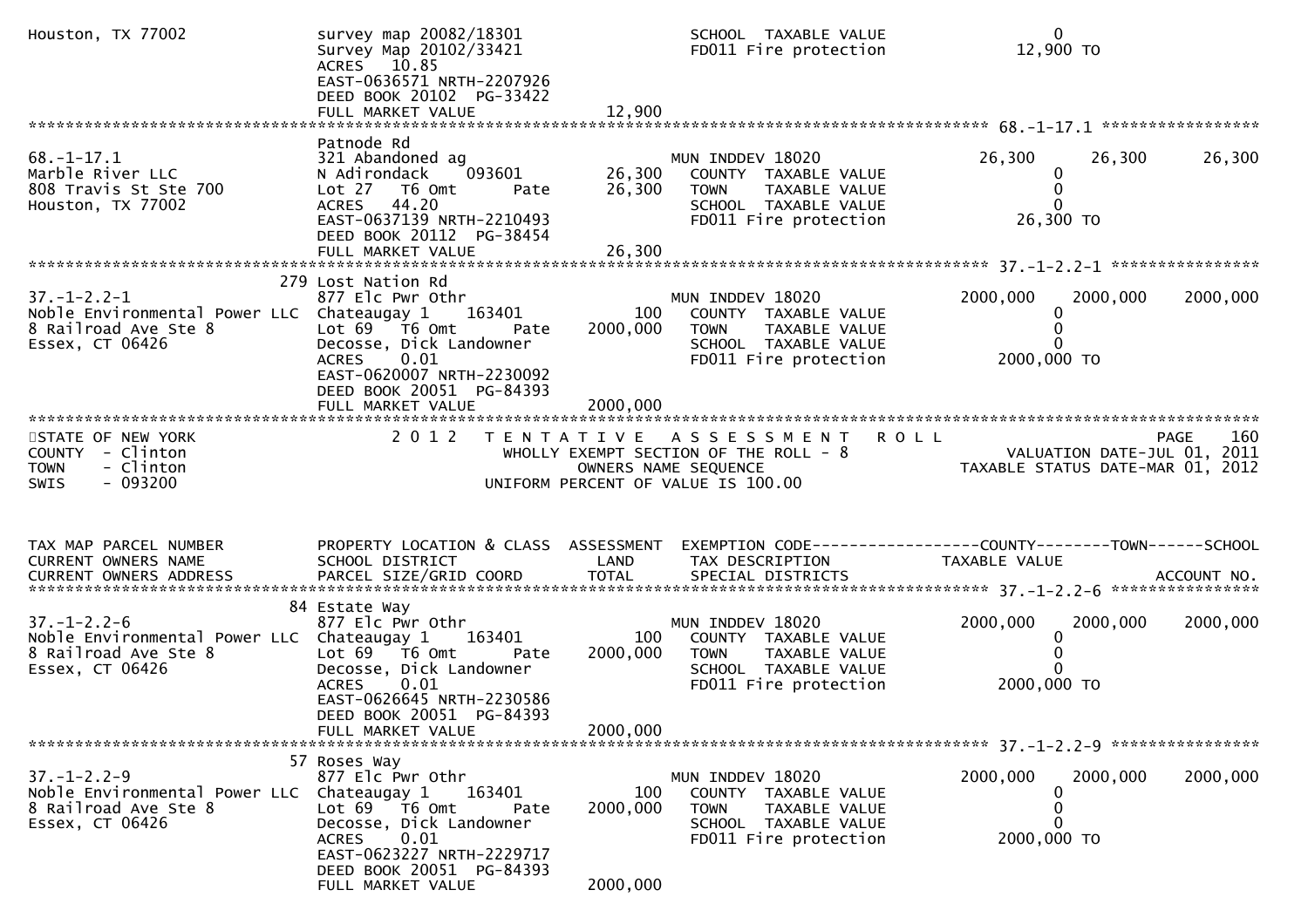| $37. - 1 - 21.1 - 102$<br>Noble Environmental Power LLC Chateaugay 1<br>8 Railroad Ave Ste 8<br>Essex, CT 06426     | 21 Estate Way<br>877 Elc Pwr Othr<br>163401<br>Lot 69 T6omt<br>Soucia Estate Landowner<br><b>ACRES</b><br>0.01<br>EAST-0628141 NRTH-2230370<br>DEED BOOK 20072 PG-1988 | 100<br>2000,000           | MUN INDDEV 18020<br>COUNTY TAXABLE VALUE<br><b>TOWN</b><br>TAXABLE VALUE<br>SCHOOL TAXABLE VALUE<br>FD011 Fire protection        | 2000,000<br>2000,000<br>0<br>0<br>2000,000 TO                                          | 2000,000 |
|---------------------------------------------------------------------------------------------------------------------|------------------------------------------------------------------------------------------------------------------------------------------------------------------------|---------------------------|----------------------------------------------------------------------------------------------------------------------------------|----------------------------------------------------------------------------------------|----------|
|                                                                                                                     | 84 Vernons Way                                                                                                                                                         |                           |                                                                                                                                  |                                                                                        |          |
| $37. - 1 - 23. - 7$<br>Noble Environmental Power LLC Chateaugay 1 163401<br>8 Railroad Ave Ste 8<br>Essex, CT 06426 | 877 Elc Pwr Othr<br>Lot 52 T6 Omt<br>Pate<br>Fayette, Vernon Landowner<br>0.01<br>ACRES<br>EAST-0620075 NRTH-2227804<br>DEED BOOK 245<br>PG-235                        | 2000,000                  | MUN INDDEV 18020<br>0 COUNTY TAXABLE VALUE<br><b>TOWN</b><br>TAXABLE VALUE<br>SCHOOL TAXABLE VALUE<br>FD011 Fire protection      | 2000,000<br>2000,000<br>0<br>0<br>2000,000 TO                                          | 2000,000 |
|                                                                                                                     |                                                                                                                                                                        |                           |                                                                                                                                  |                                                                                        |          |
| $37. - 1 - 23. - 8$<br>Noble Environmental Power LLC Chateaugay 1                                                   | 190 Barrys Way<br>877 Elc Pwr Othr<br>163401                                                                                                                           |                           | MUN INDDEV 18020<br>$\overline{0}$<br>COUNTY TAXABLE VALUE                                                                       | 2000,000<br>2000,000<br>0                                                              | 2000,000 |
| 8 Railroad Ave Ste 8<br>Essex, CT 06426                                                                             | Lot $52$ $\overline{76}$ Omt<br>Pate<br>Fayette, Vernon Landowner<br>0.01<br><b>ACRES</b><br>EAST-0626701 NRTH-2228409<br>DEED BOOK 245<br>PG-235                      | 2000,000                  | <b>TOWN</b><br>TAXABLE VALUE<br>SCHOOL TAXABLE VALUE<br>FD011 Fire protection                                                    | 0<br>2000,000 TO                                                                       |          |
|                                                                                                                     |                                                                                                                                                                        |                           |                                                                                                                                  |                                                                                        |          |
| STATE OF NEW YORK<br>COUNTY - Clinton<br>- Clinton<br><b>TOWN</b><br>$-093200$<br>SWIS                              |                                                                                                                                                                        |                           | 2012 TENTATIVE ASSESSMENT<br>WHOLLY EXEMPT SECTION OF THE ROLL - 8<br>OWNERS NAME SEQUENCE<br>UNIFORM PERCENT OF VALUE IS 100.00 | <b>ROLL</b><br>PAGE<br>VALUATION DATE-JUL 01, 2011<br>TAXABLE STATUS DATE-MAR 01, 2012 | 161      |
|                                                                                                                     |                                                                                                                                                                        |                           |                                                                                                                                  |                                                                                        |          |
| TAX MAP PARCEL NUMBER<br>CURRENT OWNERS NAME                                                                        | PROPERTY LOCATION & CLASS ASSESSMENT<br>SCHOOL DISTRICT                                                                                                                | <b>Example 12 DE LAND</b> | TAX DESCRIPTION                                                                                                                  | TAXABLE VALUE                                                                          |          |
|                                                                                                                     |                                                                                                                                                                        |                           |                                                                                                                                  |                                                                                        |          |
| $37. - 1 - 23. - 10$<br>Noble Environmental Power LLC Chateaugay 1<br>8 Railroad Ave Ste 8<br>Essex, CT 06426       | 180 Roses Way<br>877 Elc Pwr Othr<br>163401<br>Lot 52 T6 Omt<br>Pate<br>Fayette, Vernon Landowner<br>0.01<br>ACRES<br>EAST-0626103 NRTH-2229427                        | 2000,000                  | MUN INDDEV 18020<br>0<br>COUNTY TAXABLE VALUE<br>TAXABLE VALUE<br><b>TOWN</b><br>SCHOOL TAXABLE VALUE<br>FD011 Fire protection   | 2000,000<br>2000,000<br>$\Omega$<br>0<br>$\Omega$<br>2000,000 TO                       | 2000,000 |
|                                                                                                                     | DEED BOOK 245<br><b>PG-235</b>                                                                                                                                         |                           |                                                                                                                                  |                                                                                        |          |
|                                                                                                                     | FULL MARKET VALUE                                                                                                                                                      | 2000,000                  |                                                                                                                                  |                                                                                        |          |
|                                                                                                                     | 156 Rutland Way                                                                                                                                                        |                           |                                                                                                                                  |                                                                                        |          |
| $37. - 1 - 23. - 69$<br>Noble Environmental Power LLC Chateaugay 1<br>8 Railroad Ave Ste 8                          | 877 Elc Pwr Othr<br>163401<br>Lot 52 T6 Omt<br>Pate                                                                                                                    | 0<br>2000,000             | MUN INDDEV 18020<br>COUNTY TAXABLE VALUE<br><b>TOWN</b><br>TAXABLE VALUE                                                         | 2000,000<br>2000,000<br>0<br>0                                                         | 2000,000 |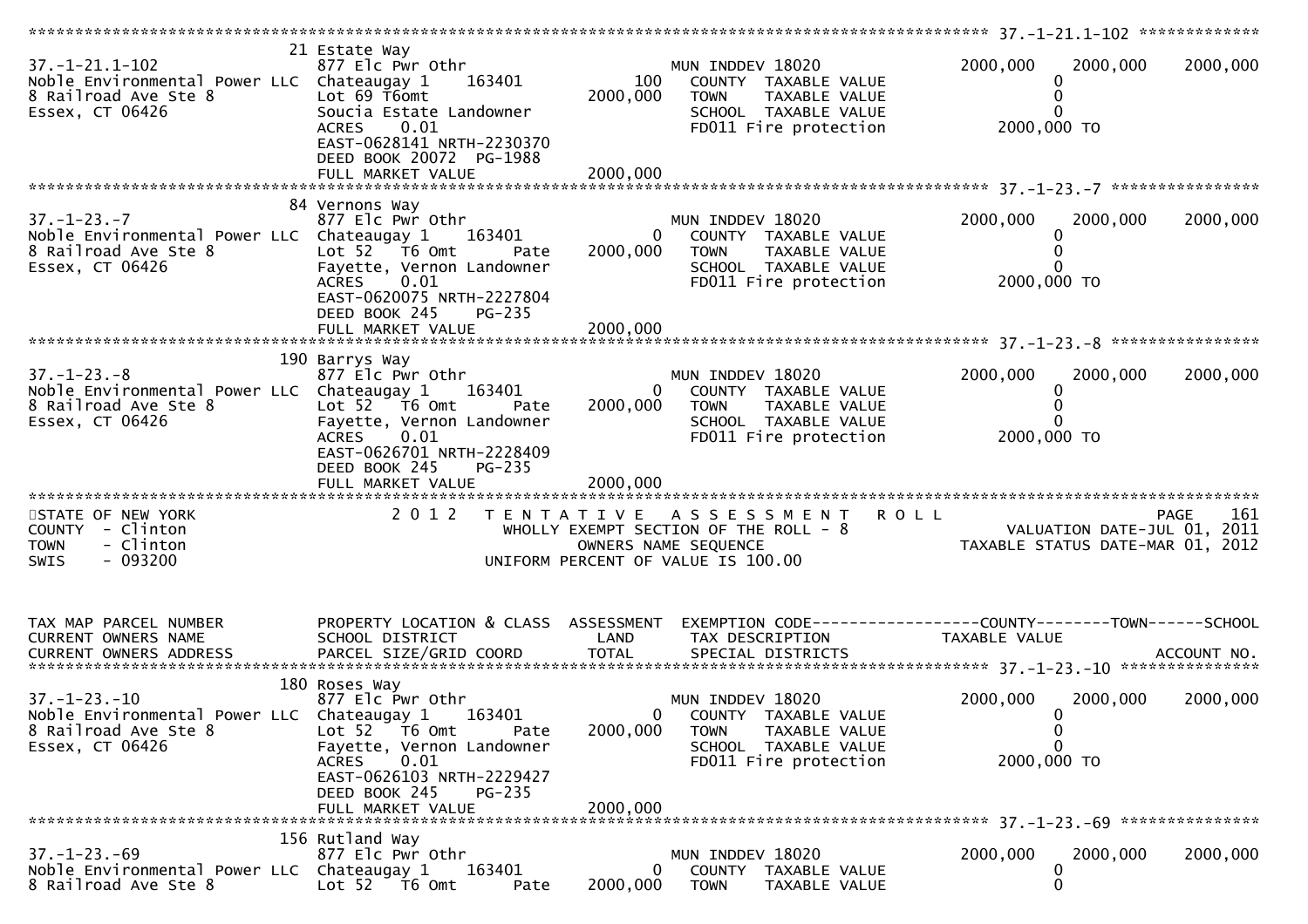| Essex, CT 06426                                                                                                | Fayette, Vernon Landowner<br>ACRES 0.01<br>EAST-0626098 NRTH-2227018<br>DEED BOOK 245<br>PG-235<br>FULL MARKET VALUE                                                                                                          | 2000,000                  | SCHOOL TAXABLE VALUE<br>FD011 Fire protection                                                                                         | $\mathbf{0}$<br>2000,000 TO                                                   |             |
|----------------------------------------------------------------------------------------------------------------|-------------------------------------------------------------------------------------------------------------------------------------------------------------------------------------------------------------------------------|---------------------------|---------------------------------------------------------------------------------------------------------------------------------------|-------------------------------------------------------------------------------|-------------|
|                                                                                                                | 131 Roses Way                                                                                                                                                                                                                 |                           |                                                                                                                                       |                                                                               |             |
| $37. - 1 - 23. - 70$<br>Noble Environmental Power LLC Chateaugay 1<br>8 Railroad Ave Ste 8<br>Essex, CT 06426  | 877 Elc Pwr Othr<br>163401<br>Lot 52 T6 Omt<br>Pate<br>Fayette, Vernon Landowner<br>0.01<br>ACRES<br>EAST-0624841 NRTH-2229655                                                                                                | 2000,000                  | MUN INDDEV 18020<br>0<br>COUNTY TAXABLE VALUE<br><b>TOWN</b><br>TAXABLE VALUE<br>SCHOOL TAXABLE VALUE<br>FD011 Fire protection        | 2000,000<br>2000,000<br>0<br>2000,000 TO                                      | 2000,000    |
|                                                                                                                | DEED BOOK 245<br>PG-235                                                                                                                                                                                                       |                           |                                                                                                                                       |                                                                               |             |
|                                                                                                                | 155 Rutland Way                                                                                                                                                                                                               |                           |                                                                                                                                       |                                                                               |             |
| $37. - 1 - 24.1 - 17$<br>Noble Environmental Power LLC Chateaugay 1<br>8 Railroad Ave Ste 8<br>Essex, CT 06426 | 877 Elc Pwr Othr<br>163401<br>Lot $515\overline{2}$ T6 Omt<br>Pate<br>Decosse, Richard Landowne                                                                                                                               | 2000,000                  | MUN INDDEV 18020<br>0 COUNTY TAXABLE VALUE<br><b>TOWN</b><br>TAXABLE VALUE<br>SCHOOL TAXABLE VALUE                                    | 2000,000<br>2000,000                                                          | 2000,000    |
|                                                                                                                | 0.01<br>ACRES<br>EAST-0625089 NRTH-2226667<br>DEED BOOK 20051 PG-81579                                                                                                                                                        |                           | FD011 Fire protection                                                                                                                 | 2000,000 TO                                                                   |             |
|                                                                                                                |                                                                                                                                                                                                                               |                           |                                                                                                                                       |                                                                               |             |
| $37. - 1 - 24.1 - 60$<br>Noble Environmental Power LLC Chateaugay 1<br>8 Railroad Ave Ste 8<br>Essex, CT 06426 | 138 Barrys Way<br>877 Elc Pwr Othr<br>163401<br>Lot $5152$ T6 Omt<br>Pate<br>Decosse, Dick Landowner<br>0.01<br>ACRES<br>EAST-0625455 NRTH-2228092<br>DEED BOOK 20051 PG-81579<br>FULL MARKET VALUE                           | 2000,000<br>2000,000      | MUN INDDEV 18020<br>0<br>COUNTY TAXABLE VALUE<br>TAXABLE VALUE<br><b>TOWN</b><br>SCHOOL TAXABLE VALUE<br>FD011 Fire protection        | 2000,000<br>2000,000<br>2000,000 TO                                           | 2000,000    |
|                                                                                                                |                                                                                                                                                                                                                               |                           |                                                                                                                                       |                                                                               |             |
| STATE OF NEW YORK<br>COUNTY - Clinton<br>- Clinton<br><b>TOWN</b><br>$-093200$<br>SWIS                         |                                                                                                                                                                                                                               |                           | 2012 TENTATIVE ASSESSMENT ROLL<br>WHOLLY EXEMPT SECTION OF THE ROLL - 8<br>OWNERS NAME SEQUENCE<br>UNIFORM PERCENT OF VALUE IS 100.00 | VALUATION DATE-JUL 01, 2011<br>TAXABLE STATUS DATE-MAR 01, 2012               | 162<br>PAGE |
| TAX MAP PARCEL NUMBER<br>CURRENT OWNERS NAME<br><b>CURRENT OWNERS ADDRESS</b>                                  | PROPERTY LOCATION & CLASS ASSESSMENT<br>SCHOOL DISTRICT<br>PARCEL SIZE/GRID COORD                                                                                                                                             | LAND<br><b>TOTAL</b>      | TAX DESCRIPTION<br>SPECIAL DISTRICTS                                                                                                  | EXEMPTION CODE-----------------COUNTY-------TOWN------SCHOOL<br>TAXABLE VALUE | ACCOUNT NO. |
| $37. - 1 - 24.1 - 61$<br>Noble Environmental Power LLC<br>8 Railroad Ave Ste 8<br>Essex, CT 06426              | 61 Lost Nation Rd<br>877 Elc Pwr Othr<br>163401<br>Chateaugay 1<br>Lot 5152 T6 Omt<br>Pate<br>Decosse, Richard Landowne<br>0.01<br><b>ACRES</b><br>EAST-0621900 NRTH-2224675<br>DEED BOOK 20051 PG-81579<br>FULL MARKET VALUE | 0<br>2000,000<br>2000,000 | MUN INDDEV 18020<br>COUNTY<br>TAXABLE VALUE<br>TAXABLE VALUE<br><b>TOWN</b><br>SCHOOL TAXABLE VALUE<br>FD011 Fire protection          | 2000,000<br>2000,000<br>0<br>0<br>2000,000 TO                                 | 2000,000    |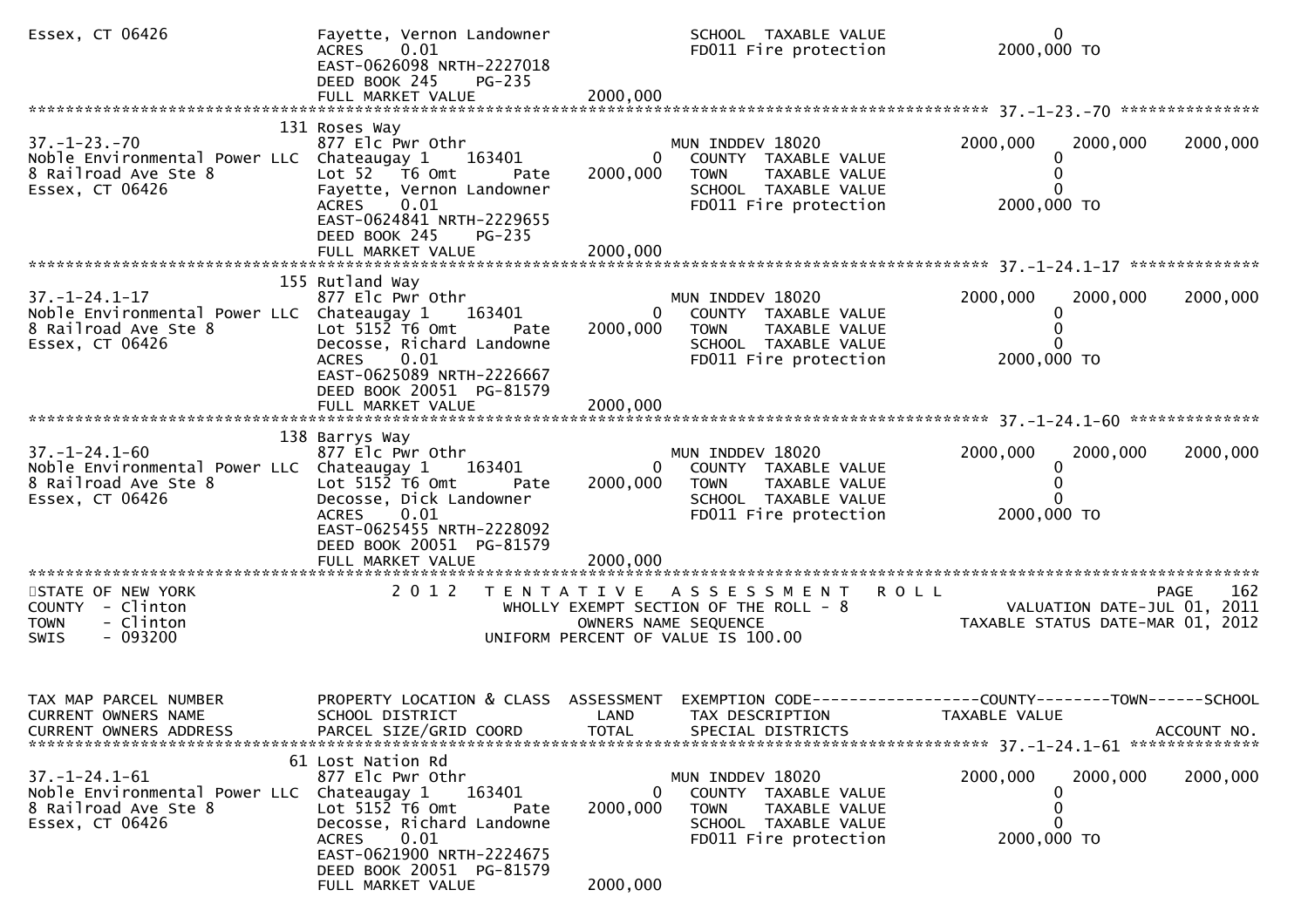| $37. - 1 - 25. - 62$<br>Noble Environmental Power LLC Chateaugay 1<br>8 Railroad Ave Ste 8<br>Essex, CT 06426  | 26 Barrys Way<br>877 Elc Pwr Othr<br>163401<br>Lot $52$ $\overline{76}$ Omt<br>Pate<br>Brown, Barry Landowner<br>$0.\overline{01}$<br><b>ACRES</b><br>EAST-0622727 NRTH-2228473<br>DEED BOOK 444<br>PG-19 | $\overline{0}$<br>2000,000 | MUN INDDEV 18020<br>COUNTY TAXABLE VALUE<br><b>TOWN</b><br>TAXABLE VALUE<br>SCHOOL TAXABLE VALUE<br>FD011 Fire protection  | 2000,000<br>2000,000 TO                    | 2000,000<br>0                    | 2000,000           |
|----------------------------------------------------------------------------------------------------------------|-----------------------------------------------------------------------------------------------------------------------------------------------------------------------------------------------------------|----------------------------|----------------------------------------------------------------------------------------------------------------------------|--------------------------------------------|----------------------------------|--------------------|
|                                                                                                                | 78 Barrys Way                                                                                                                                                                                             |                            |                                                                                                                            |                                            |                                  |                    |
| $37. - 1 - 25. - 101$<br>Noble Environmental Power LLC Chateaugay 1<br>8 Railroad Ave Ste 8<br>Essex, CT 06426 | 877 Elc Pwr Othr<br>163401<br>Lot 52 76 0mt<br>Pate<br>Brown, Barry Landowner<br>0.01<br><b>ACRES</b><br>EAST-0624103 NRTH-2228599<br>DEED BOOK 444<br>$PG-19$                                            | 0<br>2000,000              | MUN INDDEV 18020<br>COUNTY TAXABLE VALUE<br><b>TOWN</b><br>TAXABLE VALUE<br>SCHOOL TAXABLE VALUE<br>FD011 Fire protection  | 2000,000<br>2000,000 TO                    | 2000,000<br>0                    | 2000,000           |
|                                                                                                                | FULL MARKET VALUE                                                                                                                                                                                         | 2000,000                   |                                                                                                                            |                                            |                                  |                    |
| $51. - 1 - 1.2 - 5$<br>Noble Environmental Power LLC Chateaugay 1<br>8 Railroad Ave Ste 8                      | 139 DonRetta Way<br>877 Elc Pwr Othr<br>163401<br>Lot 50 $\&$ 51 T6omt                                                                                                                                    | $\overline{0}$<br>2000,000 | MUN INDDEV 18020<br>COUNTY TAXABLE VALUE<br><b>TOWN</b><br>TAXABLE VALUE                                                   | 2000,000                                   | 2000,000<br>0                    | 2000,000           |
| Essex, CT 06426                                                                                                | Fowler, Donald Landowner<br>ACRES 0.01<br>EAST-0620609 NRTH-2224568<br>DEED BOOK 20001 PG-26479<br>FULL MARKET VALUE                                                                                      | 2000,000                   | SCHOOL TAXABLE VALUE<br>FD011 Fire protection                                                                              | 2000,000 TO                                |                                  |                    |
|                                                                                                                | 58 DonRetta Way                                                                                                                                                                                           |                            |                                                                                                                            |                                            |                                  |                    |
| $51. - 1 - 1.2 - 47$<br>Noble Environmental Power LLC Chateaugay 1<br>8 Railroad Ave Ste 8<br>Essex, CT 06426  | 877 Elc Pwr Othr<br>163401<br>Lot 50 $\&$ 51 T6omt<br>Fowler, Donald Landowner<br><b>ACRES</b><br>0.01<br>EAST-0620387 NRTH-2225698<br>DEED BOOK 20001 PG-26479                                           | $\overline{0}$<br>2000,000 | MUN INDDEV 18020<br>COUNTY TAXABLE VALUE<br><b>TOWN</b><br>TAXABLE VALUE<br>SCHOOL TAXABLE VALUE<br>FD011 Fire protection  | 2000,000<br>2000,000 TO                    | 2000,000<br>0                    | 2000,000           |
|                                                                                                                | FULL MARKET VALUE                                                                                                                                                                                         | 2000,000                   |                                                                                                                            |                                            |                                  |                    |
| STATE OF NEW YORK<br>COUNTY - Clinton<br>- Clinton<br><b>TOWN</b><br>$-093200$<br>SWIS                         | 2 0 1 2<br>T E N T A T I V E                                                                                                                                                                              |                            | A S S E S S M E N T<br>WHOLLY EXEMPT SECTION OF THE ROLL - 8<br>OWNERS NAME SEQUENCE<br>UNIFORM PERCENT OF VALUE IS 100.00 | <b>ROLL</b><br>VALUATION DATE-JUL 01, 2011 | TAXABLE STATUS DATE-MAR 01, 2012 | 163<br><b>PAGE</b> |
| TAX MAP PARCEL NUMBER<br>CURRENT OWNERS NAME<br>CURRENT OWNERS ADDRESS                                         | PROPERTY LOCATION & CLASS ASSESSMENT<br>SCHOOL DISTRICT<br>PARCEL SIZE/GRID COORD                                                                                                                         | LAND<br><b>TOTAL</b>       | EXEMPTION CODE------------------COUNTY--------TOWN------SCHOOL<br>TAX DESCRIPTION<br>SPECIAL DISTRICTS                     | TAXABLE VALUE                              |                                  | ACCOUNT NO.        |
| $51. - 1 - 1.2 - 65$<br>Noble Environmental Power LLC<br>8 Railroad Ave Ste 8                                  | 36 DonRetta Way<br>877 Elc Pwr Othr<br>163401<br>Chateaugay 1<br>Lot 50 & 51 T6omt                                                                                                                        | 0<br>2000,000              | MUN INDDEV 18020<br><b>COUNTY</b><br>TAXABLE VALUE<br><b>TOWN</b><br>TAXABLE VALUE                                         | 2000,000                                   | 2000,000<br>0<br>0               | 2000,000           |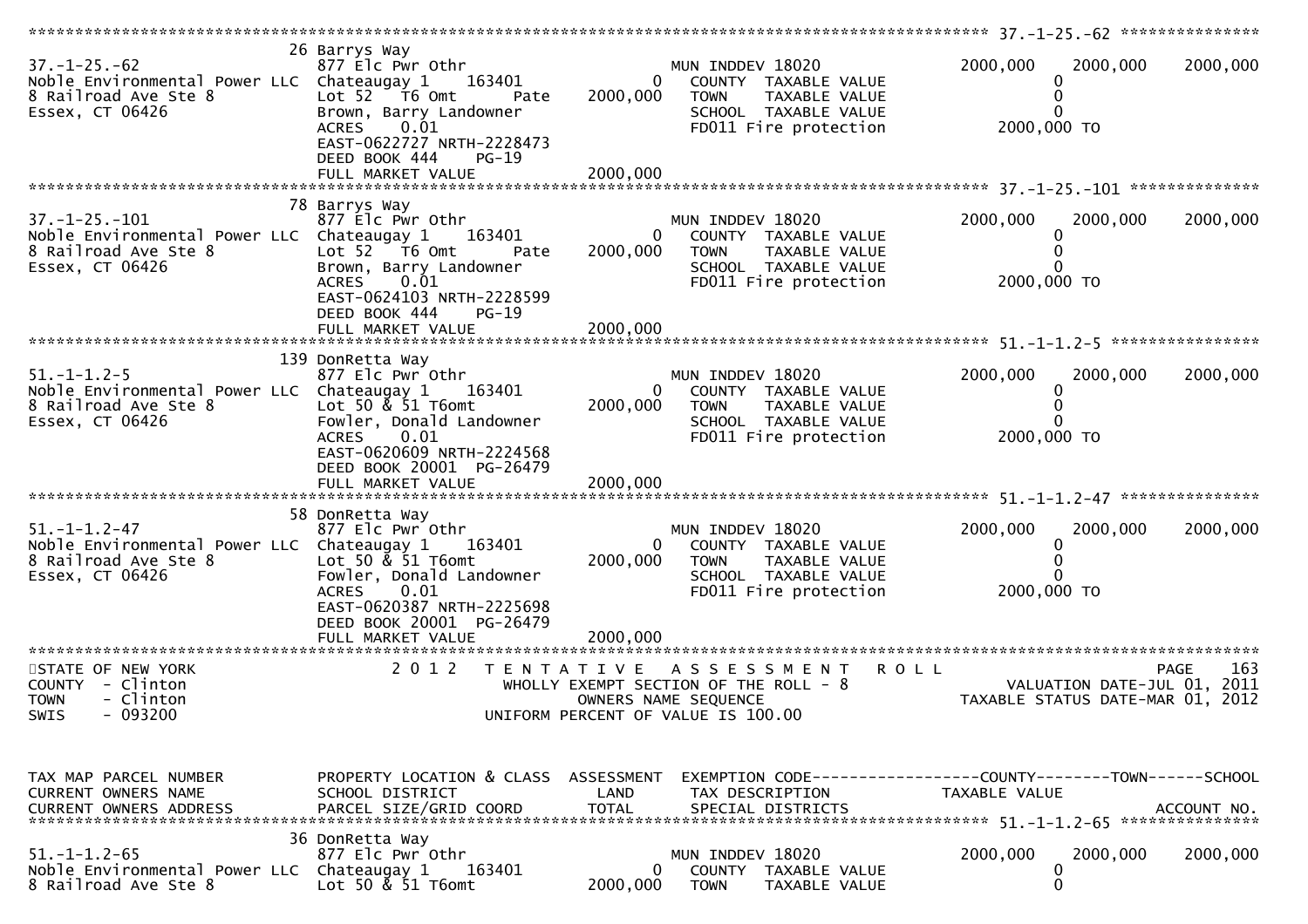| Essex, CT 06426                                                                                                 | Fowler, Donald Landowner<br>ACRES 0.01<br>EAST-0621475 NRTH-2226542<br>DEED BOOK 20001 PG-26479                                                                                  |                                    | SCHOOL TAXABLE VALUE<br>FD011 Fire protection                                                                                      | $\mathbf 0$<br>2000,000 TO                                                            |                    |
|-----------------------------------------------------------------------------------------------------------------|----------------------------------------------------------------------------------------------------------------------------------------------------------------------------------|------------------------------------|------------------------------------------------------------------------------------------------------------------------------------|---------------------------------------------------------------------------------------|--------------------|
|                                                                                                                 |                                                                                                                                                                                  |                                    |                                                                                                                                    |                                                                                       |                    |
| $51. - 1 - 1.2 - 66$<br>Noble Environmental Power LLC Chateaugay 1<br>8 Railroad Ave Ste 8<br>Essex, CT 06426   | 969 Ryan Rd<br>877 Elc Pwr Othr<br>163401<br>Lot 50 $\&$ 51 T6omt<br>Fowler, Donald Landowner<br>0.01<br><b>ACRES</b><br>EAST-0622027 NRTH-2221816                               | 2000,000                           | MUN INDDEV 18020<br>COUNTY TAXABLE VALUE<br><b>TOWN</b><br>TAXABLE VALUE<br>SCHOOL TAXABLE VALUE<br>FD011 Fire protection          | 2000,000<br>2000,000<br>0<br>$\Omega$<br>0<br>2000,000 TO                             | 2000,000           |
|                                                                                                                 | DEED BOOK 20001 PG-26479                                                                                                                                                         |                                    |                                                                                                                                    |                                                                                       |                    |
| $51. -1 - 1.2 - 112$<br>Noble Environmental Power LLC Chateaugay 1<br>8 Railroad Ave Ste 8<br>Essex, CT 06426   | 140 Cole Way<br>877 Elc Pwr Othr<br>163401<br>Lot 50 & 51 T6omt<br>Fowler, Donald Landowner<br>0.01<br><b>ACRES</b><br>EAST-0621116 NRTH-2220985                                 | 2000,000                           | MUN INDDEV 18020<br>0<br>COUNTY TAXABLE VALUE<br><b>TOWN</b><br>TAXABLE VALUE<br>SCHOOL TAXABLE VALUE<br>FD011 Fire protection     | 2000,000<br>2000,000<br>0<br>0<br>2000,000 TO                                         | 2000,000           |
|                                                                                                                 | DEED BOOK 20001 PG-26479                                                                                                                                                         |                                    |                                                                                                                                    |                                                                                       |                    |
| $51. - 1 - 5.41 - 104$<br>Noble Environmental Power LLC Chateaugay 1<br>8 Railroad Ave Ste 8<br>Essex, CT 06426 | 35 Isabel Way<br>877 Elc Pwr Othr<br>163401<br>Lot 50 T6omt Patent<br>St Lawrence Dairy Landown<br><b>ACRES</b><br>0.01<br>EAST-0618853 NRTH-2220178<br>DEED BOOK 20051 PG-81307 | 2000,000                           | MUN INDDEV 18020<br>COUNTY TAXABLE VALUE<br>0<br>TAXABLE VALUE<br><b>TOWN</b><br>SCHOOL TAXABLE VALUE<br>FD011 Fire protection     | 2000,000<br>2000,000<br>0<br>0<br>2000,000 TO                                         | 2000,000           |
|                                                                                                                 |                                                                                                                                                                                  |                                    |                                                                                                                                    |                                                                                       |                    |
| $51. - 1 - 11.1 - 42$<br>Noble Environmental Power LLC Chateaugay 1<br>8 Railroad Ave Ste 8<br>Essex, CT 06426  | 97 Cole Way<br>877 Elc Pwr Othr<br>163401<br>Lot 50 T6 Omt<br>Pate<br>Cole, Gertrude Landowner<br>0.01<br><b>ACRES</b><br>EAST-0621599 NRTH-2220063<br>DEED BOOK 20011 PG-31882  | 2000,000                           | MUN INDDEV 18020<br>COUNTY TAXABLE VALUE<br><b>TOWN</b><br>TAXABLE VALUE<br>SCHOOL TAXABLE VALUE<br>FD011 Fire protection          | 2000,000<br>2000,000<br>0<br>2000,000 TO                                              | 2000,000           |
|                                                                                                                 | FULL MARKET VALUE                                                                                                                                                                | 2000,000                           |                                                                                                                                    |                                                                                       |                    |
| STATE OF NEW YORK<br>- Clinton<br><b>COUNTY</b><br>- Clinton<br><b>TOWN</b><br>$-093200$<br><b>SWIS</b>         |                                                                                                                                                                                  |                                    | 2012 TENTATIVE ASSESSMENT<br>WHOLLY EXEMPT SECTION OF THE ROLL - $8$<br>OWNERS NAME SEQUENCE<br>UNIFORM PERCENT OF VALUE IS 100.00 | R O L L<br>VALUATION DATE-JUL 01, 2011<br>TAXABLE STATUS DATE-MAR 01, 2012            | 164<br><b>PAGE</b> |
| TAX MAP PARCEL NUMBER<br>CURRENT OWNERS NAME<br>CURRENT OWNERS ADDRESS                                          | PROPERTY LOCATION & CLASS<br>SCHOOL DISTRICT<br>PARCEL SIZE/GRID COORD                                                                                                           | ASSESSMENT<br>LAND<br><b>TOTAL</b> | TAX DESCRIPTION<br>SPECIAL DISTRICTS                                                                                               | EXEMPTION        CODE------------------COUNTY-------TOWN------SCHOOL<br>TAXABLE VALUE | ACCOUNT NO.        |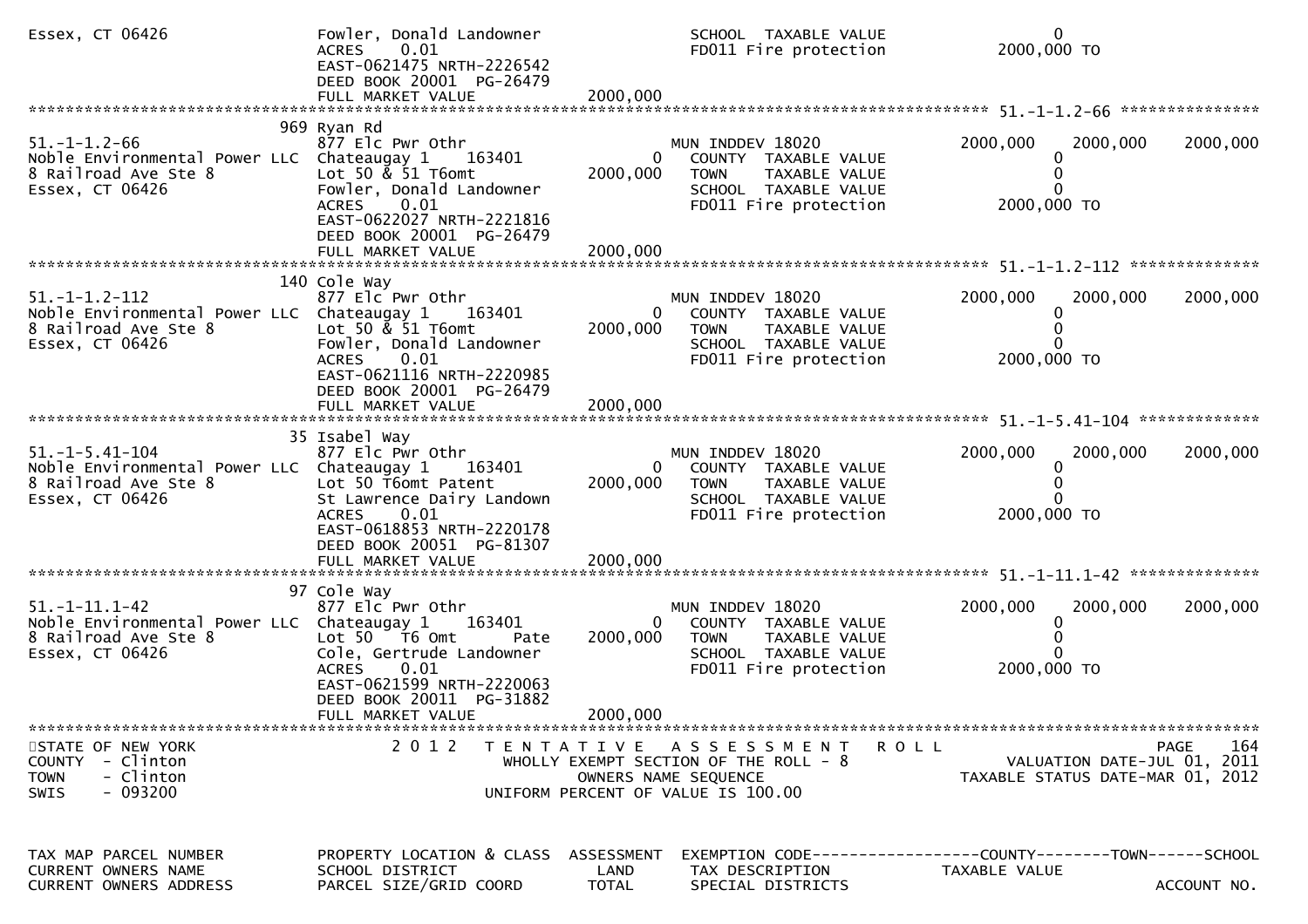| $51. - 1 - 11.1 - 63$<br>Noble Environmental Power LLC Chateaugay 1<br>8 Railroad Ave Ste 8<br>Essex, CT 06426 | 53 Cole Way<br>877 Elc Pwr Othr<br>163401<br>Lot $50$ $\overline{76}$ Omt<br>Pate<br>Cole, Gertrude Landowner<br>0.01<br><b>ACRES</b><br>EAST-0621980 NRTH-2219063<br>DEED BOOK 20011 PG-31882<br>FULL MARKET VALUE | $\overline{0}$<br>2000,000<br>2000,000 | MUN INDDEV 18020<br>COUNTY TAXABLE VALUE<br><b>TOWN</b><br>TAXABLE VALUE<br>SCHOOL TAXABLE VALUE<br>FD011 Fire protection   | 2000,000<br>2000,000<br>0<br>0<br>2000,000 TO                                  | 2000,000           |
|----------------------------------------------------------------------------------------------------------------|---------------------------------------------------------------------------------------------------------------------------------------------------------------------------------------------------------------------|----------------------------------------|-----------------------------------------------------------------------------------------------------------------------------|--------------------------------------------------------------------------------|--------------------|
|                                                                                                                | 49 Cole Way                                                                                                                                                                                                         |                                        |                                                                                                                             |                                                                                |                    |
| $51. -1 - 11.1 - 64$<br>Noble Environmental Power LLC Chateaugay 1<br>8 Railroad Ave Ste 8<br>Essex, CT 06426  | 877 Elc Pwr Othr<br>163401<br>Lot 50 T6 Omt<br>Pate<br>Cole, Gertrude Landowner<br>ACRES<br>0.01<br>EAST-0622138 NRTH-2218051<br>DEED BOOK 20011 PG-31882                                                           | $\bf{0}$<br>2000,000                   | MUN INDDEV 18020<br>COUNTY TAXABLE VALUE<br><b>TOWN</b><br>TAXABLE VALUE<br>SCHOOL TAXABLE VALUE<br>FD011 Fire protection   | 2000,000<br>2000,000<br>0<br>0<br>2000,000 TO                                  | 2000,000           |
|                                                                                                                |                                                                                                                                                                                                                     |                                        |                                                                                                                             |                                                                                |                    |
| $51. -1 - 11.2 - 111$<br>Noble Environmental Power LLC Chateaugay 1<br>8 Railroad Ave Ste 8<br>Essex, CT 06426 | 75 Quirke Way<br>877 Elc Pwr Othr<br>163401<br>Lot $50 - 76$ Omt<br>Pate<br>Grenier, John Landowner<br><b>ACRES</b><br>0.01<br>EAST-0624339 NRTH-2220000<br>DEED BOOK 871<br>PG-198                                 | $\overline{0}$<br>2000,000             | MUN INDDEV 18020<br>COUNTY TAXABLE VALUE<br><b>TOWN</b><br>TAXABLE VALUE<br>SCHOOL TAXABLE VALUE<br>FD011 Fire protection   | 2000,000<br>2000,000<br>0<br>0<br>2000,000 TO                                  | 2000,000           |
|                                                                                                                | 706 County Line Rd                                                                                                                                                                                                  |                                        |                                                                                                                             |                                                                                |                    |
| $51. - 1 - 12. - 15$<br>Noble Environmental Power LLC Chateaugay 1<br>8 Railroad Ave Ste 8<br>Essex, CT 06426  | 877 Elc Pwr Othr<br>163401<br>Lot $50$ $\overline{16}$ Omt<br>Pate<br>St Lawrence Dairy Landown<br>164 A<br>0.01<br><b>ACRES</b><br>EAST-0619062 NRTH-2218441<br>DEED BOOK 20031 PG-64922                           | $\overline{0}$<br>2000,000             | MUN INDDEV 18020<br>COUNTY TAXABLE VALUE<br><b>TOWN</b><br>TAXABLE VALUE<br>SCHOOL TAXABLE VALUE<br>FD011 Fire protection   | 2000,000<br>2000,000<br>0<br>0<br>2000,000 TO                                  | 2000,000           |
|                                                                                                                |                                                                                                                                                                                                                     |                                        |                                                                                                                             |                                                                                |                    |
| STATE OF NEW YORK<br>COUNTY - Clinton<br>- Clinton<br><b>TOWN</b><br>SWIS<br>- 093200                          | 2 0 1 2                                                                                                                                                                                                             |                                        | TENTATIVE ASSESSMENT<br>WHOLLY EXEMPT SECTION OF THE ROLL - 8<br>OWNERS NAME SEQUENCE<br>UNIFORM PERCENT OF VALUE IS 100.00 | <b>ROLL</b><br>VALUATION DATE-JUL 01, 2011<br>TAXABLE STATUS DATE-MAR 01, 2012 | 165<br><b>PAGE</b> |
| TAX MAP PARCEL NUMBER<br>CURRENT OWNERS NAME<br>CURRENT OWNERS ADDRESS                                         | PROPERTY LOCATION & CLASS ASSESSMENT<br>SCHOOL DISTRICT<br>PARCEL SIZE/GRID COORD                                                                                                                                   | LAND<br><b>TOTAL</b>                   | TAX DESCRIPTION<br>SPECIAL DISTRICTS                                                                                        | EXEMPTION CODE-----------------COUNTY-------TOWN------SCHOOL<br>TAXABLE VALUE  | ACCOUNT NO.        |
| $51. - 1 - 12. - 39$<br>Noble Environmental Power LLC Chateaugay 1                                             | 21 Sophia Way<br>877 Elc Pwr Othr<br>163401                                                                                                                                                                         |                                        | MUN INDDEV 18020<br>COUNTY TAXABLE VALUE                                                                                    | 2000,000<br>2000,000<br>$\mathbf{0}$                                           | 2000,000           |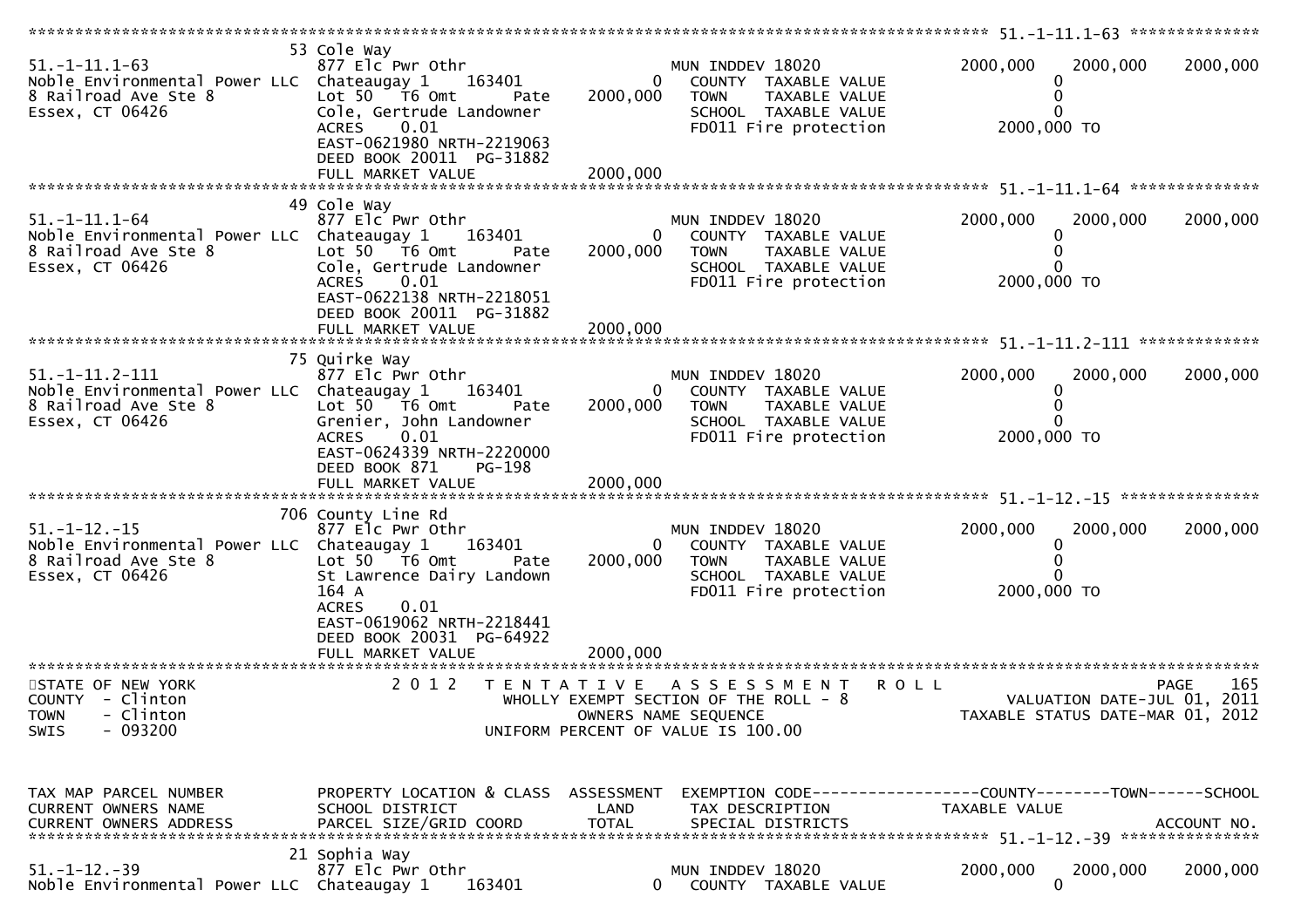| 8 Railroad Ave Ste 8<br>Essex, CT 06426                                                                        | T6 Omt<br>Lot 50<br>Pate<br>St Lawrence Dairy Landown<br>164 A<br>0.01<br><b>ACRES</b><br>EAST-0618969 NRTH-2217198<br>DEED BOOK 20031 PG-64922                                             | 2000,000                 | TAXABLE VALUE<br><b>TOWN</b><br>SCHOOL TAXABLE VALUE<br>FD011 Fire protection                                              | $\mathbf 0$<br>$\Omega$<br>2000,000 TO                                                               |
|----------------------------------------------------------------------------------------------------------------|---------------------------------------------------------------------------------------------------------------------------------------------------------------------------------------------|--------------------------|----------------------------------------------------------------------------------------------------------------------------|------------------------------------------------------------------------------------------------------|
|                                                                                                                |                                                                                                                                                                                             |                          |                                                                                                                            |                                                                                                      |
| $51. - 1 - 12. - 45$<br>Noble Environmental Power LLC Chateaugay 1<br>8 Railroad Ave Ste 8<br>Essex, CT 06426  | 50 Isabel Way<br>877 Elc Pwr Othr<br>163401<br>Lot 50 T6 Omt<br>Pate<br>St Lawrence Dairy Landown<br>164 A<br>0.01<br><b>ACRES</b><br>EAST-0619593 NRTH-2219452<br>DEED BOOK 20031 PG-64922 | 0<br>2000,000            | MUN INDDEV 18020<br>COUNTY TAXABLE VALUE<br><b>TOWN</b><br>TAXABLE VALUE<br>SCHOOL TAXABLE VALUE<br>FD011 Fire protection  | 2000,000<br>2000,000<br>2000,000<br>2000,000 TO                                                      |
|                                                                                                                |                                                                                                                                                                                             |                          |                                                                                                                            |                                                                                                      |
| $51. - 1 - 13.1 - 44$<br>Noble Environmental Power LLC Chateaugay 1<br>8 Railroad Ave Ste 8<br>Essex, CT 06426 | 82 Isabel Way<br>877 Elc Pwr Othr<br>163401<br>Lot 50 76 0<br>Pate<br>Fowler, Donald Landowner<br>0.01<br><b>ACRES</b><br>EAST-0619986 NRTH-2220404                                         | $\mathbf{0}$<br>2000,000 | MUN INDDEV 18020<br>COUNTY TAXABLE VALUE<br>TAXABLE VALUE<br><b>TOWN</b><br>SCHOOL TAXABLE VALUE<br>FD011 Fire protection  | 2000,000<br>2000,000<br>2000,000<br>$\Omega$<br>0<br>2000,000 TO                                     |
|                                                                                                                | DEED BOOK 20001 PG-26479                                                                                                                                                                    |                          |                                                                                                                            |                                                                                                      |
| $51. - 1 - 13.1 - 46$<br>Noble Environmental Power LLC Chateaugay 1<br>8 Railroad Ave Ste 8<br>Essex, CT 06426 | 128 Isabel Way<br>877 Elc Pwr Othr<br>163401<br>Lot 50 T6 Omt<br>Pate<br>Fowler, Donald Landowner<br>0.01<br><b>ACRES</b><br>EAST-0620081 NRTH-2221431<br>DEED BOOK 20001 PG-26479          | 2000,000                 | MUN INDDEV 18020<br>COUNTY TAXABLE VALUE<br><b>TOWN</b><br>TAXABLE VALUE<br>SCHOOL TAXABLE VALUE<br>FD011 Fire protection  | 2000,000<br>2000,000<br>2000,000<br>$\Omega$<br>2000,000 TO                                          |
| ********************                                                                                           | FULL MARKET VALUE<br>*********************                                                                                                                                                  | 2000,000                 |                                                                                                                            |                                                                                                      |
| STATE OF NEW YORK<br>COUNTY - Clinton<br>- Clinton<br><b>TOWN</b><br>$-093200$<br>SWIS                         | 2 0 1 2<br>T E N T A T I V E                                                                                                                                                                |                          | A S S E S S M E N T<br>WHOLLY EXEMPT SECTION OF THE ROLL - 8<br>OWNERS NAME SEQUENCE<br>UNIFORM PERCENT OF VALUE IS 100.00 | 166<br><b>ROLL</b><br><b>PAGE</b><br>VALUATION DATE-JUL 01, 2011<br>TAXABLE STATUS DATE-MAR 01, 2012 |
| TAX MAP PARCEL NUMBER<br>CURRENT OWNERS NAME<br><b>CURRENT OWNERS ADDRESS</b>                                  | PROPERTY LOCATION & CLASS ASSESSMENT<br>SCHOOL DISTRICT<br>PARCEL SIZE/GRID COORD                                                                                                           | LAND<br><b>TOTAL</b>     | TAX DESCRIPTION<br>SPECIAL DISTRICTS                                                                                       | EXEMPTION CODE------------------COUNTY--------TOWN------SCHOOL<br>TAXABLE VALUE<br>ACCOUNT NO.       |
| $52. - 1 - 2. - 4$<br>Noble Environmental Power LLC<br>8 Railroad Ave Ste 8<br>Essex, CT 06426                 | 30 Lost Nation Rd<br>877 Elc Pwr Othr<br>163401<br>Chateaugay 1<br>Lot 49  T6 Omt<br>Pate<br>Brown, Ryan Landowner<br>0.01<br><b>ACRES</b>                                                  | 0<br>2000,000            | MUN INDDEV 18020<br>COUNTY TAXABLE VALUE<br><b>TOWN</b><br>TAXABLE VALUE<br>SCHOOL TAXABLE VALUE<br>FD011 Fire protection  | 2000,000<br>2000,000<br>2000,000<br>0<br>0<br>0<br>2000,000 TO                                       |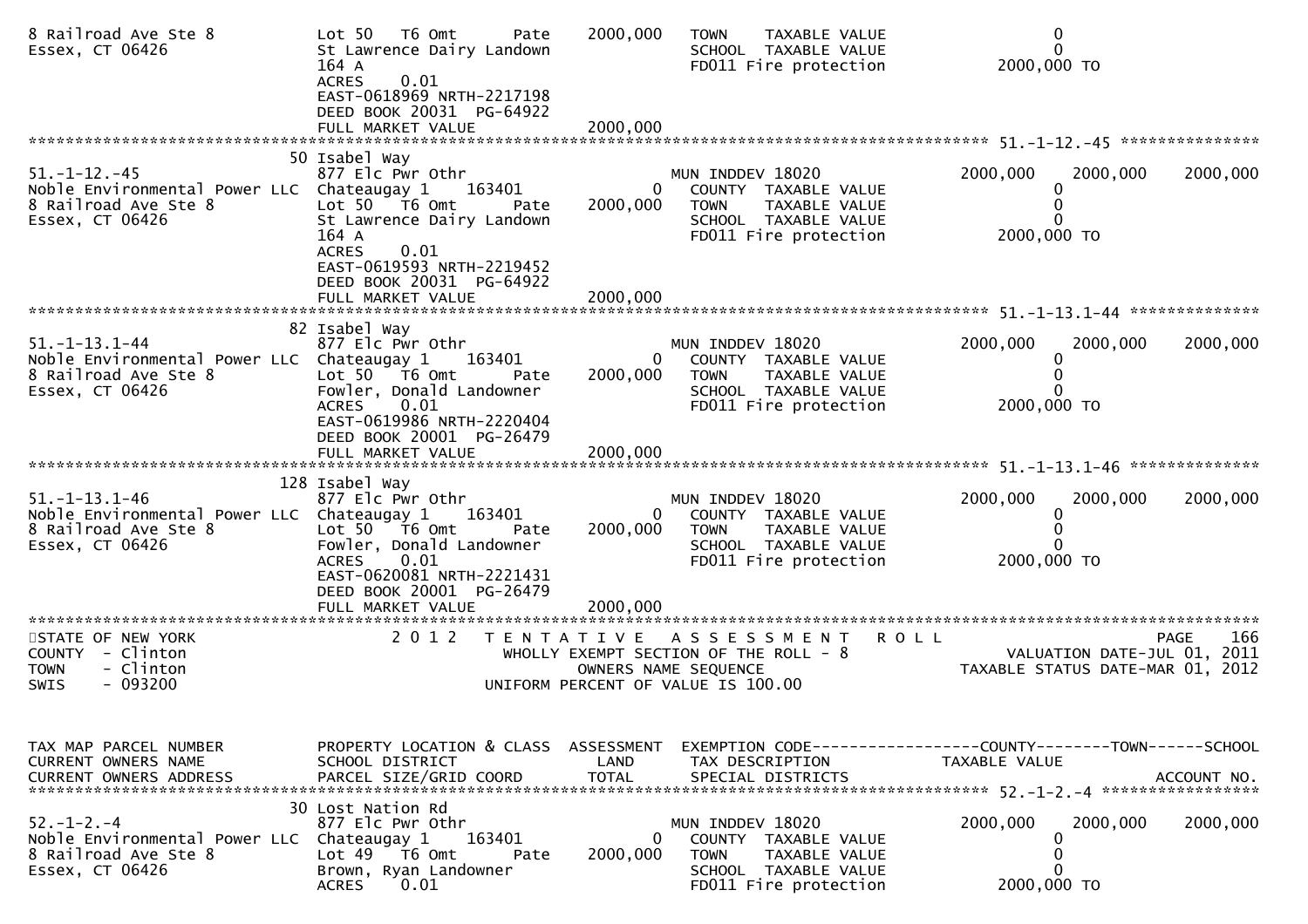|                                                                                                                      | EAST-0624132 NRTH-2224769<br>DEED BOOK 216<br>PG-193<br>FULL MARKET VALUE                                                                                 | 2000,000                 |                                                                                                                                            |                                                                                      |             |
|----------------------------------------------------------------------------------------------------------------------|-----------------------------------------------------------------------------------------------------------------------------------------------------------|--------------------------|--------------------------------------------------------------------------------------------------------------------------------------------|--------------------------------------------------------------------------------------|-------------|
|                                                                                                                      |                                                                                                                                                           |                          |                                                                                                                                            |                                                                                      |             |
| $52. - 1 - 2. - 13$<br>Noble Environmental Power LLC Chateaugay 1<br>8 Railroad Ave Ste 8<br>Essex, CT 06426         | 156 Brown Way<br>877 Elc Pwr Othr<br>163401<br>Lot 49 T6 Omt<br>Pate<br>Brown, Ryan Landowner<br>0.01<br><b>ACRES</b><br>EAST-0624222 NRTH-2222432        | $\mathbf{0}$<br>2000,000 | MUN INDDEV 18020<br>COUNTY TAXABLE VALUE<br>TAXABLE VALUE<br><b>TOWN</b><br>SCHOOL TAXABLE VALUE<br>FD011 Fire protection                  | 2000,000<br>2000,000<br>2000,000 TO                                                  | 2000,000    |
|                                                                                                                      | DEED BOOK 216<br>$PG-193$                                                                                                                                 |                          |                                                                                                                                            |                                                                                      |             |
| $52. - 1 - 2. - 16$<br>Noble Environmental Power LLC Chateaugay 1<br>8 Railroad Ave Ste 8<br>Essex, CT 06426         | 90 Brown Way<br>877 Elc Pwr Othr<br>163401<br>Lot 49  T6 0mt<br>Pate<br>Brown, Ryan Landowner<br>ACRES 0.01                                               | 2000,000                 | MUN INDDEV 18020<br>0<br>COUNTY TAXABLE VALUE<br><b>TOWN</b><br>TAXABLE VALUE<br>SCHOOL TAXABLE VALUE<br>FD011 Fire protection             | 2000,000<br>2000,000<br>2000,000 TO                                                  | 2000,000    |
|                                                                                                                      | EAST-0625411 NRTH-2220863<br>DEED BOOK 216<br>PG-193<br>FULL MARKET VALUE                                                                                 | 2000,000                 |                                                                                                                                            |                                                                                      |             |
|                                                                                                                      |                                                                                                                                                           |                          |                                                                                                                                            |                                                                                      |             |
| $52. - 1 - 2. - 110$<br>Noble Environmental Power LLC Chateaugay 1<br>8 Railroad Ave Ste 8<br>Essex, CT 06426        | 50 Brown Way<br>877 Elc Pwr Othr<br>163401<br>Lot $49$ $\overline{76}$ Omt<br>Pate<br>Brown, Ryan Landowner<br>ACRES<br>0.01<br>EAST-0624388 NRTH-2221073 | $\Omega$<br>2000,000     | MUN INDDEV 18020<br>COUNTY TAXABLE VALUE<br><b>TOWN</b><br>TAXABLE VALUE<br>SCHOOL TAXABLE VALUE<br>FD011 Fire protection                  | 2000,000<br>2000,000<br>0<br>2000,000 TO                                             | 2000,000    |
|                                                                                                                      | DEED BOOK 216<br>$PG-193$<br>FULL MARKET VALUE                                                                                                            | 2000,000                 |                                                                                                                                            |                                                                                      |             |
|                                                                                                                      | 114 Rutland Way                                                                                                                                           |                          |                                                                                                                                            |                                                                                      |             |
| $52. - 1 - 5.2 - 12$<br>Noble Environmental Power LLC Chateaugay 1 163401<br>8 Railroad Ave Ste 8<br>Essex, CT 06426 | 877 Elc Pwr Othr<br>Lot 52 T6 Omt<br>Pate<br>Grenier, John Landowner<br>0.01<br><b>ACRES</b><br>EAST-0625601 NRTH-2225184<br>DEED BOOK 871<br>PG-193      | 2000,000                 | MUN INDDEV 18020<br>0<br>COUNTY TAXABLE VALUE<br><b>TOWN</b><br>TAXABLE VALUE<br>SCHOOL TAXABLE VALUE<br>FD011 Fire protection             | 2000,000<br>2000,000<br>2000,000 TO                                                  | 2000,000    |
|                                                                                                                      |                                                                                                                                                           | 2000,000                 |                                                                                                                                            |                                                                                      |             |
|                                                                                                                      | FULL MARKET VALUE                                                                                                                                         |                          |                                                                                                                                            |                                                                                      |             |
| STATE OF NEW YORK<br>- Clinton<br><b>COUNTY</b><br>- Clinton<br><b>TOWN</b><br>$-093200$<br><b>SWIS</b>              | 2 0 1 2                                                                                                                                                   |                          | TENTATIVE ASSESSMENT<br><b>ROLL</b><br>WHOLLY EXEMPT SECTION OF THE ROLL - 8<br>OWNERS NAME SEQUENCE<br>UNIFORM PERCENT OF VALUE IS 100.00 | VALUATION DATE-JUL 01, 2011<br>TAXABLE STATUS DATE-MAR 01, 2012                      | 167<br>PAGE |
|                                                                                                                      |                                                                                                                                                           |                          |                                                                                                                                            |                                                                                      |             |
| TAX MAP PARCEL NUMBER<br><b>CURRENT OWNERS NAME</b><br>CURRENT OWNERS ADDRESS                                        | PROPERTY LOCATION & CLASS ASSESSMENT<br>SCHOOL DISTRICT<br>PARCEL SIZE/GRID COORD                                                                         | LAND<br><b>TOTAL</b>     | TAX DESCRIPTION<br>SPECIAL DISTRICTS                                                                                                       | EXEMPTION        CODE-----------------COUNTY-------TOWN------SCHOOL<br>TAXABLE VALUE | ACCOUNT NO. |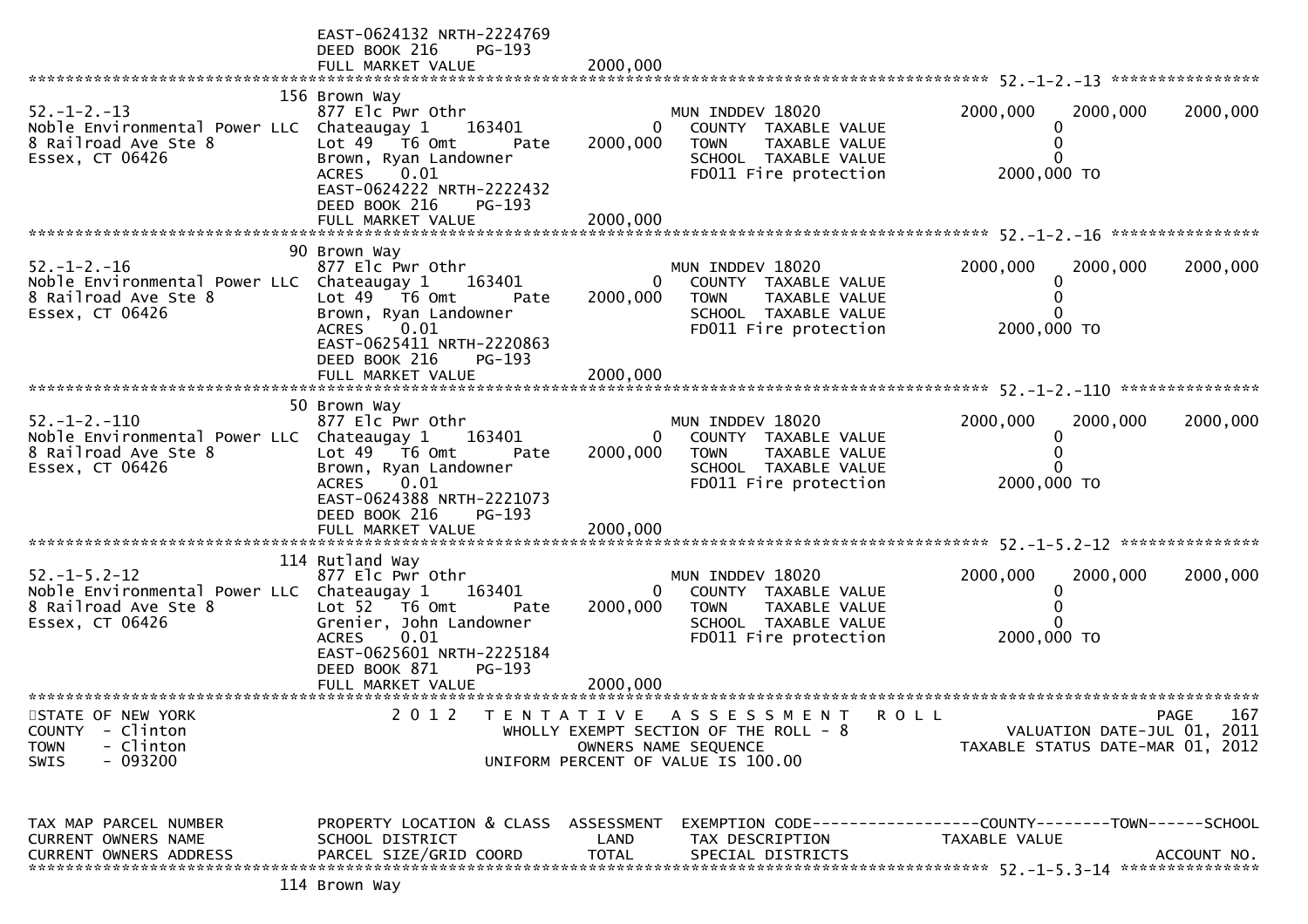| $52. - 1 - 5.3 - 14$<br>Noble Environmental Power LLC Chateaugay 1<br>8 Railroad Ave Ste 8<br>Essex, CT 06426 | 877 Elc Pwr Othr<br>163401<br>Lot 49 T6omt<br>Grenier, John Landowner<br>0.01<br><b>ACRES</b><br>EAST-0625105 NRTH-2221862<br>DEED BOOK 871<br>$PG-193$<br>FULL MARKET VALUE                            | $\Omega$<br>2000,000<br>2000,000     | MUN INDDEV 18020<br>COUNTY TAXABLE VALUE<br><b>TOWN</b><br>TAXABLE VALUE<br>SCHOOL TAXABLE VALUE<br>FD011 Fire protection                 | 2000,000<br>2000,000 TO | 2000,000                                                        | 2000,000    |
|---------------------------------------------------------------------------------------------------------------|---------------------------------------------------------------------------------------------------------------------------------------------------------------------------------------------------------|--------------------------------------|-------------------------------------------------------------------------------------------------------------------------------------------|-------------------------|-----------------------------------------------------------------|-------------|
|                                                                                                               |                                                                                                                                                                                                         |                                      |                                                                                                                                           |                         |                                                                 |             |
| $52. - 1 - 24. - 19$<br>Noble Environmental Power LLC Chateaugay 1<br>8 Railroad Ave Ste 8<br>Essex, CT 06426 | 34 Quirke Way<br>877 Elc Pwr Othr<br>163401<br>Pate<br>Johnson, Don Landowner<br><b>ACRES</b><br>0.01<br>EAST-0625855 NRTH-2217329<br>DEED BOOK 817<br>PG-69                                            | 0<br>2000,000                        | MUN INDDEV 18020<br>COUNTY TAXABLE VALUE<br>TAXABLE VALUE<br><b>TOWN</b><br>SCHOOL TAXABLE VALUE<br>FD011 Fire protection                 | 2000,000<br>2000,000 TO | 2000,000<br>0<br>$\Omega$                                       | 2000,000    |
|                                                                                                               |                                                                                                                                                                                                         |                                      |                                                                                                                                           |                         |                                                                 |             |
| $52. - 1 - 25. - 18$<br>Noble Environmental Power LLC Chateaugay 1<br>8 Railroad Ave Ste 8<br>Essex, CT 06426 | 90 Quirke Way<br>877 Elc Pwr Othr<br>163401<br>Pate<br>Johnson, Don Landowner<br>0.01<br><b>ACRES</b><br>EAST-0624892 NRTH-2218730<br>DEED BOOK 817<br>$PG-69$                                          | 0<br>2000,000                        | MUN INDDEV 18020<br>COUNTY TAXABLE VALUE<br><b>TOWN</b><br>TAXABLE VALUE<br>SCHOOL TAXABLE VALUE<br>FD011 Fire protection                 | 2000,000<br>2000,000 TO | 2000,000<br>0<br>$\Omega$                                       | 2000,000    |
|                                                                                                               |                                                                                                                                                                                                         |                                      |                                                                                                                                           |                         |                                                                 |             |
|                                                                                                               | 153 Quirke Way                                                                                                                                                                                          |                                      |                                                                                                                                           |                         |                                                                 |             |
| $52. - 1 - 25. - 59$<br>Noble Environmental Power LLC Chateaugay 1<br>8 Railroad Ave Ste 8<br>Essex, CT 06426 | 877 Elc Pwr Othr<br>163401<br>Lot 32 T6 Omt<br>Pate<br>Johnson, Don Landowner<br>0.01<br><b>ACRES</b><br>EAST-0626324 NRTH-2218872<br>DEED BOOK 817<br><b>PG-69</b>                                     | 0<br>2000,000                        | MUN INDDEV 18020<br>COUNTY TAXABLE VALUE<br><b>TOWN</b><br>TAXABLE VALUE<br>SCHOOL TAXABLE VALUE<br>FD011 Fire protection                 | 2000,000<br>2000,000 TO | 2000,000<br>0                                                   | 2000,000    |
|                                                                                                               |                                                                                                                                                                                                         |                                      |                                                                                                                                           |                         |                                                                 |             |
| $66. - 1 - 1. - 40$<br>Noble Environmental Power LLc Chateaugay 1<br>8 Railroad Ave Ste 8<br>Essex, CT 06426  | 34 Sophia Way<br>877 Elc Pwr Othr<br>163401<br>Lot $31$ T6 Omt<br>Pate<br>Hermann, Irma Landowner<br><b>ACRES</b><br>0.01<br>EAST-0619485 NRTH-2216249<br>DEED BOOK 614<br>PG-1040<br>FULL MARKET VALUE | $\mathbf{0}$<br>2000,000<br>2000,000 | MUN INDDEV 18020<br>COUNTY TAXABLE VALUE<br><b>TOWN</b><br>TAXABLE VALUE<br>SCHOOL TAXABLE VALUE<br>FD011 Fire protection                 | 2000,000<br>2000,000 TO | 2000,000<br>0<br>0                                              | 2000,000    |
| STATE OF NEW YORK<br>COUNTY - Clinton<br>- Clinton<br>TOWN<br>- 093200<br><b>SWIS</b>                         | 2012<br>T E N T A T I V E                                                                                                                                                                               |                                      | <b>ROLL</b><br>A S S E S S M E N T<br>WHOLLY EXEMPT SECTION OF THE ROLL - 8<br>OWNERS NAME SEQUENCE<br>UNIFORM PERCENT OF VALUE IS 100.00 |                         | VALUATION DATE-JUL 01, 2011<br>TAXABLE STATUS DATE-MAR 01, 2012 | 168<br>PAGE |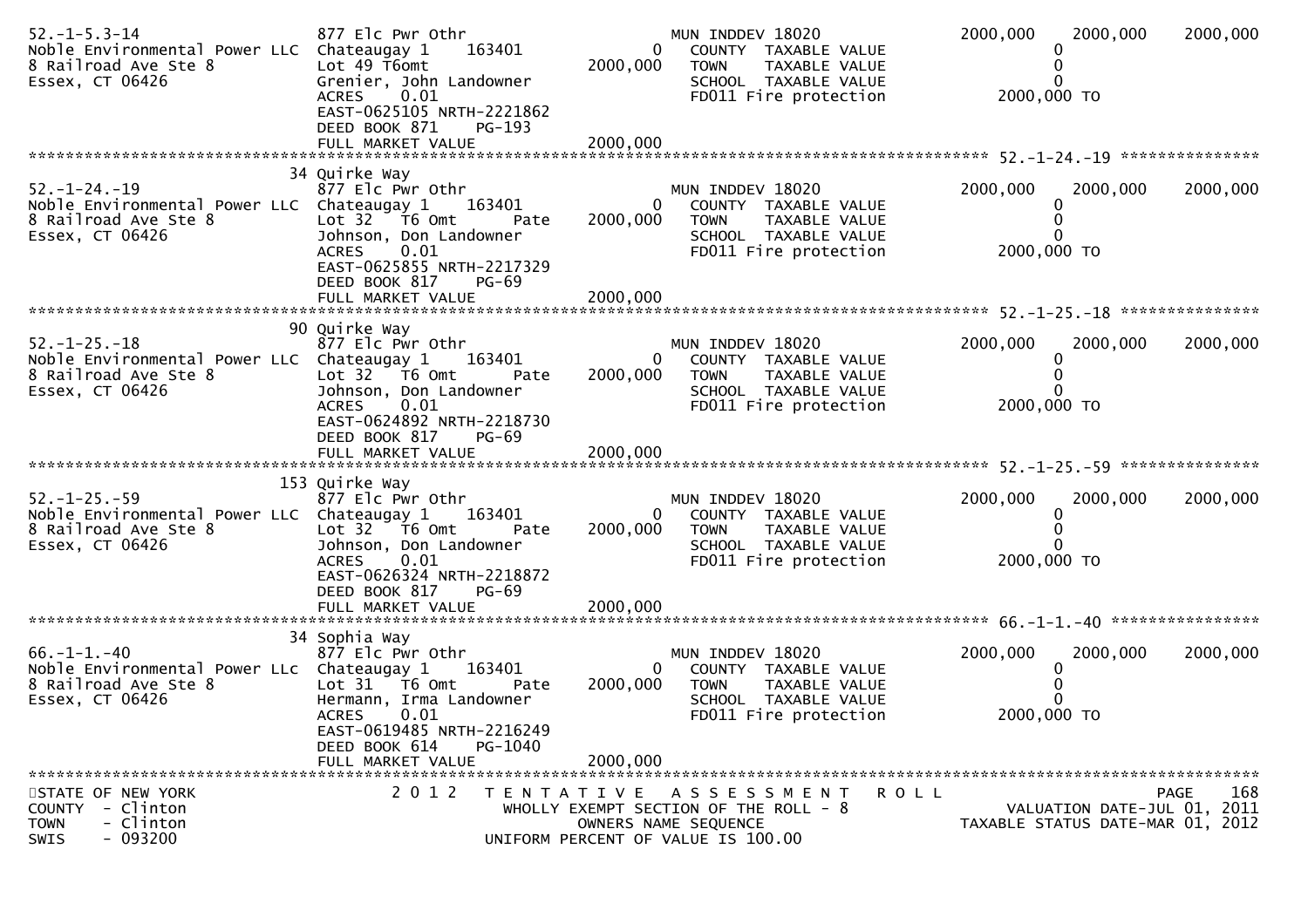| TAX MAP PARCEL NUMBER<br>CURRENT OWNERS NAME                                                                  | PROPERTY LOCATION & CLASS ASSESSMENT<br>SCHOOL DISTRICT                                                                                  | LAND                     | TAX DESCRIPTION                                                                                                                | EXEMPTION CODE-----------------COUNTY--------TOWN------SCHOOL<br>TAXABLE VALUE |             |
|---------------------------------------------------------------------------------------------------------------|------------------------------------------------------------------------------------------------------------------------------------------|--------------------------|--------------------------------------------------------------------------------------------------------------------------------|--------------------------------------------------------------------------------|-------------|
| CURRENT OWNERS ADDRESS                                                                                        |                                                                                                                                          |                          |                                                                                                                                |                                                                                |             |
| $66. -1 - 1. -50$                                                                                             | 71 Sophia Way<br>877 Elc Pwr Othr                                                                                                        |                          | MUN INDDEV 18020                                                                                                               | 2000,000<br>2000,000                                                           | 2000,000    |
| Noble Environmental Power LLc Chateaugay 1<br>8 Railroad Ave Ste 8<br>Essex, CT 06426                         | 163401<br>Lot 31 76 0mt<br>Pate<br>Hermann, Irma Landowner<br>0.01<br><b>ACRES</b><br>EAST-0620323 NRTH-2217009<br>DEED BOOK 614         | $\mathbf{0}$<br>2000,000 | COUNTY TAXABLE VALUE<br><b>TOWN</b><br>TAXABLE VALUE<br>SCHOOL TAXABLE VALUE<br>FD011 Fire protection                          | 2000,000 TO                                                                    |             |
|                                                                                                               | PG-1040                                                                                                                                  |                          |                                                                                                                                |                                                                                |             |
|                                                                                                               |                                                                                                                                          |                          |                                                                                                                                |                                                                                |             |
| $66. - 1 - 2.4 - 20$<br>Noble Environmental Power LLC Chateaugay 1<br>8 Railroad Ave Ste 8<br>Essex, CT 06426 | 786 Ryan Rd<br>877 Elc Pwr Othr<br>163401<br>Lot 32 T6omt<br>Johnson, Don Landowner<br>0.01<br>ACRES                                     | $\Omega$<br>2000,000     | MUN INDDEV 18020<br>COUNTY TAXABLE VALUE<br><b>TOWN</b><br>TAXABLE VALUE<br>SCHOOL TAXABLE VALUE<br>FD011 Fire protection      | 2000,000<br>2000,000<br>2000,000 TO                                            | 2000,000    |
|                                                                                                               | EAST-0625927 NRTH-2215744<br>DEED BOOK 817<br>PG-69<br>FULL MARKET VALUE                                                                 | 2000,000                 |                                                                                                                                |                                                                                |             |
|                                                                                                               |                                                                                                                                          |                          |                                                                                                                                |                                                                                |             |
| $66. - 1 - 4.1 - 32$<br>Noble Environmental Power LLC Chateaugay 1<br>8 Railroad Ave Ste 8<br>Essex, CT 06426 | 45 Hebert Way<br>877 Elc Pwr Othr<br>163401<br>Lot 31 76 0mt<br>Pate<br>Hebert, Brenda Landowner<br><b>ACRES</b><br>0.01                 | 2000,000                 | MUN INDDEV 18020<br>COUNTY TAXABLE VALUE<br>0<br><b>TOWN</b><br>TAXABLE VALUE<br>SCHOOL TAXABLE VALUE<br>FD011 Fire protection | 2000,000<br>2000,000<br>0<br>2000,000 TO                                       | 2000,000    |
|                                                                                                               | EAST-0623547 NRTH-2211866<br>DEED BOOK 20051 PG-82302<br>FULL MARKET VALUE                                                               | 2000,000                 |                                                                                                                                |                                                                                |             |
|                                                                                                               | 64 Hebert Way                                                                                                                            |                          |                                                                                                                                |                                                                                |             |
| $66. - 1 - 4.1 - 34$<br>Noble Environmental Power LLC Chateaugay 1<br>8 Railroad Ave Ste 8<br>Essex, CT 06426 | 877 Elc Pwr Othr<br>163401<br>Lot 31 76 0mt<br>Pate<br>Hebert, Brenda Landowner<br>ACRES 0.01<br>EAST-0622321 NRTH-2213620               | $\mathbf{0}$<br>2000,000 | MUN INDDEV 18020<br>COUNTY TAXABLE VALUE<br><b>TOWN</b><br>TAXABLE VALUE<br>SCHOOL TAXABLE VALUE<br>FD011 Fire protection      | 2000,000<br>2000,000<br>2000,000 TO                                            | 2000,000    |
|                                                                                                               | DEED BOOK 20051 PG-82302                                                                                                                 |                          |                                                                                                                                |                                                                                |             |
|                                                                                                               |                                                                                                                                          |                          |                                                                                                                                |                                                                                |             |
| $66. -1 - 4.1 - 35$<br>Noble Environmental Power LLC<br>8 Railroad Ave Ste 8<br>Essex, CT 06426               | 48 Hebert Way<br>877 Elc Pwr Othr<br>Chateaugay 1<br>163401<br>Lot 31 76 0mt<br>Pate<br>Hebert, Brenda Landowner<br>0.01<br><b>ACRES</b> | $\Omega$<br>2000,000     | MUN INDDEV 18020<br>COUNTY TAXABLE VALUE<br><b>TOWN</b><br>TAXABLE VALUE<br>SCHOOL TAXABLE VALUE<br>FD011 Fire protection      | 2000,000<br>2000,000<br>2000,000 TO                                            | 2000,000    |
|                                                                                                               | EAST-0623051 NRTH-2214396<br>DEED BOOK 20051 PG-82302<br>FULL MARKET VALUE                                                               | 2000,000                 |                                                                                                                                |                                                                                |             |
|                                                                                                               |                                                                                                                                          |                          |                                                                                                                                |                                                                                |             |
| STATE OF NEW YORK<br>COUNTY - Clinton                                                                         | 2 0 1 2                                                                                                                                  | T E N T A T I V E        | A S S E S S M E N T<br>WHOLLY EXEMPT SECTION OF THE ROLL - 8                                                                   | R O L L<br>VALUATION DATE-JUL 01, 2011                                         | PAGE<br>169 |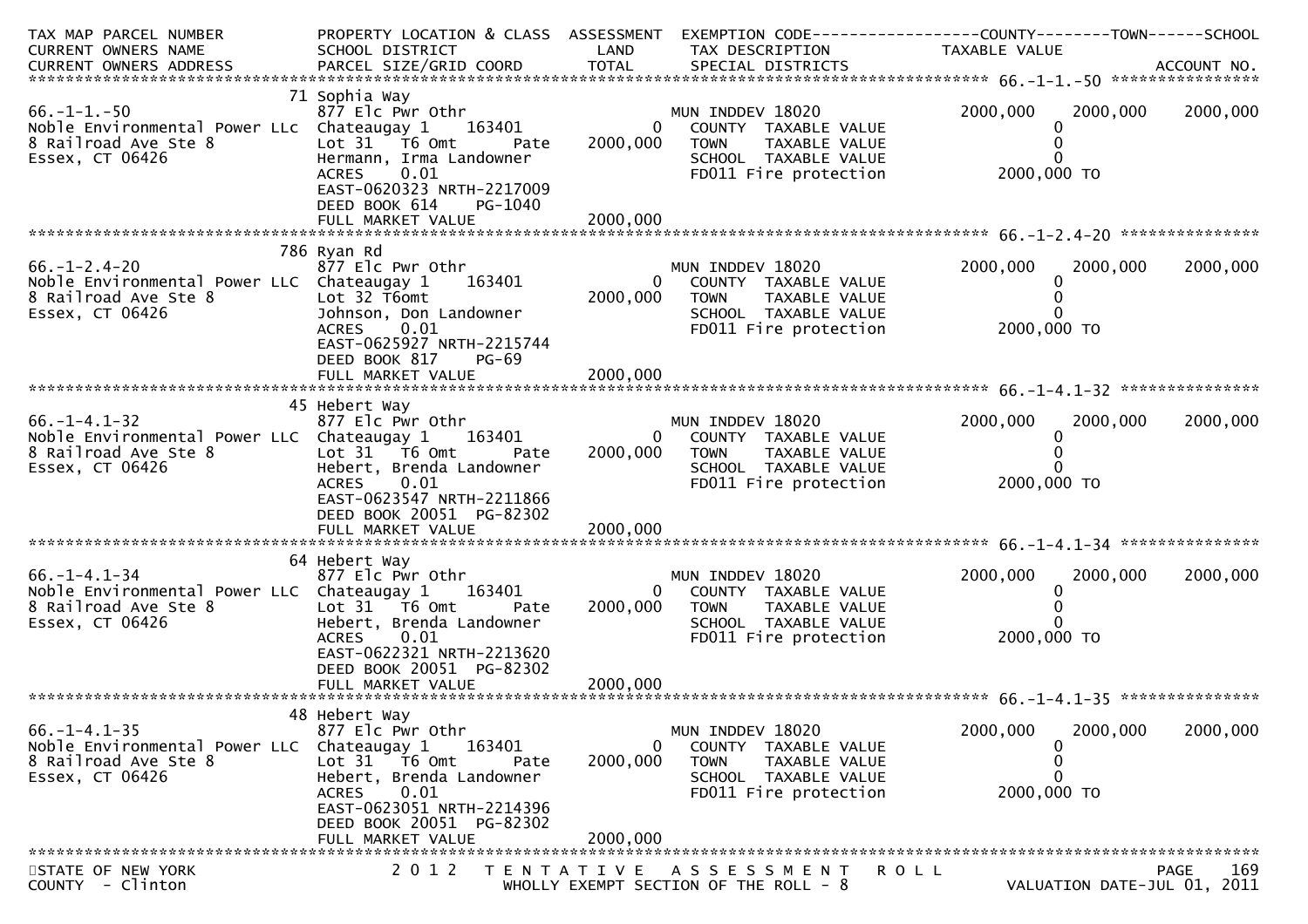# TOWN - Clinton OWNERS NAME SEQUENCE TAXABLE STATUS DATE-MAR 01, 2012SWIS - 093200 UNIFORM PERCENT OF VALUE IS 100.00

| SCHOOL DISTRICT                                                                                                                                                                         | LAND                                                                                                                                                                                                                                                                                                                                                                                                                                                                                    | TAX DESCRIPTION                                                                                                           | TAXABLE VALUE                                                                                         |                                                                                                  |
|-----------------------------------------------------------------------------------------------------------------------------------------------------------------------------------------|-----------------------------------------------------------------------------------------------------------------------------------------------------------------------------------------------------------------------------------------------------------------------------------------------------------------------------------------------------------------------------------------------------------------------------------------------------------------------------------------|---------------------------------------------------------------------------------------------------------------------------|-------------------------------------------------------------------------------------------------------|--------------------------------------------------------------------------------------------------|
|                                                                                                                                                                                         |                                                                                                                                                                                                                                                                                                                                                                                                                                                                                         |                                                                                                                           |                                                                                                       |                                                                                                  |
| 877 Elc Pwr Othr<br>163401<br>Lot $31$ T6 Omt<br>Pate<br>Hebert, Brenda Landowner<br>0.01<br><b>ACRES</b><br>EAST-0623163 NRTH-2212869<br>DEED BOOK 20051 PG-82302<br>FULL MARKET VALUE | 2000,000                                                                                                                                                                                                                                                                                                                                                                                                                                                                                | MUN INDDEV 18020<br>COUNTY TAXABLE VALUE<br>TAXABLE VALUE<br><b>TOWN</b><br>SCHOOL TAXABLE VALUE<br>FD011 Fire protection | 2000.000<br>2000,000<br>0<br>$\mathbf 0$<br>0<br>2000,000 TO                                          | 2000,000                                                                                         |
|                                                                                                                                                                                         |                                                                                                                                                                                                                                                                                                                                                                                                                                                                                         |                                                                                                                           |                                                                                                       |                                                                                                  |
| 877 Elc Pwr Othr<br>163401<br>Lot $32$ T6omt<br>Dominic, Roland Landowner<br>0.01<br><b>ACRES</b><br>EAST-0625334 NRTH-2214799                                                          | 2000,000                                                                                                                                                                                                                                                                                                                                                                                                                                                                                | MUN INDDEV 18020<br>COUNTY TAXABLE VALUE<br>TAXABLE VALUE<br><b>TOWN</b><br>SCHOOL TAXABLE VALUE<br>FD011 Fire protection | 2000,000<br>2000,000<br>0<br>$\mathbf{0}$<br>0<br>2000,000 TO                                         | 2000,000                                                                                         |
|                                                                                                                                                                                         |                                                                                                                                                                                                                                                                                                                                                                                                                                                                                         |                                                                                                                           |                                                                                                       |                                                                                                  |
|                                                                                                                                                                                         |                                                                                                                                                                                                                                                                                                                                                                                                                                                                                         |                                                                                                                           |                                                                                                       |                                                                                                  |
| 877 Elc Pwr Othr<br>163401<br>Lot $30 - 76$ Omt<br>Pate<br>Lamountain, Wilbur Landow<br>0.01<br><b>ACRES</b>                                                                            |                                                                                                                                                                                                                                                                                                                                                                                                                                                                                         | MUN INDDEV 18020<br>COUNTY TAXABLE VALUE<br><b>TOWN</b><br>TAXABLE VALUE<br>SCHOOL TAXABLE VALUE<br>FD011 Fire protection | 2000,000<br>2000,000<br>0<br>0<br>0<br>2000,000 TO                                                    | 2000,000                                                                                         |
| DEED BOOK 20001 PG-19533                                                                                                                                                                |                                                                                                                                                                                                                                                                                                                                                                                                                                                                                         |                                                                                                                           |                                                                                                       |                                                                                                  |
|                                                                                                                                                                                         |                                                                                                                                                                                                                                                                                                                                                                                                                                                                                         |                                                                                                                           |                                                                                                       |                                                                                                  |
| 877 Elc Pwr Othr<br>163401<br>Lot $30$ $\overline{76}$ Omt<br>Pate<br>Darrah, Richard Landowner<br>0.01<br><b>ACRES</b><br>EAST-0620176 NRTH-2210079                                    |                                                                                                                                                                                                                                                                                                                                                                                                                                                                                         | MUN INDDEV 18020<br>COUNTY TAXABLE VALUE<br>TAXABLE VALUE<br><b>TOWN</b><br>SCHOOL TAXABLE VALUE<br>FD011 Fire protection | 2000,000<br>2000,000<br>0<br>$\mathbf{0}$<br>$\Omega$<br>2000,000 TO                                  | 2000,000                                                                                         |
|                                                                                                                                                                                         |                                                                                                                                                                                                                                                                                                                                                                                                                                                                                         |                                                                                                                           |                                                                                                       |                                                                                                  |
|                                                                                                                                                                                         |                                                                                                                                                                                                                                                                                                                                                                                                                                                                                         |                                                                                                                           |                                                                                                       |                                                                                                  |
| 877 Elc Pwr Othr<br>163401<br>Lot 30 76 0<br>Pate<br>Darrah, Richard Landowner<br>0.01<br><b>ACRES</b>                                                                                  | 2000,000                                                                                                                                                                                                                                                                                                                                                                                                                                                                                | MUN INDDEV 18020<br>COUNTY TAXABLE VALUE<br><b>TOWN</b><br>TAXABLE VALUE<br>SCHOOL TAXABLE VALUE<br>FD011 Fire protection | 2000,000<br>2000,000<br>0<br>$\mathbf{0}$<br>2000,000 TO                                              | 2000,000                                                                                         |
|                                                                                                                                                                                         | 47 Hebert Way<br>Noble Environmental Power LLC Chateaugay 1<br>784 Ryan Rd<br>Noble Environmental Power LLC Chateaugay 1<br>DEED BOOK 20031 PG-58795<br>77 McCann Way<br>Noble Environmental Power LLC Chateaugay 1<br>EAST-0621088 NRTH-2211209<br>FULL MARKET VALUE<br>372 County Line Rd<br>Noble Environmental Power LLC Chateaugay 1<br>DEED BOOK 98001 PG-06753<br>FULL MARKET VALUE<br>35 Johnson Way<br>Noble Environmental Power LLC Chateaugay 1<br>EAST-0620575 NRTH-2208833 | 2000,000                                                                                                                  | $\Omega$<br>2000,000<br>$\Omega$<br>$\mathbf{0}$<br>2000,000<br>2000,000<br>$\Omega$<br>2000,000<br>0 | PROPERTY LOCATION & CLASS ASSESSMENT EXEMPTION CODE----------------COUNTY-------TOWN------SCHOOL |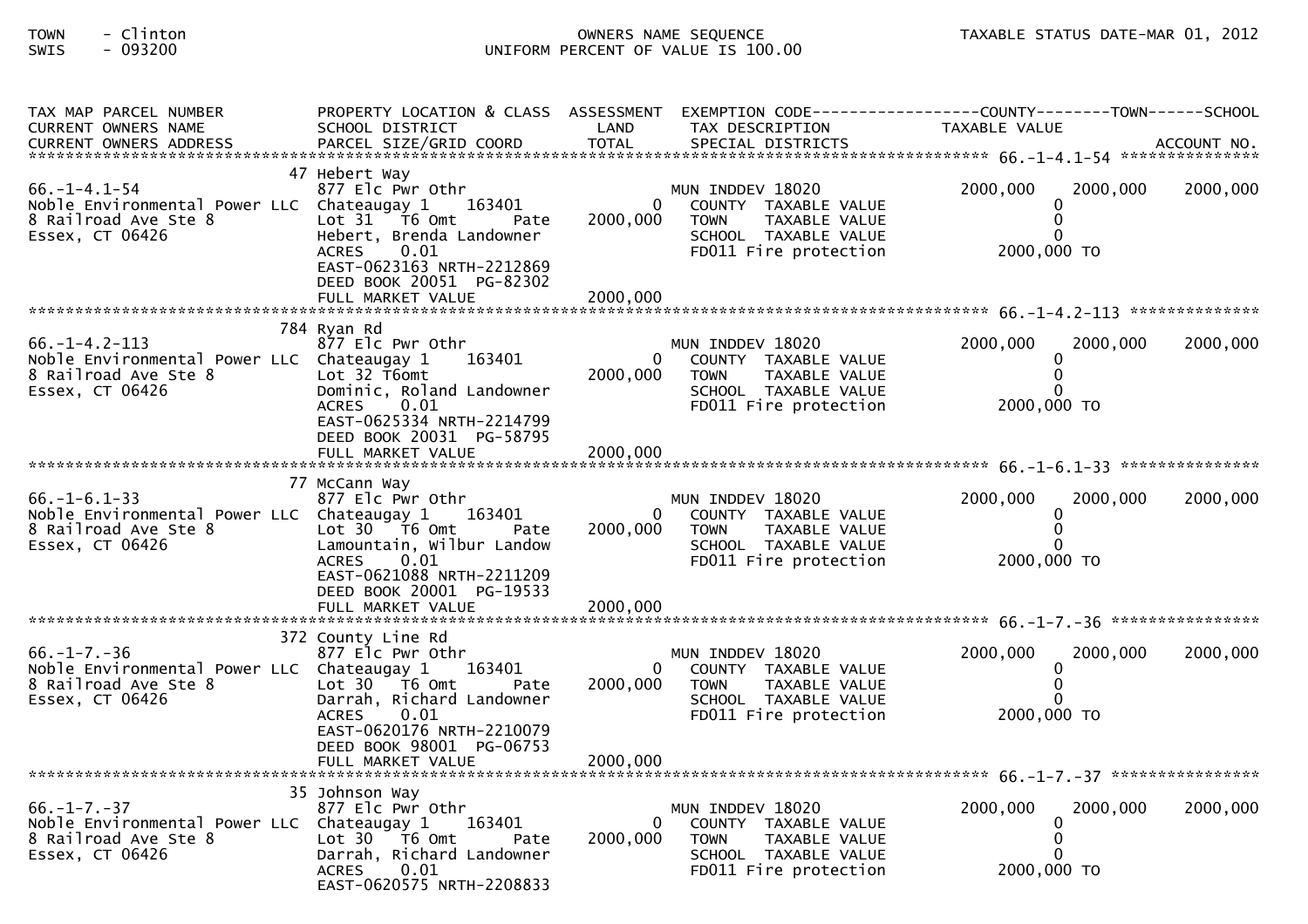|                                                                                                                | DEED BOOK 98001 PG-06753<br>FULL MARKET VALUE                                                                                                         | 2000,000                 |                                                                                                                               |                                                 |                             |                    |
|----------------------------------------------------------------------------------------------------------------|-------------------------------------------------------------------------------------------------------------------------------------------------------|--------------------------|-------------------------------------------------------------------------------------------------------------------------------|-------------------------------------------------|-----------------------------|--------------------|
| STATE OF NEW YORK<br>COUNTY - Clinton<br><b>TOWN</b><br>- Clinton<br>$-093200$<br><b>SWIS</b>                  | 2 0 1 2                                                                                                                                               |                          | TENTATIVE ASSESSMENT<br>WHOLLY EXEMPT SECTION OF THE ROLL - $8$<br>OWNERS NAME SEQUENCE<br>UNIFORM PERCENT OF VALUE IS 100.00 | <b>ROLL</b><br>TAXABLE STATUS DATE-MAR 01, 2012 | VALUATION DATE-JUL 01, 2011 | 170<br><b>PAGE</b> |
|                                                                                                                |                                                                                                                                                       |                          |                                                                                                                               |                                                 |                             |                    |
| TAX MAP PARCEL NUMBER<br>CURRENT OWNERS NAME                                                                   | PROPERTY LOCATION & CLASS ASSESSMENT<br>SCHOOL DISTRICT                                                                                               | LAND                     | EXEMPTION CODE------------------COUNTY--------TOWN------SCHOOL<br>TAX DESCRIPTION                                             | TAXABLE VALUE                                   |                             |                    |
| $66. - 1 - 8.1 - 30$<br>Noble Environmental Power LLC Chateaugay 1<br>8 Railroad Ave Ste 8<br>Essex, CT 06426  | 155 Hebert Way<br>877 Elc Pwr Othr<br>163401<br>Lot 31 T6 Omt Patent<br>Brown, William Landowner<br>0.01<br><b>ACRES</b><br>EAST-0620698 NRTH-2213846 | $\mathbf{0}$<br>2000,000 | MUN INDDEV 18020<br>COUNTY TAXABLE VALUE<br>TAXABLE VALUE<br><b>TOWN</b><br>SCHOOL TAXABLE VALUE<br>FD011 Fire protection     | 2000,000<br>0<br>0<br>2000,000 TO               | 2000,000                    | 2000,000           |
|                                                                                                                | DEED BOOK 956<br>$PG-39$<br>FULL MARKET VALUE                                                                                                         | 2000,000                 |                                                                                                                               |                                                 |                             |                    |
|                                                                                                                | 29 McCann Way                                                                                                                                         |                          |                                                                                                                               |                                                 |                             |                    |
| $66. - 1 - 8.21 - 29$<br>Noble Environmental Power LLC Chateaugay 1<br>8 Railroad Ave<br>Essex, CT 06426       | 877 Elc Pwr Othr<br>163401<br>Lot $31$ T6 Omt<br>McCann, Steven Landowner<br>0.01<br><b>ACRES</b>                                                     | $\Omega$<br>2000,000     | MUN INDDEV 18020<br>COUNTY TAXABLE VALUE<br><b>TOWN</b><br>TAXABLE VALUE<br>SCHOOL TAXABLE VALUE<br>FD011 Fire protection     | 2000,000<br>0<br>0<br>2000,000 TO               | 2000,000                    | 2000,000           |
|                                                                                                                | EAST-0620190 NRTH-2211857<br>DEED BOOK 20051 PG-87790<br>FULL MARKET VALUE                                                                            | 2000,000                 |                                                                                                                               |                                                 |                             |                    |
|                                                                                                                | 95 Hebert Way                                                                                                                                         |                          |                                                                                                                               |                                                 |                             |                    |
| $66. - 1 - 8.22 - 31$<br>Noble Environmental Power LLC Chateaugay 1<br>8 Railroad Ave Ste 8<br>Essex, CT 06426 | 877 Elc Pwr Othr<br>163401<br>Lot $31$ T6 Omt<br>Camp Acres LLC Landowner                                                                             | $\mathbf{0}$<br>2000,000 | MUN INDDEV 18020<br>COUNTY TAXABLE VALUE<br><b>TOWN</b><br>TAXABLE VALUE<br>SCHOOL TAXABLE VALUE                              | 2000,000<br>0<br>0                              | 2000,000                    | 2000,000           |
|                                                                                                                | 0.01<br><b>ACRES</b><br>EAST-0621809 NRTH-2212143<br>DEED BOOK 20051 PG-84956                                                                         |                          | FD011 Fire protection                                                                                                         | 2000,000 TO                                     |                             |                    |
|                                                                                                                |                                                                                                                                                       |                          |                                                                                                                               |                                                 |                             | *************      |
| $66. -1 - 8.22 - 106$<br>Noble Environmental Power LLC<br>8 Railroad Ave Ste 8<br>Essex, CT 06426              | 111 Hebert Way<br>877 Elc Pwr Othr<br>163401<br>Chateaugay 1<br>Lot 31 T6 Omt<br>Camp Acres LLC Landowner                                             | 0<br>2000,000            | MUN INDDEV 18020<br>COUNTY TAXABLE VALUE<br><b>TOWN</b><br>TAXABLE VALUE<br>SCHOOL TAXABLE VALUE                              | 2000,000<br>0<br>0<br>0                         | 2000,000                    | 2000,000           |
|                                                                                                                | 0.01<br><b>ACRES</b><br>EAST-0621422 NRTH-2213110<br>DEED BOOK 20051 PG-84956<br>FULL MARKET VALUE                                                    | 2000,000                 | FD011 Fire protection                                                                                                         | 2000,000 TO                                     |                             |                    |
|                                                                                                                | 27 McCann Way                                                                                                                                         |                          |                                                                                                                               |                                                 |                             |                    |
| $66. - 1 - 8.24 - 56$                                                                                          | 877 Elc Pwr Othr                                                                                                                                      |                          | MUN INDDEV 18020                                                                                                              | 2000,000                                        | 2000,000                    | 2000,000           |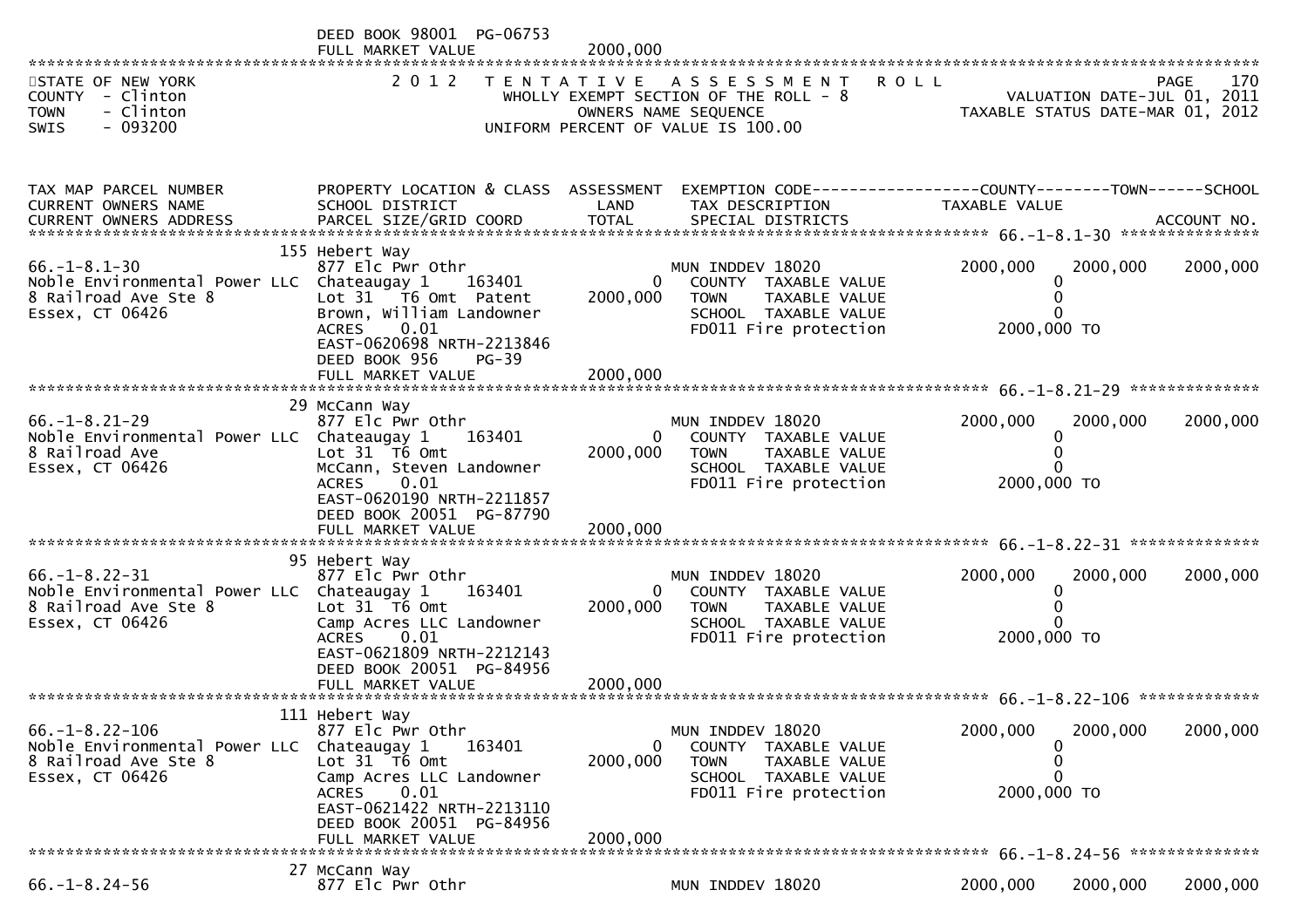| Noble Environmental Power LLC Chateaugay 1 163401<br>8 Railroad Ave Ste 8<br>Essex, CT 06426                  | Lot $31$ T6 Omt<br>Camp Acres LLC Landowner<br>0.01<br><b>ACRES</b><br>EAST-0619782 NRTH-2212805<br>DEED BOOK 20041 PG-77982                                                                                                              | $\bf{0}$<br>2000,000 | COUNTY TAXABLE VALUE<br>TAXABLE VALUE<br><b>TOWN</b><br>SCHOOL TAXABLE VALUE<br>FD011 Fire protection                                     | 2000,000 TO                                                                                   |
|---------------------------------------------------------------------------------------------------------------|-------------------------------------------------------------------------------------------------------------------------------------------------------------------------------------------------------------------------------------------|----------------------|-------------------------------------------------------------------------------------------------------------------------------------------|-----------------------------------------------------------------------------------------------|
| STATE OF NEW YORK<br>COUNTY - Clinton<br>- Clinton<br><b>TOWN</b><br>$-093200$<br><b>SWIS</b>                 | 2 0 1 2                                                                                                                                                                                                                                   |                      | TENTATIVE ASSESSMENT<br>WHOLLY EXEMPT SECTION OF THE ROLL - 8<br>OWNERS NAME SEQUENCE<br>UNIFORM PERCENT OF VALUE IS 100.00               | <b>ROLL</b><br>PAGE<br>171<br>VALUATION DATE-JUL 01, 2011<br>TAXABLE STATUS DATE-MAR 01, 2012 |
| TAX MAP PARCEL NUMBER<br>CURRENT OWNERS NAME                                                                  | PROPERTY LOCATION & CLASS ASSESSMENT<br>SCHOOL DISTRICT                                                                                                                                                                                   | LAND                 | TAX DESCRIPTION                                                                                                                           | EXEMPTION CODE-----------------COUNTY--------TOWN------SCHOOL<br>TAXABLE VALUE                |
| $67. - 1 - 17. - 27$<br>Noble Environmental Power LLC Chateaugay 1<br>8 Railroad Ave Ste 8<br>Essex, CT 06426 | 162 Ridge Way<br>877 Elc Pwr Othr<br>163401<br>Lot $29$ $\overline{76}$ Omt<br>Pate<br>Also Title Bk 886 Pg 85<br>Bouchard, Tony (Land Owne<br>0.01<br>ACRES<br>EAST-0627133 NRTH-2208457<br>DEED BOOK 886<br>PG-131                      | 2000,000             | MUN INDDEV 18020<br>$\mathbf{0}$<br>COUNTY TAXABLE VALUE<br><b>TOWN</b><br>TAXABLE VALUE<br>SCHOOL TAXABLE VALUE<br>FD011 Fire protection | 2000,000<br>2000,000<br>2000,000<br>2000,000 TO                                               |
|                                                                                                               |                                                                                                                                                                                                                                           |                      |                                                                                                                                           |                                                                                               |
| $67. - 1 - 17. - 28$<br>Noble Environmental Power LLC Chateaugay 1<br>8 Railroad Ave Ste 8<br>Essex, CT 06426 | 83 Ridge Way<br>877 Elc Pwr Othr<br>163401<br>Lot $29$ $\overline{16}$ Omt<br>Pate<br>Also Title Bk 886 Pg 85<br>Bouchard, Tony (Land Owne<br>$\left[0.01\right]$<br><b>ACRES</b><br>EAST-0626657 NRTH-2211214<br>DEED BOOK 886<br>PG-131 | 2000,000             | MUN INDDEV 18020<br>0<br>COUNTY TAXABLE VALUE<br><b>TOWN</b><br>TAXABLE VALUE<br>SCHOOL TAXABLE VALUE<br>FD011 Fire protection            | 2000,000<br>2000,000<br>2000,000<br>0<br>2000,000 TO                                          |
|                                                                                                               |                                                                                                                                                                                                                                           |                      |                                                                                                                                           |                                                                                               |
| $67. - 1 - 17. - 48$<br>Noble Environmental Power LLC Chateaugay 1<br>8 Railroad Ave Ste 8<br>Essex, CT 06426 | 120 Ridge Way<br>877 Elc Pwr Othr<br>163401<br>Lot $29$ $\overline{76}$ Omt<br>Pate<br>Also Title Bk 886 Pg 85<br>Bouchard, Tony (Land Owne<br>0.01<br>ACRES                                                                              | 2000,000             | MUN INDDEV 18020<br>COUNTY TAXABLE VALUE<br>$\mathbf{0}$<br><b>TOWN</b><br>TAXABLE VALUE<br>SCHOOL TAXABLE VALUE<br>FD011 Fire protection | 2000,000<br>2000,000<br>2000,000<br>0<br>$\mathbf 0$<br>2000,000 TO                           |
|                                                                                                               | EAST-0626992 NRTH-2210165<br>DEED BOOK 886<br>PG-131<br>FULL MARKET VALUE                                                                                                                                                                 | 2000,000             |                                                                                                                                           |                                                                                               |
| *******************************                                                                               | 132 Ridge Way                                                                                                                                                                                                                             |                      |                                                                                                                                           |                                                                                               |
| $67. - 1 - 17. - 58$<br>Noble Environmental Power LLC Chateaugay 1<br>8 Railroad Ave Ste 8                    | 877 Elc Pwr Othr<br>163401<br>Lot 29 T6 Omt<br>Pate                                                                                                                                                                                       | 0<br>2000,000        | MUN INDDEV 18020<br>COUNTY TAXABLE VALUE<br><b>TOWN</b><br>TAXABLE VALUE                                                                  | 2000,000<br>2000,000<br>2000,000<br>0<br>0                                                    |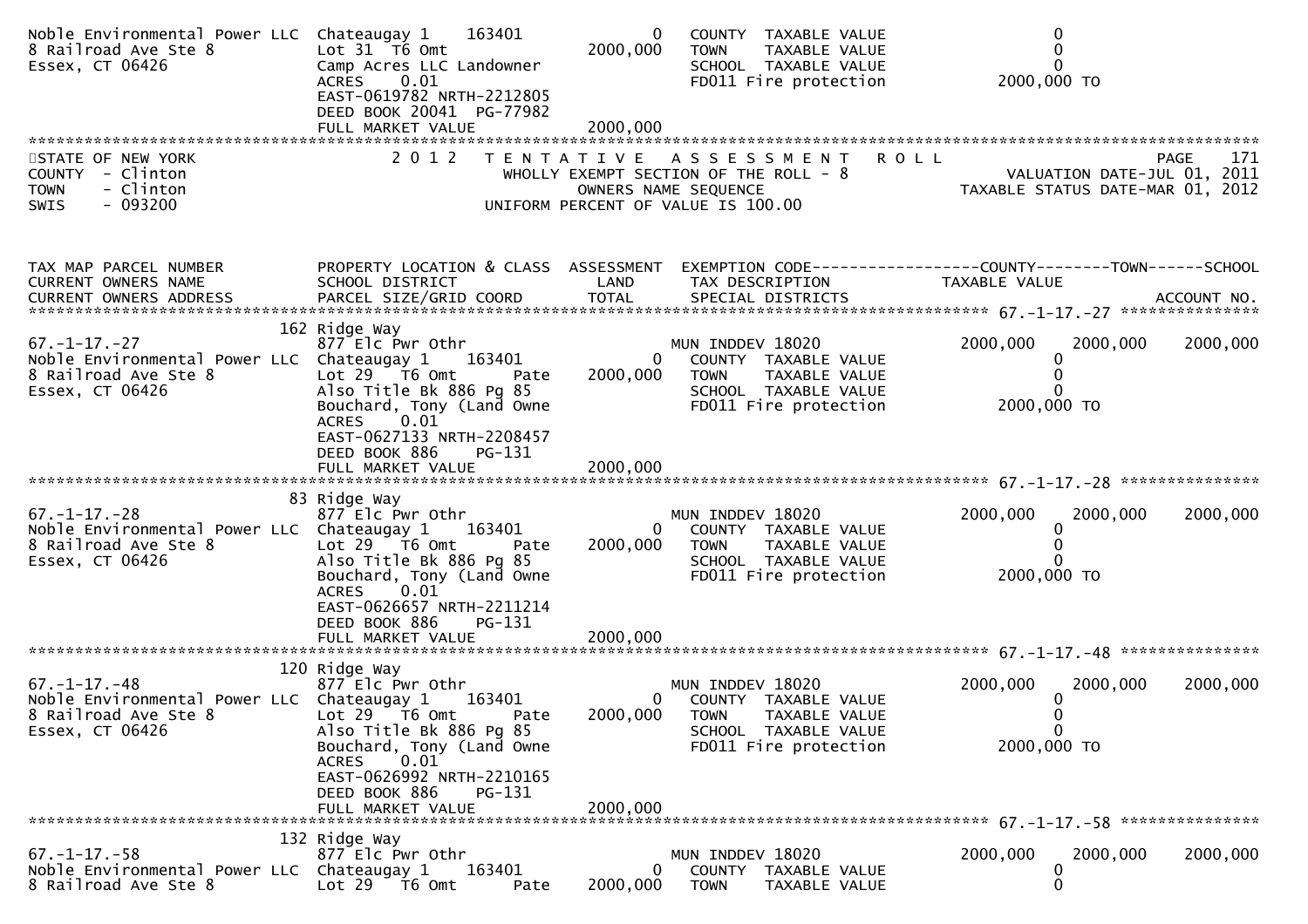| Essex, CT 06426                                                                                               | Also Title Bk 886 Pg 85<br>Bouchard, Tony (Land Owne<br>0.01<br>ACRES<br>EAST-0625760 NRTH-2209391<br>DEED BOOK 886<br>PG-131                                                     |               | SCHOOL TAXABLE VALUE<br>FD011 Fire protection                                                                                         | $\mathbf{0}$<br>2000,000 TO                                                   |             |
|---------------------------------------------------------------------------------------------------------------|-----------------------------------------------------------------------------------------------------------------------------------------------------------------------------------|---------------|---------------------------------------------------------------------------------------------------------------------------------------|-------------------------------------------------------------------------------|-------------|
| STATE OF NEW YORK<br>COUNTY - Clinton<br>- Clinton<br><b>TOWN</b><br>$-093200$<br>SWIS                        |                                                                                                                                                                                   |               | 2012 TENTATIVE ASSESSMENT ROLL<br>WHOLLY EXEMPT SECTION OF THE ROLL - 8<br>OWNERS NAME SEQUENCE<br>UNIFORM PERCENT OF VALUE IS 100.00 | VALUATION DATE-JUL 01, 2011<br>TAXABLE STATUS DATE-MAR 01, 2012               | 172<br>PAGE |
| TAX MAP PARCEL NUMBER<br>CURRENT OWNERS NAME                                                                  | PROPERTY LOCATION & CLASS ASSESSMENT<br>SCHOOL DISTRICT                                                                                                                           | LAND          | TAX DESCRIPTION                                                                                                                       | EXEMPTION CODE-----------------COUNTY-------TOWN------SCHOOL<br>TAXABLE VALUE |             |
| $67. -1 - 17. -105$<br>Noble Environmental Power LLC Chateaugay 1<br>8 Railroad Ave Ste 8<br>Essex, CT 06426  | 29 Ridge Way<br>877 Elc Pwr Othr<br>163401<br>Lot 29 T6 Omt<br>Pate<br>Also Title Bk 886 Pg 85<br>Bouchard, Tony (Land Owne<br>0.01<br><b>ACRES</b><br>EAST-0625436 NRTH-2210588  | 2000,000      | MUN INDDEV 18020<br>COUNTY TAXABLE VALUE<br><b>TOWN</b><br>TAXABLE VALUE<br>SCHOOL TAXABLE VALUE<br>FD011 Fire protection             | 2000,000<br>2000,000<br>0<br>0<br>2000,000 TO                                 | 2000,000    |
|                                                                                                               | DEED BOOK 886<br>PG-131<br>FULL MARKET VALUE                                                                                                                                      | 2000,000      |                                                                                                                                       |                                                                               |             |
| $81. - 1 - 1. - 53$<br>Noble Environmental Power LLC Chateaugay 1<br>8 Railroad Ave Ste 8<br>Essex, CT 06426  | 35 Dumont Way<br>877 Elc Pwr Othr<br>163401<br>Lot 30 T6 Omt<br>Pate<br>Dumont, Kenneth Landowner<br>0.01<br>ACRES<br>EAST-0620730 NRTH-2207470<br>DEED BOOK 616<br><b>PG-965</b> | 0<br>2000,000 | MUN INDDEV 18020<br>COUNTY TAXABLE VALUE<br><b>TOWN</b><br>TAXABLE VALUE<br>SCHOOL TAXABLE VALUE<br>FD011 Fire protection             | 2000,000<br>2000,000<br>0<br>0<br>2000,000 TO                                 | 2000,000    |
|                                                                                                               |                                                                                                                                                                                   |               |                                                                                                                                       |                                                                               |             |
| $81. - 1 - 2.2 - 52$<br>Noble Environmental Power LLC Chateaugay 1<br>8 Railroad Ave Ste 8<br>Essex, CT 06426 | 84 Johnson Way<br>877 Elc Pwr Othr<br>163401<br>Lot 30 T6omt<br>Boadway Donald A (land ow<br>ACRES 0.01<br>EAST-0621897 NRTH-2208772                                              | 0<br>2000,000 | MUN INDDEV 18020<br>COUNTY TAXABLE VALUE<br><b>TOWN</b><br>TAXABLE VALUE<br>SCHOOL TAXABLE VALUE<br>FD011 Fire protection             | 2000,000<br>2000,000<br>0<br>2000,000 TO                                      | 2000,000    |
|                                                                                                               | DEED BOOK 20031 PG-52433<br>FULL MARKET VALUE                                                                                                                                     | 2000,000      |                                                                                                                                       |                                                                               |             |
|                                                                                                               | 95 Dumont Way                                                                                                                                                                     |               |                                                                                                                                       |                                                                               |             |
| $81. - 1 - 2.2 - 55$<br>Noble Environmental Power LLC<br>8 Railroad Ave Ste 8<br>Essex, CT 06426              | 877 Elc Pwr Othr<br>Chateaugay 1<br>163401<br>Lot 30 T6omt<br>Boadway Donald A (land ow<br>0.01<br><b>ACRES</b><br>EAST-0621974 NRTH-2207446                                      | 0<br>2000,000 | MUN INDDEV 18020<br>COUNTY TAXABLE VALUE<br><b>TOWN</b><br>TAXABLE VALUE<br>SCHOOL TAXABLE VALUE<br>FD011 Fire protection             | 2000,000<br>2000,000<br>$\Omega$<br>0<br>$\Omega$<br>2000,000 TO              | 2000,000    |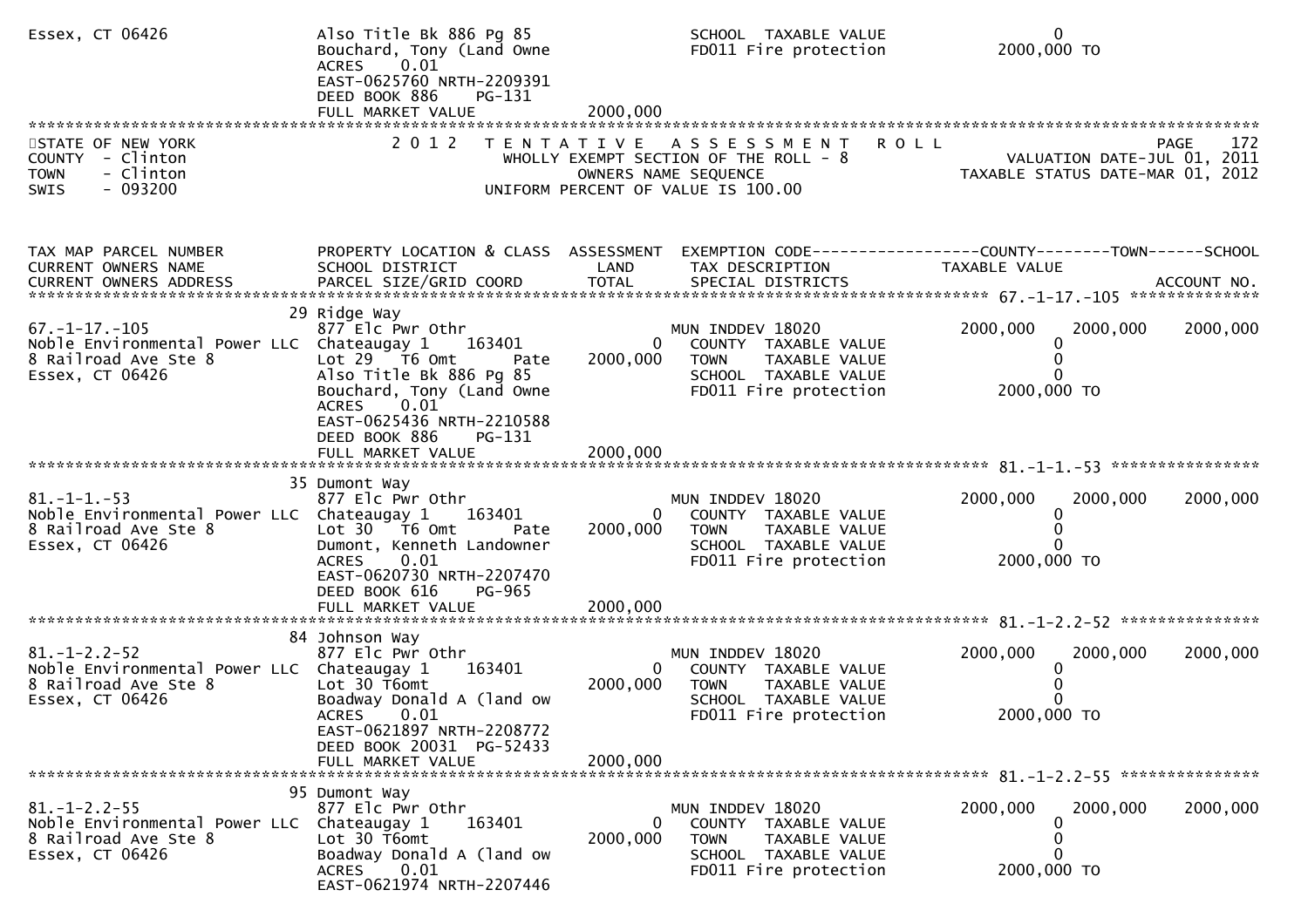|                                                                                                               | DEED BOOK 20031 PG-52433<br>FULL MARKET VALUE                                                                                                                                                    | 2000,000                             |                                                                                                                                  |                                                 |                             |                    |
|---------------------------------------------------------------------------------------------------------------|--------------------------------------------------------------------------------------------------------------------------------------------------------------------------------------------------|--------------------------------------|----------------------------------------------------------------------------------------------------------------------------------|-------------------------------------------------|-----------------------------|--------------------|
| STATE OF NEW YORK<br>COUNTY - Clinton<br><b>TOWN</b><br>- Clinton<br>$-093200$<br><b>SWIS</b>                 | 2 0 1 2                                                                                                                                                                                          |                                      | TENTATIVE ASSESSMENT<br>WHOLLY EXEMPT SECTION OF THE ROLL - $8$<br>OWNERS NAME SEQUENCE<br>UNIFORM PERCENT OF VALUE IS 100.00    | <b>ROLL</b><br>TAXABLE STATUS DATE-MAR 01, 2012 | VALUATION DATE-JUL 01, 2011 | 173<br><b>PAGE</b> |
|                                                                                                               |                                                                                                                                                                                                  |                                      |                                                                                                                                  |                                                 |                             |                    |
| TAX MAP PARCEL NUMBER<br>CURRENT OWNERS NAME                                                                  | PROPERTY LOCATION & CLASS ASSESSMENT<br>SCHOOL DISTRICT                                                                                                                                          | LAND                                 | EXEMPTION CODE------------------COUNTY--------TOWN------SCHOOL<br>TAX DESCRIPTION                                                | <b>TAXABLE VALUE</b>                            |                             |                    |
| $82. -2 - 1.62 - 38$<br>Noble Environmental Power LLC Chateaugay 1<br>8 Railroad Ave Ste 8<br>Essex, CT 06426 | 138 Johnson Way<br>877 Elc Pwr Othr<br>163401<br>Lot 30 T60MT<br>Courtney, Jennifer Landow<br>0.01<br><b>ACRES</b><br>EAST-0623049 NRTH-2209264<br>DEED BOOK 20041 PG-77976<br>FULL MARKET VALUE | $\mathbf{0}$<br>2000,000<br>2000,000 | MUN INDDEV 18020<br>COUNTY TAXABLE VALUE<br>TAXABLE VALUE<br><b>TOWN</b><br>SCHOOL TAXABLE VALUE<br>FD011 Fire protection        | 2000,000<br>0<br>0<br>2000,000 TO               | 2000,000                    | 2000,000           |
| $82 - 2 - 2 - 3 - 23$                                                                                         | 208 Ridge Way<br>877 Elc Pwr Othr                                                                                                                                                                |                                      | MUN INDDEV 18020                                                                                                                 | 2000,000                                        | 2000,000                    | 2000,000           |
| Noble Environmental Power LLC N Adirondack<br>8 Railroad Ave Ste 8<br>Essex, CT 06426                         | 093601<br>Lot 29 T6 Omt<br>Breen, Jon Landowner<br><b>ACRES</b><br>0.01<br>EAST-0628268 NRTH-2208500                                                                                             | 2000,000                             | COUNTY TAXABLE VALUE<br><b>TOWN</b><br>TAXABLE VALUE<br>SCHOOL TAXABLE VALUE<br>FD011 Fire protection                            | 0<br>0<br>2000,000 TO                           |                             |                    |
|                                                                                                               | DEED BOOK 922<br>$PG-24$<br>FULL MARKET VALUE                                                                                                                                                    | 2000,000                             |                                                                                                                                  |                                                 |                             |                    |
| $82. -2 - 2.3 - 24$<br>Noble Environmental Power LLC N Adirondack<br>8 Railroad Ave Ste 8<br>Essex, CT 06426  | 253 Ridge Way<br>877 Elc Pwr Othr<br>093601<br>Lot 29 T6 Omt<br>Breen, Jon Landowner<br>0.01<br><b>ACRES</b><br>EAST-0629484 NRTH-2208781<br>DEED BOOK 922<br>$PG-24$                            | $\mathbf{0}$<br>2000,000             | MUN INDDEV 18020<br>COUNTY TAXABLE VALUE<br><b>TOWN</b><br><b>TAXABLE VALUE</b><br>SCHOOL TAXABLE VALUE<br>FD011 Fire protection | 2000,000<br>0<br>0<br>2000,000 TO               | 2000,000                    | 2000,000           |
|                                                                                                               | 167 Ridge Way                                                                                                                                                                                    |                                      |                                                                                                                                  |                                                 |                             |                    |
| $82 - 2 - 2 - 3 - 108$<br>Noble Environmental Power LLC<br>8 Railroad Ave Ste 8<br>Essex, CT 06426            | 877 Elc Pwr Othr<br>N Adirondack<br>093601<br>Lot 29 T6 Omt<br>Breen, Jon Landowner<br>0.01<br><b>ACRES</b><br>EAST-0627824 NRTH-2209421<br>DEED BOOK 922<br>$PG-24$<br>FULL MARKET VALUE        | $\Omega$<br>2000,000<br>2000,000     | MUN INDDEV 18020<br>COUNTY TAXABLE VALUE<br><b>TOWN</b><br>TAXABLE VALUE<br>SCHOOL TAXABLE VALUE<br>FD011 Fire protection        | 2000,000<br>0<br>0<br>0<br>2000,000 TO          | 2000,000                    | 2000,000           |
|                                                                                                               | 40 Vernons Way                                                                                                                                                                                   |                                      |                                                                                                                                  |                                                 |                             |                    |
| $37. - 1 - 23. - 2$                                                                                           | 877 Elc Pwr Othr                                                                                                                                                                                 |                                      | MUN INDDEV 18020                                                                                                                 | 2000,000                                        | 2000,000                    | 2000,000           |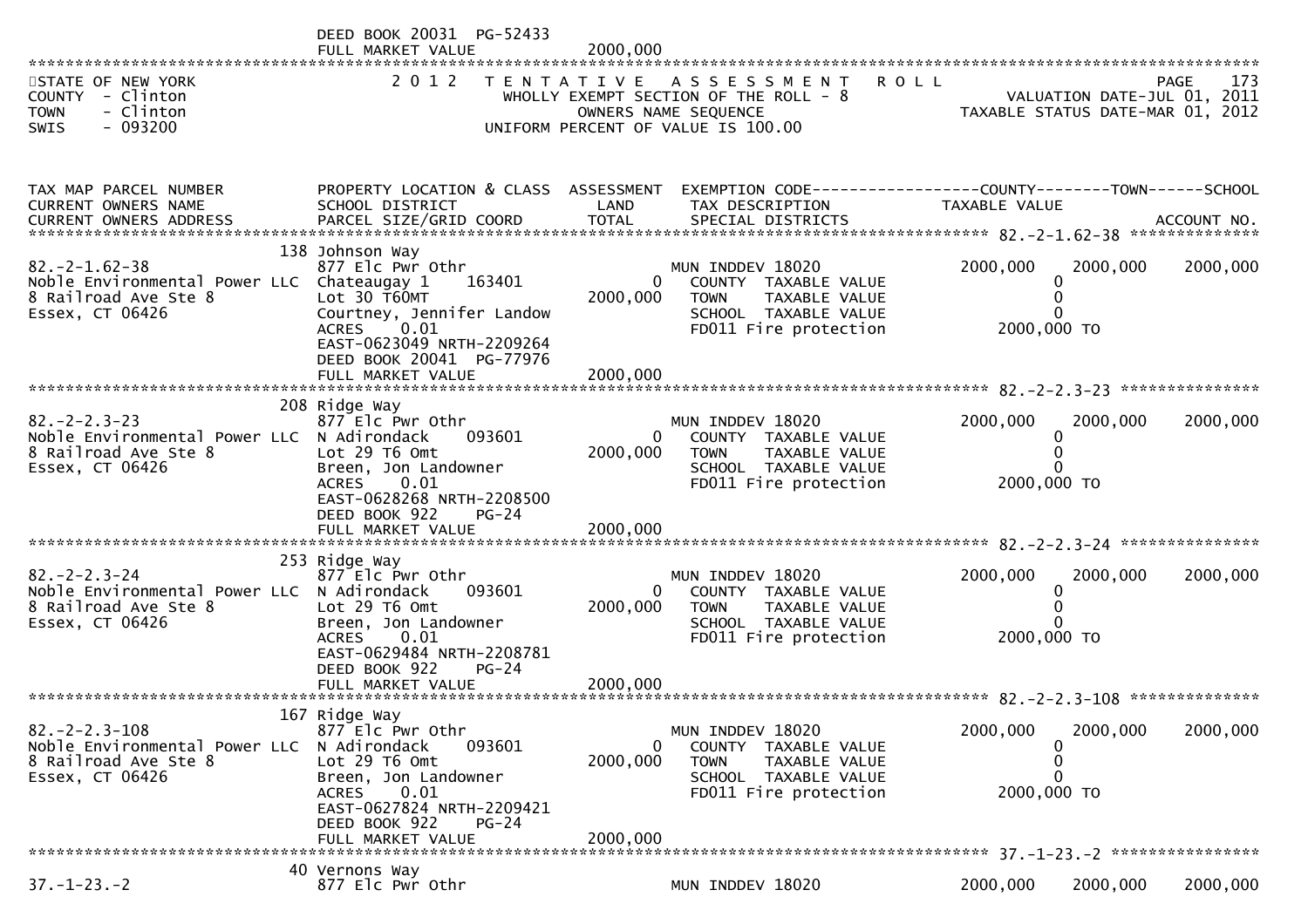| Noble Evironmental Power LLC<br>8 Railroad Ave Ste 8<br>Essex, CT 06426                | Chateaugay 1 163401<br>Lot $52 - 76$ Omt<br>Pate<br>Fayette, Vernon Landowner<br>0.01<br><b>ACRES</b><br>EAST-0621144 NRTH-2228234<br>DEED BOOK 245<br><b>PG-235</b>               | $\bf{0}$<br>2000,000<br>2000,000 | COUNTY TAXABLE VALUE<br>TAXABLE VALUE<br>TOWN<br>SCHOOL TAXABLE VALUE<br>FD011 Fire protection                                              | 0<br>0<br>$\Omega$<br>2000,000 TO                                               |                    |
|----------------------------------------------------------------------------------------|------------------------------------------------------------------------------------------------------------------------------------------------------------------------------------|----------------------------------|---------------------------------------------------------------------------------------------------------------------------------------------|---------------------------------------------------------------------------------|--------------------|
| STATE OF NEW YORK<br>COUNTY - Clinton<br>- Clinton<br><b>TOWN</b><br>$-093200$<br>SWIS | 2 0 1 2                                                                                                                                                                            |                                  | TENTATIVE ASSESSMENT<br>WHOLLY EXEMPT SECTION OF THE ROLL $-8$<br>OWNERS NAME SEQUENCE<br>UNIFORM PERCENT OF VALUE IS 100.00                | <b>ROLL</b><br>VALUATION DATE-JUL 01, 2011<br>TAXABLE STATUS DATE-MAR 01, 2012  | 174<br><b>PAGE</b> |
| TAX MAP PARCEL NUMBER<br>CURRENT OWNERS NAME<br>CURRENT OWNERS ADDRESS                 | PROPERTY LOCATION & CLASS ASSESSMENT<br>SCHOOL DISTRICT                                                                                                                            | LAND                             | TAX DESCRIPTION                                                                                                                             | EXEMPTION CODE------------------COUNTY--------TOWN------SCHOOL<br>TAXABLE VALUE |                    |
| $68. - 1 - 2.1$<br>NYS DOT<br>Main Office<br>1220 Washington Ave<br>Albany, NY 12232   | 22-20 Rt 189<br>651 Highway gar<br>093601<br>N Adirondack<br>Lot 34 76 0mt<br>1.00<br>ACRES<br>EAST-0640566 NRTH-2217818<br>DEED BOOK 392<br>$PG-53$                               | 5,000<br>66,000                  | NYS PROP<br>12100<br>COUNTY TAXABLE VALUE<br>TAXABLE VALUE<br><b>TOWN</b><br>SCHOOL TAXABLE VALUE<br>FD011 Fire protection<br>66,000 EX     | 66,000<br>66,000<br>0<br>$\mathbf{0}$<br>0<br>0 <sub>T</sub>                    | 66,000             |
| $38. - 2 - 1$<br>Town Of Clinton<br>23 Smith St<br>Churubusco, NY 12923                | 999 Clinton Mills Rd<br>323 Vacant rural<br>N Adirondack<br>093601<br>Lot 56  T6 0mt<br>Pate<br>ACRES 10.00<br>EAST-0647308 NRTH-2231381<br>DEED BOOK 507<br><b>PG-93</b>          | 7,300<br>7,300                   | TOWN PROP 13500<br>COUNTY TAXABLE VALUE<br><b>TOWN</b><br>TAXABLE VALUE<br>SCHOOL TAXABLE VALUE<br>FD011 Fire protection<br>7,300 EX        | 7,300<br>7,300<br>0<br>0<br>$0$ TO                                              | 7,300              |
| $38.1 - 1 - 10.2$<br>Town Of Clinton<br>23 Smith St<br>Churubusco, NY 12923            | Broad St<br>$314$ Rural vac<10<br>093601<br>N Adirondack<br>Lot $6$ T $60$ mt<br><b>ACRES</b><br>3.40<br>EAST-0640377 NRTH-2232091<br>DEED BOOK 593<br>PG-451<br>FULL MARKET VALUE | 5,500<br>5,500<br>5,500          | TOWN PROP 13500<br>COUNTY TAXABLE VALUE<br><b>TOWN</b><br>TAXABLE VALUE<br>SCHOOL TAXABLE VALUE<br>FD011 Fire protection<br>5,500 EX        | 5,500<br>5,500<br>0<br>0<br>0<br>$0$ TO                                         | 5,500              |
| $38.1 - 1 - 20.2$<br>Town Of Clinton<br>23 Smith St<br>Churubusco, NY 12923            | Church St<br>314 Rural vac<10<br>093601<br>N Adirondack<br>Lot 66 T6omt<br>6.00<br><b>ACRES</b><br>EAST-0640688 NRTH-2231328<br>DEED BOOK 788<br><b>PG-82</b><br>FULL MARKET VALUE | 9,000<br>9,000<br>9,000          | TOWN PROP 13500<br>COUNTY TAXABLE VALUE<br><b>TOWN</b><br><b>TAXABLE VALUE</b><br>SCHOOL TAXABLE VALUE<br>FD011 Fire protection<br>9,000 EX | 9,000<br>9,000<br>0<br>0<br>0<br>0 <sub>T</sub>                                 | 9,000              |
|                                                                                        |                                                                                                                                                                                    |                                  |                                                                                                                                             |                                                                                 |                    |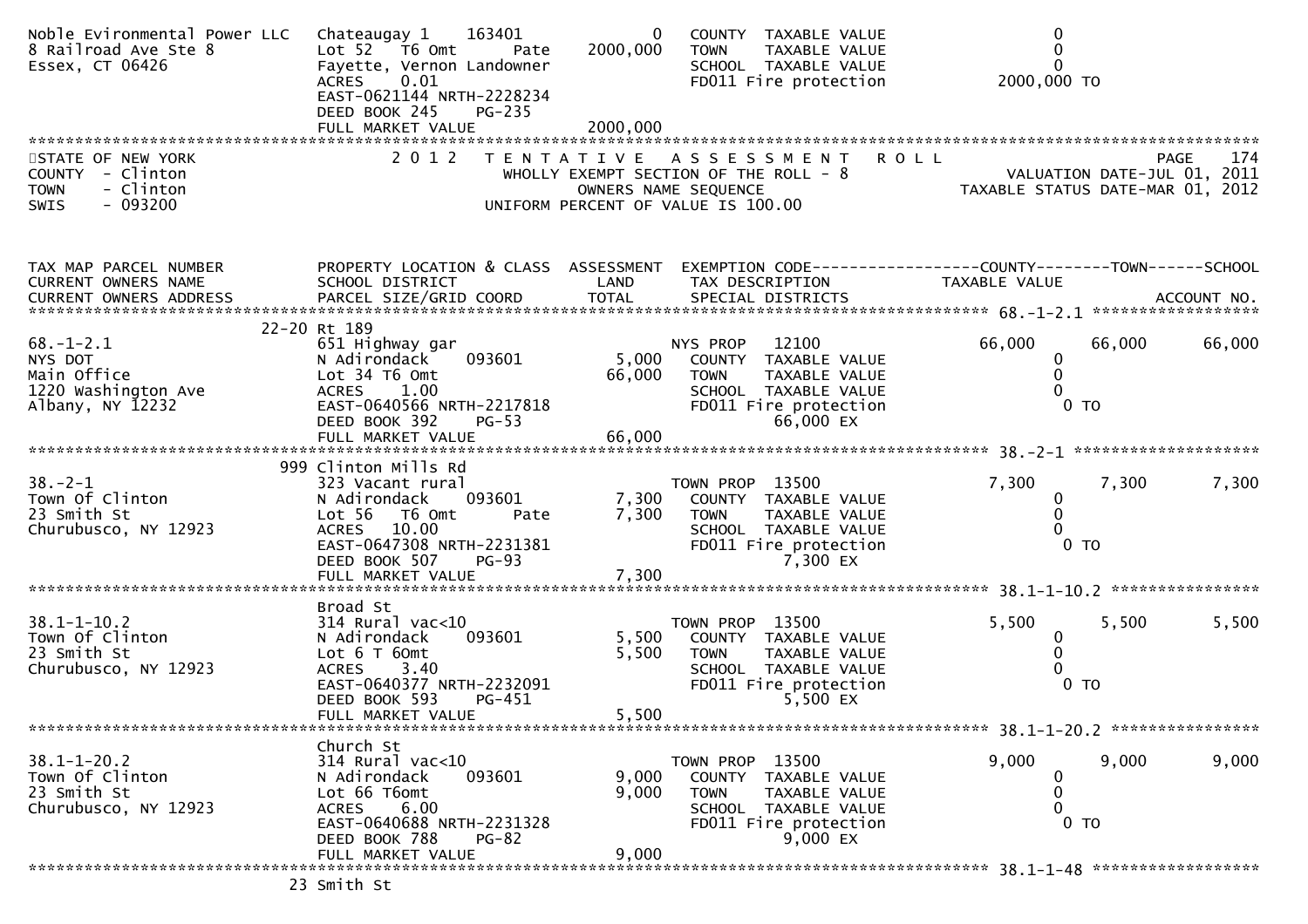| $38.1 - 1 - 48$<br>Town of Clinton<br>23 Smith St<br>Churubusco, NY 12923                                                                                                | 652 Govt bldgs<br>093601<br>N Adirondack<br>Lot 66 T6 Omt<br>Pate<br>FRNT 76.00 DPTH 264.00<br>EAST-0640056 NRTH-2231413<br>DEED BOOK 130<br>PG-103<br>FULL MARKET VALUE                   | 3,900<br>50,200<br>50,200    | TOWN PROP 13500<br>COUNTY TAXABLE VALUE<br><b>TOWN</b><br>TAXABLE VALUE<br>SCHOOL TAXABLE VALUE<br>FD011 Fire protection<br>50,200 EX             | 50,200<br>0<br>0<br>0                                           | 50,200<br>0 <sub>T</sub>  | 50,200             |
|--------------------------------------------------------------------------------------------------------------------------------------------------------------------------|--------------------------------------------------------------------------------------------------------------------------------------------------------------------------------------------|------------------------------|---------------------------------------------------------------------------------------------------------------------------------------------------|-----------------------------------------------------------------|---------------------------|--------------------|
| STATE OF NEW YORK<br>COUNTY - Clinton<br>- Clinton<br><b>TOWN</b><br>$-093200$<br>SWIS                                                                                   | 2 0 1 2                                                                                                                                                                                    |                              | <b>ROLL</b><br>TENTATIVE ASSESSMENT<br>WHOLLY EXEMPT SECTION OF THE ROLL - 8<br>OWNERS NAME SEQUENCE<br>UNIFORM PERCENT OF VALUE IS 100.00        | VALUATION DATE-JUL 01, 2011<br>TAXABLE STATUS DATE-MAR 01, 2012 |                           | 175<br><b>PAGE</b> |
| TAX MAP PARCEL NUMBER<br>CURRENT OWNERS NAME                                                                                                                             | PROPERTY LOCATION & CLASS ASSESSMENT<br>SCHOOL DISTRICT                                                                                                                                    | LAND                         | EXEMPTION CODE-----------------COUNTY-------TOWN------SCHOOL<br>TAX DESCRIPTION                                                                   | TAXABLE VALUE                                                   |                           |                    |
| $38.1 - 1 - 55$<br>Town Of Clinton<br>23 Smith St<br>Churubusco, NY 12923                                                                                                | 576 Rt 189<br>651 Highway gar<br>093601<br>N Adirondack<br>Lot 66  T6 0mt<br>Pate<br>2.10<br><b>ACRES</b><br>EAST-0639286 NRTH-2231404<br>DEED BOOK 509<br>$PG-477$<br>FULL MARKET VALUE   | 10,500<br>182,100<br>182,100 | TOWN PROP 13500<br>COUNTY TAXABLE VALUE<br>TAXABLE VALUE<br>TOWN<br>SCHOOL TAXABLE VALUE<br>FD011 Fire protection<br>182,100 EX                   | 182,100<br>0<br>$\mathbf{0}$<br>0                               | 182,100<br>0 <sub>T</sub> | 182,100            |
| $8. - 1 - 3.25$<br>United States of America<br>US Customs & Border Protection Lot 86 T6omt<br>6650 Telecom Dr Ste 200<br>Indianapolis, IN 46778                          | 1211 Rt 189<br>$314$ Rural vac<10<br>093601<br>N Adirondack<br><b>ACRES</b><br>6.04<br>EAST-0636995 NRTH-2246646<br>DEED BOOK 20102 PG-34089                                               | 8,800<br>8,800               | US PROPETY 14100<br>COUNTY TAXABLE VALUE<br>TAXABLE VALUE<br><b>TOWN</b><br>SCHOOL TAXABLE VALUE<br>FD011 Fire protection<br>8,800 EX             | 8,800<br>0<br>0<br>0                                            | 8,800<br>0 <sub>T</sub>   | 8,800              |
| $38.1 - 1 - 44$<br>United States Postal Service<br>Attn: Facilities Contract Tech Lot 66 T6 Omt<br>Facilities Service Office<br>6 Griffin Rd N<br>Windsor, CT 06006-0300 | 1306 Clinton Mills Rd<br>652 Govt bldgs<br>093601<br>N Adirondack<br>Pate<br>80.40 DPTH 244.00<br><b>FRNT</b><br>EAST-0640183 NRTH-2230975<br>DEED BOOK 639<br>PG-655<br>FULL MARKET VALUE | 4,000<br>90,300<br>90,300    | USA PROP<br>14110<br>COUNTY TAXABLE VALUE<br>TAXABLE VALUE<br><b>TOWN</b><br>SCHOOL TAXABLE VALUE<br>FD011 Fire protection<br>90,300 EX           | 90,300<br>$\mathbf 0$<br>$\mathbf{0}$<br>0                      | 90,300<br>$0$ TO          | 90,300             |
| $8. - 1 - 2$<br>US Government<br>Afbca/da Plattsburgh<br>304 New York Rd<br>Plattsburgh, NY 12903                                                                        | 1211 Rt 189<br>662 Police/fire<br>093601<br>N Adirondack<br>Lot 87 T6 Omt<br>1.20<br><b>ACRES</b><br>EAST-0637082 NRTH-2246930<br>DEED BOOK 193<br>$PG-153$<br>FULL MARKET VALUE           | 6,000<br>76,500<br>76,500    | 14110<br>USA PROP<br>COUNTY<br>TAXABLE VALUE<br><b>TOWN</b><br><b>TAXABLE VALUE</b><br>SCHOOL TAXABLE VALUE<br>FD011 Fire protection<br>76,500 EX | 76,500<br>0<br>0<br>0                                           | 76,500<br>$0$ TO          | 76,500             |
| STATE OF NEW YORK                                                                                                                                                        | 2 0 1 2                                                                                                                                                                                    | T E N T A T I V E            | A S S E S S M E N T<br><b>ROLL</b>                                                                                                                |                                                                 |                           | 176<br><b>PAGE</b> |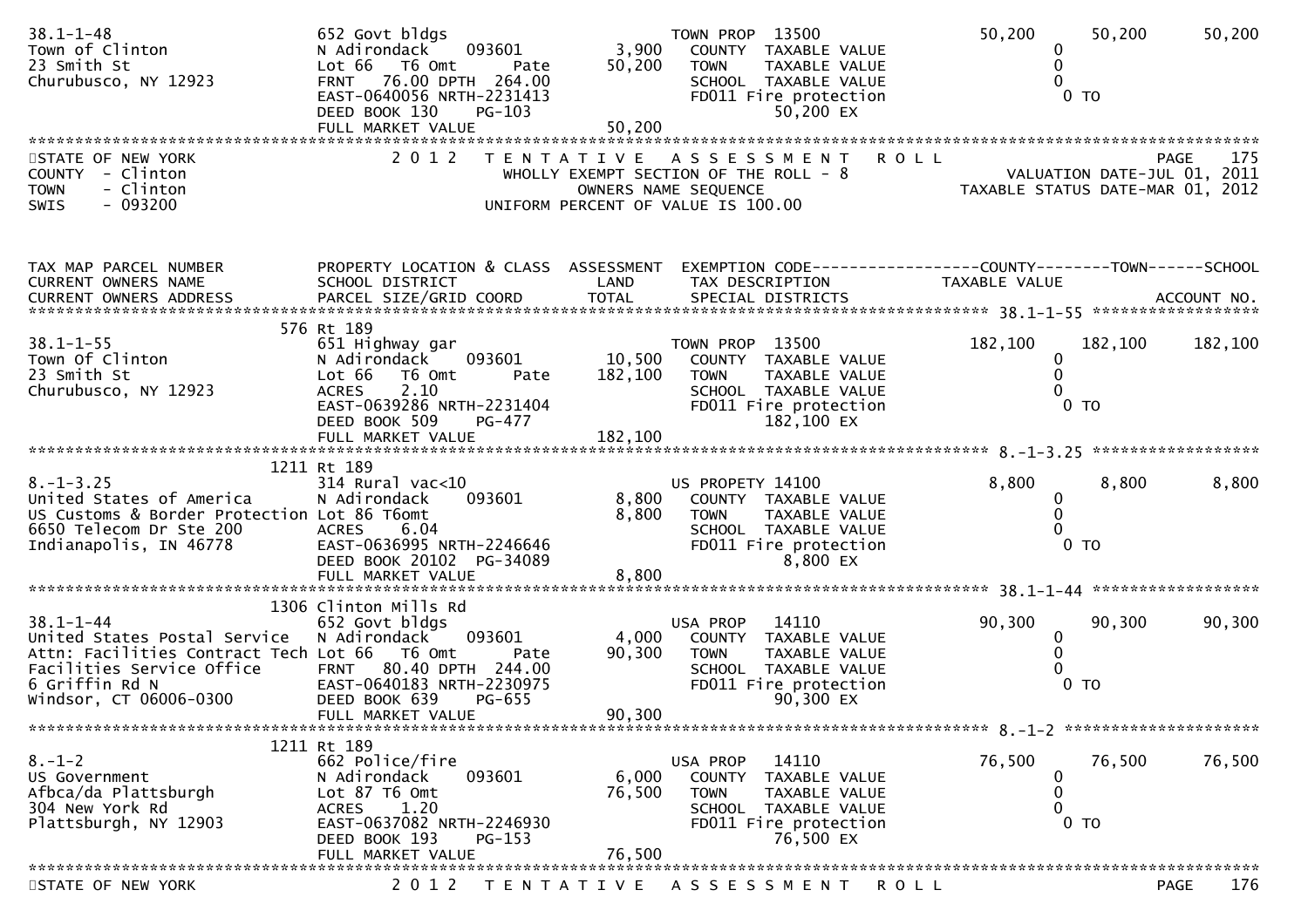|      | COUNTY - Clinton<br>TOWN - Clinton | WHOLLY EXEMPT SECTION OF THE ROLL - $8$ | VALUATION DATE-JUL 01, 2011<br>TAXABLE STATUS DATE-MAR 01, 2012 |
|------|------------------------------------|-----------------------------------------|-----------------------------------------------------------------|
| SWIS | - 093200                           | UNIFORM PERCENT OF VALUE IS 100.00      | RPS150/V04/L015<br>CURRENT DATE 4/24/2012                       |

ROLL SUB SECTION - - TOTALS

#### \*\*\* S P E C I A L D I S T R I C T S U M M A R Y \*\*\*

| CODE | DISTRICT NAME PARCELS | TOTAL EXTENSION<br>TYPF | EXTENSION<br>VALUE | AD VALOREM<br>VALUE | <b>FXFMPT</b><br>AMOUNT | <b>TAXABLE</b><br>VALUE |
|------|-----------------------|-------------------------|--------------------|---------------------|-------------------------|-------------------------|
|      | FD011 Fire protectio  | 90 TOTAL                |                    | 135859.100          | 1175.700                | 134683,400              |

## \*\*\* S C H O O L D I S T R I C T S U M M A R Y \*\*\*

| <b>CODE</b>      | DISTRICT NAME                | <b>TOTAL</b><br><b>PARCELS</b> | ASSESSED<br>LAND | ASSESSED<br><b>TOTAL</b> | <b>EXEMPT</b><br><b>AMOUNT</b> | <b>TOTAL</b><br>TAXABLE | <b>STAR</b><br><b>AMOUNT</b> | <b>STAR</b><br><b>TAXABLE</b> |
|------------------|------------------------------|--------------------------------|------------------|--------------------------|--------------------------------|-------------------------|------------------------------|-------------------------------|
| 093601<br>163401 | N Adirondack<br>Chateaugay 1 | 26<br>64                       | 666,800<br>400   | 8070,700<br>128000,000   | 8070,700<br>128000,000         |                         |                              |                               |
|                  | SUB-TOTAL                    | 90                             | 667,200          | 136070,700               | 136070,700                     |                         |                              |                               |
|                  | T O T A L                    | 90                             | 667,200          | 136070,700               | 136070,700                     |                         |                              |                               |

## \*\*\* S Y S T E M C O D E S S U M M A R Y \*\*\*

## NO SYSTEM EXEMPTIONS AT THIS LEVEL

### \*\*\* E X E M P T I O N S U M M A R Y \*\*\*

| <b>CODE</b>                                                                            | DESCRIPTION                                                                                                                                         | <b>TOTAL</b><br><b>PARCELS</b> |                    | <b>COUNTY</b>                                                                                                           | <b>TOWN</b>                                                                                                             | <b>SCHOOL</b>                                                                                                           |             |     |
|----------------------------------------------------------------------------------------|-----------------------------------------------------------------------------------------------------------------------------------------------------|--------------------------------|--------------------|-------------------------------------------------------------------------------------------------------------------------|-------------------------------------------------------------------------------------------------------------------------|-------------------------------------------------------------------------------------------------------------------------|-------------|-----|
| 12100<br>13500<br>14100<br>14110<br>18020<br>25110<br>25300<br>26400<br>27350<br>28110 | NYS PROP<br><b>TOWN PROP</b><br>US PROPETY<br>USA PROP<br>MUN INDDEV<br>NONPR RELI<br>NONPR CORP<br>INCVOLFIRE<br>PRI CMTERY<br>UDC PROJEC<br>ΓΟΤΑΙ | 1 L<br>90                      |                    | 66,000<br>254,100<br>8,800<br>166,800<br>134593,400<br>386,600<br>197,300<br>141,600<br>28,100<br>228,000<br>136070,700 | 66,000<br>254,100<br>8,800<br>166,800<br>134593,400<br>386,600<br>197,300<br>141,600<br>28,100<br>228,000<br>136070,700 | 66,000<br>254,100<br>8,800<br>166,800<br>134593,400<br>386,600<br>197,300<br>141,600<br>28,100<br>228,000<br>136070,700 |             |     |
|                                                                                        | STATE OF NEW YORK                                                                                                                                   |                                | <b>IVE</b><br>EN T | A S S E S S M E N T                                                                                                     | R O L L                                                                                                                 |                                                                                                                         | <b>PAGE</b> | 177 |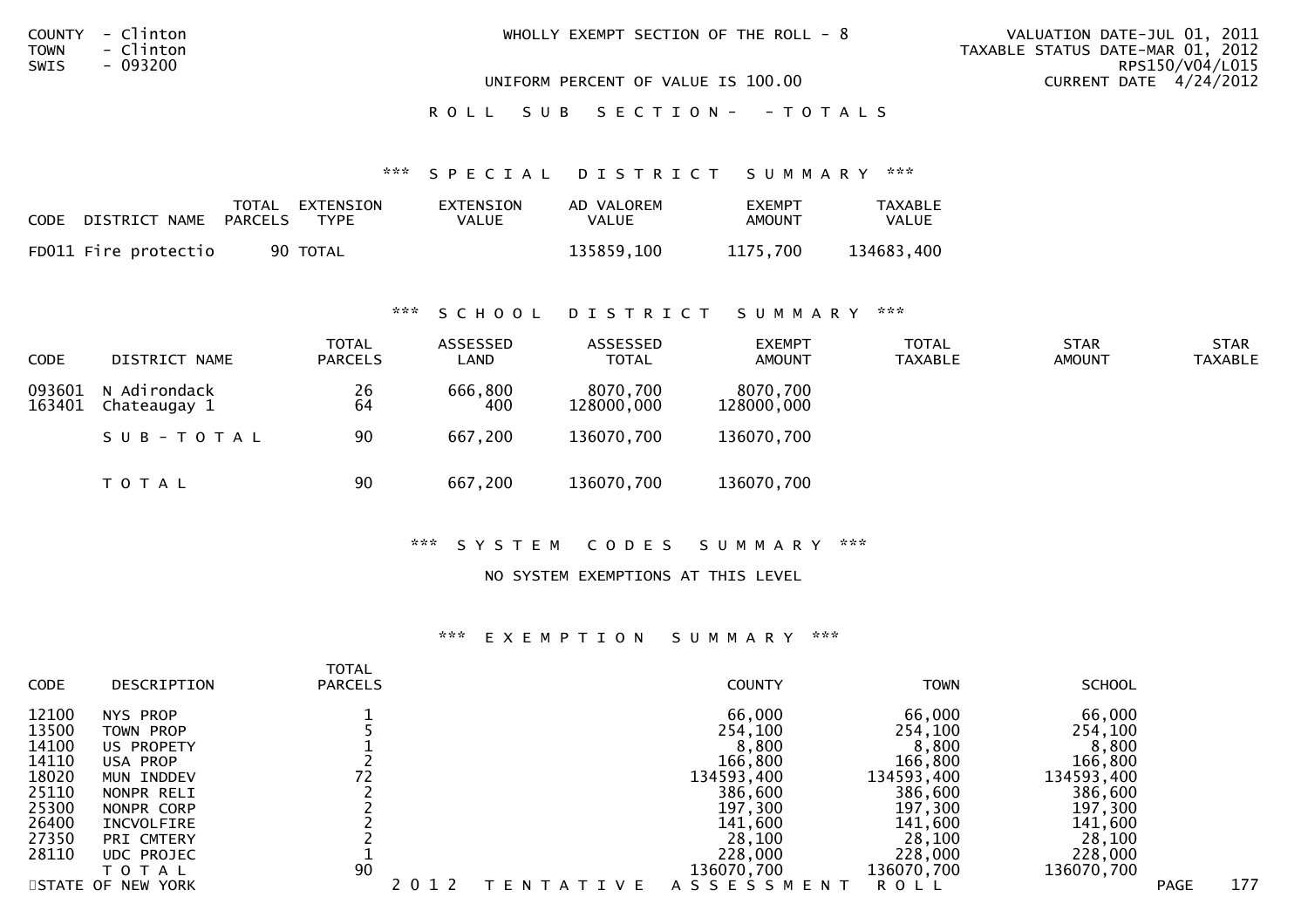| COUNTY - Clinton<br>- Clinton<br>TOWN | WHOLLY EXEMPT SECTION OF THE ROLL - $8$ | VALUATION DATE-JUL 01, 2011<br>TAXABLE STATUS DATE-MAR 01, 2012<br>RPS150/V04/L015 |  |  |
|---------------------------------------|-----------------------------------------|------------------------------------------------------------------------------------|--|--|
| SWIS<br>- 093200                      | UNIFORM PERCENT OF VALUE IS 100.00      | CURRENT DATE 4/24/2012                                                             |  |  |
|                                       | ROLL SUB SECTION- - TOTALS              |                                                                                    |  |  |
|                                       | *** GRAND TOTALS<br>***                 |                                                                                    |  |  |

| ROLL<br><b>SEC</b>            | DESCRIPTION                                             | <b>TOTAL</b><br><b>PARCELS</b> | ASSESSED<br>LAND | ASSESSED<br><b>TOTAL</b> | <b>TAXABLE</b><br><b>COUNTY</b>                                                                                | <b>TAXABLE</b><br><b>TOWN</b> | <b>TAXABLE</b><br><b>SCHOOL</b>                                 | <b>STAR</b><br><b>TAXABLE</b>                                   |
|-------------------------------|---------------------------------------------------------|--------------------------------|------------------|--------------------------|----------------------------------------------------------------------------------------------------------------|-------------------------------|-----------------------------------------------------------------|-----------------------------------------------------------------|
|                               | WHOLLY EXEMPT                                           | 90                             | 667,200          | 136070,700               |                                                                                                                |                               |                                                                 |                                                                 |
| COUNTY<br><b>TOWN</b><br>SWIS | STATE OF NEW YORK<br>- Clinton<br>- Clinton<br>- 093200 |                                |                  |                          | 2012 TENTATIVE ASSESSMENT ROLL<br>WHOLLY EXEMPT SECTION OF THE ROLL $-8$<br>UNIFORM PERCENT OF VALUE IS 100.00 |                               | VALUATION DATE-JUL 01, 2011<br>TAXABLE STATUS DATE-MAR 01, 2012 | 178<br><b>PAGE</b><br>RPS150/V04/L015<br>CURRENT DATE 4/24/2012 |

## ROLL SECTION TOTALS

\*\*\* S P E C I A L D I S T R I C T S U M M A R Y \*\*\*

| CODE | DISTRICT NAME PARCELS | TOTAL | EXTENSION<br><b>TYPE</b> | EXTENSION<br>VALUE | AD VALOREM<br>VALUE | <b>FXEMPT</b><br>AMOUNT | <b>TAXABLE</b><br>VALUE |
|------|-----------------------|-------|--------------------------|--------------------|---------------------|-------------------------|-------------------------|
|      | FD011 Fire protectio  |       | 90 TOTAL                 |                    | 135859.100          | 1175.700                | 134683,400              |

# \*\*\* S C H O O L D I S T R I C T S U M M A R Y \*\*\*

| <b>CODE</b>      | DISTRICT NAME                | <b>TOTAL</b><br><b>PARCELS</b> | ASSESSED<br>LAND | ASSESSED<br><b>TOTAL</b> | <b>EXEMPT</b><br><b>AMOUNT</b> | <b>TOTAL</b><br><b>TAXABLE</b> | <b>STAR</b><br><b>AMOUNT</b> | <b>STAR</b><br><b>TAXABLE</b> |
|------------------|------------------------------|--------------------------------|------------------|--------------------------|--------------------------------|--------------------------------|------------------------------|-------------------------------|
| 093601<br>163401 | N Adirondack<br>Chateaugay 1 | 26<br>64                       | 666,800<br>400   | 8070,700<br>128000,000   | 8070,700<br>128000,000         |                                |                              |                               |
|                  | SUB-TOTAL                    | 90                             | 667,200          | 136070,700               | 136070,700                     |                                |                              |                               |
|                  | T O T A L                    | 90                             | 667,200          | 136070,700               | 136070,700                     |                                |                              |                               |

\*\*\* S Y S T E M C O D E S S U M M A R Y \*\*\*

NO SYSTEM EXEMPTIONS AT THIS LEVEL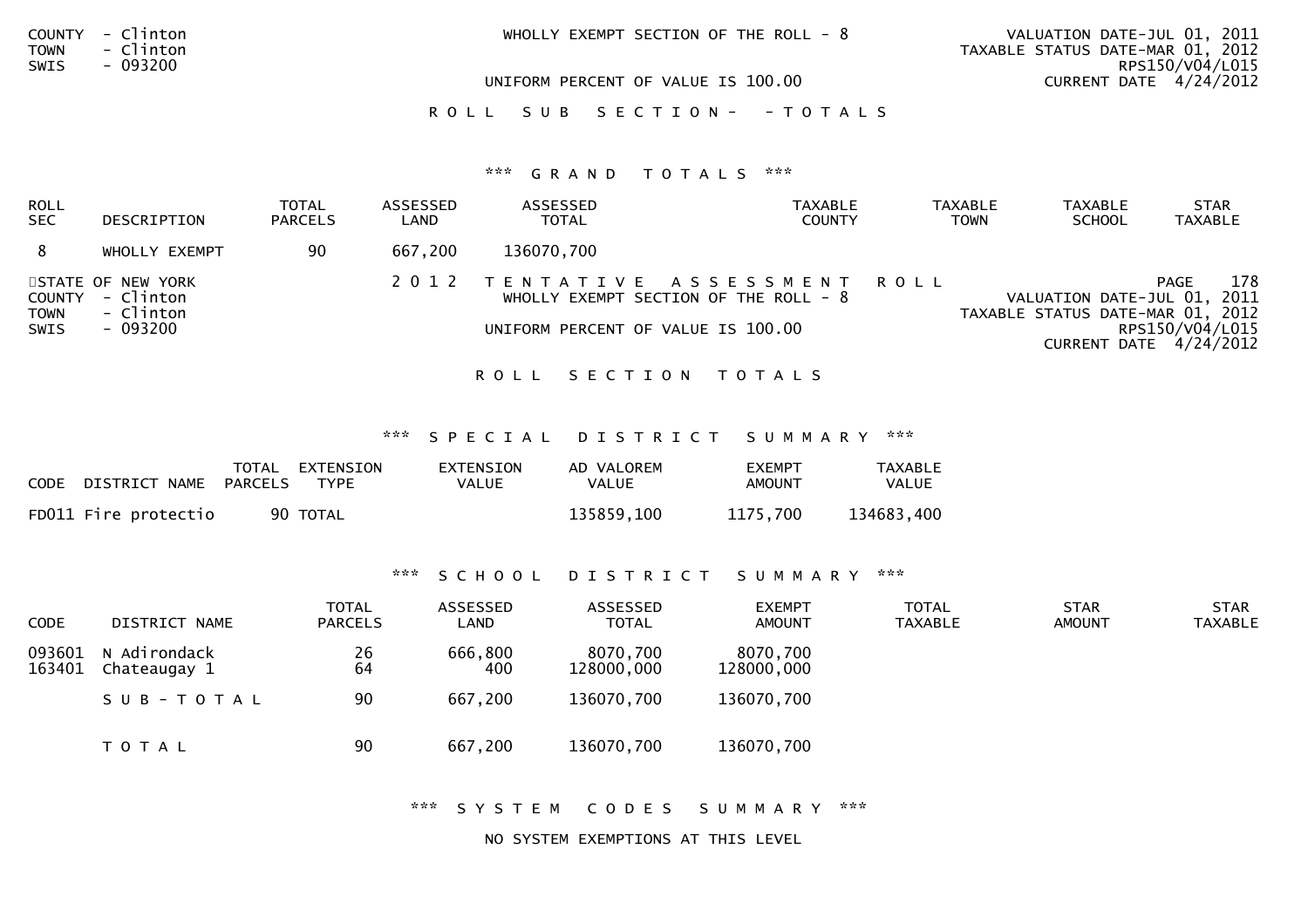# \*\*\* E X E M P T I O N S U M M A R Y \*\*\*

|               |                   | <b>TOTAL</b>   |         |                                         |             |                                  |                 |
|---------------|-------------------|----------------|---------|-----------------------------------------|-------------|----------------------------------|-----------------|
| <b>CODE</b>   | DESCRIPTION       | <b>PARCELS</b> |         | <b>COUNTY</b>                           | <b>TOWN</b> | <b>SCHOOL</b>                    |                 |
| 12100         | NYS PROP          |                |         | 66,000                                  | 66,000      | 66,000                           |                 |
| 13500         | <b>TOWN PROP</b>  |                |         | 254,100                                 | 254,100     | 254,100                          |                 |
| 14100         | US PROPETY        |                |         | 8,800                                   | 8,800       | 8,800                            |                 |
| 14110         | USA PROP          |                |         | 166,800                                 | 166,800     | 166,800                          |                 |
| 18020         | MUN INDDEV        | 72             |         | 134593,400                              | 134593,400  | 134593,400                       |                 |
| 25110         | NONPR RELI        |                |         | 386,600                                 | 386,600     | 386,600                          |                 |
| 25300         | NONPR CORP        |                |         | 197,300                                 | 197,300     | 197,300                          |                 |
| 26400         | INCVOLFIRE        |                |         | 141,600                                 | 141,600     | 141,600                          |                 |
| 27350         | PRI CMTERY        |                |         | 28,100                                  | 28,100      | 28,100                           |                 |
| 28110         | UDC PROJEC        |                |         | 228,000                                 | 228,000     | 228,000                          |                 |
|               | T O T A L         | 90             |         | 136070,700                              | 136070,700  | 136070,700                       |                 |
|               | STATE OF NEW YORK |                | 2 0 1 2 | <b>ASSESSMENT</b><br>V F                | <b>ROLL</b> |                                  | 179<br>PAGE     |
| <b>COUNTY</b> | - Clinton         |                |         | WHOLLY EXEMPT SECTION OF THE ROLL - $8$ |             | VALUATION DATE-JUL 01,           | 2011            |
| <b>TOWN</b>   | - Clinton         |                |         |                                         |             | TAXABLE STATUS DATE-MAR 01, 2012 |                 |
| SWIS          | $-093200$         |                |         | UNIFORM PERCENT OF VALUE IS 100.00      |             |                                  | RPS150/V04/L015 |
|               |                   |                |         |                                         |             | <b>CURRENT</b><br>DATE           | 4/24/2012       |
|               |                   |                |         |                                         |             |                                  |                 |

ROLL SECTION TOTALS

#### \*\*\* G R A N D T O T A L S \*\*\*

| <b>ROLL</b><br><b>SEC</b>  | DESCRIPTION                    | <b>TOTAL</b><br><b>PARCELS</b> | ASSESSED<br>LAND | <b>ASSESSED</b><br><b>TOTAL</b>    | <b>TAXABLE</b><br><b>COUNTY</b> | <b>TAXABLE</b><br><b>TOWN</b> | TAXABLE<br><b>SCHOOL</b>         | <b>STAR</b><br><b>TAXABLE</b>               |
|----------------------------|--------------------------------|--------------------------------|------------------|------------------------------------|---------------------------------|-------------------------------|----------------------------------|---------------------------------------------|
| 8                          | WHOLLY EXEMPT                  | -90                            | 667,200          | 136070,700                         |                                 |                               |                                  |                                             |
| COUNTY                     | STATE OF NEW YORK<br>- Clinton |                                |                  |                                    | 2012 TENTATIVE ASSESSMENT ROLL  |                               | VALUATION DATE-JUL 01, 2011      | 180<br>PAGE                                 |
| <b>TOWN</b><br><b>SWIS</b> | - Clinton<br>- 093200          |                                |                  | UNIFORM PERCENT OF VALUE IS 100.00 | SWIS TOTALS                     |                               | TAXABLE STATUS DATE-MAR 01, 2012 | RPS150/V04/L015<br>CURRENT DATE $4/24/2012$ |

## \*\*\* S P E C I A L D I S T R I C T S U M M A R Y \*\*\*

| <b>CODE</b> | DISTRICT NAME                                | PARCELS | TOTAL EXTENSION<br><b>TYPE</b> | <b>EXTENSION</b><br>VALUE | AD VALOREM<br>VALUE | <b>FXEMPT</b><br><b>AMOUNT</b> | TAXABLE<br><b>VALUE</b> |
|-------------|----------------------------------------------|---------|--------------------------------|---------------------------|---------------------|--------------------------------|-------------------------|
|             | OT002 Omitted Tax-Co<br>FD011 Fire protectio |         | 1 MOVTAX<br>805 TOTAL          | 136.72                    | 178490.616          | 1232.500                       | 136.72<br>177258.116    |

# \*\*\* S C H O O L D I S T R I C T S U M M A R Y \*\*\*

|      | $T^{\sim}$<br>– ∟ |          |          | ⁄\ I         | -^-<br>. <u>.</u> | しょへい          | <u>ль</u><br>しょへい |
|------|-------------------|----------|----------|--------------|-------------------|---------------|-------------------|
| CODE | <b>PARCT</b>      | .<br>ANL | -^-<br>. | <b>NOUNT</b> |                   | <b>\MOUN`</b> | Δk<br>.           |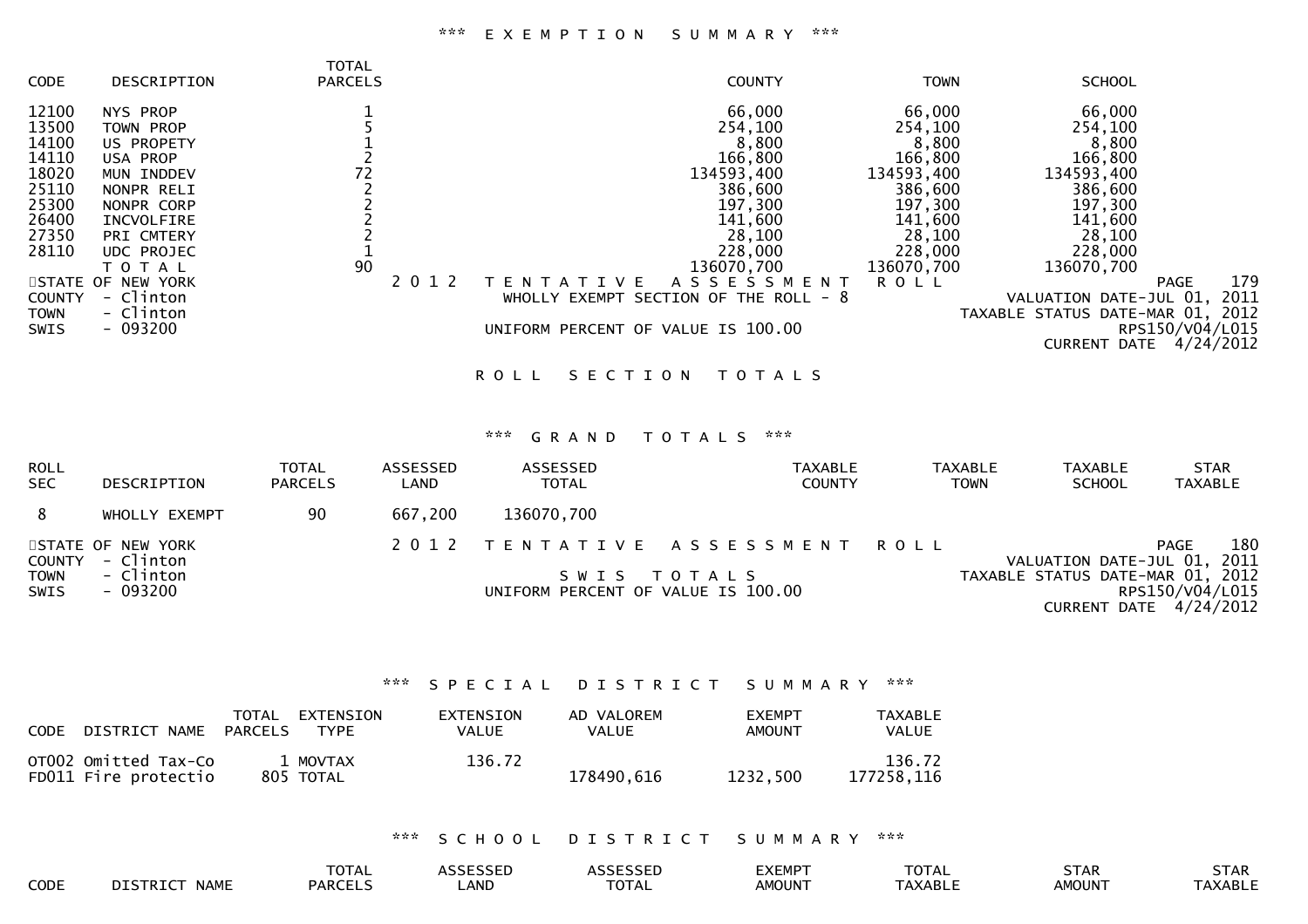| 093601<br>163401                                                                                                           | N Adirondack<br>Chateaugay 1                                                                                                                    | 523<br>284                                                     | 15060,000<br>5940,200 | 38767,294<br>139939,922                                         | 9015,001<br>128177,540                                                                                            | 29752,293<br>11762,382                                                                   | 6061,947<br>1470,597                                                                                                                                              | 23690,346<br>10291,785                        |
|----------------------------------------------------------------------------------------------------------------------------|-------------------------------------------------------------------------------------------------------------------------------------------------|----------------------------------------------------------------|-----------------------|-----------------------------------------------------------------|-------------------------------------------------------------------------------------------------------------------|------------------------------------------------------------------------------------------|-------------------------------------------------------------------------------------------------------------------------------------------------------------------|-----------------------------------------------|
|                                                                                                                            | SUB-TOTAL                                                                                                                                       | 807                                                            | 21000,200             | 178707,216                                                      | 137192,541                                                                                                        | 41514,675                                                                                | 7532,544                                                                                                                                                          | 33982,131                                     |
|                                                                                                                            | TOTAL                                                                                                                                           | 807                                                            | 21000,200             | 178707,216                                                      | 137192,541                                                                                                        | 41514,675                                                                                | 7532,544                                                                                                                                                          | 33982,131                                     |
|                                                                                                                            |                                                                                                                                                 |                                                                | ***<br>SYSTEM         | CODES                                                           | SUMMARY                                                                                                           | $\mathbf{x} \times \mathbf{x}$                                                           |                                                                                                                                                                   |                                               |
| CODE                                                                                                                       | DESCRIPTION                                                                                                                                     | <b>TOTAL</b><br><b>PARCELS</b>                                 |                       |                                                                 | <b>COUNTY</b>                                                                                                     | <b>TOWN</b>                                                                              | <b>SCHOOL</b>                                                                                                                                                     |                                               |
| 50001<br>50004                                                                                                             | <b>SCHL TAXBL</b><br><b>SCHL EXMPT</b><br>T O T A L                                                                                             | $\frac{1}{1}$<br>$\overline{2}$                                |                       |                                                                 |                                                                                                                   |                                                                                          |                                                                                                                                                                   |                                               |
|                                                                                                                            |                                                                                                                                                 |                                                                | ***                   | EXEMPTION                                                       | ***<br>SUMMARY                                                                                                    |                                                                                          |                                                                                                                                                                   |                                               |
| CODE                                                                                                                       | DESCRIPTION                                                                                                                                     | <b>TOTAL</b><br><b>PARCELS</b>                                 |                       |                                                                 | <b>COUNTY</b>                                                                                                     | <b>TOWN</b>                                                                              | <b>SCHOOL</b>                                                                                                                                                     |                                               |
| 12100<br>13500<br>14100<br>14110<br>18020<br>25110<br>25300<br><b>STATE</b><br><b>COUNTY</b><br><b>TOWN</b><br><b>SWIS</b> | NYS PROP<br>TOWN PROP<br>US PROPETY<br>USA PROP<br>MUN INDDEV<br>NONPR RELI<br>NONPR CORP<br>OF NEW YORK<br>- Clinton<br>- Clinton<br>$-093200$ | $\begin{array}{c} 1 \\ 5 \\ 1 \\ 2 \\ 2 \\ 2 \\ 1 \end{array}$ | 2 0 1 2               | T E N T A T I V E<br>SWIS<br>UNIFORM PERCENT OF VALUE IS 100.00 | 66,000<br>254,100<br>8,800<br>166,800<br>134593,400<br>386,600<br>197,300<br>A S S E S S M E N T<br><b>TOTALS</b> | 66,000<br>254,100<br>8,800<br>166,800<br>134593,400<br>386,600<br>197,300<br><b>ROLL</b> | 66,000<br>254,100<br>8,800<br>166,800<br>134593,400<br>386,600<br>197,300<br>VALUATION DATE-JUL 01,<br>TAXABLE STATUS DATE-MAR 01, 2012<br>CURRENT DATE 4/24/2012 | 181<br><b>PAGE</b><br>2011<br>RPS150/V04/L015 |

# \*\*\* E X E M P T I O N S U M M A R Y \*\*\*

| <b>CODE</b>                                                          | DESCRIPTION                                                                                                   | <b>TOTAL</b><br><b>PARCELS</b> | <b>COUNTY</b>                                                                     | <b>TOWN</b>                                                                       | <b>SCHOOL</b>                           |
|----------------------------------------------------------------------|---------------------------------------------------------------------------------------------------------------|--------------------------------|-----------------------------------------------------------------------------------|-----------------------------------------------------------------------------------|-----------------------------------------|
| 26400<br>27350<br>28110<br>41101<br>41121<br>41131<br>41141<br>41700 | INCVOLFIRE<br>PRI CMTERY<br>UDC PROJEC<br><b>VETERANS</b><br>WARNONALL<br>WARCOMALL<br>WARDISALL<br>10 YR AGR | 12<br>12                       | 141,600<br>28,100<br>228,000<br>10,910<br>119,068<br>159,902<br>53,156<br>148,334 | 141,600<br>28,100<br>228,000<br>10,910<br>105,392<br>157,272<br>53,156<br>148,334 | 141,600<br>28,100<br>228,000<br>148,334 |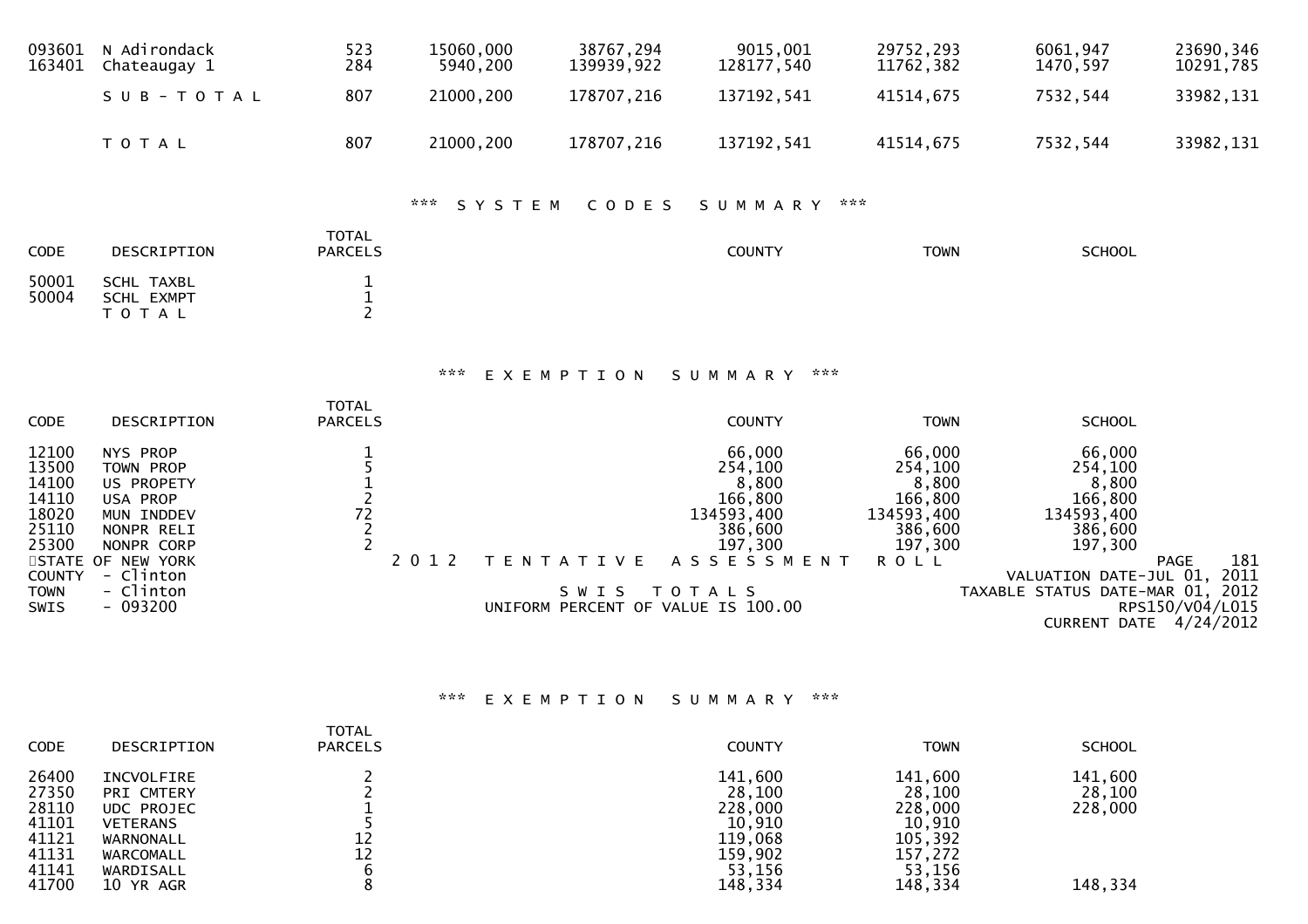| 41720 | AGRI DISTR      | 29  | 739,312    | 739,312    | 739,312    |
|-------|-----------------|-----|------------|------------|------------|
| 41730 | OS AG DIST      |     | 19,539     | 19,539     | 19,539     |
| 41800 | AGED - ALL      |     | 130,766    | 130,766    | 134,656    |
| 41801 | AGED C&T        |     | 67,583     | 67,583     |            |
| 41802 | AGED COUN       | 14  | 319,181    |            |            |
| 41834 | SR STAR         | 47  |            |            | 2373,044   |
| 41854 | <b>RES STAR</b> | 173 |            |            | 5097,300   |
| 41864 | RS STAR MH      |     |            |            | 62,200     |
| 41932 | LIM INC DI      |     | 13,473     |            |            |
| 42100 | 483A EX         | 12  | 56,800     | 56,800     | 56,800     |
| 47460 | 480A EX         |     | 23,200     | 23,200     | 23,200     |
|       | ΤΟΤΑΙ           | 424 | 137931,924 | 137582,964 | 144725,085 |

# \*\*\* G R A N D T O T A L S \*\*\*

| <b>ROLL</b><br>SEC.                         | DESCRIPTION                                             | <b>TOTAL</b><br><b>PARCELS</b> | ASSESSED<br>LAND | <b>ASSESSED</b><br><b>TOTAL</b>                                    | <b>TAXABLE</b><br><b>COUNTY</b> | <b>TAXABLE</b><br><b>TOWN</b> | <b>TAXABLE</b><br><b>SCHOOL</b>                                                   | <b>STAR</b><br><b>TAXABLE</b>                              |
|---------------------------------------------|---------------------------------------------------------|--------------------------------|------------------|--------------------------------------------------------------------|---------------------------------|-------------------------------|-----------------------------------------------------------------------------------|------------------------------------------------------------|
|                                             | <b>TAXABLE</b>                                          | 697                            | 20145,900        | 38510,400                                                          | 36649,176                       | 36998,136                     | 37388,559                                                                         | 29856,015                                                  |
| 3                                           | STATE OWNED LAND                                        |                                | 110,800          | 110,800                                                            | 110,800                         | 110,800                       | 110,800                                                                           | 110,800                                                    |
| .5.                                         | SPECIAL FRANCHISE                                       | 6                              |                  | 855,023                                                            | 855,023                         | 855,023                       | 855,023                                                                           | 855,023                                                    |
| 6.                                          | UTILITIES & N.C.                                        | 9                              | 76,300           | 3160,293                                                           | 3160,293                        | 3160,293                      | 3160,293                                                                          | 3160,293                                                   |
| <b>COUNTY</b><br><b>TOWN</b><br><b>SWIS</b> | STATE OF NEW YORK<br>- Clinton<br>- Clinton<br>- 093200 |                                | 2 0 1 2          | T E N T A T I V E<br>S W I S<br>UNIFORM PERCENT OF VALUE IS 100.00 | ASSESSMENT<br>T O T A L S       | <b>ROLL</b>                   | VALUATION DATE-JUL 01,<br>TAXABLE STATUS DATE-MAR 01, 2012<br><b>CURRENT DATE</b> | 182<br><b>PAGE</b><br>2011<br>RPS150/V04/L015<br>4/24/2012 |

| <b>ROLL</b><br><b>SEC</b>                           | <b>DESCRIPTION</b>                                                          | <b>TOTAL</b><br><b>PARCELS</b> | ASSESSED<br>LAND     | <b>ASSESSED</b><br><b>TOTAL</b> | <b>TAXABLE</b><br><b>COUNTY</b>                                                             | <b>TAXABLE</b><br><b>TOWN</b> | <b>TAXABLE</b><br><b>SCHOOL</b>                                              | <b>STAR</b><br><b>TAXABLE</b>                                         |
|-----------------------------------------------------|-----------------------------------------------------------------------------|--------------------------------|----------------------|---------------------------------|---------------------------------------------------------------------------------------------|-------------------------------|------------------------------------------------------------------------------|-----------------------------------------------------------------------|
| 8                                                   | WHOLLY EXEMPT                                                               | 90                             | 667,200              | 136070,700                      |                                                                                             |                               |                                                                              |                                                                       |
| $\sim$                                              | SUB TOTAL                                                                   | 807                            | 21000,200            | 178707,216                      | 40775,292                                                                                   | 41124,252                     | 41514,675                                                                    | 33982,131                                                             |
| 2.25<br><b>COUNTY</b><br><b>TOWN</b><br><b>SWIS</b> | <b>GRAND TOTAL</b><br>STATE OF NEW YORK<br>- Clinton<br>- Clinton<br>- 0932 | 807                            | 21000,200<br>2 0 1 2 | 178707,216<br>T O W N           | 40775,292<br>TENTATIVE ASSESSMENT ROLL<br>T O T A L S<br>UNIFORM PERCENT OF VALUE IS 100.00 | 41124,252                     | 41514,675<br>VALUATION DATE-JUL 01, 2011<br>TAXABLE STATUS DATE-MAR 01, 2012 | 33982,131<br>183<br>PAGE<br>RPS150/V04/L015<br>CURRENT DATE 4/24/2012 |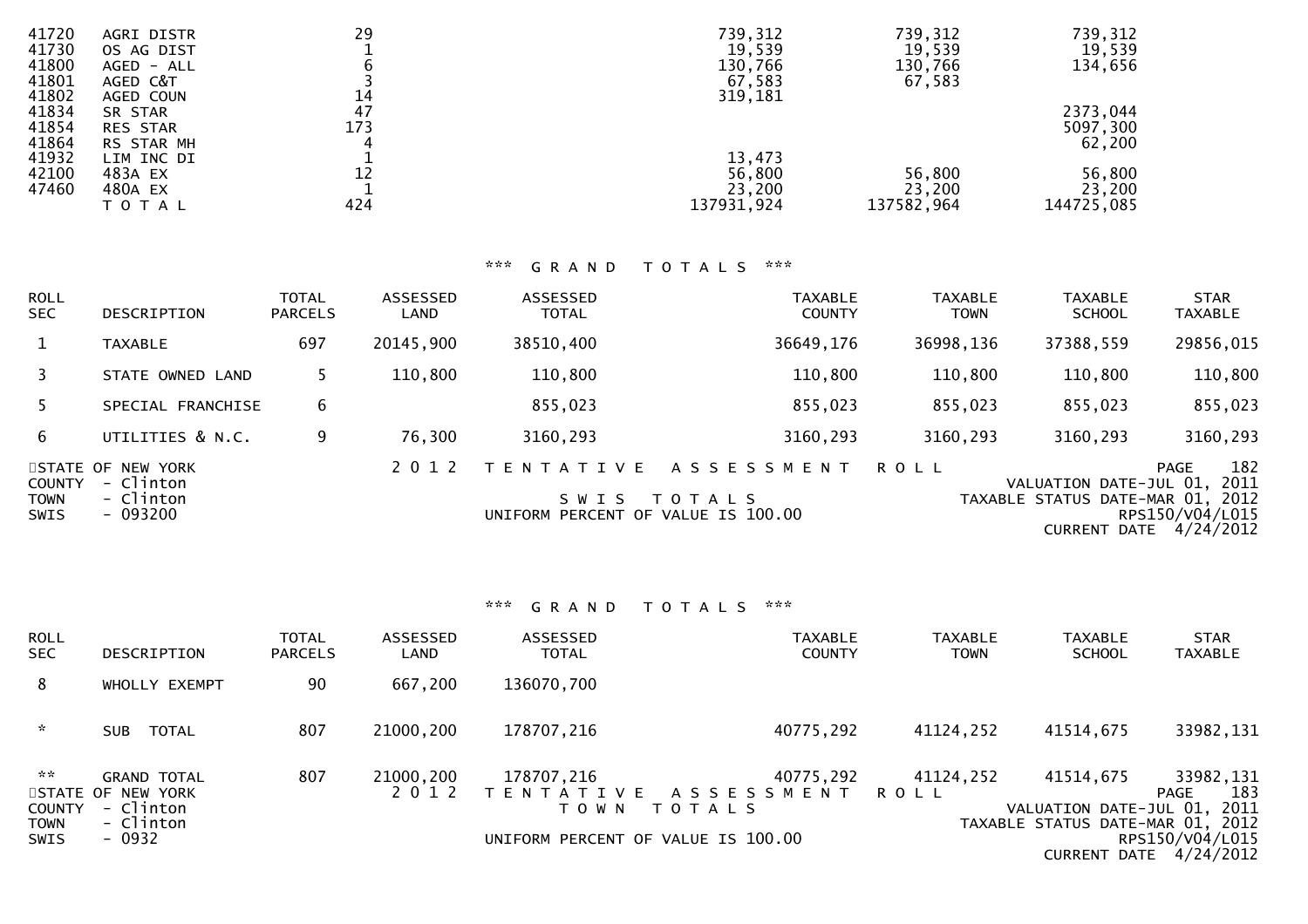#### \*\*\* S P E C I A L D I S T R I C T S U M M A R Y \*\*\*

| CODE | DISTRICT NAME                                | TOTAL<br>PARCELS | EXTENSION<br><b>TYPF</b> | <b>EXTENSION</b><br>VALUE | AD VALOREM<br><b>VALUE</b> | <b>FXEMPT</b><br><b>AMOUNT</b> | TAXABLE<br>VALUE     |
|------|----------------------------------------------|------------------|--------------------------|---------------------------|----------------------------|--------------------------------|----------------------|
|      | OT002 Omitted Tax-Co<br>FD011 Fire protectio |                  | 1 MOVTAX<br>805 TOTAL    | 136.72                    | 178490,616                 | 1232.500                       | 136.72<br>177258.116 |

# \*\*\* S C H O O L D I S T R I C T S U M M A R Y \*\*\*

| <b>CODE</b>      | DISTRICT NAME                | <b>TOTAL</b><br><b>PARCELS</b> | ASSESSED<br><b>LAND</b> | ASSESSED<br><b>TOTAL</b> | <b>EXEMPT</b><br><b>AMOUNT</b> | <b>TOTAL</b><br>TAXABLE | <b>STAR</b><br><b>AMOUNT</b> | <b>STAR</b><br><b>TAXABLE</b> |
|------------------|------------------------------|--------------------------------|-------------------------|--------------------------|--------------------------------|-------------------------|------------------------------|-------------------------------|
| 093601<br>163401 | N Adirondack<br>Chateaugay 1 | 523<br>284                     | 15060,000<br>5940,200   | 38767,294<br>139939,922  | 9015,001<br>128177,540         | 29752,293<br>11762,382  | 6061,947<br>1470.597         | 23690,346<br>10291,785        |
|                  | SUB-TOTAL                    | 807                            | 21000,200               | 178707,216               | 137192,541                     | 41514,675               | 7532,544                     | 33982,131                     |
|                  | T O T A L                    | 807                            | 21000,200               | 178707,216               | 137192,541                     | 41514,675               | 7532,544                     | 33982,131                     |

#### \*\*\* S Y S T E M C O D E S S U M M A R Y \*\*\*

| CODE           | DESCRIPTION                           | <b>TOTAL</b><br><b>PARCELS</b> | <b>COUNTY</b> | <b>TOWN</b> | <b>SCHOOL</b> |
|----------------|---------------------------------------|--------------------------------|---------------|-------------|---------------|
| 50001<br>50004 | SCHL TAXBL<br>SCHL EXMPT<br>T O T A L | --<br>-                        |               |             |               |

# \*\*\* E X E M P T I O N S U M M A R Y \*\*\*

| <b>CODE</b>   | DESCRIPTION       | <b>TOTAL</b><br><b>PARCELS</b> | <b>COUNTY</b>                      | TOWN        | <b>SCHOOL</b>                       |
|---------------|-------------------|--------------------------------|------------------------------------|-------------|-------------------------------------|
| 12100         | NYS PROP          |                                | 66,000                             | 66,000      | 66,000                              |
| 13500         | TOWN PROP         |                                | 254,100                            | 254,100     | 254,100                             |
| 14100         | US PROPETY        |                                | 8,800                              | 8,800       | 8,800                               |
| 14110         | USA PROP          |                                | 166,800                            | 166,800     | 166,800                             |
| 18020         | MUN INDDEV        |                                | 134593,400                         | 134593,400  | 134593,400                          |
| 25110         | NONPR RELI        |                                | 386,600                            | 386,600     | 386,600                             |
| 25300         | NONPR CORP        |                                | 197,300                            | 197,300     | 197,300                             |
|               | STATE OF NEW YORK |                                | A S S E S S M E N T<br>V F<br>N.   | <b>ROLL</b> | 184<br><b>PAGE</b>                  |
| <b>COUNTY</b> | - Clinton         |                                | T O T A L S<br>T O W N             |             | 2011<br>VALUATION DATE-JUL 01,      |
| <b>TOWN</b>   | - Clinton         |                                |                                    |             | 2012<br>TAXABLE STATUS DATE-MAR 01, |
| <b>SWIS</b>   | $-0932$           |                                | UNIFORM PERCENT OF VALUE IS 100.00 |             | RPS150/V04/L015                     |
|               |                   |                                |                                    |             | 4/24/2012<br>CURRENT DATE           |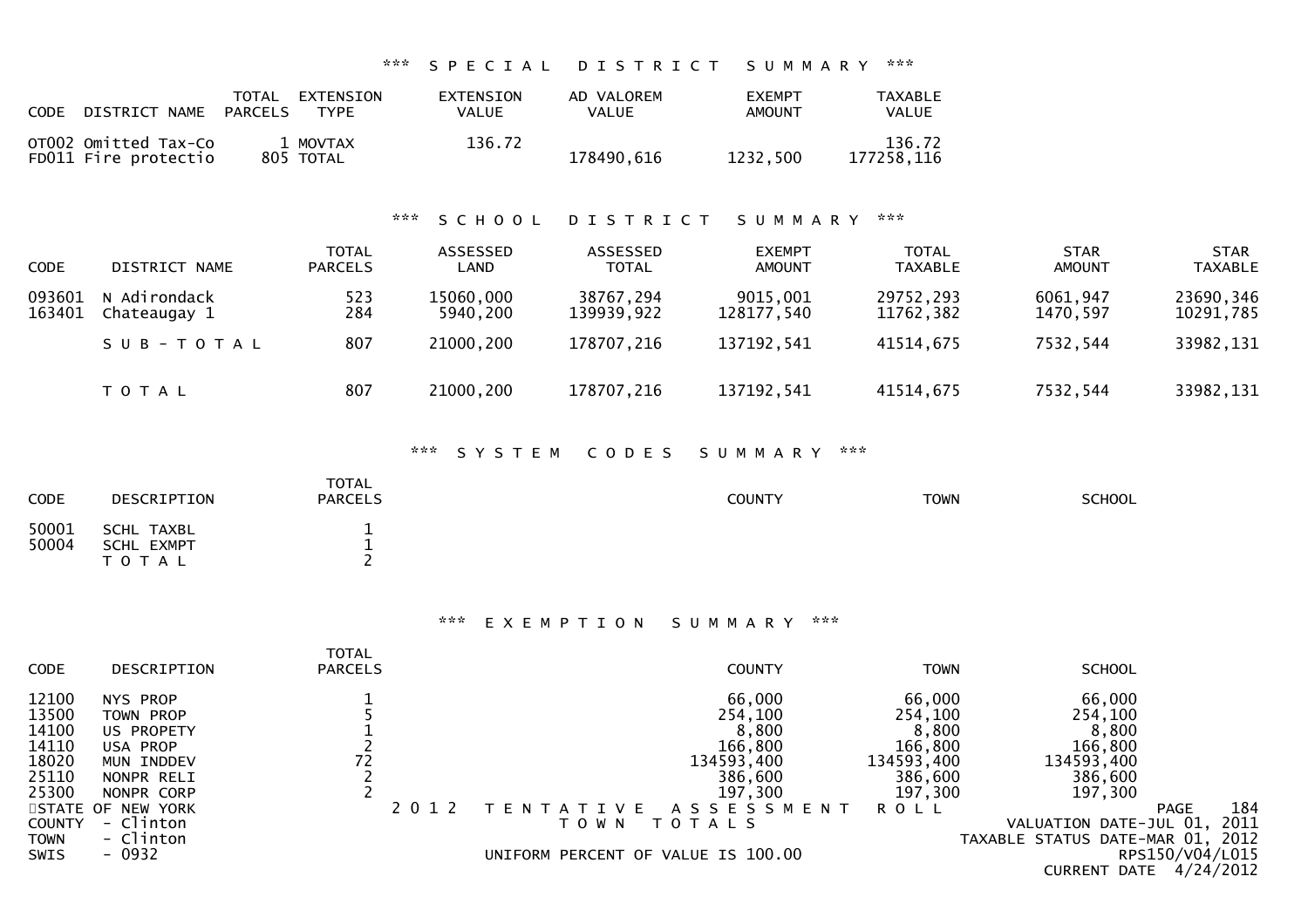#### \*\*\* E X E M P T I O N S U M M A R Y \*\*\*

| <b>CODE</b> | DESCRIPTION     | <b>TOTAL</b><br><b>PARCELS</b> | <b>COUNTY</b> | <b>TOWN</b> | <b>SCHOOL</b> |
|-------------|-----------------|--------------------------------|---------------|-------------|---------------|
| 26400       | INCVOLFIRE      |                                | 141,600       | 141,600     | 141,600       |
| 27350       | PRI CMTERY      |                                | 28,100        | 28,100      | 28,100        |
| 28110       | UDC PROJEC      |                                | 228,000       | 228,000     | 228,000       |
| 41101       | <b>VETERANS</b> |                                | 10,910        | 10,910      |               |
| 41121       | WARNONALL       | 12                             | 119,068       | 105,392     |               |
| 41131       | WARCOMALL       | 12                             | 159,902       | 157,272     |               |
| 41141       | WARDISALL       | 6                              | 53,156        | 53,156      |               |
| 41700       | 10 YR AGR       | 8                              | 148,334       | 148,334     | 148,334       |
| 41720       | AGRI DISTR      | 29                             | 739,312       | 739,312     | 739,312       |
| 41730       | OS AG DIST      |                                | 19,539        | 19,539      | 19,539        |
| 41800       | AGED - ALL      |                                | 130,766       | 130,766     | 134,656       |
| 41801       | AGED C&T        |                                | 67,583        | 67,583      |               |
| 41802       | AGED COUN       | 14                             | 319,181       |             |               |
| 41834       | SR STAR         | 47                             |               |             | 2373,044      |
| 41854       | <b>RES STAR</b> | 173                            |               |             | 5097,300      |
| 41864       | RS STAR MH      |                                |               |             | 62,200        |
| 41932       | LIM INC DI      |                                | 13,473        |             |               |
| 42100       | 483A EX         | 12                             | 56,800        | 56,800      | 56,800        |
| 47460       | 480A EX         |                                | 23,200        | 23,200      | 23,200        |
|             | TOTAL           | 424                            | 137931,924    | 137582,964  | 144725,085    |

# \*\*\* G R A N D T O T A L S \*\*\*

| <b>ROLL</b><br><b>SEC</b>            | DESCRIPTION                                           | <b>TOTAL</b><br><b>PARCELS</b> | ASSESSED<br>LAND | <b>ASSESSED</b><br><b>TOTAL</b> | <b>TAXABLE</b><br><b>COUNTY</b>                                            | <b>TAXABLE</b><br><b>TOWN</b> | <b>TAXABLE</b><br><b>SCHOOL</b>                                 | <b>STAR</b><br><b>TAXABLE</b>                                          |
|--------------------------------------|-------------------------------------------------------|--------------------------------|------------------|---------------------------------|----------------------------------------------------------------------------|-------------------------------|-----------------------------------------------------------------|------------------------------------------------------------------------|
| $\mathbf{1}$                         | <b>TAXABLE</b>                                        | 697                            | 20145,900        | 38510,400                       | 36649,176                                                                  | 36998,136                     | 37388,559                                                       | 29856,015                                                              |
| 3                                    | STATE OWNED LAND                                      |                                | 110,800          | 110,800                         | 110,800                                                                    | 110,800                       | 110,800                                                         | 110,800                                                                |
|                                      | SPECIAL FRANCHISE                                     | 6                              |                  | 855,023                         | 855,023                                                                    | 855,023                       | 855,023                                                         | 855,023                                                                |
| 6.                                   | UTILITIES & N.C.                                      | 9                              | 76,300           | 3160,293                        | 3160,293                                                                   | 3160,293                      | 3160,293                                                        | 3160,293                                                               |
| <b>COUNTY</b><br><b>TOWN</b><br>SWIS | STATE OF NEW YORK<br>- Clinton<br>- Clinton<br>- 0932 |                                | 2 0 1 2          | T E N T A T I V E<br>T O W N    | A S S E S S M E N T<br><b>TOTALS</b><br>UNIFORM PERCENT OF VALUE IS 100.00 | <b>ROLL</b>                   | VALUATION DATE-JUL 01, 2011<br>TAXABLE STATUS DATE-MAR 01, 2012 | 185<br><b>PAGE</b><br>RPS150/V04/L015<br><b>CURRENT DATE 4/24/2012</b> |

# \*\*\* G R A N D T O T A L S \*\*\*

ROLL TOTAL ASSESSED ASSESSED TAXABLE TAXABLE TAXABLE STAR